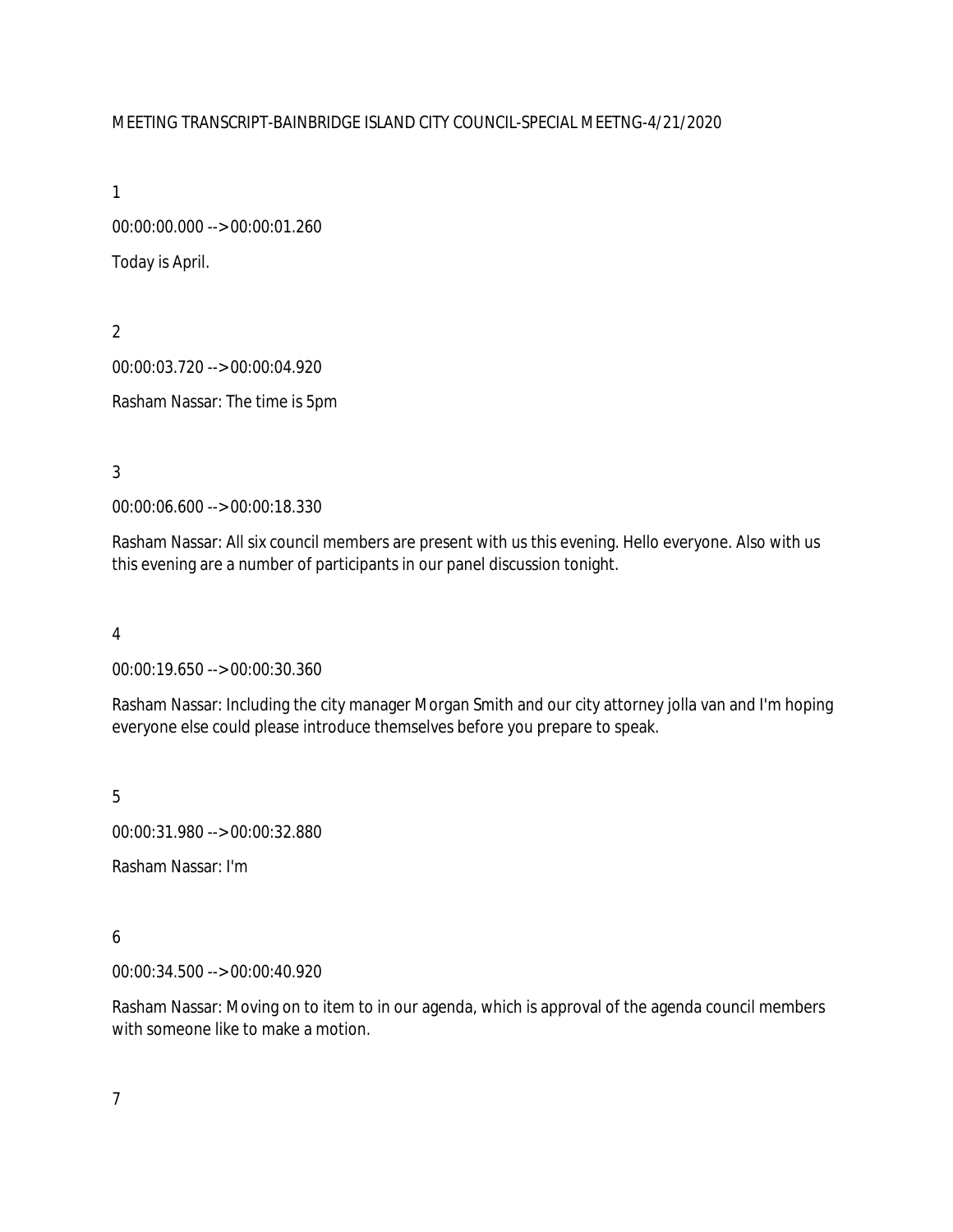00:00:43.380 --> 00:00:45.570

Joe Deets: I moved to proof the agenda.

8

00:00:46.680 --> 00:00:47.370

Rasham Nassar: Is there a second

9

00:00:49.080 --> 00:00:49.650

Kol Medina: Second,

10

00:00:51.900 --> 00:01:00.780

Rasham Nassar: Okay, unless there's any objection to that motion. The agenda is improved via unanimous consent. Councilmember head topless.

11

00:01:00.990 --> 00:01:02.670

Kirsten Hytopoulos: Sorry, didn't raise my hand.

12 00:01:03.810 --> 00:01:04.830 Kirsten Hytopoulos: I i

13 00:01:06.030 --> 00:01:06.300 Rasham Nassar: Think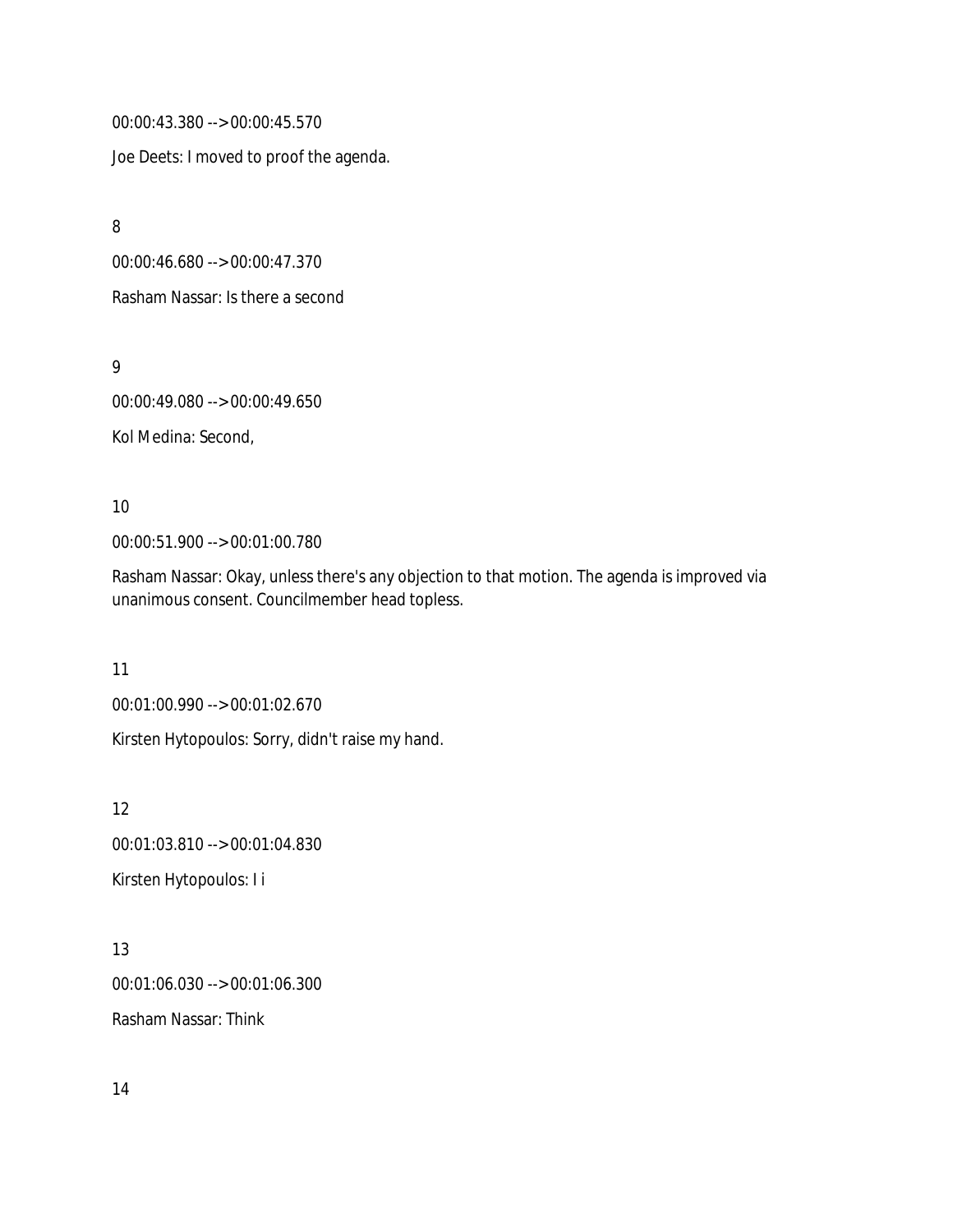00:01:06.450 --> 00:01:11.790

Kirsten Hytopoulos: We might want to add a quick conversation to the agenda, about the town hall meeting.

15

00:01:12.600 --> 00:01:15.030

Kirsten Hytopoulos: Office hours situation.

16

00:01:16.770 --> 00:01:18.420

Kirsten Hytopoulos: Only if there's interested in more than me.

17

00:01:21.660 --> 00:01:22.620 Leslie Schneider: I'll second that.

18

00:01:27.450 --> 00:01:30.840

Joe Deets: Should I withdraw my motion then

19

00:01:32.610 --> 00:01:38.460

Rasham Nassar: We can amend the motion on the floor to add an item under city council discussion.

### 20

00:01:39.570 --> 00:01:50.850

Rasham Nassar: Which would be city council discussion of virtual council member office hours that sound fair slash town hall virtual town hall meetings.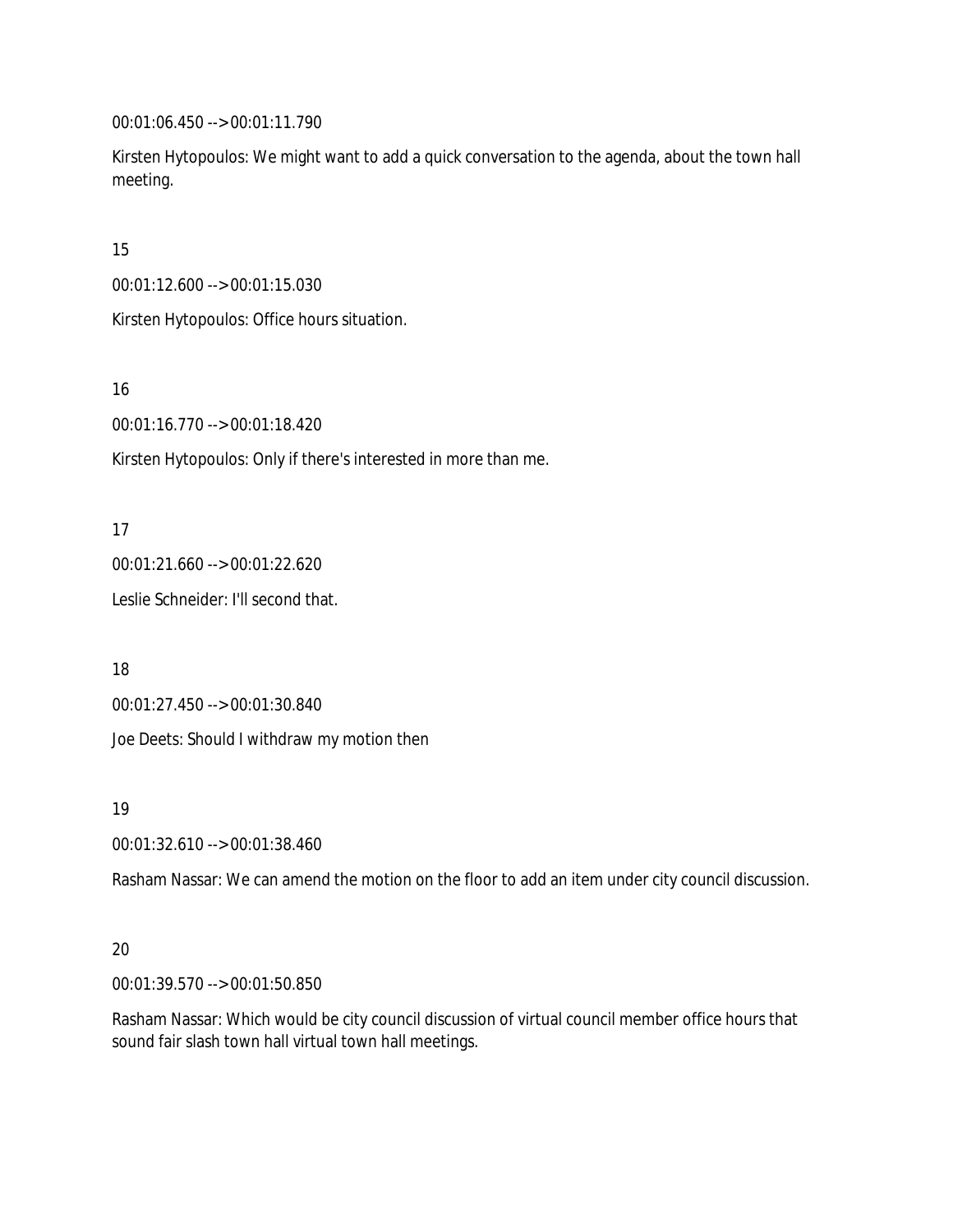00:01:51.450 --> 00:01:54.270

Rasham Nassar: And we can add that item as item five

#### 22

00:01:54.540 --> 00:01:55.140 Be

## 23

00:01:58.680 --> 00:01:59.490 Joe Deets: Okay, good.

## 24

00:02:01.230 --> 00:02:01.590 Joe Deets: Okay.

### 25

00:02:02.400 --> 00:02:07.890

Joe Deets: Say you you made that motion. Let's just say because you could do that, and I'll second that. How's that

### 26

00:02:09.990 --> 00:02:10.410

Kirsten Hytopoulos: Great.

## 27

00:02:11.010 --> 00:02:16.200

Rasham Nassar: OK, so the motion on the floor is to prove the agenda as modified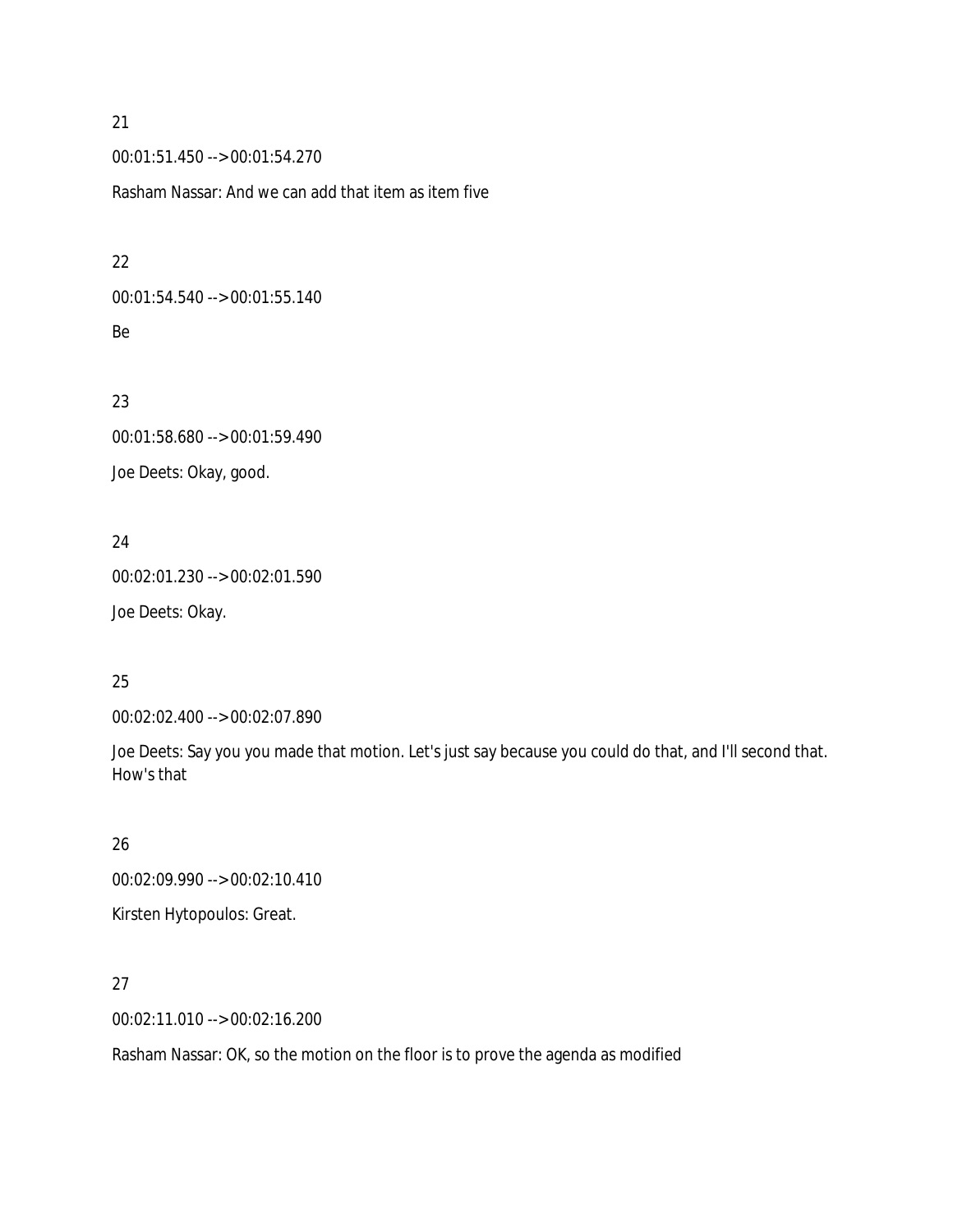00:02:18.180 --> 00:02:21.060 Rasham Nassar: So, all those in favor please say aye. Aye.

00:02:22.590 --> 00:02:23.310 Rasham Nassar: Opposed.

30

00:02:26.490 --> 00:02:31.320

Rasham Nassar: And Christine or Christina Melanie, are you did you capture that.

31 00:02:33.180 --> 00:02:34.410 Christine Brown: Yes. Okay. Thank you.

32 00:02:34.770 --> 00:02:35.040 Okay.

33

00:02:36.450 --> 00:02:41.490

Rasham Nassar: Okay, so we've added a new five be item on to our agenda for tonight.

#### 34

00:02:43.560 --> 00:02:51.600

Rasham Nassar: Moving on to conflict of interest disclosure council members are there any conflicts of interest to disclose related to tonight's agenda.

28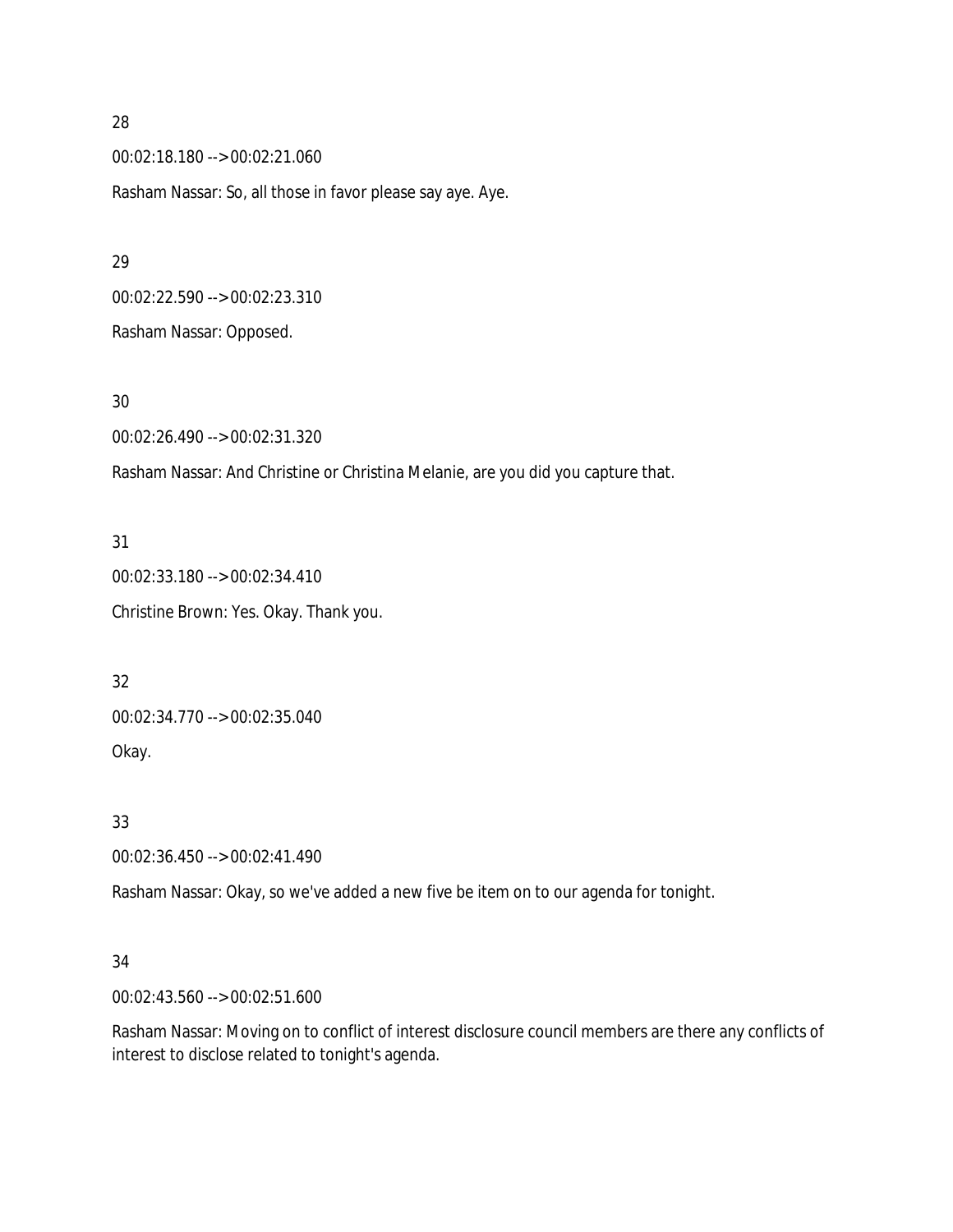00:02:54.150 --> 00:03:01.800

Rasham Nassar: No hearing, then we will move on to item three on our agenda, which is the mayor's report mayor Snyder.

36

00:03:02.670 --> 00:03:03.330

Leslie Schneider: Thank you.

37

00:03:04.560 --> 00:03:12.930

Leslie Schneider: So actually there's. I'm going to take a few extra minutes. There's just kind of a lot going on and I I worked on trying to keep it as

38

00:03:13.650 --> 00:03:25.380

Leslie Schneider: tight as possible. So first of all, I just want to give a warm welcome to Joe Clark. He's our new police chief and he will be introduced a little bit further on.

39

00:03:26.400 --> 00:03:32.220

Leslie Schneider: By our city manager. But anyway, just very excited to have him here tonight and on the job.

40

00:03:33.090 --> 00:03:45.840

Leslie Schneider: And then I wanted to just quickly acknowledge that the candidates that have applied to fill the Council vacancy and after being a little worried that the coven crisis might be suppressing enthusiasm for candidates.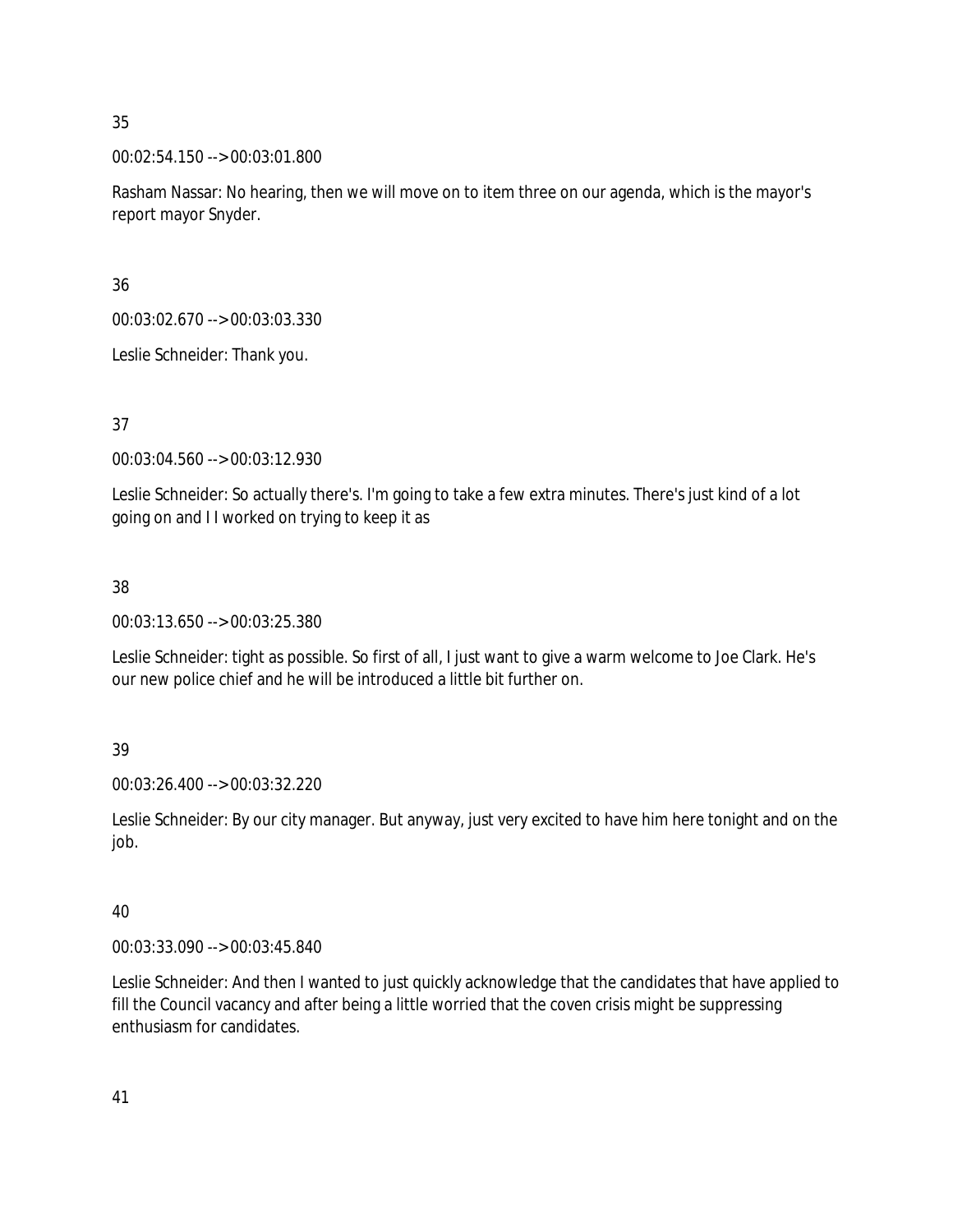00:03:46.830 --> 00:04:01.770

Leslie Schneider: By our deadline. Last Friday, we received 10 applications. So that's a real wealth of experience to choose from. And a big thank you to all the applicants will be reviewing and settling on our selection process later on this evening, and then I want to

### 42

00:04:02.790 --> 00:04:20.820

Leslie Schneider: just reinforce the fact that, hopefully, you all know that the great gift is happening today that there's 334 nonprofits that are participating and if you can donate and haven't yet make your move soon because there's less than seven hours to do so.

### 43

00:04:22.620 --> 00:04:28.740

Leslie Schneider: Another right now thing is that governor Inslee IS GIVING A PRESS CONFERENCE. He had a scheduled one for five o'clock.

### 44

00:04:30.360 --> 00:04:33.810

Leslie Schneider: To outline Washington's coronavirus recovery plan.

### 45

00:04:35.400 --> 00:04:45.600

Leslie Schneider: I was on a call this Sunday morning, that kind of gave us a preview of some likely components of the plan, but we were not given any specifics on

### 46

00:04:46.620 --> 00:04:59.610

Leslie Schneider: Whether the stay home. Stay healthy order would be extended or not. So I don't know, maybe you will know by the end of this meeting if if anybody out there is multitasking and wants to give us a an update.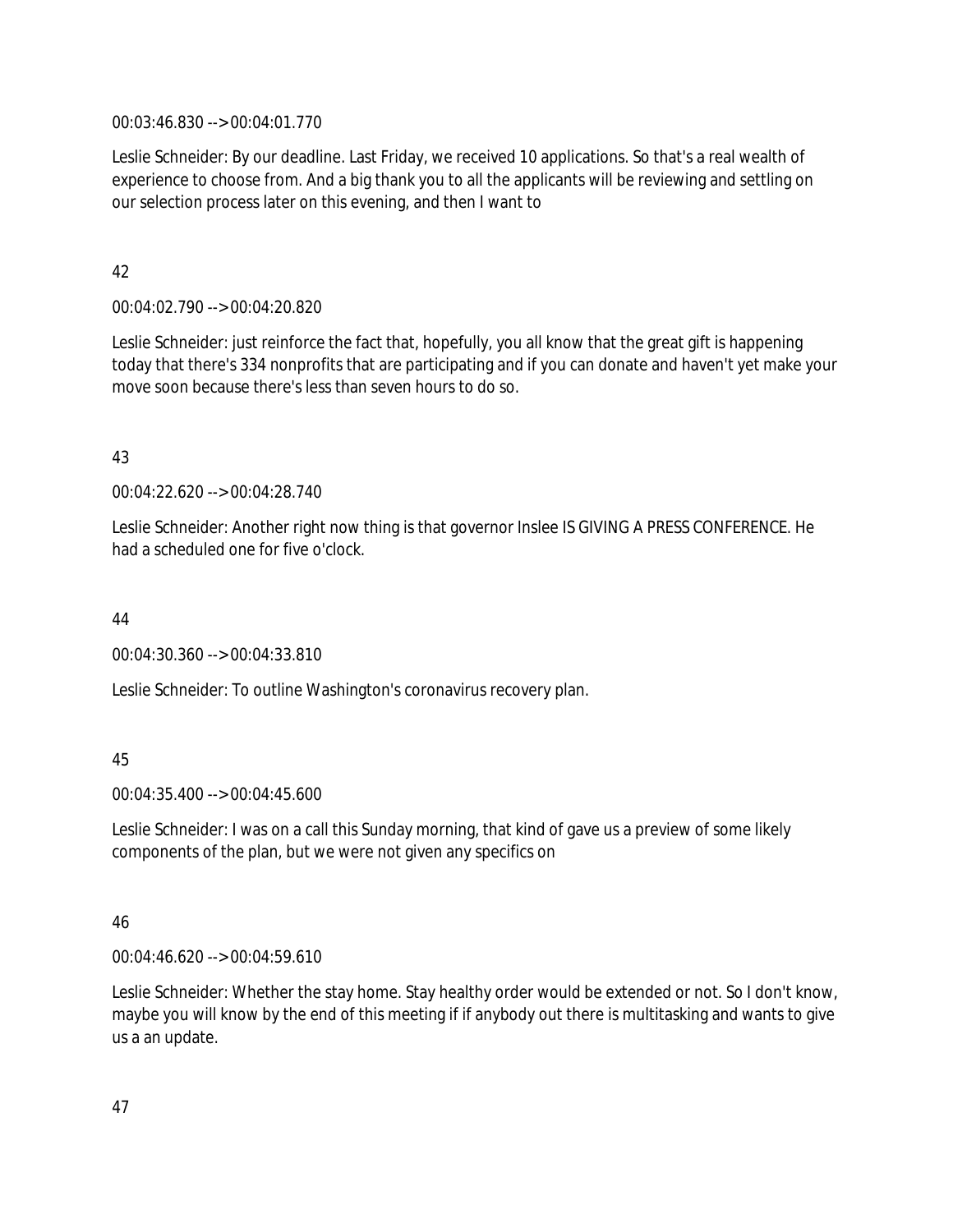00:05:00.840 --> 00:05:03.720

Leslie Schneider: And then the big one. I wanted to just

48

00:05:04.980 --> 00:05:15.810

Leslie Schneider: Do more than mention is that Earth Day is tomorrow and for so many reasons. It's that I wanted to point out that tomorrow is the 50th anniversary of Earth Day.

#### 49

00:05:16.170 --> 00:05:26.070

Leslie Schneider: So you can go to Earth day.org to participate in it virtually, it just seems like such a heartbreak that it's such an important anniversary. It is

### 50

00:05:26.760 --> 00:05:36.840

Leslie Schneider: Just a virtual event, but it looks like they're going to be making that pretty powerful and for context from yesterday's New York Times

### 51

00:05:37.440 --> 00:05:56.460

Leslie Schneider: In 1970 some 20 million people across the United States from thousands of schools, colleges, universities and communities took part in demonstrations marches environmental cleanups and even a mock trial of automobiles that ended in smashing a car with sledgehammers

# 52

00:05:58.200 --> 00:06:13.440

Leslie Schneider: And it made a difference 20 million Americans was 10% of our country's population at the time in the next 10 years we got the Clean Water Act, the Endangered Species Act and the Environmental Protection Agency, along with an update of the Clean Air Act.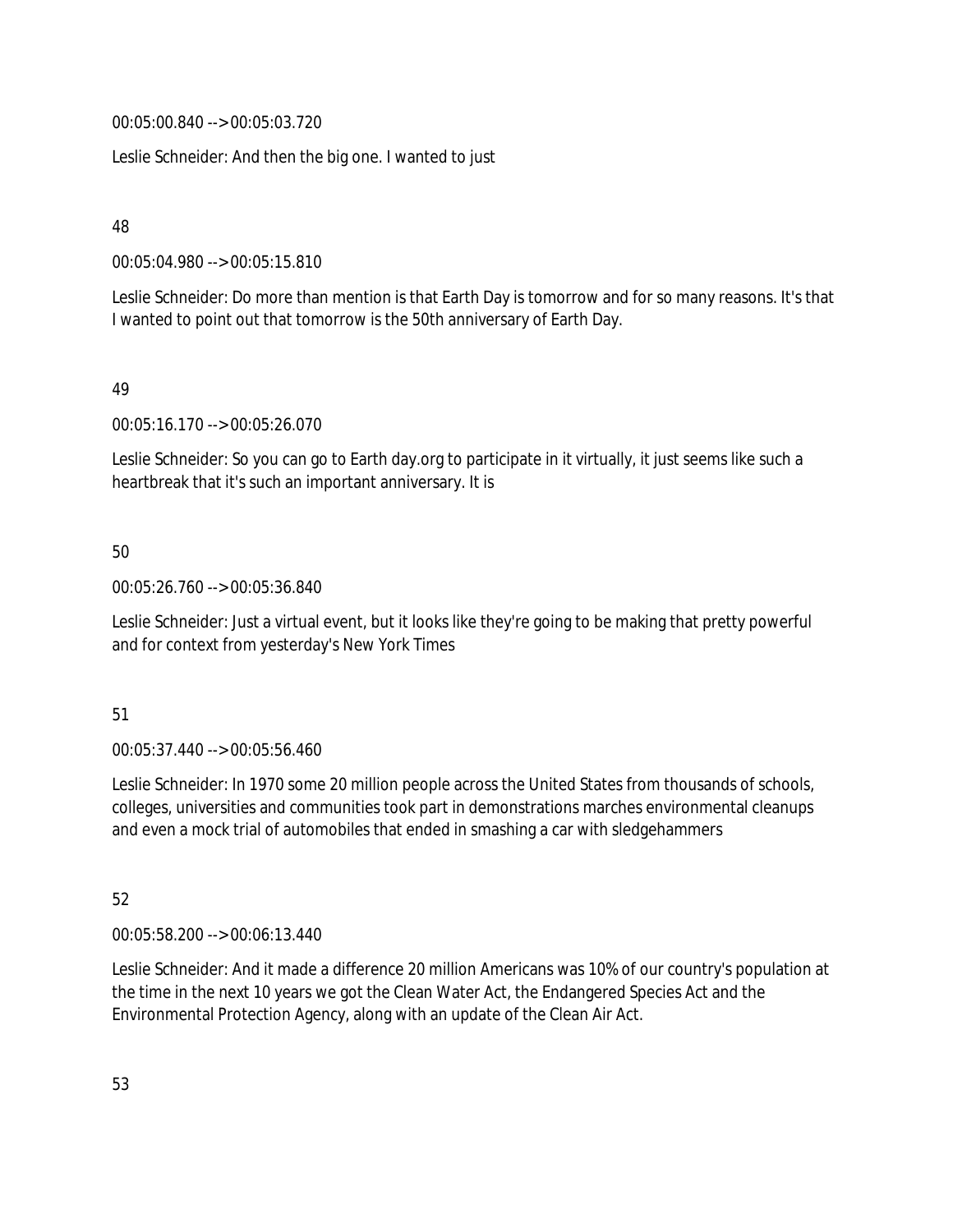00:06:14.670 --> 00:06:25.740

Leslie Schneider: A 25 year old grad student named Dennis Hayes was the organizer of that first Earth Day. He's now President and CEO of the bullet foundation in Seattle, which funds environmental causes

#### 54

00:06:26.580 --> 00:06:36.600

Leslie Schneider: The bullet center is considered the greenest commercial building in the world. And it's certified by the Living Building Challenge created by Jason McClellan who lives here on the island.

### 55

00:06:37.620 --> 00:06:48.840

Leslie Schneider: I just feel so privileged to live here where so much cannon is happening to heal our planet. The coven crisis has brought so much of our lives and our work to a dead halt.

#### 56

00:06:49.680 --> 00:06:53.610

Leslie Schneider: Just please know that this council and our volunteer committees.

#### 57

00:06:54.090 --> 00:07:03.330

Leslie Schneider: Are chomping at the bit to get going on a climate action plan our sustainable transportation strategy and our green building task force to name just a few of our priorities.

## 58

00:07:04.080 --> 00:07:20.880

Leslie Schneider: Even with an unforeseen pause due to this health crisis Bainbridge Island, along with so many other cities in America. We are poised to make huge progress towards a more sustainable future. This year, happy Earth Day everyone

59 00:07:23.280 --> 00:07:24.150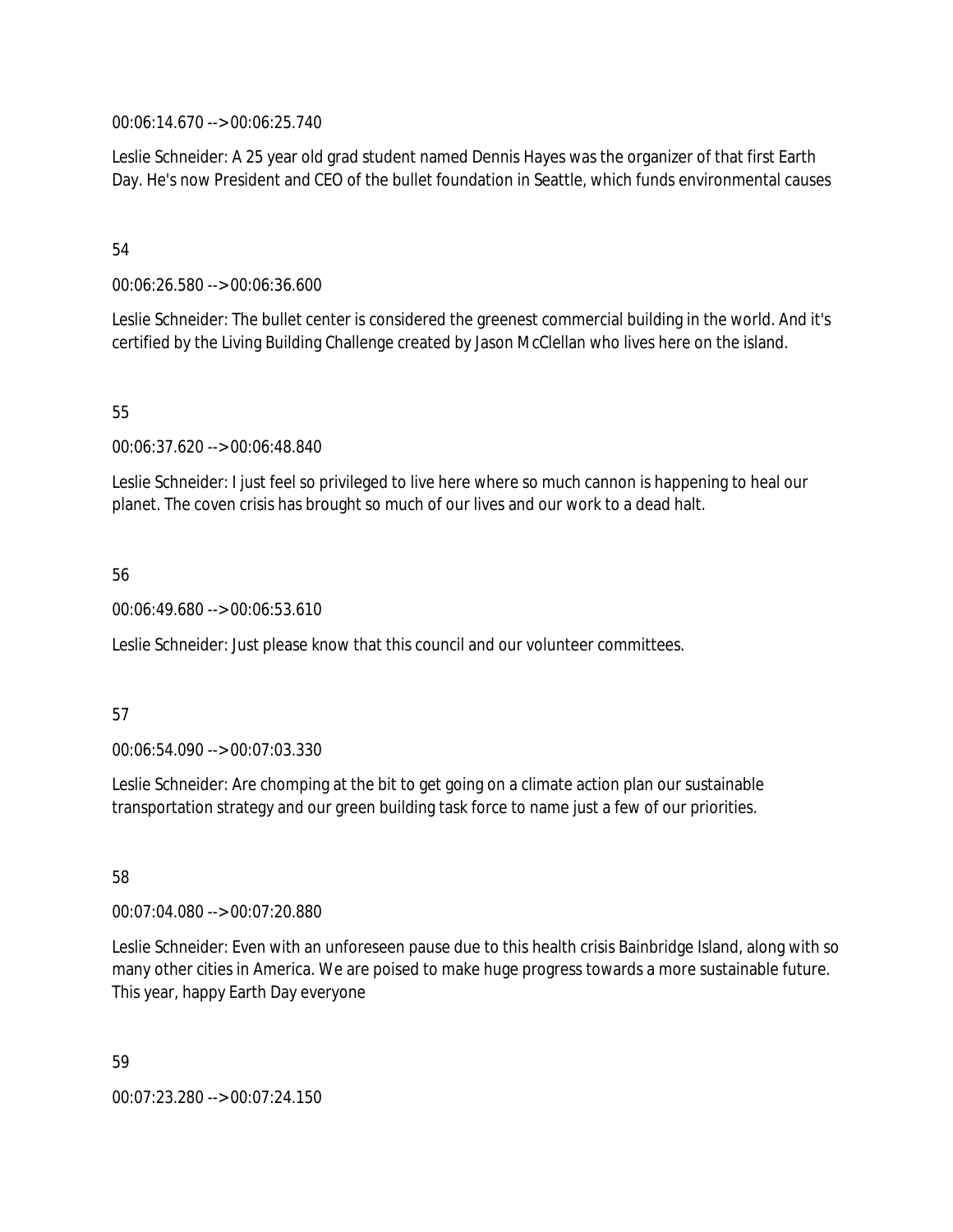Leslie Schneider: Back to you wish him.

60

00:07:25.830 --> 00:07:35.910

Rasham Nassar: Thank you very much. Mayor Snyder for that reports, we will be moving on to item four of our agenda this evening, which is a presentation.

## 61

00:07:37.230 --> 00:07:43.740

Rasham Nassar: Update on coven 19 response activities city manager Smith, I will be handing it over to you.

## 62

00:07:44.700 --> 00:07:51.840

Morgan Smith: Thank you, Deputy Mayor, good evening Council, I want to before I start my update to you. I want to pick up on.

### 63

00:07:52.170 --> 00:07:57.480

Morgan Smith: The mayor's introduction of Joe Clark our new police chief he's here with us virtually

### 64

00:07:57.600 --> 00:08:06.570

Morgan Smith: Or zoom meeting tonight, and I want to give him a chance to say hello and for you to greet him for the community to watching to know that he's here and on the job as of yesterday.

### 65

00:08:07.380 --> 00:08:21.420

Morgan Smith: As you remember Joe comes to us after a long and distinguished career with the Norfolk police department 34 years there in a variety of roles brings a great wealth of experience and looking forward to the chance where you will get to know him.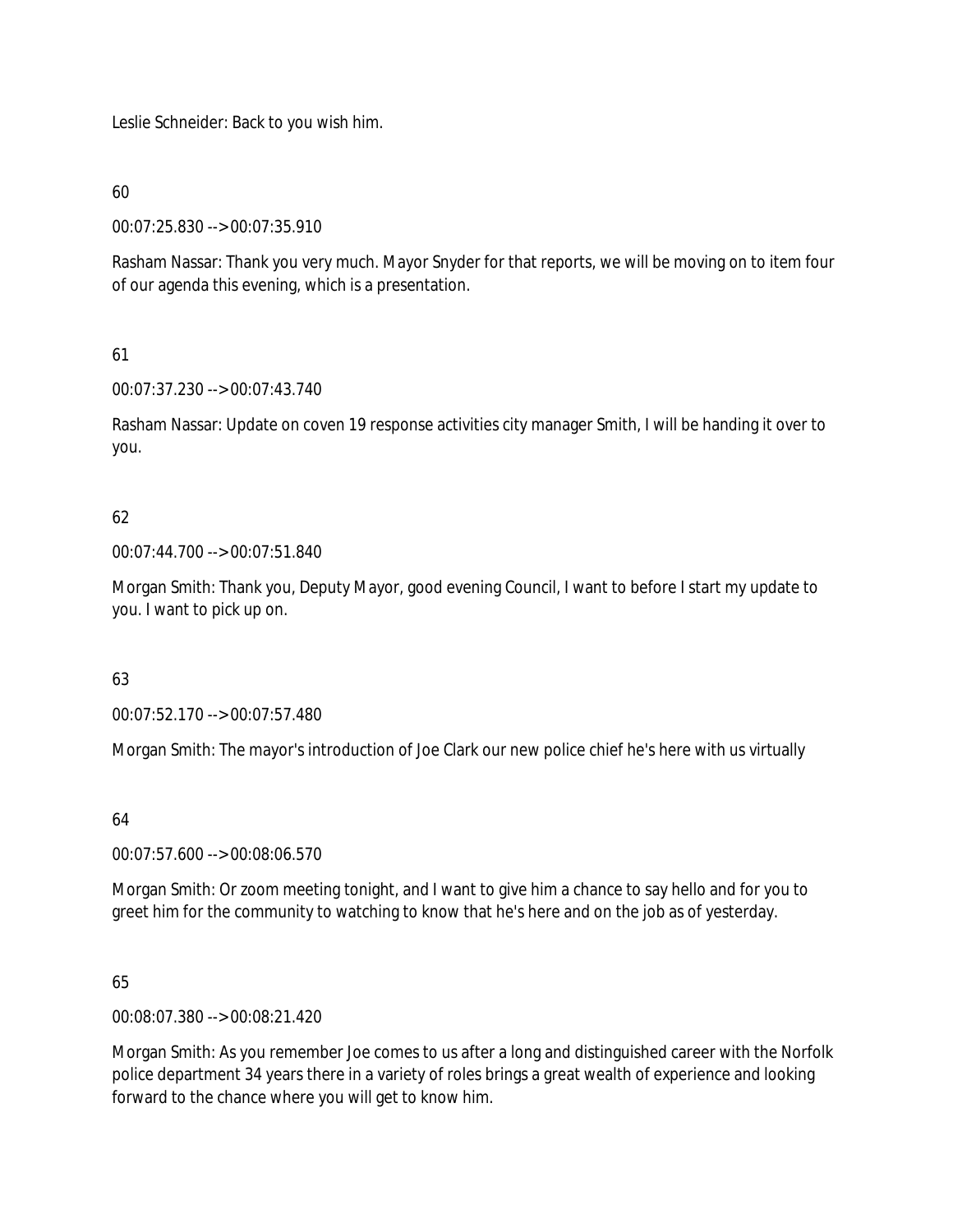00:08:22.560 --> 00:08:37.020

Morgan Smith: Closer than you are now but know that in the meantime he is digging him and and doing good work at the department. And it's a great time to be here because everybody can use an extra set of hands. So with that, I hope that joke and say hello and talk with you for just a minute.

67

00:08:39.240 --> 00:08:46.020

Joe Clark: Well, good evening. First, I'd like to thank the Council and the city manager for for this wonderful opportunity. I've had

### 68

00:08:46.740 --> 00:08:57.570

Joe Clark: You know, the last couple of days to kind of meet with members of the department and, you know, I've learned that this is a fantastic agency and it's a wonderful community. You know, I'm happy to be relocating here with my family.

69

00:08:58.230 --> 00:09:03.540

Joe Clark: You know, I found the place here to stay on the island and, you know, it's just been a wonderful welcome so far.

70

00:09:05.610 --> 00:09:24.630

Morgan Smith: We're thrilled to have you, Chief Clark suffered through the indignity of a virtual swearing in yesterday that we rigged up between our city clerk at one end of the island. My computer balanced on a random desk here and a few well wishers standing 10 feet apart.

71

00:09:25.770 --> 00:09:34.530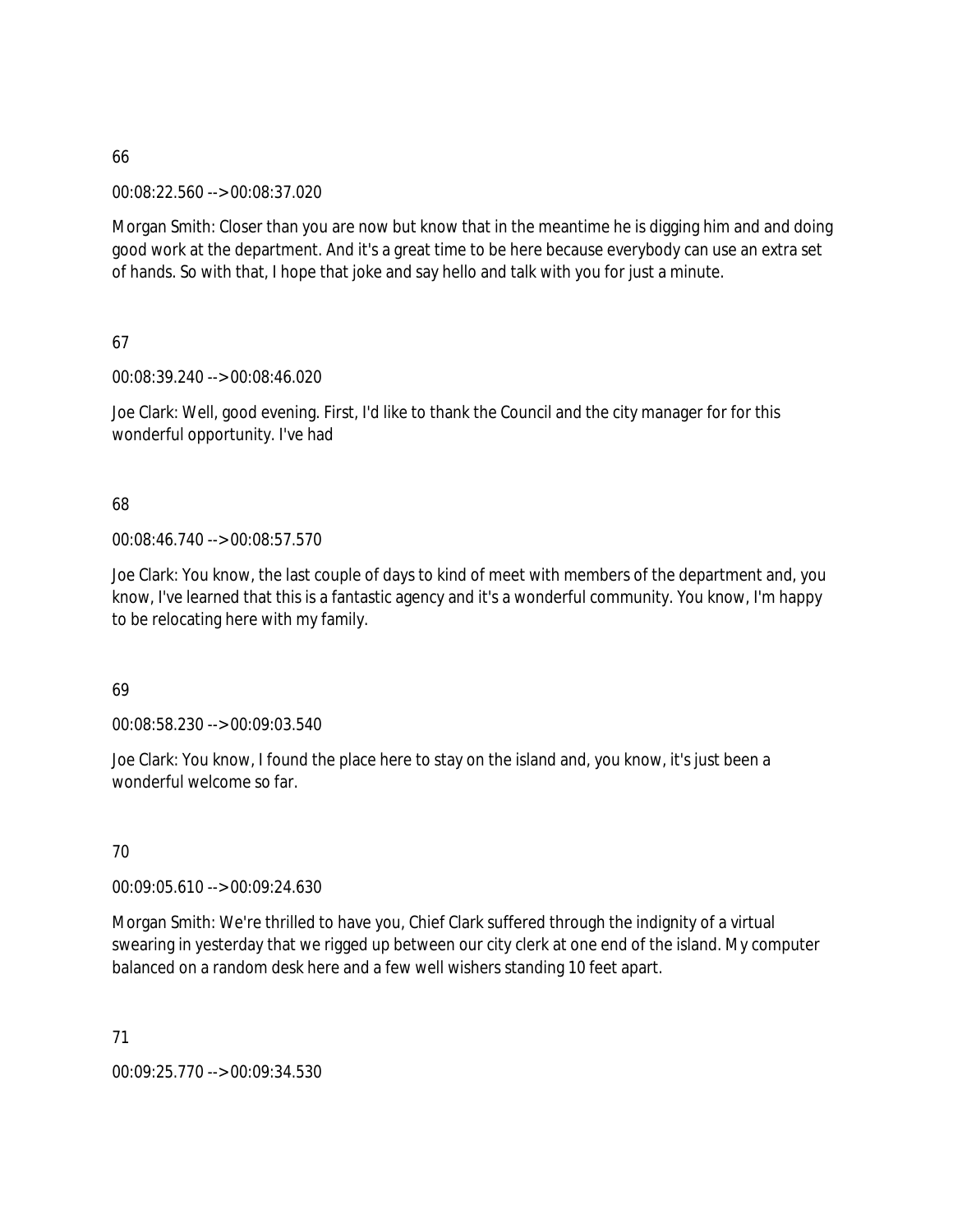Morgan Smith: We will repeat that in a more formal ceremony. When we can with our judge and relive recapture the moment, but he is legally on board.

72

00:09:35.430 --> 00:09:45.120

Morgan Smith: And as I said, it was probably the worst swearing in anybody's ever had. But we got it done. Anyway, welcome to Clark. We're thrilled to have you. And we're all looking forward to working with you.

73

00:09:45.750 --> 00:09:46.890

Joe Clark: Thank you. I appreciate that.

## 74

00:09:51.000 --> 00:09:52.830

Morgan Smith: First of all, hand clapping about

## 75

00:09:54.090 --> 00:10:06.870

Morgan Smith: Okay, unless there's something else. I'm going to go ahead and share my screen and move into the update portion is that feel like what we're ready to do next. Okay. And how is the volume for me. Can you all hear me pretty well.

76 00:10:08.880 --> 00:10:09.150 Morgan Smith: Okay.

77

00:10:09.720 --> 00:10:21.660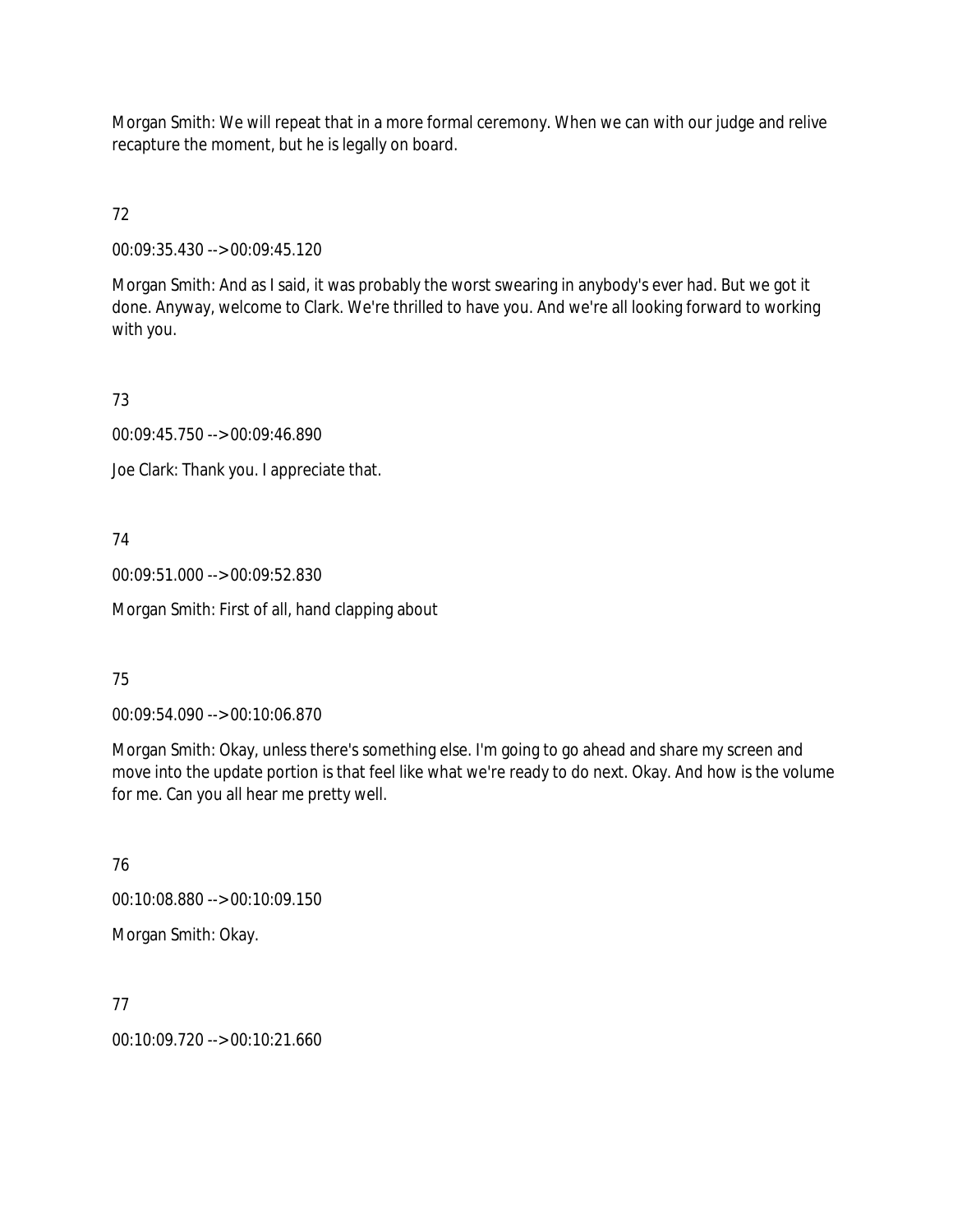Rasham Nassar: Yes, real quick. Sorry, I don't mean to interrupt Morgan, but I just want to remind her about the microphones. If you're not the one speaking, if you could please mute your mic. Just to eliminate the amount of background noise that's picked up.

78

00:10:22.110 --> 00:10:23.100

Rasham Nassar: Great, thank you.

79

00:10:23.460 --> 00:10:31.830

Morgan Smith: Thank you. And as I'm getting my screen ready. I will just remind folks that we actually have sort of a three part update today.

80

00:10:33.570 --> 00:10:37.380

Morgan Smith: We are going to start with a

81

00:10:38.760 --> 00:10:43.830

Morgan Smith: Briefing from me and the stage is not with us tonight so it'll just be me stepping through

82

00:10:44.250 --> 00:10:50.010

Morgan Smith: And just for completeness I included some information in this briefing this part of the briefing.

83

00:10:50.190 --> 00:10:59.220

Morgan Smith: That is not changed from last week, but just so there's one place where everyone who in the community, maybe who missed some of our previous briefings can have a complete understanding what's going on.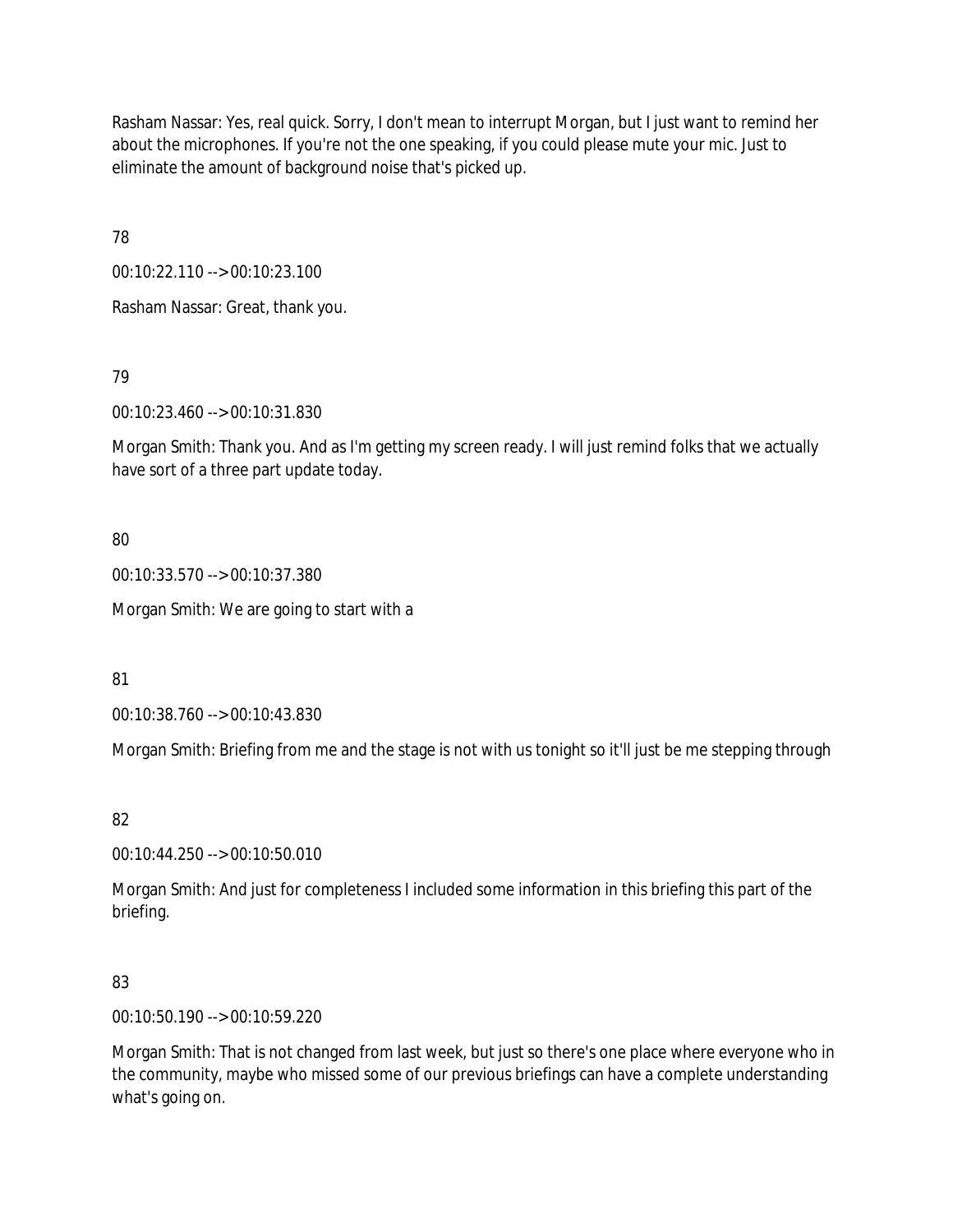00:10:59.610 --> 00:11:03.870

Morgan Smith: But I'll use our time to focus on the few things that are different this week.

## 85

00:11:04.470 --> 00:11:13.680

Morgan Smith: When I'm done. If you have any questions for me. We can take time for that. But then we also have representatives from the kits app economic development alliance Keita

## 86

00:11:14.070 --> 00:11:23.640

Morgan Smith: Who will then speak with you next. And after you've had time to hear from Keita, we have the leaders of the Bainbridge Island.

## 87

00:11:24.270 --> 00:11:33.720

Morgan Smith: Downtown Association and the Bainbridge Island Chamber of Commerce Jerry and Mickey are here to talk with you about our babies experience. So we have this kind of three part

### 88

00:11:34.050 --> 00:11:41.940

Morgan Smith: Update tonight and I'll go first. But know that the other pieces are coming next and I'll try and reserve as much time as we can for those

### 89

00:11:42.540 --> 00:11:54.150

Morgan Smith: Alright, so moving into my update as we've said a great resource. We hope everybody is familiarizing themselves with is the city's web page. We try to capture everything new that's happening there.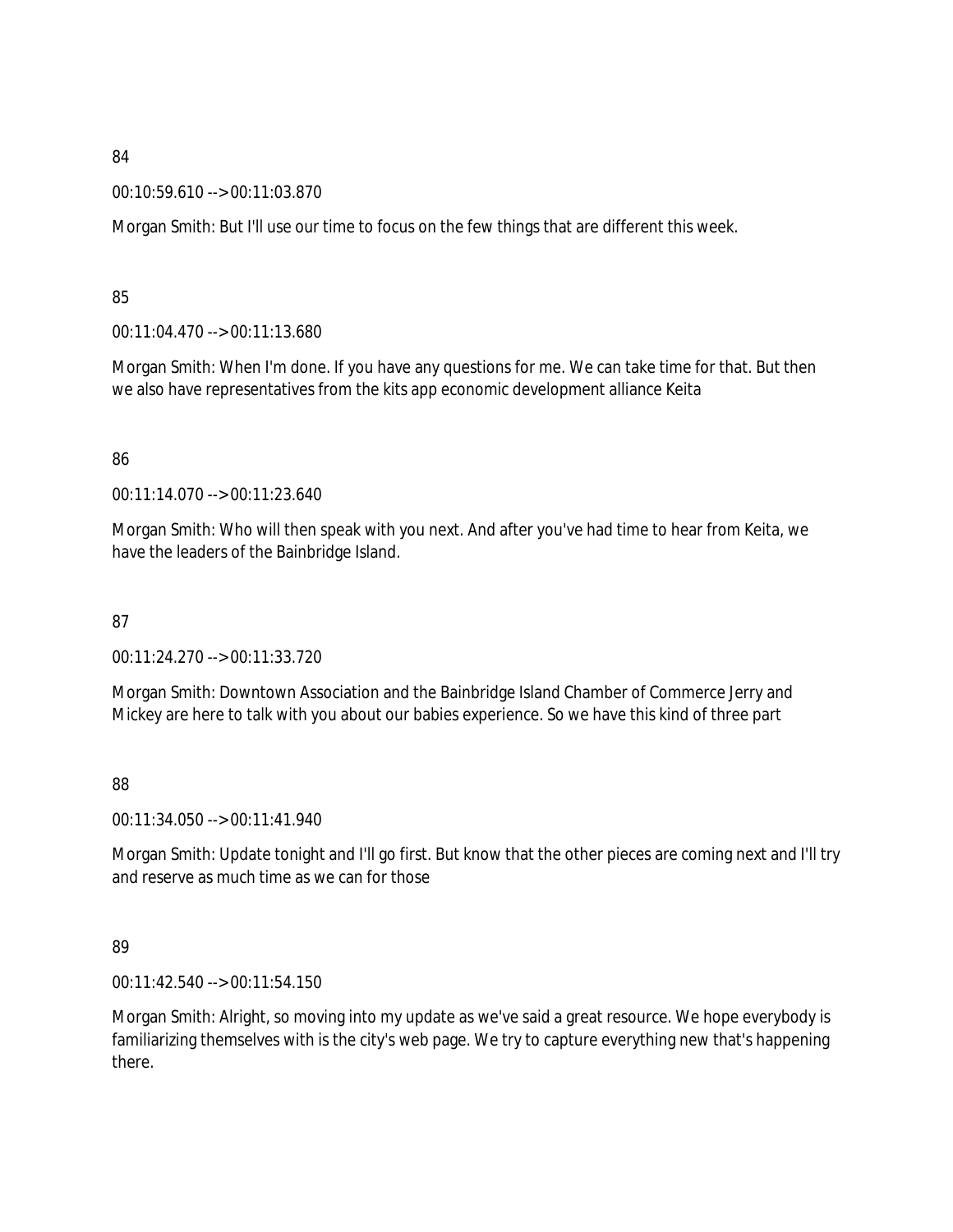00:11:54.510 --> 00:12:03.240

Morgan Smith: And these briefings are structured to reflect the ways in which we are spending our time and resources which are focused first on the public health situation.

91

00:12:03.780 --> 00:12:14.250

Morgan Smith: Essential city and community services, giving you a sense of the actual emergency response to activities talking a bit about economic mitigation, which is really something we will be pivoting towards

92

00:12:14.610 --> 00:12:23.580

Morgan Smith: In our next phase because while we're still experiencing the closures, there isn't a tremendous amount we can necessarily do in in this space and then I like to end.

93

00:12:24.090 --> 00:12:33.540

Morgan Smith: By giving everyone a look ahead so that we can be centered on the same page about what the next week to two to three weeks might look like, given our current expectations.

94

00:12:34.470 --> 00:12:43.800

Morgan Smith: So as we're well aware, we have been working within the stay home. Stay healthy orders from the governor since March 23, those were extended on the second of April and our current

95

00:12:44.550 --> 00:12:55.170

Morgan Smith: Orders are scheduled to last through May 4 we're very interested to know if whether tonight or at some point between now and may 4 the governor might extend those or refine them in some way.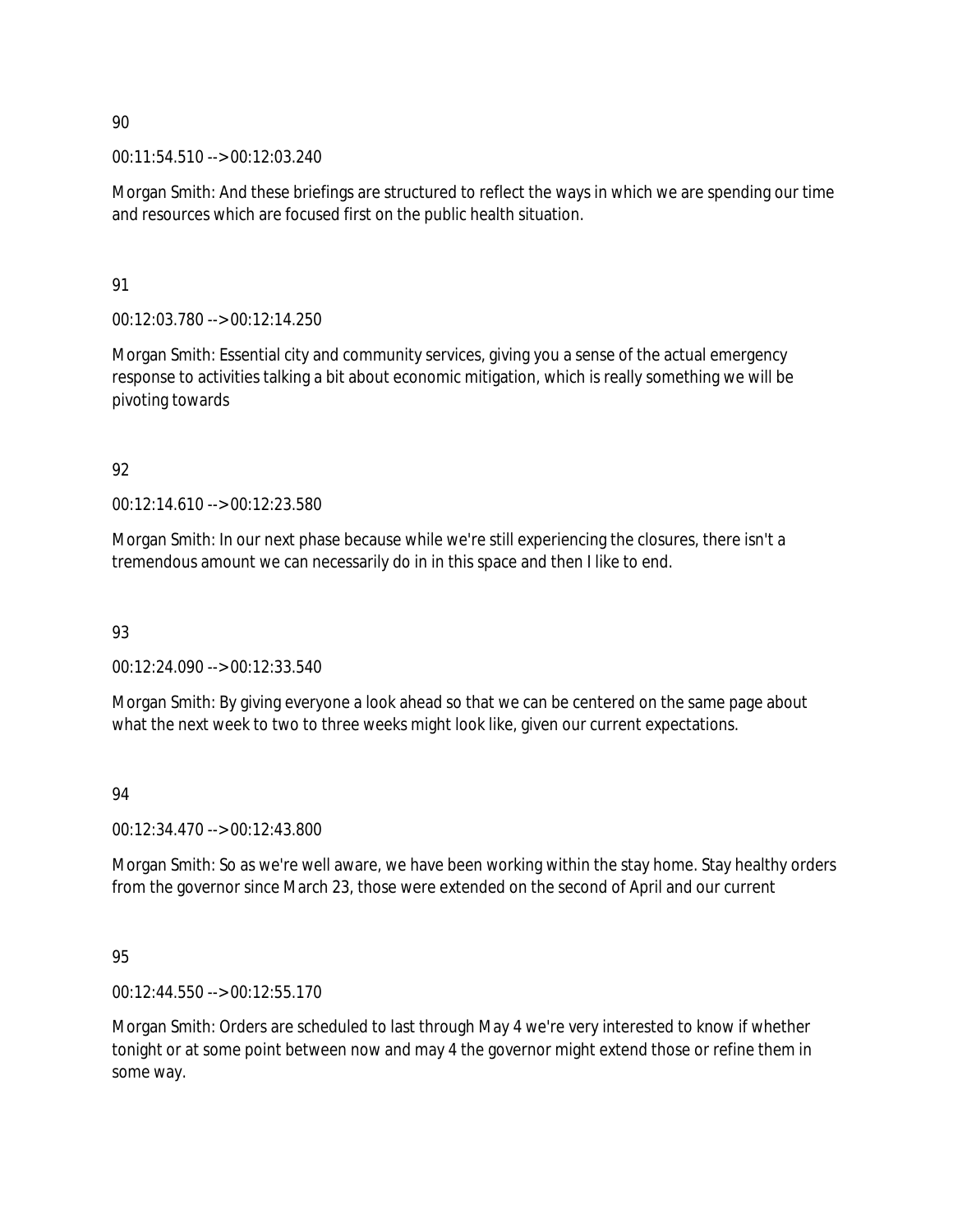00:12:55.470 --> 00:13:00.630

Morgan Smith: The schools are closed for the remainder of the year. I don't have any expectation that will change that. That just is, I believe,

97

00:13:02.010 --> 00:13:20.190

Morgan Smith: As of yesterday. There are 12,000 positive patients in our state and 652 deaths, an important benchmark is the daily COUNT ON STATEWIDE deaths being at or below 20 we've kind of moved into that scale in the last few days. So that's a positive

98

00:13:21.780 --> 00:13:32.370

Morgan Smith: Also today a strong indication that we're at a manageable point is that for the last couple of weeks, our state's hospital system has been able to keep up with the demand for beds and critical care.

### 99

00:13:32.880 --> 00:13:41.070

Morgan Smith: Support there does, however, continue to be a significant shortage of pee pee that folks are beginning to try and problem solve around

100

00:13:42.030 --> 00:13:46.500

Morgan Smith: on a local level as opposed to relying on state and federal resources.

101

00:13:47.220 --> 00:13:55.590

Morgan Smith: Looking now within our county, the rate of increase in positive cases this lives significantly. You've seen that if you're watching our daily kits that public health district counts.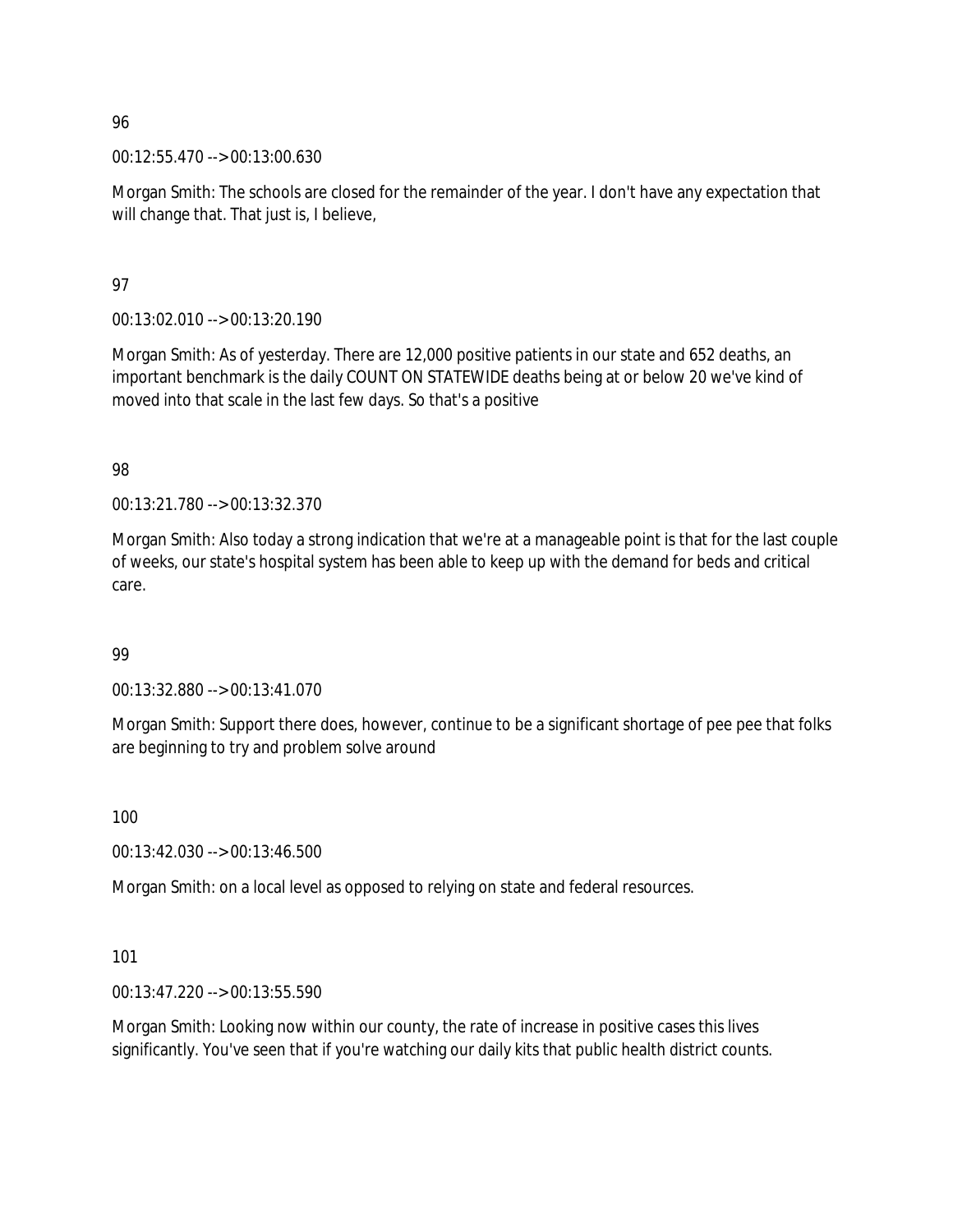00:13:55.980 --> 00:14:03.810

Morgan Smith: Our kids have local capacity remain satisfactory. As of today, the county has 141 tests and we've had

103

00:14:04.440 --> 00:14:15.630

Morgan Smith: 11 neighbors island residents who have tested positive in the course of the entire testing cycle. So most of those folks, we would consider recovered at this point, and there has been one reported death in our county

104

00:14:17.400 --> 00:14:30.270

Morgan Smith: I will review this slide. This is just provides a sense of the things we care about the most when we're touching base with our community partners. Everything seems to be functioning well as a community, we are managing this period of very well in my opinion.

105

00:14:31.290 --> 00:14:42.240

Morgan Smith: And we are taking particular care to make sure that our community sites that are private sector partners are also part of our network and planning and that is going well as well.

106

00:14:44.160 --> 00:14:56.040

Morgan Smith: Our current planning period until we get more information or guidance from the governor. We're continuing to benchmark around that may 4 date and making sure we do what we can to help support folks in this current phase.

107

00:14:57.570 --> 00:15:07.080

Morgan Smith: We have answer now north of 50 community resource requests for continuing to check in with the organizations and individuals who had those needs and see what they need today.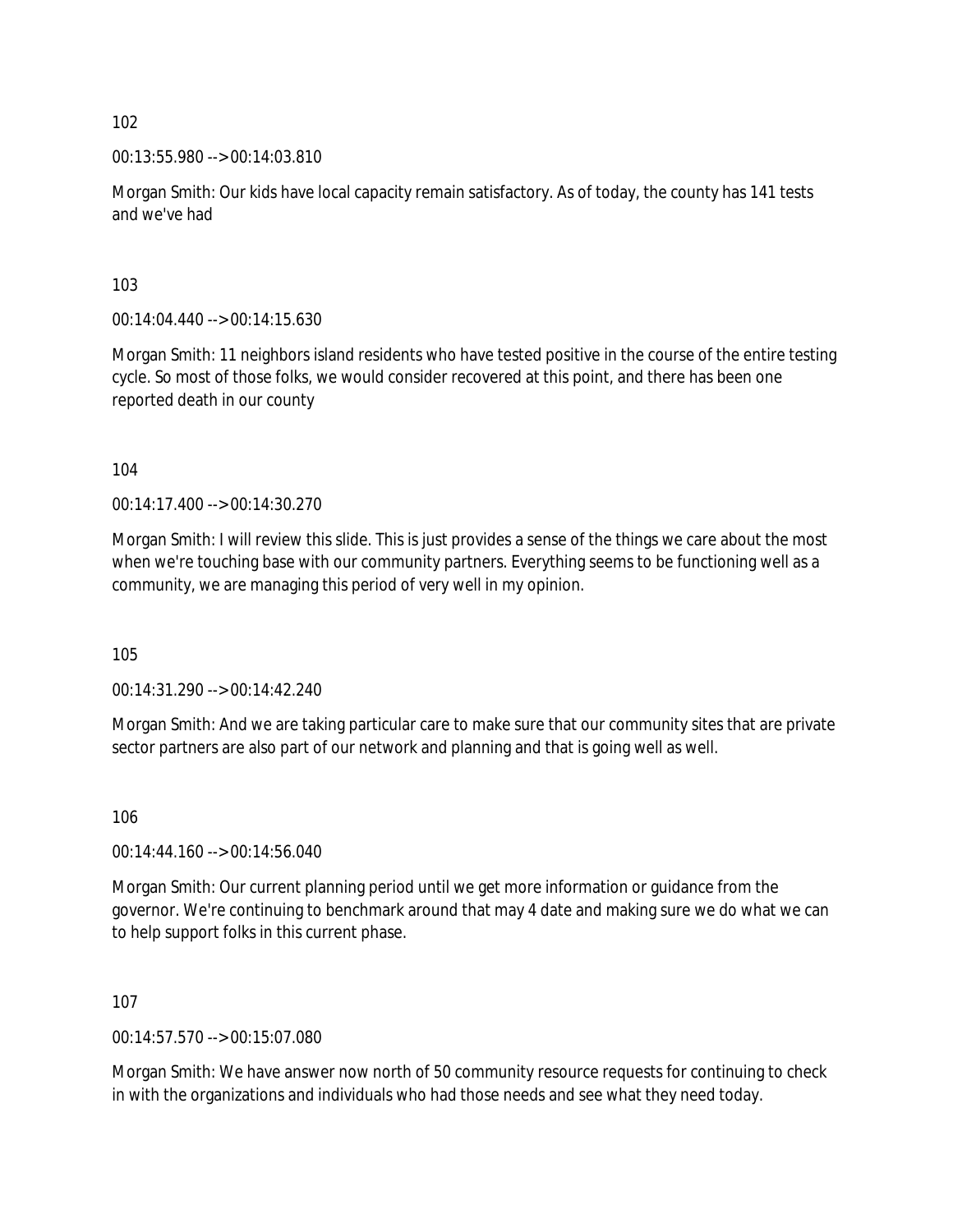00:15:07.560 --> 00:15:18.360

Morgan Smith: As with any kind of successful Community approach what we found in the last two or three weeks is that many of the folks who needed us more the beginning needed us less now.

109

00:15:18.690 --> 00:15:27.330

Morgan Smith: Which makes sense, it is a sign of well being, because it means that these agencies have found other ways to problem solve for the longer term, which is important for everybody.

110

00:15:29.700 --> 00:15:36.420

Morgan Smith: One thing I want to make sure you are aware of and that the community is aware of is that, unfortunately, and I'll use that word as my own,

111

00:15:37.020 --> 00:15:44.190

Morgan Smith: My own perspective, unfortunately, kids up county determined to close down the community based testing site last Friday.

112

00:15:44.670 --> 00:15:52.920

Morgan Smith: I know that we spoke with you about that either each of our last two updates and that site was largely staffed by Bainbridge Island medical Reserve Corps.

113

00:15:53.790 --> 00:16:06.960

Morgan Smith: The county determine that they preferred an approach where testing supplies were distributed to local medical providers, rather than being available at this community based site.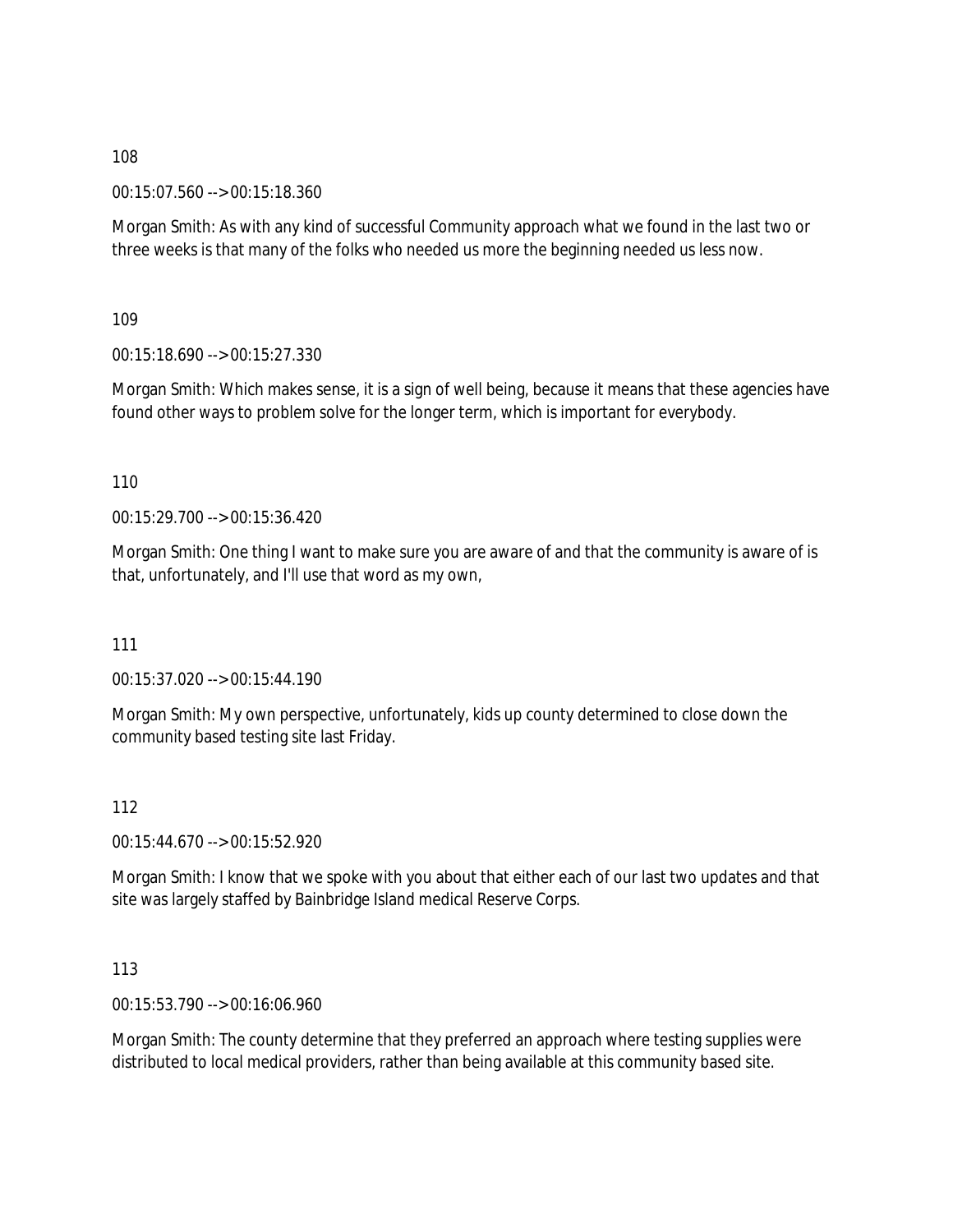00:16:07.890 --> 00:16:16.650

Morgan Smith: We had some concerns about not only whether that was an approach that served Bainbridge Island, but also how it was communicated

115

00:16:17.880 --> 00:16:26.640

Morgan Smith: So, but we're it's a decision that the county made and it's one that's there's to make. I will share with you that we submitted a request that they consider

116

00:16:27.000 --> 00:16:36.270

Morgan Smith: Allowing pavers Island to stand up our own community based testing site and we were not supported in a request so

#### 117

00:16:36.660 --> 00:16:50.520

Morgan Smith: They're taking this approach for now and we'll see where that leads us but know that we're monitoring it. And we care a lot about it, as do all the public agencies and all the first responders and there will be something that happens next. And we'll make sure to keep you informed.

#### 118

00:16:51.570 --> 00:17:01.260

Morgan Smith: Alongside that I want you to know about the level of demand at the two isolation quarantine sites that the county has set up. One is a pilgrim first and what is it see back

119

00:17:02.070 --> 00:17:13.440

Morgan Smith: And each site currently has one occupants. So everybody should feel very good about that because that means that they built the capacity for demand in case we needed it, and to this point, we have not needed it as a county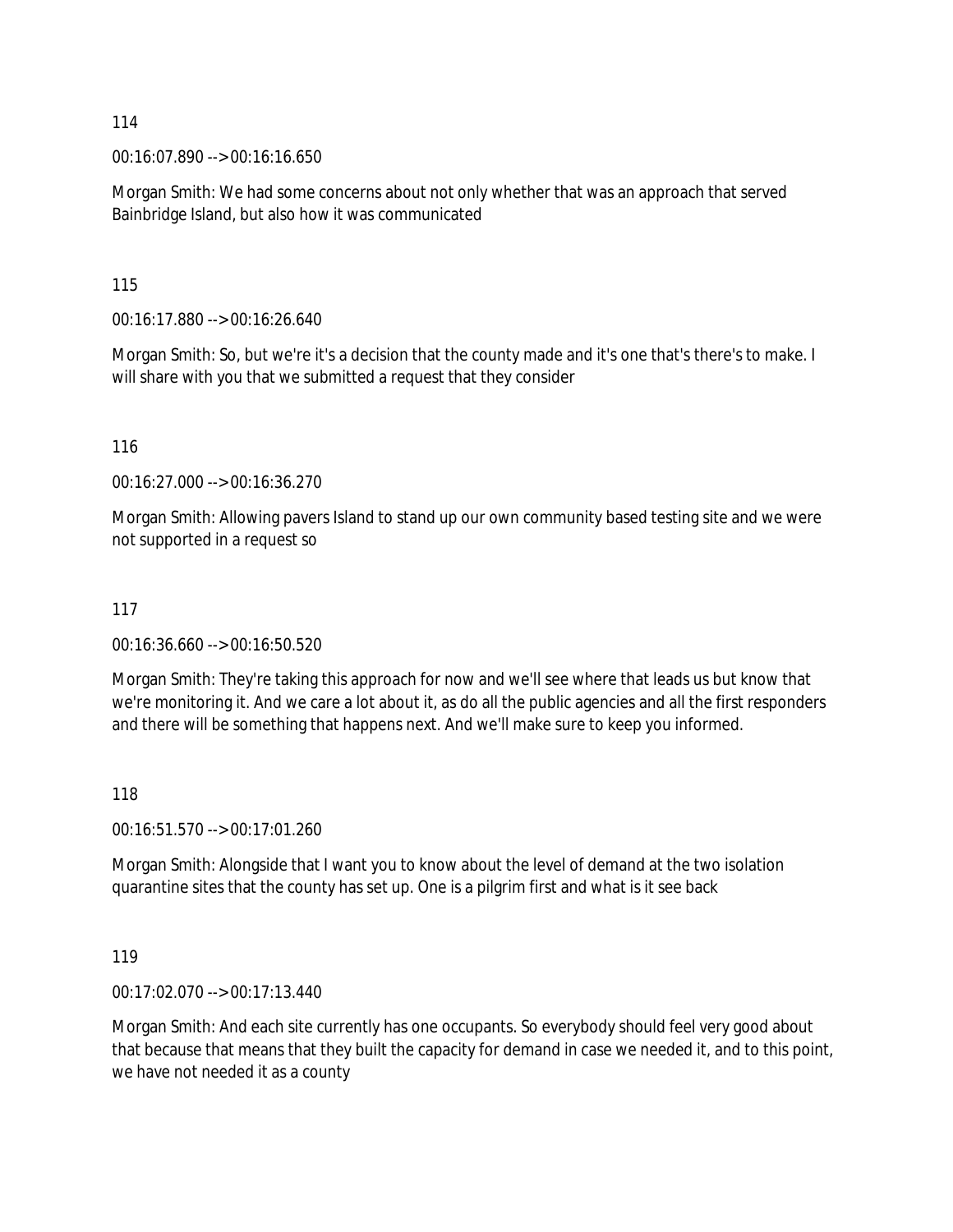00:17:15.660 --> 00:17:29.340

Morgan Smith: And as we let you know, last week we transition this week so that the city's emergency operations center is now standing back just a bit. So the EEOC is activated on Monday, Wednesday and Friday, of course, anybody who needs us can find us at any time.

121

00:17:30.150 --> 00:17:43.740

Morgan Smith: But in terms of actually having staff dedicated to the UFC that's now three days a week instead of five nine to 1pm everybody's available though should conditions change or should there be some need that emerges that needs a quick response.

122

00:17:45.510 --> 00:17:56.550

Morgan Smith: check in on where we stand on city own spending at this point we've allocated about \$300,000 worth of city staff time to the emergency response. And we've made about \$100,000 and other direct expenditures

123

00:17:57.030 --> 00:18:05.130

Morgan Smith: Our best guess at this point is that that there may be as much as \$140,000 of those expenses that would be potentially reversible from FEMA

124

00:18:07.350 --> 00:18:18.390

Morgan Smith: I'm not going to spend too much time on economic mitigation because that's the purpose of our other speakers, but I just want to emphasize that the city as an emergency response.

125

00:18:18.990 --> 00:18:24.810

Morgan Smith: Agency is focused for the near term on making sure that our communities residents have the support they need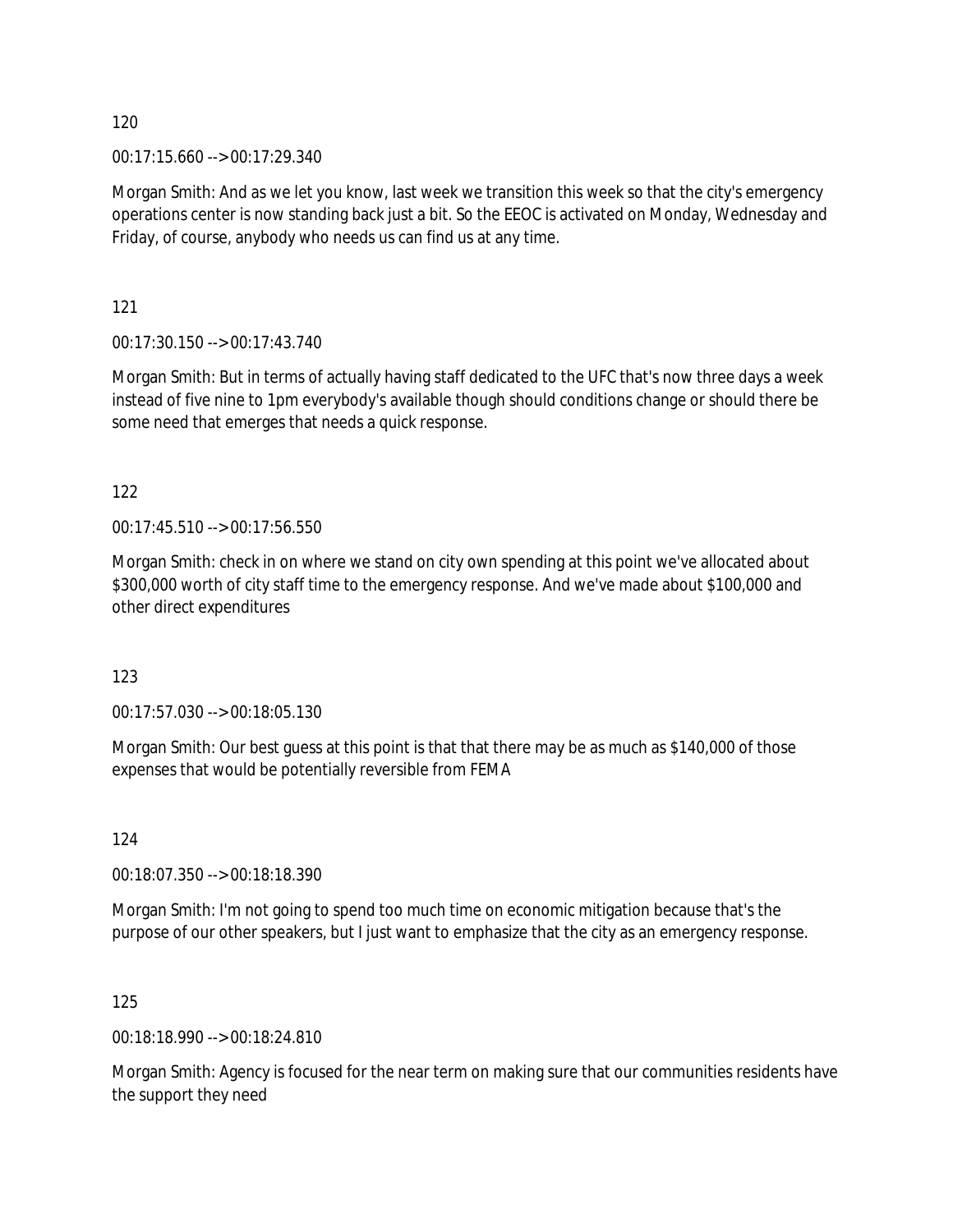00:18:25.110 --> 00:18:36.360

Morgan Smith: Particularly with respect to food insecurity and housing insecurity and I want to again let everybody who might be listening know that helpline house is our local agency that's responsible for both of these areas of service.

127

00:18:36.780 --> 00:18:43.650

Morgan Smith: If you'd like to help them. If you have the capacity to support their efforts. They are definitely

128

00:18:45.000 --> 00:18:54.600

Morgan Smith: Appreciating these financial support that some residents are able to provide they're using that money. Specifically, and primarily to beef up their food program.

129

00:18:55.320 --> 00:19:07.230

Morgan Smith: I talked to the director Miriam Metzler and she wanted me to convey to everybody that's listening that while you may have heard of local or nationally, they're being experiences where food banks were struggling

130

00:19:07.740 --> 00:19:12.300

Morgan Smith: With distribution or having logistical challenges that is not the case with help my house.

131

00:19:12.630 --> 00:19:23.520

Morgan Smith: They are distribution system and their access to food supplies is working well. So anybody who has a need should definitely come to them and let them know how to help. Please don't hold back on that.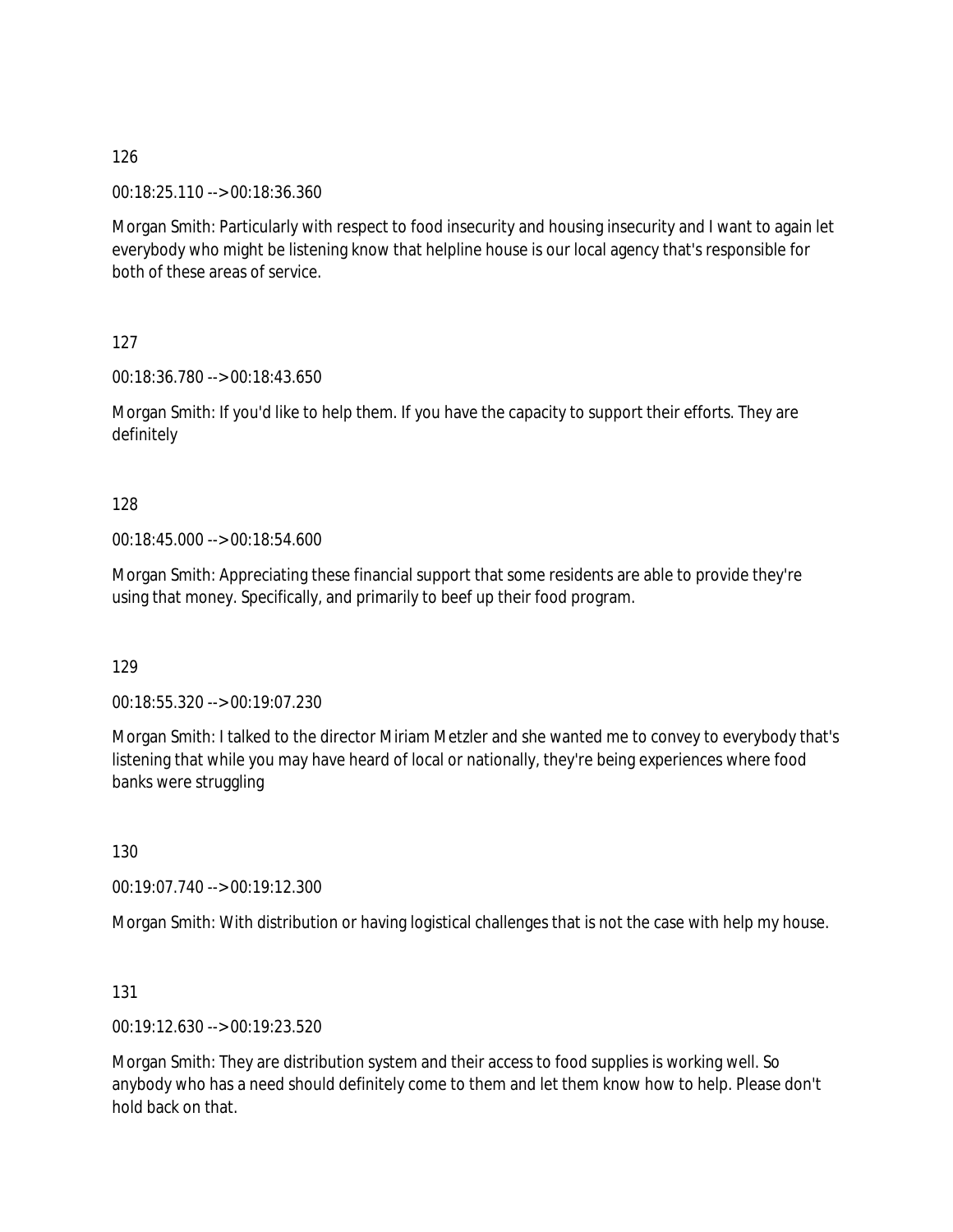00:19:24.390 --> 00:19:31.080

Morgan Smith: But again, if you'd like. If you'd like to support them in their work. They're also happy to receive your donations

133

00:19:32.670 --> 00:19:38.610

Morgan Smith: With respect to emergency rental assistance. We've talked at each of the last couple of meetings about

134

00:19:38.910 --> 00:19:49.620

Morgan Smith: The likelihood that the city would consider increasing our financial support for that program in particular to respond to the Community's additional and extraordinary needs during this time.

135

00:19:50.430 --> 00:20:00.840

Morgan Smith: As I previewed with you last week at your next meeting on April 28 I will be bringing forward an action item for you to consider to approve additional funding of \$60,000 for them.

136

00:20:01.530 --> 00:20:11.130

Morgan Smith: Help on house has described how they would use that money and it would be targeted specifically towards island households who are experiencing impacts from the cover 19 pandemic.

137

00:20:11.610 --> 00:20:19.980

Morgan Smith: She's suggested a couple of what I consider to be pretty modest changes and how the program would offer a compared to how it currently operates and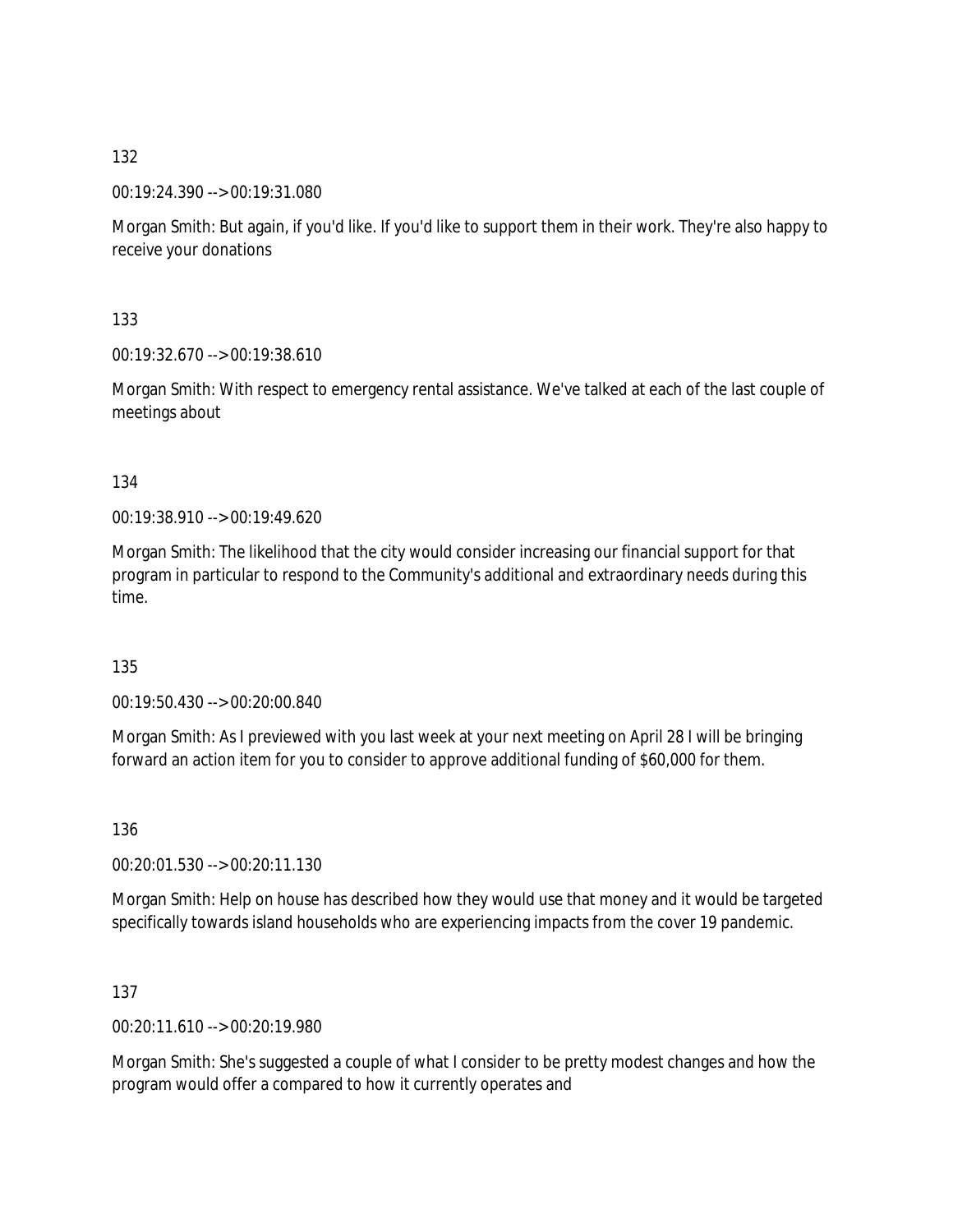00:20:20.790 --> 00:20:31.590

Morgan Smith: She believes it's most appropriate to keep the level of median income eligibility requirements. The same as they are for our existing programs. So to retain that at 95%

139

00:20:32.640 --> 00:20:42.720

Morgan Smith: Median income as it is for the current program. So your packet materials for next week's meeting will have more detail on that. But I wanted to emphasize with you that that request is coming forward.

140

00:20:43.200 --> 00:20:50.490

Morgan Smith: And that their best estimate, you know, we have to sort of take this week by week with their best estimate is that that amount of funding might

141

00:20:51.570 --> 00:21:03.090

Morgan Smith: might provide security for islanders for the next three, four, maybe five months. So that will get us a good ways down the road, and we'll have a much better understanding of what our next near term situation is

142

00:21:04.110 --> 00:21:12.150

Morgan Smith: I also want to highlight something that's come up at a the last couple of meetings, which is that kids that county does have has acquired additional CD big funding.

143

00:21:12.900 --> 00:21:27.900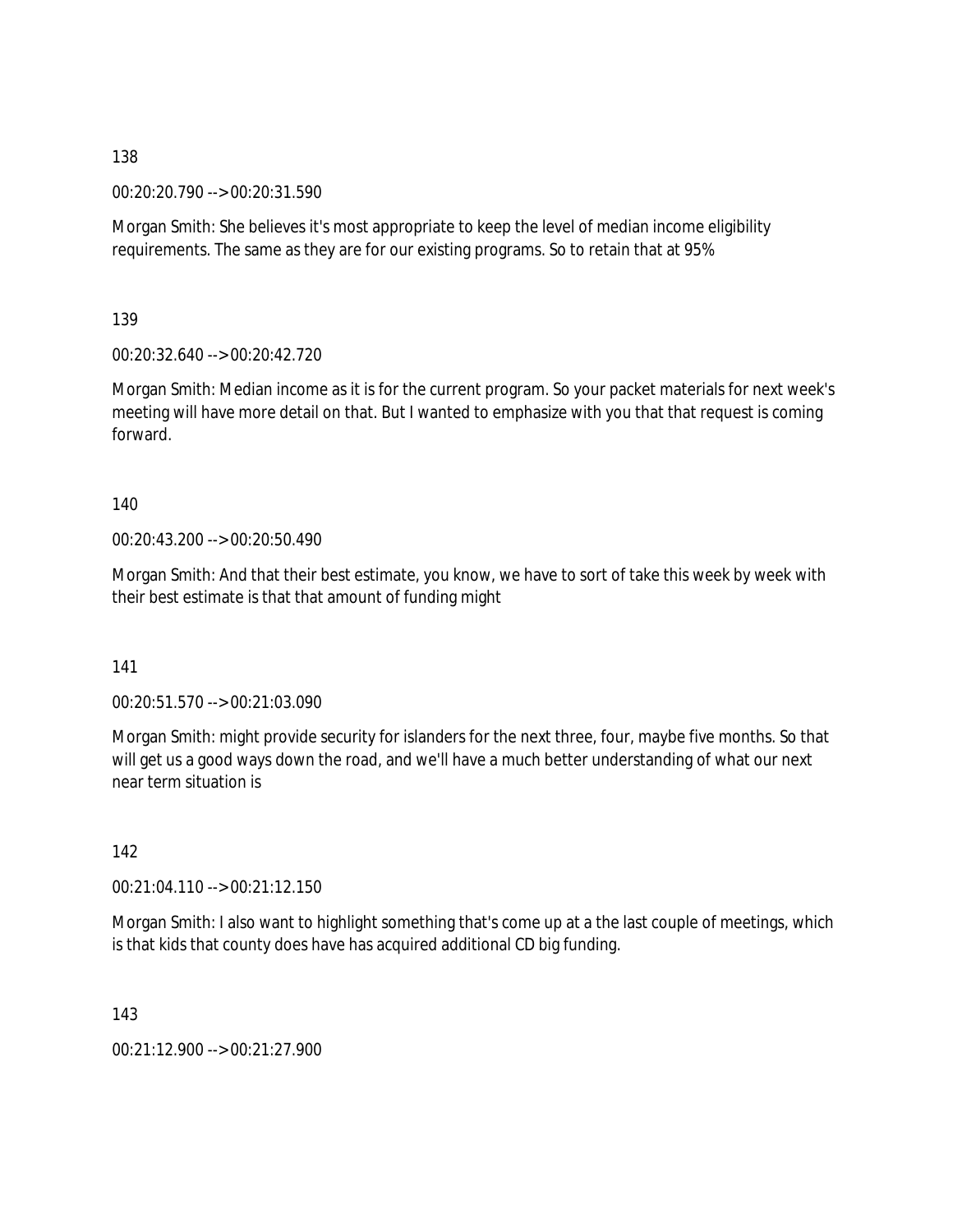Morgan Smith: And is deploying that through to county agencies. One is kids have community resources and though those funds have a more stringent income eligibility requirements. The participants have to be

144

00:21:28.530 --> 00:21:36.600

Morgan Smith: Sorry, it's either 60 or 65% of the median income. We have fewer islanders who will meet that requirement, but we do have families that meet that requirement.

145

00:21:36.960 --> 00:21:45.780

Morgan Smith: And so helpline house will be coordinating with their navigator who sits at helpline house and is the point of access to that program and so families, whether it's

146

00:21:47.190 --> 00:22:00.900

Morgan Smith: families that are working with helpline house or families that are working with HR be who meet that little requirement will be directed towards that program and those funds first so we can stretch our other dollars as far as possible. So I think that's a great way to

#### 147

00:22:02.430 --> 00:22:08.550

Morgan Smith: Appreciate the court that at our scale of community, it's possible to have that level of coordination among the programs.

148

00:22:08.940 --> 00:22:16.560

Morgan Smith: And to really make sure that the dollars that we're making available are as impactful as possible. So that's the rental assistance perspective.

149

00:22:17.490 --> 00:22:26.100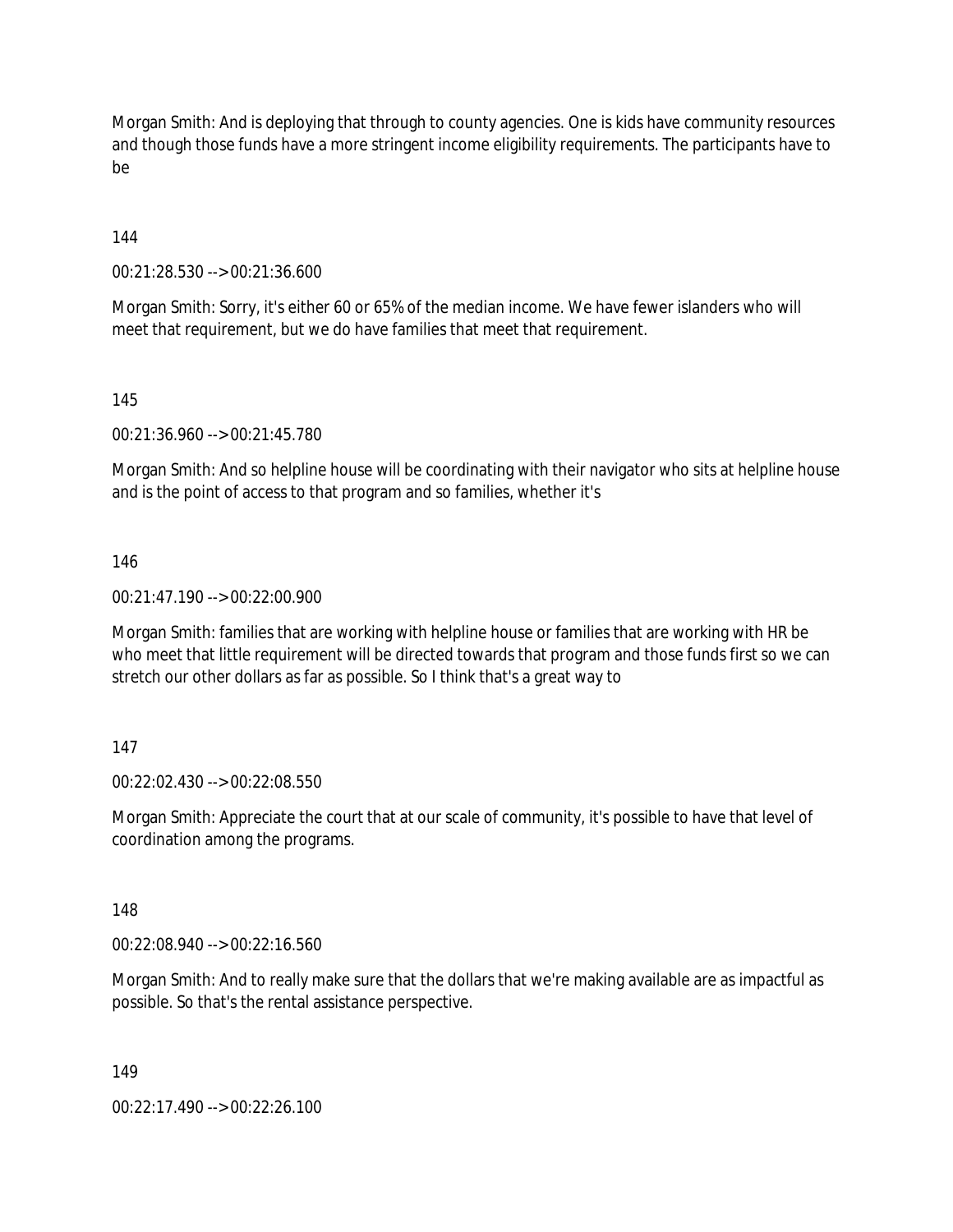Morgan Smith: I also want to preview that something we talked about a little bit previously that also next week, I will be bringing forward an action item for Council to consider.

150

00:22:26.430 --> 00:22:40.800

Morgan Smith: That would allow us us the city on the administration side to provide additional flexibility for some of our nonprofit partners who previously were awarded city funding for 2020 events or programs.

151

00:22:41.280 --> 00:22:47.940

Morgan Smith: And some of those nonprofits may now not be running those programs may not be planning those events.

152

00:22:48.720 --> 00:22:58.890

Morgan Smith: But if Council would like to do so you can authorize me to approve a change in their scope of work so that they can instead use that funding for

153

00:22:59.700 --> 00:23:07.500

Morgan Smith: Operating support in general expenses. So again, more details will be in your packet, but I've prepared that item to come to you next week for a potential decision.

154

00:23:08.070 --> 00:23:17.310

Morgan Smith: And then finally, just for everybody. I want to emphasize that the city is also already has in place for several weeks, some mechanisms to provide additional support for our customers.

155

00:23:17.640 --> 00:23:24.990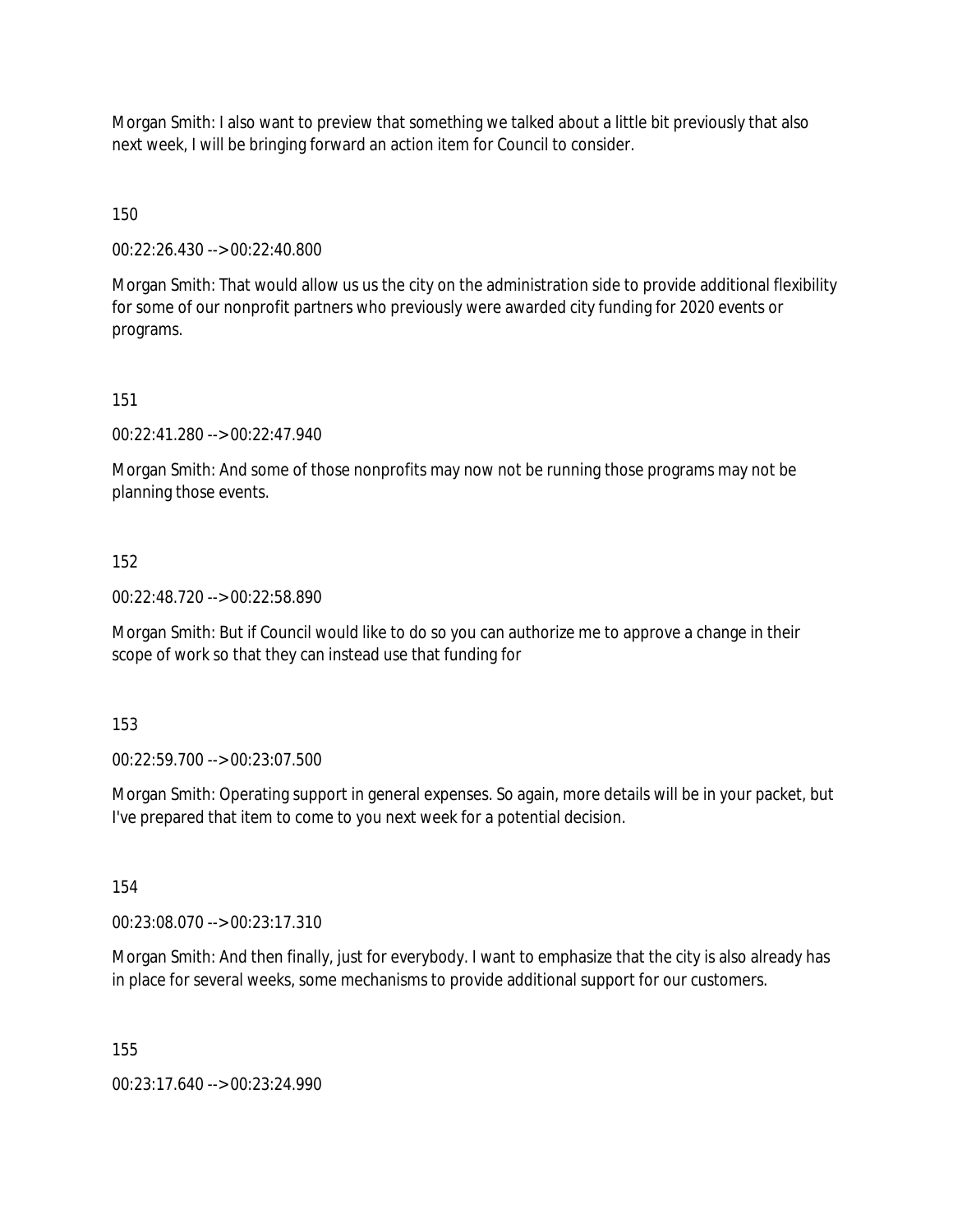Morgan Smith: A lot of these are in alignment with some statewide programs that have also been put in place related to utility payments and shut offs and late fees.

156

00:23:26.100 --> 00:23:34.170

Morgan Smith: And so stay tuned for that. We're always looking for different programs that we can also implement that might be helpful to our customers.

157

00:23:36.810 --> 00:23:48.750

Morgan Smith: In the near term, we are working and relying on our partners who are here with us tonight vita the Chamber of Commerce in Kenya in their work to promote and stabilize the local businesses that are able to operate during the closures.

158

00:23:49.110 --> 00:23:58.470

Morgan Smith: And to make sure that all businesses who experienced impacts have a facilitated updated way to access and learn about the support programs that are available.

159

00:23:58.860 --> 00:24:09.600

Morgan Smith: Also want to highlight that Bainbridge recovers, which is a site that is stewarded by babies prepares is a great place to learn about our local businesses and how you can help and how to make connections.

160

00:24:09.840 --> 00:24:14.370

Morgan Smith: If there are folks who are still offering services or products that you would like to obtain

161

00:24:16.110 --> 00:24:25.320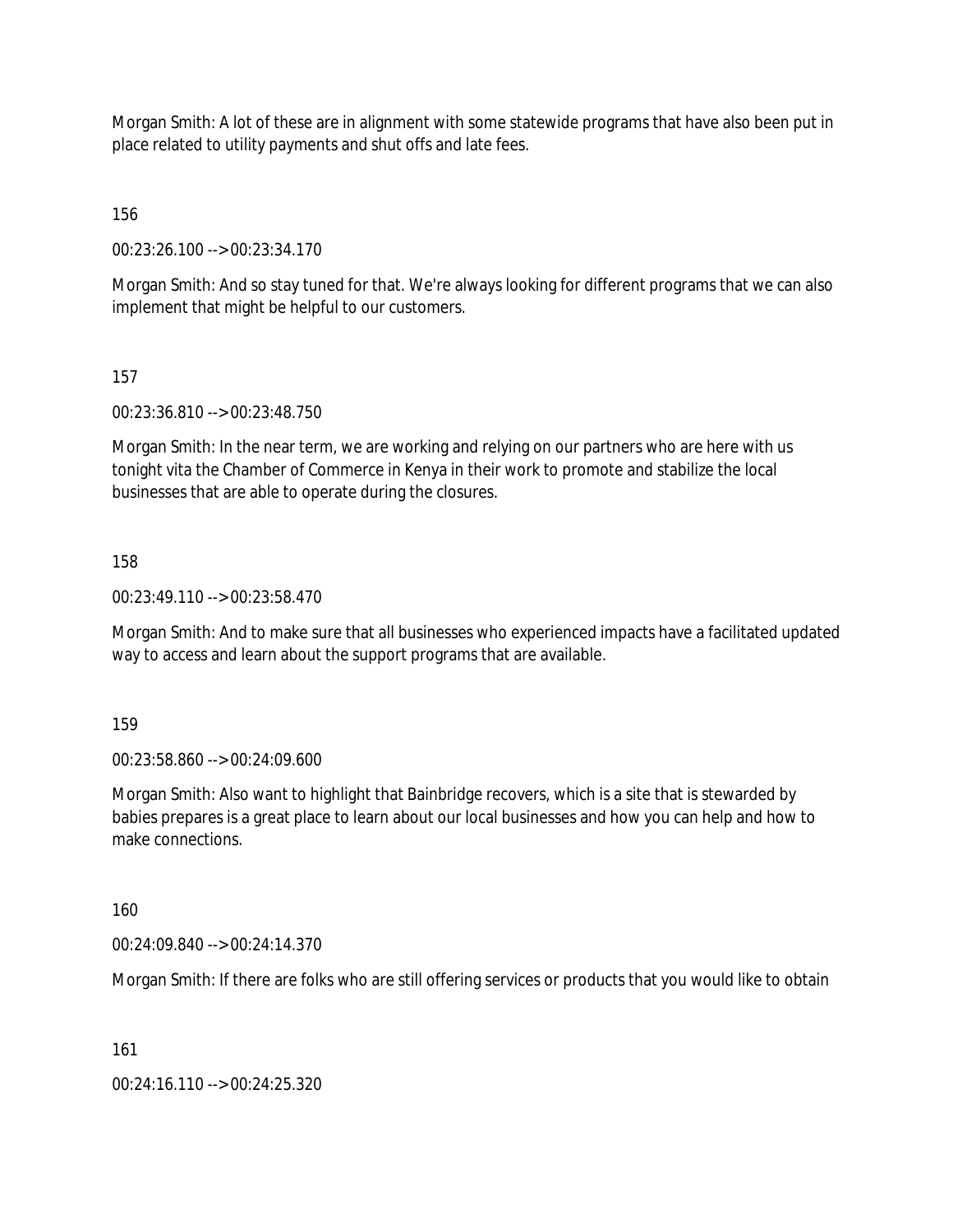Morgan Smith: So now just switch to the looking ahead part of my briefing. Again, our current planning period is through May 4 until we get

162

00:24:25.590 --> 00:24:33.720

Morgan Smith: A better direction about what might happen next and when and what it might look like we're just focused on what we know about our current status.

163

00:24:34.650 --> 00:24:47.100

Morgan Smith: The Community's public health needs have really stabilized in this first round is that's given us the chance to use some of our capacity to go back to the next big project, which is figuring out how how we will

#### 164

00:24:47.730 --> 00:24:59.370

Morgan Smith: Go through our crawl walk, run period with you and that will begin. So we're working now on the staff side to prepare for those discussions and bring those forward to you. Ideally, in May.

165

00:24:59.850 --> 00:25:07.290

Morgan Smith: And that would that effort starts with working with you to evaluate and reset our word plans and our budgets for the remainder of 2020

166

00:25:08.460 --> 00:25:14.040

Morgan Smith: So just to kind of the, the kind of at a very high level, the way we're thinking about this is

167

00:25:14.580 --> 00:25:19.740

Morgan Smith: This is not a wave a storm that is moving through and then leaving us behind this is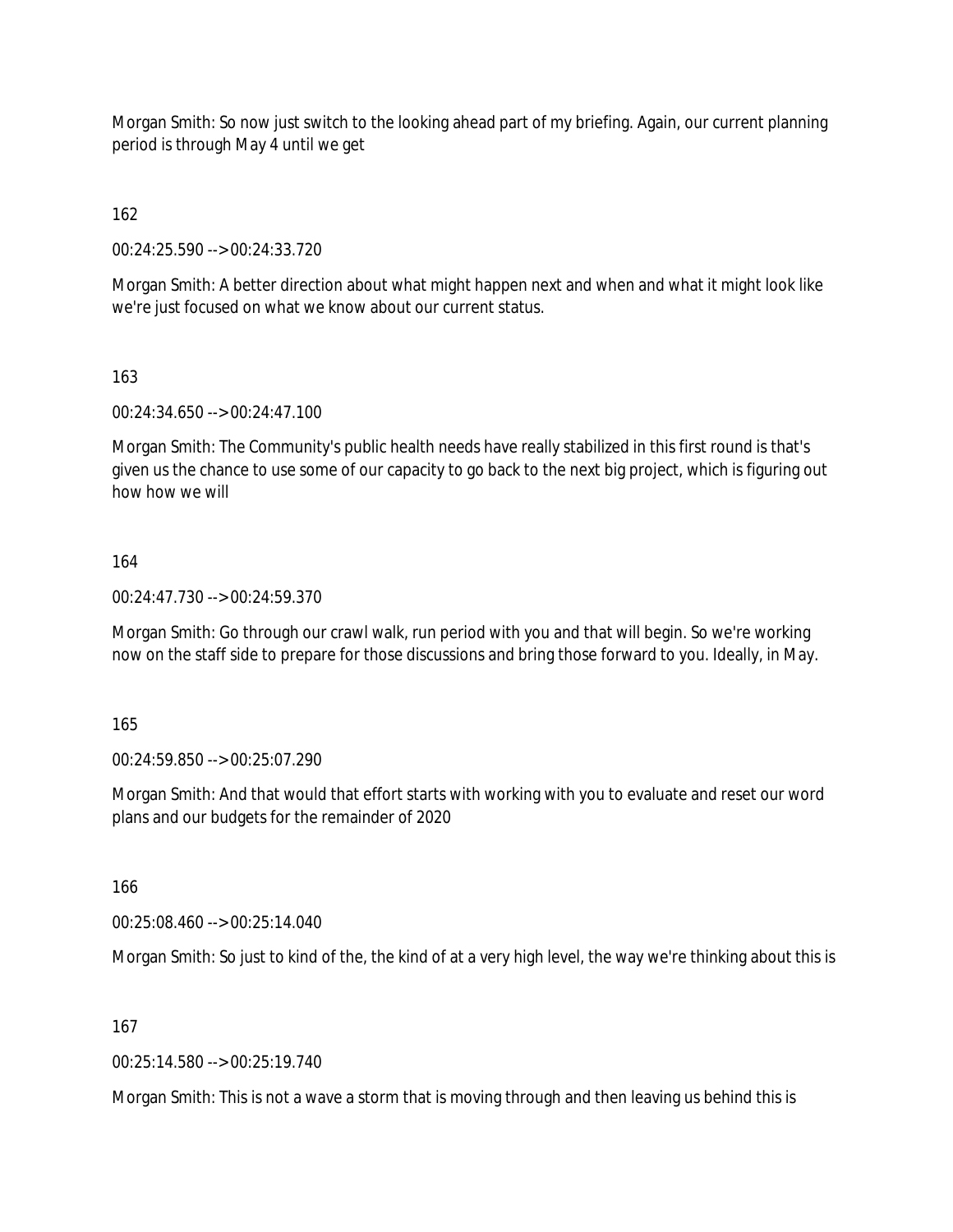00:25:20.070 --> 00:25:27.720

Morgan Smith: Clearly a situation that we're going to need to learn to operate in for the next 12 1824 months so their way their ways in which the city.

169

00:25:27.960 --> 00:25:44.880

Morgan Smith: Needs to be different needs to work differently for our staff or our customers. And so we're working on making sure we understand what those are and getting ready for that. And then, as I said, focusing then next on how our word plans might change and how our budget.

170

00:25:46.200 --> 00:25:47.430

Morgan Smith: Forecast would change.

171

00:25:50.340 --> 00:25:56.130

Morgan Smith: So City Council is currently holding weekly meetings via this remote platform that seems to be working. Well, a

#### 172

00:25:56.790 --> 00:26:09.480

Morgan Smith: key topic concern project for us all a community and a council was to work towards filling the South ward vacancy. And I think it's great that we have so much interest and have 10 candidates for you to consider.

173

00:26:10.350 --> 00:26:21.450

Morgan Smith: I also as mayor Schneider acknowledged, we may be getting news today as soon as today or some information on what might change with our orders from the governor, so we'll keep you posted on that.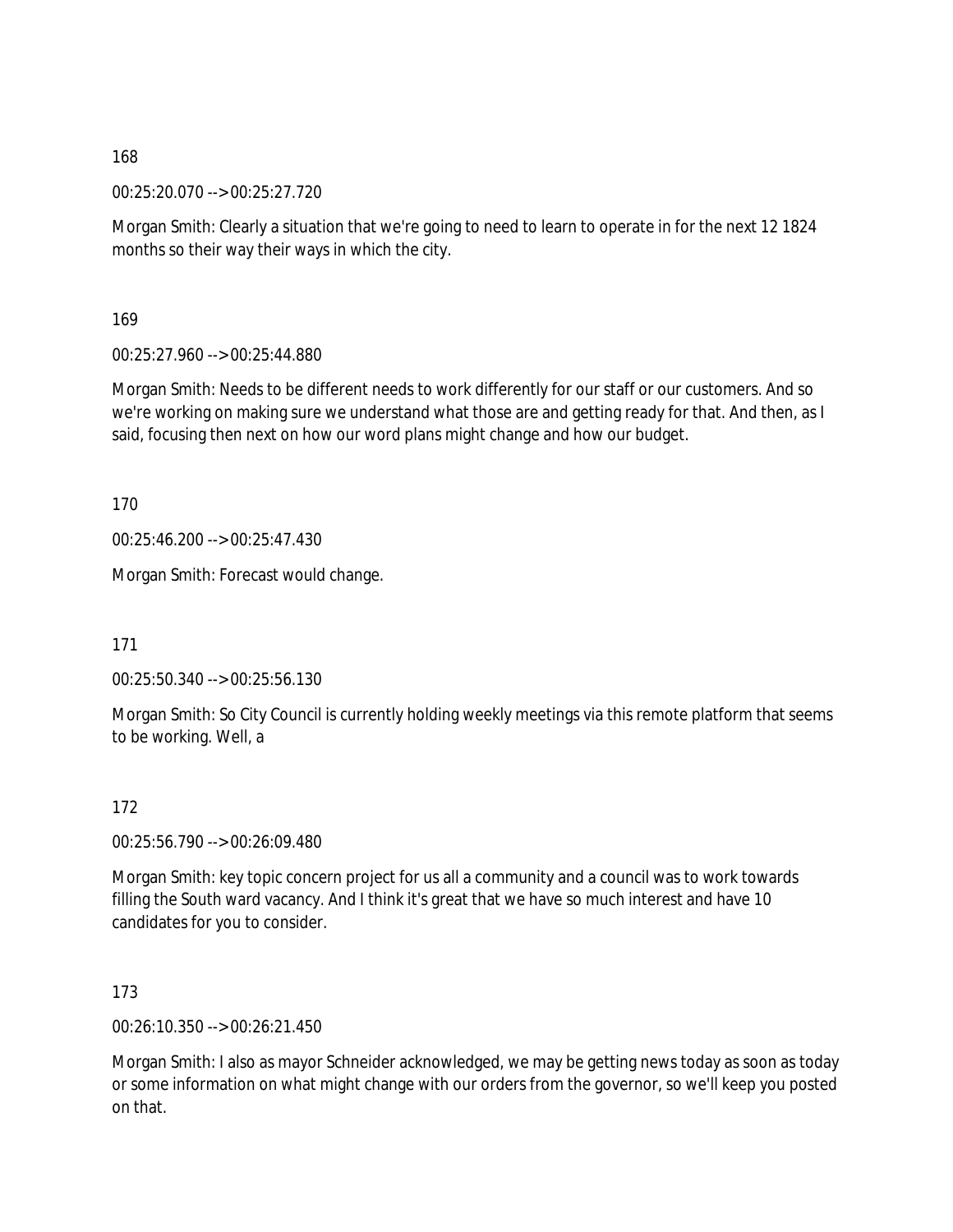00:26:22.770 --> 00:26:38.700

Morgan Smith: And then later tonight when we do our discussion on future agendas. I'd like to work with Council to make sure we have the same expectations for our discussion next week, which is the time that we had planned to work with you on content from a city council meetings.

175

00:26:39.750 --> 00:26:44.460

Morgan Smith: Some of the most critical topics that will take real time and

176

00:26:45.630 --> 00:27:02.520

Morgan Smith: Energy for us, will be the selection of the new South ward council member working with you to review and revise the word plan priorities for 2020 review with you our revised financial forecasts for our revenue stream for this current year and laying out what we think is

177

00:27:03.540 --> 00:27:13.080

Morgan Smith: Most successful a way to approach our calendar for 2021 2022 biennial budget development, which is going to be different than what we outline with you in January.

178

00:27:13.500 --> 00:27:19.380

Morgan Smith: And then also want to talk with you about how we want to resume planning commission and design review board meetings, as we've

179

00:27:19.710 --> 00:27:27.600

Morgan Smith: said from the outset that those will be the first wave of additional meetings that we bring back online. And so we're ready to do that. And I want to talk with you about that.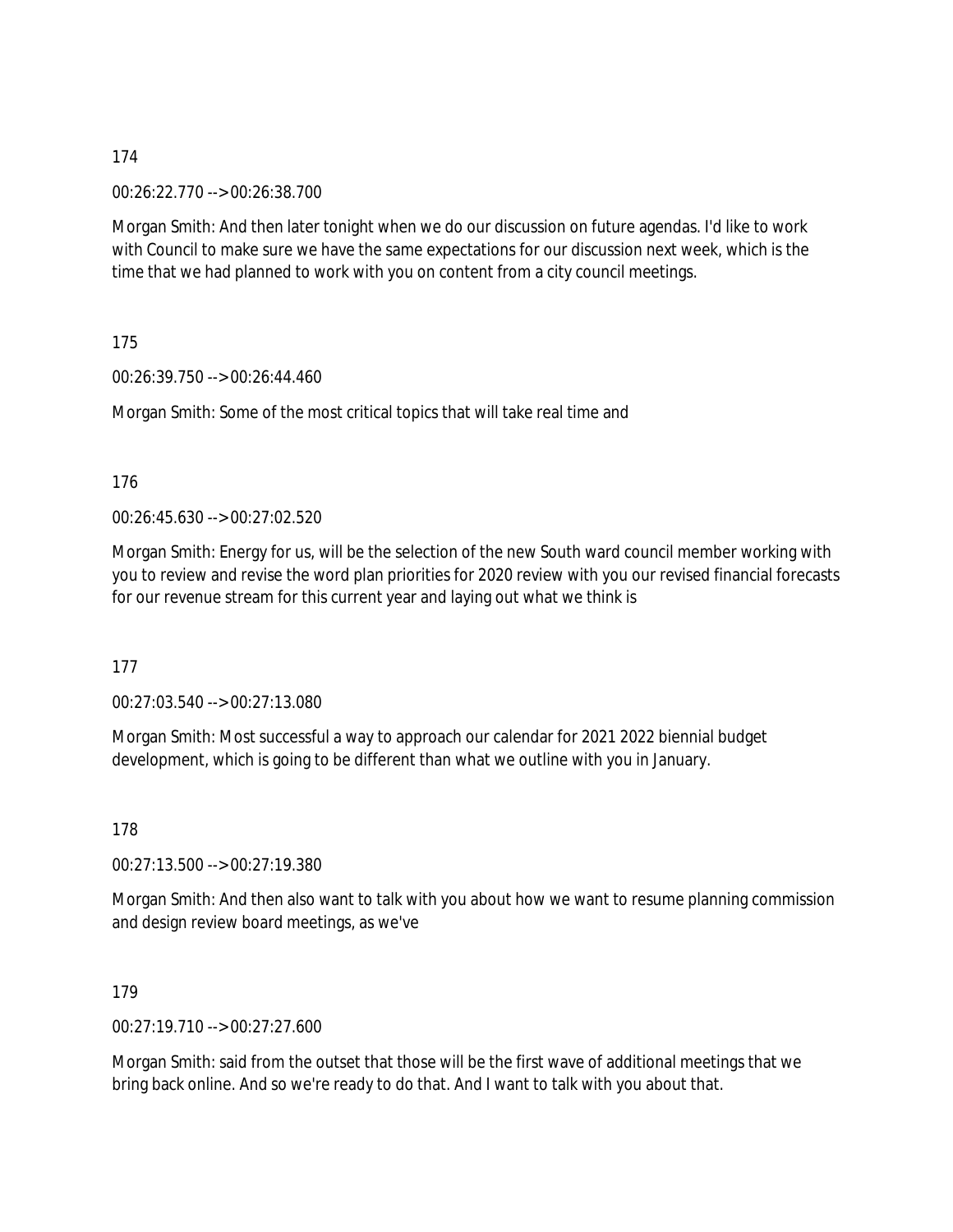00:27:29.460 --> 00:27:38.580

Morgan Smith: So with that. Any questions or comments you have for me or my part of the briefing. I'd be happy to answer now or we can move forward into the keynote presentation.

181

00:27:50.490 --> 00:27:51.660

Morgan Smith: Okay, I

182

00:27:52.080 --> 00:28:02.670

Rasham Nassar: Are there. Sorry, I'm looking at. I don't see any hands raised. Does anyone have any what this time, or is it okay if Morgan just continues on. Okay, okay. Morgan.

183

00:28:03.030 --> 00:28:16.950

Morgan Smith: Okay, great. So I'm going to step back, I'll stop sharing my screen. And I'll let the clerk and the key to folks take you into their part of the evenings presentation and they can introduce themselves and we'll just go to that next that next segment. Thank you.

184

00:28:23.280 --> 00:28:25.500

John Powers: Good evening. Can everyone hear me okay

185

00:28:27.330 --> 00:28:35.730

John Powers: I'm john powers and I serve as the executive director of the kids at economic development alliance and I've been in that role for over nine years.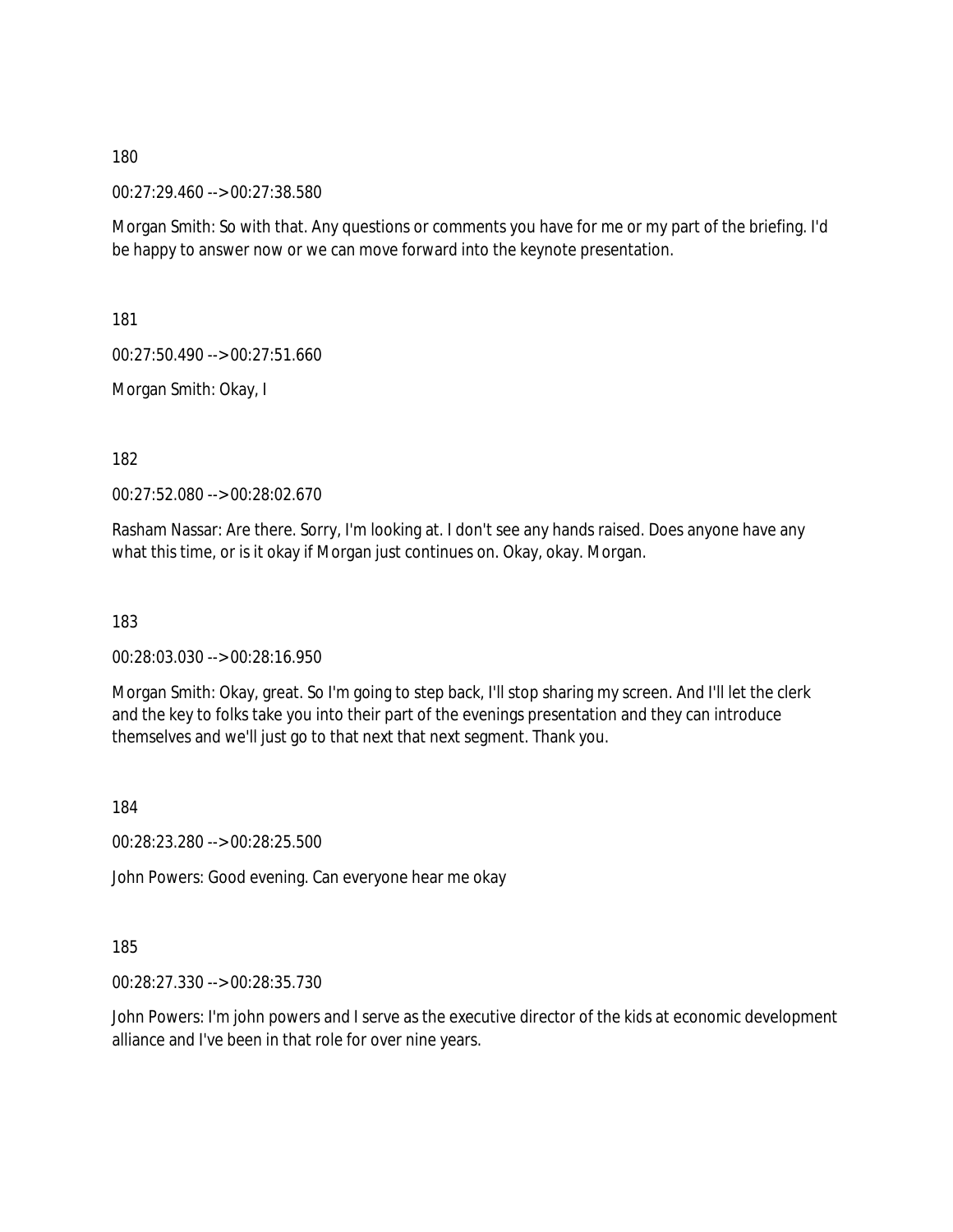00:28:36.210 --> 00:28:40.350

John Powers: I live here on Bainbridge Island in the vineyards, not too far from City Hall.

187

00:28:40.950 --> 00:28:46.170

John Powers: And like you working from home. One of the things that we've adopted here in this community.

188

00:28:46.620 --> 00:28:54.060

John Powers: Is a 10 for call 10am in the morning and four in the afternoon, people go out on their verandas their porches. Their patios

189

00:28:54.450 --> 00:28:59.850

John Powers: Just wave to their neighbor to make sure everyone's doing okay and hanging in here together so

190

00:29:00.600 --> 00:29:06.000

John Powers: Just want to note that, because it is such a warm and welcoming community that we live in.

#### 191

00:29:06.690 --> 00:29:14.280

John Powers: I'm here tonight with our director of business development Cathy caucus, who has been with our alliance for 15 years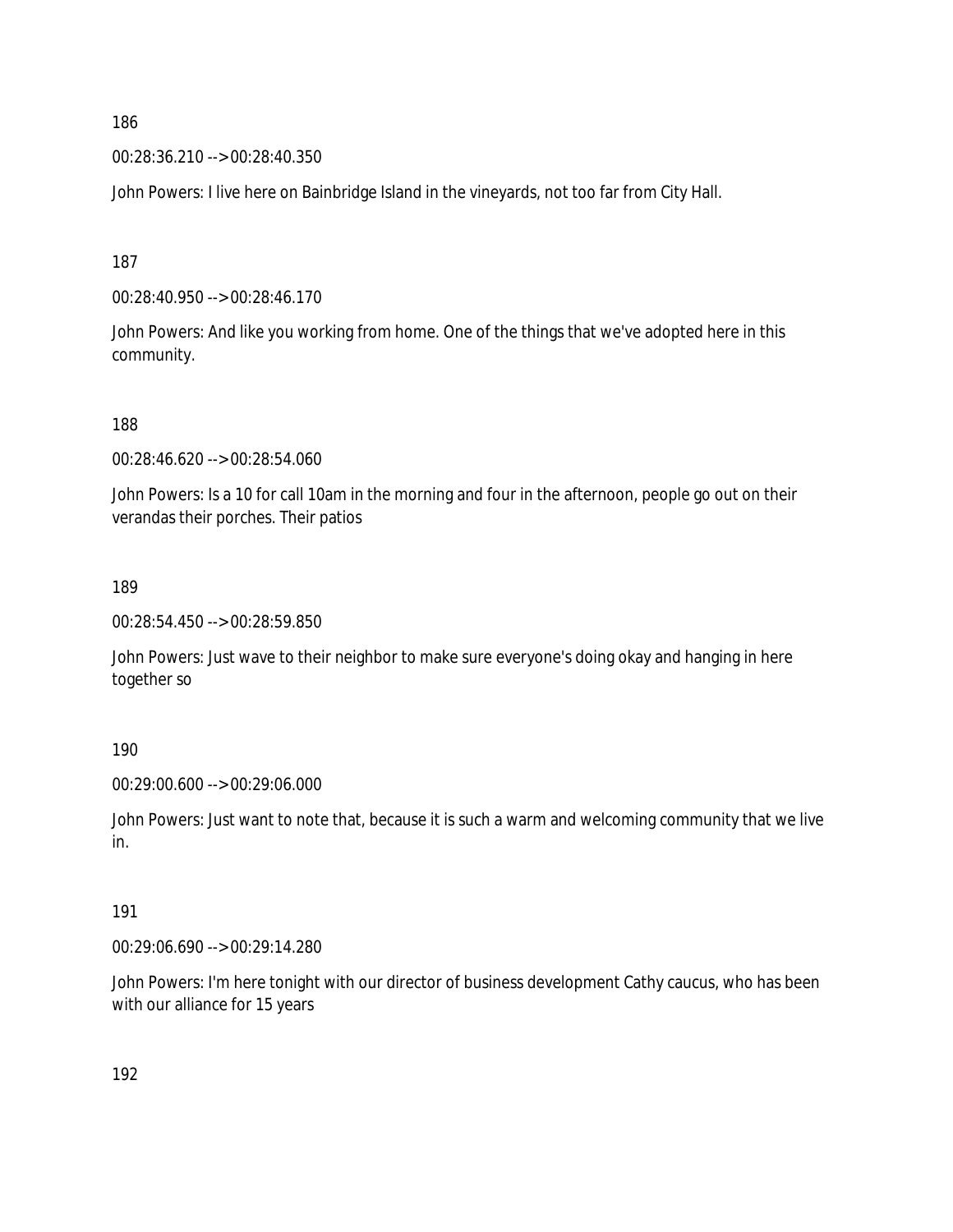00:29:14.670 --> 00:29:30.540

John Powers: And she is the lead provider of client services to businesses, mostly small some large throughout kid SAP county where we deliver what we call a client based economic development services of business retention expansion.

193

00:29:31.080 --> 00:29:43.290

John Powers: And recruitment and as you can, will imagine over the last now going on seven weeks we have been keenly focused on our retention efforts to work with our existing business community.

194

00:29:43.740 --> 00:29:55.560

John Powers: To try and inform them of resources and relationships to assist them in navigating through these very unchartered economic disruption waters that we're all facing

195

00:29:56.730 --> 00:30:04.320

John Powers: Backing up just for a little bit. I think many of you may know about our alliance. But, and you have two members of your council that serve on our board.

#### 196

00:30:04.620 --> 00:30:14.550

John Powers: Council member Joe deeds and council member cold Medina and Mayor Leslie Schneider has also served on the board in the past and we stay in close touch with her as well.

#### 197

00:30:15.270 --> 00:30:23.370

John Powers: But we're a 37 year old, not for profit Washington corporation often described as a public private economic development partnership.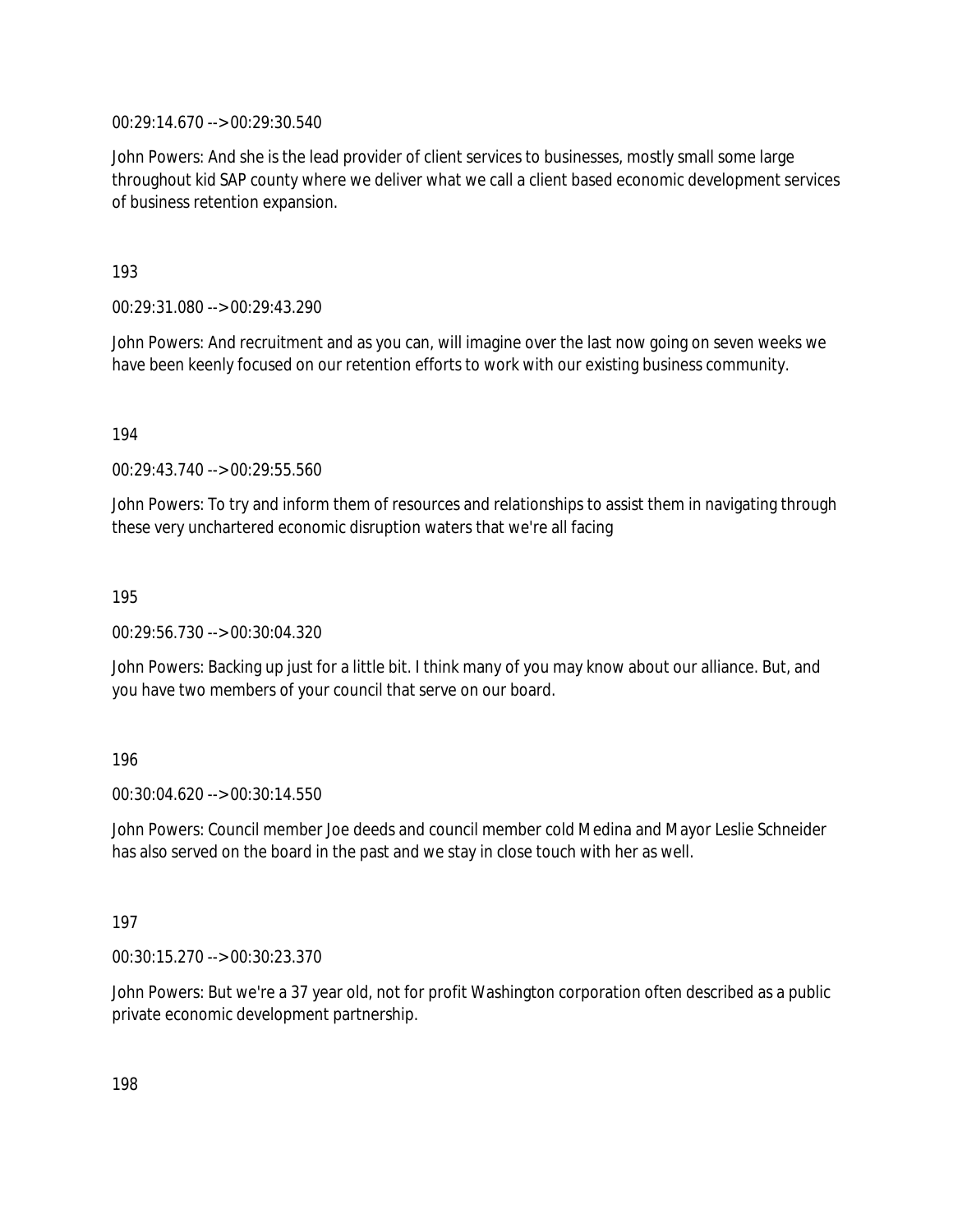00:30:23.910 --> 00:30:37.200

John Powers: We do that because we have both public support and private sector support, both in terms of leadership and funding that allow us to deliver our services to businesses in a confidential free of charge manner.

199

00:30:37.590 --> 00:30:47.370

John Powers: But make no mistake about it. Our businesses that we help we help, just like we would a client if you were in other professional field, whether it be an accountant, a lawyer.

200

00:30:47.760 --> 00:30:55.620

John Powers: Doctor, whatever it might be. So we have a direct relationship with our clients. They're really form the core of our work and mission here.

201

00:30:56.100 --> 00:31:02.640

John Powers: We are the kids EP county designated affiliate development organization of the Washington State Department of Commerce.

#### 202

00:31:03.270 --> 00:31:12.090

John Powers: And by contract. We work with commerce on economic development matters. And over the last two weeks, we have been in touch with commerce daily

#### 203

00:31:12.360 --> 00:31:22.500

John Powers: Governor's Office commerce Congress SBA FEMA, you name it, we have been engaged in not just monitoring the situation.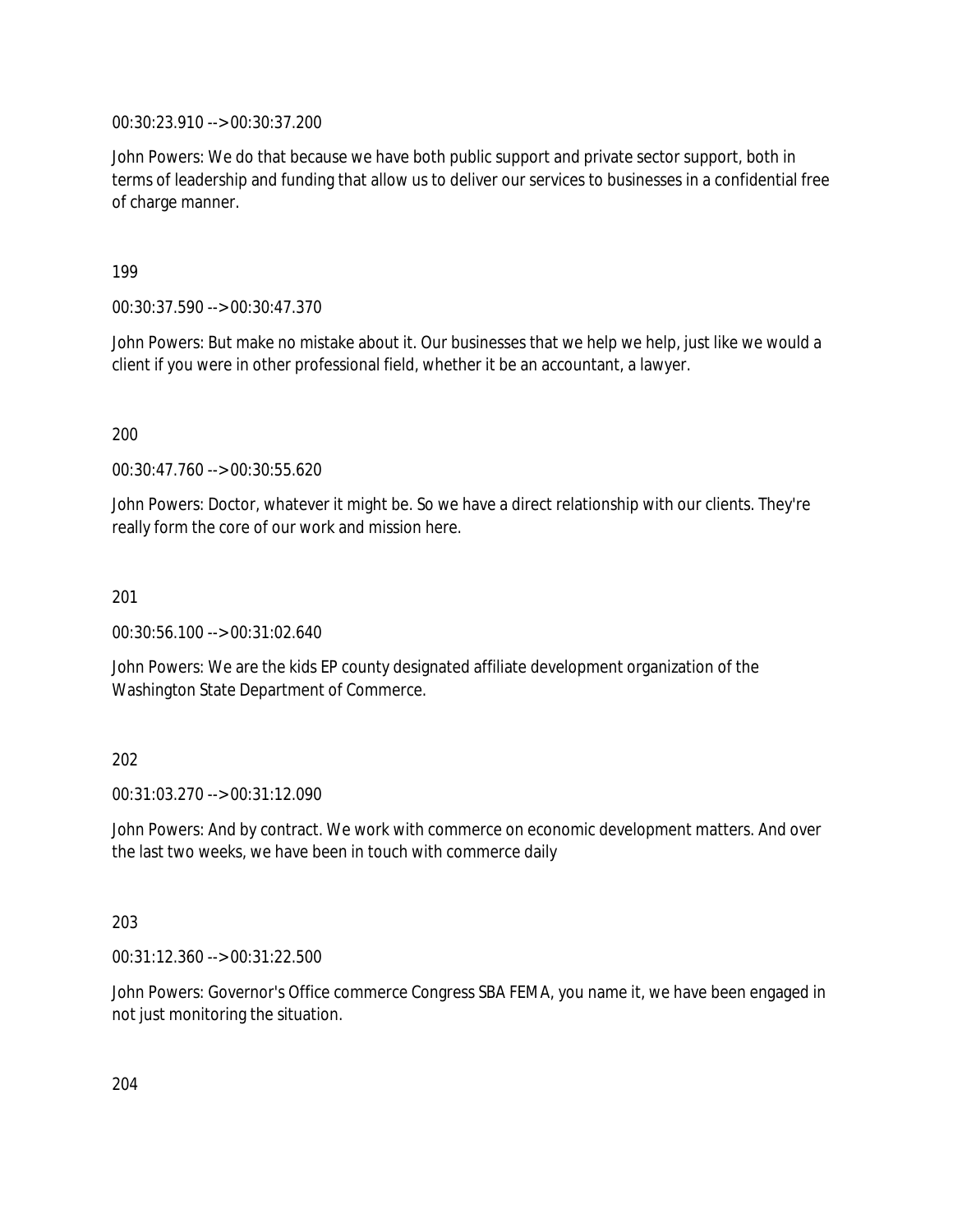00:31:22.740 --> 00:31:29.430

John Powers: But taking reliable current information, bringing it into the marketplace through a variety of media tools that Kathy will

205

00:31:29.700 --> 00:31:38.160

John Powers: Cover in her presentation to make sure that our businesses are well informed feel supported in this work to make sure that

206

00:31:38.400 --> 00:31:44.400

John Powers: We do our very best to retain the core of our business community today, which is comprised

#### 207

00:31:44.670 --> 00:32:01.800

John Powers: Mostly of small businesses and we work with businesses based here on Bainbridge Island. We have four years long before this crisis, but during the crisis in an acute manner. We've worked with lots of Bainbridge based businesses to help connect them to resources in this time of need.

#### 208

00:32:02.820 --> 00:32:13.680

John Powers: I would also mention this relative to the way we come together, we have a large board 36 members of public elected officials, such as Joe and Cole.

#### 209

00:32:13.980 --> 00:32:23.190

John Powers: As well as private sector leaders that serve on the board. So we really get a good mix of both the public and private working together to do things that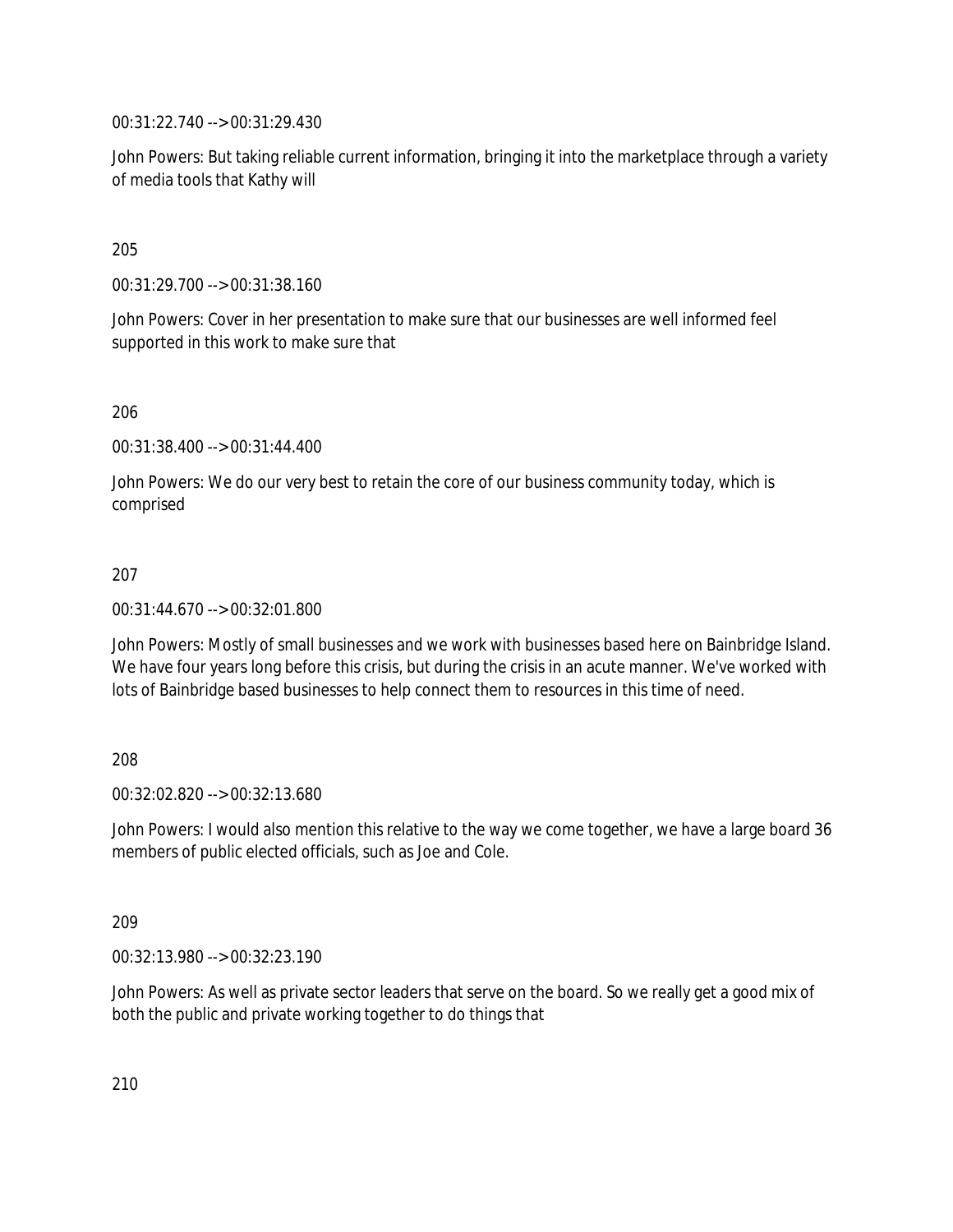00:32:23.610 --> 00:32:30.360

John Powers: Without collaborating in a partnership we wouldn't be able to do alone. So we're really pleased for the support the city of Bainbridge Island.

### 211

00:32:30.660 --> 00:32:38.580

John Powers: Along with the three other municipalities here in the county, along with the county court district transiting agents other public partners.

#### 212

00:32:38.850 --> 00:32:51.420

John Powers: Help keep us connected to your needs in an informed way on our board and also provide financial support we receive about 60% of our funding from public partners, including Washington State Department of Commerce and

#### 213

00:32:51.870 --> 00:33:04.560

John Powers: And kids that county and then the other municipalities and other government entities feeling behind that and today we have about 80 private sector investor partners that provide about 40% of our funding.

#### 214

00:33:04.980 --> 00:33:14.730

John Powers: So that's the big picture on what we do. I'm going to turn to Kathy here in just a moment to tell you in detail what we've been doing over the last six weeks since we closed our office.

#### 215

00:33:15.090 --> 00:33:26.790

John Powers: On March 6 and as you started work from home and start a new technologies, including the zoom meeting and webinars and we do a great job in that area. Thanks to Kathy's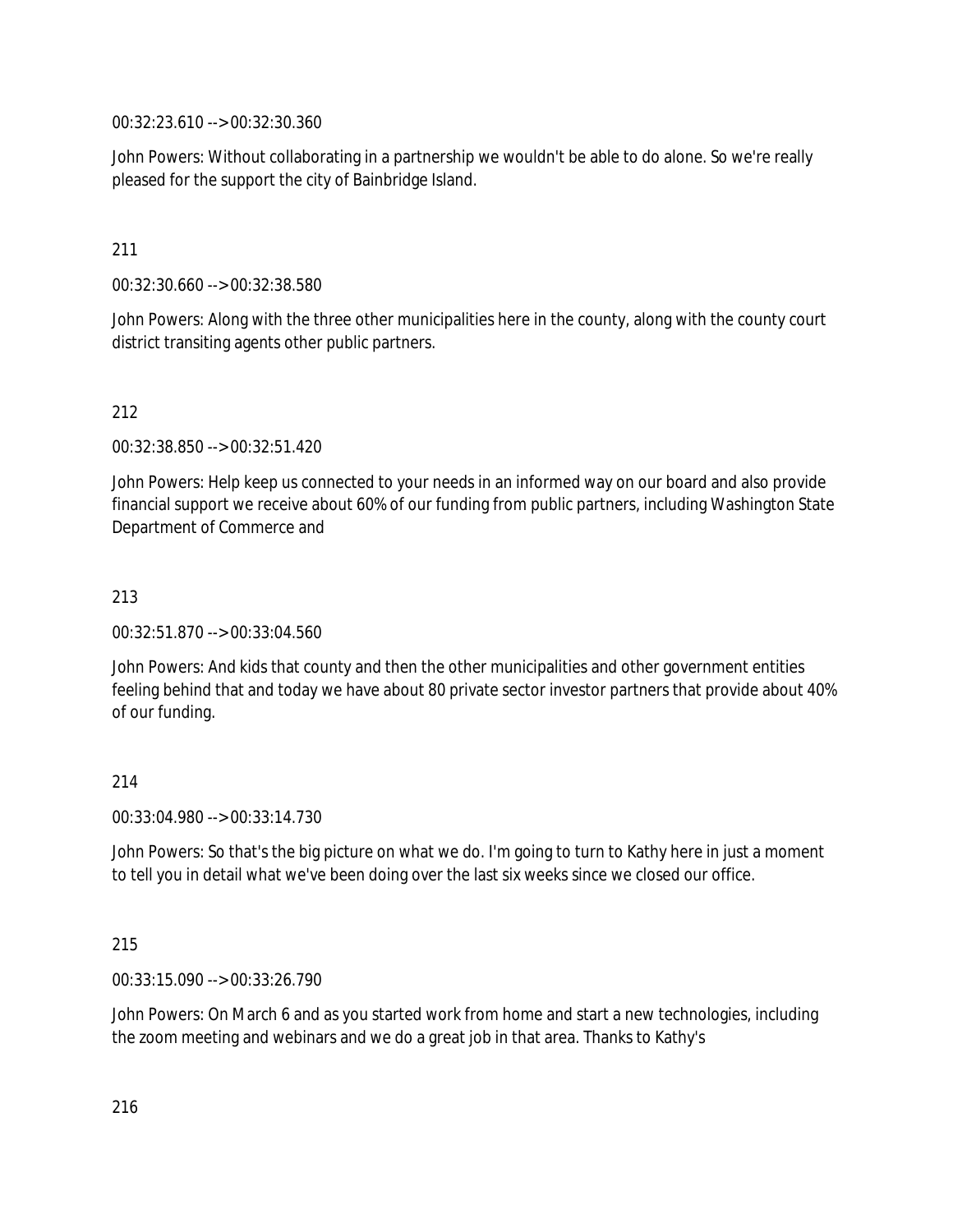00:33:27.150 --> 00:33:34.380

John Powers: Ability and Theresa Mandarin, who is our administrator of marketing and media and communications. She does a fabulous job.

### 217

00:33:34.710 --> 00:33:41.430

John Powers: And we have a third member of our team merge or as that focuses on small businesses working in government contracting

218

00:33:41.910 --> 00:33:46.110

John Powers: And every Thursday morning which you'll hear from Kathy she hosts a webinar.

#### 219

00:33:46.410 --> 00:33:55.110

John Powers: does a great job with this. We've had three of them over the last three weeks. And this last Thursday I highly recommend for you to go back and take a look. It's on our website.

#### 220

00:33:55.680 --> 00:34:01.470

John Powers: We looked at the pivot and the emotional response from a community and the business community, as we go from

#### 221

00:34:02.280 --> 00:34:11.430

John Powers: Flight and fear in the recovery in the response to the crisis now calming down looking forward with clarity and creativity.

222

00:34:11.700 --> 00:34:18.150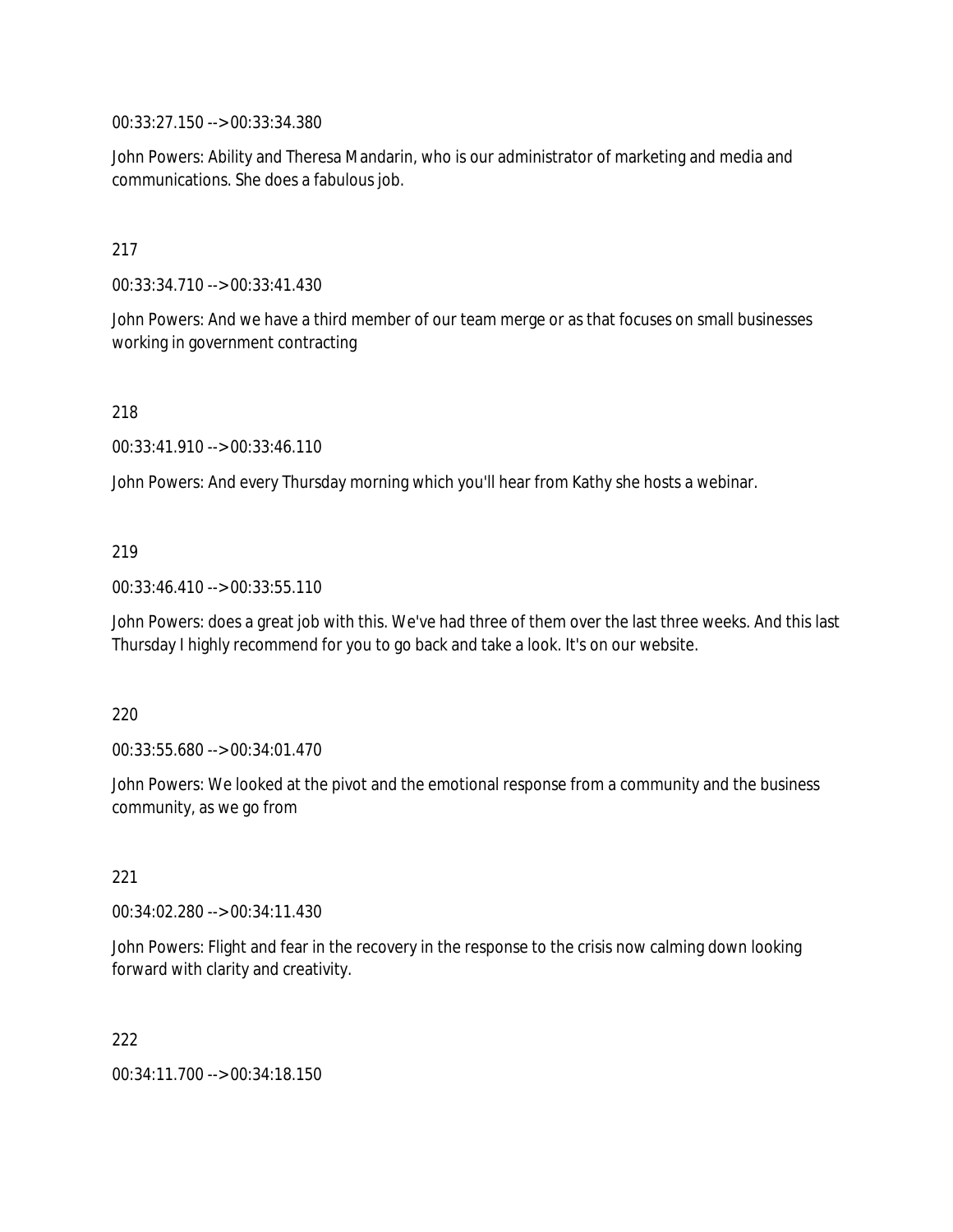John Powers: To do the recovery part of this crisis and we're working hard to make sure we help our business clients do that.

223

00:34:18.390 --> 00:34:30.690

John Powers: So thanks for the time to tell our story and the story of your small businesses here in kits that county and Bainbridge Island as well and how we help them each and every day. And in particular, through this crisis. So

### 224

00:34:31.410 --> 00:34:35.190

John Powers: Why don't I turn it over to Kathy and then at the end of the have questions for either one of us.

### 225

00:34:35.520 --> 00:34:44.940

John Powers: Happy to do so. I also want to recognize the other economic development entities. Here the downtown Association and the chamber, both of them very strong

#### 226

00:34:45.240 --> 00:34:53.460

John Powers: Organizations to serve this community and we're very pleased that they are here, your strategic partners for us in the businesses we serve. Kathy.

#### 227

00:34:55.260 --> 00:35:06.330

Kathy Cocus: Thank you. Good evening. Again, Kathy coca Business Development Director for Keita, and we wanted to highlight some of the things we've done since this all

#### 228

00:35:06.780 --> 00:35:18.510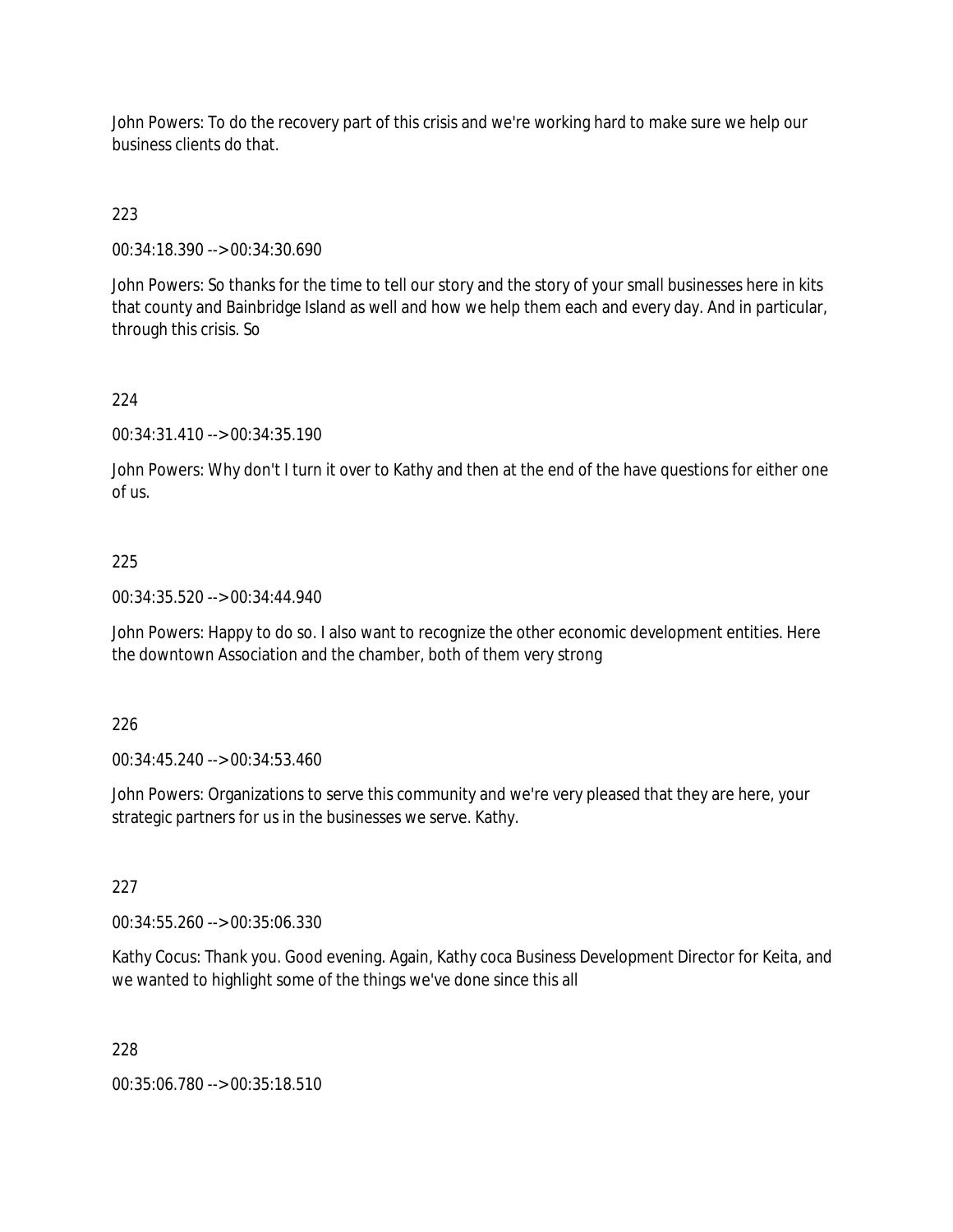Kathy Cocus: came about. We have a dedicated page on our website for community members and specifically businesses to go to Khattab ada.org forward slash

229

00:35:20.850 --> 00:35:42.750

Kathy Cocus: You go to our homepage. You'll see it over on the side and just link down there, you'll find all kinds of information on there. Theresa has done a great job of dividing things in the side column. So there'll be our most recent blog posts which there's three or four day probably

# 230

00:35:43.800 --> 00:36:07.230

Kathy Cocus: Really reliable resources business resources government contracting resources public resources. So anything that a business might need is there, we have information on the SBA loans and we'll be updating that as soon as the next phase of that funding is done.

# 231

00:36:08.520 --> 00:36:21.090

Kathy Cocus: We can direct people to lenders. We're working very closely with the Small Business Development Center business counselor, they can help folks get ready for their loan application if they are not ready.

# 232

00:36:23.100 --> 00:36:31.380

Kathy Cocus: All of our local partners, including governments and chambers, you'll find information on different interesting sectors.

### 233

00:36:32.190 --> 00:36:47.070

Kathy Cocus: Government Contracting, which we call key tech procurement Technical Assistance Center where I want to eight centers in this date dedicated to helping small business do business with the government or with the larger government contractors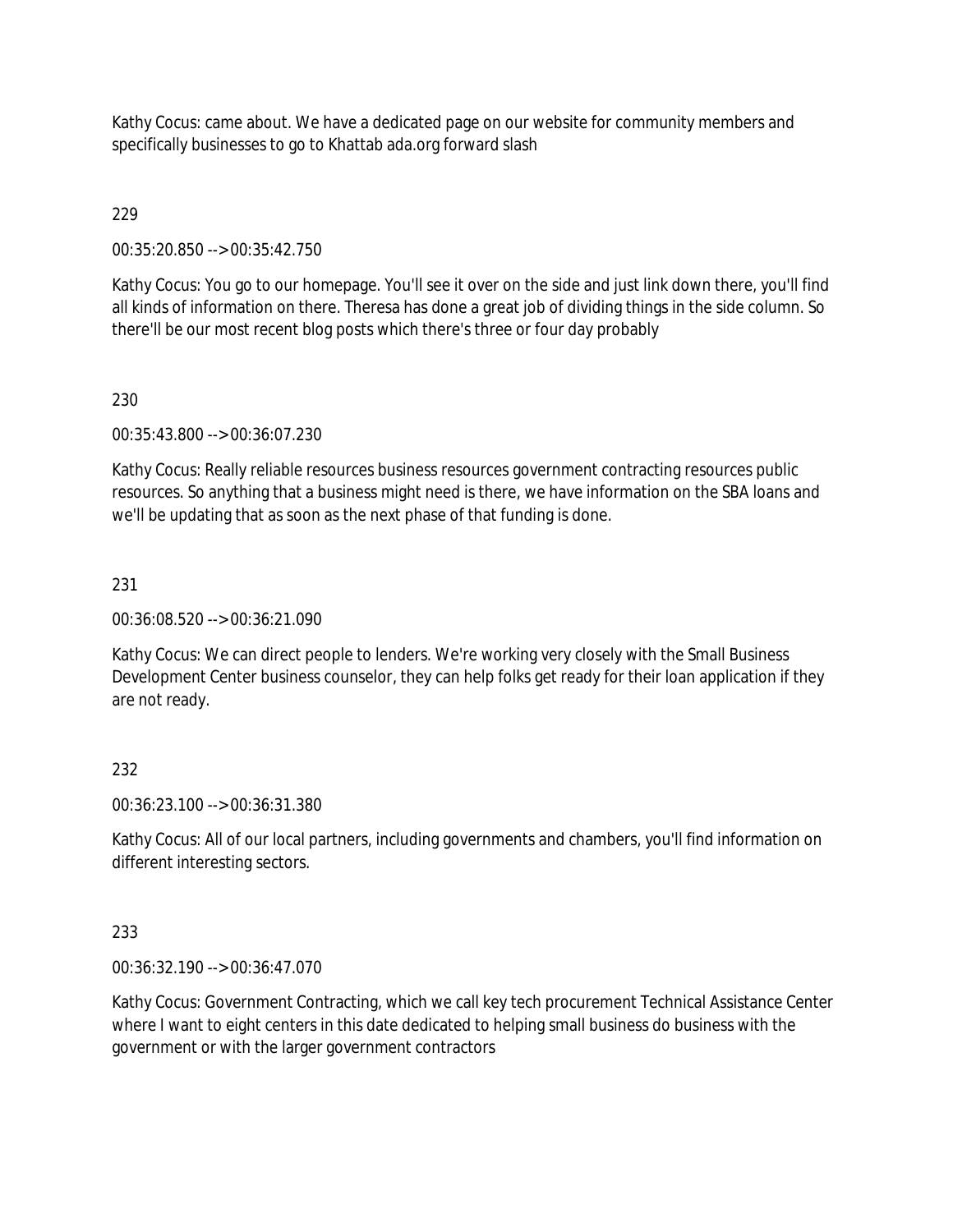00:36:49.950 --> 00:37:00.090

Kathy Cocus: So john mentioned our weekly webinars. So this Thursday will be the fourth we've had. And if you go to the colon tab on our website.

235

00:37:00.630 --> 00:37:13.200

Kathy Cocus: And you hover over it. There is a page dedicated a sub page dedicated to just the webinars. They are posted the recordings are posted on YouTube, where they're embedded on this page.

236

00:37:13.740 --> 00:37:21.600

Kathy Cocus: If the presenters have had a PowerPoint presentation, you will find that in the archive. So if someone

### 237

00:37:22.080 --> 00:37:37.440

Kathy Cocus: Missed a topic or you saw one that you think would be beneficial to a business, you know, this is where you could direct them to find all the information related to a specific past webinar. And this is where you can go to register for the next one.

#### 238

00:37:38.790 --> 00:37:51.690

Kathy Cocus: This week we'll be talking about finances and we're going to have someone david back actually from Bainbridge talk about what the cares act may or may not have changed as far as 401k management.

239

00:37:52.860 --> 00:37:59.730

Kathy Cocus: gentleman who lives part of the time in Alaska running a venture fund and private time and kids that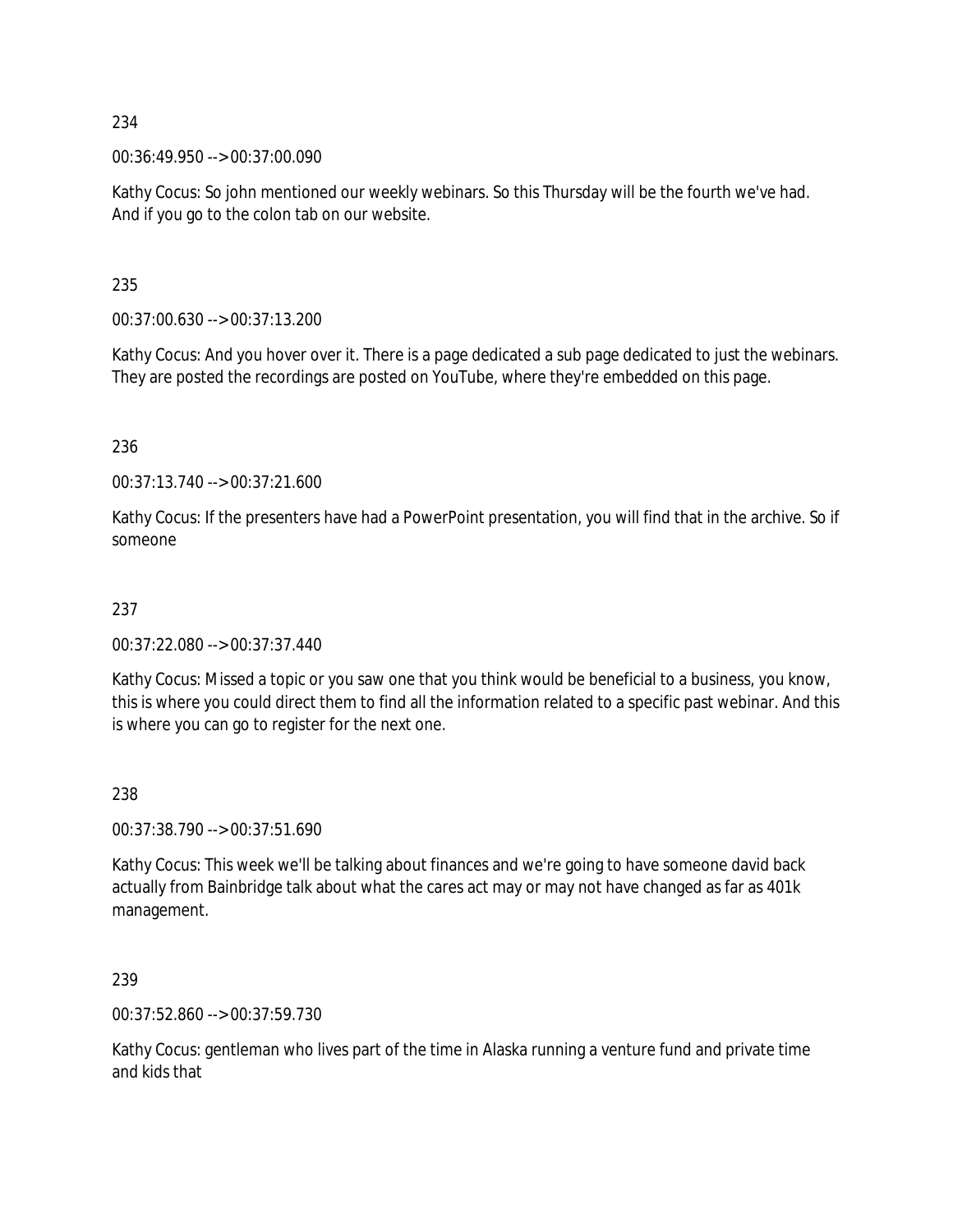00:38:00.090 --> 00:38:10.380

Kathy Cocus: And he's going to split his presentation between if you're trying to launch a start up. What does that look like now. And then what does funding look like for an established business.

241

00:38:10.920 --> 00:38:22.200

Kathy Cocus: And then Cole Medina will be talking about the impact of funding and what's out there for nonprofits and then you can see the rest of the schedule there.

242

00:38:25.230 --> 00:38:38.160

Kathy Cocus: So we do a lot of communicating, not just with answering the phone. Teresa is the mastermind behind our blog and our newsletters and the newsletters.

243

00:38:38.490 --> 00:38:45.120

Kathy Cocus: will alert you to upcoming events or things that we think of particularly timely that we want to make sure

244

00:38:45.720 --> 00:39:04.320

Kathy Cocus: People know about. I do all the social media posts I feed some of the blog post to her. So together we are making sure that companies that are following us can find current and pertinent information related to this crisis.

245

00:39:06.780 --> 00:39:32.100

Kathy Cocus: We have been spending a lot of time, the last few weeks as john mentioned with the governor's working Washington small business emergency grant program that was announced, April 7 and April 8 the floodgates opened we had over 1000 applications and or emails related to this.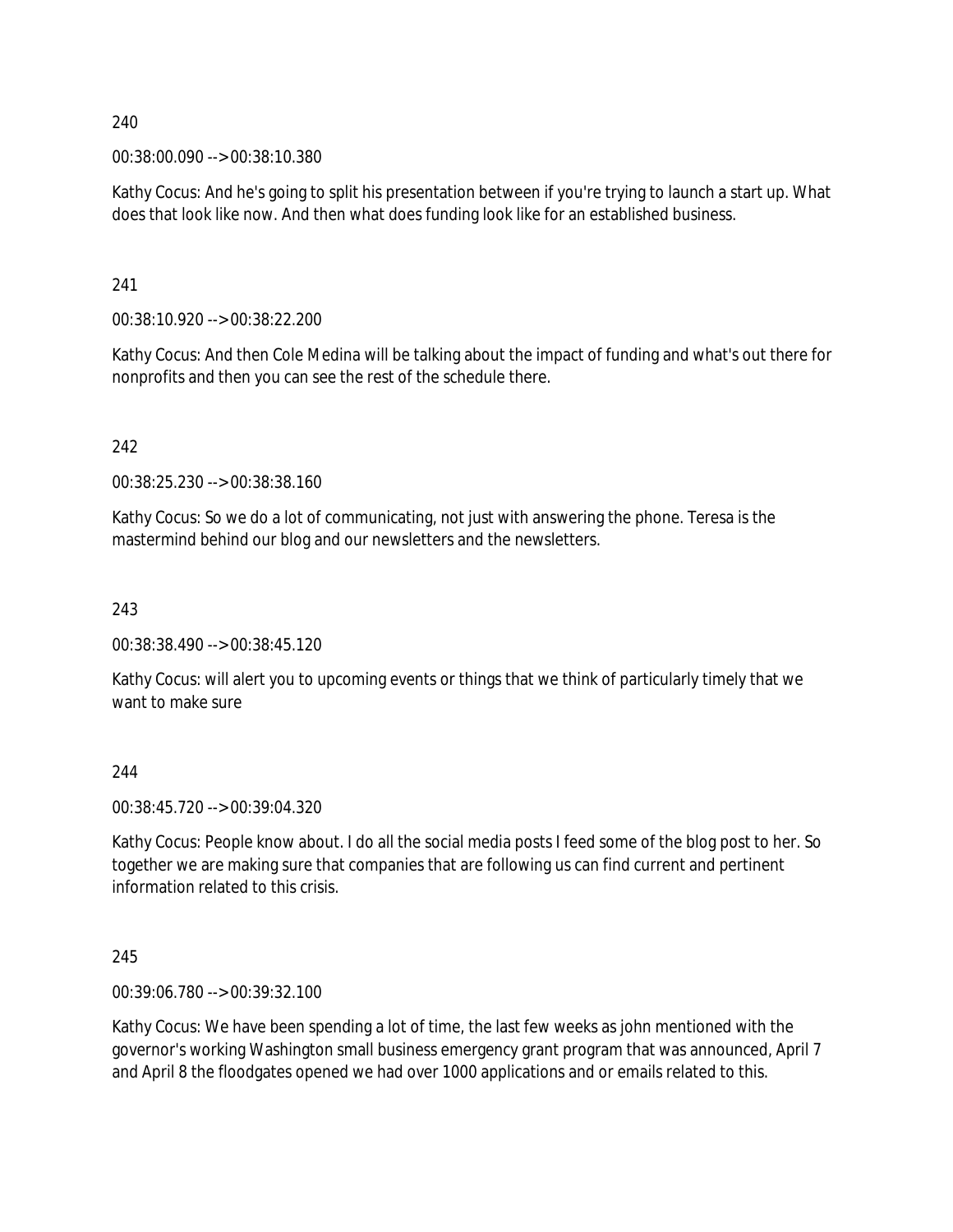00:39:34.170 --> 00:39:41.040

Kathy Cocus: We started, we created a fact because we had so many people asking about it.

247

00:39:41.460 --> 00:39:53.370

Kathy Cocus: We created an online database that would help us process because we didn't see any way without staying up for three days straight to process all of those and then

248

00:39:54.090 --> 00:40:04.950

Kathy Cocus: We are now in the final phase actually tomorrow or subcommittee will be reviewing our final selections, which was not an easy task to whittle down

249

00:40:06.090 --> 00:40:22.770

Kathy Cocus: And we are allowed to forward 64 of the applications we received to the Washington Department of Commerce approximately 16 of those that we forward will be funded and the funding will come through Keita

250

00:40:24.060 --> 00:40:33.840

Kathy Cocus: As part of our ADL contract and that is the way the state can provide the funding is through what was known before. It's a strategic reserve fund.

251

00:40:34.950 --> 00:40:42.900

Kathy Cocus: And it's the way the state can help small business without giving it directly to small business which is not allowed during under the state constitution.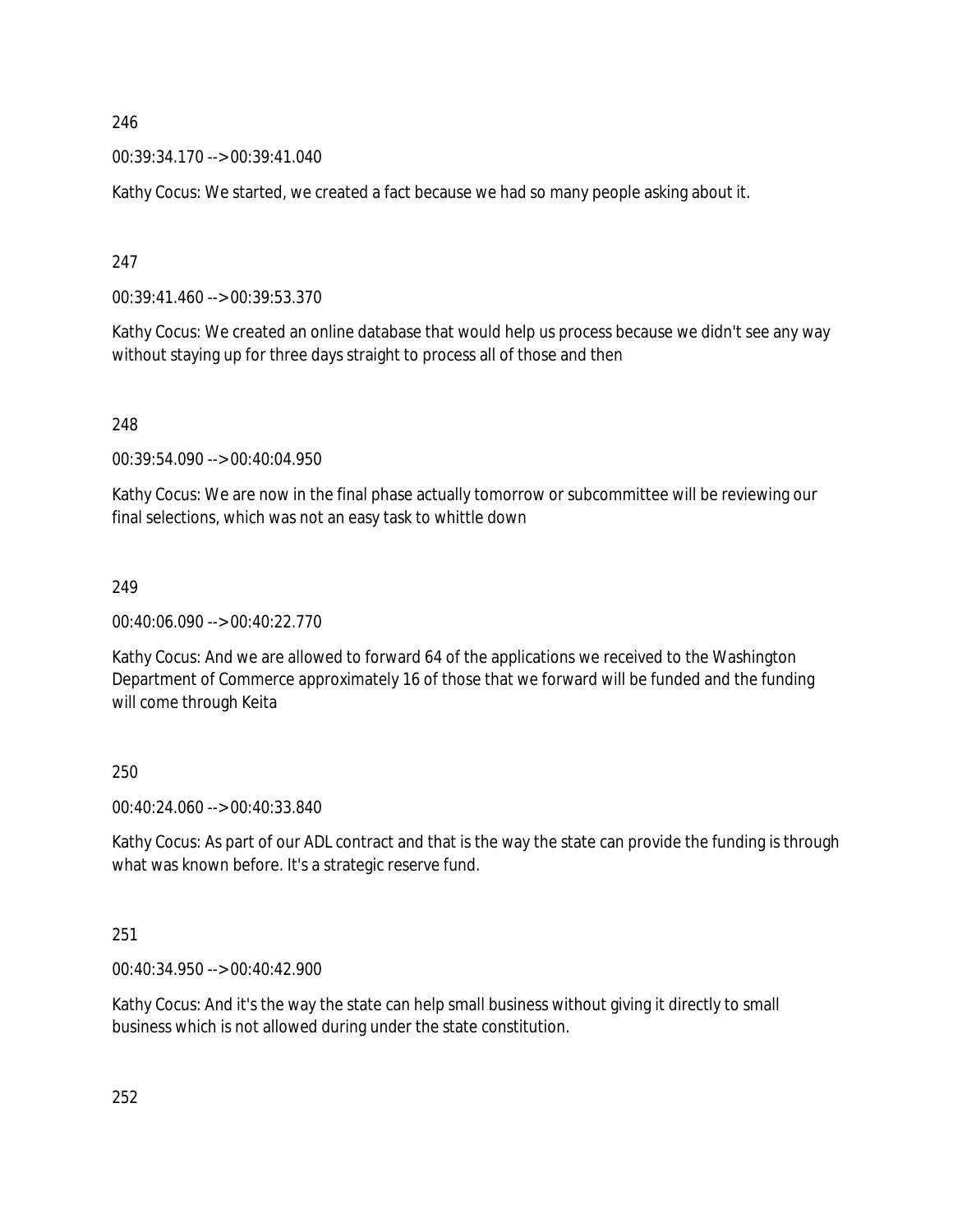00:40:46.050 --> 00:40:54.600

Kathy Cocus: So we also are wanting to know what can we do moving forward to help small business. So we do have a survey link on our website.

253

00:40:58.050 --> 00:41:05.730

Kathy Cocus: And all the staff as john mentioned is working remotely. You can reach us both Teresa and I our

254

00:41:06.750 --> 00:41:15.780

Kathy Cocus: Office phones are ringing through to my cell phone, she actually has the work phone in our office. And you can always reach us by email.

255

00:41:19.110 --> 00:41:21.180

Kathy Cocus: So with that, are there questions.

256

00:41:25.350 --> 00:41:29.880

Joe Deets: Yeah. Hi, Kathy question, how much money have that

257 00:41:31.170 --> 00:41:34.620 Joe Deets: \$5 million stabilization fun did kids get

258 00:41:35.490 --> 00:41:38.250 Kathy Cocus: Excited about less than 165 right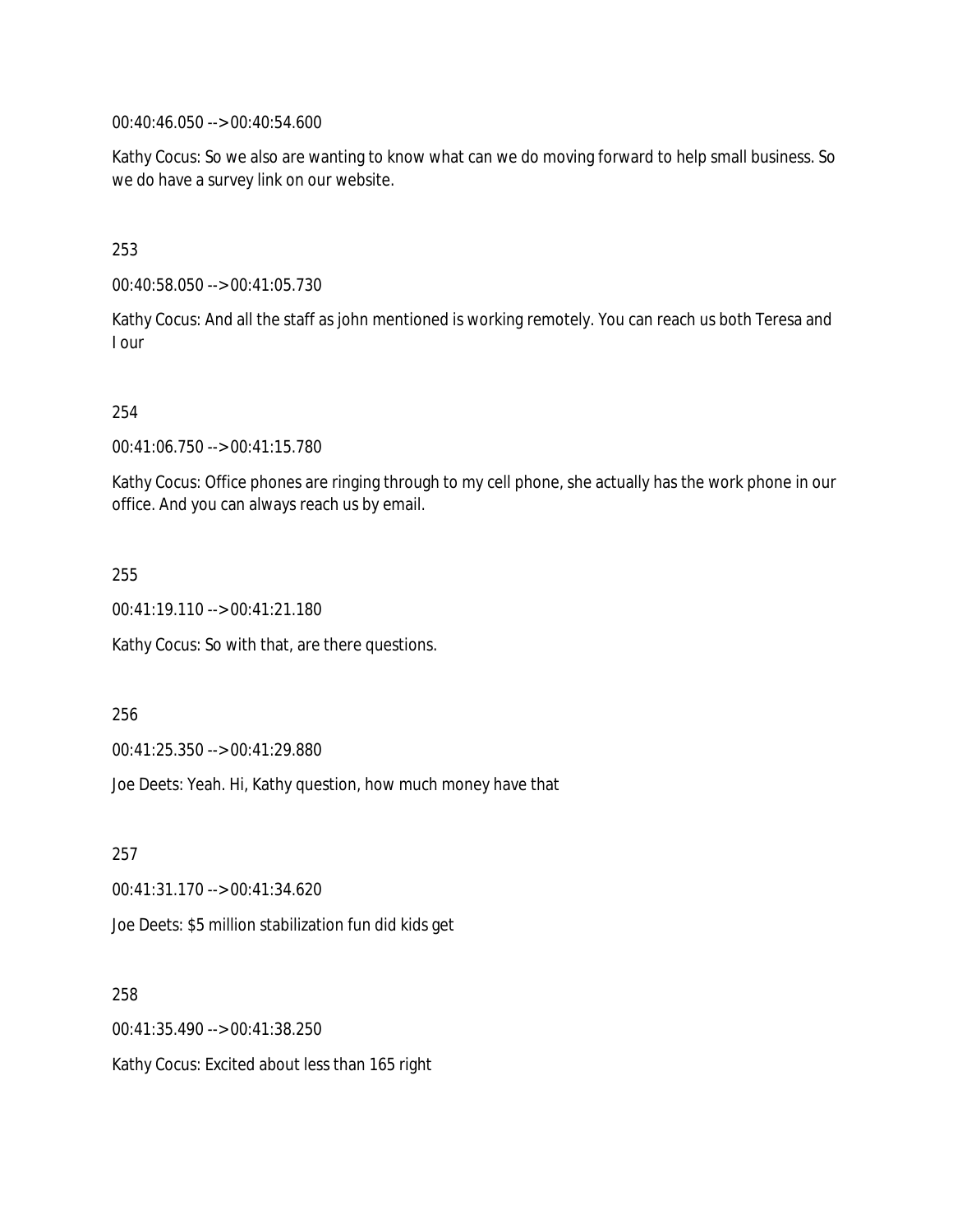00:41:39.930 --> 00:41:47.130

John Powers: Right to crawl across the state. Joe less than 2% of applicants will actually end up being awarded the grant.

260

00:41:48.090 --> 00:41:54.930

John Powers: It might seem like a small number, but this governor dedicated the vast majority of his discretionary investment.

261

00:41:55.440 --> 00:42:09.360

John Powers: The governor's to cheek reserve fund for economic development, he had a \$7 million dollar fund there and he took 5 million of it to make it available for a lot of reasons, including a demonstrate to the small business community, which we already know how important they are.

262

00:42:09.570 --> 00:42:11.700

John Powers: To our economy, the backbone, if you would.

263

00:42:12.060 --> 00:42:19.080

John Powers: We're hopeful, but don't know for sure that there may be some additional rounds of follow on funding.

264

00:42:19.380 --> 00:42:26.670

John Powers: Look too early to tell the state as local governments will have their own financial challenges as the as result of this disruption.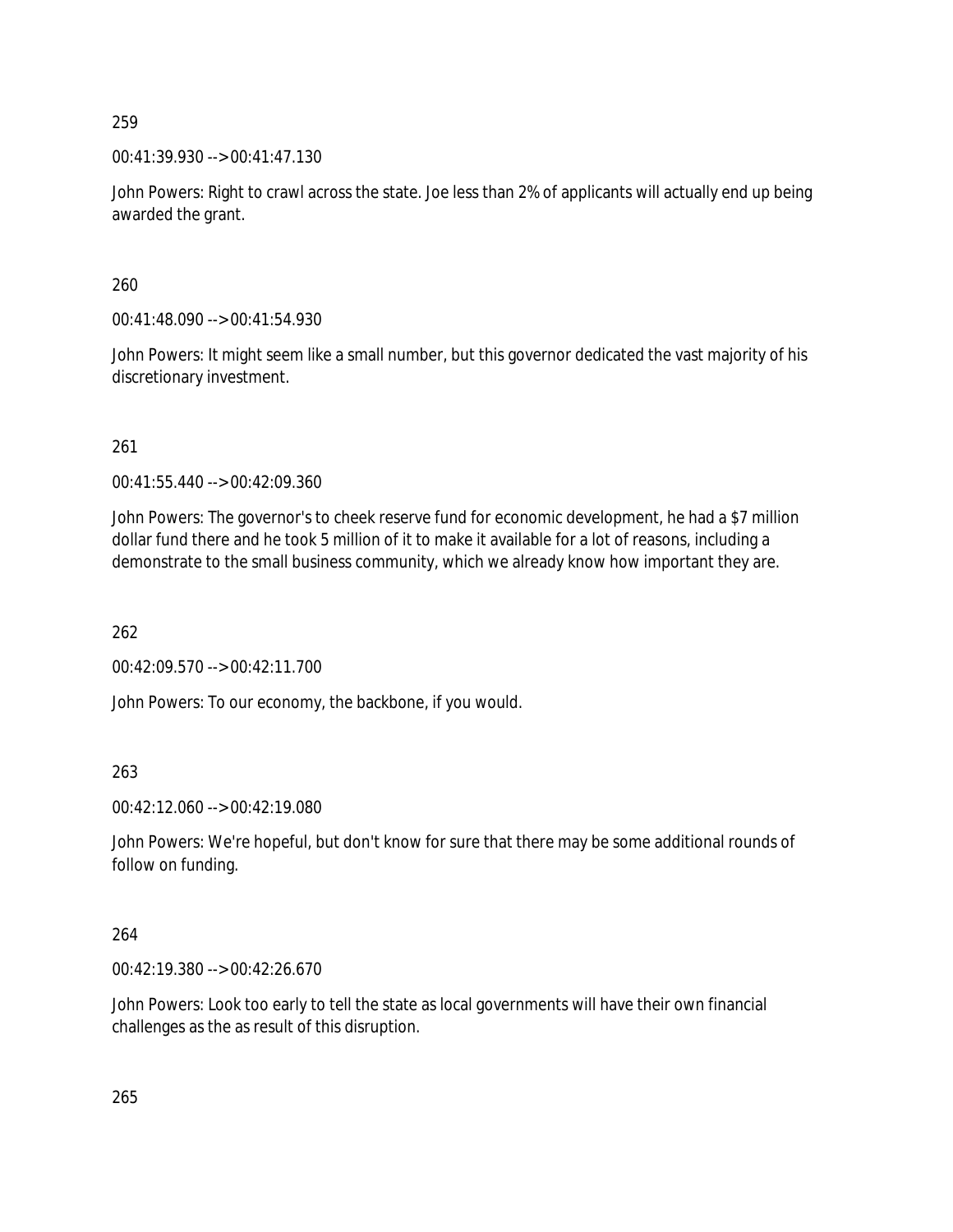00:42:27.030 --> 00:42:40.680

John Powers: BUT IT'S A START. And when you couple that with our advice and guidance. I'm getting SBA products, the PPP loans or the idol loans or other potential resources to keep the financial wheels turning

266

00:42:41.160 --> 00:42:56.700

John Powers: We're doing our best end with this program. We really were introduced to hundreds of new small businesses through our kits app, we now have a contact with them. We know about their business and we're in a position to help advise and guide them on other matters as well.

267

00:42:57.720 --> 00:43:10.170

Kathy Cocus: And I will note I just did a quick tally this afternoon to see where the applications come from. And, you know, between the four cities and kids have county 19% of those

268

00:43:10.890 --> 00:43:24.840

Kathy Cocus: That we reviewed were from Bainbridge, and overall, the majority of the companies requesting assistance where women owned and then one of the questions on the application asked

269

00:43:26.160 --> 00:43:39.300

Kathy Cocus: How much of a risk are you of closing your company, the majority said medium risk and the lowest was high risk if we can take that as you know semi good news.

270

00:43:42.810 --> 00:43:53.760

John Powers: final decisions on the awards will be made by the Department of Commerce in conjunction with the governor's office. So we had the first winnowing down did our best to come up with 64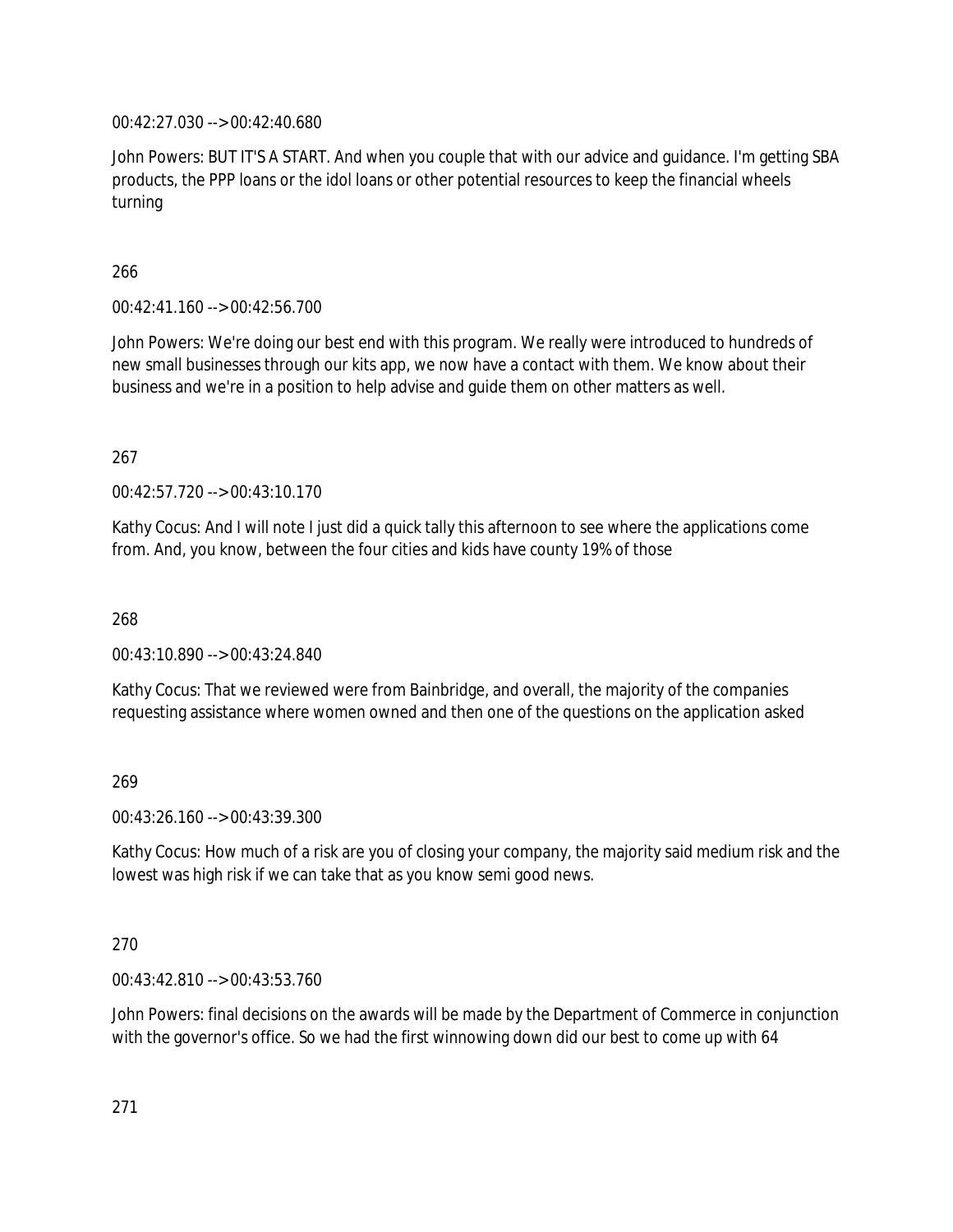00:43:54.030 --> 00:44:00.780

John Powers: Applicants that we believe are viable and can benefit from this and then they will take it from there. And literally one out of four that we

272

00:44:00.780 --> 00:44:01.560

John Powers: Send in

273

00:44:01.770 --> 00:44:10.290

John Powers: Will end up with the award. So puttering 60,000 across the state to me hundred 60,000 across kits up 5 million across the state.

### 274

00:44:15.420 --> 00:44:20.340

Rasham Nassar: Council members. Just a reminder to use the raise hand feature and the participants function.

#### 275

00:44:21.450 --> 00:44:26.520

Rasham Nassar: Not seeing any hands raised. Does anyone have any questions for energy on her calendar Kathy at this point.

276

00:44:27.630 --> 00:44:28.980

Rasham Nassar: And Mayor Snyder.

277

00:44:30.150 --> 00:44:41.400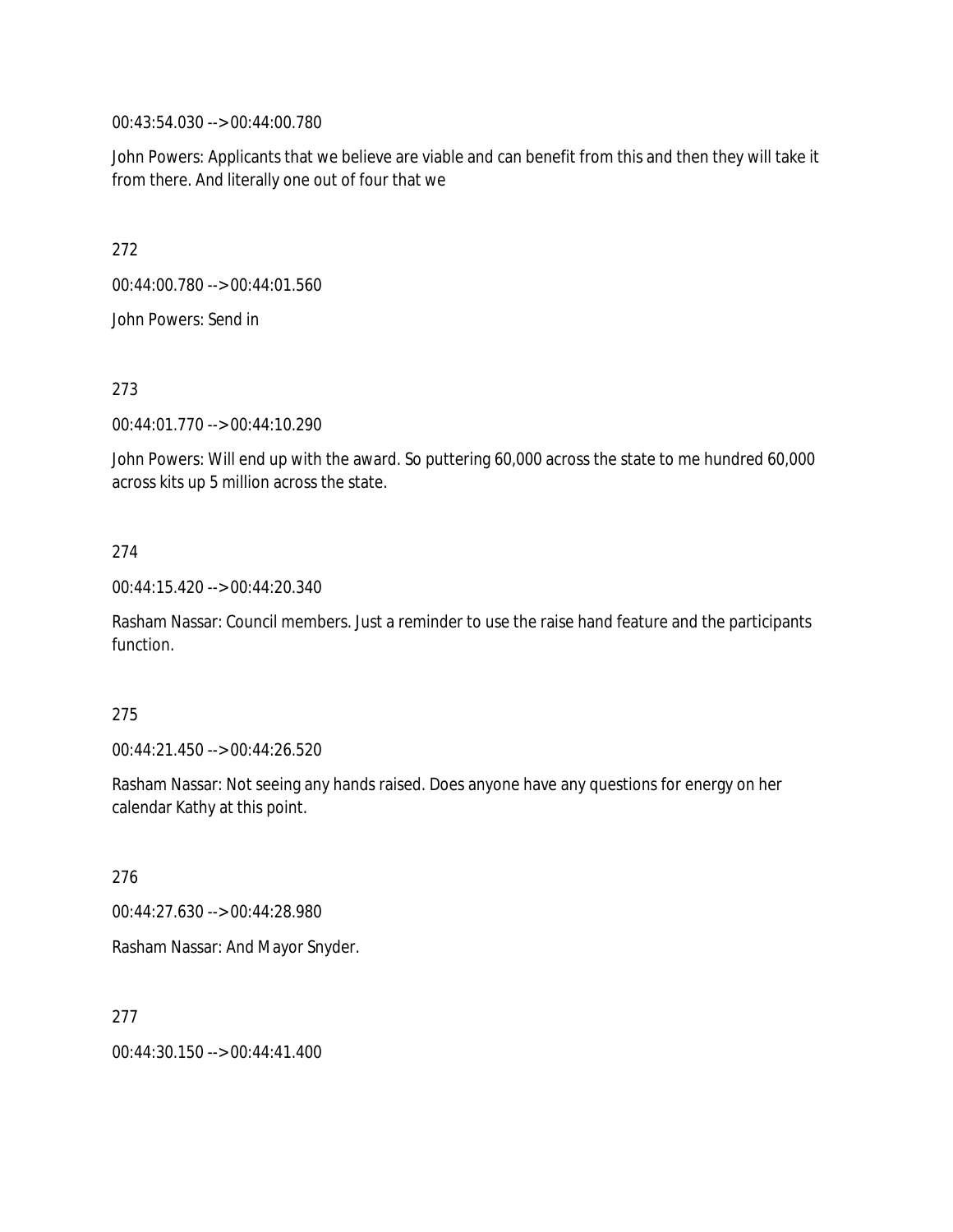Leslie Schneider: Sorry if either of you could just repeat how many applications. Did you get I heard that your for reading on 64 and 16 will get accepted but how many did you receive

278

00:44:42.150 --> 00:44:46.140

Kathy Cocus: Initially we received us 900

279

00:44:49.290 --> 00:44:51.180

Leslie Schneider: Boy, what a job.

280

00:44:51.930 --> 00:44:53.670

Kathy Cocus: Yeah, yeah, that's what we set

281

00:44:54.930 --> 00:45:02.730

John Powers: Kathy's work very hard to organize this get it all out in a spreadsheet. So we could review it and start to evaluate

### 282

00:45:03.120 --> 00:45:14.160

John Powers: And one of the things that the applicant set of do's and tell us about their business, how it's been impacted by the crisis, what they would use the funds for and what their go forward view is, and I tell you

283

00:45:14.460 --> 00:45:23.310

John Powers: It's emotionally draining to read story after story on hundreds of small businesses that are you know their wheels have been knocked out from underneath them.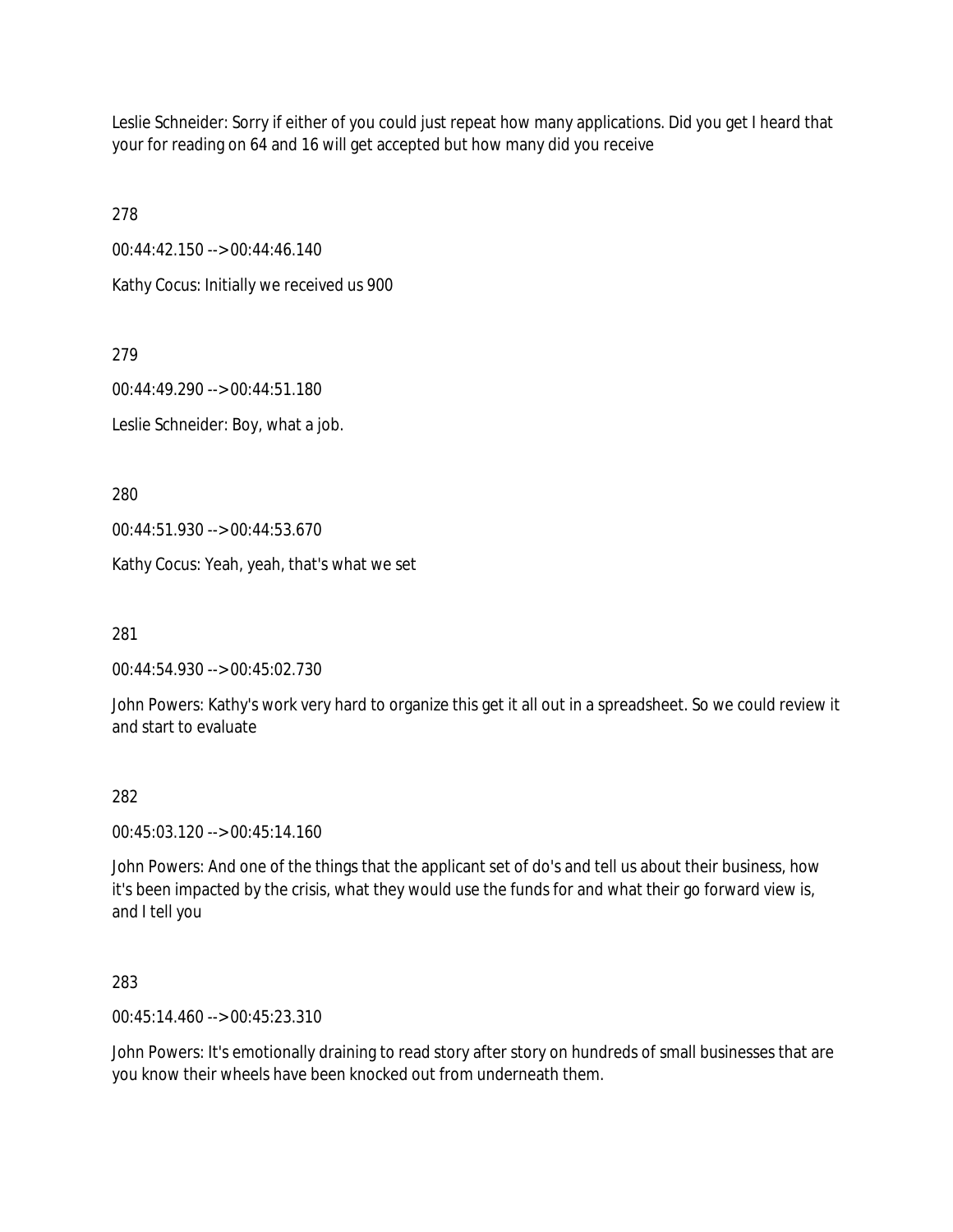00:45:24.060 --> 00:45:25.110

Leslie Schneider: Well, thank you for doing that.

### 285

00:45:26.520 --> 00:45:28.320

Rasham Nassar: COUNCILMEMBER deets. Your hand is raised

286

00:45:28.620 --> 00:45:40.920

Joe Deets: Yeah, thank you. Um, yeah, I just want to echo the the immense work that went into administrating this grant program, I, I know a little bit about it myself. So

### 287

00:45:42.270 --> 00:45:54.690

Joe Deets: Really hats off to Keita, yeah. I wish we had more money. And this is where I think we need to get us council members the community get more creative on how we can leverage

### 288

00:45:55.170 --> 00:46:03.540

Joe Deets: Support for our local businesses. So this is just one thing that's being done, but there's many others that are in the works.

#### 289

00:46:04.380 --> 00:46:20.850

Joe Deets: And let me just also add the webinars on Thursday morning 10am really encourage folks have interests in the business community of kits app Bainbridge, please go ahead take part in the webinars. They're mentally helpful.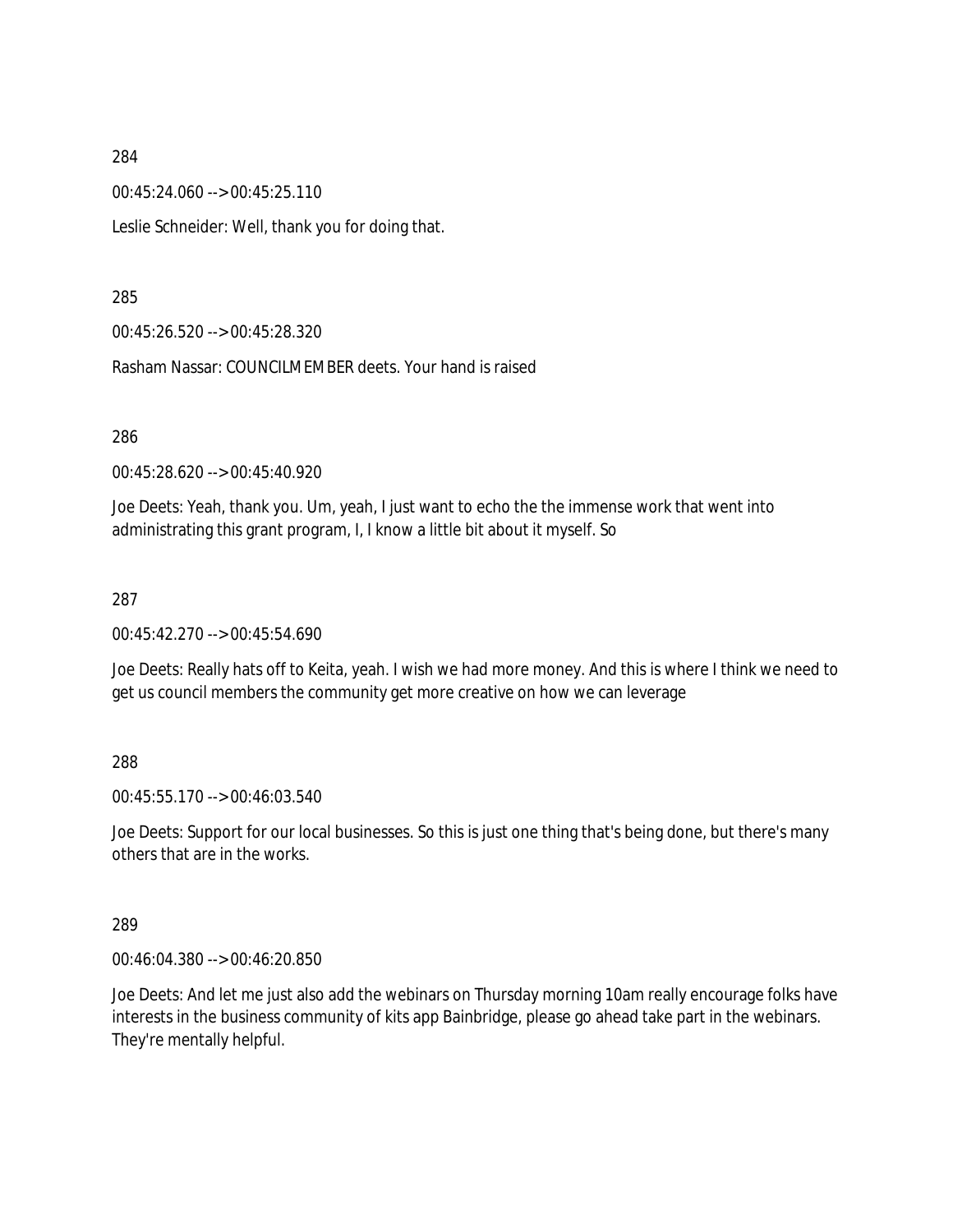00:46:21.450 --> 00:46:33.660

John Powers: Thank you. And I did get an update, just for restarts tonight that the House and the Senate did come together, the Senate passed the new expansion of the cares act to include an additional

291

00:46:34.830 --> 00:46:48.780

John Powers: 470 billion dollars in the relief fund of which 310 will be dedicated to the small business PPP

292

00:46:50.250 --> 00:46:57.390

John Powers: Basically payroll Protection Program loan that originally went out at 350 billion. Now another 310

293

00:46:58.320 --> 00:47:03.870

John Powers: will expect that that fun will probably be exhausted fairly shortly as well, but it's another big step forward.

294

00:47:04.230 --> 00:47:10.890

John Powers: And hopefully with leadership, like we're getting from Derek Kilmer was really working this hard and they have a small businesses.

295

00:47:11.160 --> 00:47:21.360

John Powers: They'll be yet another tranche down the road and hopefully get all that each taken care of. But it's a very significant and creative program. And now today. Another 310 billion made available.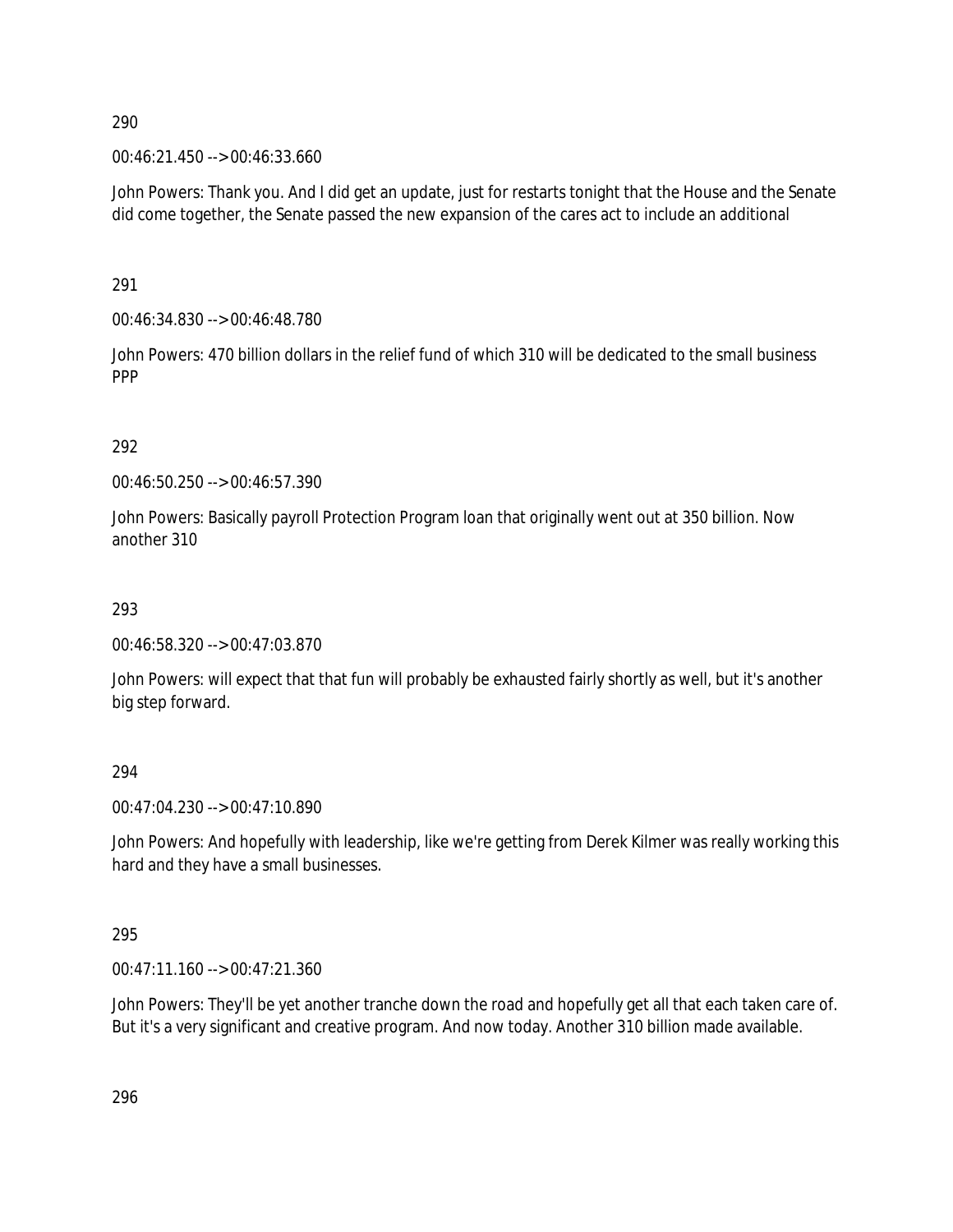00:47:27.780 --> 00:47:28.920

Rasham Nassar: COUNCILMEMBER Medina.

297

00:47:30.810 --> 00:47:32.280

Rasham Nassar: Saw your hand was raised.

298

00:47:33.060 --> 00:47:44.250

Kol Medina: Yeah, thanks. I was actually going to ask. JOHN I had seen the news about the new federal bill and I hadn't seen the details that I was going to ask. JOHN If he knew, but he went ahead and answer before I asked. So thanks a lot.

299

00:47:47.460 --> 00:47:48.720 John Powers: You're welcome, call

300

00:47:49.140 --> 00:47:50.400

Rasham Nassar: COUNCILMEMBER Pollock.

301

00:47:53.370 --> 00:47:53.940

Rasham Nassar: Michael

302

00:47:55.410 --> 00:48:02.640

Michael Pollock: Yeah, I was just saying, Hey, thank you for the presentation, um, a couple of things. One is that there's a chat.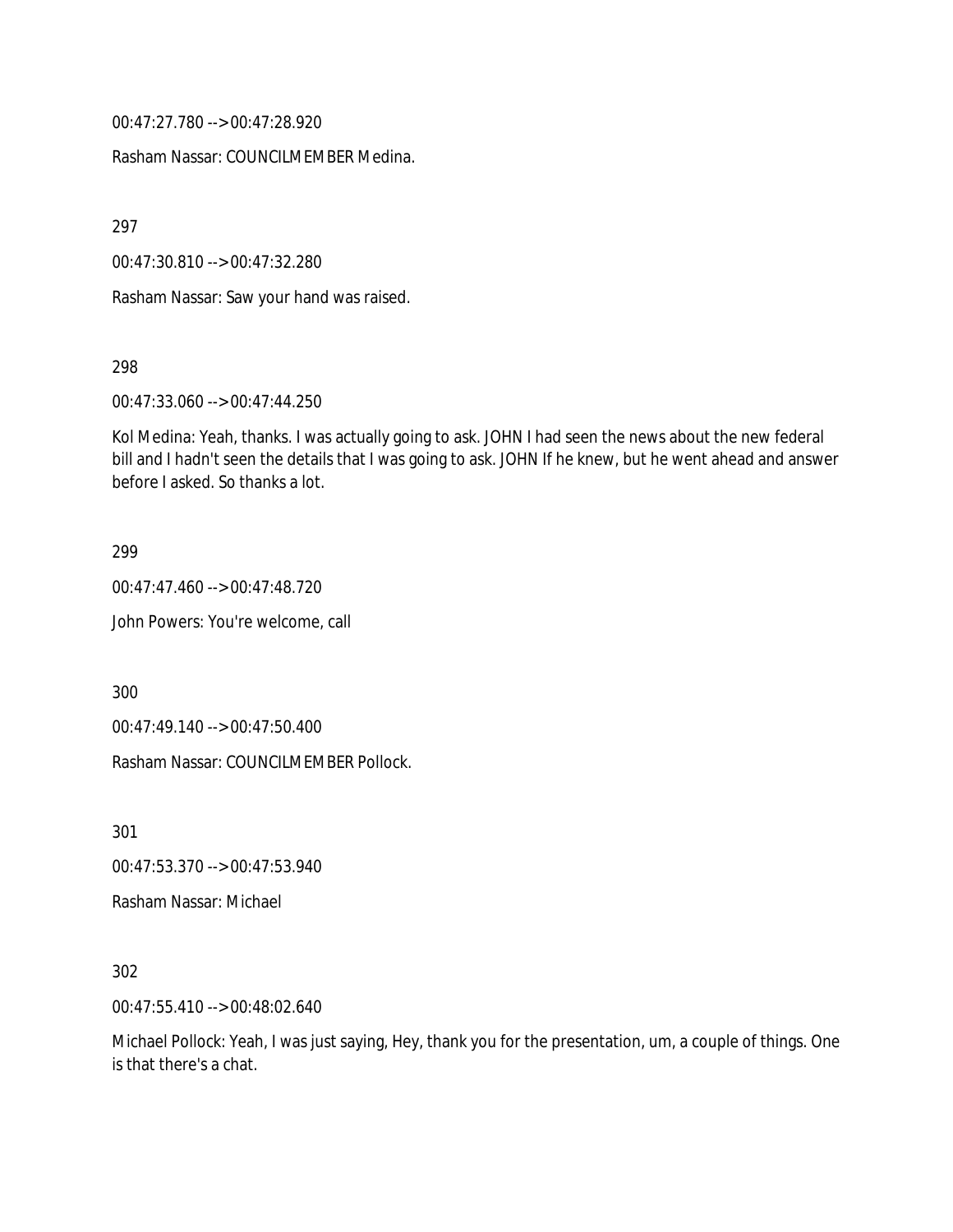00:48:03.870 --> 00:48:15.300

Michael Pollock: Question from a constituent. I wonder if somebody is going to answer that. And then secondly, the, you know, I'm just reading the papers like everybody else. But there was concerned that a lot of the

304

00:48:16.320 --> 00:48:19.410

Michael Pollock: Small business loans were kind of going to, you know,

305

00:48:20.490 --> 00:48:31.620

Michael Pollock: large businesses or or chains and things like that. And that sort of the effect was going to be that a lot of the smaller business owners got run out. And I just wondered if you, you know, if

306

00:48:31.950 --> 00:48:40.380

Michael Pollock: If you were seeing Matt or a kind of have some commentary. And if that's the case, how we can what we can do to minimize that unfortunate.

307

00:48:40.530 --> 00:48:41.340

John Powers: Circle so

308

00:48:41.550 --> 00:48:51.360

John Powers: It did concern as the reports, because our expectation was was going to focus on small businesses now their definition was up to 500 employees.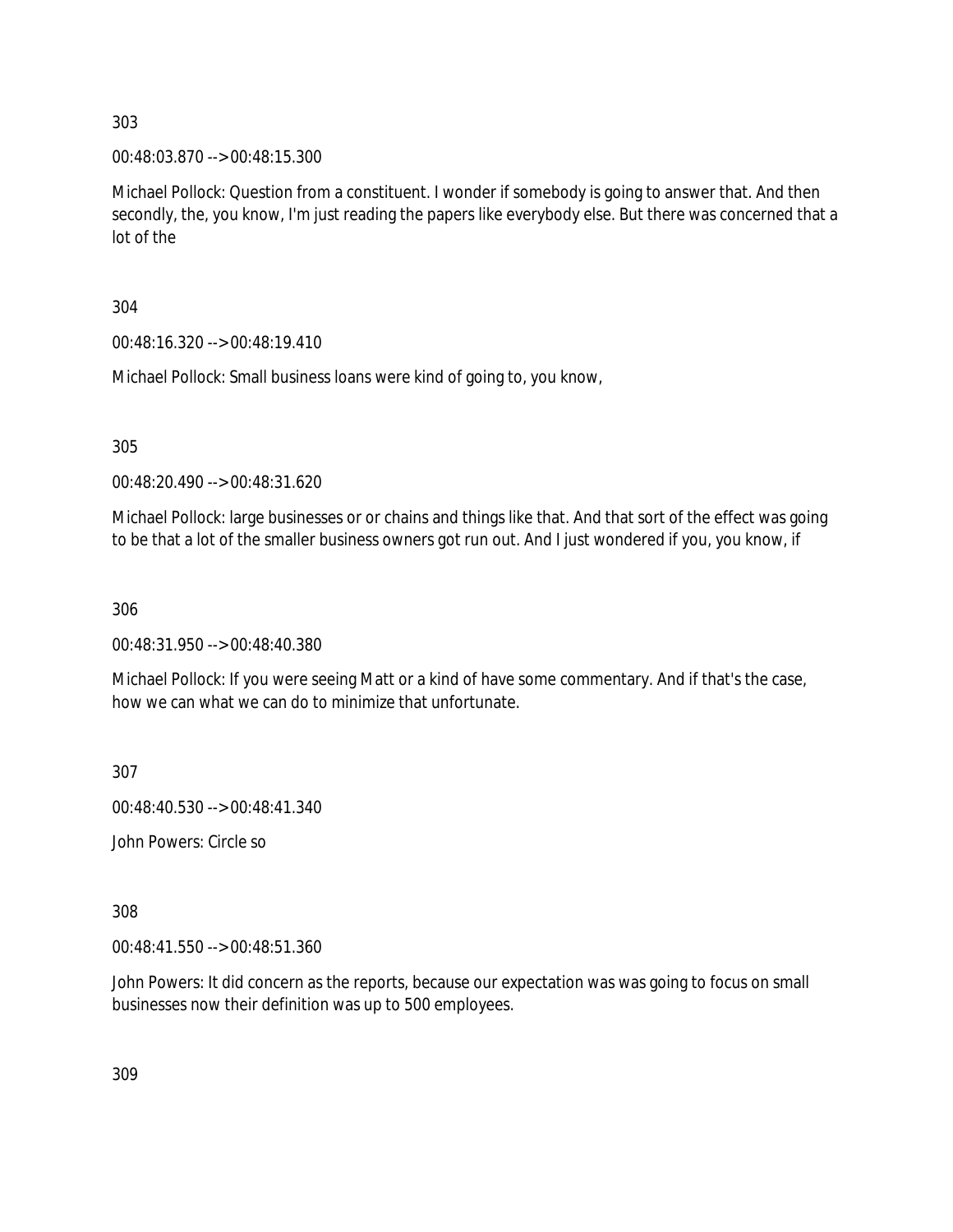00:48:51.630 --> 00:49:01.320

John Powers: As a small business here in kid SAP County. There are many, there's a few that employee 500 people or more town and country being one of them.

310

00:49:01.980 --> 00:49:07.620

John Powers: Port Madison enterprises to calm his tribe. Another but we express concern to both

311

00:49:08.100 --> 00:49:16.710

John Powers: Derek killers office directly and to center cat roles office. This afternoon I was on the phone with them and they too are concerned about this.

312

00:49:17.100 --> 00:49:34.620

John Powers: I'm advised, but I haven't read the language in the bill that a guaranteed portion of the next tranche of 310 billion dollars about 50% of that will be dedicated to and can't be competed for with the true small businesses, not the big

313

00:49:35.700 --> 00:49:42.570

John Powers: You know, publicly traded companies. So that was a surprise. I think a disappointment to Main Street America.

314

00:49:42.840 --> 00:49:57.390

John Powers: That it rolled out that way, the first time around. I'm hoping they can correct it. Some extent in this tranche. And then eventually, and yet another phase, really, really get to the small businesses what they need to stay in business.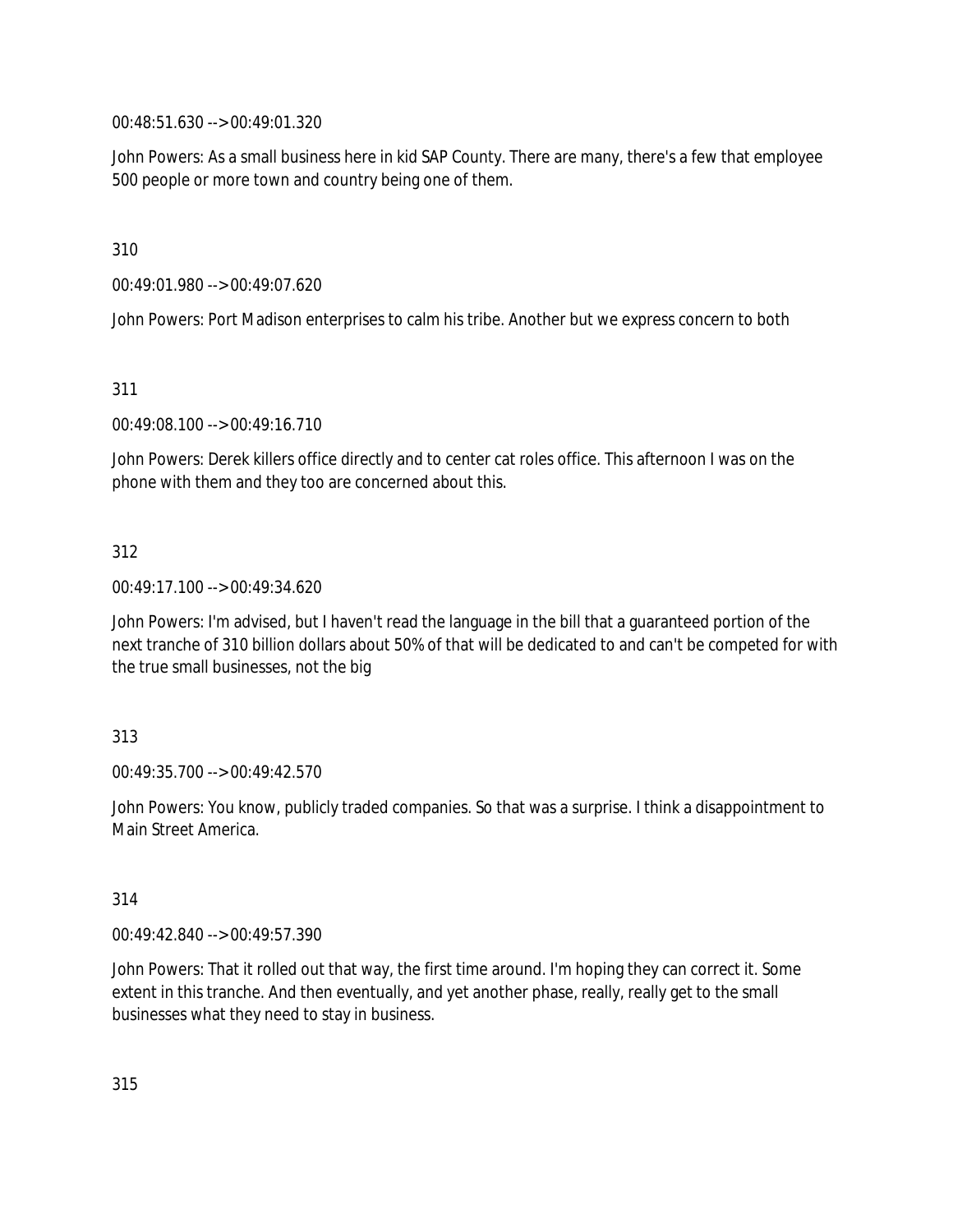00:49:58.230 --> 00:50:03.330

Michael Pollock: Okay. And then a follow up is, and thank you, thank you, I appreciate that effort.

316

00:50:04.680 --> 00:50:12.300

Michael Pollock: As the European model for kind of keeping things rolling along and the this time of kind of covert

317

00:50:13.650 --> 00:50:18.720

Michael Pollock: Is they're using their paint businesses to keep their employees.

318

00:50:19.680 --> 00:50:34.920

Michael Pollock: On the payroll and sort of kind of keeping that the economic infrastructure in place. And I just wondered if you could sort of speak to the the model or what the American model is kind of relative to that European model and in when commentary on it.

319

00:50:35.670 --> 00:50:44.310

John Powers: Well, that was the objective of the PPP loan to keep your employees in place, even in the case where your business might be closed.

320

00:50:44.550 --> 00:50:48.690

John Powers: To have them on your payroll to continue to access benefits, if you would.

321

00:50:49.050 --> 00:50:53.040

John Powers: For a two and a half month period in hopes that at the end of that period.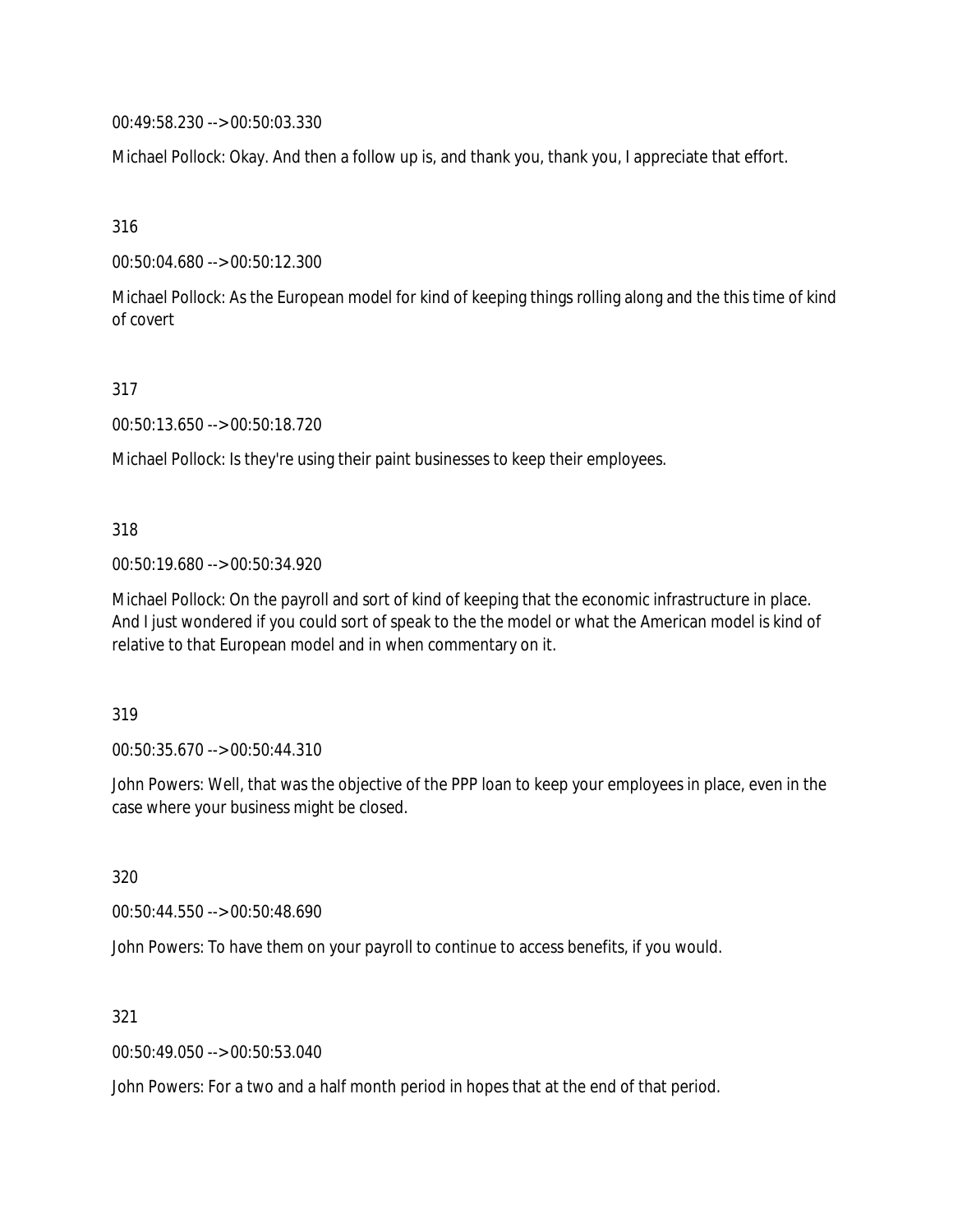00:50:53.400 --> 00:51:05.070

John Powers: Assuming you kept everyone on board the loan would be forgiven, you'd be in a position to move forward in recovery mode reopening now whether or not that two and a half month period is going to be sufficient.

323

00:51:05.430 --> 00:51:21.000

John Powers: Anyone's you know conjecture. At this point, but that was the intended purpose of the PPP product. And I think when they do eventually dial it in right and get it adequately funded it will meet the same objectives of the programs are referred to in the European markets.

324

00:51:21.300 --> 00:51:26.130

Michael Pollock: Okay, yeah, that'll be interesting. I mean, the news that did not know. Shut up. After this, but the news.

325

00:51:26.430 --> 00:51:38.010

Michael Pollock: You know, from from World Health Organization and other things. Is that really come fall. We're going to be facing and worse epidemic, because it's going to be combined with the flu season and so

326

00:51:38.550 --> 00:51:50.940

Michael Pollock: You know, I mean, I know it's everybody's guess what's going to happen, but it just seems like we we need to kind of figure out a way to allocate our funds in a way that keeps everybody a flow as much as possible and

327

00:51:51.300 --> 00:51:54.570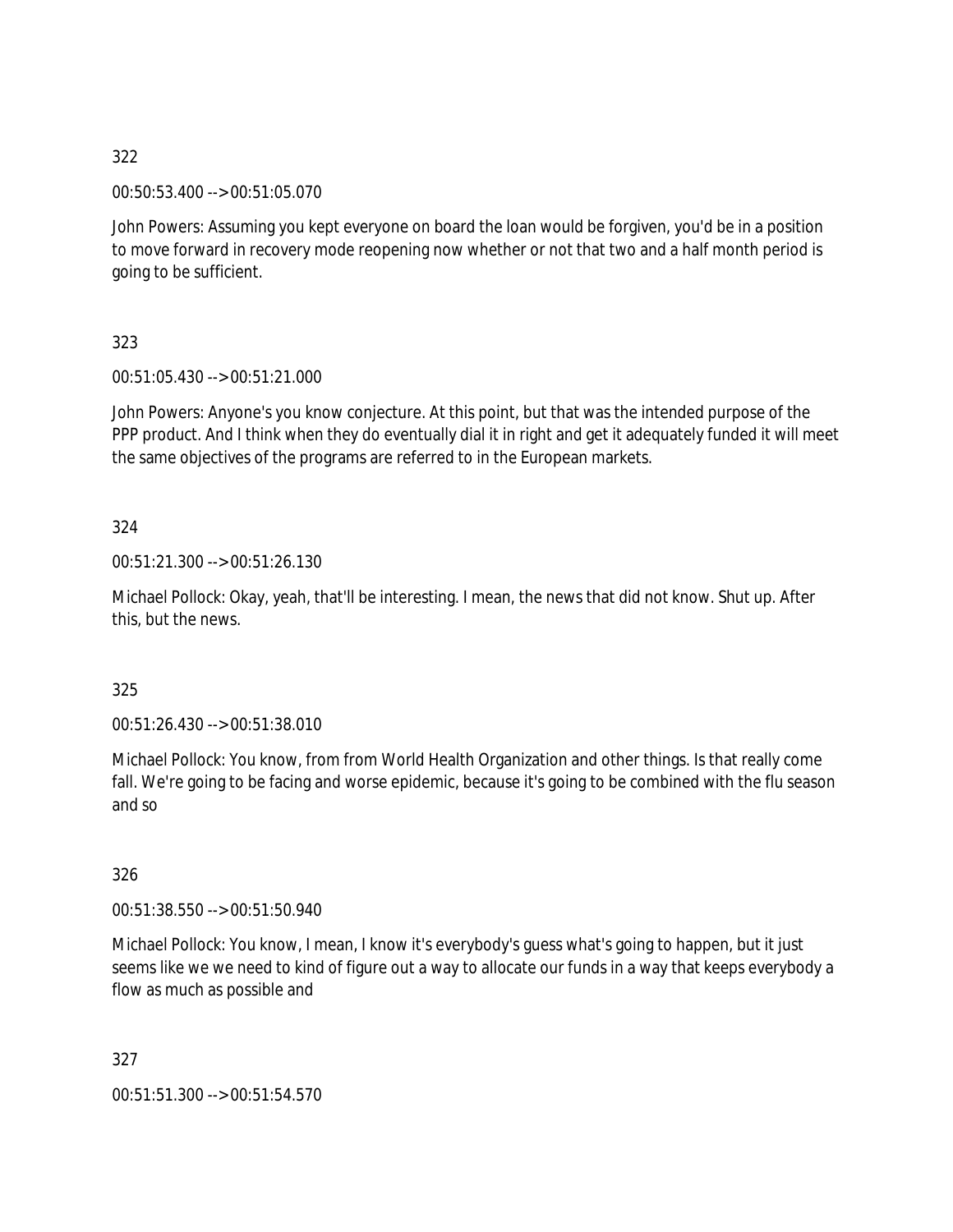John Powers: There'll be an opportunity to spoke to express your opinion on that.

328

00:51:58.200 --> 00:52:00.600

Michael Pollock: All right, we'll leave it at that. Thank you. Thank you.

### 329

00:52:02.460 --> 00:52:05.310

Rasham Nassar: Any other questions or comments from council members.

330

00:52:10.200 --> 00:52:14.580

Michael Pollock: Do you want to respond to the the chat room. Questions anyone

331

00:52:15.540 --> 00:52:15.960

Good.

### 332

00:52:18.870 --> 00:52:28.170

Rasham Nassar: If either john or Kathy would like to comment on some of the points that have been raised in the chat. And I think that's appropriate.

### 333

00:52:30.300 --> 00:52:32.430

John Powers: I'm not saying Kathy.

### 334

00:52:32.940 --> 00:52:35.310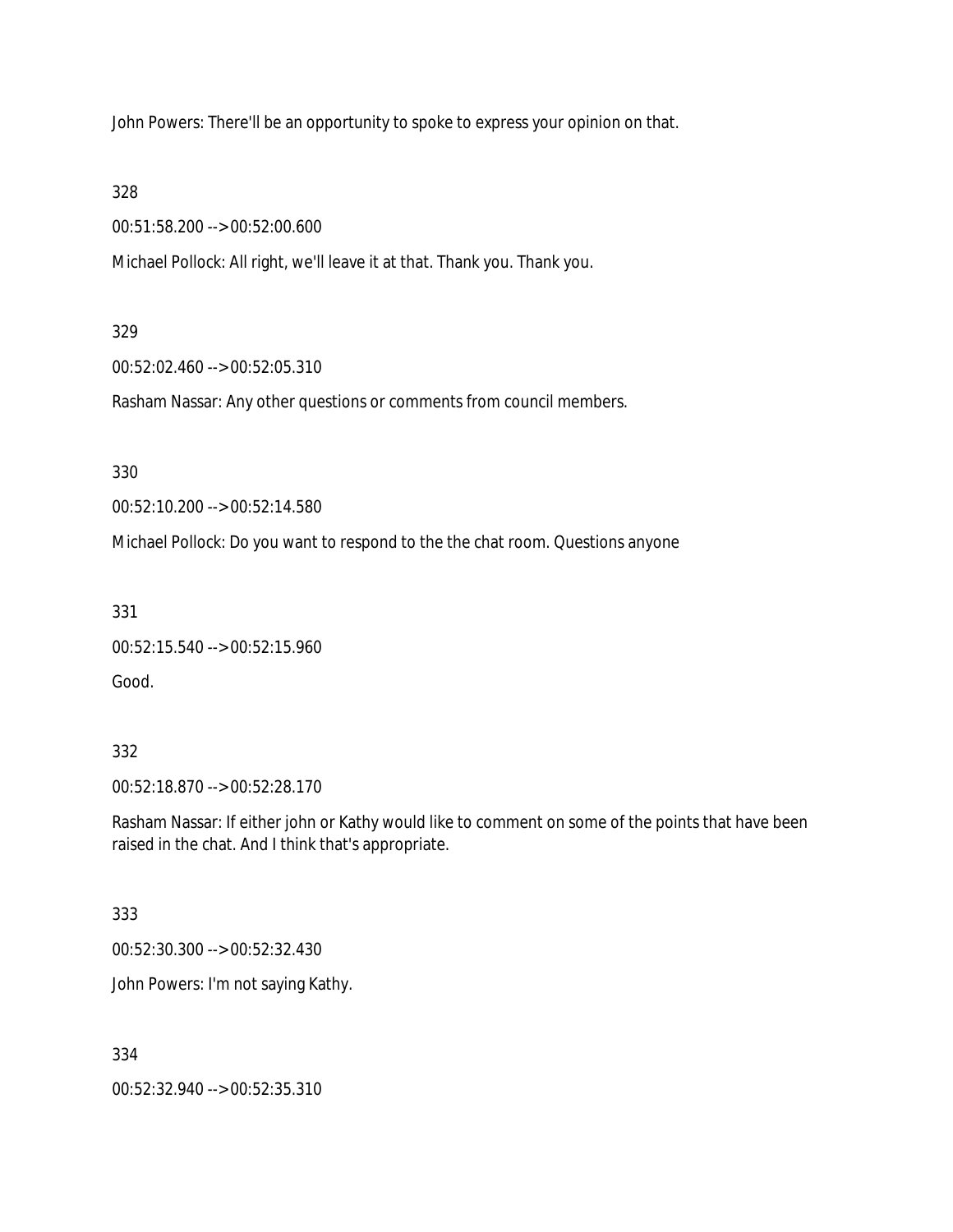Kathy Cocus: I responded, there was one

335

00:52:36.480 --> 00:52:50.010

Rasham Nassar: And maybe just just for the benefit of the public that are that are tuning in with us here tonight and Kathy. If you could just kind of reiterate the response that you typed in the chat function Orly would be helpful.

# 336

00:52:50.340 --> 00:52:58.440

Kathy Cocus: Okay, so I was just responding to, you know, a small business expressing you know frustration and challenges about

# 337

00:52:59.490 --> 00:53:13.470

Kathy Cocus: You know where to find some financial assistance and I noted that I have been researching some other grant opportunities from. There's some big corporations out there that have stepped up.

338

00:53:14.010 --> 00:53:27.390

Kathy Cocus: And I am putting together a list that I will ask Theresa to post on our blog and then I will share that list on our social media and Keita is an it'll go to LinkedIn.

339

00:53:28.830 --> 00:53:35.100

Kathy Cocus: Twitter and Facebook, and then it will also be on my personal LinkedIn as well.

340

00:53:40.260 --> 00:53:40.500

Rasham Nassar: And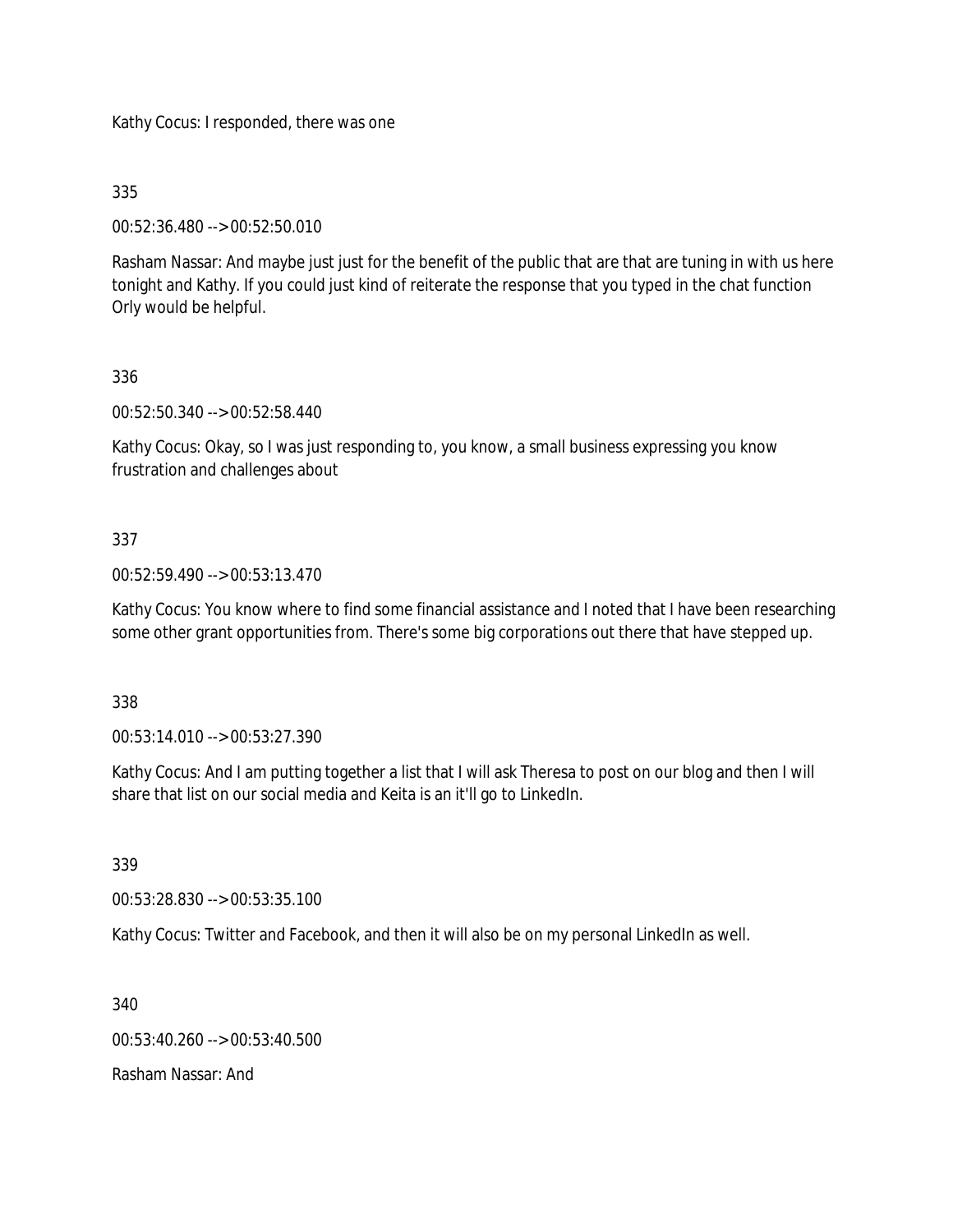00:53:41.610 --> 00:53:48.960

Kathy Cocus: And then I add just reiterated, I hope people get frustrated when you're directed to another organization, but if

342

00:53:49.410 --> 00:54:03.120

Kathy Cocus: Anybody needs assistance and you know getting other documentation ready for loans or grant questions. The Small Business Development Center is a great resource. And I'm like Kiva its services are at no cost.

343

00:54:10.110 --> 00:54:11.610

Rasham Nassar: Okay, so I'm not seeing any

344

00:54:12.810 --> 00:54:16.170

Rasham Nassar: hands raised from council members and

345

00:54:17.400 --> 00:54:31.950

Rasham Nassar: We do have Jerry with us in the panel discussion and as well as Mickey. I'm just wondering, either Jerry or Mickey. Did you want to add a few comments, or do you have any thoughts to share, since you're joining us tonight.

346

00:54:32.760 --> 00:54:34.560

Jerri Lane: Yes, we do. Thank you.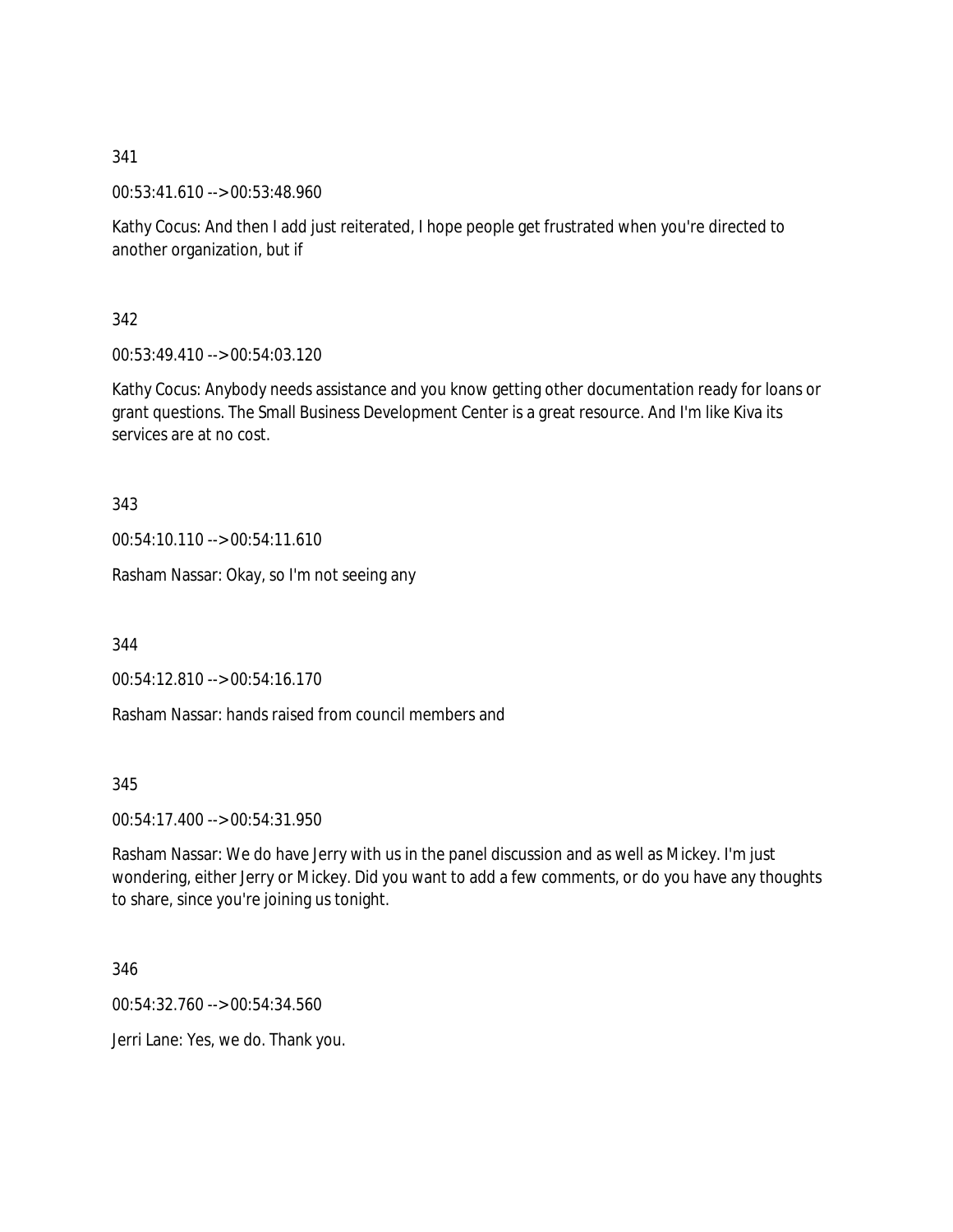00:54:34.980 --> 00:54:37.050 Rasham Nassar: Great, thank you. Yeah.

348

00:54:38.310 --> 00:54:39.450 Jerri Lane: To share my screen here.

349

00:54:46.560 --> 00:54:47.070 Jerri Lane: I think

### 350

00:54:50.610 --> 00:54:55.980

Jerri Lane: This one moment turn my back on this and I can't, I can't find anything so

351

00:55:01.050 --> 00:55:02.280

Jerri Lane: Sure presentation.

352

00:55:03.840 --> 00:55:11.190

Jerri Lane: That we're trying to open here. Can I hope you all can see this. First I want to really express my appreciation for everything Keita has done.

353

00:55:12.180 --> 00:55:24.180

Jerri Lane: From the outset we knew that we needed a central focused information dissemination organization and you all have been absolutely magnificent. So congratulations to you and I know you're a small team.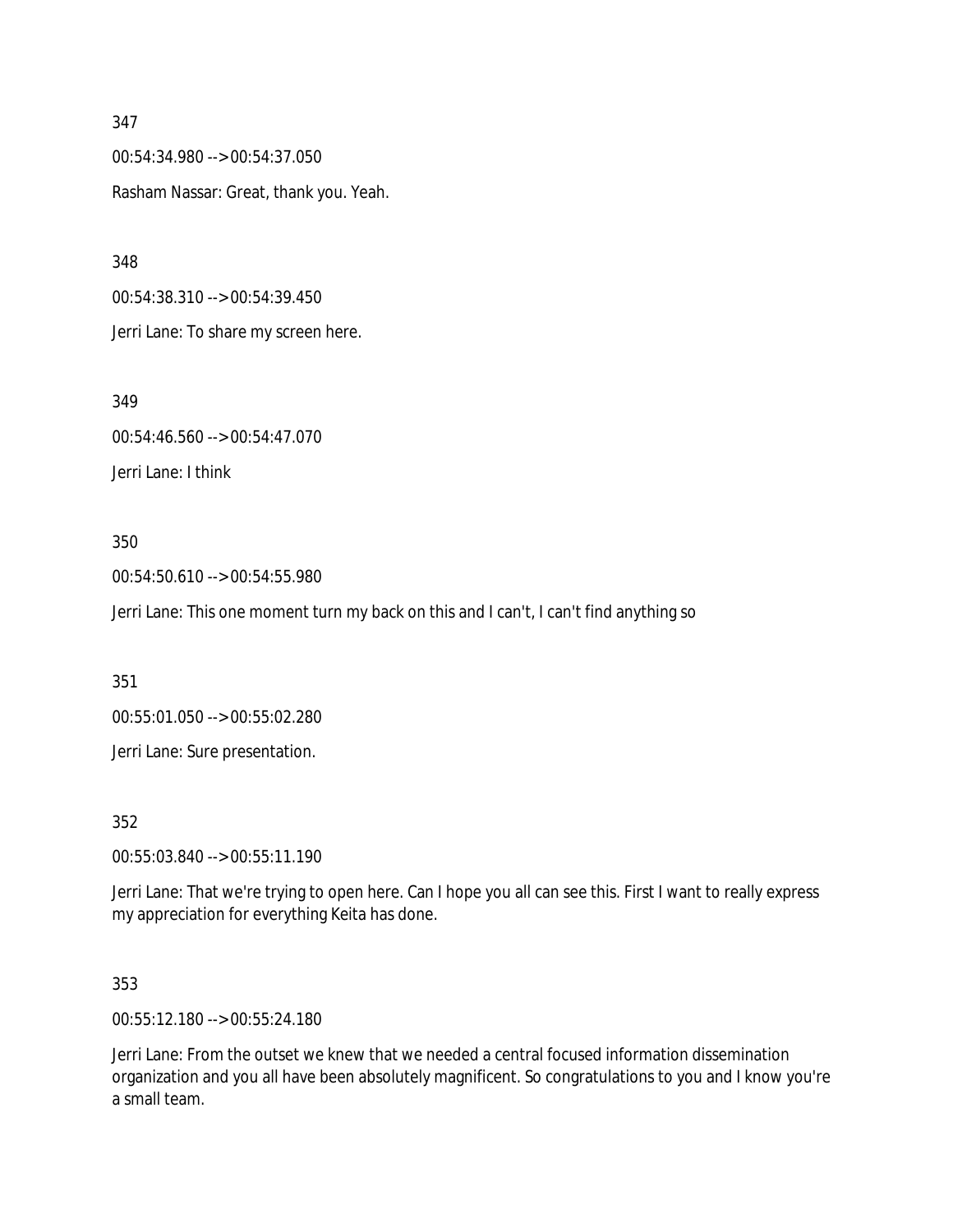00:55:25.110 --> 00:55:35.490

Jerri Lane: But Theresa Kathy JOHN What an amazing job you've done webinars are so informative and helpful and all the services you're providing are really

355

00:55:36.240 --> 00:55:51.480

Jerri Lane: Very, very beneficial. So thank you for that also recognize the city as we're for the health and human services and all of the emergency response. I think that's been just something to be very proud of. So congratulations there.

356

00:55:53.040 --> 00:55:58.500

Jerri Lane: I will dive in and then I've got a brief some brief comments and then Mickey will

357

00:55:59.520 --> 00:56:09.210

Jerri Lane: Be the cleanup hitter, and then we'll certainly be happy to take any questions that you might have. And forgive me for any fumbles. This is not my wheelhouse here.

358

00:56:10.710 --> 00:56:12.960 Jerri Lane: Really amazingly difficult

359

00:56:14.730 --> 00:56:16.470

Jerri Lane: Board meeting this week so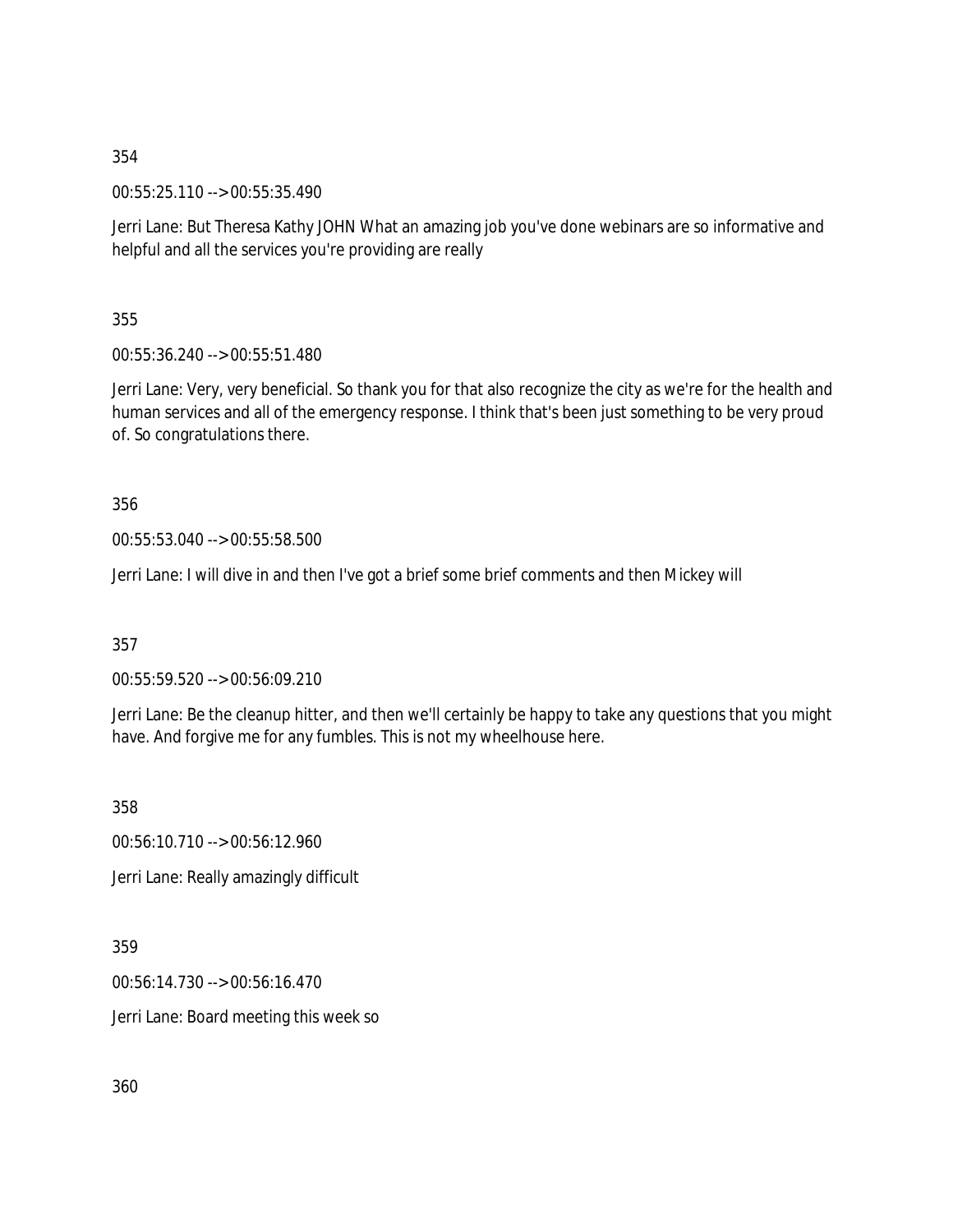00:56:17.850 --> 00:56:22.440

Jerri Lane: It was not. It was not pretty picture. So this is not looking pretty either, but

361

00:56:23.550 --> 00:56:32.100

Jerri Lane: I'm Gerry laying executive director of the Bainbridge Island downtown Association Mickey will also be speaking. She's Director of Marketing for the Chamber.

362

00:56:32.610 --> 00:56:43.500

Jerri Lane: So there's our contact information and I just I'd like for anyone who's, who's listening and some of the Qaeda has certainly filled in a lot of the gaps.

#### 363

00:56:44.340 --> 00:56:56.010

Jerri Lane: The information gaps and so on. But I think we need to be looking at creative ways that we can provide our, our community, our small business community some assistance.

364

00:56:56.370 --> 00:56:58.140

Leslie Schneider: I think I forwarded Jerry

365

00:56:58.500 --> 00:56:59.070 Leslie Schneider: Yes, sorry.

366

00:56:59.130 --> 00:57:03.150

Leslie Schneider: Sorry to interrupt, but I think you think we're seeing your presentation. And we're not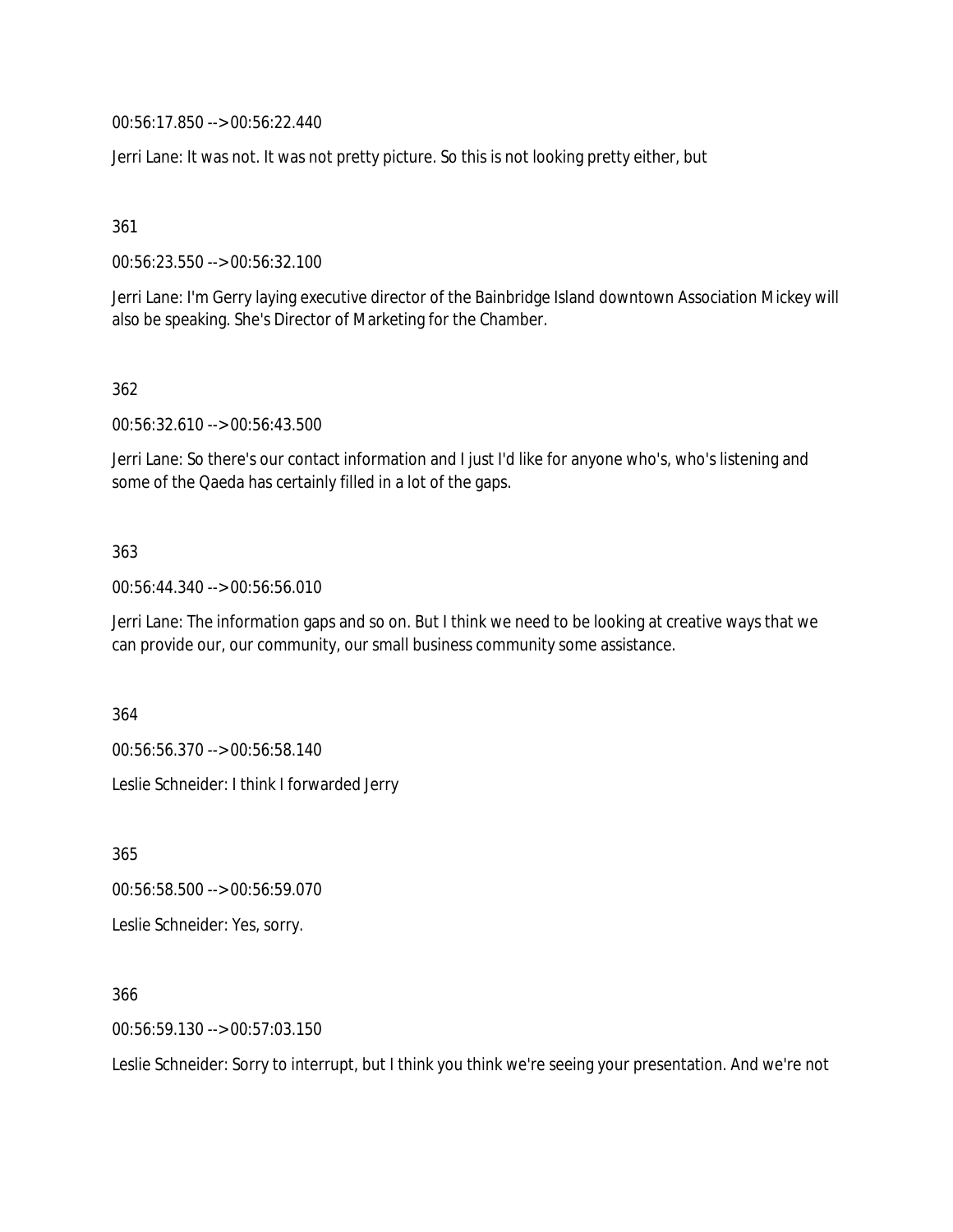00:57:03.480 --> 00:57:05.760 Jerri Lane: Resolved. That's, that's a bummer is

368

00:57:06.600 --> 00:57:10.260

Leslie Schneider: We're seeing a different screen. We're seeing your file manager screen.

369

00:57:11.220 --> 00:57:12.510 Leslie Schneider: Okay, there you go.

370

00:57:13.080 --> 00:57:13.890 Jerri Lane: You see it now.

371

00:57:15.180 --> 00:57:17.040

Jerri Lane: Thank you very much. I appreciate that, man.

372

00:57:18.420 --> 00:57:24.060

Jerri Lane: So I think I'm I'm interested in, in some creative ways possibly that

#### 373

00:57:25.200 --> 00:57:32.370

Jerri Lane: Our city can provide some immediate assistance to our small businesses in addition to the other things that are out there just be thinking about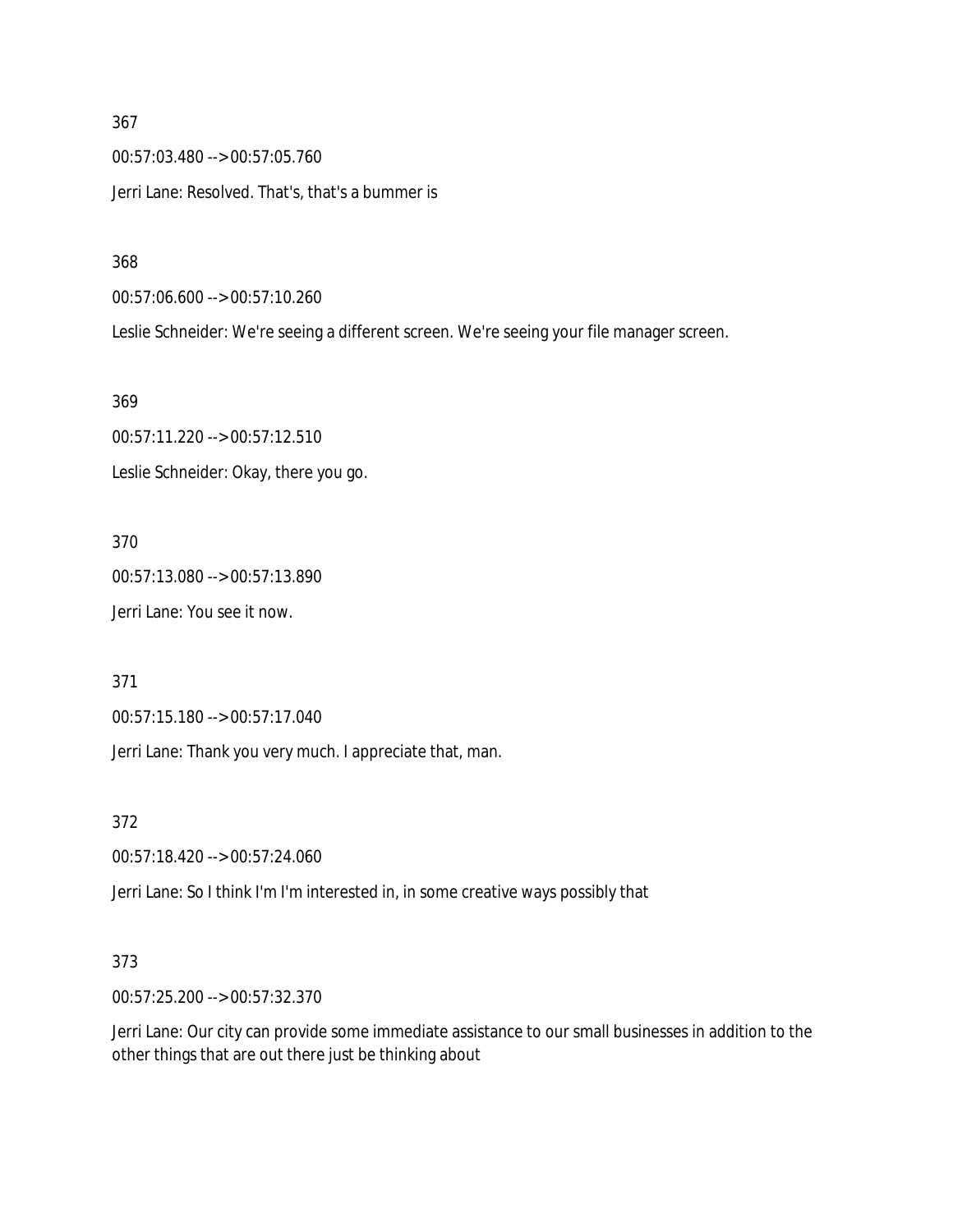00:57:33.210 --> 00:57:51.540

Jerri Lane: I'm not completely familiar and I don't want to speak to some of these, but I think you all can think about it. We do think it's going to be a long and painful recovery and we're hoping that there's some some help on the horizon. I'd like to talk just a little bit about tourism.

375

00:57:53.070 --> 00:58:05.670

Jerri Lane: Chris Miller is our executive director for visit Bainbridge Island and she's provided this information, but I think all of you are probably aware of the contributor contribution that tourism makes her our economy.

376

00:58:06.870 --> 00:58:26.430

Jerri Lane: You know, from April during peak season we look to cruise ships and international and visitors from across the United States to filter in and Bainbridge Island is the number one day trip or single night destination from Seattle to King County.

377

00:58:27.600 --> 00:58:42.300

Jerri Lane: That's due to a lot of relationships that we've been built up that have built up and that supports our local retailers restaurants and so on. So the dive in tourism is is a devastating blow for us.

378

00:58:43.860 --> 00:58:50.490

Jerri Lane: I've done some research. The USTA united us travel industry reports that

379

00:58:51.930 --> 00:58:57.840

Jerri Lane: Tourism its job losses alone as enough to push the economy into recession.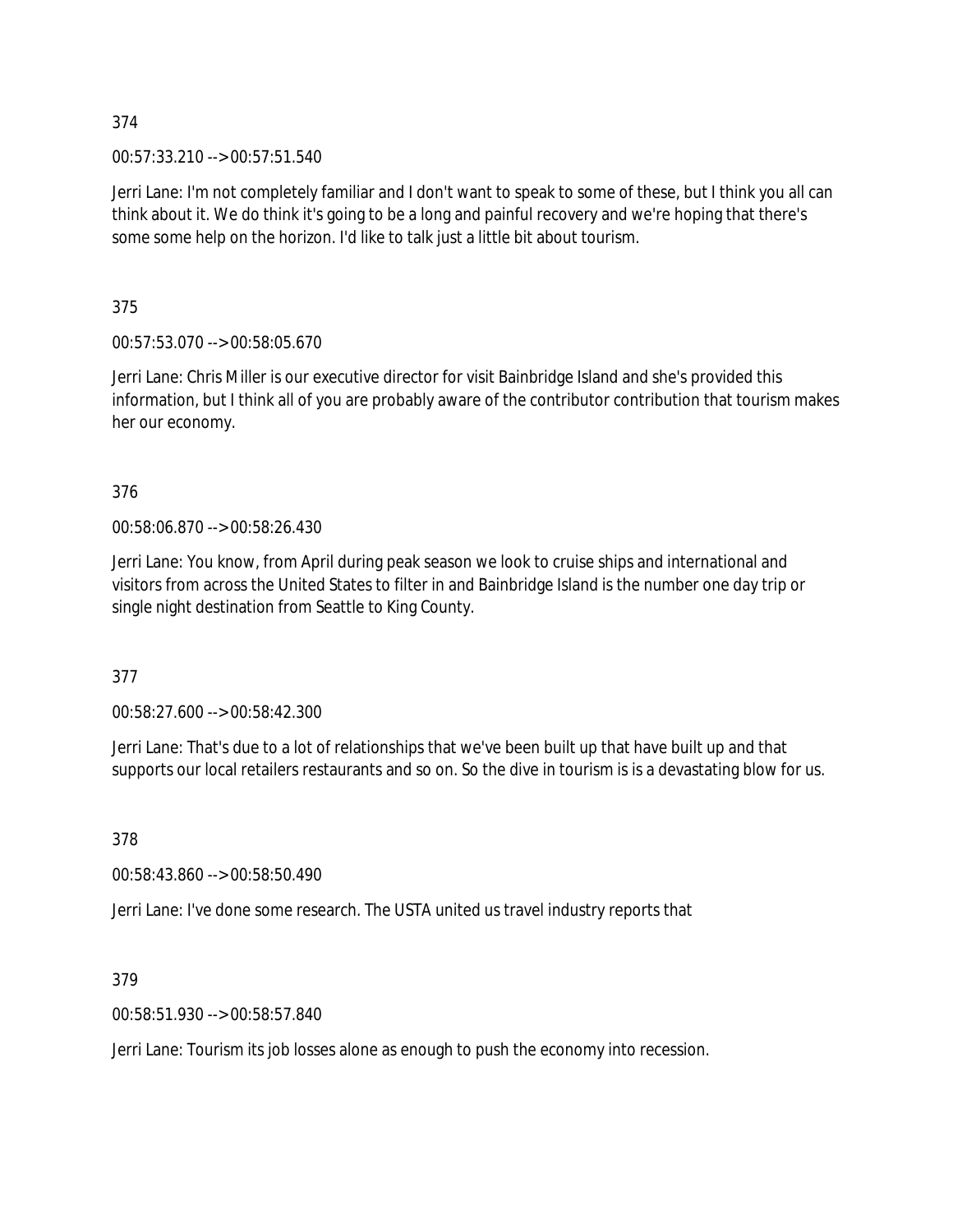00:58:58.890 --> 00:59:02.640

Jerri Lane: I spoken with john Densmore the general manager at Marshall sweets.

381

00:59:03.750 --> 00:59:18.030

Jerri Lane: As an example, he expects in April. His occupancy and revenue to start to increase. So he was at 38 37% in March 2024 and April. He's forecasting 4.9% for me.

382

00:59:19.470 --> 00:59:20.850

Jerri Lane: Clearly, this is not

383

00:59:21.870 --> 00:59:38.670

Jerri Lane: This is not a positive thing. They put a lot of creative marketing efforts out there from providing workspace for people who needed some privacy and extended stays and so on. But even with all of those efforts. They're still forecasting a 4.9% occupancy

#### 384

00:59:40.050 --> 00:59:53.460

Jerri Lane: I don't have to tell you all about the domestic air travel. We know that there's not going to be a cruise ship this year. It's a almost a billion dollars, give or take a few hundred million to our

385

00:59:55.140 --> 01:00:04.770

Jerri Lane: regional economy and that affects us. I saw recently a Price Waterhouse forecasts that the new normal is quite honestly, extending to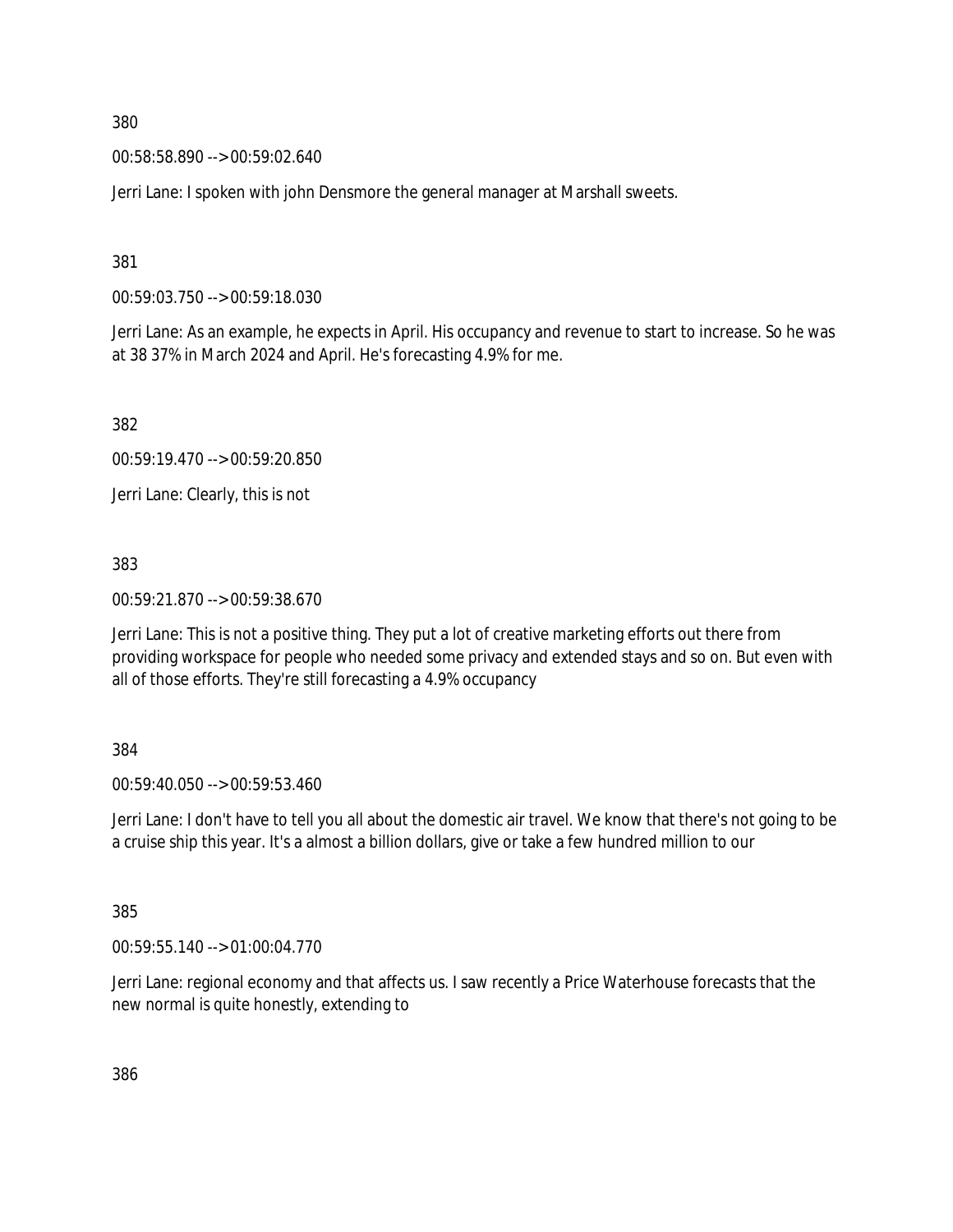01:00:06.450 --> 01:00:17.250

Jerri Lane: For the tourism business, they're the first to go down the last come back and it's going to, that's all going to depend on testing vaccine and antibodies step therapy so

# 387

01:00:17.850 --> 01:00:28.380

Jerri Lane: Here's the, I think this. This is the star report which reports. This is actually a report from the Fed 15 to 28th march 28 March.

388

01:00:29.490 --> 01:00:37.530

Jerri Lane: This is the total United States, and you see it's it's declined to a minus A percent in such a brief, brief time

### 389

01:00:42.660 --> 01:00:53.970

Jerri Lane: So Bainbridge today. So I would say our businesses, except for the essential ones they're observing the stay home order they're scrambling for federal assistance, and again, thanks for thanks to

#### 390

01:00:55.680 --> 01:01:05.910

Jerri Lane: These services that have helped, but there's still a real need for technical assistance, there are still businesses on the island, who have

#### 391

01:01:06.420 --> 01:01:16.230

Jerri Lane: Perhaps English is not their first language. They have issues. They don't necessarily understand how to access. Even the assistance so

392

01:01:16.710 --> 01:01:34.050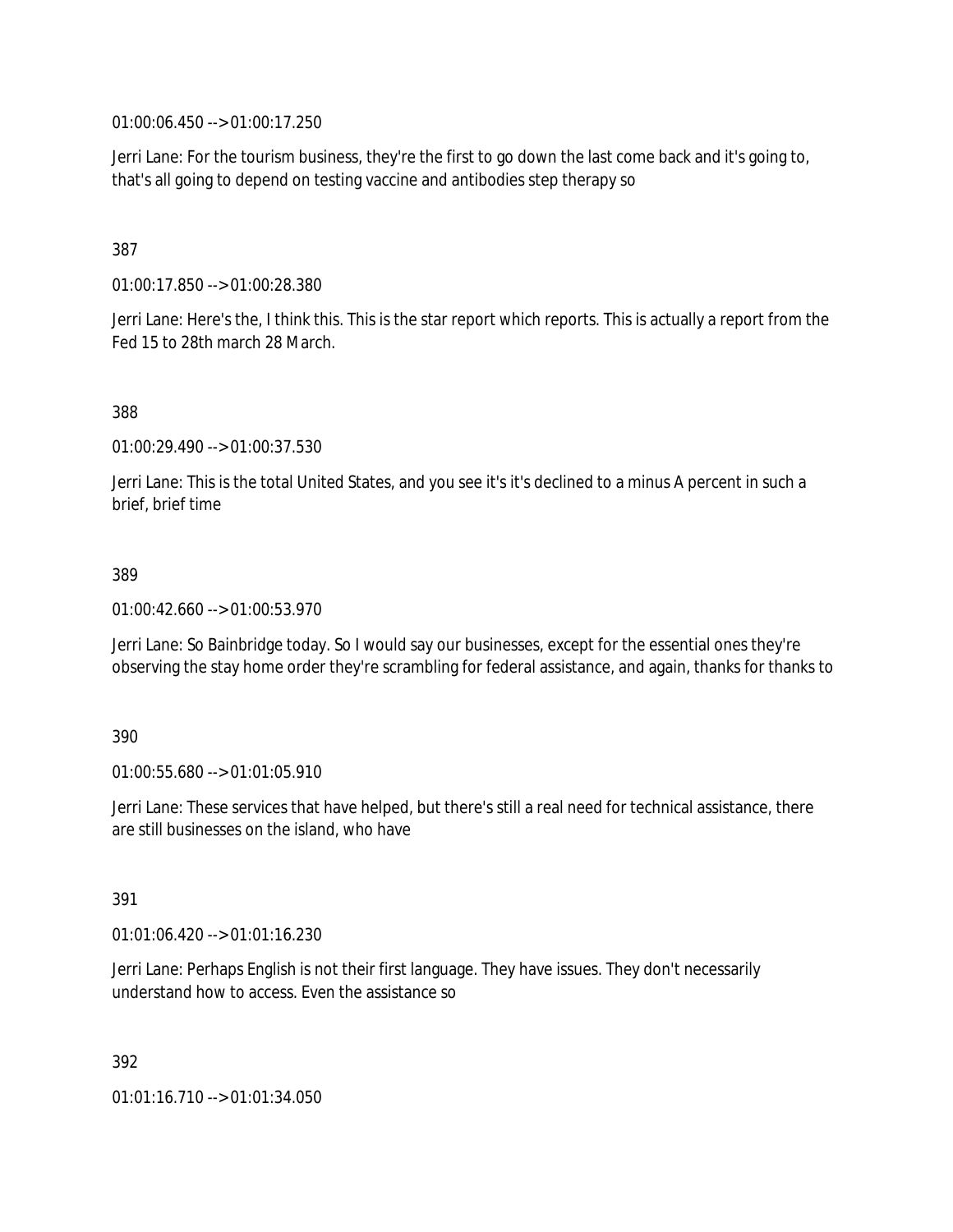Jerri Lane: I think that's that can be bolstered because a lot of people lost out you know what we're saying about the Washington State, they're working Washington grant. Well, we have I personally only heard of one business who was approved for the P P loan.

393

01:01:35.190 --> 01:01:45.990

Jerri Lane: You all can share with me if you know more, but our businesses, as usual, they're trying to be resilient, they're falling back on your e commerce pickup delivery whatever they can do.

### 394

01:01:46.680 --> 01:02:04.440

Jerri Lane: I will say the cares act unemployment provisions is going to be a great boost to the folks at the who are in the most need, if you will. But I think it's important for us to realize these extended shutdowns going to increase the number of our Bainbridge businesses who will not survive.

### 395

01:02:06.210 --> 01:02:15.450

Jerri Lane: Got some statistics on that for you. But the variables again goes back to something you've heard I spoke just today with

### 396

01:02:17.070 --> 01:02:30.450

Jerri Lane: A trusted resource at the polyclinic and the University of Washington. Both of those are planning to roll out anybody therapies this week.

### 397

01:02:31.710 --> 01:02:35.880

Jerri Lane: You dad possibly this week polyclinic next week again.

398

01:02:37.290 --> 01:02:47.760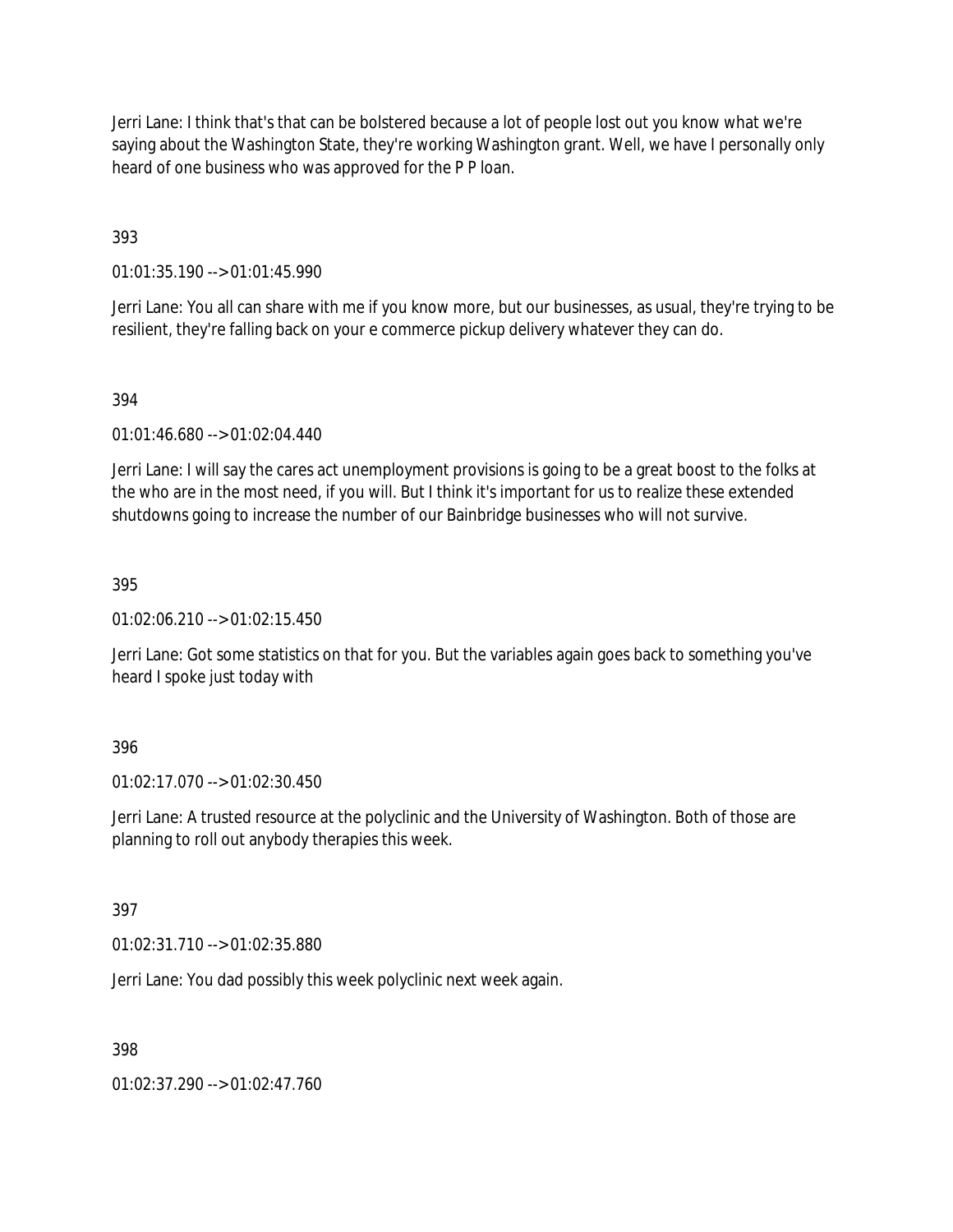Jerri Lane: Does it work, is it effective all of those there's more questions than answers. But those are kind of bright lights. If we're if we're thinking about it. So,

399

01:02:48.570 --> 01:03:03.180

Jerri Lane: These they both agreed with me. These are the three absolute must that have to happen for us to rehab some kind of a, of a return to what we may call new normal.

# 400

01:03:05.490 --> 01:03:11.790

Jerri Lane: Mainstream Association and john I think you mentioned Main Street association in passing, and your comments.

# 401

01:03:13.500 --> 01:03:29.340

Jerri Lane: Vida is a member of the mainstream Association, and we are one of 12 designated historic destinations in Washington state, but they did a really cool survey and we just got the results last week.

402

01:03:30.510 --> 01:03:38.970

Jerri Lane: They there are just a shortcut. You all can read, but there are approximately 30 million small businesses and the needs

403

01:03:39.690 --> 01:03:46.230

Jerri Lane: Business owners need financial assistance. No surprise there. They need penalty free expense extensions

### 404

01:03:46.800 --> 01:03:59.040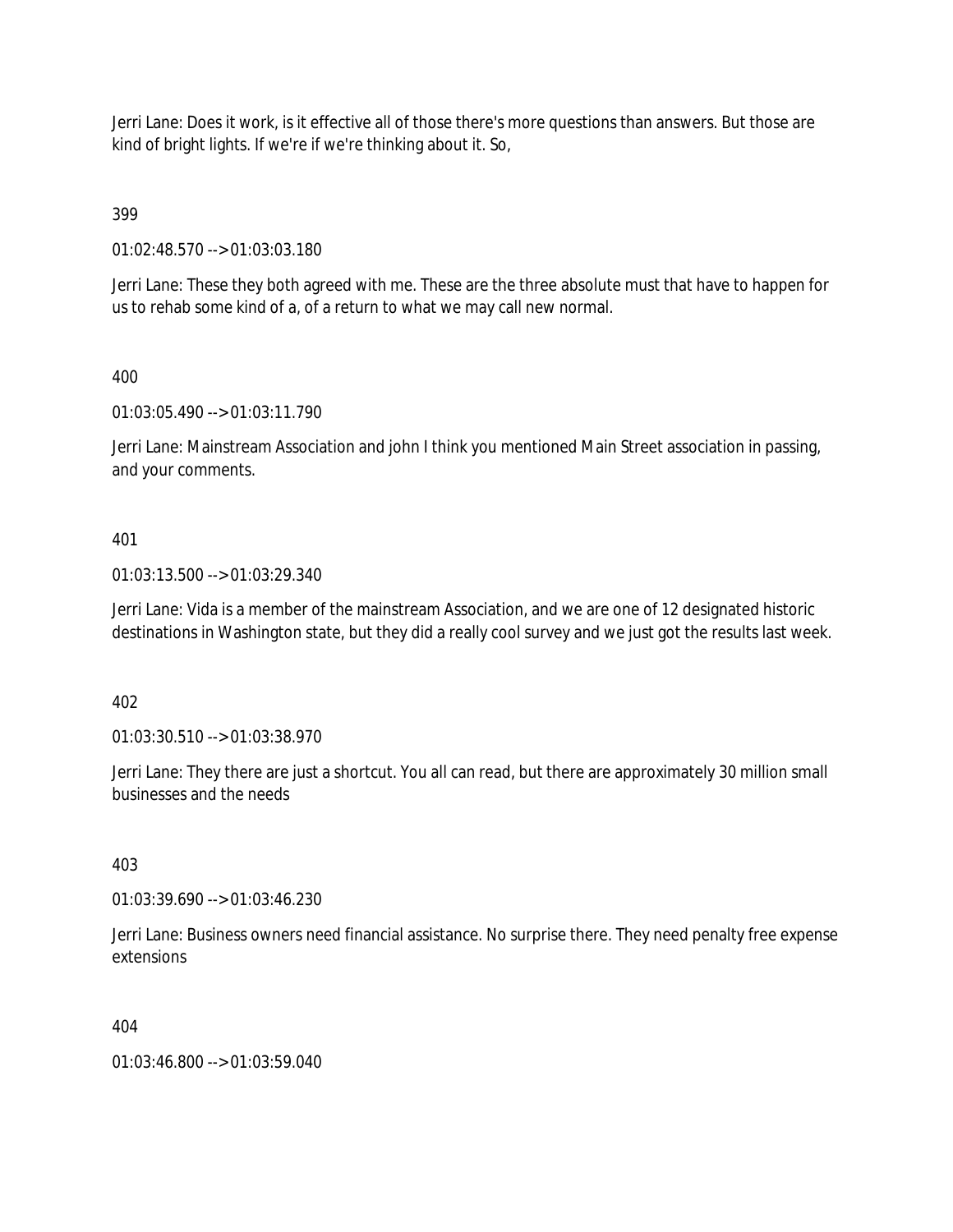Jerri Lane: And the estimate. One of the questions on survey. What if we're closed for two months, three and a half million say we're probably at risk of closing permanently five months. Seven and a half million

405

01:04:00.090 --> 01:04:08.730

Jerri Lane: That's about 30% and when you look at the bottom number. It's really chilling 35.7 million employees at risk of unemployment.

406

01:04:09.840 --> 01:04:12.240

Jerri Lane: If this trickle down continues.

407

01:04:13.560 --> 01:04:15.960

Jerri Lane: And we don't see some some uptick

408

01:04:17.130 --> 01:04:18.030

Jerri Lane: Here's the second

409

01:04:19.800 --> 01:04:35.160

Jerri Lane: Report from that survey. It was really on point. So I included several of the statistics 75% there were 50 850 businesses who reported, I believe, who replied to the survey, including Bainbridge Island.

410

01:04:36.390 --> 01:04:50.790

Jerri Lane: 75% they've had at least 50% year over year revenue declined 57% 75% I spoke with Brendan McGill. I think most of you know him. He owns four restaurants very key.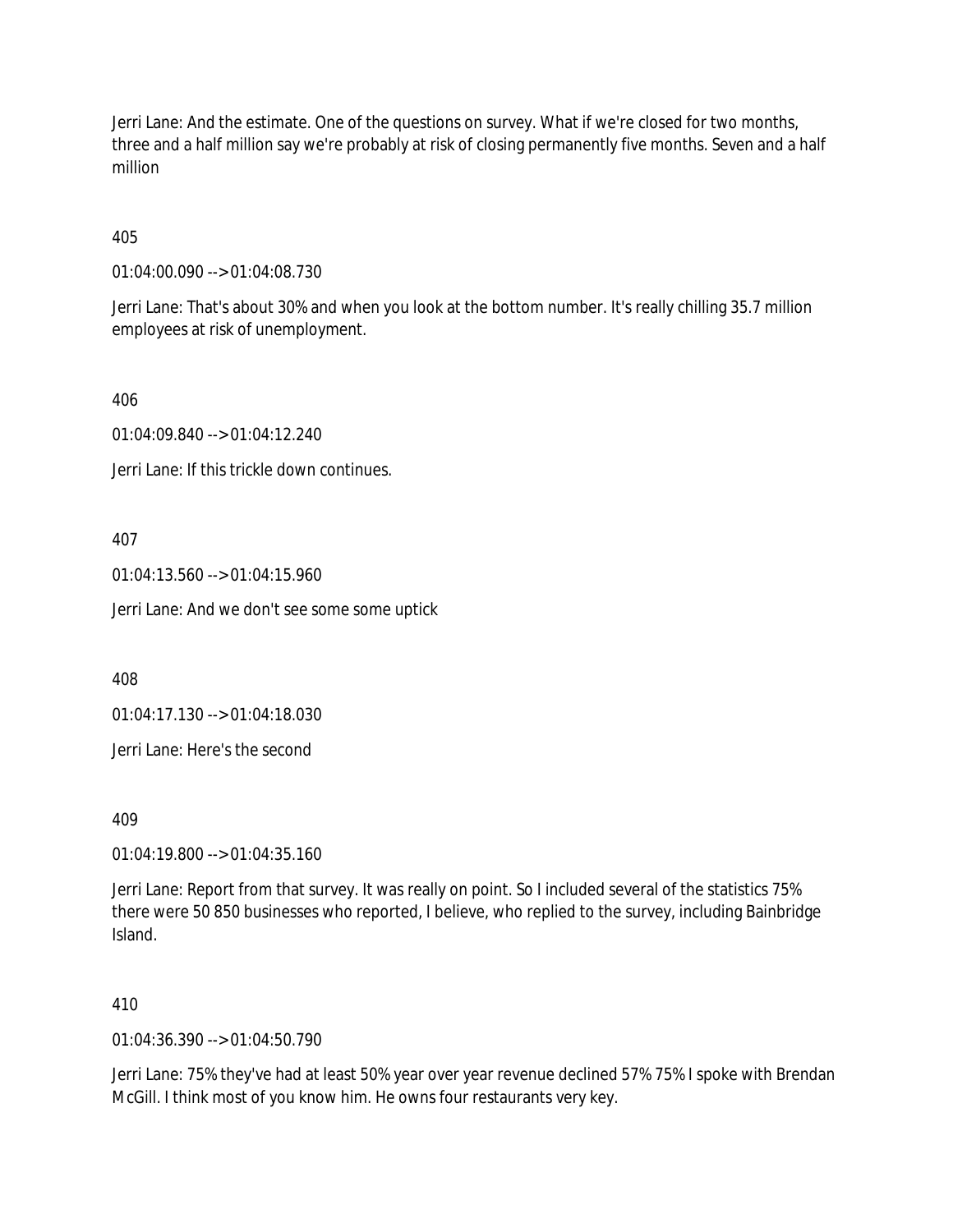01:04:51.930 --> 01:05:00.090

Jerri Lane: player in the restaurant and bar scene on our island, and despite all of his creative efforts. He's down 70% in revenue.

412

01:05:00.600 --> 01:05:13.620

Jerri Lane: And is really struggling to keep his head above water. I think all of you know he's the man who puts together the most creative programs and he's the Facebook guy and he does, he takes full advantage but

413

01:05:14.730 --> 01:05:27.630

Jerri Lane: So there's there's that I won't tell you his exact words when I asked him how things were going you, it's probably not ready for it to be recorded. But you can imagine it was three words. So I'll just leave it at that.

414

01:05:28.770 --> 01:05:29.940

Jerri Lane: So this is the third

415

01:05:31.170 --> 01:05:46.650

Jerri Lane: Result from the mainstream survey that the needs that small businesses are reporting. They need absolute. We all know this financial assistance. I've said this before penalty free expense extensions and

416

01:05:48.210 --> 01:05:55.920

Jerri Lane: Mainstream really lobbied hard that cares and future funding should prioritize business with with fewer than 20 employees.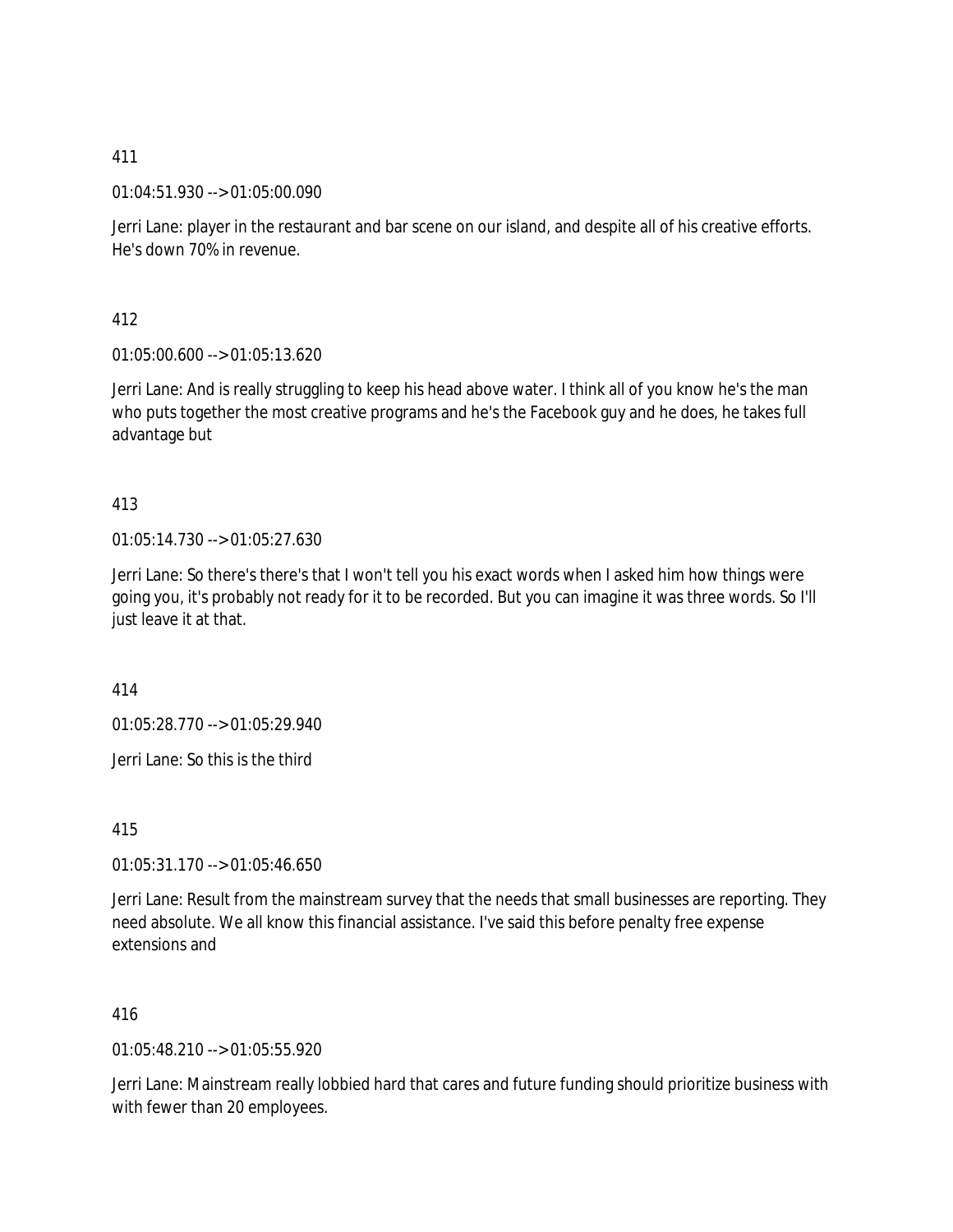01:05:56.400 --> 01:06:11.940

Jerri Lane: Because I think we all saw the fallout from those larger business just going in and scooping up so much of those of those funds. I don't know what the actual number is john may know, but I'm sure it's not 20 or less. I'm sure it's it's greater than that.

# 418

01:06:13.170 --> 01:06:22.050

Jerri Lane: And then we had hopes that the new stimulus funding would address not only just payroll but expenses like inventory and rent and so on.

### 419

01:06:23.760 --> 01:06:29.670

Jerri Lane: So economic scenarios. This is from a high level report, I got from the McKinsey report, which

### 420

01:06:30.810 --> 01:06:42.720

Jerri Lane: And this is just something for you all to think about if we have effective interventions, we're going to have a lot of problems, possibly the worst.

### 421

01:06:43.350 --> 01:06:54.090

Jerri Lane: If we have partially effective effective interventions we may have a banking crisis would be avoided and we could partially offset the economic damage and then

### 422

01:06:54.870 --> 01:07:00.600

Jerri Lane: effective interventions, obviously, is the highest and best option in these scenarios.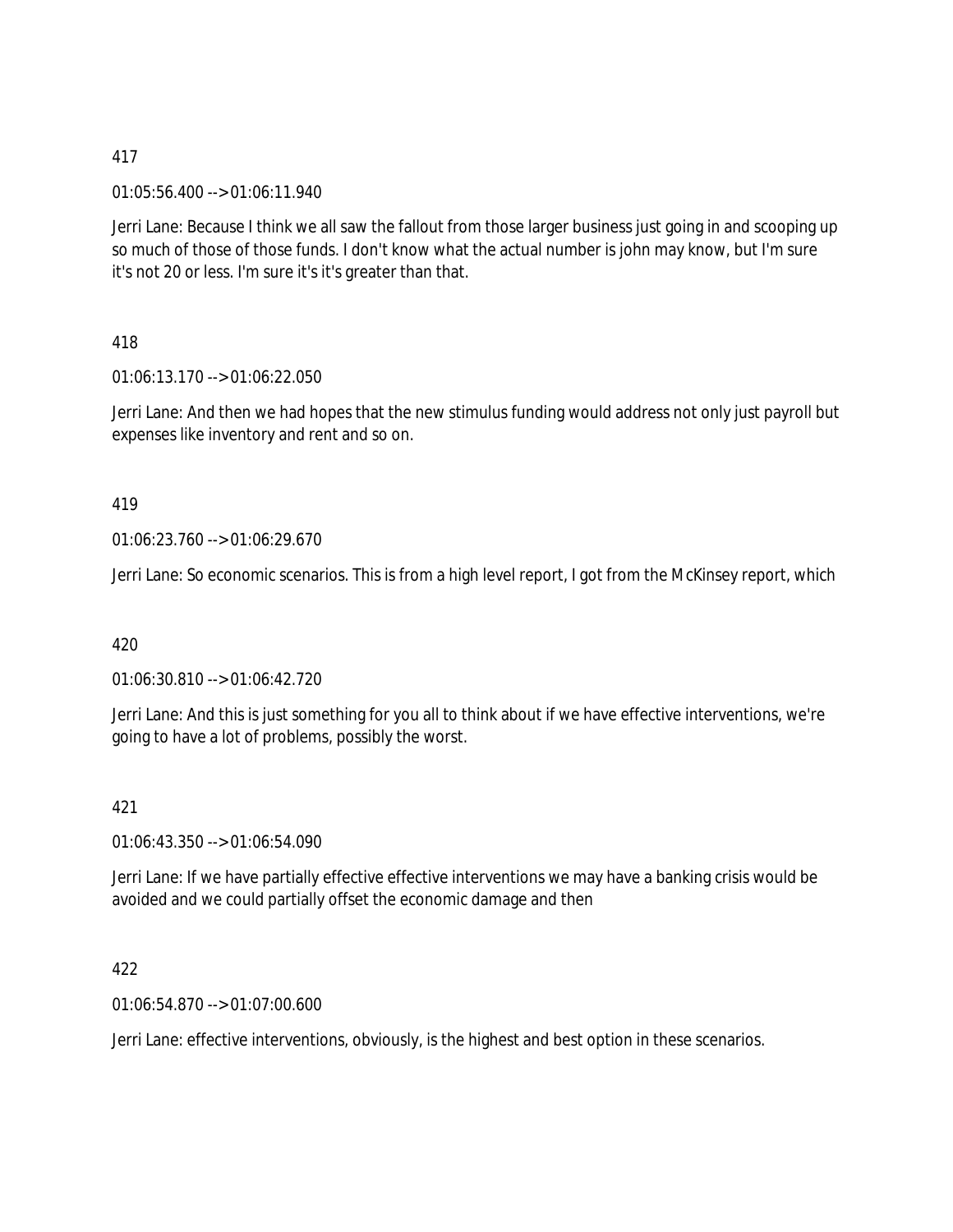01:07:01.080 --> 01:07:12.270

Jerri Lane: I think what we're seeing now obviously I'm not going to draw any conclusions, but I think we're seeing a massive disconnect in the federal government and our United States.

# 424

01:07:12.690 --> 01:07:28.380

Jerri Lane: And so I have a concern about, you know, just with this sharing with this group. I'm not certain, where we fall on this, on this continuum. I'll leave it to you to make your own decision about that.

# 425

01:07:29.820 --> 01:07:46.380

Jerri Lane: Horizons for the future. I think for us as a community and for our city council in our city. We need to resolve in the account challenges as best we can. Cash Management critical. Then we get into the detailed work return to work.

### 426

01:07:47.820 --> 01:07:55.470

Jerri Lane: Maybe I think there's a small business recovery task forces being formed across industry segments that

### 427

01:07:56.100 --> 01:08:03.060

Jerri Lane: Scott James is putting together. So I think there'll be a lot of good good thought leaders, he'll be contributing to some of this.

428

01:08:03.600 --> 01:08:15.000

Jerri Lane: But we have to reimagine the new normal. I think no matter how much we may wish it. I don't think we're ever going to see a return to business as usual, as we knew it six weeks ago.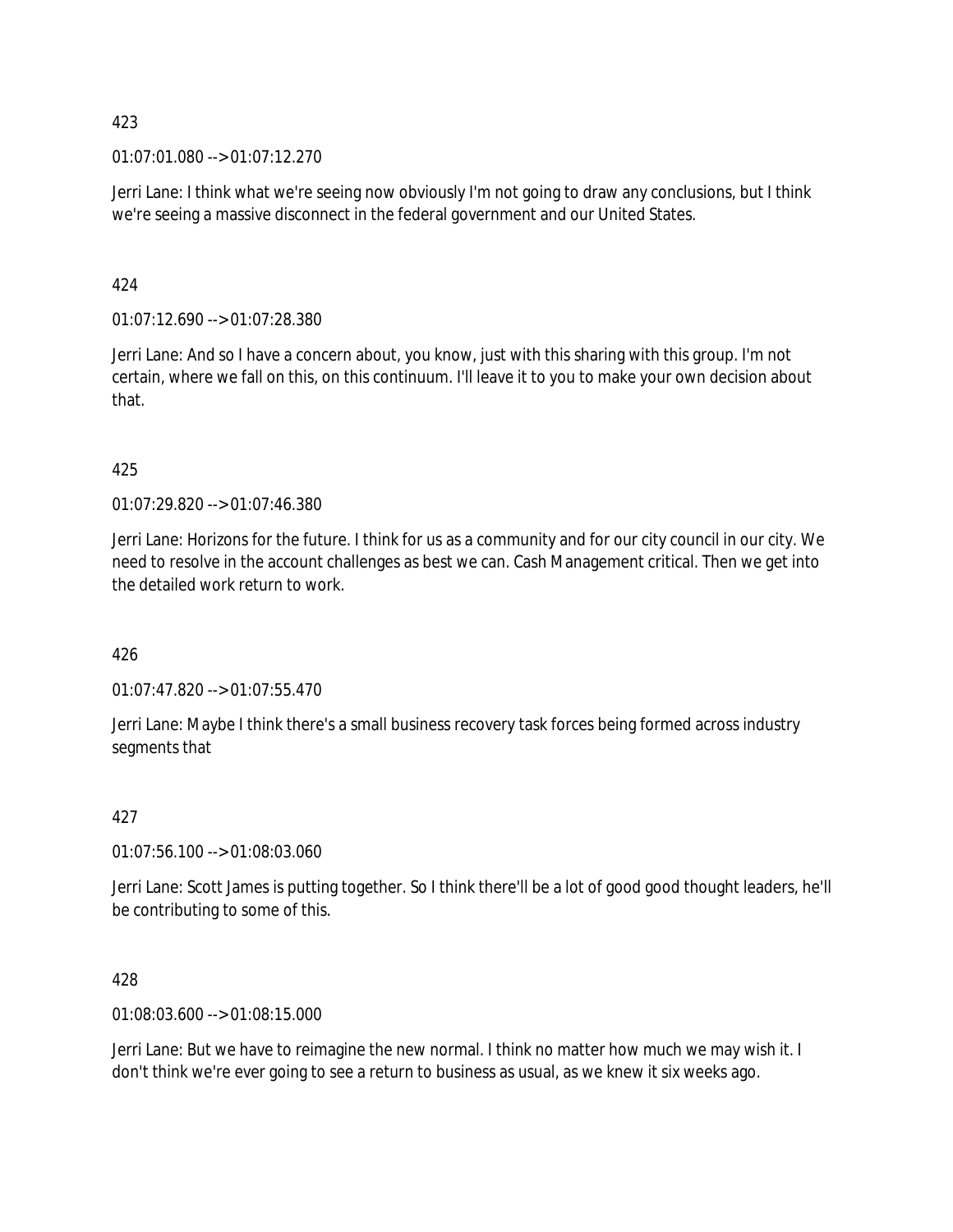01:08:15.750 --> 01:08:22.740

Jerri Lane: And I think we've got to be certainly for our council in our city and for Biden chamber and other

# 430

01:08:23.190 --> 01:08:28.950

Jerri Lane: Organizations. We got to be totally clear about what are the regulations and how are we going to manage those

# 431

01:08:29.280 --> 01:08:41.430

Jerri Lane: If you're going to have people have to be six feet apart and limited access to our businesses as we start the slow reentry. How do we manage that are there ordinances. I mean, how does this all going to be

432

01:08:42.990 --> 01:08:44.070

Jerri Lane: Be managed so

# 433

01:08:45.390 --> 01:08:51.000

Jerri Lane: Just a couple things. This is a quick thing first and foremost we safeguard our lives.

# 434

01:08:51.420 --> 01:09:10.110

Jerri Lane: And secondly we safeguard our livelihoods and prepare scale to recovery and return to work safely how that gets done is going to take a ton of work by our council of my pie to city everybody Qaeda we're all going to have to be a part of these solutions as we move forward and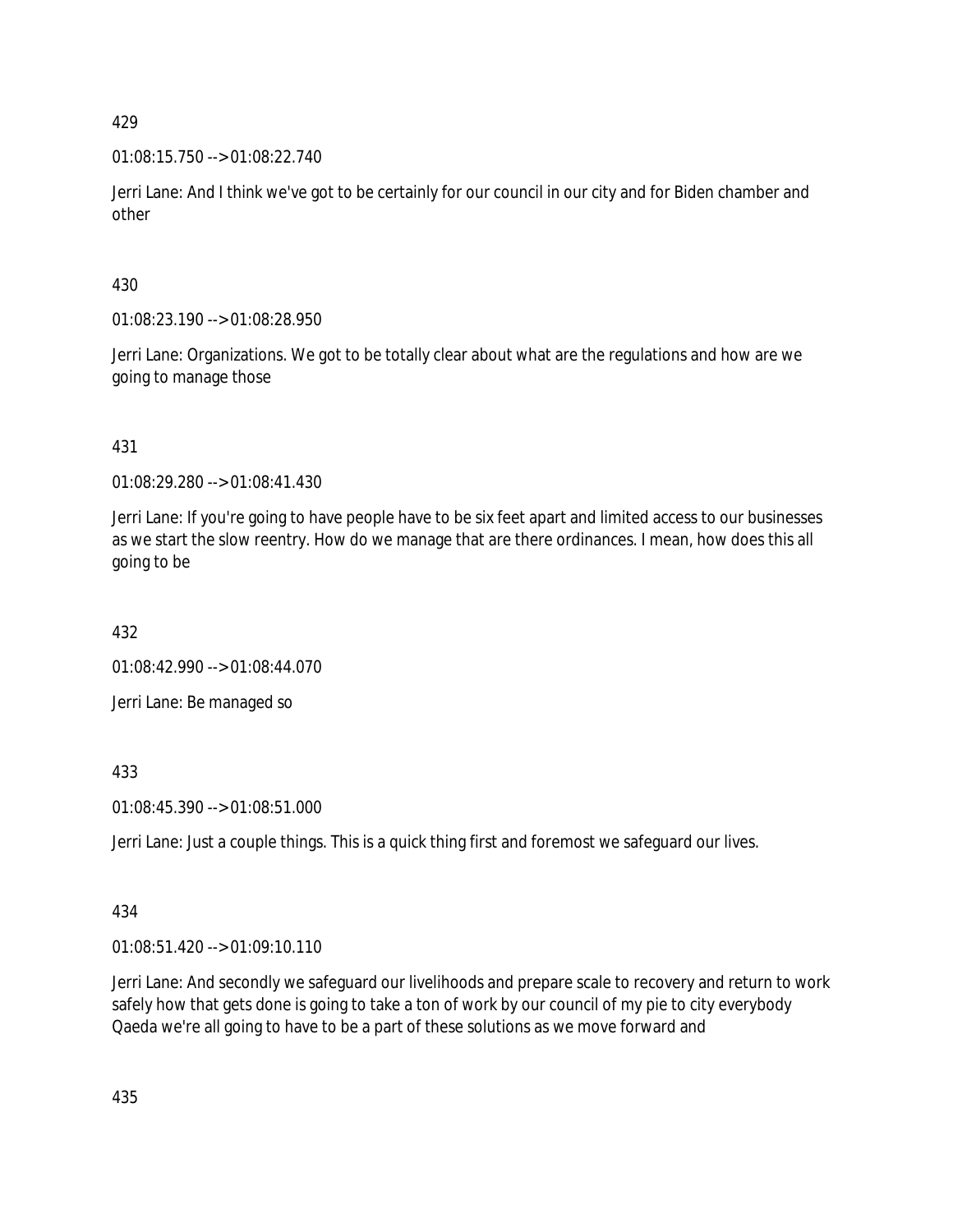01:09:11.340 --> 01:09:13.920

Jerri Lane: The new normal. Who knows what it's going to look like. I think

436

01:09:15.090 --> 01:09:23.880

Jerri Lane: One thing I could mention to you after all of my research and I really wanted to bring something to the table for you also did a lot of a lot of

437

01:09:24.360 --> 01:09:42.690

Jerri Lane: Work on this. The, the true answer. It could have been one slide with four words on it. No one knows anything at this point, I could have saved you all a ton of time if I had started and ended with those four words because it's so true. At this moment, we do not know.

438

01:09:43.950 --> 01:09:51.540

Jerri Lane: Anything, and that was reinforced in my conversation today with University of Washington Medical and polyclinic

439

01:09:53.130 --> 01:10:05.220

Jerri Lane: Once like to flow out there. Before I finish, I'm going to pass this over to Mickey to to step in and talk a little bit about some initiatives that we've been doing

440

01:10:05.700 --> 01:10:18.870

Jerri Lane: But there's a there's a thought that maybe it could be an interesting thought to for the Council possibly to sponsor or we put together a a proclamation for a by Bainbridge support.

441

01:10:19.380 --> 01:10:27.600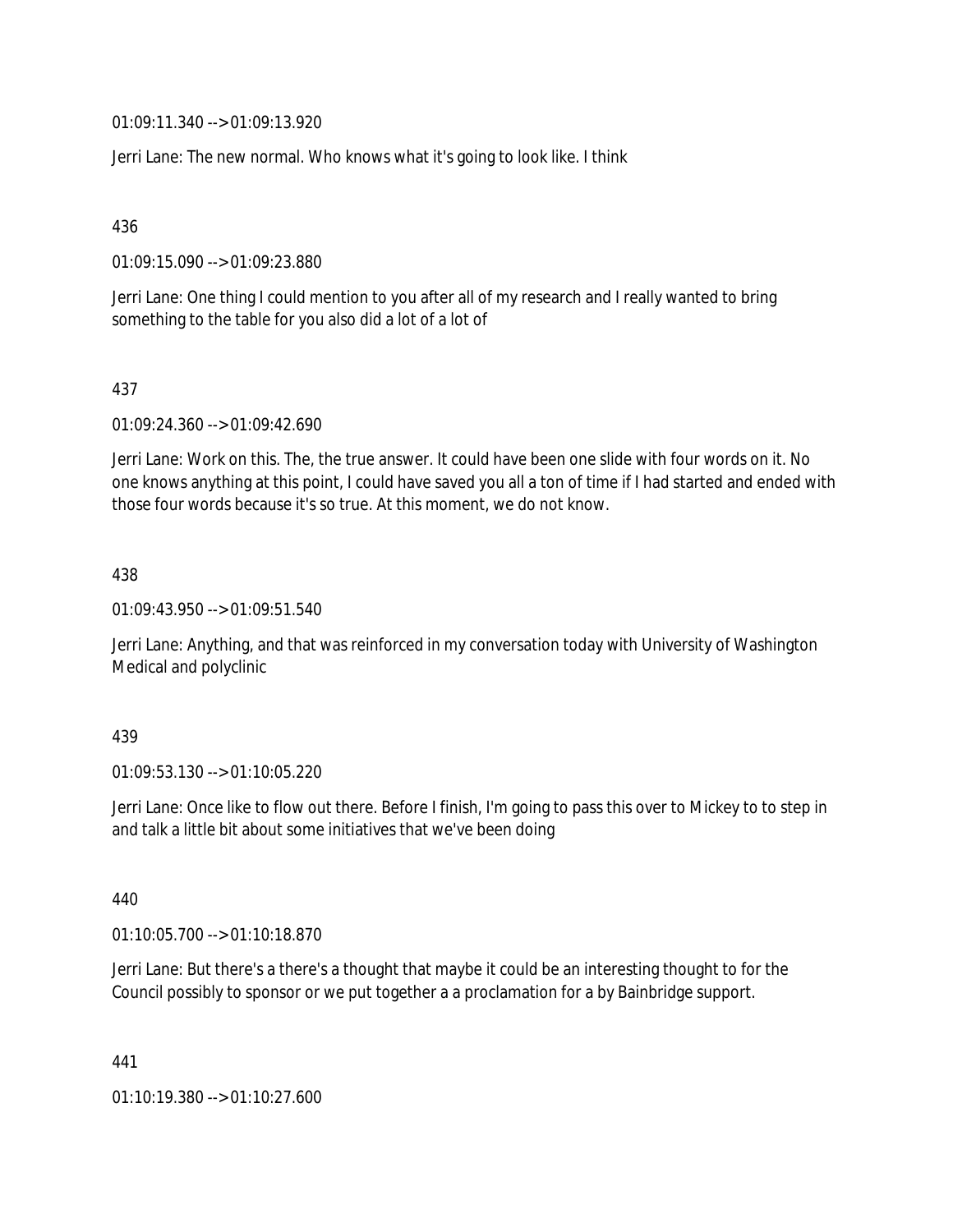Jerri Lane: Tomorrow day we've been noodling around with this and we could see that that could be something that would be interesting.

# 442

01:10:28.440 --> 01:10:44.220

Jerri Lane: To support the gift card program that Mickey's going to talk about. And, you know, maybe have the Council take a more forward position to the community saying, hey, here we are and we want to support you and here's, here's a way to we think it would be fun to do that.

# 443

01:10:45.870 --> 01:10:51.630

Jerri Lane: So that said, alternative Mickey and then we will take questions. So Vicki, take it away.

# 444

01:10:53.820 --> 01:10:54.450

Mickey Molnaire: Can you hear me.

445

01:10:56.610 --> 01:11:01.680

Mickey Molnaire: Okay, well, we've been one of the first things we did was

446

01:11:02.760 --> 01:11:06.930

Mickey Molnaire: Between both of us come up with a list of where of the status of the businesses.

# 447

01:11:09.000 --> 01:11:17.790

Mickey Molnaire: I just started out, we picked it up and share it. We did it together and we try to let the community know which businesses are open, which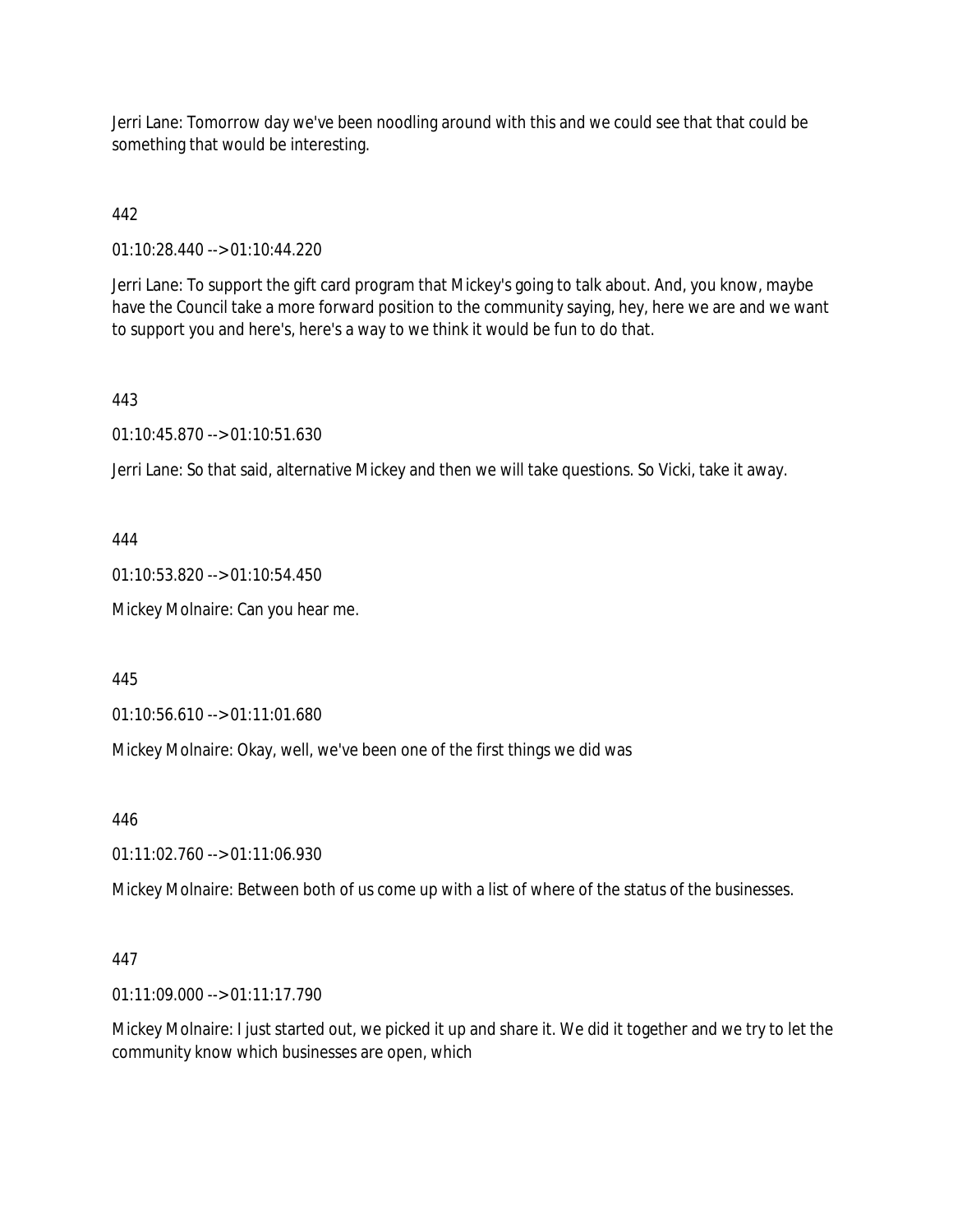01:11:18.030 --> 01:11:23.910

Michael Pollock: Is Mickey Mickey. I'm sorry to interrupt your kind of vibrating. I'm wondering if everybody's muted.

449

01:11:24.930 --> 01:11:26.760

Michael Pollock: It's, it's hard to hear you.

450

01:11:27.300 --> 01:11:27.630

Okay.

451

01:11:31.890 --> 01:11:32.580

Mickey Molnaire: Is this better.

452

01:11:34.320 --> 01:11:34.890

Mickey Molnaire: Can you hear me.

453

01:11:36.510 --> 01:11:37.980

Mickey Molnaire: I'm not muted on my end.

454

01:11:38.520 --> 01:11:40.290

Michael Pollock: Yeah, Jerry. Maybe you could mute.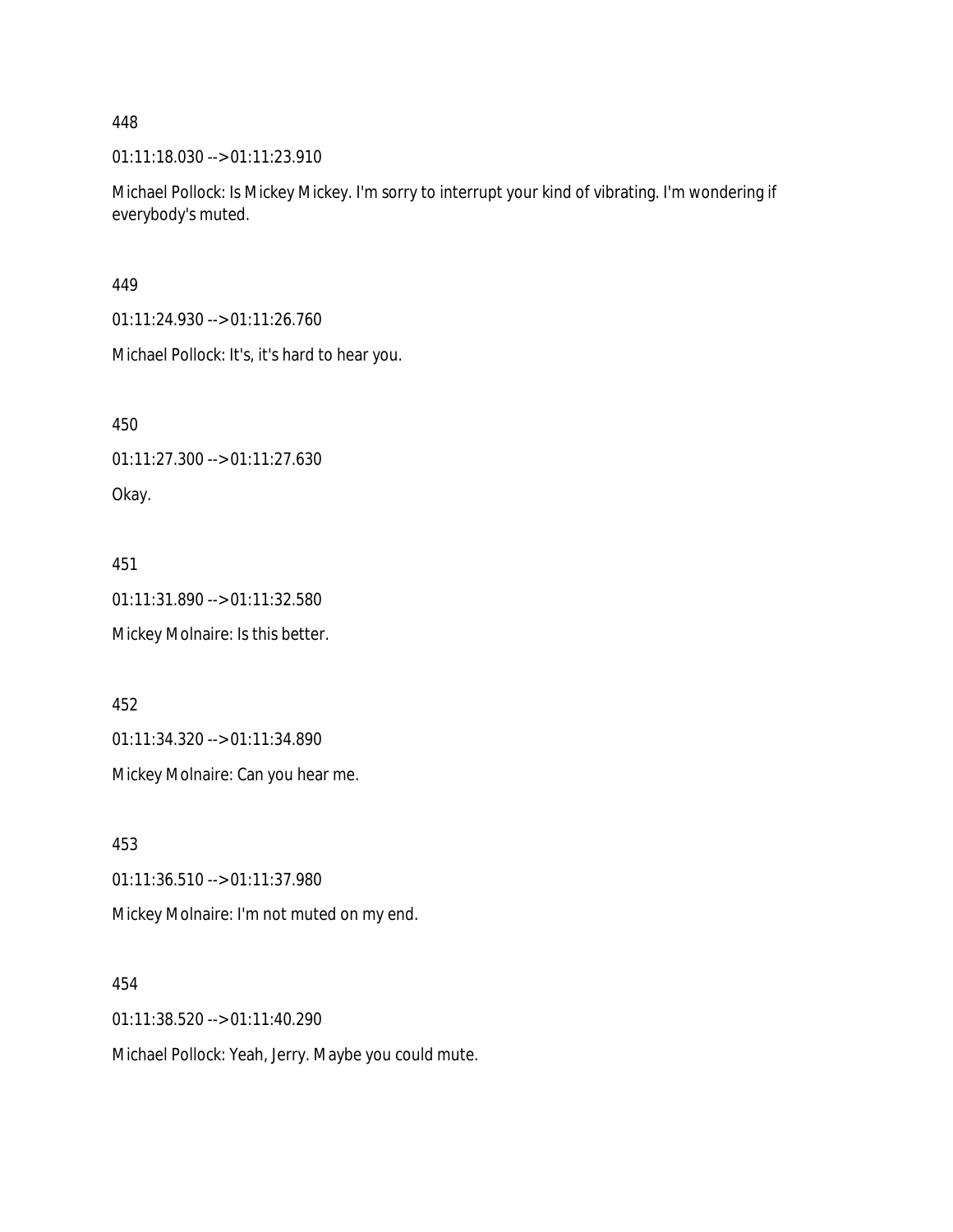01:11:42.120 --> 01:11:44.010 Jerri Lane: To do that and not stop sharing

456

01:11:44.760 --> 01:11:45.960

Michael Pollock: Okay, um,

457

01:11:48.270 --> 01:11:48.960

Mickey Molnaire: I think you

### 458

01:11:50.070 --> 01:11:56.940

Mickey Molnaire: Are the host commute and everyone beside me. I'm all right here i am i right on top of my microphone.

#### 459

01:11:57.870 --> 01:12:04.770

Mickey Molnaire: So we have a list between the downtown association of the chamber of is updated as we can keep it.

#### 460

01:12:05.250 --> 01:12:20.940

Mickey Molnaire: Of the status of the businesses on the island are not just brick and mortars but anybody who's told us anything about what they're doing. If they're open if they're partially open with such as delivery or curbside pickups and those that are closed completely for the time being.

461

01:12:22.050 --> 01:12:34.410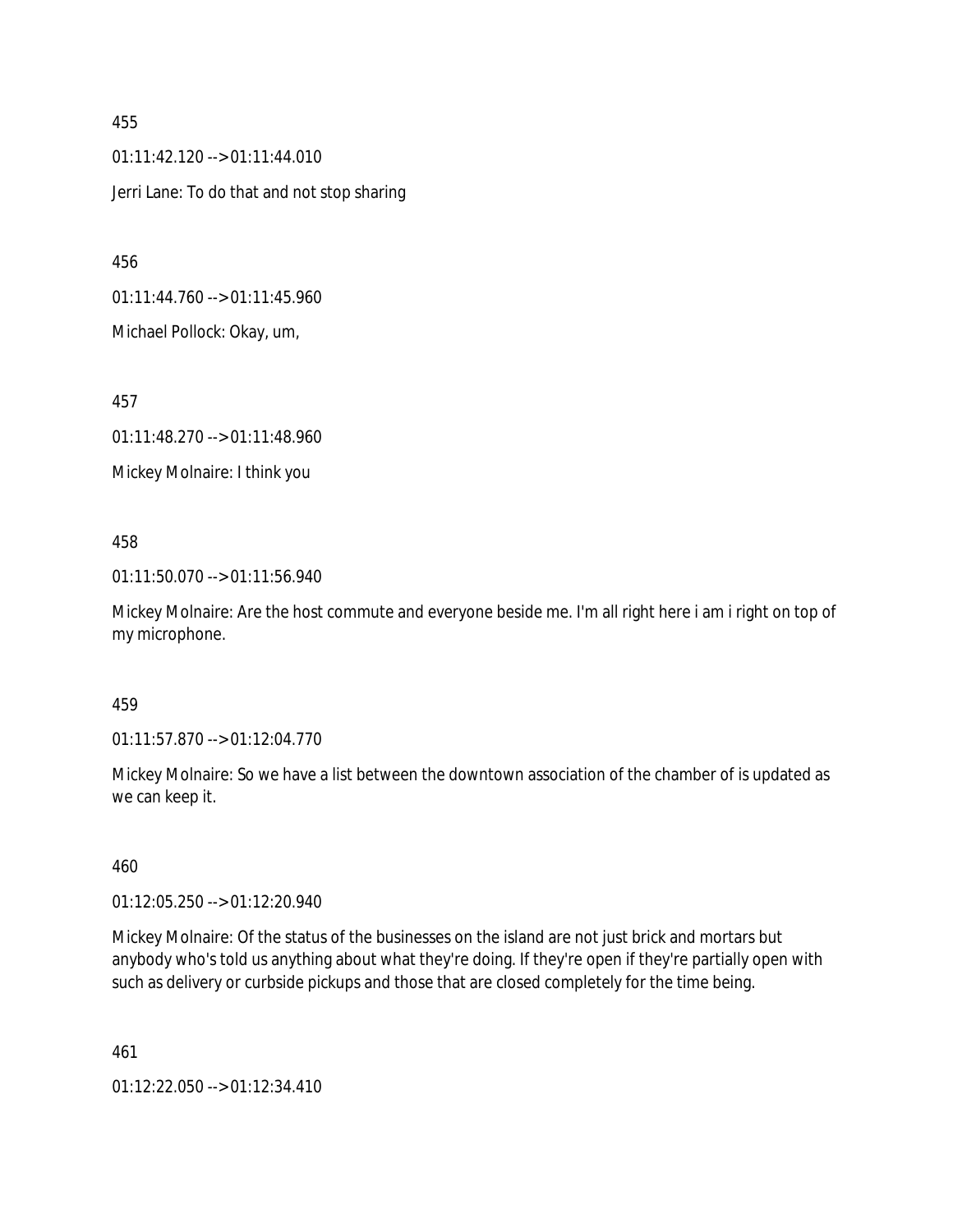Mickey Molnaire: We've also started a gift card program and through the USA Today, which is also the owner of the kiss Epson and the Islander hidden and has a National Youth card.

462

01:12:35.760 --> 01:12:41.100

Mickey Molnaire: Directory, essentially, and we have about 40 businesses from members that are on that now.

# 463

01:12:41.790 --> 01:12:48.570

Mickey Molnaire: And there's another site coming up. It's still under construction. But it's going to be called Bainbridge bucks, which is going to also continue to have that list of

## 464

01:12:49.170 --> 01:12:57.600

Mickey Molnaire: Gift Card list of people who will have gift cards available on their websites or through phone calls and any other crowdsource funding.

465

01:12:58.140 --> 01:13:06.060

Mickey Molnaire: That's like Kiva or any other own GoFundMe or whatever people are doing on their own for some help. I've also just seen an

### 466

01:13:06.600 --> 01:13:18.060

Mickey Molnaire: Article I think it was from Joe about people using the 1200 dollars. They're getting from the government to help local businesses and there's a there's a program going on that as well, which we're tapping into

### 467

01:13:19.590 --> 01:13:22.350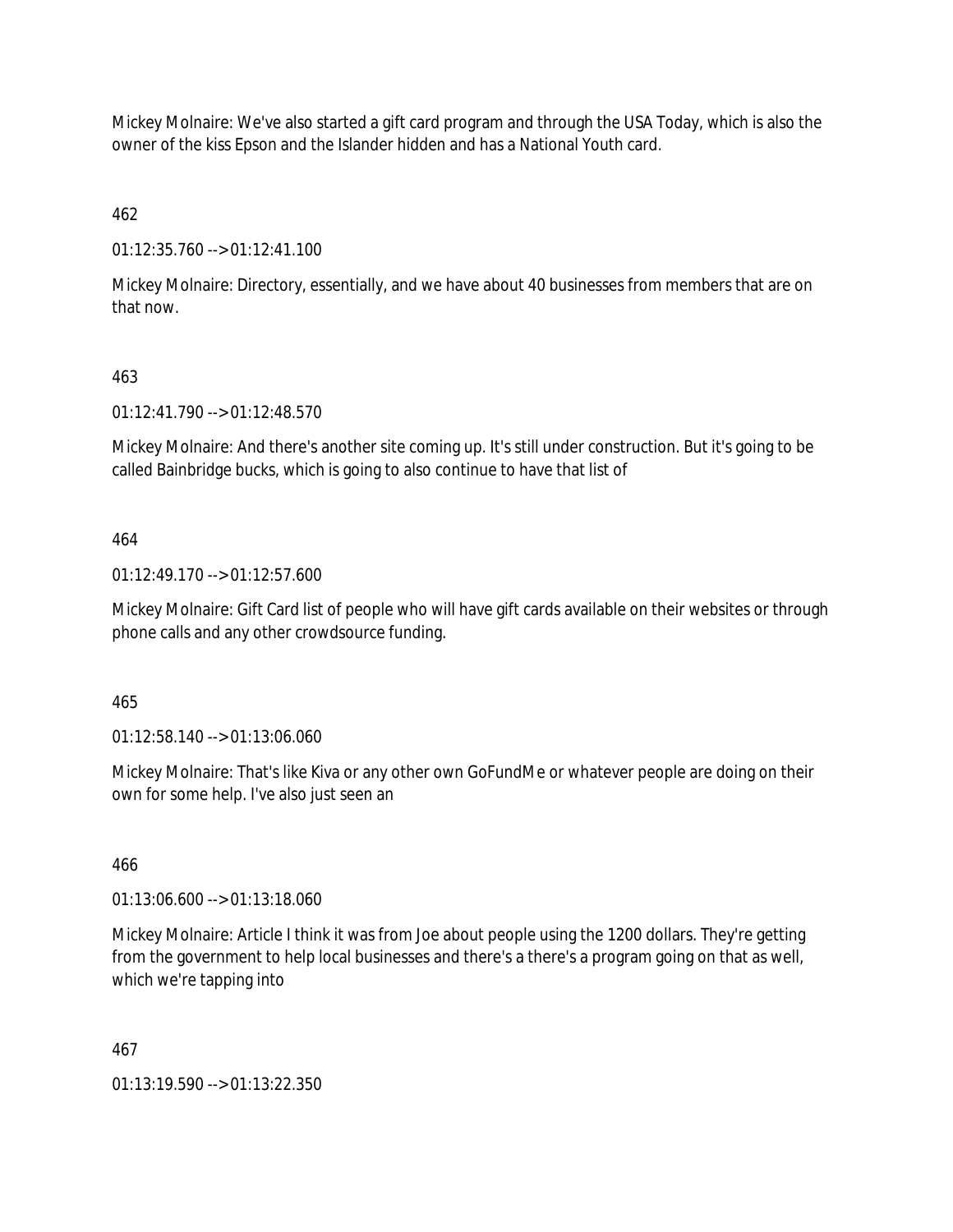Mickey Molnaire: We're helping people on social media. We're trying to promote.

468

01:13:23.460 --> 01:13:30.780

Mickey Molnaire: Take stories of their successful innovation and pivoting, and let's be up to help other businesses be encouraged.

469

01:13:31.470 --> 01:13:41.340

Mickey Molnaire: One of the places that takes place is big business connection, which is a unofficial networking group that meets on Friday mornings and now we're we're doing it on zoom

470

01:13:42.090 --> 01:13:51.450

Mickey Molnaire: And people sharing their successes and failures as far as keeping themselves going and coming up with new ideas and keep this been very helpful in that too.

471

01:13:52.530 --> 01:14:06.540

Mickey Molnaire: We've been working really hard to keep up with the information about the financial programs from the state and from the federal government as they enrolled and the SBA one change itself about three times before it finally was finalized.

472

01:14:08.280 --> 01:14:18.360

Mickey Molnaire: And so that it's been it's been amazing to have the key to webinars and also the association of Washington businesses has had a lot of good webinars on the same thing.

473

01:14:19.410 --> 01:14:25.230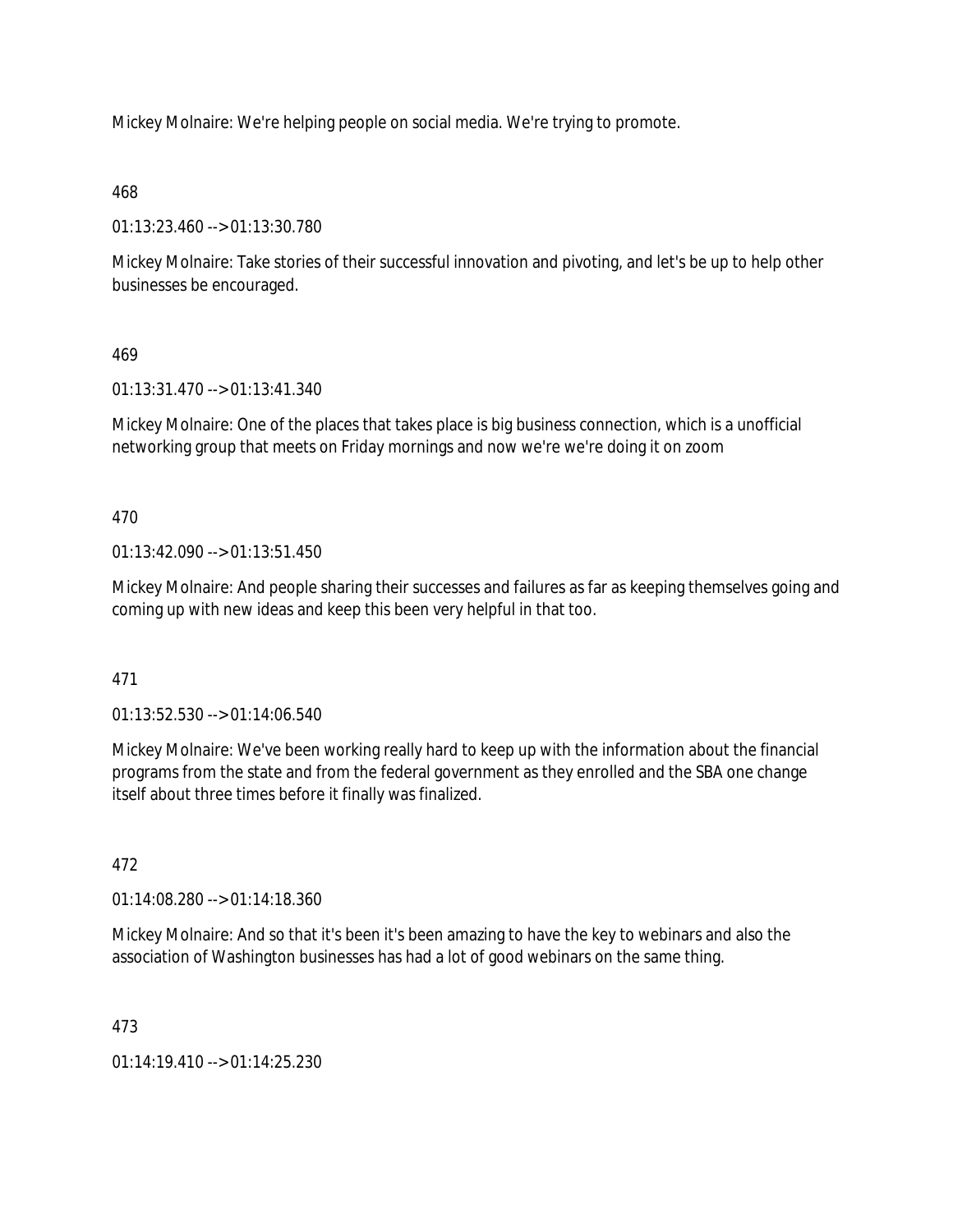Mickey Molnaire: Most. One thing I wanted to talk about that nobody's brought up yet, except about the unemployment in the tourism industry.

474

01:14:25.800 --> 01:14:40.800

Mickey Molnaire: The if one of security department of the State says that comparing March this year to March last year the requests for unemployment insurance have risen by 2,677%

## 475

01:14:41.490 --> 01:14:58.470

Mickey Molnaire: And they only began funding them this past Saturday on the 18th because they were trying to get their system in place to handle this amazing Whoa they anticipate that the unemployment caused by covert is going to be seven times that of the recession in 2008 2009

## 476

01:15:00.360 --> 01:15:08.310

Mickey Molnaire: So as you can see on Christine Mueller is continuing to monitor the tourism information and it's still pretty bleak.

### 477

01:15:09.450 --> 01:15:19.500

Mickey Molnaire: We are key by then and Chamber are working out a survey violent businesses, but we really feel it's a little too early to even survey them because they're just working too hard to stay alive.

### 478

01:15:21.180 --> 01:15:25.770

Mickey Molnaire: And we are part of this small business recovery task force that Scott James has put together.

### 479

01:15:27.570 --> 01:15:32.220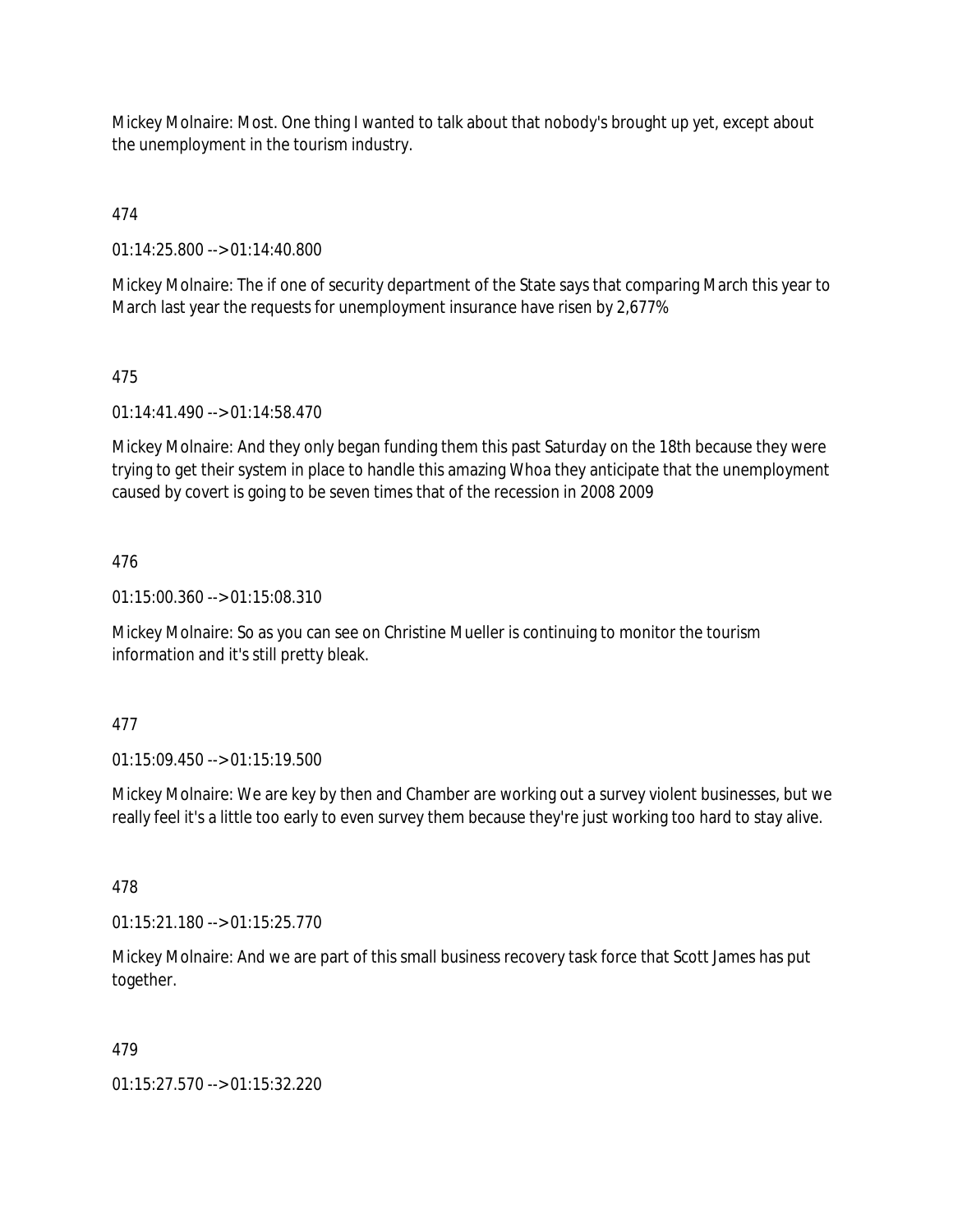Mickey Molnaire: Chamber has been really busy curating resources and using pieces resources.

### 480

01:15:33.420 --> 01:15:47.730

Mickey Molnaire: And we're also starting to focus on people giving presentations about how to remote work from home and how to manage people working from home and how you need to change your thinking about your business to to show up differently when when we live.

### 481

01:15:48.900 --> 01:15:50.100

Mickey Molnaire: So that's kind of the

## 482

01:15:51.690 --> 01:15:54.540

Mickey Molnaire: Basic business of organization.

483

01:15:57.870 --> 01:15:59.910

Mickey Molnaire: So I'll take questions if anybody has

### 484

01:16:02.070 --> 01:16:06.210

Rasham Nassar: Thank you very much. Jerry and Mickey and thanks again to

### 485

01:16:08.160 --> 01:16:12.000

Rasham Nassar: Representatives from Keita, for joining us tonight, this has been really fascinating.

486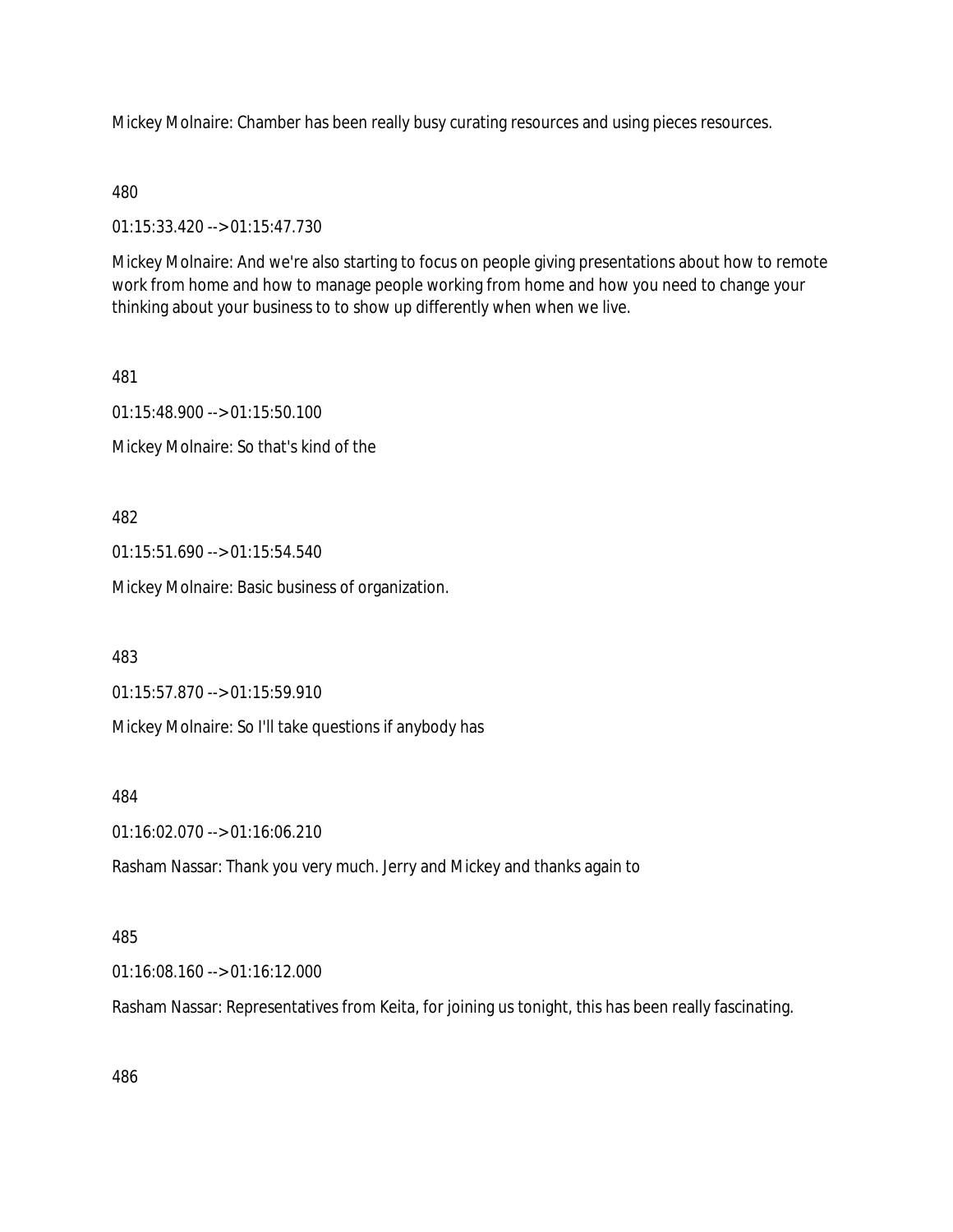01:16:12.450 --> 01:16:26.730

Rasham Nassar: I'm just really impressed and very grateful to all of you for working so hard to stay on top of this and keep track of it, despite the enormous amount of uncertainty. I know that in terms of community response and what the community is

487

01:16:27.810 --> 01:16:37.800

Rasham Nassar: Kind of most anticipating and concerned about is the economic impacts especially related to our local Bainbridge Island economy but

488

01:16:38.580 --> 01:16:50.790

Rasham Nassar: trickling outward and I had a discussion with the city manager this path, I think it was last Thursday morning meeting and Mayor Steiner was president, where we discuss the trickle down effects.

489

 $01:16:51.420 \rightarrow 01:17:03.480$ 

Rasham Nassar: Of the coven pandemic on a middle class families as well. So it's, we're starting to see the impacts kind of leaking out and and almost affecting us all.

490

01:17:04.110 --> 01:17:12.990

Rasham Nassar: At some level, some more than others, but I just want to thank you again for the important work that you're doing and for the time and effort you put into your presentations.

491

01:17:14.520 --> 01:17:26.940

Rasham Nassar: We will now turn over to questions and comments from council members council member deets. You had your hand up for a pink and then we'll go to COUNCILMEMBER Medina and then Pollock.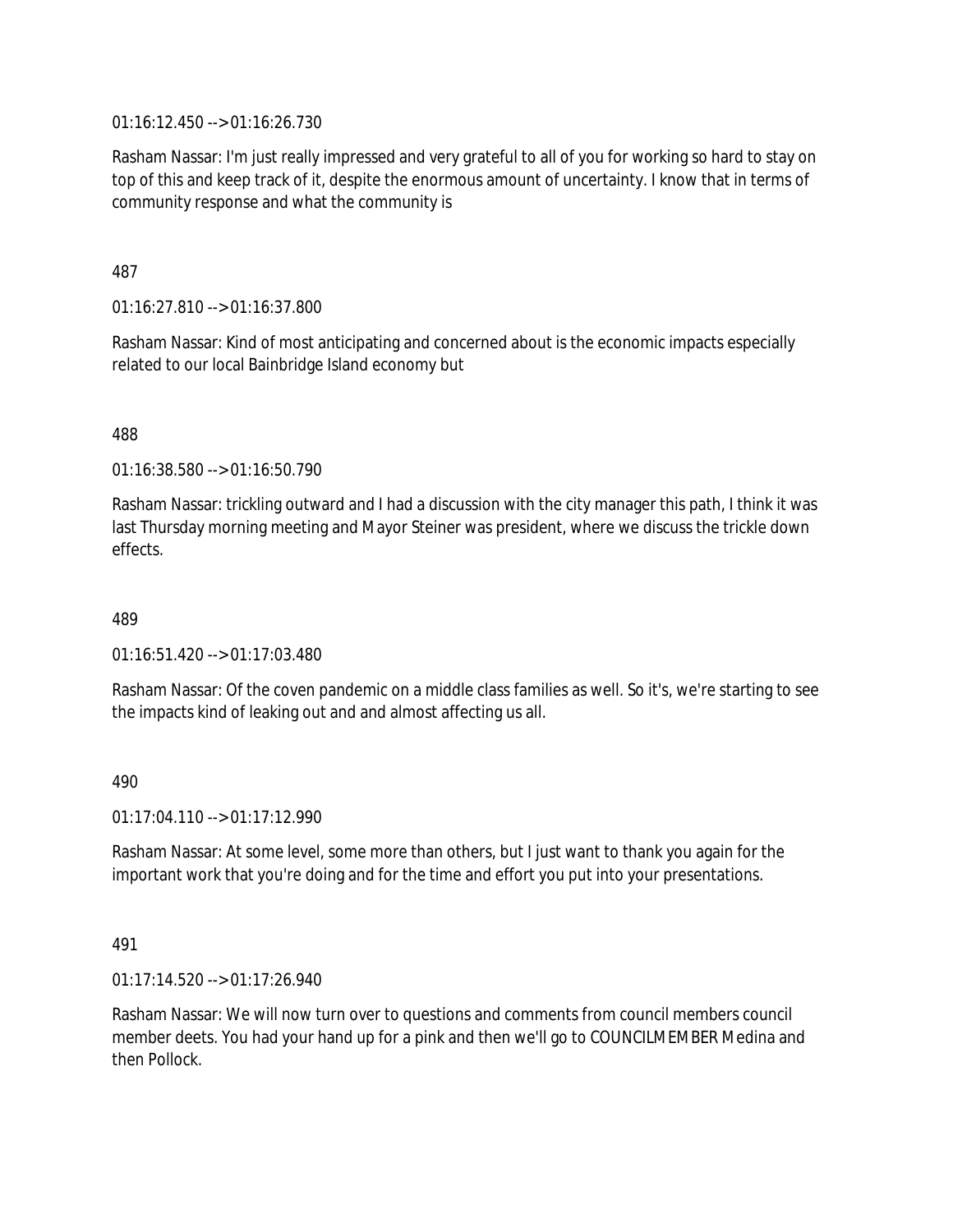01:17:27.870 --> 01:17:33.930

Joe Deets: Okay thank you keep happening here and thank Thank you everybody for your presentations. This is incredibly helpful.

493

01:17:35.160 --> 01:17:40.950

Joe Deets: I've been trying to help Keita as much as I can and lazing with Jerry and Mickey and

494

01:17:42.120 --> 01:17:54.210

Joe Deets: I think this is what I want to see, we're not voting. Everything tonight, but I want to see the city give some strong emphasis on supporting the local businesses and we can do that.

# 495

01:17:55.110 --> 01:18:08.790

Joe Deets: members of council, such as myself can lend a hand because. Let's just face it, our local business community is absolutely essential. Here we have to do everything we can. And there's a number of things we can do.

496

01:18:10.590 --> 01:18:21.630

Joe Deets: One thing I really enjoy the, the key to webinar last Thursday john and Kathy. I came out of the fellow. He's an expert in sort of crisis management.

497

01:18:22.110 --> 01:18:31.350

Joe Deets: And he really helped solidify my thinking in as we're moving forward is think of what do you think of what the virus coven has not taken away.

498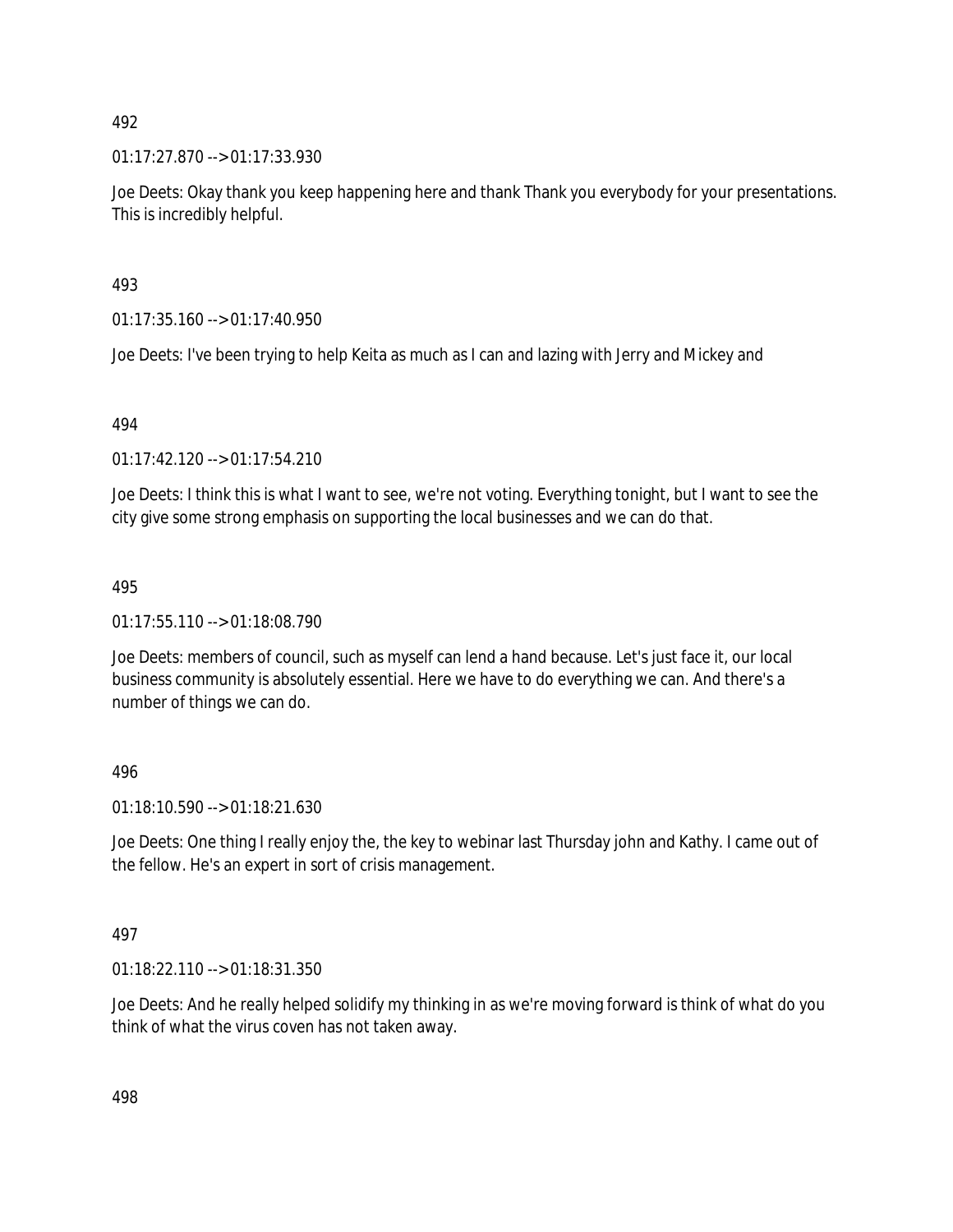01:18:32.100 --> 01:18:41.520

Joe Deets: Okay, there's some things that we still have and and and I don't want to get into this other than say there's some things that some strengths that Bainbridge has

499

01:18:41.820 --> 01:18:53.730

Joe Deets: That has not gone away, and we need to tap into that. And so I just want to say I want to give some renewed strong focus on what we can do as a city to support the community.

500

01:19:01.350 --> 01:19:02.340

Rasham Nassar: COUNCILMEMBER Medina.

501

01:19:03.210 --> 01:19:13.860

Kol Medina: Thank you. I have two questions. First one is really quick, Jerry. Would you mind sharing your slides with me just email them to me. I'd like to have those stats from that survey to share with others.

502

01:19:14.280 --> 01:19:16.560

Jerri Lane: You bet. I'll even share the survey with you.

503

01:19:17.640 --> 01:19:31.050

Jerri Lane: It's very informative, and I, I believe, Christine mentioned that this my presentation would be summer but I'd like I'll be glad to send any of my resources to you just anyone, please let me know and I'll be glad to do that.

504

01:19:31.980 --> 01:19:32.490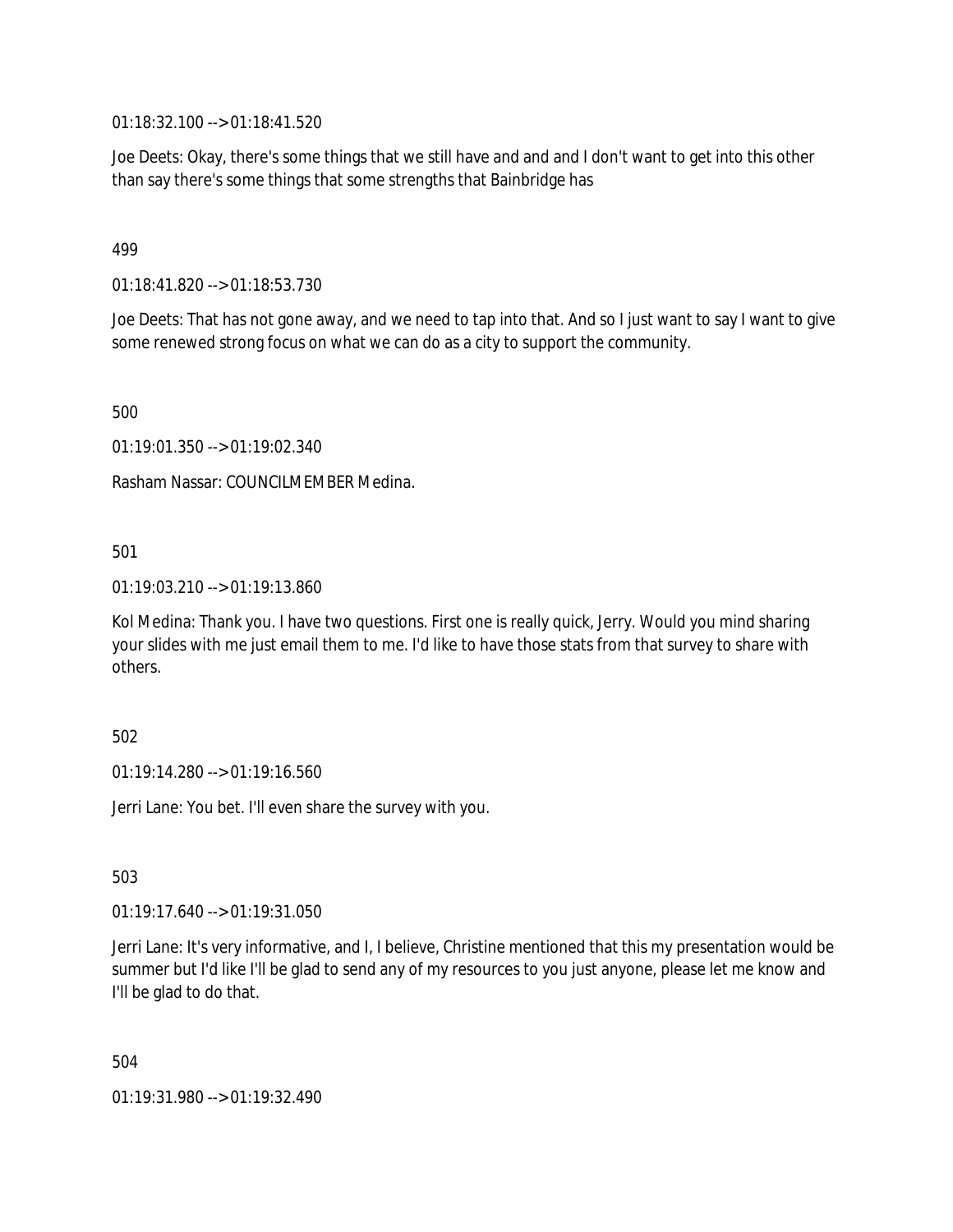Kol Medina: Thank you.

## 505

01:19:34.140 --> 01:19:42.900

Kol Medina: Jerry, you had sent us an email yesterday or sometime recently linking to some ways that other cities are helping or trying to help businesses.

## 506

01:19:43.440 --> 01:19:54.360

Kol Medina: And one of those links was two ways city of Seattle is helping and in that list of ways that Seattle City of Seattle is helping his business loan program.

## 507

01:19:54.870 --> 01:20:00.330

Kol Medina: Right, that's run through the city. What city funding. I don't know the details of how that works.

### 508

01:20:01.080 --> 01:20:12.870

Kol Medina: But I'm really interested in the idea of Bainbridge Island trying to do something like that as well. That'd be really hard for our babies to stand up, because we don't have any staff to do something like that. We're not in the business of doing anything like that.

### 509

01:20:14.190 --> 01:20:25.230

Kol Medina: So if we were to do that. I think we have two hurdles. One is, where's the money come from and the other hurdle is who who would implement because we don't have staff on board to implement something like that.

### 510

01:20:25.710 --> 01:20:33.420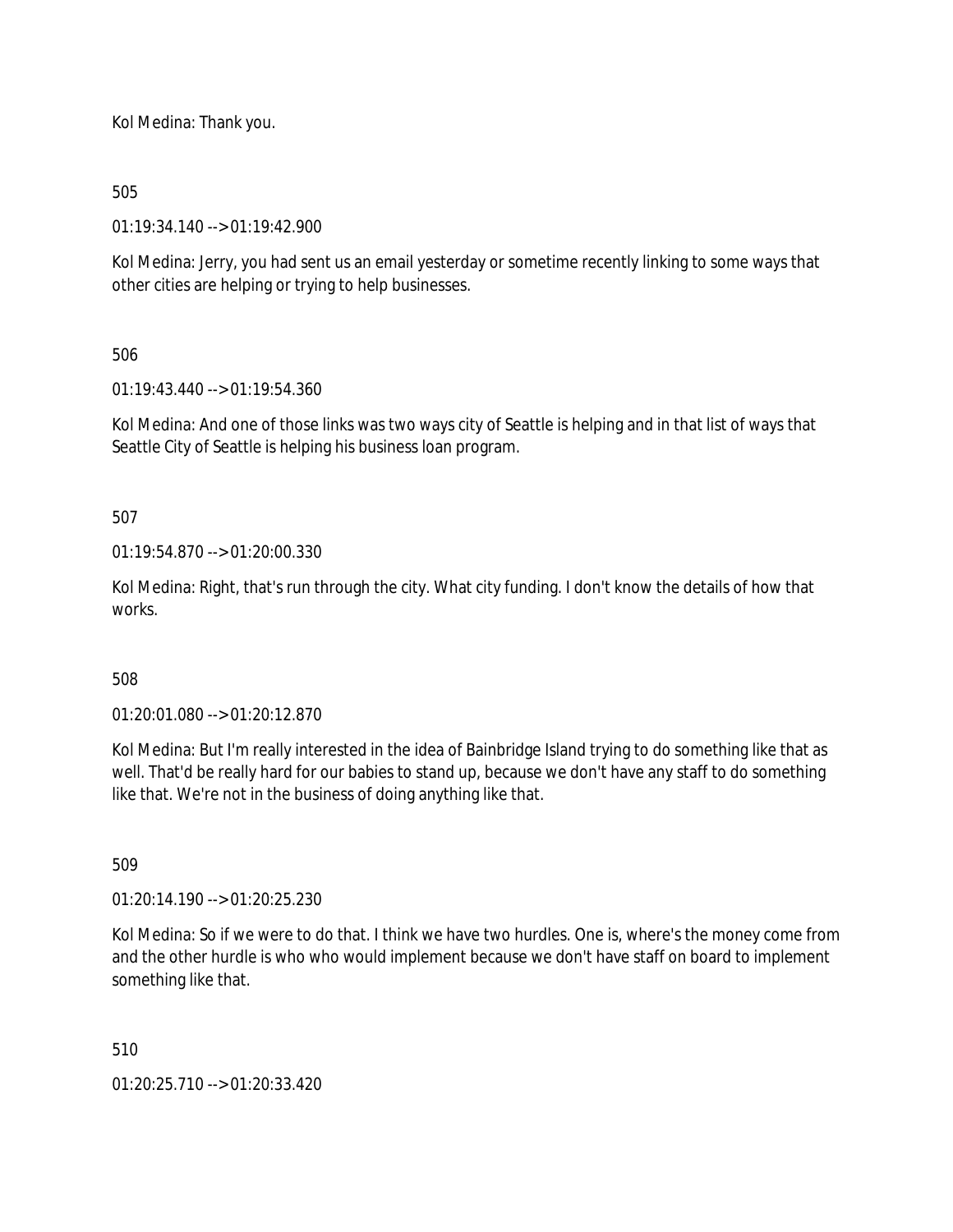Kol Medina: So the first one would be a discussion. I think we're starting next week about city finances and what can that look like and I hope this is part of that discussion.

511

01:20:33.900 --> 01:20:40.380

Kol Medina: The second and I'm just speaking is one council member, obviously, you know, Morgan will be the one to weigh in on this more than me, but

# 512

01:20:41.280 --> 01:20:50.100

Kol Medina: I think would require some outside help. And I wonder if any of you on this call as leaders of business serving organizations.

# 513

01:20:50.520 --> 01:20:58.920

Kol Medina: Might be able to help us implement a program like that. And I'm not looking for an answer right now. But the question I do have in relation to everything I just said is

514

01:21:00.510 --> 01:21:06.930

Kol Medina: If the city were to try to do some sort of loan program or some sort of grant program for local businesses.

515

01:21:08.130 --> 01:21:12.780

Kol Medina: What kind of money, would it take to actually really be helpful.

516

01:21:13.980 --> 01:21:26.400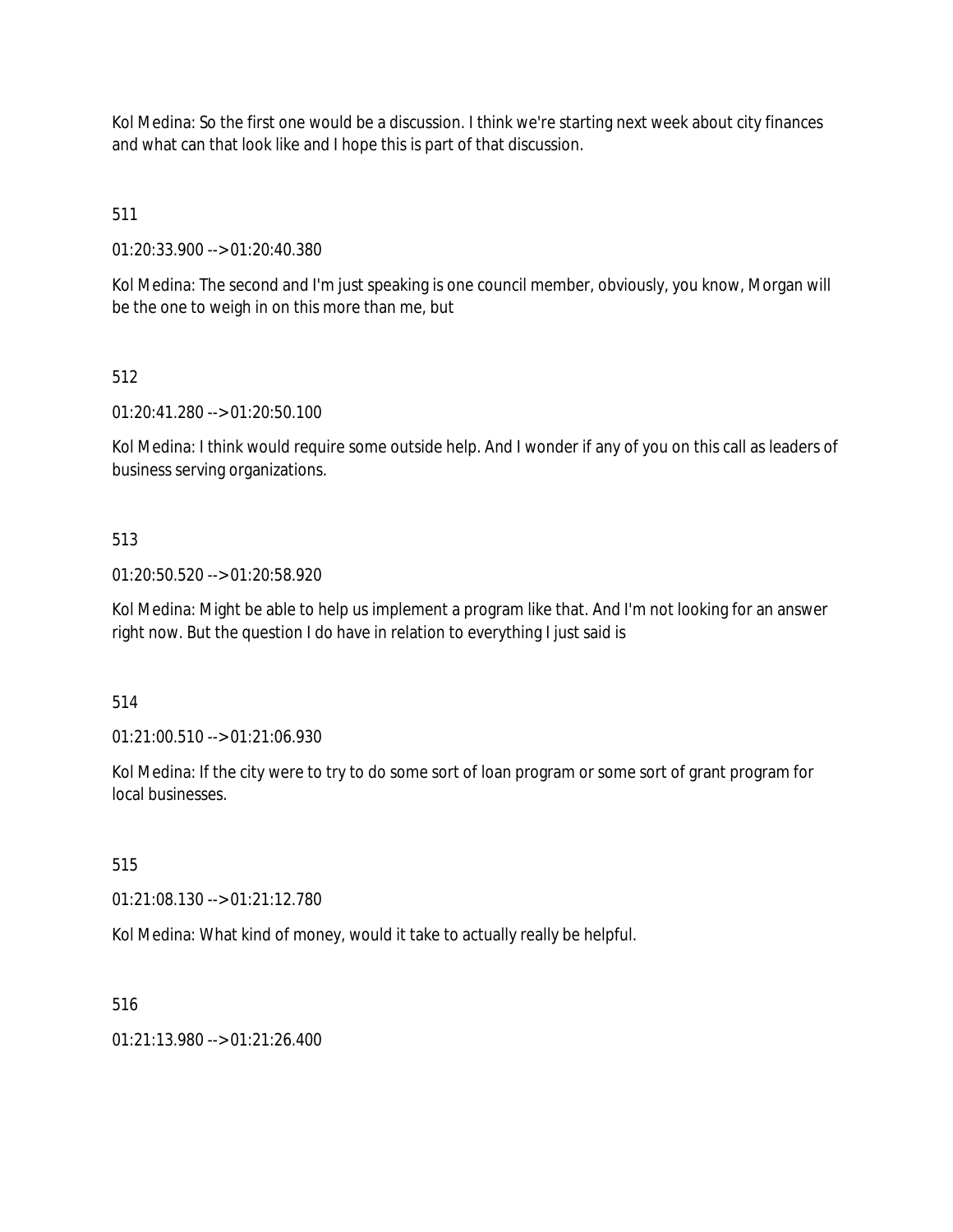Kol Medina: It can, it can someone just spit balling number because we're not talking about \$100,000 we're not talking about a million dollars. I think whatever something much more than that. So like can anyone just like throw out a number

517

01:21:28.980 --> 01:21:37.830

Jerri Lane: I, not that I will be happy to a two things I'll be happy to reach out to Seattle and get details on how they administer their lawn their loan program.

518

01:21:39.450 --> 01:21:49.980

Jerri Lane: You know, I cannot. I couldn't give you a number at this moment, I think it might be premature to even know what that number might look like if depending on how long were shut down.

### 519

01:21:51.360 --> 01:21:54.750

Jerri Lane: You know, it's a time continuum, as well as a number

520

01:21:56.070 --> 01:22:02.040

Kol Medina: Sure. JOHN I mean you guys have 1000 applications, you must have some sense of a knee right

### 521

01:22:03.060 --> 01:22:12.120

John Powers: The need is unbelievable. Someone mentioned earlier the unemployment claims are thousands of times greater or thousand X multiple

### 522

01:22:14.400 --> 01:22:21.030

John Powers: Kathy mentioned earlier, if she's on the line. I think there were two or three dozen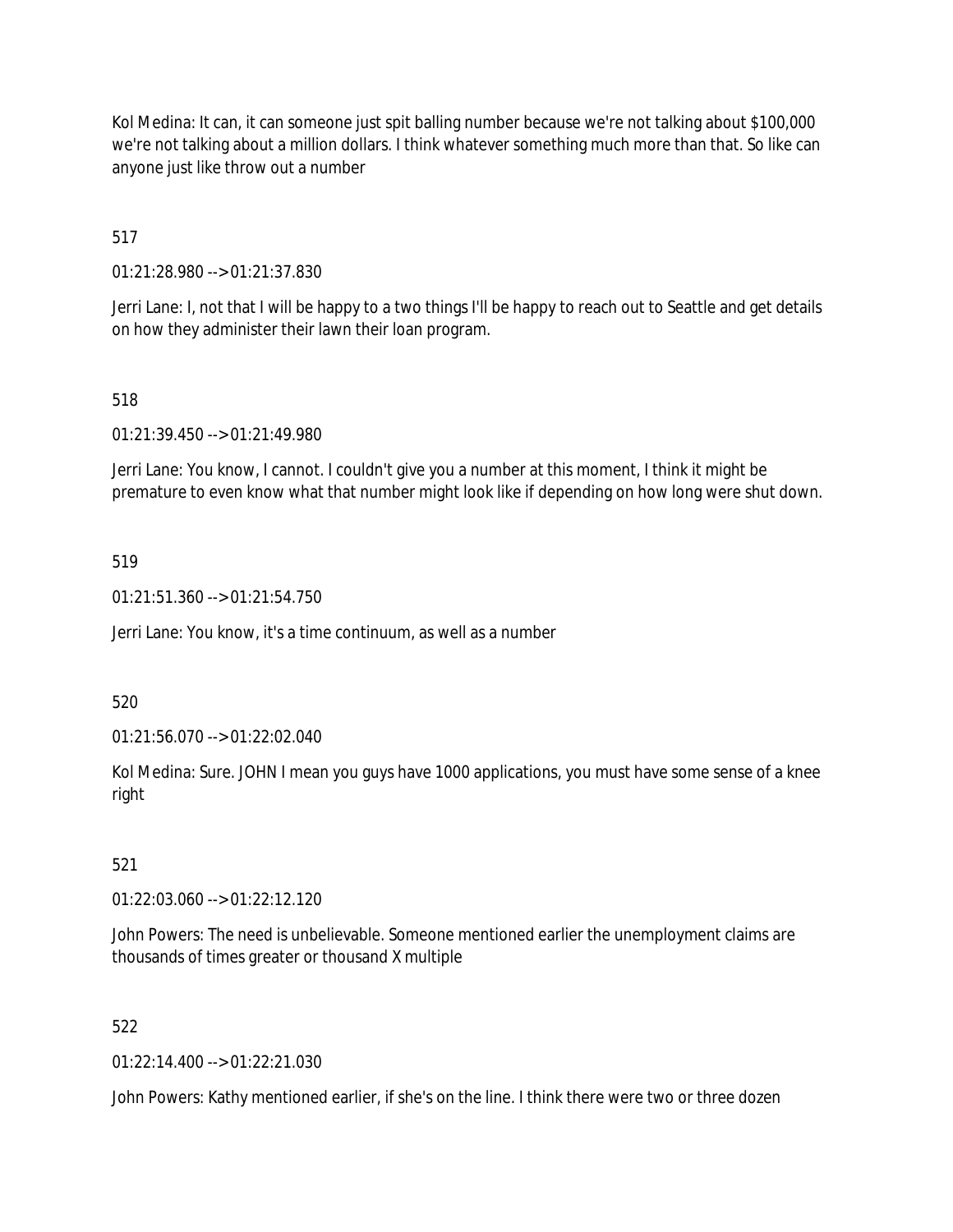01:22:22.380 --> 01:22:37.260

John Powers: Applications for the governor's working Washington small business emergency grant, not knowing that's just \$10,000 which is maybe a bridge to the next step in someone's response in recovery. It's not a total solution.

524

01:22:38.460 --> 01:22:44.850

John Powers: How many of the Bainbridge Island apps might end up with an award from Department of Commerce. I don't know today.

## 525

01:22:45.480 --> 01:22:56.010

John Powers: But there's a starting point. We know there's 30 or more small businesses out here that have taken the time to sit down and explain the impact on their business. What they would do with that fund.

526

01:22:56.580 --> 01:23:13.650

John Powers: What their go forward plans are. That's a starting point. But even a 10,000 you'd be looking at 200,250 you know \$300,000. That's a big number for a community of this size and I'm saying it couldn't be done, but

527

01:23:14.820 --> 01:23:24.450

John Powers: To get it to scale and to serve everyone's needs. And those are just the ones that applied, you know, 10 days ago. How many more would apply on top of that, I don't know.

528

01:23:24.690 --> 01:23:31.440

Kol Medina: AND JOHN I think I heard Kathy say 19% of the applications were from Bainbridge Island.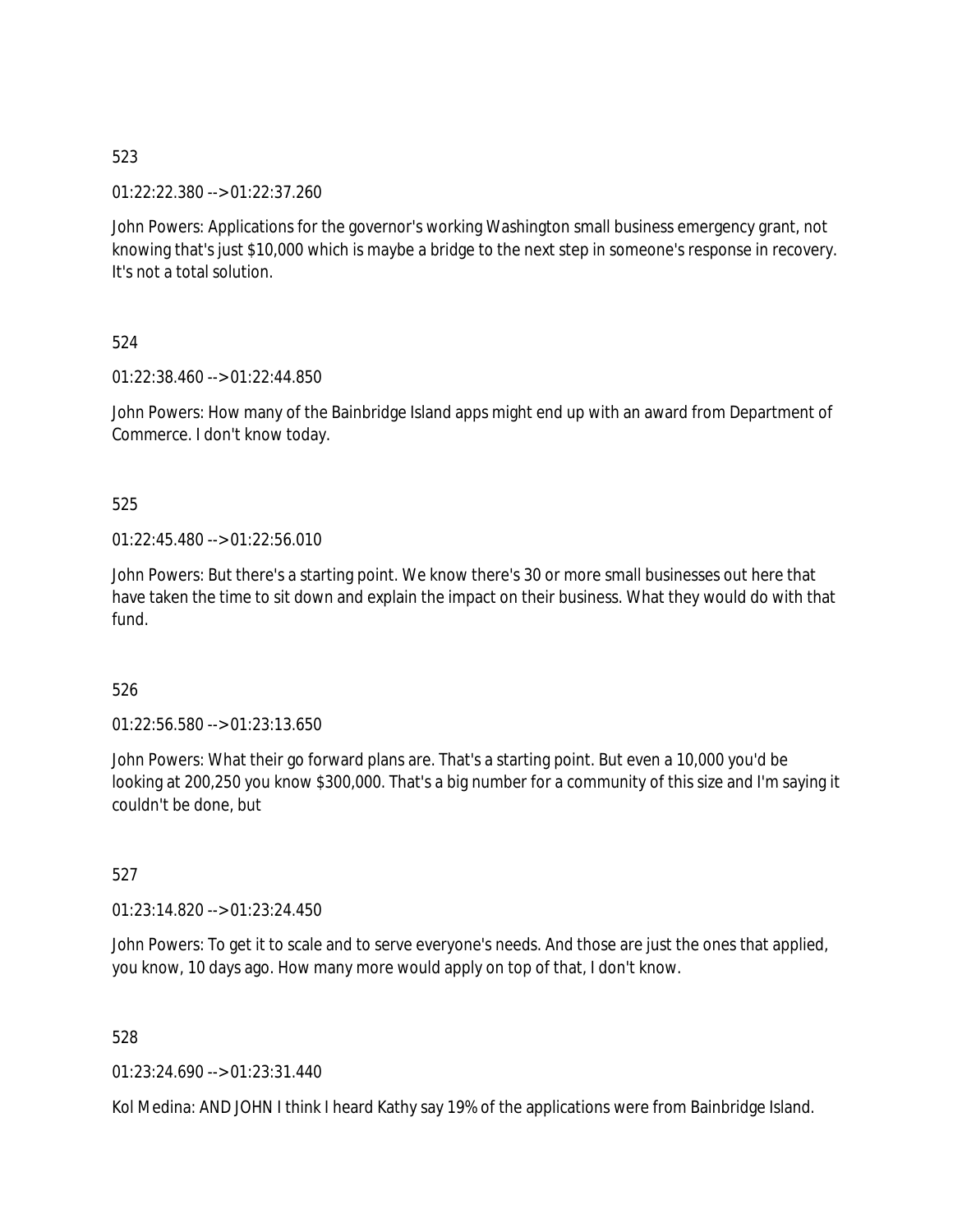01:23:31.680 --> 01:23:32.910

John Powers: Maybe that's what she yeah

530

01:23:32.970 --> 01:23:34.410

Kathy Cocus: Yeah 19%

531

01:23:34.980 --> 01:23:45.540

Kol Medina: And so let's let's just use round numbers so 1000 applications 19% that's 190 from Bainbridge all asking for 10,000 each that's basically \$2 million right there.

532

```
01:23:45.660 --> 01:23:46.110
Bingo.
```
533

01:23:55.890 --> 01:23:56.790

Rasham Nassar: Number Pollock.

534

01:23:58.080 --> 01:24:02.520

Michael Pollock: Hey, well, I just wanted to echo the comments. Thank you for the information

535

01:24:03.720 --> 01:24:09.960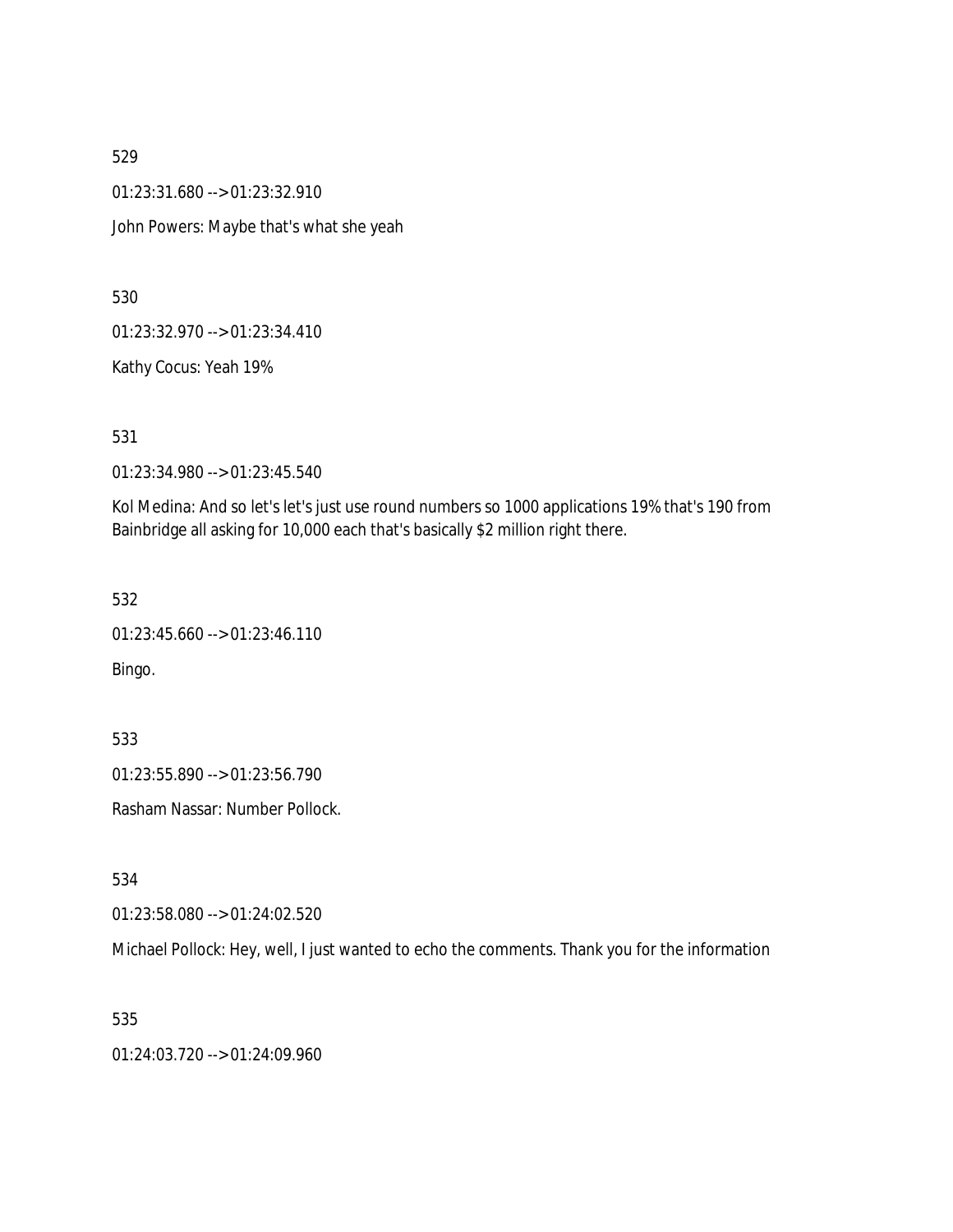Michael Pollock: I'm going to be really interested to hear about the Bainbridge box. And I know Mickey, you had sent out information about that.

536

01:24:11.040 --> 01:24:22.440

Michael Pollock: And I spent most of the day today actually looking at the energy costs of food production and really trying to dig into some of the numbers related to to the

537

01:24:23.040 --> 01:24:34.200

Michael Pollock: Kind of relate local production in this case, food, but about economic activity and the context of what what the energy costs are

### 538

01:24:34.500 --> 01:24:45.150

Michael Pollock: Related to local production versus sort of a less local production, you know, overseas or from California and stuff, but the, the idea is really to kind of help develop a

539

01:24:45.630 --> 01:24:59.400

Michael Pollock: Economy, that would favor local producers and would and potentially also be coincidental with the idea of reducing our kind of collective carbon footprint, so I you know I

540

01:25:00.120 --> 01:25:14.280

Michael Pollock: And there's not a solution like there but I you know that that's obviously a parent, but it's just as we're kind of trying to juggle with this economic recovery and then the larger question of kind of reducing our carbon footprint. The idea of giving a, you know,

541

01:25:15.300 --> 01:25:37.920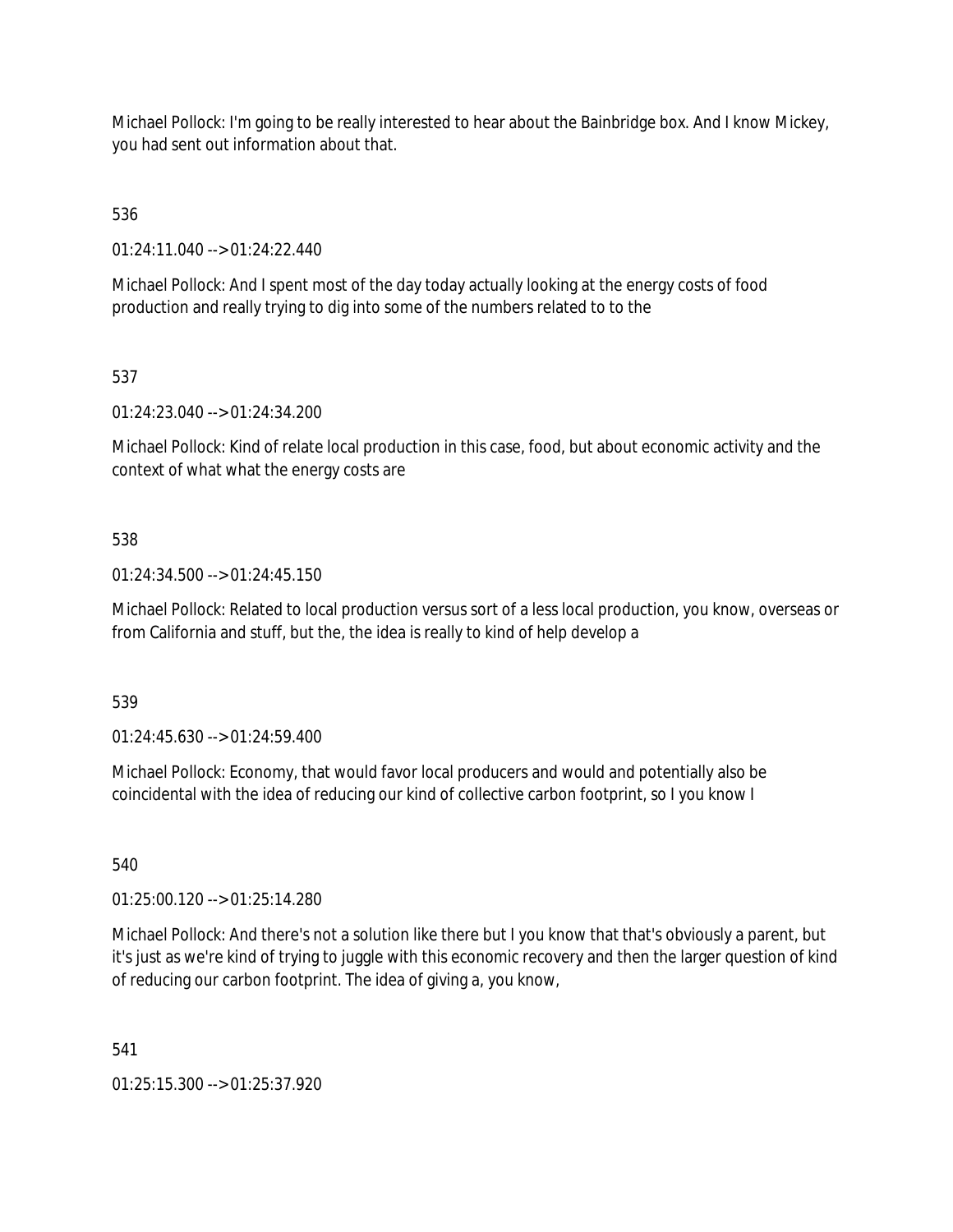Michael Pollock: Having a a legal way that to favor local businesses, you know, it struck me that there might be something to work with. There. So we don't. So we do end up helping the small local businesses, more so than the than the chain stores that maybe have a little more economic or financial

542

01:25:39.030 --> 01:25:47.400

Michael Pollock: Backup. So anyway, just wanted to share that if I can figure out a way to do that. If you have any ideas how to incorporate that kind of thinking into

543

01:25:49.020 --> 01:25:54.000

Michael Pollock: Economic Assistance that should be interested in hearing more about that.

544

01:25:57.360 --> 01:26:03.750

Rasham Nassar: COUNCILMEMBER deets. You still have your hand up. Did you want to given you want to go now and again

545

01:26:04.260 --> 01:26:11.580

Joe Deets: Yeah, why not, because this is important, folks, this is very, very important. We're talking about our community here at really at stake.

546

01:26:12.660 --> 01:26:15.060

Joe Deets: Thankfully, knock on wood, the medical issue.

547

 $01:26:16:140 \rightarrow 01:26:31:170$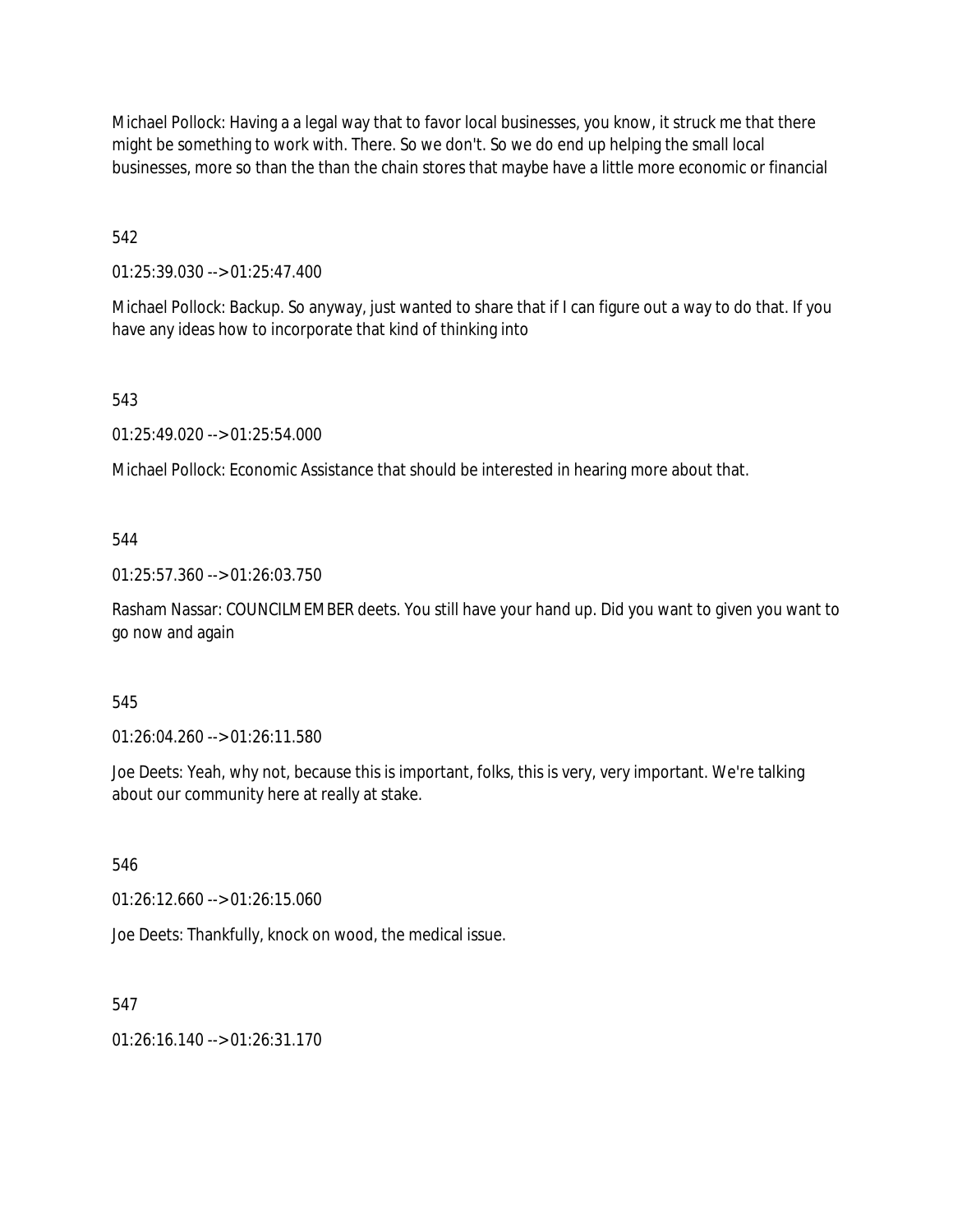Joe Deets: Is stabilized, but the economic issue is catastrophic and just very quickly. I think my colleague Cole was asking, you're mentioning, kind of, what is the scale of the damage and its many millions of dollars so

548

01:26:32.250 --> 01:26:47.880

Joe Deets: We will do we should do everything we can to get federal and state assistance, but that is no way where we can get that kind of funding from state and federal assistance here, but we do have the wherewithal within our community. We have a lot of folks.

549

01:26:49.320 --> 01:26:51.900

Joe Deets: Who are getting 1200 dollars stimulus checks.

550

01:26:53.580 --> 01:26:55.410

Joe Deets: Who can easily

551

01:26:56.430 --> 01:27:01.590

Joe Deets: Pledge to spend that money local. So I sent

552

01:27:02.730 --> 01:27:06.210

Joe Deets: An email to Mike to all of you, just like an hour before the meeting.

553

01:27:07.800 --> 01:27:20.820

Joe Deets: It's just one thing to start redirecting monies that are in our community to stay in in in the community. And so this is all part of to me a new marketing plan that we need to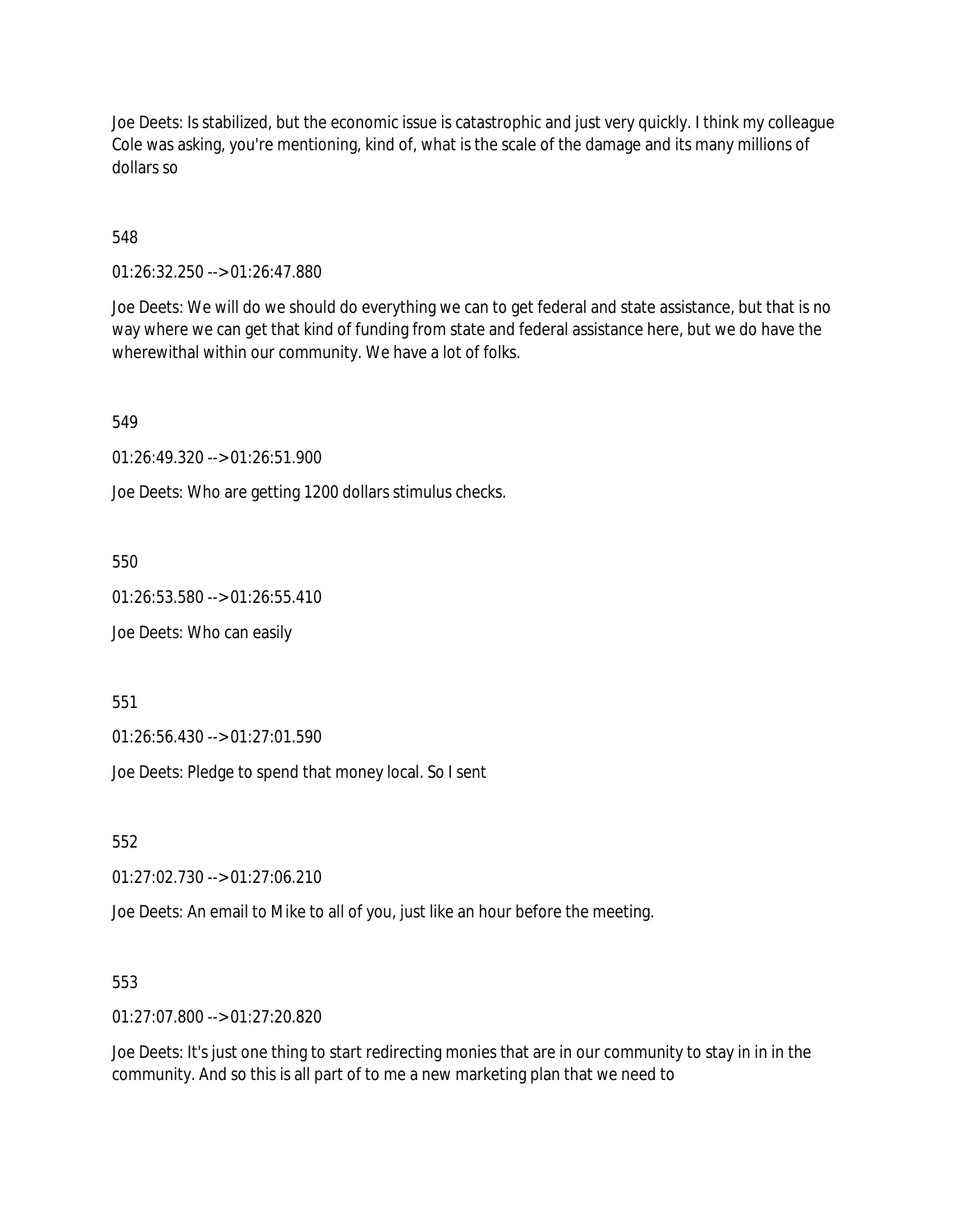01:27:22.530 --> 01:27:33.720

Joe Deets: Put in play and we need to do it. I'll say time is of the essence, because the longer this goes on the more businesses are going to fail. So I just, again, want to emphasize, I'm here to do everything I can.

### 555

01:27:34.140 --> 01:27:41.430

Joe Deets: And and i think my colleagues will feel the same way. So thank you everybody for everything you're doing but we got a lot to do.

#### 556

01:27:42.660 --> 01:27:43.500

Joe Deets: And I lower my hand.

557

01:27:45.300 --> 01:27:48.360

Rasham Nassar: Thank you. Councilmember deets. Councilmember Medina. Your hand is up.

#### 558

01:27:48.990 --> 01:27:54.630

Kol Medina: Yeah, thank you. Hey, I really like a counselor call saying there if we do find a way to

#### 559

01:27:55.980 --> 01:27:59.460

Kol Medina: Create some sort of city funding program of some variety

560

01:28:00.930 --> 01:28:12.270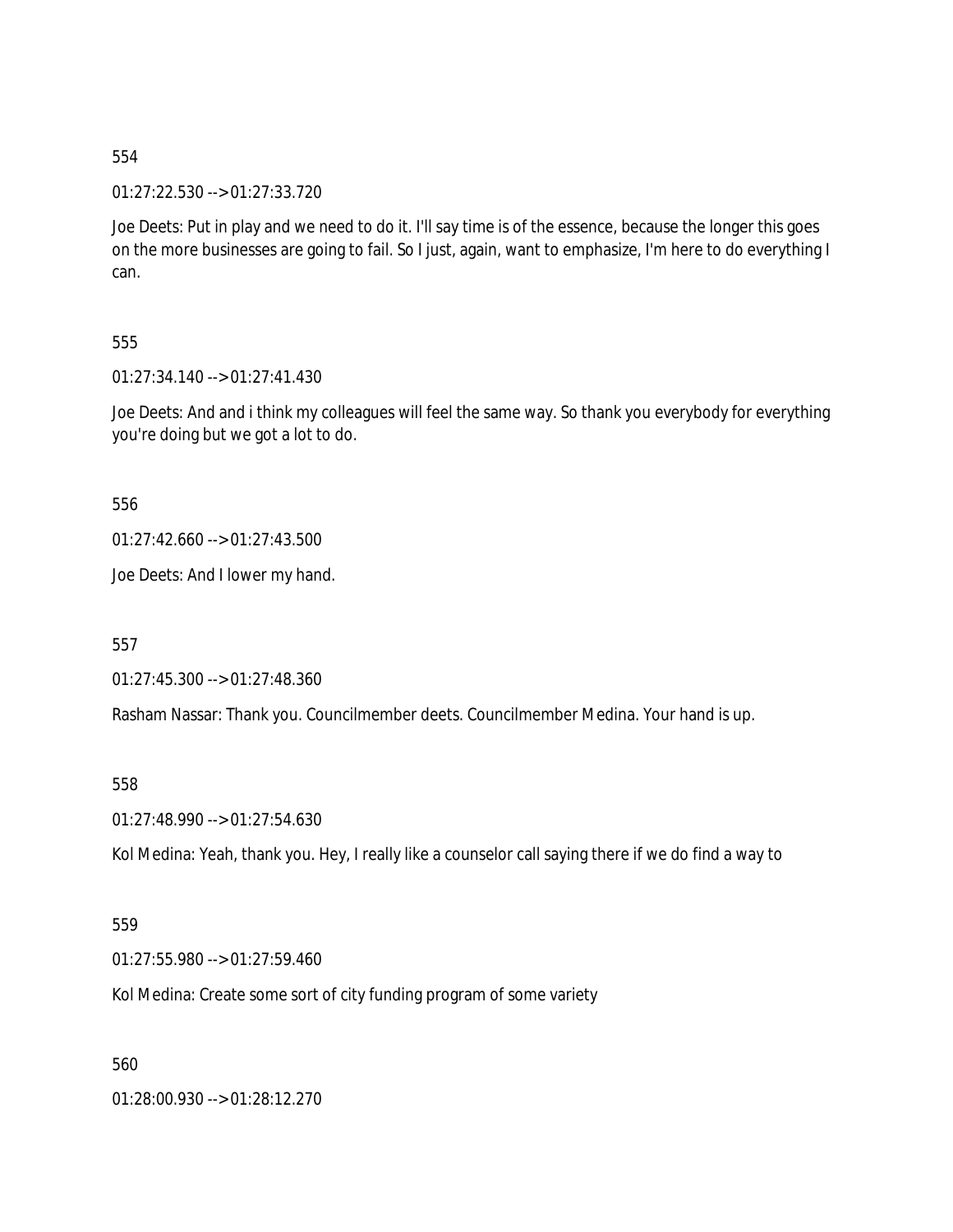Kol Medina: I'd be very game having a conversation about how we can target that in specific ways to try to facilitate what we think a better new normal would be in the future. So I really appreciate those comments.

561

01:28:15.480 --> 01:28:23.940

Rasham Nassar: That would certainly be supportive of that as well. And I think Jerry in somewhere in your presentation, you touched on.

### 562

01:28:24.630 --> 01:28:31.500

Rasham Nassar: Possible proclamation that the City Council might want to consider passing. Just to give this a little bit more emphasis

#### 563

01:28:32.010 --> 01:28:39.930

Rasham Nassar: And certainly agree that there is a way to tie it into climate change. I hear a lot from not only our local community, but kind of the more global community.

#### 564

01:28:40.470 --> 01:28:53.460

Rasham Nassar: Which is saying this is this is really an opportunity for us to make that shift that our world via climate change is asking us to make. And we can do that by making sure that when we make decisions about where to

#### 565

01:28:54.690 --> 01:29:01.890

Rasham Nassar: Allocate financial assistance dollars that we're doing it to smaller businesses with climate change in mind sustainability in mind and such. So

566

01:29:02.460 --> 01:29:18.300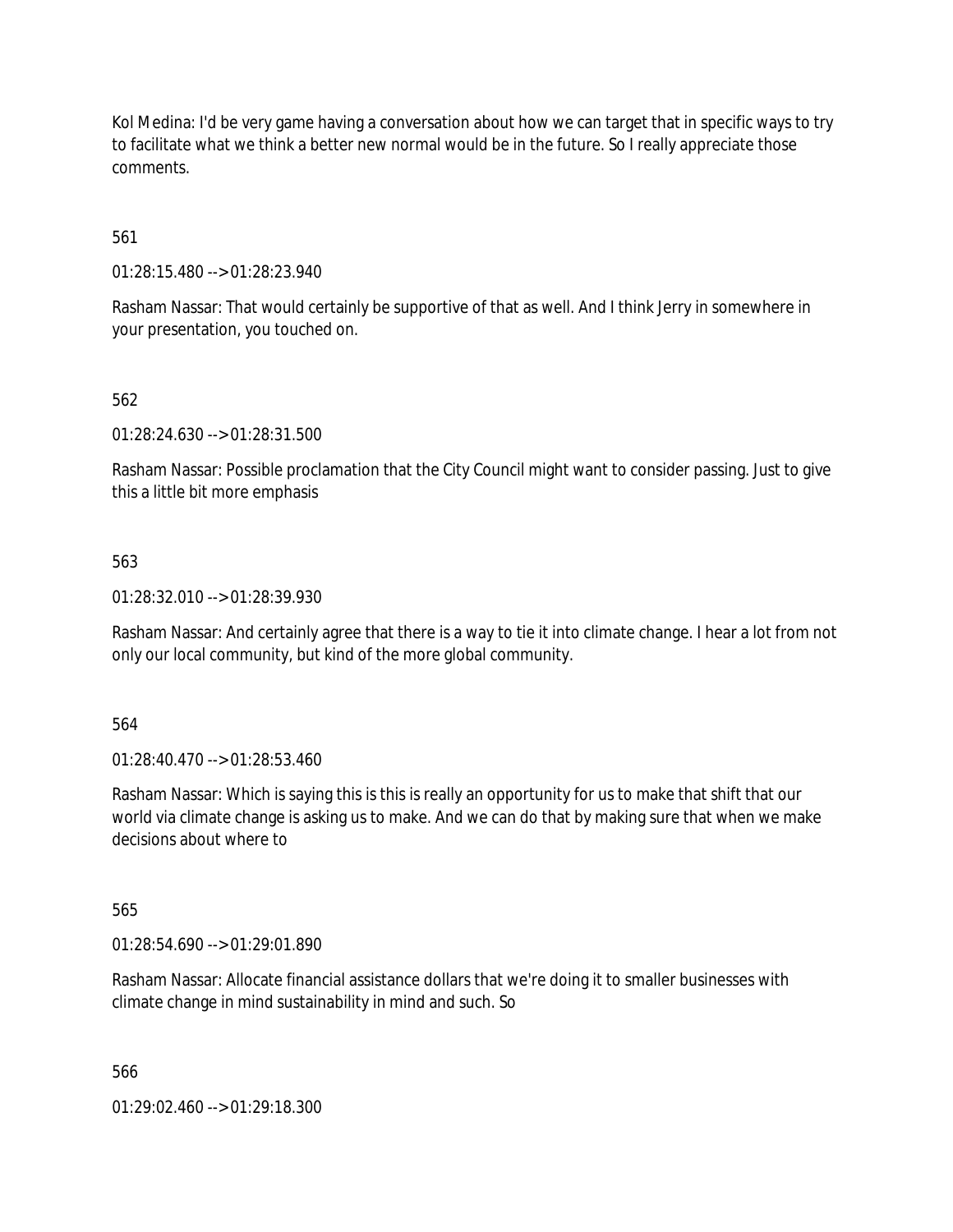Rasham Nassar: I'm Gerry if along with the information and the presentation that you've presented here tonight, submit that to the full Council, I think everyone here would be interested in receiving that and I would encourage us council members to maybe consider

567

01:29:19.560 --> 01:29:29.370

Rasham Nassar: Thinking about possible proclamation or resolution or or or something. I would certainly be happy to work with one one or two of my fellow colleagues on that.

568

01:29:30.990 --> 01:29:45.630

Rasham Nassar: Perhaps we can have a quick discussion on that during go to the order tonight or pick it up at our meeting next week, but I'm certainly supportive of that. And again, just want to say thank you to all of the presenters tonight has been very, very interesting and very important discussion.

569

01:29:47.250 --> 01:29:57.540

Rasham Nassar: So are there any final comments, any of you want to make Mickey Jerry john Kathy. Any last words before we move on from this discussion tonight.

570

01:29:59.400 --> 01:29:59.940

Jerri Lane: I think we've

571

01:30:00.570 --> 01:30:01.980

Jerri Lane: Got it. Thank you all so much.

572

01:30:02.280 --> 01:30:03.690

Rasham Nassar: Okay, great.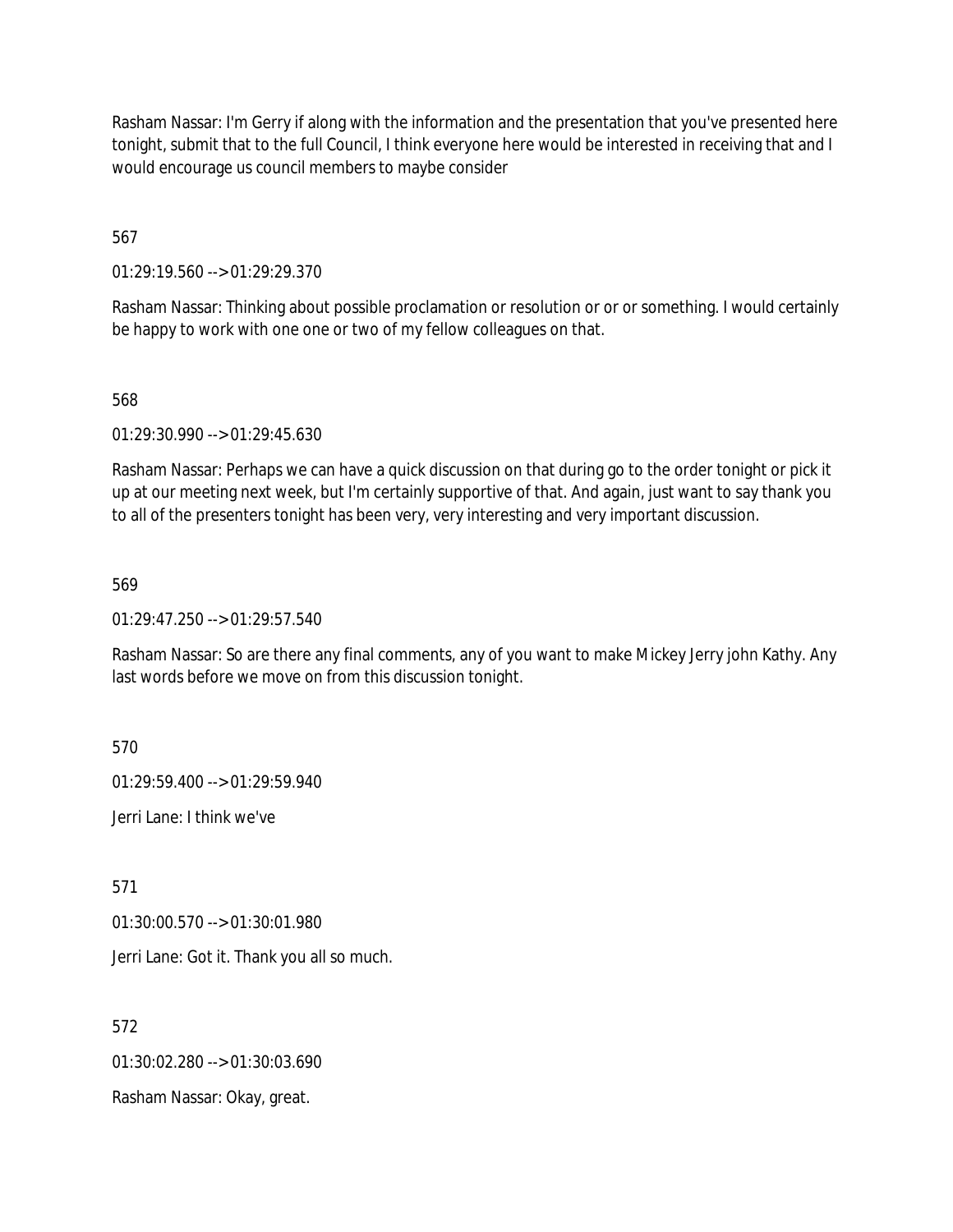01:30:05.100 --> 01:30:06.240 Mickey Molnaire: Thank you very much.

#### 574

01:30:07.170 --> 01:30:14.160

Rasham Nassar: Very much. Okay. All right. I'm going to take that to mean we are okay to move on.

575

01:30:15.630 --> 01:30:18.780

Rasham Nassar: Thanks again, everyone. Let me just pull up

576

01:30:19.830 --> 01:30:22.080

Rasham Nassar: Still getting used to the dual screen here.

577

01:30:23.460 --> 01:30:29.220

Rasham Nassar: Okay, moving on in our agenda. The next item is item five a

578

01:30:30.930 --> 01:30:39.120

Rasham Nassar: Process to fill the city council South ward vacancy. I do want to touch and really quickly. I just want to check in with you, council member Hi topless.

579

01:30:40.080 --> 01:30:46.470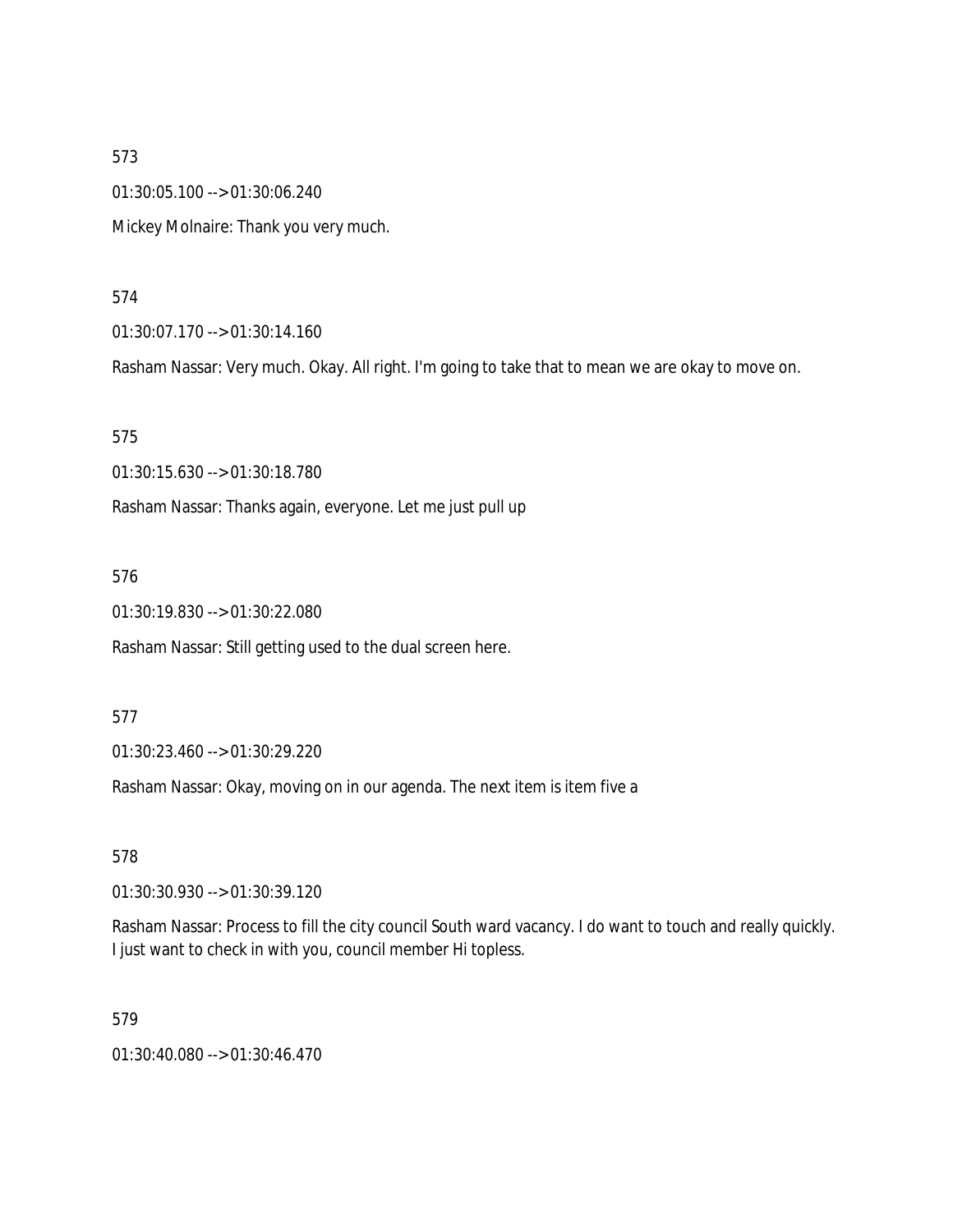Rasham Nassar: I you'd mentioned prior to the start of the meeting that you might need to leave early. And so I just wanted to

580

01:30:47.370 --> 01:30:59.490

Rasham Nassar: See if Council might be amenable to switching the order of of our council discussion items, depending on if you if you would like. If you are planning to leave the meeting early tonight.

581

01:31:03.600 --> 01:31:04.680

Rasham Nassar: And if you can unmute

582

01:31:07.200 --> 01:31:14.730

Kirsten Hytopoulos: Yeah, I'm trying to stick it out. I really bad headache, like I said in a fever, but I'm tries to get to the end. So what would we need to switch

583

01:31:16.950 --> 01:31:21.810

Rasham Nassar: Well, we added an item five be which was an item that you suggested, adding to the agenda and it just

584

01:31:22.080 --> 01:31:29.400

Rasham Nassar: It just occurred to me that I should have offered that earlier in our agenda because you've expressed that you weren't feeling well and and I just wanted to

585

01:31:30.090 --> 01:31:42.600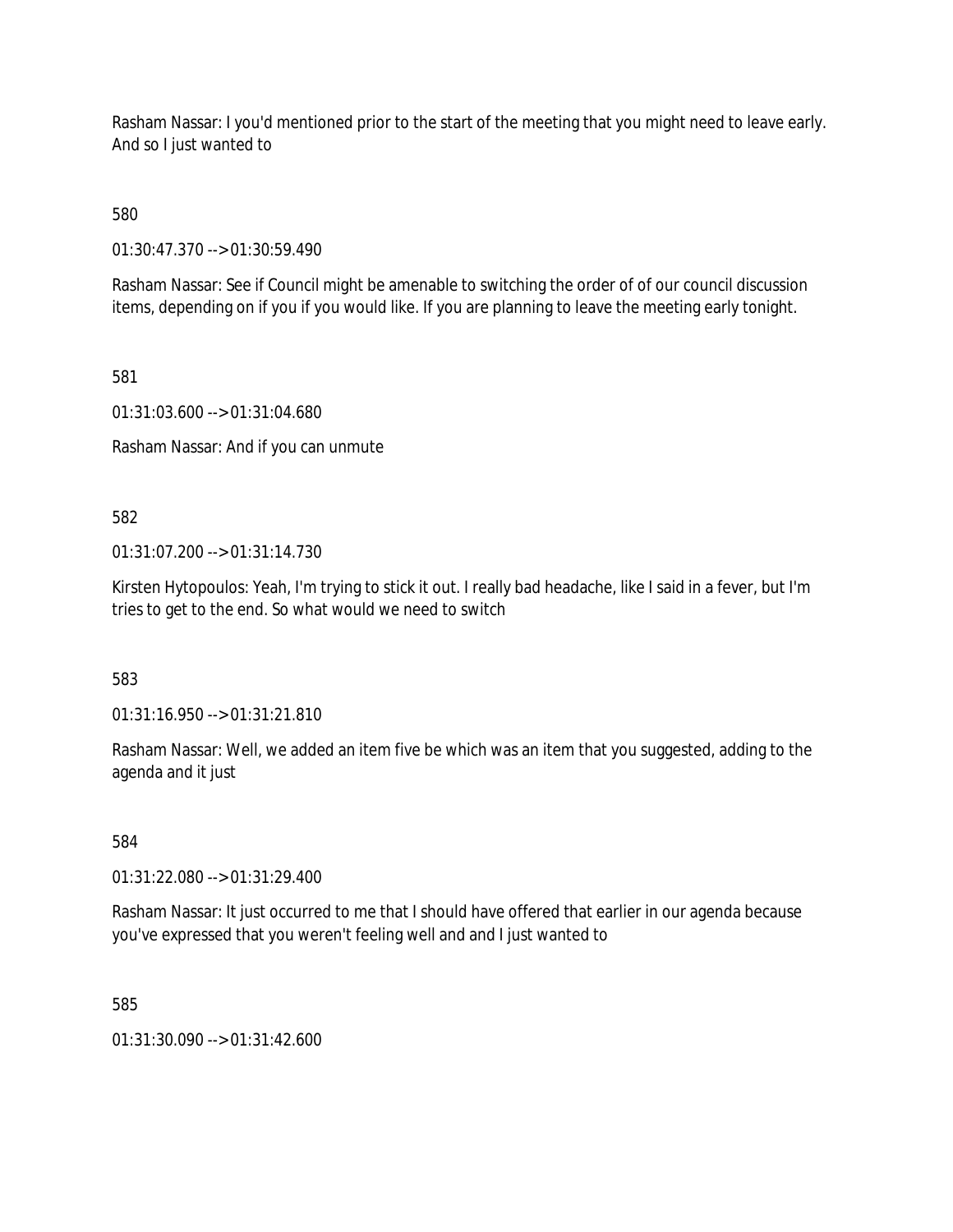Rasham Nassar: Just want to bring that up so happy you're still with us. And I guess we'll move on to what is our true five A the process to fill the city council South forward. They can see and I'm going to turn it over to our Mayor Leslie Schneider.

586

01:31:44.610 --> 01:31:46.530

Leslie Schneider: Alright folks, um,

587

01:31:46.710 --> 01:31:55.050

Leslie Schneider: So we have an attachment in our packet. And I'm wondering, I don't know that I need to try to bring this up. Do I mean we all have it.

## 588

01:31:56.310 --> 01:32:07.350

Leslie Schneider: So the bottom line is we now know what we didn't know a week ago that we have 10 applicants, which is exactly what we had the last time around two years ago.

589

01:32:08.880 --> 01:32:09.540

Leslie Schneider: So,

590

01:32:10.980 --> 01:32:18.270

Leslie Schneider: The there's kind of some quick math in your head that you know needs to happen a little bit to figure out, we're

# 591

01:32:19.020 --> 01:32:27.060

Leslie Schneider: Trying the, the proposal here is to have one study session meeting on May 5 that gets us down to five candidates.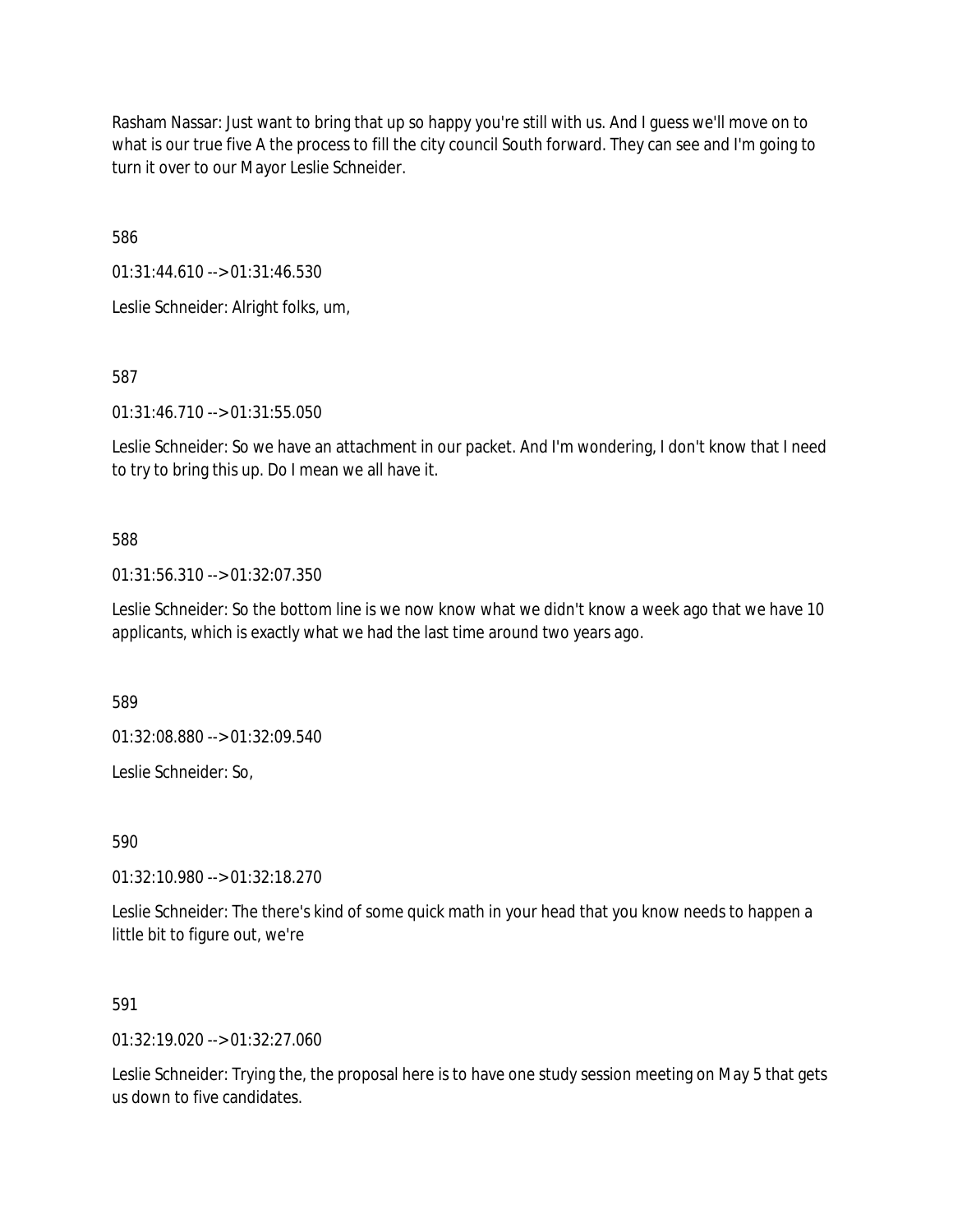01:32:27.900 --> 01:32:45.780

Leslie Schneider: And that's going to be a fairly long meeting, right, because if you have five minutes for each of the candidates and then you have a question from each council member to each candidate that's going to that's going to make make for a long meeting.

## 593

01:32:47.190 --> 01:32:55.680

Leslie Schneider: So then we get down to five and then on the second meeting we go through, as you know, as, as many rounds as it takes to come up with

## 594

01:32:57.390 --> 01:33:01.920

Leslie Schneider: A majority Morgan. I see your hand. I'll give you, I'll give it back to you here.

### 595

01:33:03.690 --> 01:33:07.260

Leslie Schneider: So yeah, let me. Why don't I just turn it over to the city manager. Thank you.

### 596

01:33:07.620 --> 01:33:09.930

Morgan Smith: I just wanted to make sure we stay on the same page.

### 597

01:33:11.220 --> 01:33:20.730

Morgan Smith: The process for us last time in this outline and the attachment is that you would leave the first round with three finalists, not five. So I just don't want to confuse people there.

598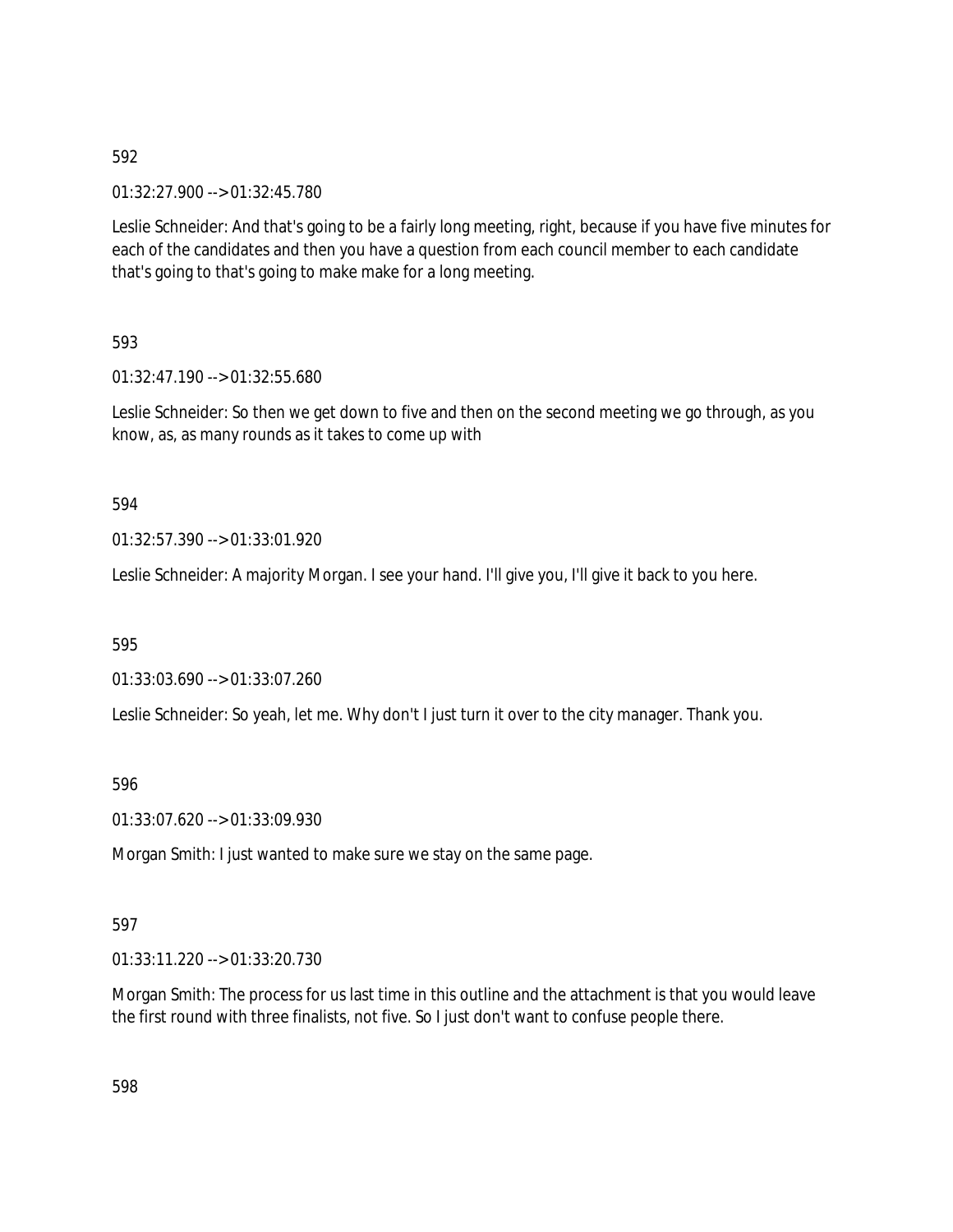01:33:22.470 --> 01:33:22.980

Leslie Schneider: It says

599

01:33:23.520 --> 01:33:36.780

Morgan Smith: Five. I'M LOOKING AT Attachment and that's the way we did it last time. So I'm glad that we're sorting this out so that we often know what you're aiming for.

600

01:33:37.950 --> 01:33:44.610

Morgan Smith: We can do it either way. But let's just make sure everybody has a shared understanding of which way you're going and then I also just wanted to contribute.

## 601

01:33:45.690 --> 01:33:51.570

Morgan Smith: That I've talked to the clerk quite a bit and her review of last time, which I know many of the folks on this call.

602

01:33:52.080 --> 01:34:11.820

Morgan Smith: Were around for it seems really ambitious to do 10 candidates in one night, but we did it in 2018 and under four hours, including the Council deliberation. So the math. You can use is that it's it ended up if if we're if we're no more chatty than we were two years ago, then

603

01:34:13.620 --> 01:34:15.780

Morgan Smith: Slides slot for each of the 10 folks.

604

01:34:16.170 --> 01:34:25.260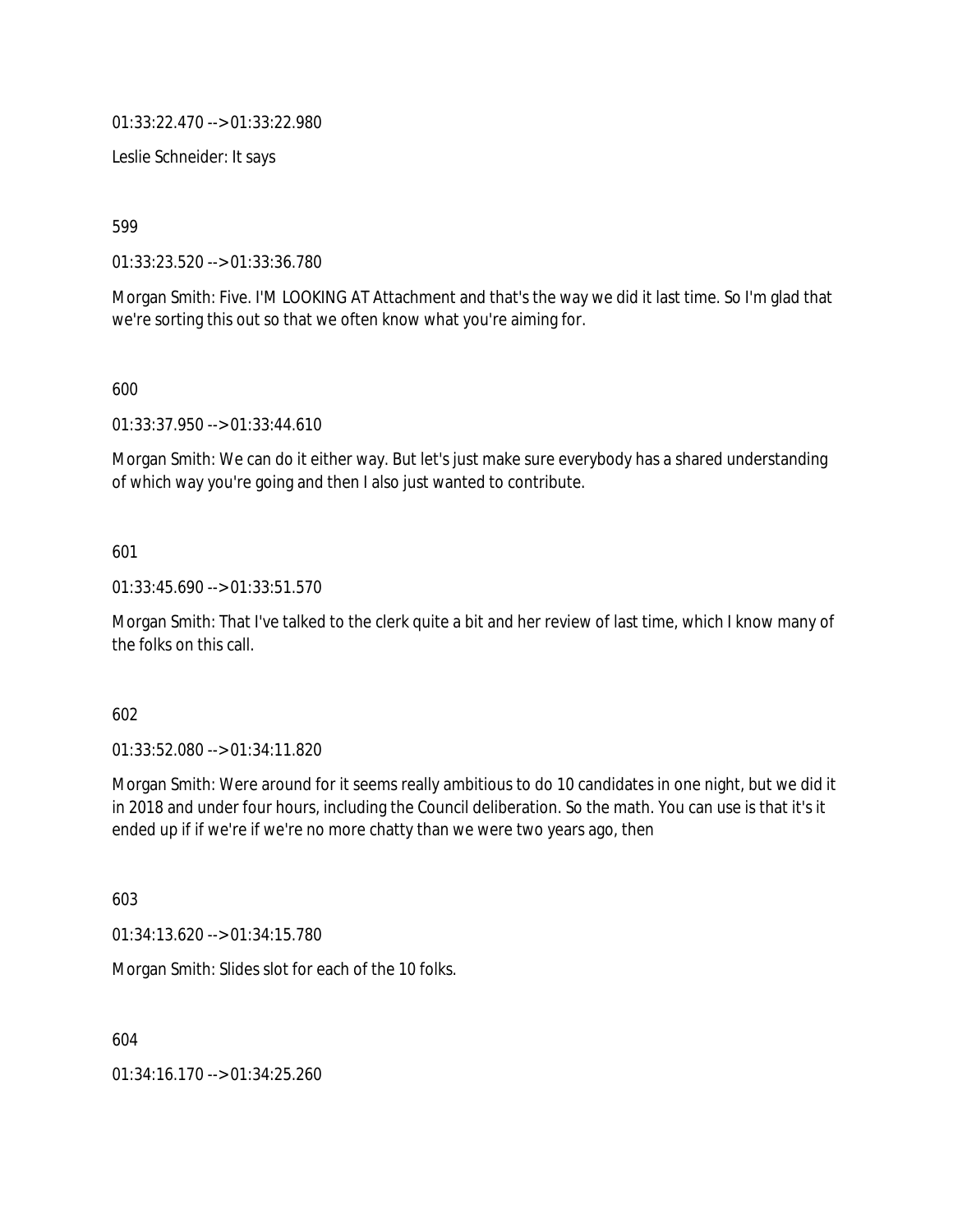Morgan Smith: That part took about three hours and change. And then the Council deliberated for about a half an hour and they came out and just 10 or 15 minutes was able to fill out the balance.

605

01:34:25.500 --> 01:34:29.580

Morgan Smith: So I know that 10 sounds like a lot. It sounds like, wow, we'll be here all night.

606

01:34:30.330 --> 01:34:42.840

Morgan Smith: But at least the last time it was able to be a pretty effective, efficient meeting. So I just wanted to throw that out, but we should, as a point of clarification, talk about because the documents. I'm looking at, say, taking three people out

607

01:34:43.590 --> 01:34:52.620

Morgan Smith: After the first or, you know, moving three people forward from the first round is better way to say that. And I'm not sure. Maybe there's something on the agenda, build a slightly different. So I'll

608

01:34:52.950 --> 01:34:53.580

Leslie Schneider: Yeah, it is.

609

01:34:53.640 --> 01:35:01.800

Leslie Schneider: It is different on the agenda, Bill, the last bullet under may 5 says top five candidates based on point system or declared finalists.

610

01:35:02.940 --> 01:35:04.200

Morgan Smith: Okay, um,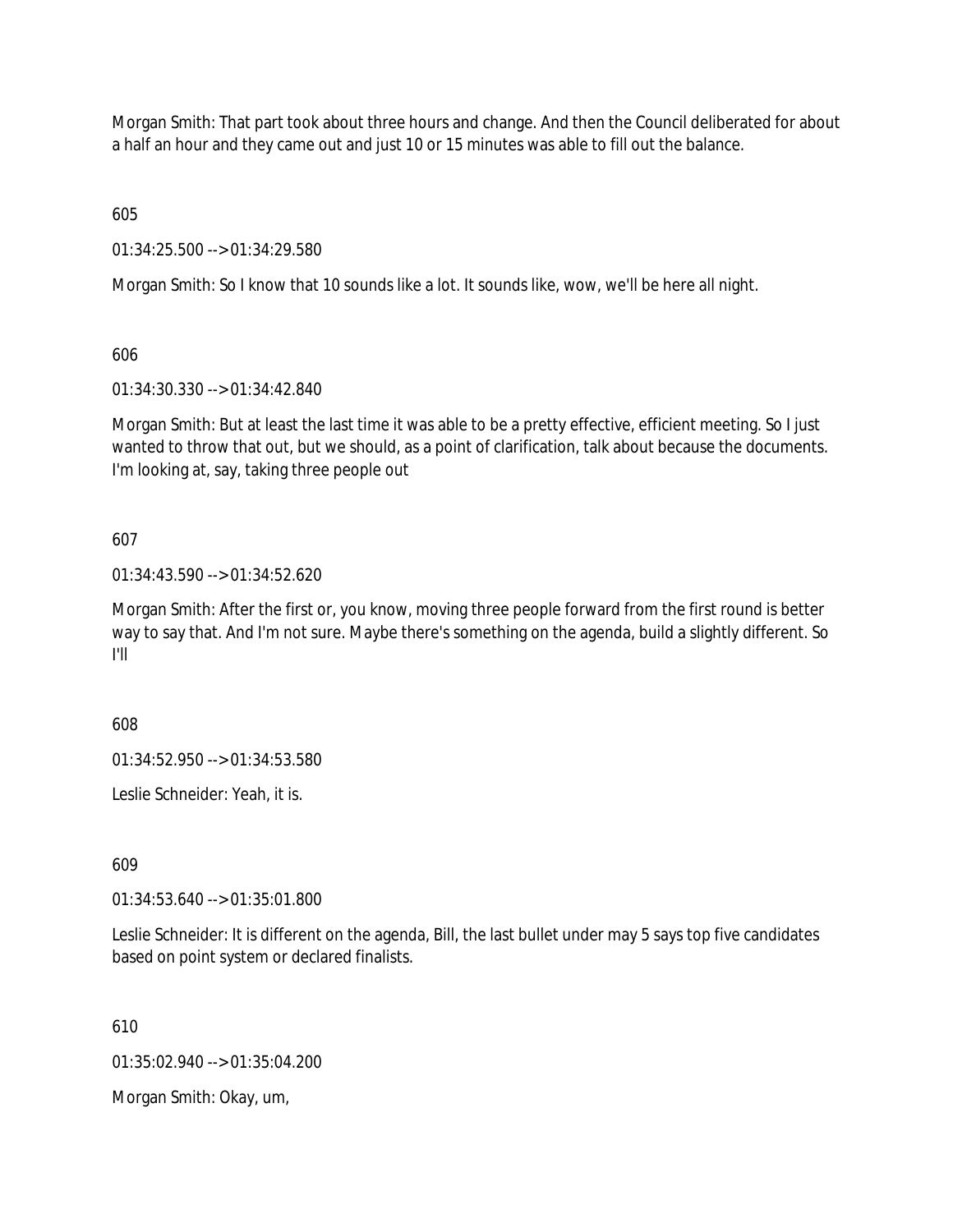01:35:06.360 --> 01:35:09.210

Leslie Schneider: Then we did. We did do that last time we had five

#### 612

01:35:09.600 --> 01:35:14.400

Morgan Smith: finalists at the misreading it so all of the confusion is in my box.

613

01:35:15.570 --> 01:35:16.170

Leslie Schneider: No worries.

### 614

01:35:17.760 --> 01:35:22.080

Leslie Schneider: So anyway, since we have a lot of folks who were here. The last time around.

### 615

01:35:23.640 --> 01:35:36.120

Leslie Schneider: I think it's probably useful to go ahead and ask some other folks. So I've got two hands up here for Michael Pollack Kiersten and call Michael, do you wanna

### 616

01:35:36.720 --> 01:35:51.390

Michael Pollock: Yeah, just a, just a quick thing. Um, I think, actually, this came through to Joe that I'm one of the examples I think the sun had offered if he said he didn't want to participate, so that it does not knock us down to nine.

617

01:35:52.230 --> 01:35:53.700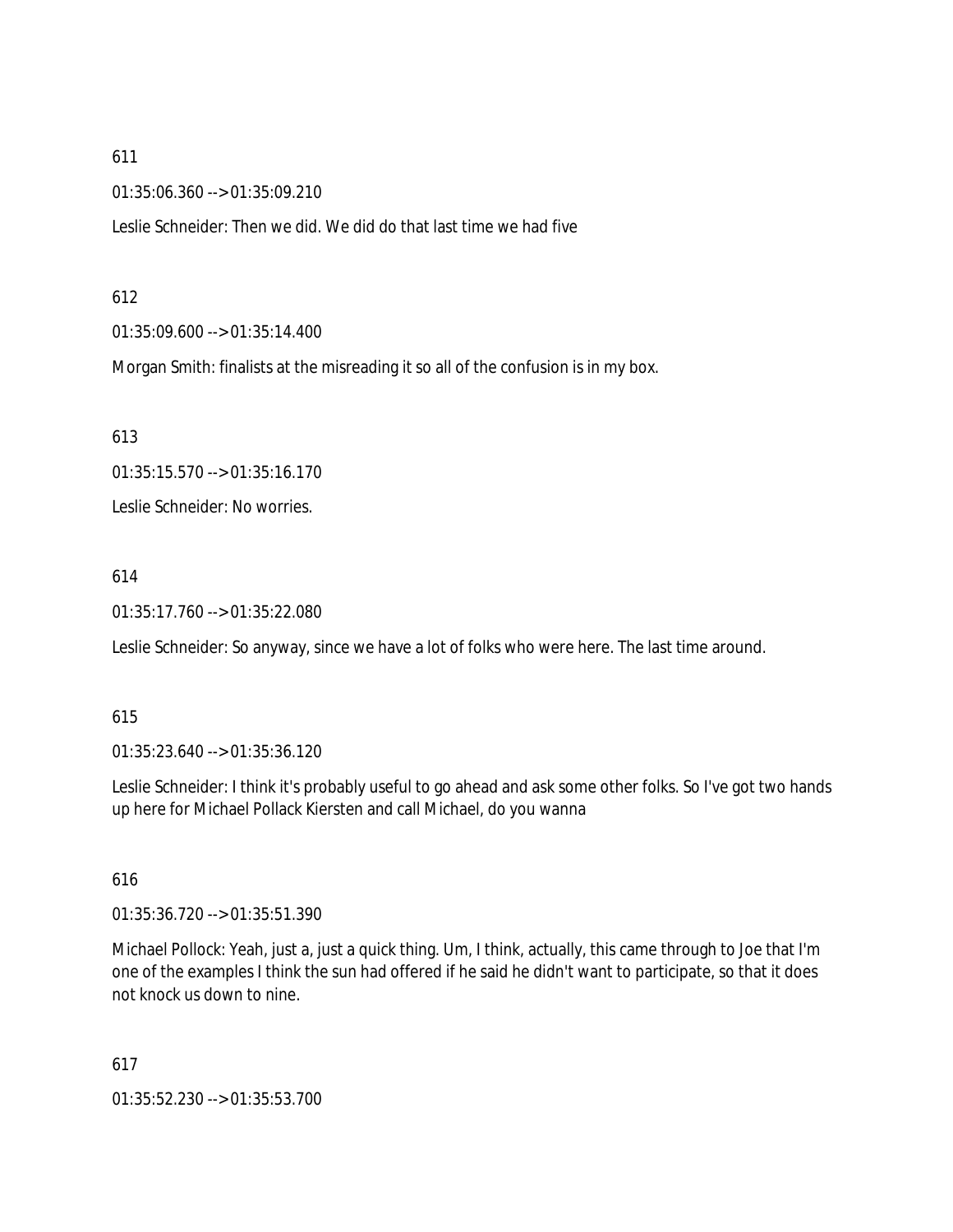Leslie Schneider: Me see if it's formal

618

01:35:54.450 --> 01:36:05.430

Michael Pollock: Okay, okay. Well, he was kind of asking at least what I saw was, how do I, what's the process for formally withdrawing. And so anyway, I just, you know, the math works out a little differently. That's all.

## 619

01:36:06.060 --> 01:36:07.320

Michael Pollock: pretty minor point really

620

01:36:09.870 --> 01:36:11.850

Leslie Schneider: Rush. Am I can turn it back over to you to

621

01:36:13.200 --> 01:36:14.100

Leslie Schneider: Take questions.

622

01:36:15.420 --> 01:36:24.690

Rasham Nassar: Okay. Sounds good. So I guess we're just looking for feedback from council members. I'm related to what we've heard tonight about how to structure the process.

### 623

01:36:25.140 --> 01:36:36.600

Rasham Nassar: And you might have already said this, but I just want I want to touch on the on the proposed date to start the process Morgan, didn't we agree that we would start that at the first meeting in May.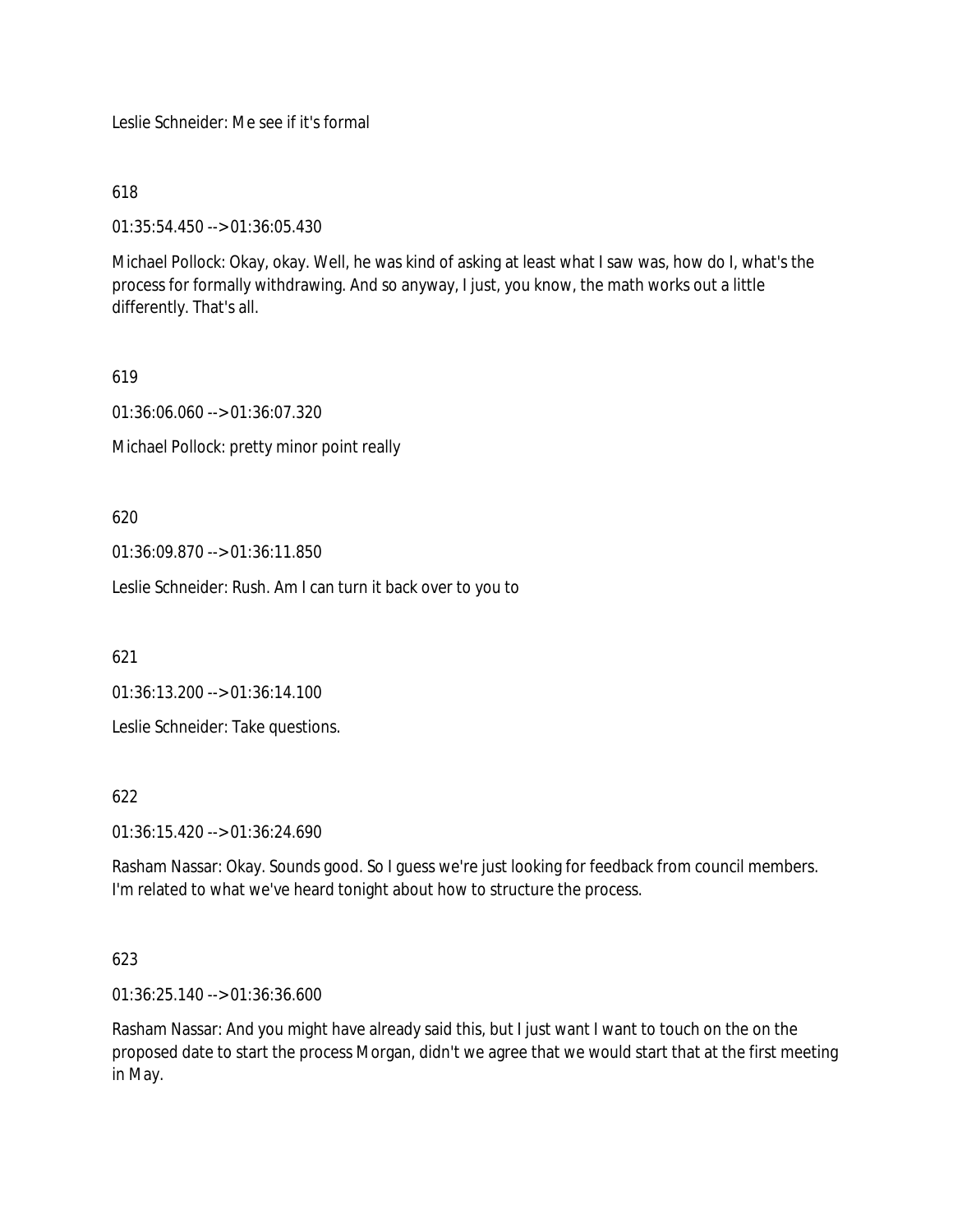624 01:36:37.830 --> 01:36:38.430 Rasham Nassar: Yeah, because

625

01:36:40.410 --> 01:36:51.180

Morgan Smith: That we talked about last week was to do this. If we stick with doing it on one night, which I think is feasible that we would use may 5 and that Tuesday. That's already scheduled for that night.

### 626

01:36:52.110 --> 01:36:58.680

Morgan Smith: At this point I have business. I want to bring to you on the 28th. And I business. I know I want to bring to you on the 12th.

### 627

01:36:58.980 --> 01:37:06.570

Morgan Smith: But I have the ability, as far as I can tell, to leave the fifth largely open for this work if that's something that you if that's the way you want to do it.

### 628

01:37:07.350 --> 01:37:13.320

Morgan Smith: The other thing I would point out, that's really important about this process that I want to make sure our council is comfortable with and supportive of

### 629

01:37:13.620 --> 01:37:21.900

Morgan Smith: Is that both nights, the first round, and the second round begin with Council taking action to make a formal motion and approve.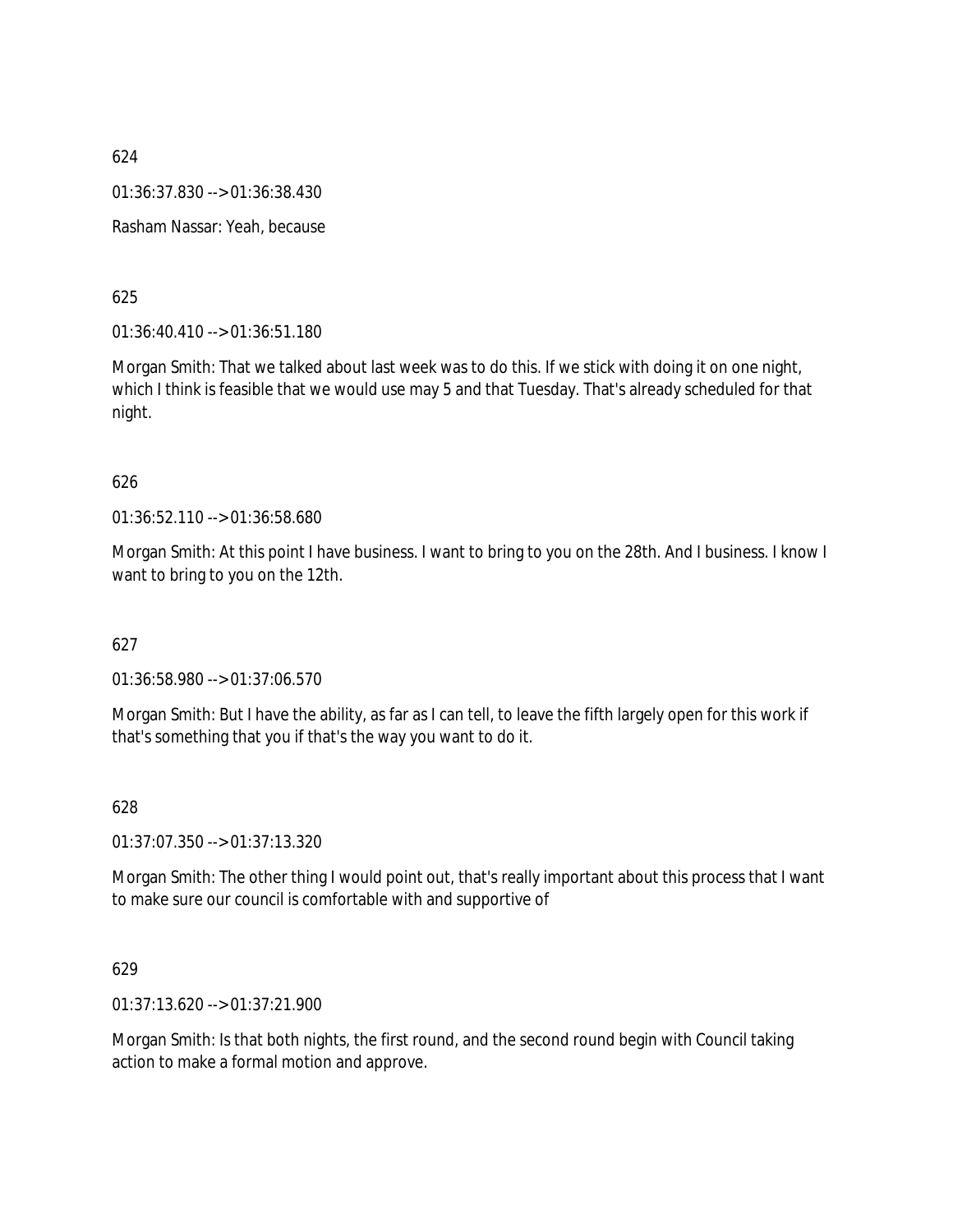01:37:22.320 --> 01:37:30.450

Morgan Smith: By vote that the process that you outline that's in the that would be in that packet and the draft is here is the process that you'll use

631

01:37:30.720 --> 01:37:38.100

Morgan Smith: That just gives a lot of transparency and clarity for the candidates in the community about the structure that you're in and how the evening will go forward.

632

01:37:38.430 --> 01:37:47.640

Morgan Smith: And so we've recreated that in the proposal, it's here with you today, but I just want to highlight that because that's that to me was a really important part of the structure last time, so

633

 $01:37:50.040 \rightarrow 01:37:53.610$ 

Rasham Nassar: Okay, great. Um. Thanks, Morgan. So, um, let's just turn

# 634

01:37:55.770 --> 01:38:02.160

Rasham Nassar: Um, I don't know who's Hannah was first, but I'm going to go with the Council of our high top list because you're at the top of the list.

# 635

01:38:03.630 --> 01:38:12.660

Kirsten Hytopoulos: Yeah. So I was just wondering about the the necessity of a one question per council member per candidate versus the opportunity was that

636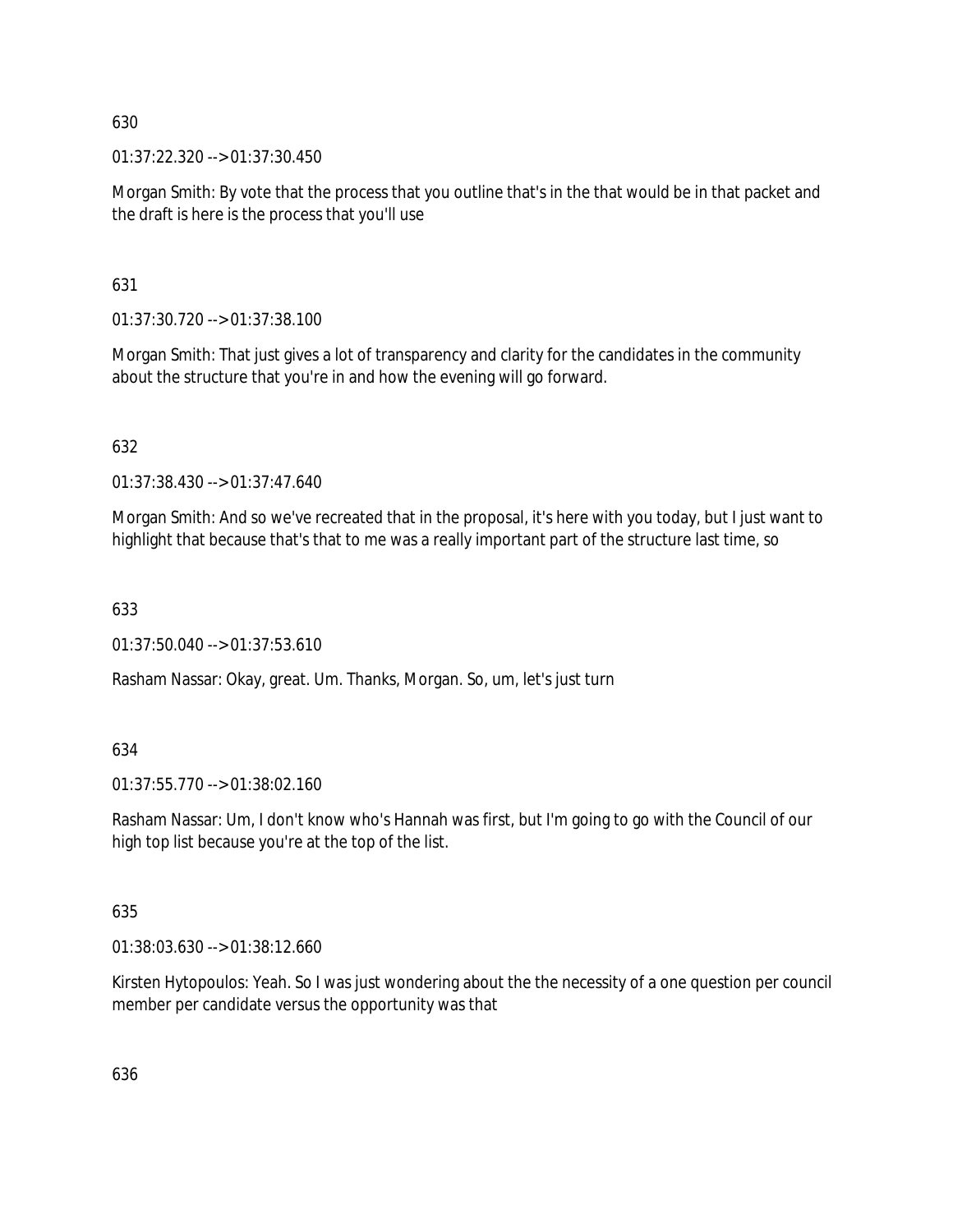01:38:12.990 --> 01:38:22.530

Kirsten Hytopoulos: Structured with pre arranged questions so Romans going through the motions of asking questions. Was that ad hoc at what was that mean do we need to do that.

## 637

01:38:26.280 --> 01:38:32.850

Rasham Nassar: I can. I'll take a crack at that. And then if another council member wants to add that would be, that'd be great to um

### 638

01:38:34.020 --> 01:38:45.480

Rasham Nassar: It was mostly ad hoc. So the, quote, as I recall and COUNCILMEMBER Medina might be more adept at answering this question, since you as the mayor at the time he facilitated this process.

### 639

01:38:46.860 --> 01:38:54.420

Rasham Nassar: But I do recall just asking the questions that seem pertinent to what to the council member that was posing the question.

#### 640

01:38:54.720 --> 01:39:06.090

Rasham Nassar: To the candidate and the questions varied across the board, so I I don't recall asking the same question to the same candidate some council members stuck with the same question. Others changed their question.

### 641

01:39:07.050 --> 01:39:14.760

Rasham Nassar: To suit the candidate question things related to materials that they enter information they provided in their resume or application.

642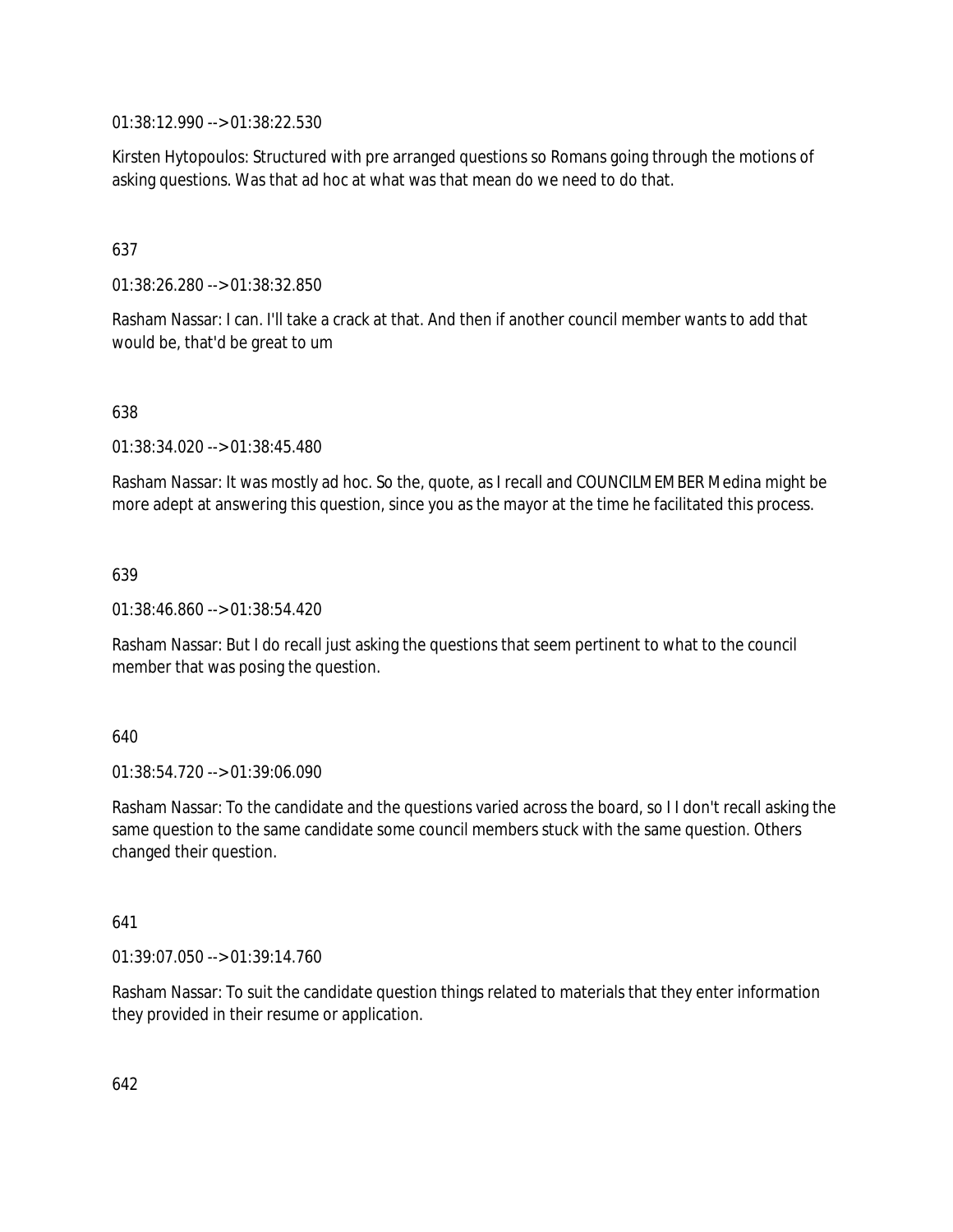01:39:15.210 --> 01:39:32.340

Rasham Nassar: And things of that nature. It just gives the, I think it just provides the council members and opportunity to learn a little bit more about the candidate from a, from an angle that they feel is important to their decision as to who they would ultimately like to support and

643

01:39:33.720 --> 01:39:42.330

Rasham Nassar: I'm happy to call if you wanted to add anything to that, I'm happy to let you do that unless is Carson. Did you have another question that you wanted to get in first before we

644

01:39:42.600 --> 01:39:52.350

Kirsten Hytopoulos: Know, in case I'm not gonna speak again, I would just say, I would advocate for starting earlier than five. Since we probably all can if we're going to go for hours. But otherwise, yeah. I would definitely like to know about like

645

01:39:52.860 --> 01:39:59.520

Kirsten Hytopoulos: I feel like to hear Cole's opinion anybody else's opinion on on how important is that we have, you know, six individual questions per candidate.

646

01:40:00.480 --> 01:40:00.780

Okay.

647

01:40:02.070 --> 01:40:03.510

Kol Medina: Oh yeah, definitely, where

648

01:40:04.650 --> 01:40:08.700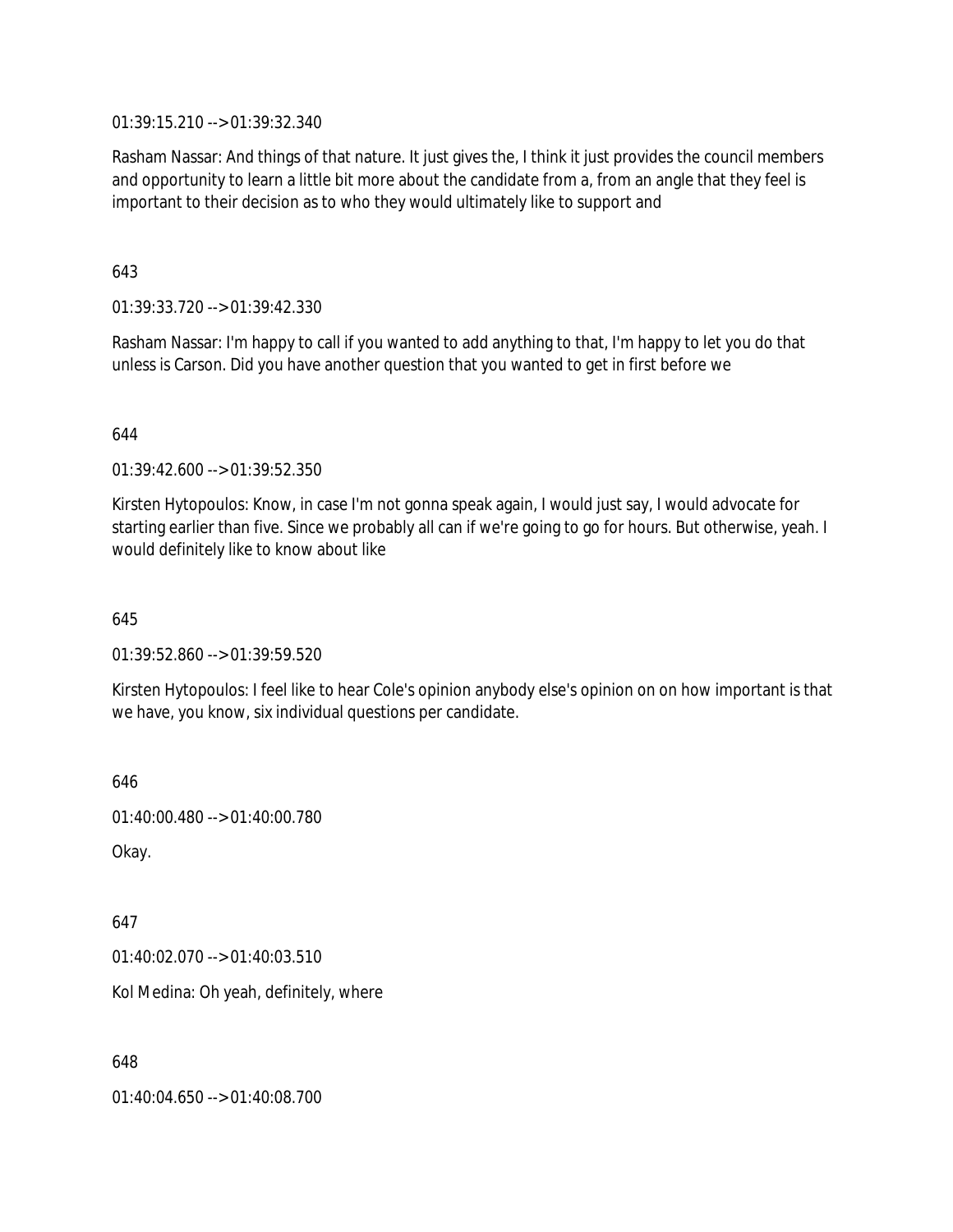Kol Medina: Your memory is correct or at least I have the same memory. You and I are on the same page.

# 649

01:40:09.960 --> 01:40:21.840

Kol Medina: And no cancer. I talk to us, at least not with me there. There was no kind of coordination amongst council members of the questions in advance, and we were all asking our own questions.

## 650

01:40:23.610 --> 01:40:37.140

Kol Medina: I think a counselor should feel free to pass if they don't want to. I mean, it is a lot of questions to go. I mean that's 60 I guess it's 54 now questions that will be asked, but personally I'd like to keep that opportunity open for myself.

# 651

 $01:40:40.560 \rightarrow 01:40:42.960$ 

Kol Medina: And should I move on to why I have my hand raised.

652

01:40:43.560 --> 01:40:44.400

Rasham Nassar: Yeah, go ahead.

653

01:40:46.560 --> 01:40:51.360

Kol Medina: I hope we can all i hope you don't have to have a long discussion about how the process is laid out here.

### 654

01:40:52.320 --> 01:40:59.850

Kol Medina: I know it's a lot of words and it sounds very complicated, but it actually worked really well. Last time I thought, and we'll have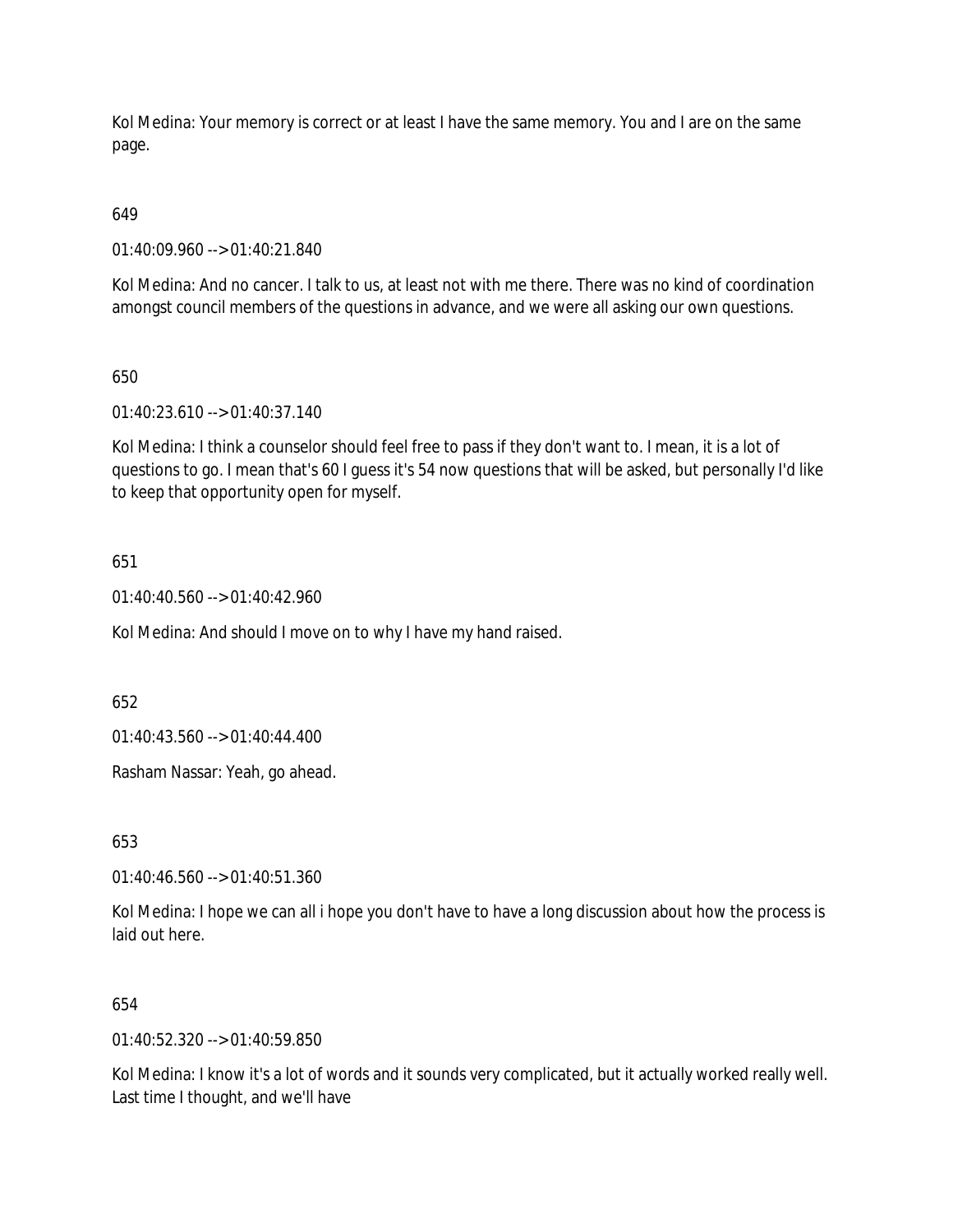01:41:00.450 --> 01:41:06.150

Kol Medina: People, it was Robbie last time. I don't know if it'll be Ravi. This time or Joe or Christina, or whoever the whole team there.

656

01:41:06.450 --> 01:41:16.950

Kol Medina: guiding us through this and making sure we're following the rules, so we don't have to be making sure we're doing it right. Like they'll be guiding us through it and it worked well last time. So I hope we can just all agree to do it the way it's outline

657

01:41:17.400 --> 01:41:29.460

Kol Medina: My only concern about it is the dates last time I'm, I'm pretty sure we did not do these during regular council meetings, I think we had special Council meetings to do these

658

01:41:29.940 --> 01:41:46.140

Kol Medina: Are at least one of them, and I would be game to do these I'm just special counsel do them on a Thursday night or whatever and not try to pile it on top of one of our regular meetings. I know that's extra meetings for us all. But I'd be game for that if the rest of your

659

01:41:47.190 --> 01:41:53.130

Morgan Smith: Can, can I just weigh in on that my thinking on round one was literally, as I said,

660

01:41:53.820 --> 01:42:04.500

Morgan Smith: In the absence of changes from the governor's order in the work that I anticipate doing with you on the 28th and on the 12th. I think there's an opportunity on the fifth to just make use of that time for this.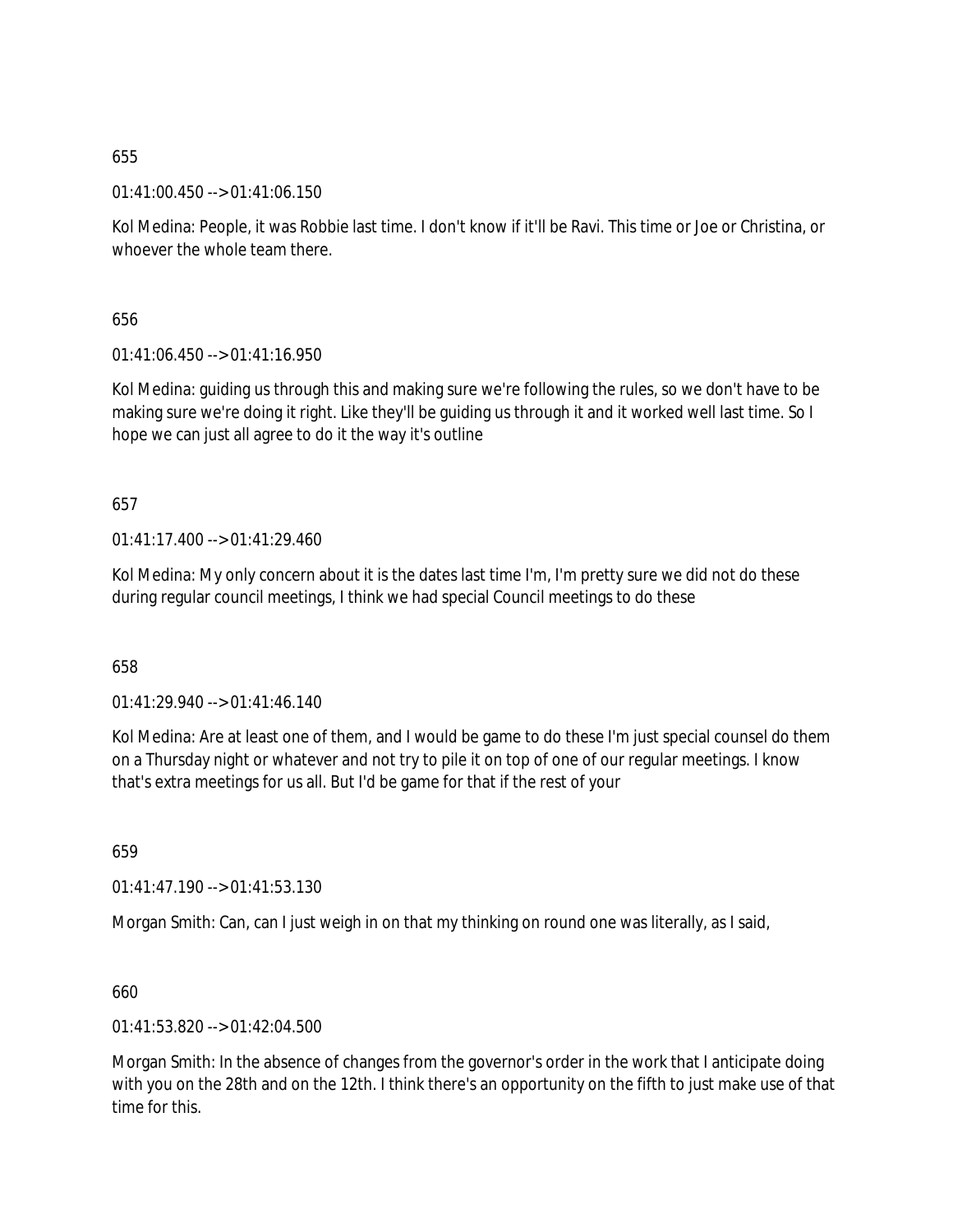01:42:05.310 --> 01:42:14.940

Morgan Smith: If we had a second day to get together to have the Council meeting, it might only be like 20 minutes of the pro forma of the mayor's report and

662

01:42:15.540 --> 01:42:26.550

Morgan Smith: An update that wasn't very meaningful. So we could do that if you want to really designate the Council vacancy consideration as its own entity. I just want you to understand the right now. The fifth looks really

663

01:42:27.870 --> 01:42:41.100

Morgan Smith: Now on for round two. I think we can make that call when we get there. I definitely know that there'll be work that I want the Council to be ready to do as a Council meeting on the 12th. So we can think about a different date for round two of the candidates like

664

 $01:42:43.620 \rightarrow 01:42:54.150$ 

Kol Medina: Yeah, I'd like I think we should just do that. I think there are a lot of important topics that many of us are chomping at the bit to start talking about next month, and I don't want to have that time shortchange because we know we

665

01:42:54.540 --> 01:43:01.440

Kol Medina: We have this at the end of the meeting. So personally, I just put forward like may 14 I'm just throwing a date out the Thursday after

666

01:43:04.740 --> 01:43:07.410

Rasham Nassar: And I'm okay with that.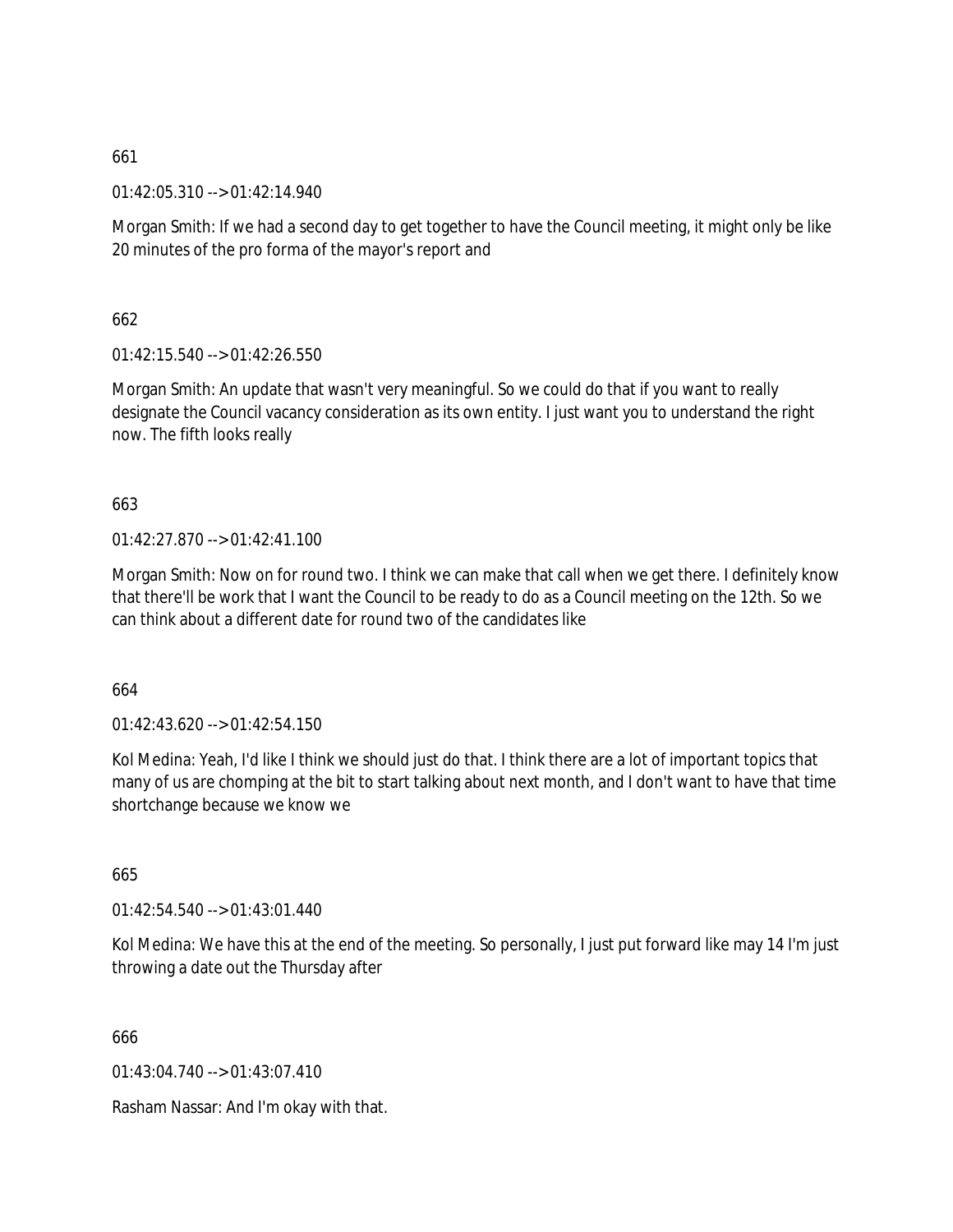01:43:08.460 --> 01:43:17.160

Rasham Nassar: And I think city manager. I think you're agreeing that we could approach scheduling from that, from that way to maintaining the

668

01:43:18.420 --> 01:43:24.840

Rasham Nassar: The item on what the fifth the fifth for the first round, and then moving it often normal so

669

01:43:25.830 --> 01:43:26.250

Maybe

670

01:43:27.720 --> 01:43:41.670

Morgan Smith: Sorry, I know it's cumbersome that maybe we could just spit ball on availability by a hand raise for that night for that second week, so if everyone gets caught sort of say, what's a, what's a availability for Monday the

671

01:43:42.870 --> 01:43:43.500

Morgan Smith: 11th.

672

01:43:44.850 --> 01:44:03.480

Leslie Schneider: Good. Could I just ask a question. If we're going to do a Tuesday, May 5, why not just have again that week. I mean, why do we need to separate it by a week, right, we could come back that Thursday for a special meeting and call it done, or if there was any reason why it needed to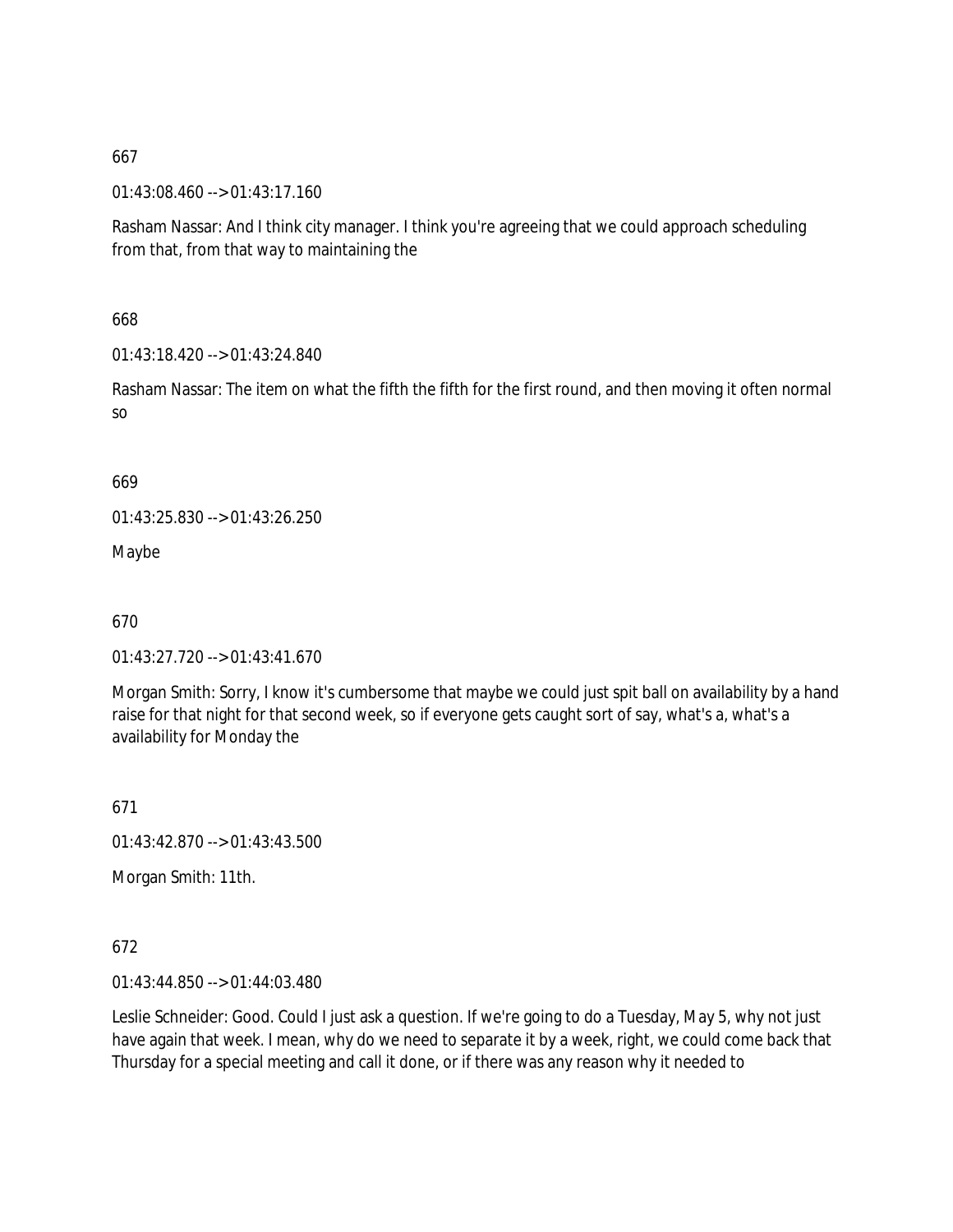01:44:04.980 --> 01:44:08.040

Leslie Schneider: You know, I mean, we're going to have to stick to meetings in one week anyway.

674 01:44:08.790 --> 01:44:09.060 Morgan Smith: Yeah.

## 675

01:44:09.150 --> 01:44:10.650

Leslie Schneider: Don't need to separate them by time.

### 676

01:44:11.730 --> 01:44:14.520

Morgan Smith: For my perspective that works well. I'll let you guys weigh in on that.

### 677

01:44:17.220 --> 01:44:26.100

Rasham Nassar: You're going to council members have concerns about that, about having the two. The two meetings scheduled, the first week of May.

678

01:44:26.340 --> 01:44:27.660

Morgan Smith: Be the fifth, and the night

679

01:44:28.590 --> 01:44:29.010

Rasham Nassar: I mean not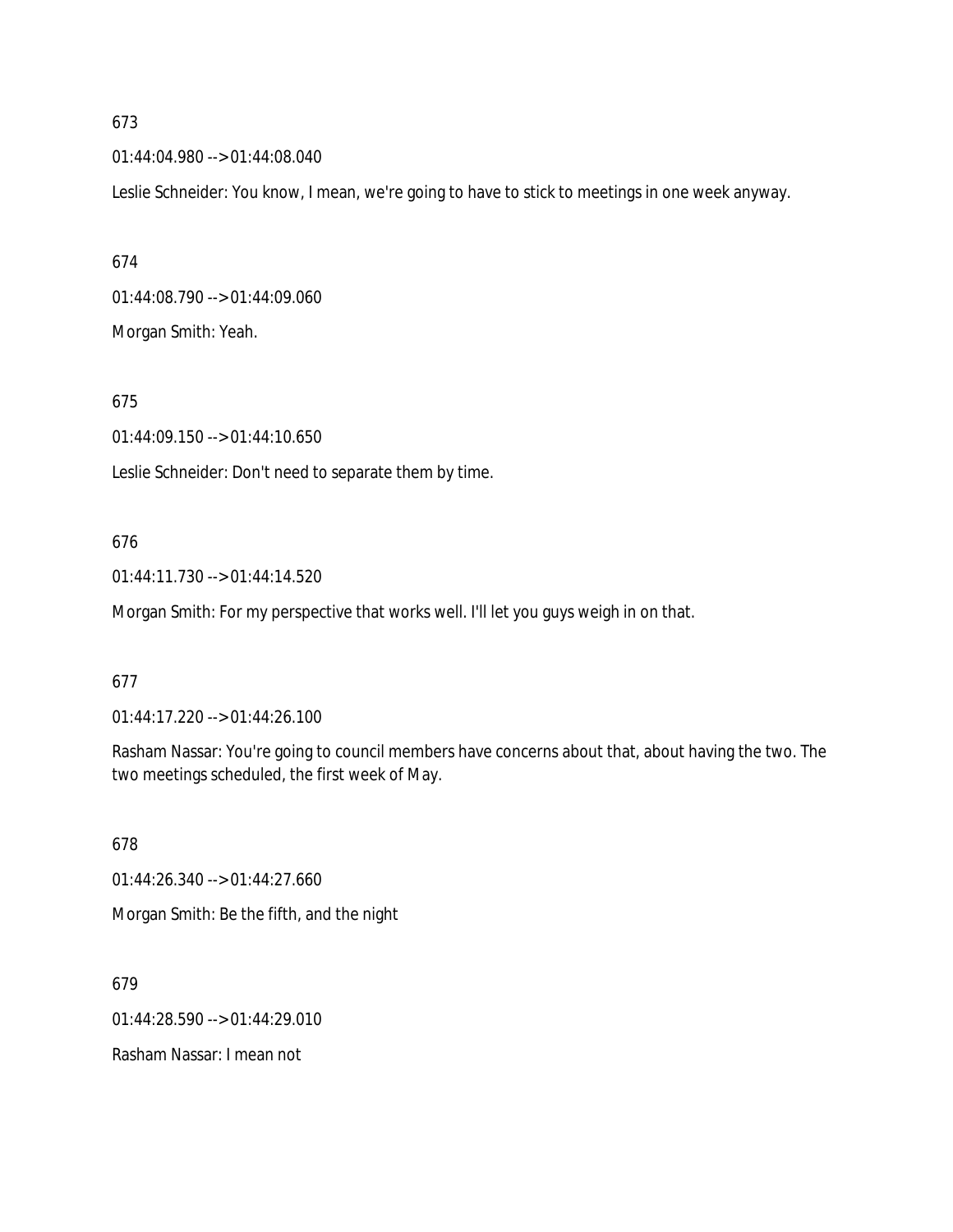01:44:30.240 --> 01:44:30.780

Morgan Smith: No, no, no.

681

01:44:32.190 --> 01:44:33.510

Morgan Smith: Not at all helpful tonight.

682

01:44:37.020 --> 01:44:44.760

Rasham Nassar: So the fifth, and the seven says that if we can make that happen with the Council be agreeable to that right. Does anyone have any conflicts or anything.

### 683

01:44:45.180 --> 01:44:48.870

Leslie Schneider: And I have a conflict with the virtual happy hour at Office expense, but

684

01:44:49.080 --> 01:44:49.410

Leslie Schneider: I could

685

01:44:49.740 --> 01:44:51.000

Leslie Schneider: I could find out if I could be

686

01:44:55.440 --> 01:45:05.940

Rasham Nassar: Okay. All right. So I think, I think we've pin that down pending further discussion. There are a number of hands raised. Joe, we haven't heard from you yet on this. So why don't we go to you.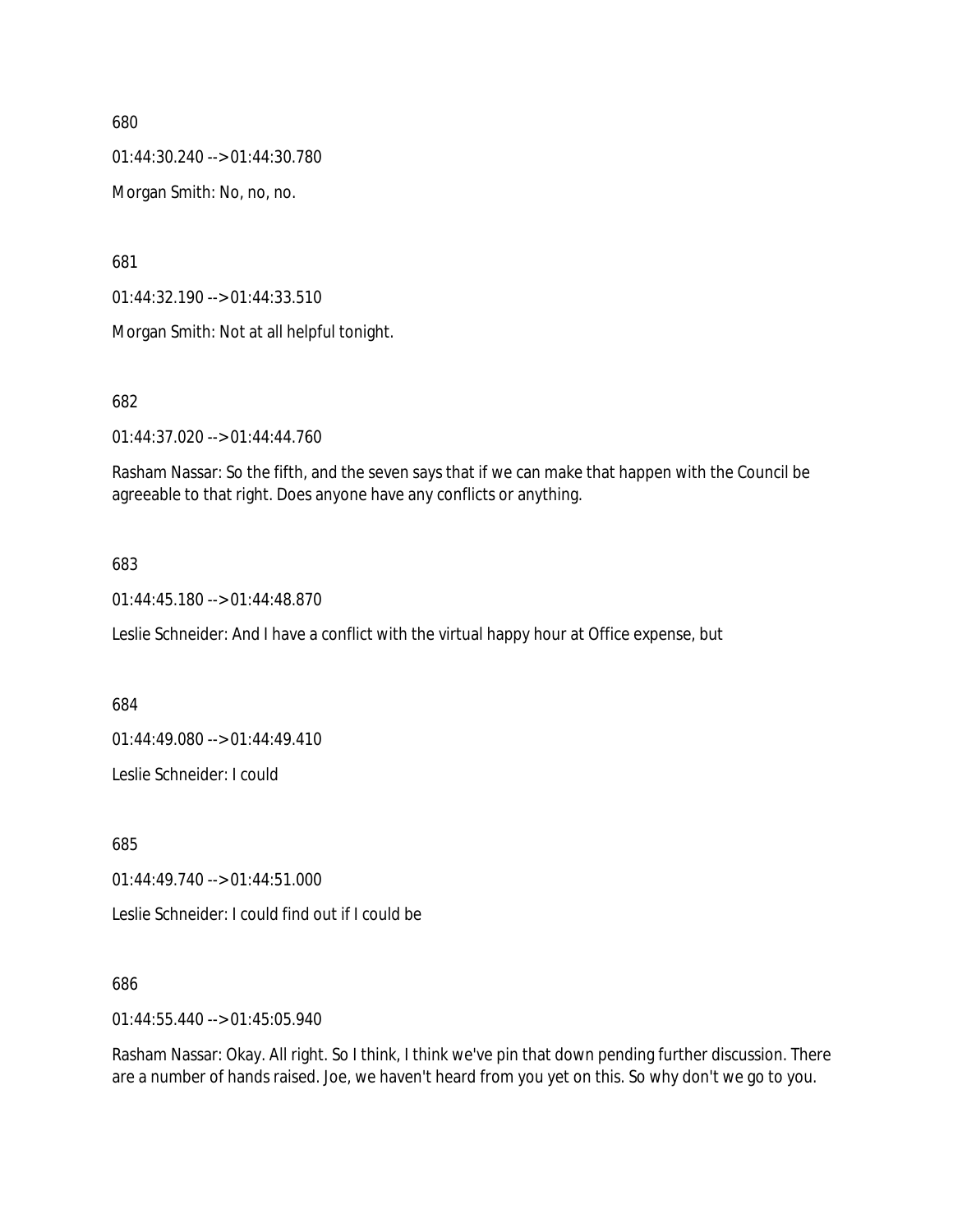01:45:07.260 --> 01:45:17.610

Joe Deets: Thank you, Deputy Mayor just everything sounds good. I do have a quick question, unless I missed this. Are we talking about a virtual meeting meeting or a physical meeting.

688

01:45:18.480 --> 01:45:23.790

Morgan Smith: Virtual we'd have to plan for it to be virtual per the governor's orders for the time being, so

### 689

01:45:24.930 --> 01:45:35.460

Morgan Smith: And the other thing I think is worth discussing as you guys go around the table and give feedback is if we accelerate round two into the first week of May and schedule it for the seventh

690

01:45:35.820 --> 01:45:42.180

Morgan Smith: Would you then want to plan to have the new council member take their oath on the 12th and join you at that meeting, rather than the 19

691

01:45:51.480 --> 01:45:57.630

Rasham Nassar: Trying to look at everyone's face at the same time it's i get i think i'm reading general agreement.

### 692

01:45:59.670 --> 01:46:06.780

Kirsten Hytopoulos: I topless. Right. Well, having just run you know we like, will they both just ran recently. Um, well, Leslie did do.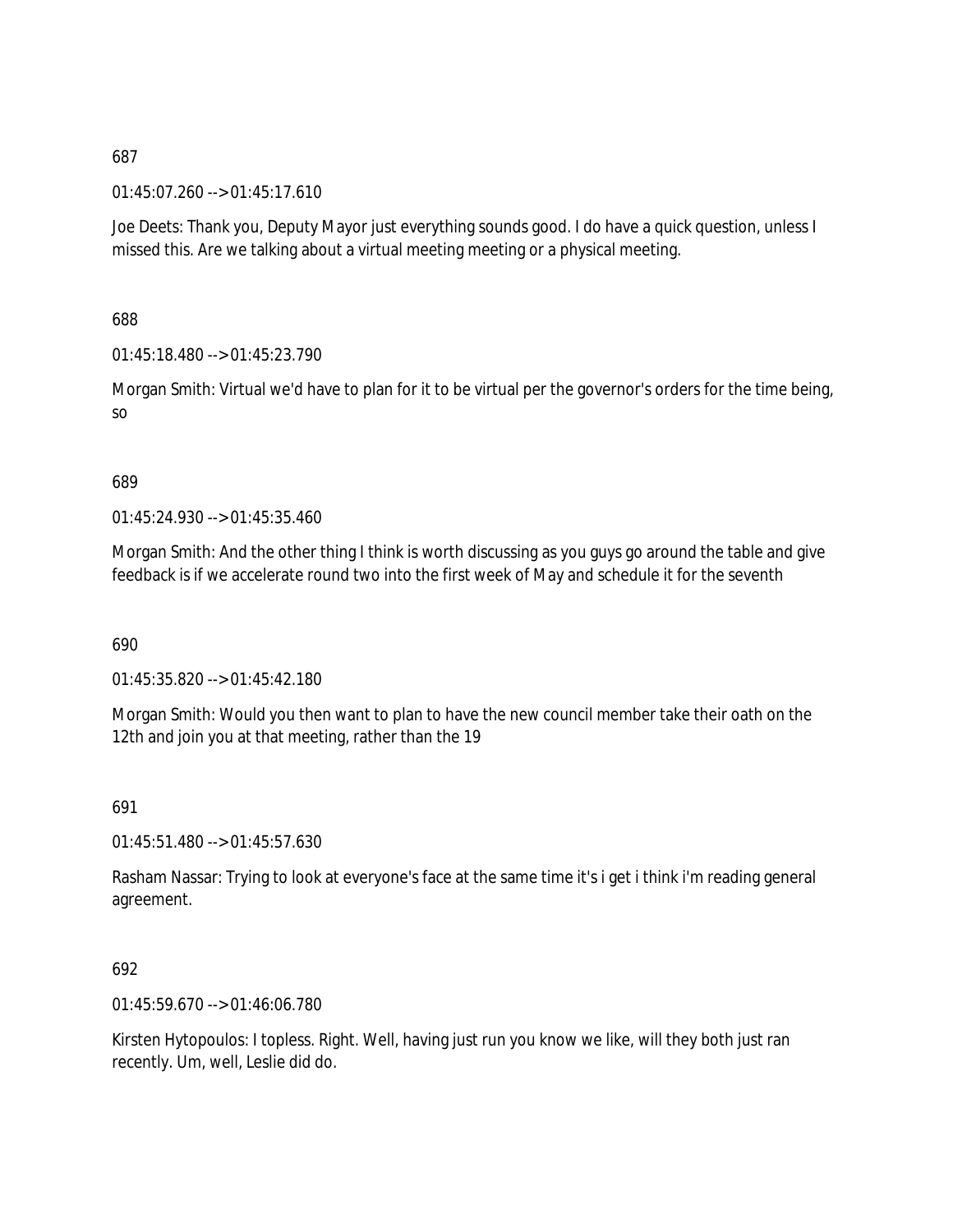01:46:07.170 --> 01:46:17.460

Kirsten Hytopoulos: I don't know, I think, you know, it's kind of a big deal for someone to get up to get appointed this position, and I mean maybe ask them if they'd like to join the next week or give them another week to gotta get ready and

694

01:46:20.850 --> 01:46:21.000

Leslie Schneider: I

695

01:46:21.690 --> 01:46:27.060

Kirsten Hytopoulos: Have them. I just wouldn't want to necessarily run them through a boom, boom, boom. Now you're on Tuesday.

696

01:46:27.510 --> 01:46:28.440 Kirsten Hytopoulos: If it wasn't needed

697

01:46:29.970 --> 01:46:30.300

Kirsten Hytopoulos: Okay.

698

01:46:31.410 --> 01:46:32.460

Rasham Nassar: COUNCILMEMBER Pollock.

699

01:46:33.120 --> 01:46:35.850

Michael Pollock: Yeah, I mean, this is a big deal. I agree.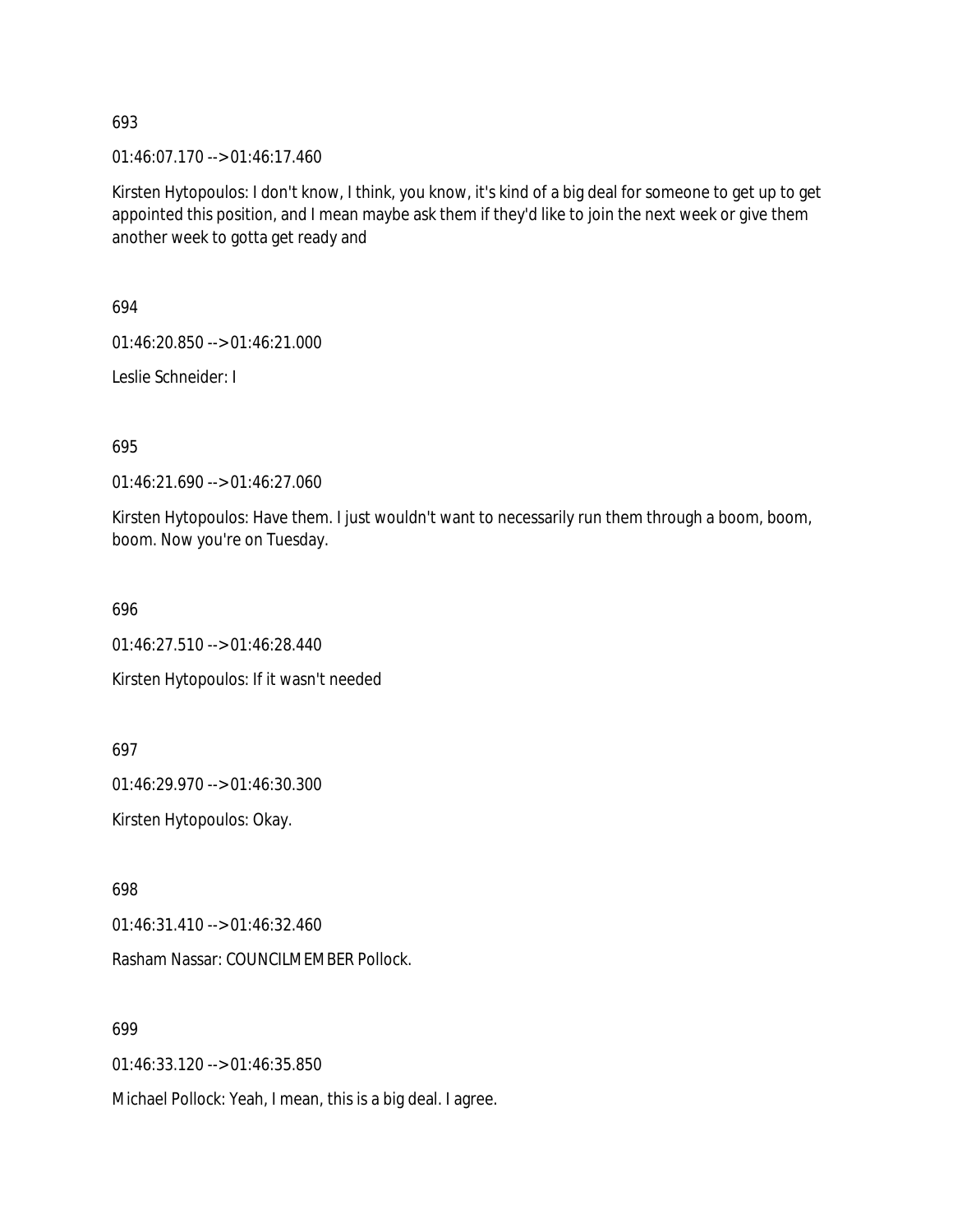01:46:36.870 --> 01:46:45.930

Michael Pollock: And we're representing the entire community and I just kind of want to keep that in the forefront that

701

01:46:48.540 --> 01:46:55.680

Michael Pollock: There's people that are going to have opinions, there's going to be time for the council member candidates to digested. I mean, it might be

702

01:46:56.070 --> 01:47:10.410

Michael Pollock: Some of them after one round of grilling from us. They're going to withdraw, who knows. So I don't see any particular benefit to rushing through a process and slamming someone in especially now because we're in in

703

01:47:11.130 --> 01:47:17.550

Michael Pollock: Covert country, I guess. And so we're not making a lot of big decisions right now. So I would just

704

01:47:19.110 --> 01:47:25.890

Michael Pollock: I don't want to, you know, obviously we don't want to delay things. But I think that giving a little bit of time to process.

705

01:47:27.120 --> 01:47:38.820

Michael Pollock: The, the candidates. I think that there's some wisdom in that. So I would, I don't, you know, again, what a delay it, but I don't think that we just need to rush through and have somebody on board before they've even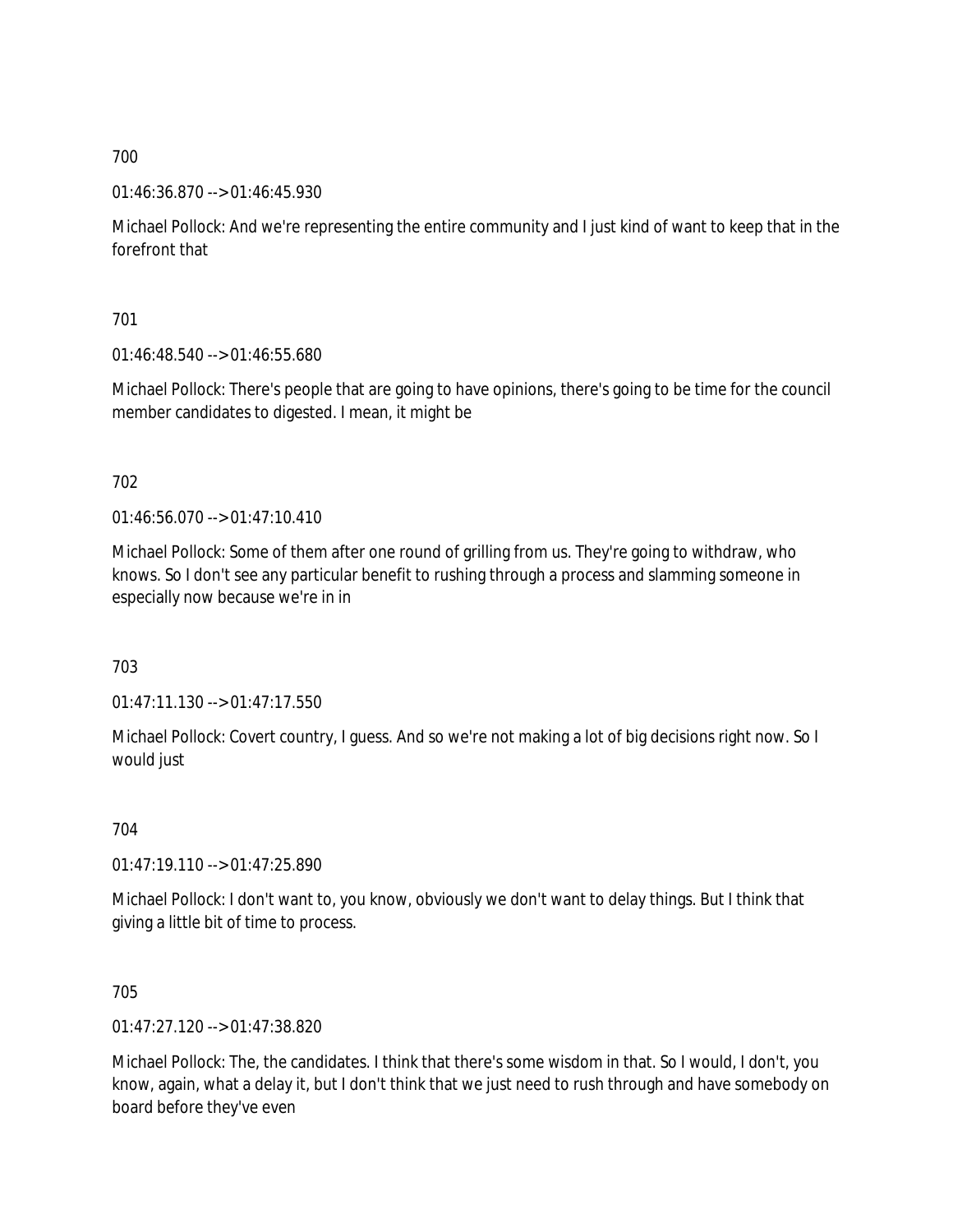01:47:40.320 --> 01:47:41.880

Michael Pollock: Whether they really want to do it or not.

707

01:47:43.050 --> 01:47:45.810

Michael Pollock: Just throw it out there think about

708

01:47:47.610 --> 01:47:56.250

Leslie Schneider: That COUNCILMEMBER Polycom, not sure I understood what your suggestion is, is your suggestion to not have those two meetings in that first week of May, or something else.

709

01:47:56.820 --> 01:48:03.990

Michael Pollock: Well, now that's a good question. I mean, we right we have a Tuesday meeting and then

### 710

01:48:05.370 --> 01:48:10.140

Michael Pollock: You know, they're going to be digesting the experience as well as us. And so

711

01:48:11.640 --> 01:48:17.820

Michael Pollock: I mean, it sort of depends how it goes. I mean, maybe from, you know, who knows who's going to, if anybody else is going to even withdraw or something but

712

01:48:18.750 --> 01:48:28.290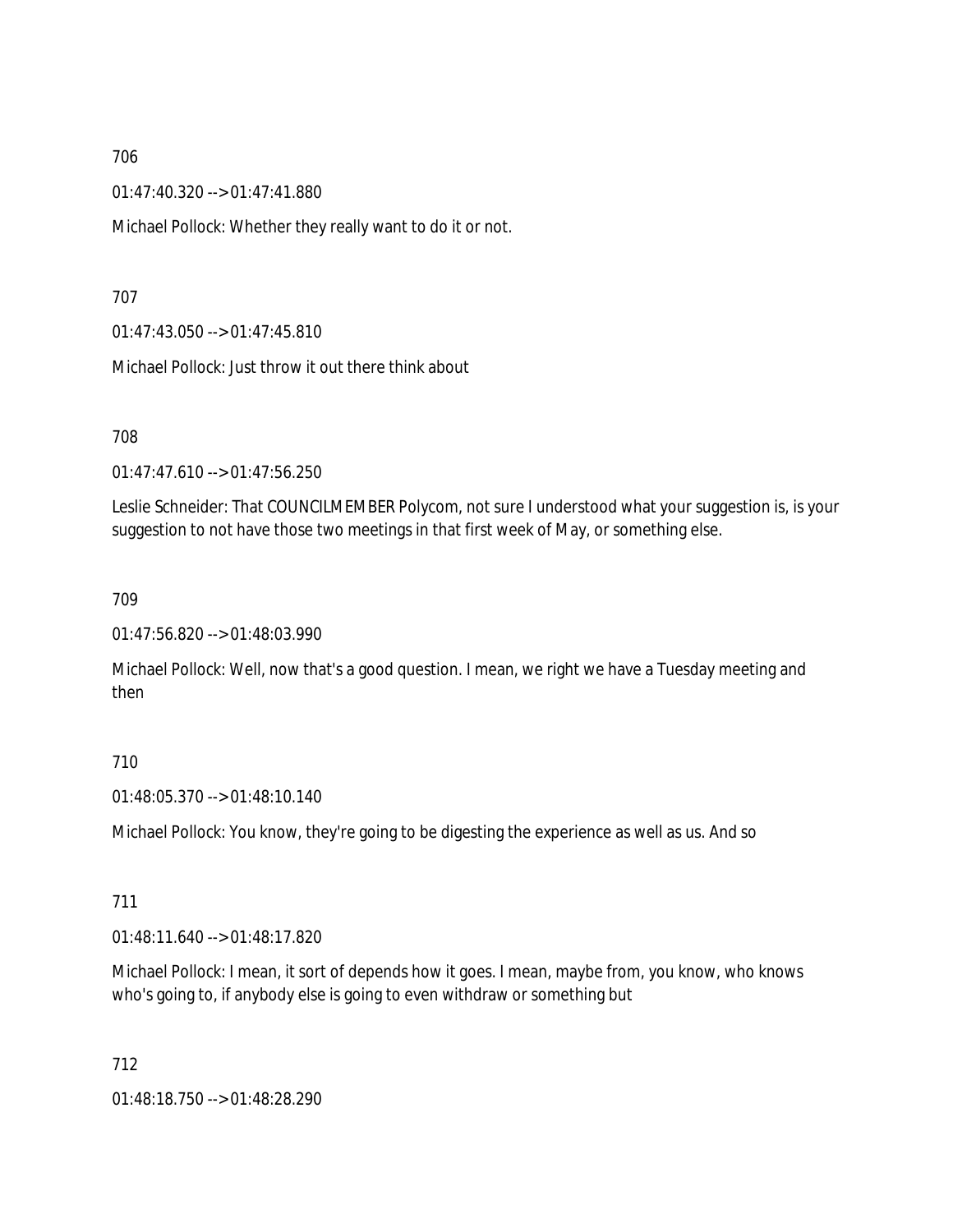Michael Pollock: Yeah, it might be that we'd want a little bit more time to let them and us digest the comments and get some feedback from constituents and kind of have it a little bit more of a

713

01:48:29.040 --> 01:48:39.540

Michael Pollock: Democratic process. You know, we all, we all went through a process that was you might argue with somewhat painfully long but you know we spent months in front of the Community.

714

01:48:41.310 --> 01:48:47.670

Michael Pollock: Selling our ideas and competing and stuff. So, you know, to me, spending a little bit of time to allow

## 715

01:48:49.440 --> 01:48:54.360

Michael Pollock: A little bit more of a public discourse doesn't seem like a bad idea.

716

01:48:59.490 --> 01:49:04.950

Michael Pollock: That's I don't have like a specific boom boom timeline. I just, it's more of a philosophy, I guess.

# 717

01:49:08.190 --> 01:49:10.140

Rasham Nassar: So member, Tina.

718

01:49:10.770 --> 01:49:12.180

Kol Medina: Just a quick response.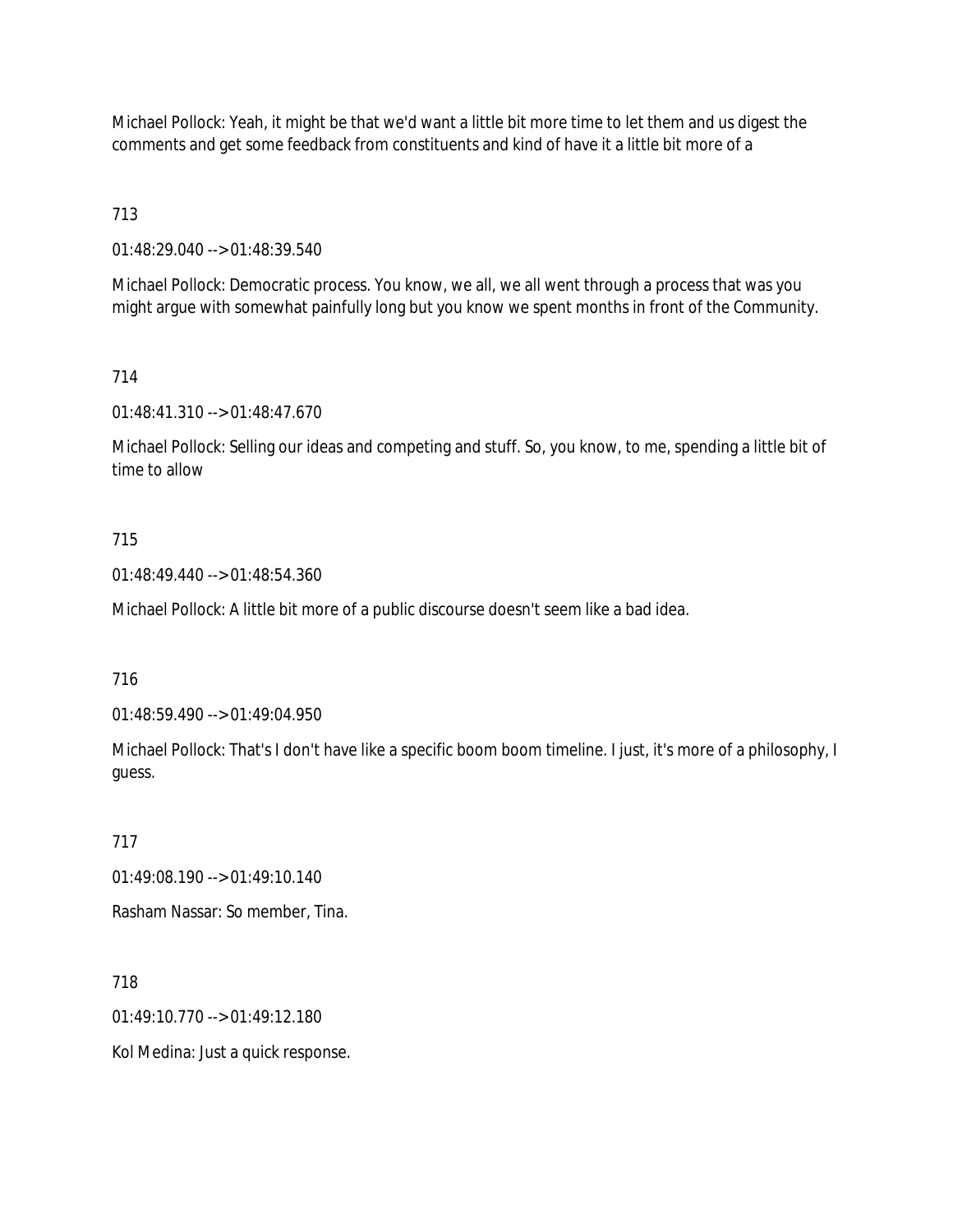01:49:12.270 --> 01:49:16.620

Kol Medina: I think you're making a good point. Elsewhere Pollock, there isn't really a need to rush it.

720

01:49:17.880 --> 01:49:22.950

Kol Medina: I'm totally fine. Doing the second meeting in the week of May 12 I'm fine with that.

721

01:49:29.220 --> 01:49:34.980

Rasham Nassar: How does folks feel at this point I'm considering COUNCILMEMBER Pollux comments.

# 722

01:49:36.390 --> 01:49:44.070

Rasham Nassar: I'm I'm feeling like the Council's now leaning towards scheduling that special meeting the second Thursday of the month.

### 723

01:49:45.720 --> 01:49:50.910

Kol Medina: Can I, can I just throw out a mini middle idea. Sorry to recognize but

# 724

01:49:51.720 --> 01:50:02.520

Kol Medina: It doesn't have to be a Thursday, right, it does seem a little odd to have the first interview on the fifth and then wait till the 14th. I mean, they're having to wait around for nine days. That's a long time.

# 725

01:50:03.390 --> 01:50:08.670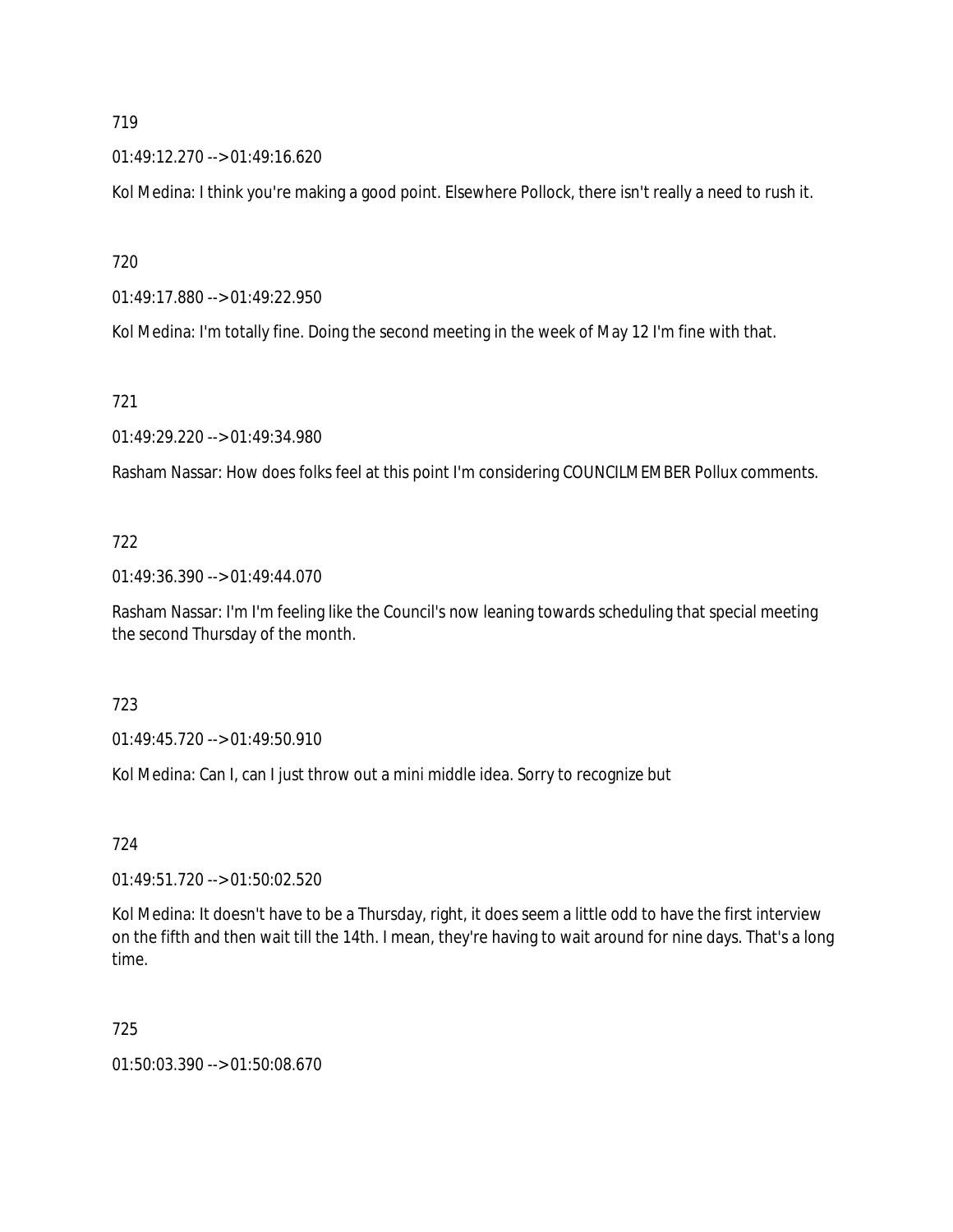Kol Medina: We can do it on the Monday, for instance, like the 11th something in the middle that feels better to people.

726

01:50:12.690 --> 01:50:15.420

Kirsten Hytopoulos: That Monday that for what it's worth, sorry.

727

01:50:17.490 --> 01:50:17.940 Rasham Nassar: How

728

01:50:19.110 --> 01:50:19.440

Kirsten Hytopoulos: Do

729

01:50:20.340 --> 01:50:25.200

Michael Pollock: I'm just sitting around home most days. So I'm pretty flexible.

730

01:50:25.920 --> 01:50:30.780

Rasham Nassar: Okay, so what what if MAYOR, CITY MANAGER, and I discuss

### 731

01:50:32.100 --> 01:50:40.140

Rasham Nassar: I'm hearing is councils preferred dates we put it in email and have the city clerk. Take a final

732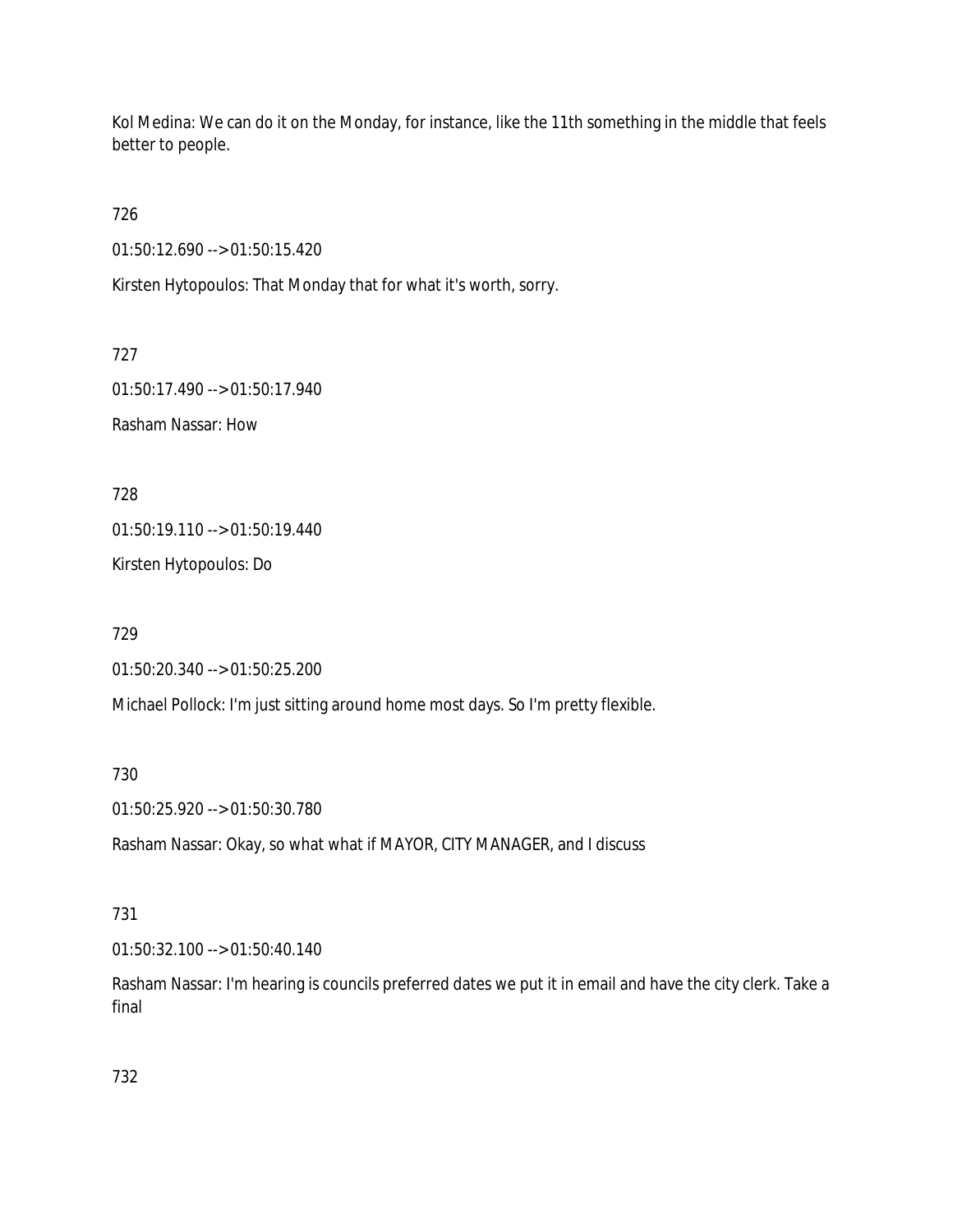01:50:40.800 --> 01:50:42.480

Rasham Nassar: A final read from everyone.

733

01:50:44.010 --> 01:50:52.710

Rasham Nassar: As to what did that Monday would work thing that's Monday, May 11 for the second meeting. And then we we would schedule it

734

01:50:54.300 --> 01:50:55.980

Rasham Nassar: That way. Does that sound okay to everyone.

#### 735

01:50:57.600 --> 01:51:06.630

Morgan Smith: Could I just make a suggestion. If it seems to me like almost everybody has confirmed, they're available and we'd like to let the candidates know and make sure they can plan their availability.

736

01:51:06.960 --> 01:51:16.470

Morgan Smith: So if anybody discovers they have a conflict with the 11th, can you please let Christina and I know as soon as possible, but otherwise we'll assume that everybody's good so I work

737

01:51:16.920 --> 01:51:19.170

Rasham Nassar: What what time would that be are we talking about

738

01:51:19.410 --> 01:51:20.160

Rasham Nassar: Five o'clock.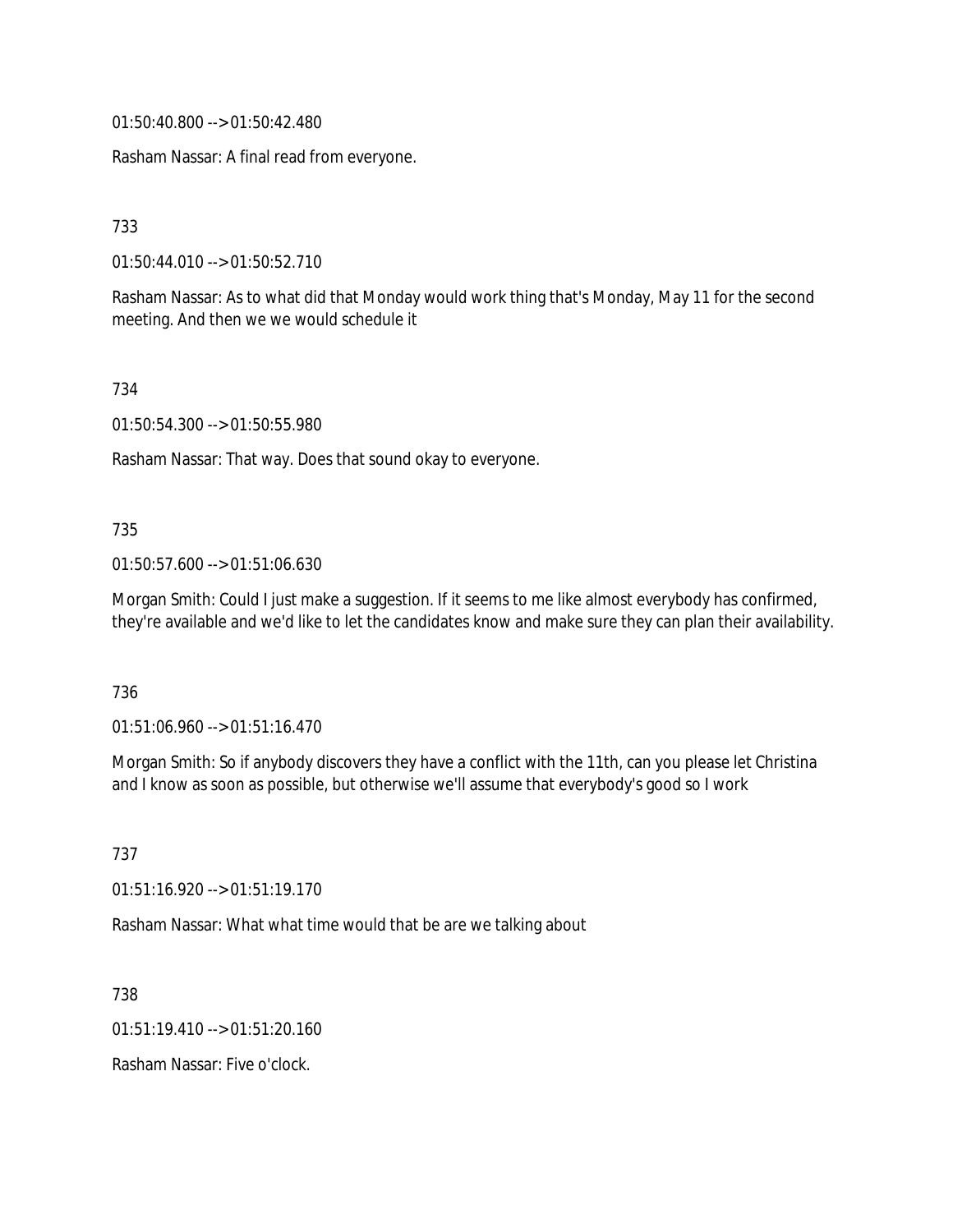01:51:22.140 --> 01:51:22.860

Rasham Nassar: Monday the 11th.

740

01:51:23.370 --> 01:51:29.400

Morgan Smith: Well, I did that first one to go back to the council member topless. I'm sorry, she's trying to speak. I'll just say quickly.

741

01:51:30.420 --> 01:51:38.250

Morgan Smith: I agree that you should try and start earlier for that first one, knowing that it will be lengthy, but on the special meeting. I don't know that it will go hours, an hour so

742

01:51:38.610 --> 01:51:38.880

Morgan Smith: Okay.

743

01:51:38.940 --> 01:51:41.460

Rasham Nassar: So the Tuesday at four and then the Monday at five.

744 01:51:43.020 --> 01:51:43.620 The 11th.

745 01:51:45.210 --> 01:51:45.570 Rasham Nassar: Okay.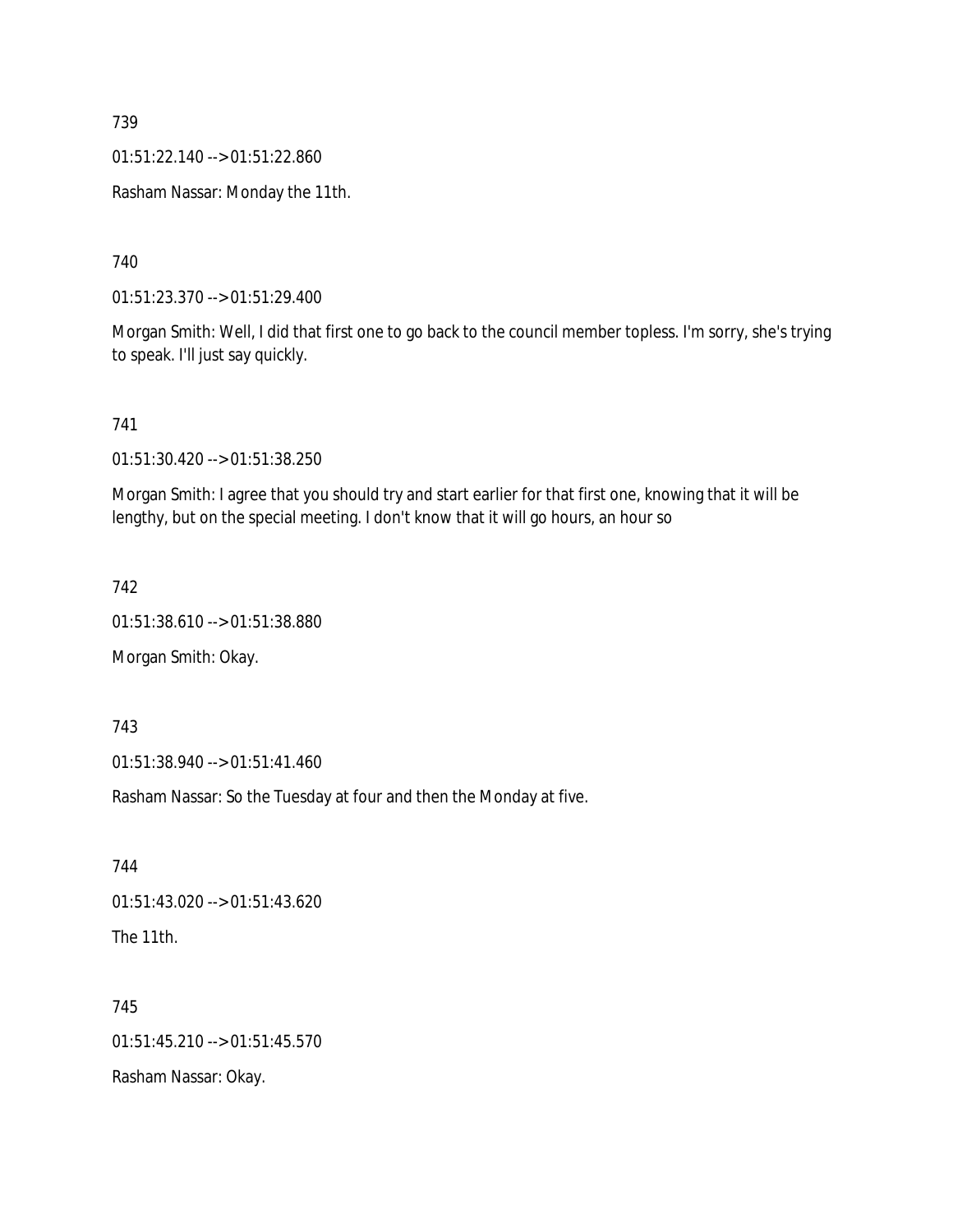01:51:47.910 --> 01:51:50.250

Rasham Nassar: COUNCILMEMBER high topless. Do you want to add anything

747

01:51:50.640 --> 01:51:58.290

Kirsten Hytopoulos: No, that's fine. I mean, I go even earlier if we're going to go for it quickly go for hours, potentially be, I don't know, other people's schedules are I mean that goes to release three

748

01:51:58.470 --> 01:52:08.760

Kirsten Hytopoulos: On the first meeting, but I'm definitely please start at five on the second one that will help with my conflict which would otherwise have me in, zoom meetings like for many hours in a row. So thank you.

749

01:52:09.960 --> 01:52:18.090

Morgan Smith: Okay, so if you guys are comfortable with this. I'll have the clerk send an email tomorrow that outlines it so everyone can see it in writing and make sure that you're good with it.

750

01:52:18.390 --> 01:52:27.630

Morgan Smith: But the baseline plan will be that we will devote the fifth of May to round one of the candidates, we will start at 4pm

751

01:52:28.290 --> 01:52:40.020

Morgan Smith: And then on Monday, the 11th of May, we will have a special meeting for the second round, and the selection of the candidates and that will be starting at five.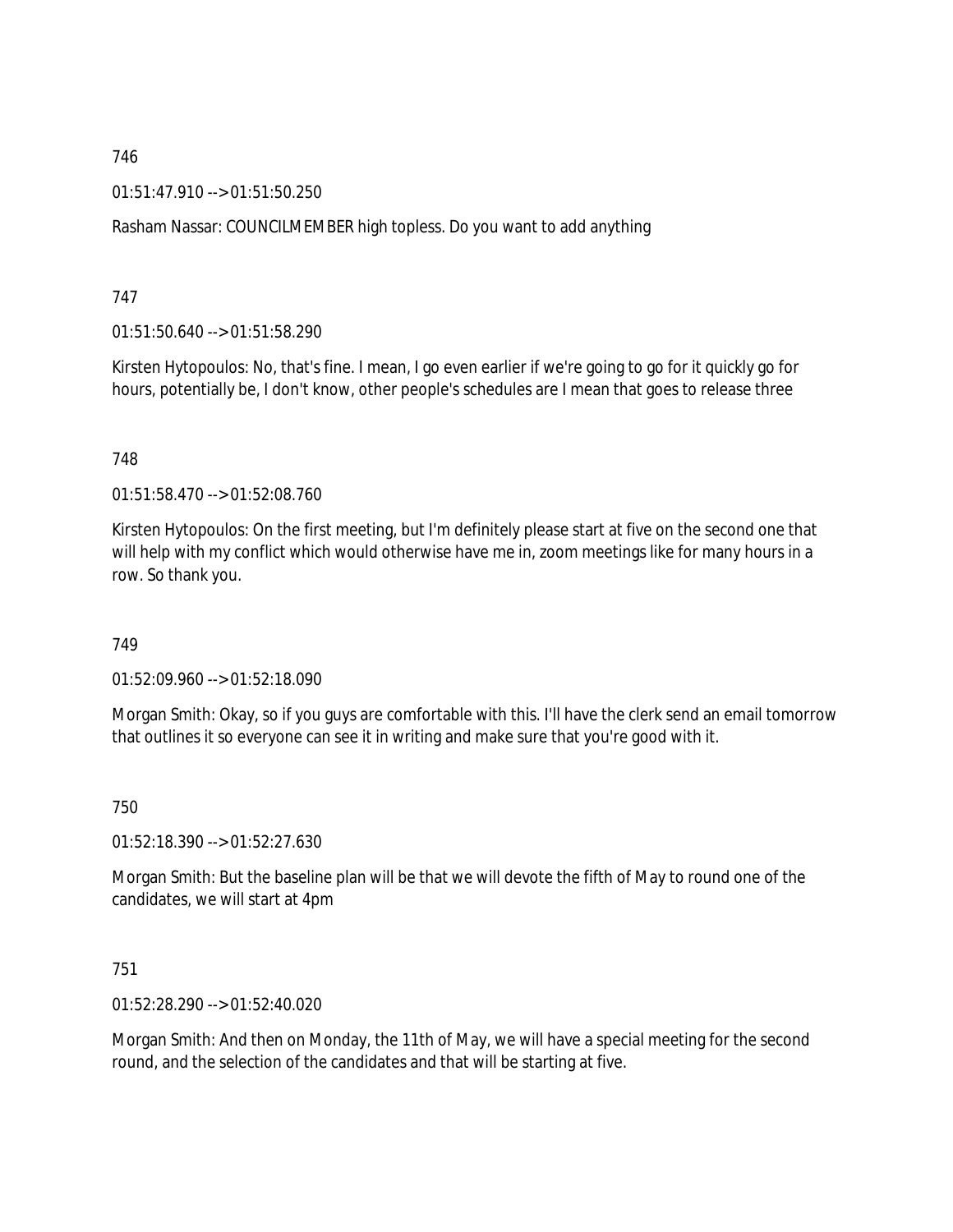01:52:40.740 --> 01:52:48.960

Morgan Smith: And the presumption will be that, then that's the 11th, that the Council member would be sworn in on the following Tuesday, which would be the 19th as planned.

753

01:52:49.440 --> 01:52:58.920

Morgan Smith: And join that meeting so well lol that in an email. And if you guys could just carefully. Check your calendars and make sure that that works for you. That would be great. So it sounds. Correct.

754

01:53:01.200 --> 01:53:01.440

Morgan Smith: OK.

755

01:53:03.600 --> 01:53:05.880

Rasham Nassar: OK, I see a number of hands.

756

01:53:06.540 --> 01:53:07.350

Still raised

757

01:53:09.030 --> 01:53:11.160

Rasham Nassar: Morgan. Did you want to add anything at this time or

758 01:53:12.210 --> 01:53:12.540 Rasham Nassar: Okay.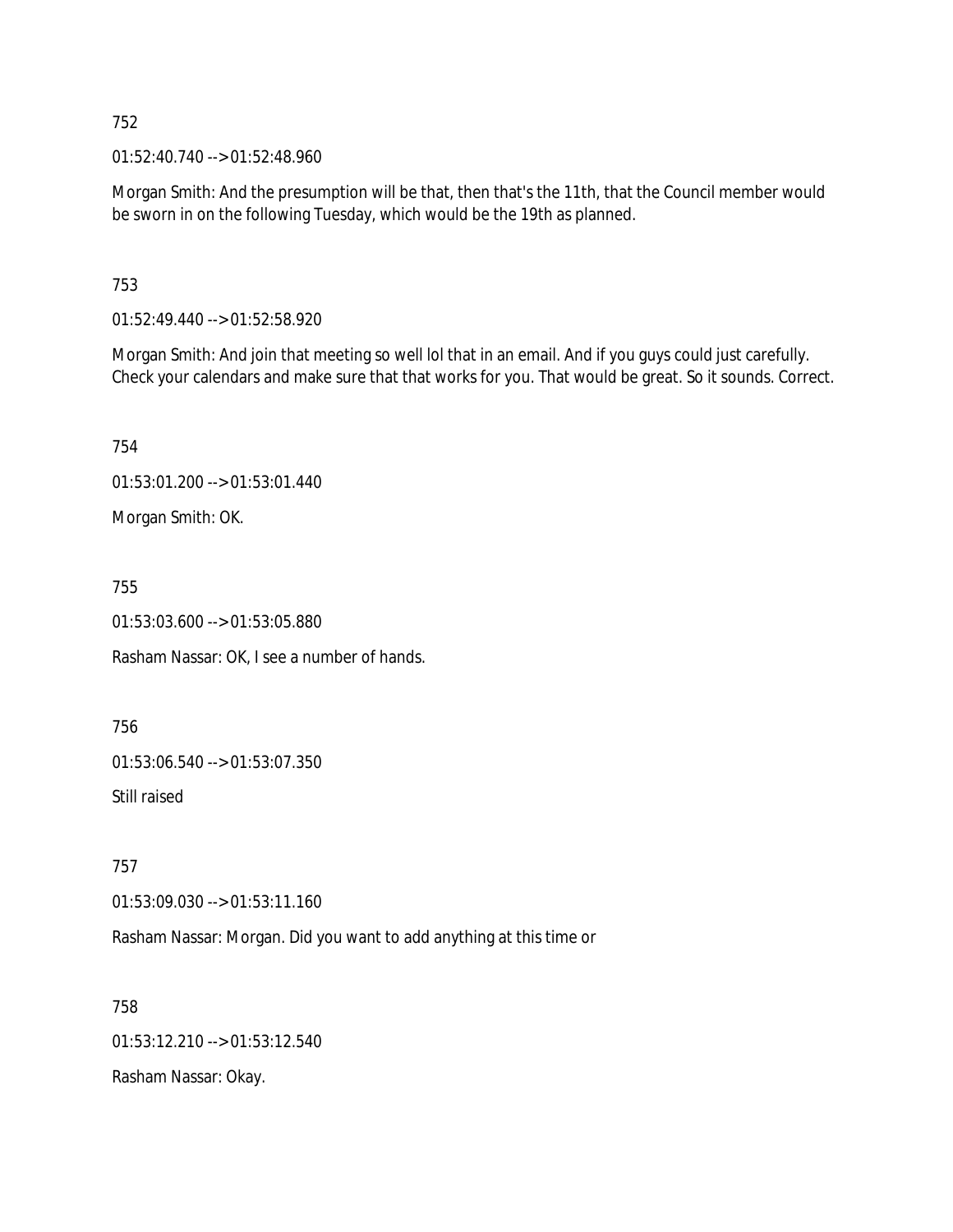01:53:14.550 --> 01:53:15.210

Rasham Nassar: Mayor Snyder.

760

01:53:16.290 --> 01:53:20.160

Leslie Schneider: I just had one more question for all of us. I

761

01:53:21.180 --> 01:53:31.950

Leslie Schneider: I don't care how how we respond, but it occurred to me that as we are going through the different rounds of voting, it is possible that we could

762

01:53:33.720 --> 01:53:34.650 Leslie Schneider: Come up with

763

01:53:36.210 --> 01:53:36.690

Leslie Schneider: You know,

764

01:53:38.520 --> 01:53:49.800

Leslie Schneider: A majority of votes for a particular candidate prior to the, the final rounds here. So I guess my question just to what are the pros and cons of sticking with all the rounds.

765

01:53:50.490 --> 01:54:01.620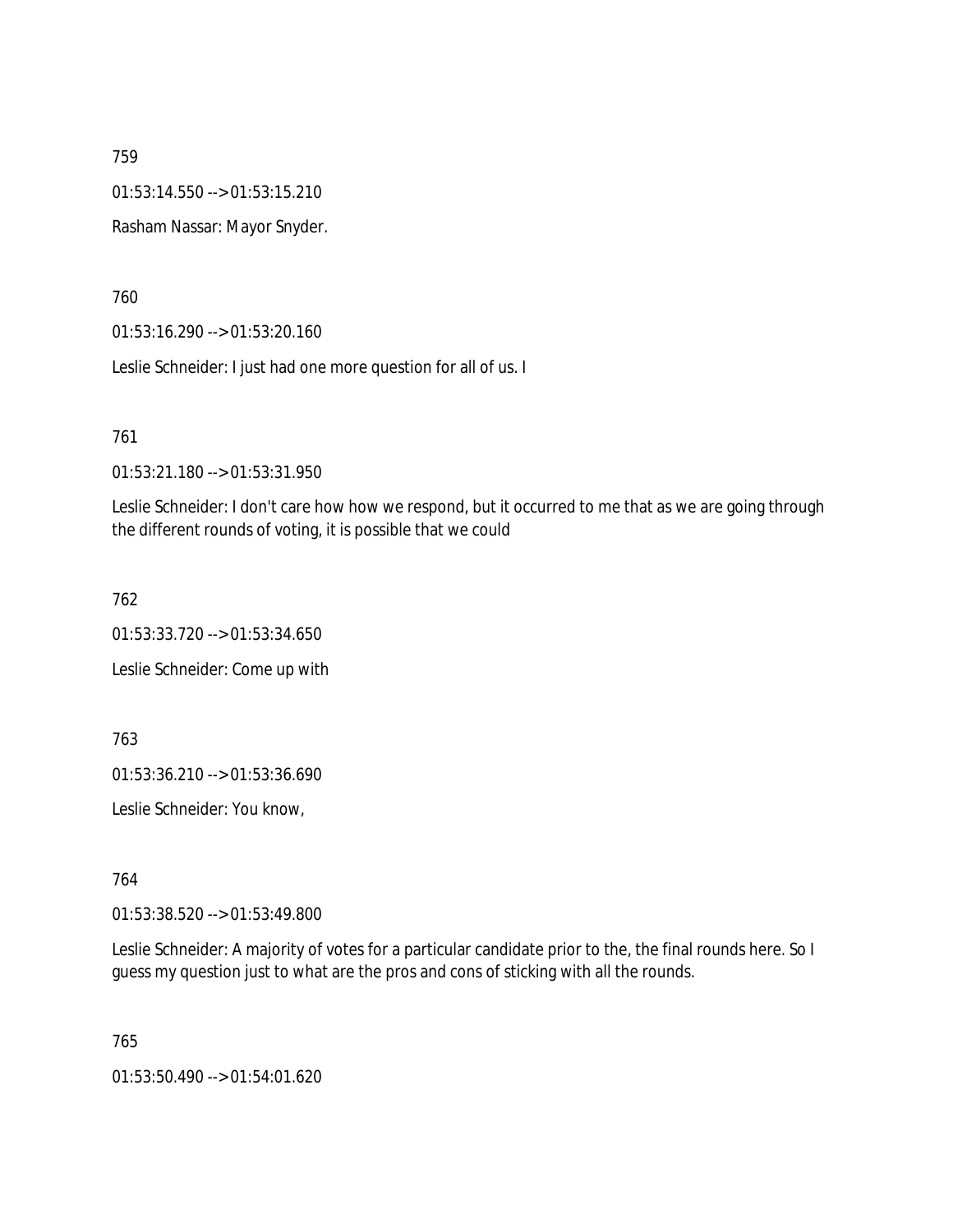Leslie Schneider: Regardless of whether we come up with a majority ahead of that or not. And I'm fine, whatever we decide. I just wanted us to acknowledge that

766

01:54:03.540 --> 01:54:04.530

Leslie Schneider: You know, we might rally.

767

01:54:06.240 --> 01:54:07.560

Leslie Schneider: Around a particular candidate.

768

01:54:09.780 --> 01:54:13.920

Rasham Nassar: And I think that's good to keep in mind, and it did, it does remind me of a

769

01:54:15.840 --> 01:54:24.930

Rasham Nassar: Question I had relating to laugh and that we did this and this is a question from the city attorney Joe I recall the last time, and correct me if I'm wrong.

770

01:54:27.090 --> 01:54:27.870

Rasham Nassar: Color Joe

771

01:54:29.520 --> 01:54:35.340

Rasham Nassar: We didn't retreat to executive session during which it breaks right from open session.

772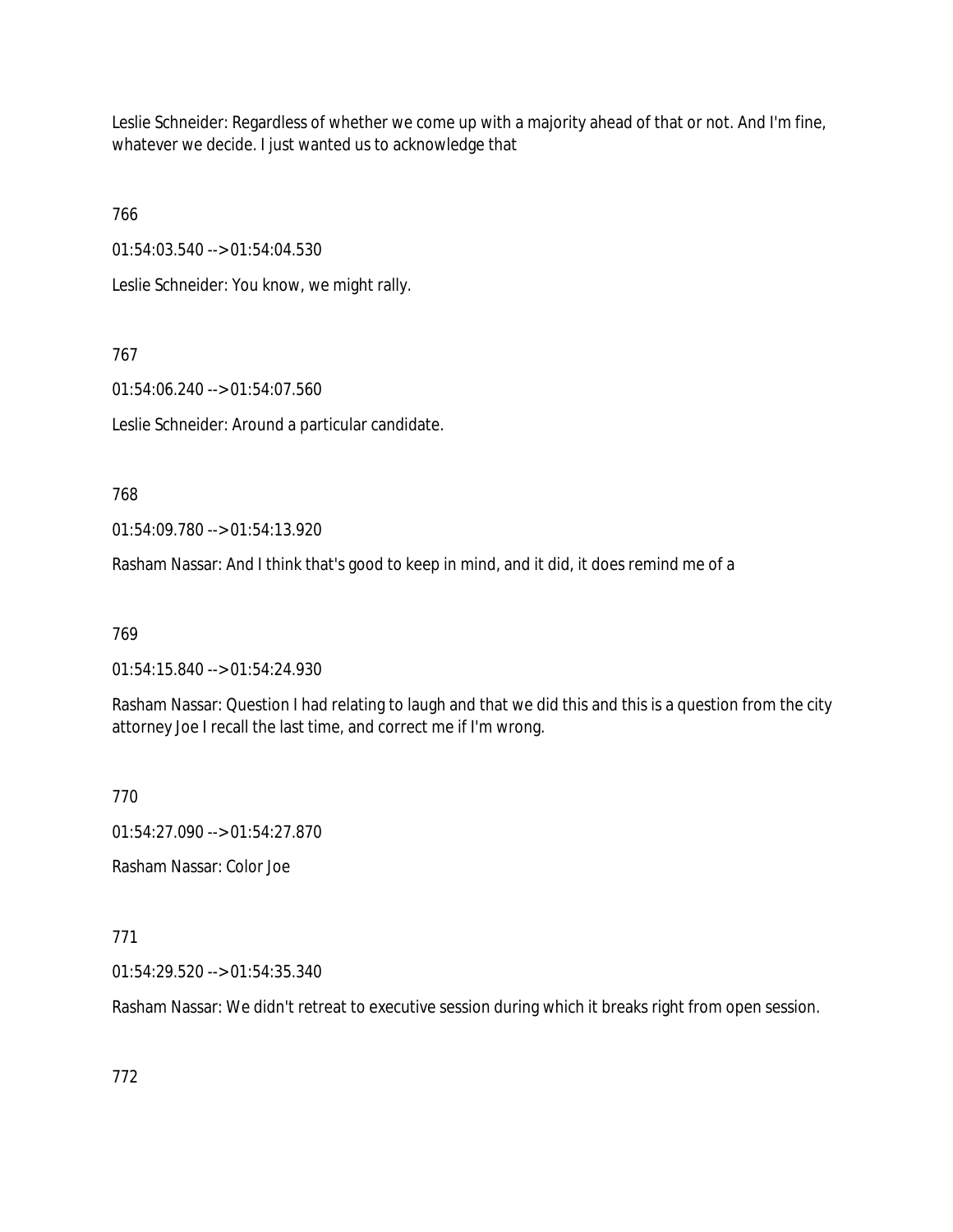01:54:35.760 --> 01:54:48.540

Rasham Nassar: To Executive Session. I know this is something that I brought up with the city manager at the agenda setting meeting is that feasible with via this format. Is that something that we're going to be allowed to do virtually

773

01:54:49.740 --> 01:55:00.120

Joe Levan: We'll have to figure out a way to do that but that allows you to evaluate the candidates as part of the that discussion happens in Executive Session. So maybe we do that through some other ways.

774

01:55:00.180 --> 01:55:03.810

Morgan Smith: We've given it some thought we we can support with that.

775

01:55:04.620 --> 01:55:06.060

Rasham Nassar: Okay, great.

776

01:55:06.720 --> 01:55:14.040

Joe Levan: And just, just to answer the question to customer Schneider there the process does contemplate situations where there could be

777

01:55:15.990 --> 01:55:23.400

Joe Levan: One winner. When Kennedy, the kind of with a number of votes stands out. So it would it would be a process that would be quicker if that happens.

778

01:55:25.860 --> 01:55:33.780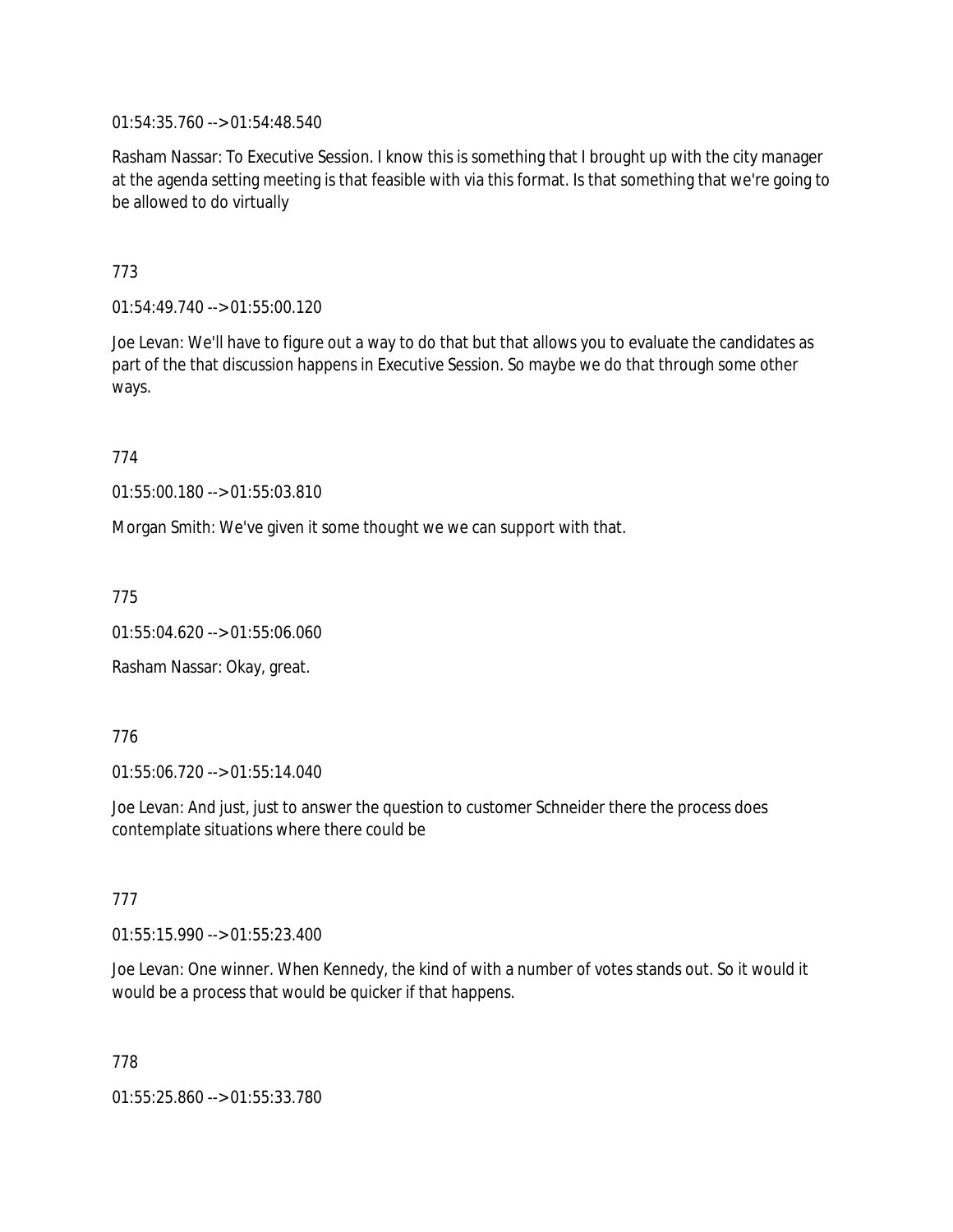Leslie Schneider: Okay, so we wouldn't be violating our process. Then if we should land on a candidate sooner than what this process lays out

779

01:55:34.200 --> 01:55:44.340

Morgan Smith: I think just to clarify what she's asking, Joe, because this came up in our agenda meeting last week. I think what the mayor's alluding to is, if that happened in the first round in the second round.

780

01:55:45.480 --> 01:55:47.160

Morgan Smith: It's kind of clear how that works.

781

01:55:47.310 --> 01:55:55.050

Joe Levan: Right. That's right. So it could happen in the second round, but not the first round, because the first round, you're going to narrow down to five.

782

01:56:01.710 --> 01:56:04.470

Rasham Nassar: Okay Council over here topless. Your hand is raised, do you

783

01:56:05.760 --> 01:56:06.960

Rasham Nassar: Have any further comments to share

### 784

01:56:07.230 --> 01:56:20.910

Kirsten Hytopoulos: So what happened. What happens if one person in the first round is our all of our first choice that's kind of are we then trotting people through a process and it in a kind of not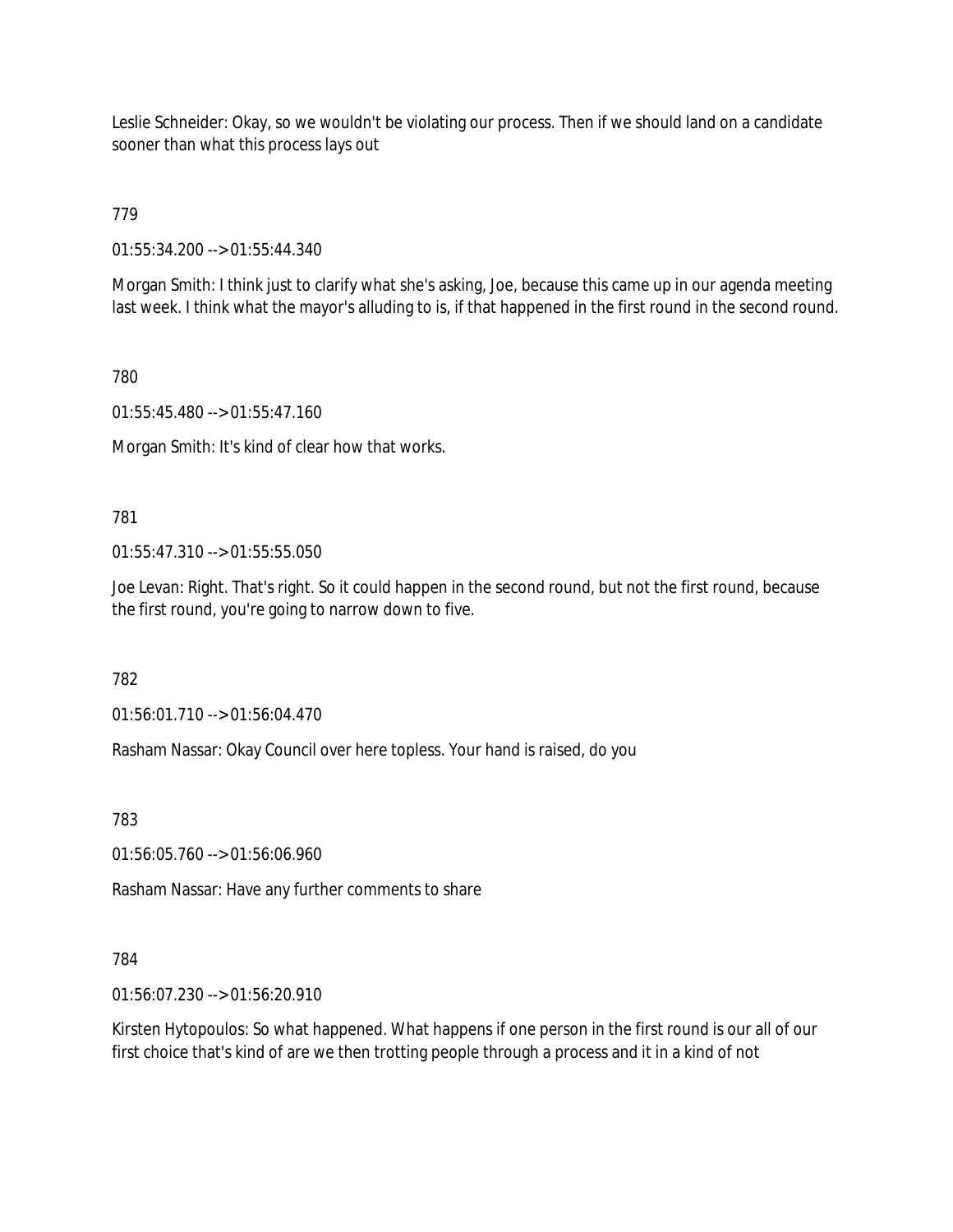01:56:22.290 --> 01:56:22.950

Kirsten Hytopoulos: Just wondering

786

01:56:25.350 --> 01:56:27.750

Joe Levan: Well, I think when just in terms of

787

01:56:29.010 --> 01:56:34.350

Joe Levan: As Morgan said earlier that the process. The first thing you will do as part of this is to adopt emotion.

## 788

01:56:34.980 --> 01:56:40.380

Joe Levan: That lays out the process and that that you're going to go by that process. But if something like that happens.

789

01:56:41.220 --> 01:56:55.500

Joe Levan: You could have another motion to say, okay, based on what we've done with the votes gone. We're going to revise our process to deal with that. But I mean, that's probably the just, you know, some of the chance that could happen, but it's probably quite unlikely, but if it does that is an option.

790

01:56:57.630 --> 01:57:07.230

Morgan Smith: And I guess to this came up in our meeting last week. And the other point that I would throw out there is that it aligns with what COUNCILMEMBER Pollock was saying a few minutes ago.

791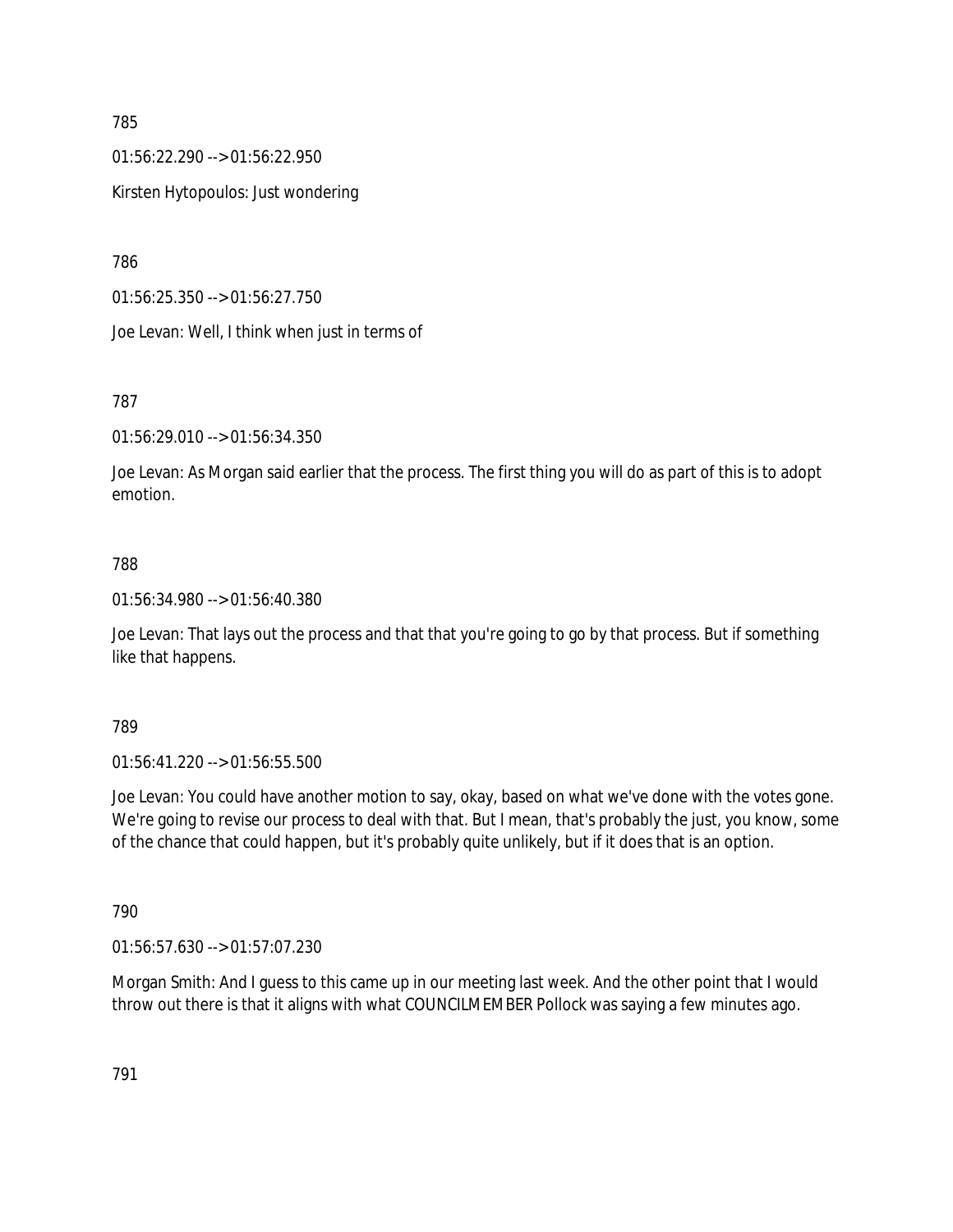01:57:07.560 --> 01:57:16.080

Morgan Smith: If you want is an important decision if you want the opportunity to see people more than once. If you want the community to have a clear understanding of how you're going to move through that selection.

# 792

01:57:16.560 --> 01:57:24.510

Morgan Smith: I think it's, it behooves you to give weight to going through a two step process if it's, if that's what you articulate at the beginning.

793

01:57:26.640 --> 01:57:29.340

Rasham Nassar: Okay, I'm COUNCILMEMBER Medina.

### 794

01:57:31.980 --> 01:57:34.980

Kol Medina: I'm glad we're having this discussion. I think it's a really important point.

795

01:57:37.980 --> 01:57:39.840

Kol Medina: Morning you raise a good point there.

796

01:57:42.300 --> 01:57:54.360

Kol Medina: But on the other hand, if there are, if it just magically happens that we take the vote on the first day and all six of us give first place in our voting to the same person.

### 797

01:57:55.740 --> 01:58:03.150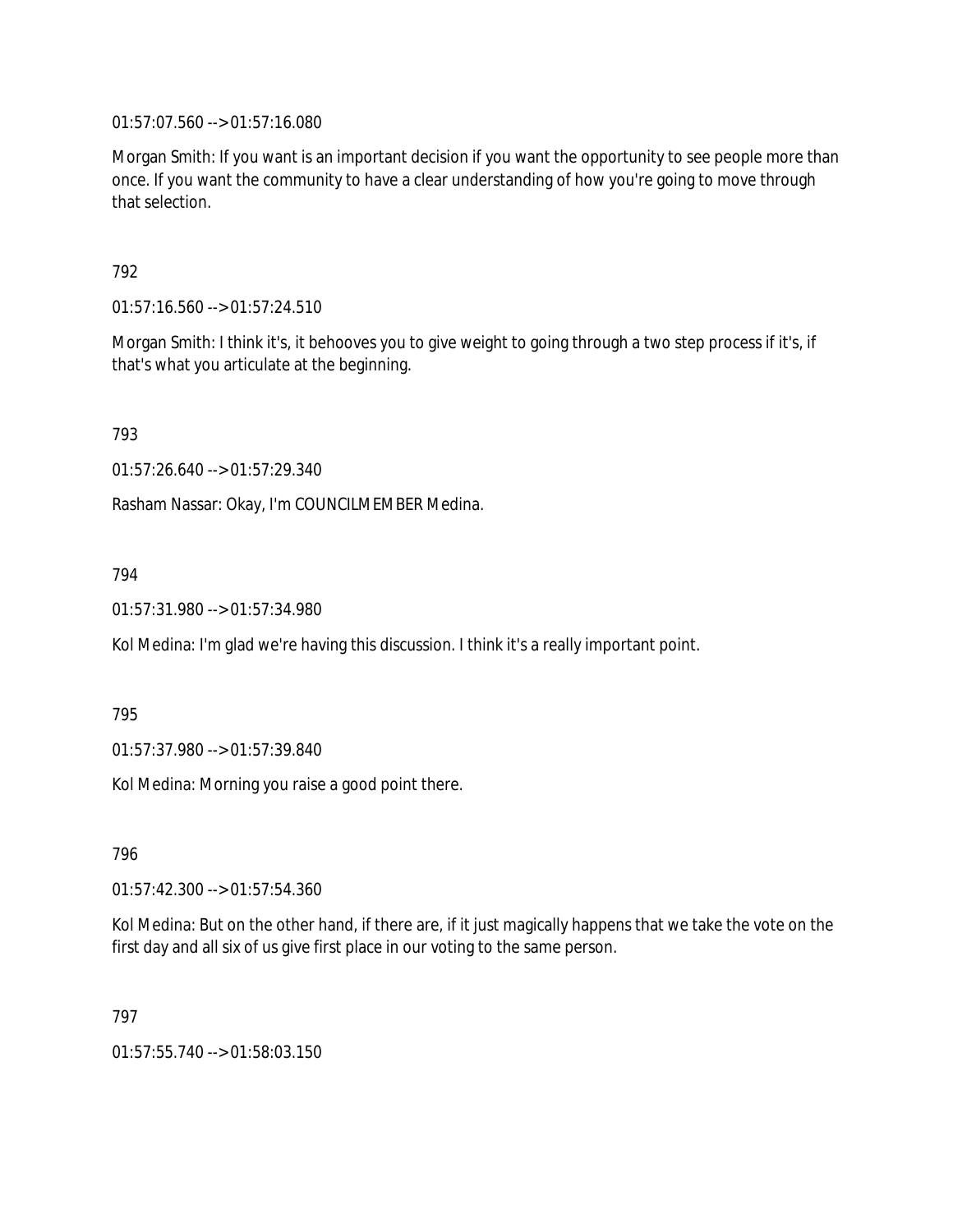Kol Medina: I certainly understand the Bennett. The, the reasons why we wouldn't want to still go to a second round the things you just stated city manager.

798

01:58:03.690 --> 01:58:15.720

Kol Medina: But on the other hand, is that fair to any of those people to make them go and go through a second round of kind of maybe just humiliation, because they know they're just going to lose at the end of it. I mean, these

## 799

01:58:16.020 --> 01:58:23.790

Kol Medina: Things are hard for me to away, but I think we need to have a clear understanding going in, of what what the answer is not just, you know,

### 800

01:58:24.990 --> 01:58:31.800

Kol Medina: Kind of make a change, the motion on the day I think we got to have a clear understanding of what it's going to be so I'm glad we're having the discussion.

801

01:58:37.380 --> 01:58:38.670

Rasham Nassar: COUNCILMEMBER had topless.

802

01:58:41.160 --> 01:58:41.520

Rasham Nassar: Can you

803

01:58:42.840 --> 01:58:54.360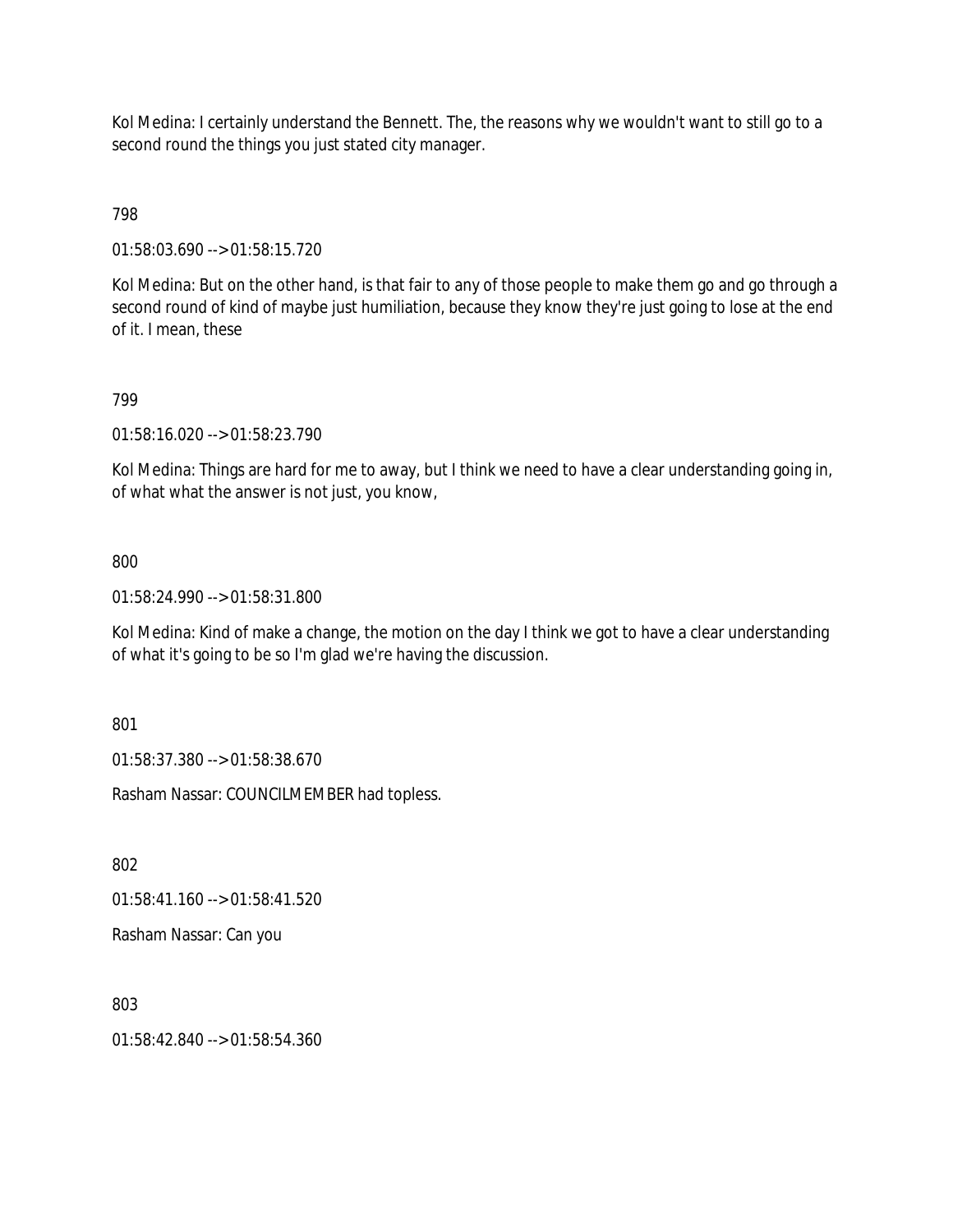Kirsten Hytopoulos: Try to be good and unmute or mute. I would say that I would not at all feel comfortable asking people to move forward. If we go to that situation. I can't imagine changing my mind about that. I think that would be very uncomfortable for them.

804

01:58:56.220 --> 01:58:58.020

Rasham Nassar: So what I'm hearing is is

805

01:58:58.350 --> 01:59:02.640

Rasham Nassar: Is that, sorry. Mayor started this is, I just want to make this point so we can

806

01:59:03.840 --> 01:59:12.090

Rasham Nassar: Kind of come to some agreement, I think, I think we all agree with that. It makes total sense. It's the kind and respectful thing to do. So if there's some way to

807

01:59:13.710 --> 01:59:17.730

Rasham Nassar: Frame the process such that if that is the case.

808

01:59:19.530 --> 01:59:27.450

Rasham Nassar: We can make a decision that night. We won't need to host that special meeting that we've tentatively scheduled for the 11th of May.

809

01:59:28.710 --> 01:59:34.680

Rasham Nassar: I'm agreeable to that is city manager Smith, you have some words you want to share about that.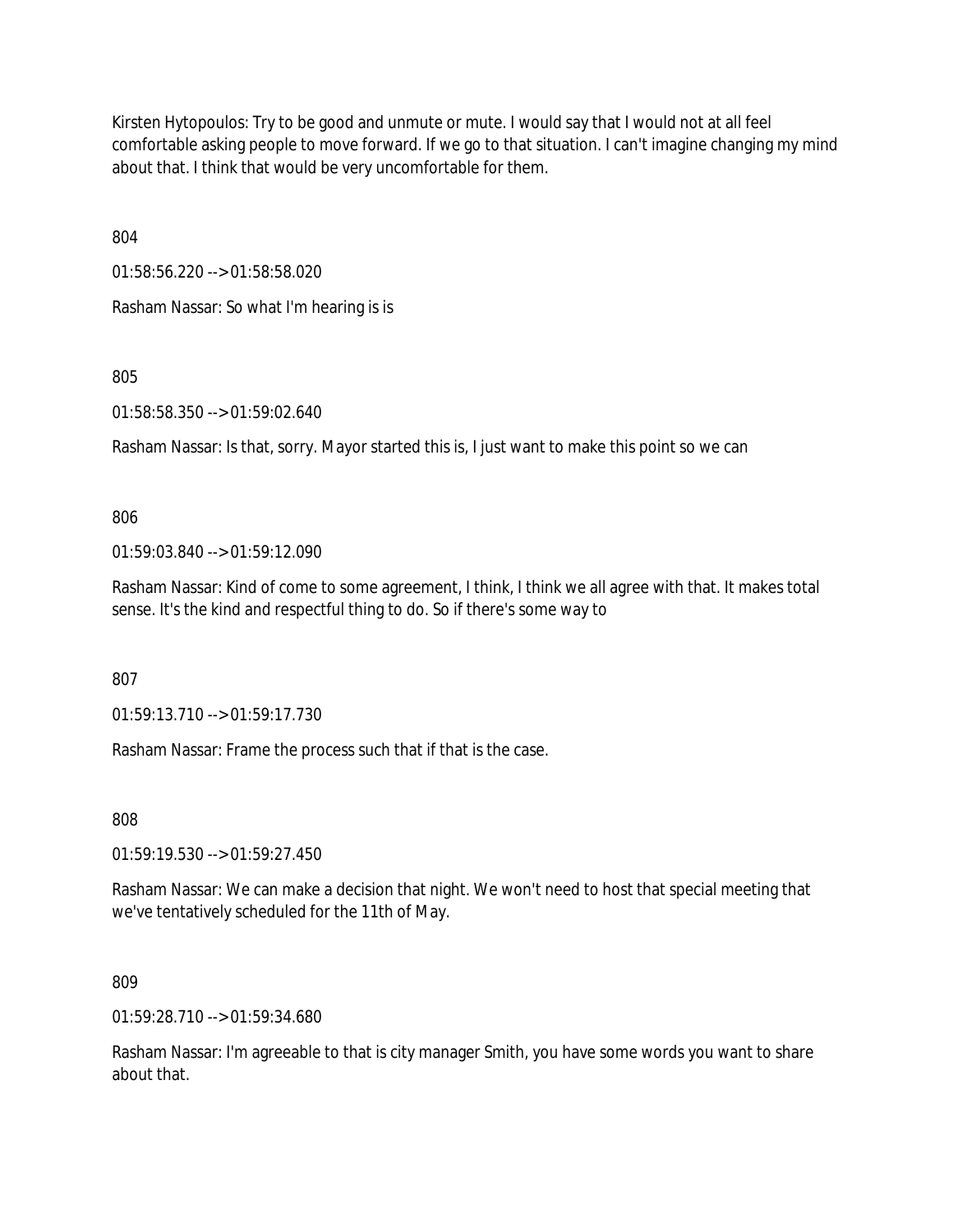01:59:34.890 --> 01:59:45.690

Morgan Smith: Yeah, I think we could just add a phrase at the bottom of point four on that page that describes that because it anticipates all the way out to if you had a tie for the highest vote getter.

811

01:59:45.960 --> 01:59:58.800

Morgan Smith: What would happen and we can just add something to that that articulate that if and I'll just borrow the example you use because I think that's probably the only hypothetical that meets this, I hear you saying meets your threshold.

812

01:59:59.130 --> 01:59:59.970

Morgan Smith: That if

813

02:00:00.210 --> 02:00:03.750

Morgan Smith: The highest vote getter was by unanimous.

814

02:00:05.970 --> 02:00:17.160

Morgan Smith: Ballot that that person would would be selected. And if you articulated in this and the motion is as written that these are the processes, the process, you're going to use

815

02:00:17.430 --> 02:00:32.880

Morgan Smith: Then in the event that you would arrive at that outcome you would have already said this is if that outcome happens, then we're just done. So if that's the scenario that you want to anticipate would mean that you would not go to a second round, we can just write that into this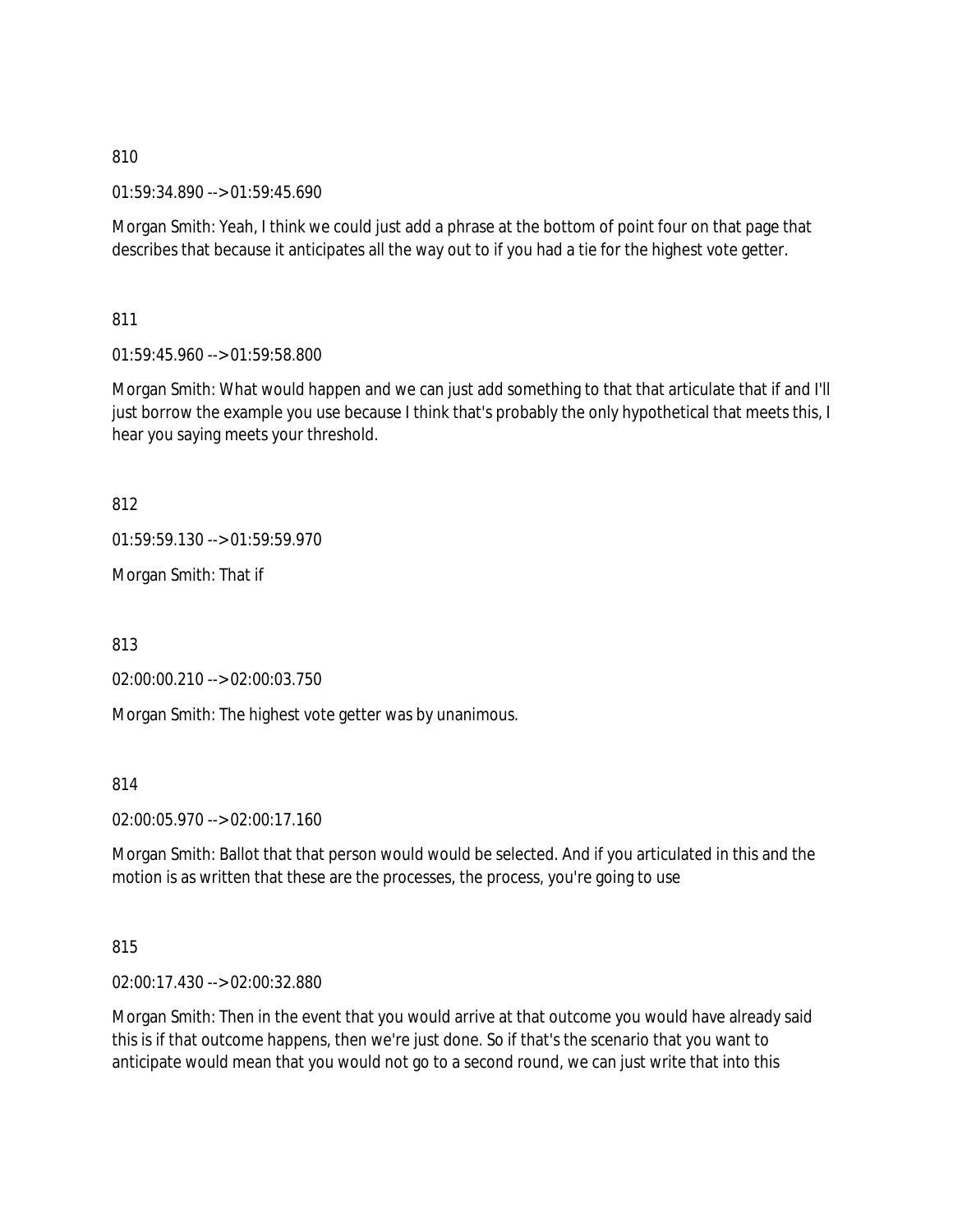02:00:35.580 --> 02:00:36.090

Leslie Schneider: And I make it

817

02:00:36.270 --> 02:00:49.560

Leslie Schneider: A quick point. So I'm playing devil's advocate to myself right now. So yes, let's say that we all have, you know, unanimous consent on a first on a first pick

818

02:00:50.280 --> 02:01:00.060

Leslie Schneider: In my thought my suggestion is that we not just automatically take that as a decision, moving forward, but that we

### 819

02:01:00.510 --> 02:01:07.980

Leslie Schneider: agree amongst ourselves that yes we have arrived at a decision we are comfortable with it. And the reason I'm throwing that out there is

820

02:01:08.970 --> 02:01:22.050

Leslie Schneider: What if in Council members minds. There's a really close tie between two candidates and of course we have to make a decision to, you know, pick up a one, two, and a three. So there might be

## 821

02:01:23.160 --> 02:01:37.020

Leslie Schneider: Two or three of us who, you know, just barely made the decision to vote for one so I'm over complicating things I know I'm I'm playing devil's advocate to my own suggestion, but

822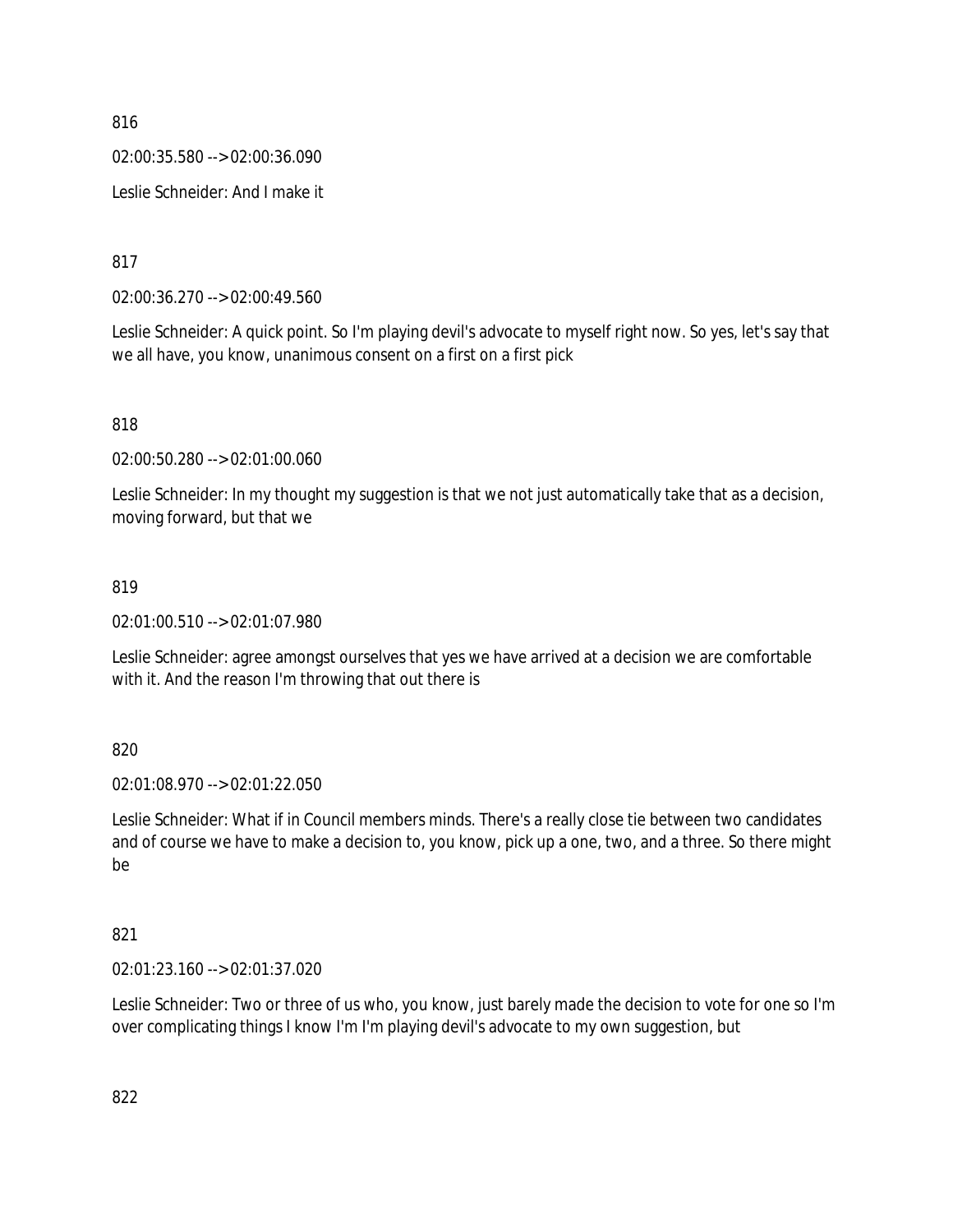02:01:37.620 --> 02:01:47.880

Leslie Schneider: A thought being just that we pause and say, looks like we have a number one candidate by unanimous agreement here. Do we want to

823

02:01:49.200 --> 02:01:56.130

Leslie Schneider: second guess ourselves and give candidates. Another chance or are we good with our decision.

824

02:02:00.420 --> 02:02:01.710

Rasham Nassar: COUNCILMEMBER Medina.

825

02:02:05.670 --> 02:02:18.420

Kol Medina: Yeah, maybe that's over complicating things a little bit, but I think I like the idea i think i get i get the point of it. I mean, one way we could handle that would be, we add in the sense that city manager suggesting for this hypothetical

826

02:02:19.620 --> 02:02:26.910

Kol Medina: And a second sentence that goes with that hypothetical could be that you know it. In this scenario, the Council will

827

02:02:27.510 --> 02:02:43.440

Kol Medina: Break for another executive session to discuss it and then we can we can we can discuss it and we can discuss the very issue you're raising. Are we are actually really comfortable. This person is very much the best person. Let's just do it. Or would we like to bring another one in

828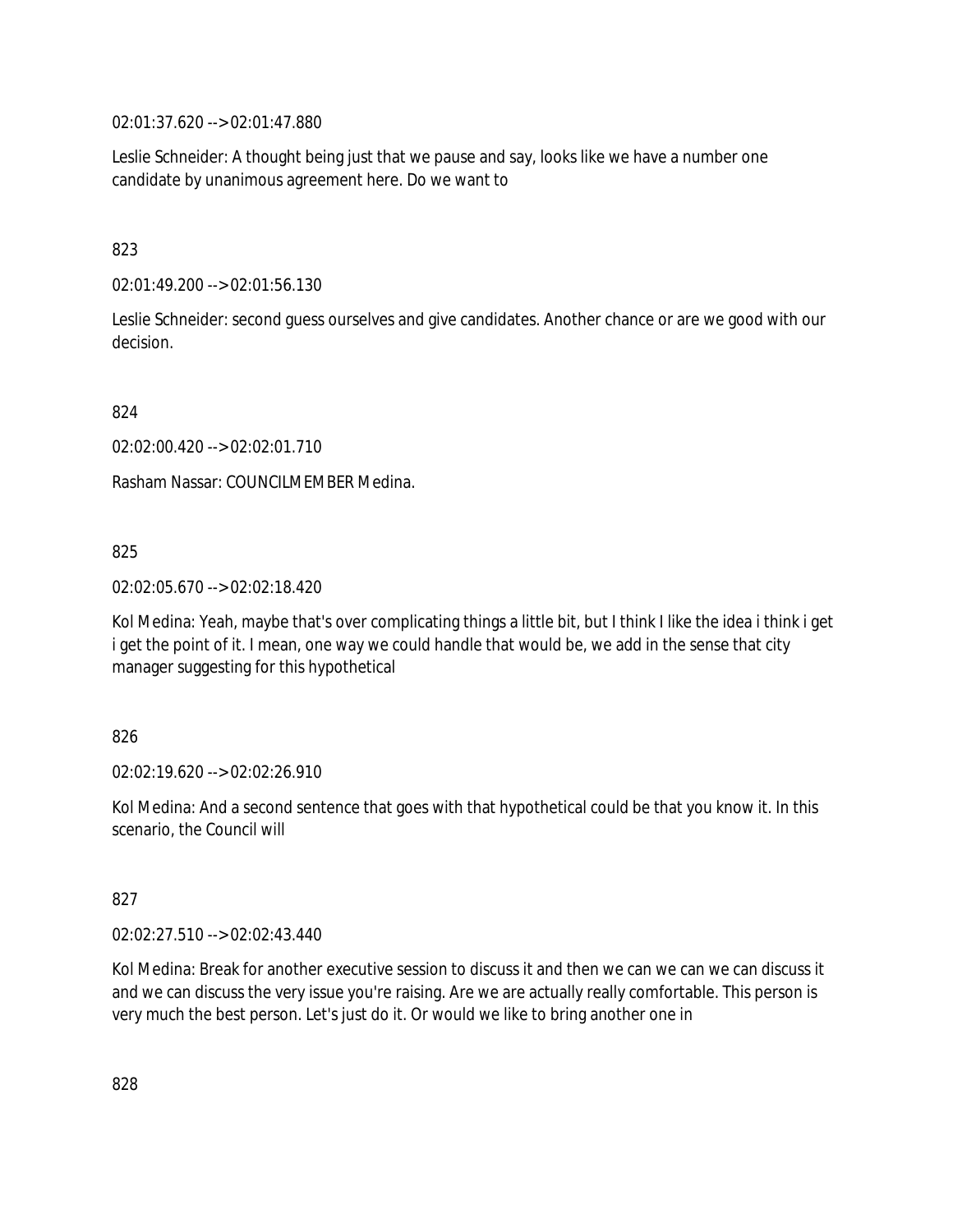02:02:48.990 --> 02:03:02.670

Morgan Smith: I think what I'd like to protect on your behalf, is that everybody who's interested whether it's the candidate, the applicants or the community understands what the likelihood is or what the what might happen.

#### 829

02:03:03.120 --> 02:03:11.850

Morgan Smith: And so maybe what we'll do is, what if we just added the phrase that describes the scenario. If somebody gets unanimous, you know, the ballot is receives number one.

830

02:03:12.420 --> 02:03:17.760

Morgan Smith: Ballot by unanimous vote, the Council will consider

831

02:03:18.390 --> 02:03:26.280

Morgan Smith: Whether that candidate will be selected and voting will end and then you can do just as you described, you can go to Executive Session. You guys can

#### 832

02:03:26.580 --> 02:03:33.240

Morgan Smith: Do that but then everybody has been it's been forecast that you might make that decision or you might not. And then that leaves you the latitude.

833

02:03:36.120 --> 02:03:40.170

Morgan Smith: Okay. Okay, I'll try and write that in a way that looks good.

834

02:03:42.540 --> 02:03:54.420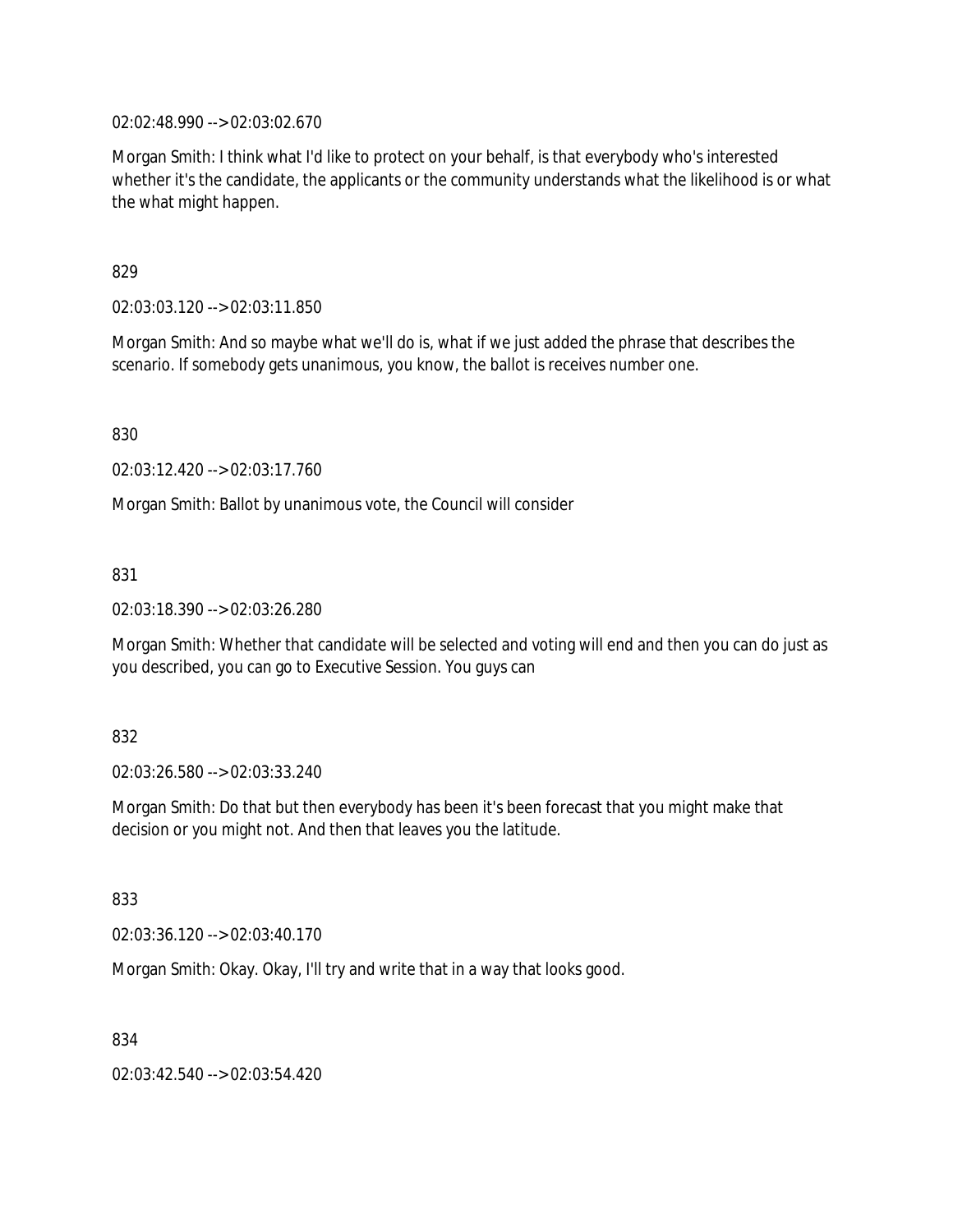Morgan Smith: Would you get another look at this next week for under future Council agendas these materials since that'll be what comes forward on the first week of May, would it be worth seeing this again with just that change.

835

02:03:56.340 --> 02:04:04.470

Rasham Nassar: I, I would prefer that I see some nodding heads. So if that's if that's possible and as an actor too much to your workload city manager. I think we'd appreciate that.

836

02:04:06.450 --> 02:04:06.810

Rasham Nassar: Great.

837

02:04:09.660 --> 02:04:10.200

Morgan Smith: Okay.

838

02:04:10.440 --> 02:04:16.740

Rasham Nassar: So are there any other questions, comments, thoughts on this agenda topic.

839

02:04:19.920 --> 02:04:22.560

Rasham Nassar: Alright, so we will move on.

840

02:04:24.120 --> 02:04:42.930

Rasham Nassar: At the start of the meeting. We added a new agenda item for discussion tonight. It was proposed by account number hi topless. It's our new item five be and it is a discussion virtual COUNCILMEMBER office hours and town halls and COUNCILMEMBER high topless.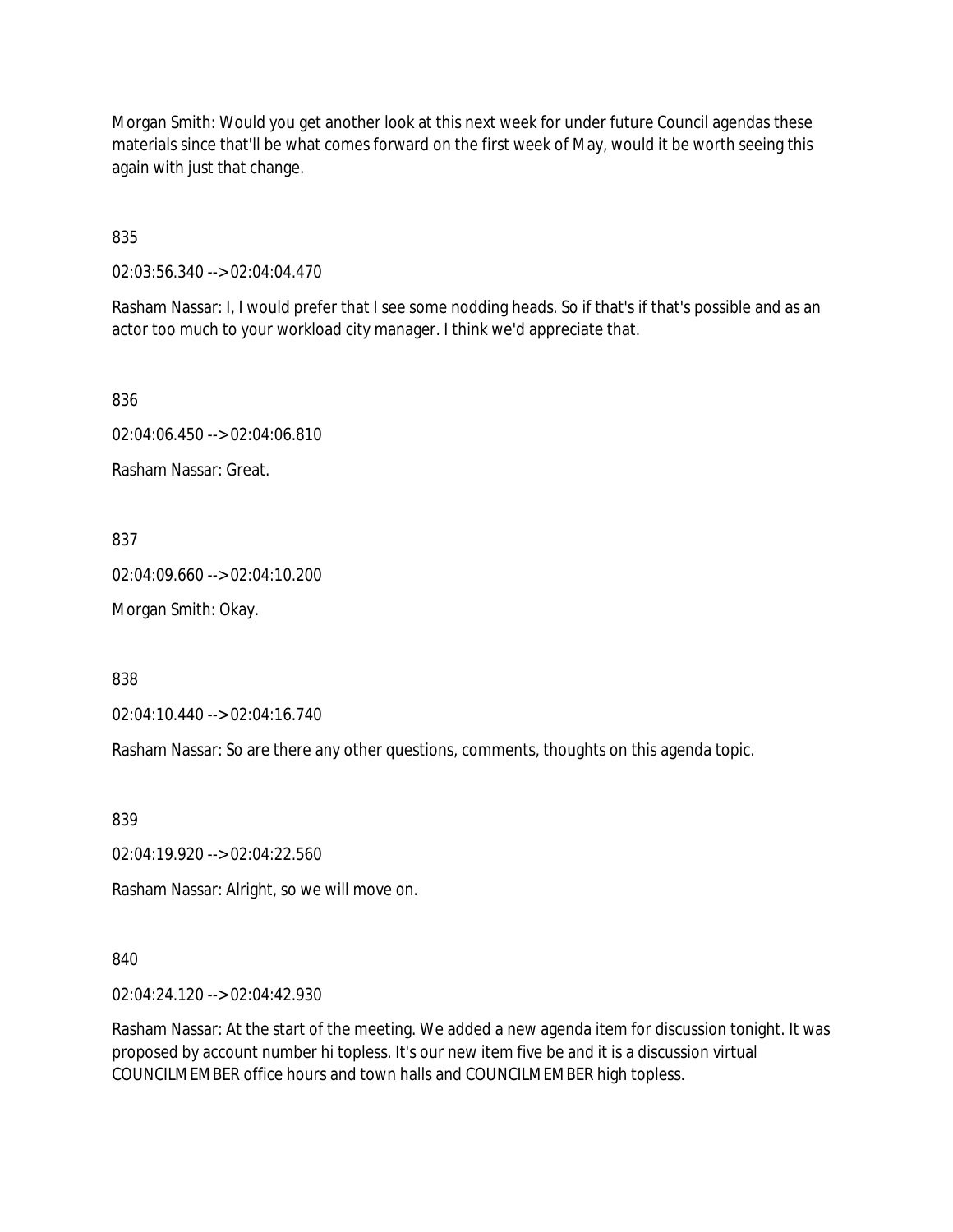02:04:43.830 --> 02:04:55.860

Kirsten Hytopoulos: Yeah, hi. Thanks, everybody. I'm I know what I have to be joking about this, but I feel like based on the time that we gave this topic before and the outcome that it seemed like we'd arrived on

## 842

02:04:56.610 --> 02:05:07.350

Kirsten Hytopoulos: That for just for good counsel management relationships purposes, we should address it and and that is that you know that this that this past weekend. There was another town hall.

### 843

02:05:08.670 --> 02:05:16.260

Kirsten Hytopoulos: I understand that that was. I mean, I haven't seen anything that came out from the council members involved. That was her sham and Michael that called it a town hall.

### 844

02:05:16.770 --> 02:05:25.140

Kirsten Hytopoulos: But the only announcement that I saw that, I think we medical received from wrong Peltier was called it a town hall and had an agenda.

845

02:05:25.650 --> 02:05:36.330

Kirsten Hytopoulos: Topic three topics and, you know, again, I don't want to be petty about this, but I think we had a conversation. It seemed like there was some agreement there wasn't a formal vote, but that it was

846

02:05:36.780 --> 02:05:43.200

Kirsten Hytopoulos: You know the conversation was around the idea that when we call something a town hall and we have I, you know, agenda items, etc.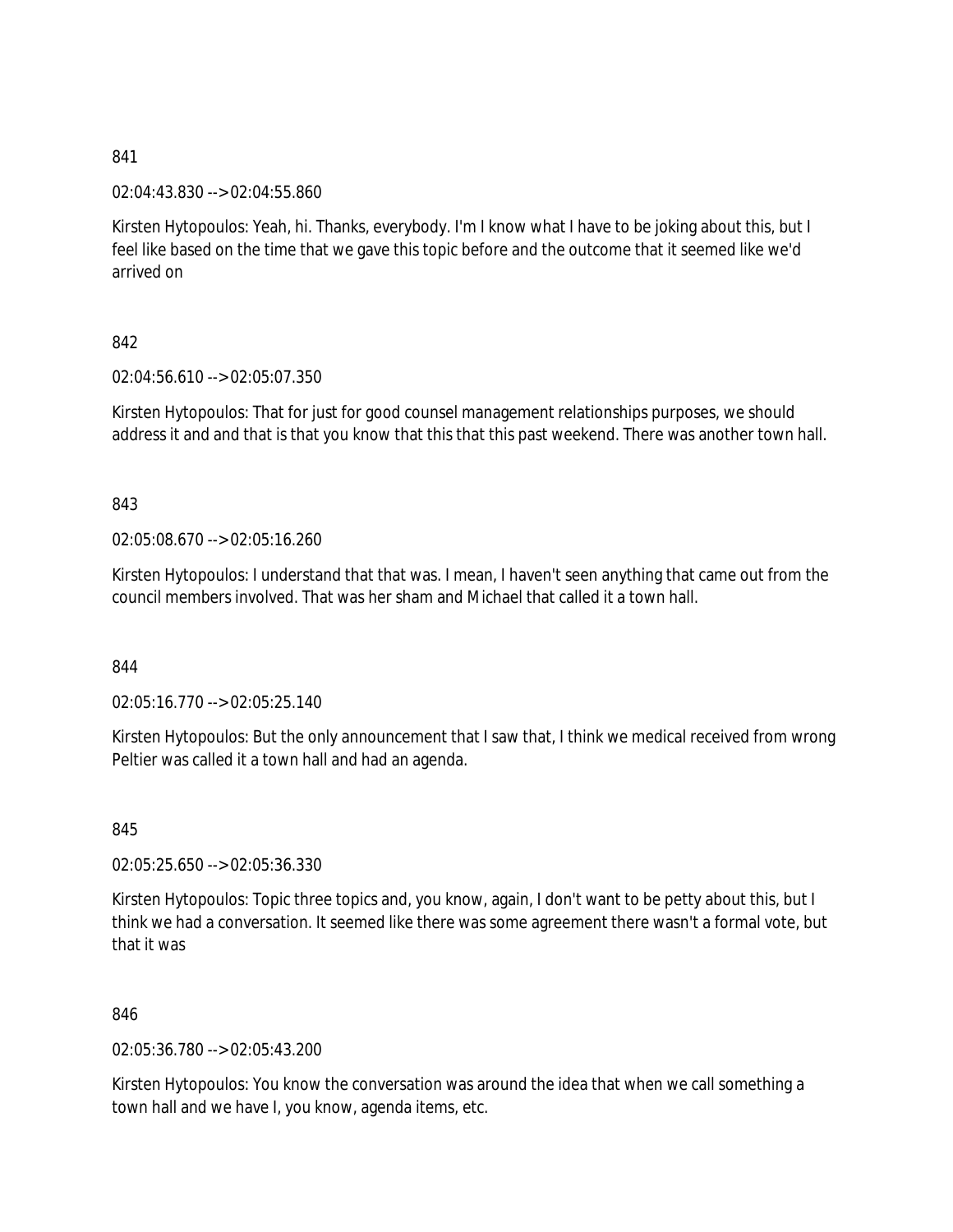### 02:05:44.280 --> 02:05:50.010

Kirsten Hytopoulos: Especially a time when the full Council is having very little ability to do a lot of work and outreach.

# 848

02:05:50.880 --> 02:06:01.770

Kirsten Hytopoulos: That it takes on a significance that suggests that it's something more than office hours, and it seemed like we'd arrived at a consensus that office hours, made a lot of sense right now.

### 849

02:06:02.250 --> 02:06:07.890

Kirsten Hytopoulos: But things called town halls should be Council sanctioned and and and and advertised by the city.

850

02:06:08.790 --> 02:06:13.500

Kirsten Hytopoulos: As someone would expect someone who, you know, so this would hear about a town hall. They think it was a city function.

### 851

02:06:14.190 --> 02:06:23.550

Kirsten Hytopoulos: That was city section and planned and I would note that we did receive. Well, I mean, I saw at least probably all saw a response from one citizen to Ron's email.

# 852

02:06:24.450 --> 02:06:33.180

Kirsten Hytopoulos: asking, well, why is it. Let's see. I actually wrote this down. Why is the city not notifying all islanders of this quote unquote meeting, rather than you.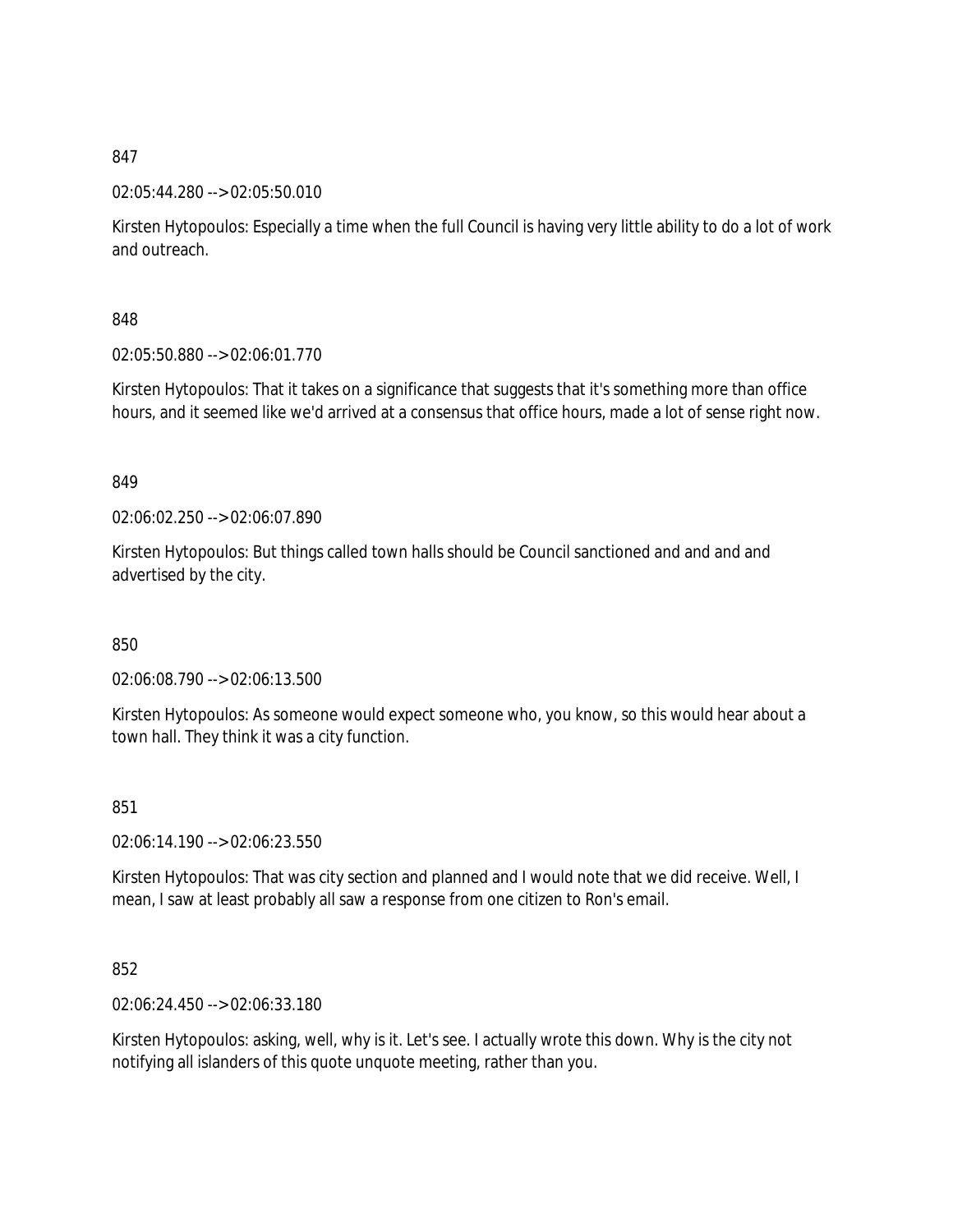02:06:34.470 --> 02:06:44.310

Kirsten Hytopoulos: And so I, to me at least, that indicates, you know, some evidence of the fact that this is confusing. And I just wondered whether we should have more of a formal

854

02:06:44.790 --> 02:06:52.350

Kirsten Hytopoulos: Question about this where we actually all need to weigh in and buy in or not and know where we all stand on this issue. So that's all

855

02:06:57.090 --> 02:07:07.680

Rasham Nassar: Okay see number of hands, have just gone up. I'm going to go to council member council member Pollock, because I think I saw your hand shoot up first.

856

02:07:09.210 --> 02:07:12.030

Michael Pollock: Yeah, sure. Well, since we have this

857

02:07:13.740 --> 02:07:15.810

Michael Pollock: We, we did

858

02:07:16.890 --> 02:07:27.420

Michael Pollock: I came out as a town hall meeting. I'm not really sure what we're discussing really that has anything to do with the Council, per se.

859

02:07:29.040 --> 02:07:30.090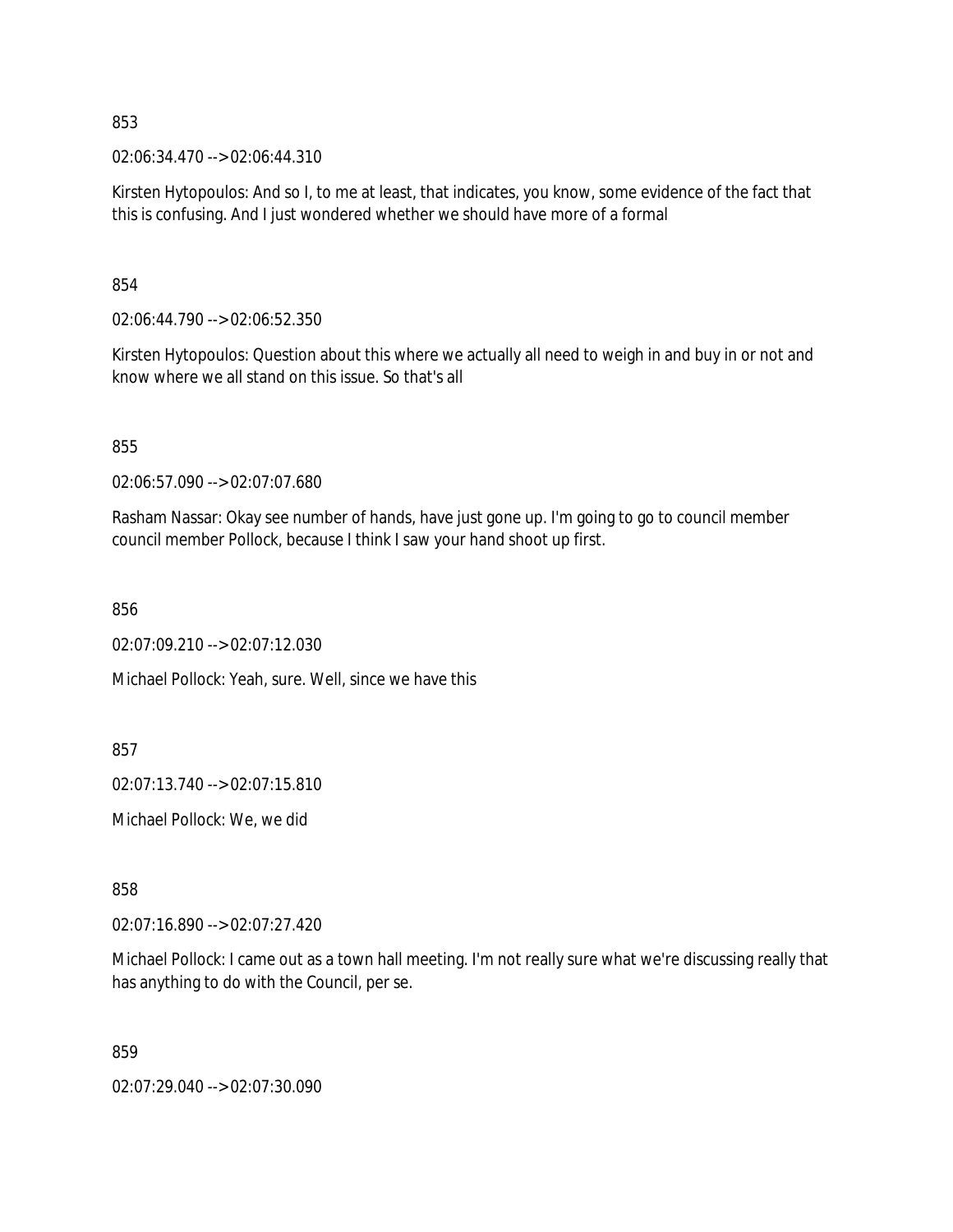Michael Pollock: You know, we have

860

02:07:31.410 --> 02:07:41.520

Michael Pollock: A constitutional right to speak. We have it's in our state constitution as well as the US Constitution of freedom of association, freedom of assembly, the right to free speech.

861

02:07:42.030 --> 02:07:53.850

Michael Pollock: And we also have the manual. The city governance that allows for this that actually encourages it. So I think everything that we did was really consistent with just all the levels of

862

02:07:55.050 --> 02:08:02.520

Michael Pollock: Governance that we have that were to follow. So I'm pretty comfortable with what we did. And the way we did it.

863

02:08:03.390 --> 02:08:18.210

Michael Pollock: I also looked up the term town hall, it describes exactly what we did. And I also looked up in the city governance manual whether the term town hall was used or defined it was used once and it was not defined. So

864

02:08:19.440 --> 02:08:24.090

Michael Pollock: You know, we can talk about it all we want, but I have no intention of

865

02:08:25.230 --> 02:08:43.830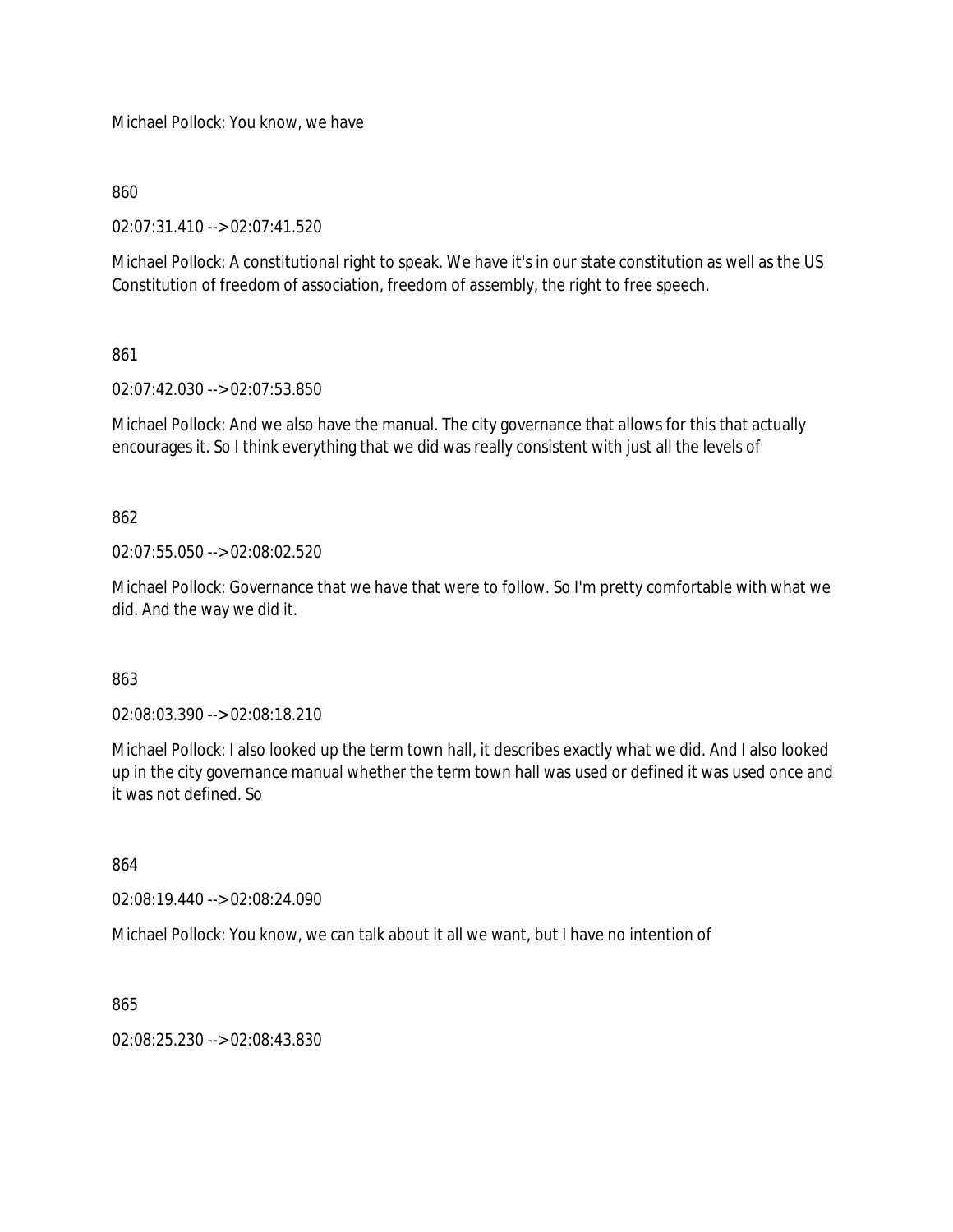Michael Pollock: Not meeting online with having sort of a virtual fellowship with my constituents, I feel it's important to me to do that, both personally and I've gotten a lot of positive feedback from the people that have attended. There's been a lot of gratitude. I'm not asking any other anybody else.

866

02:08:45.240 --> 02:08:50.340

Michael Pollock: That's doing it that another council member to do it with me or to not do it with me so

867

02:08:51.510 --> 02:08:58.050

Michael Pollock: You know it's you're all free to do what you want have a zoom meeting or not have a zoom meeting join

### 868

02:08:59.040 --> 02:09:16.740

Michael Pollock: The meeting that I'm part of or not. Other Council Members have said, others are welcome to join their meeting, so I don't really, again, I don't really know what we're discussing, other than the idea that we're going to voluntarily. See, the right to communicate with our constituents. So,

869

02:09:18.030 --> 02:09:27.090

Michael Pollock: That's where I'm at. I'm there's, I can tell you right now. There's nothing. You're going to say anyone that's going to say that's going to convince me to do anything different than what I'm doing.

870

02:09:30.930 --> 02:09:33.630

Rasham Nassar: Okay I think every council member has her hand up at this

871

02:09:33.630 --> 02:09:34.050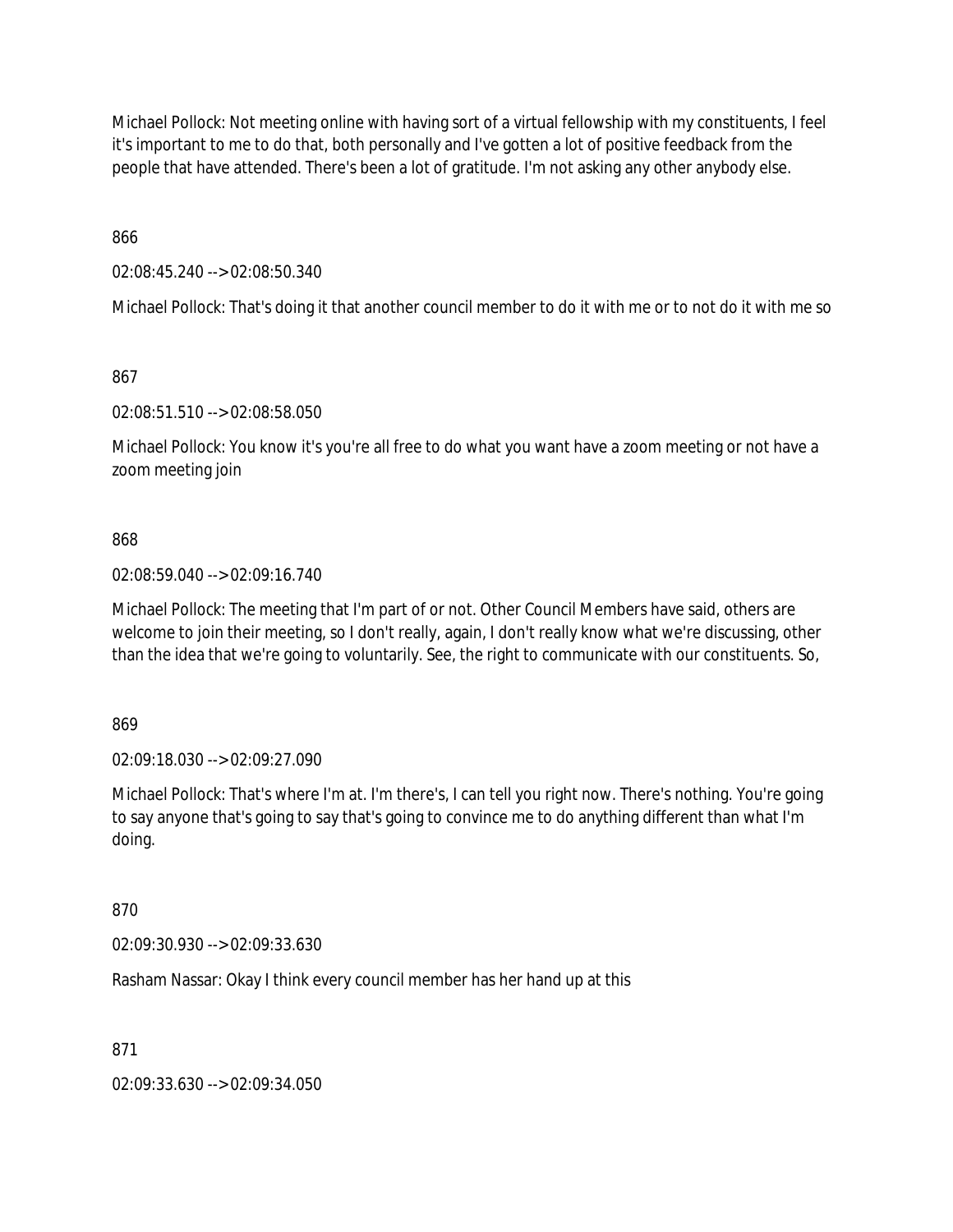Point.

872

02:09:35.310 --> 02:09:38.070

Rasham Nassar: I'm going to go to. Councilmember Medina next

873

02:09:39.360 --> 02:09:49.860

Rasham Nassar: But before I do, I also want to note because it was mentioned on the record that council member Pollock held office hours or town hall whatever word was used in the invitation.

874

02:09:50.550 --> 02:10:04.860

Rasham Nassar: To describe the virtual meeting, but I also I'm aware that council member deep hosted virtual office hours as well. And I think I heard some feedback that another council member join those office hours at one point.

### 875

02:10:05.940 --> 02:10:20.700

Rasham Nassar: during that session. So I'm also I'm really excited to hear from COUNCILMEMBER deets. When he gets an opportunity to speak as to how his office hours went feedback for that I've heard from constituents, is that overall virtual council member office hours is a really positive.

876

02:10:21.960 --> 02:10:25.110

Rasham Nassar: Positive way to meet and communicate with our constituent base so

877

02:10:26.610 --> 02:10:35.220

Rasham Nassar: We wanted to plug that in. Before we go to council member Medina and then after Medina mayor Snyder, you know, you'll be next.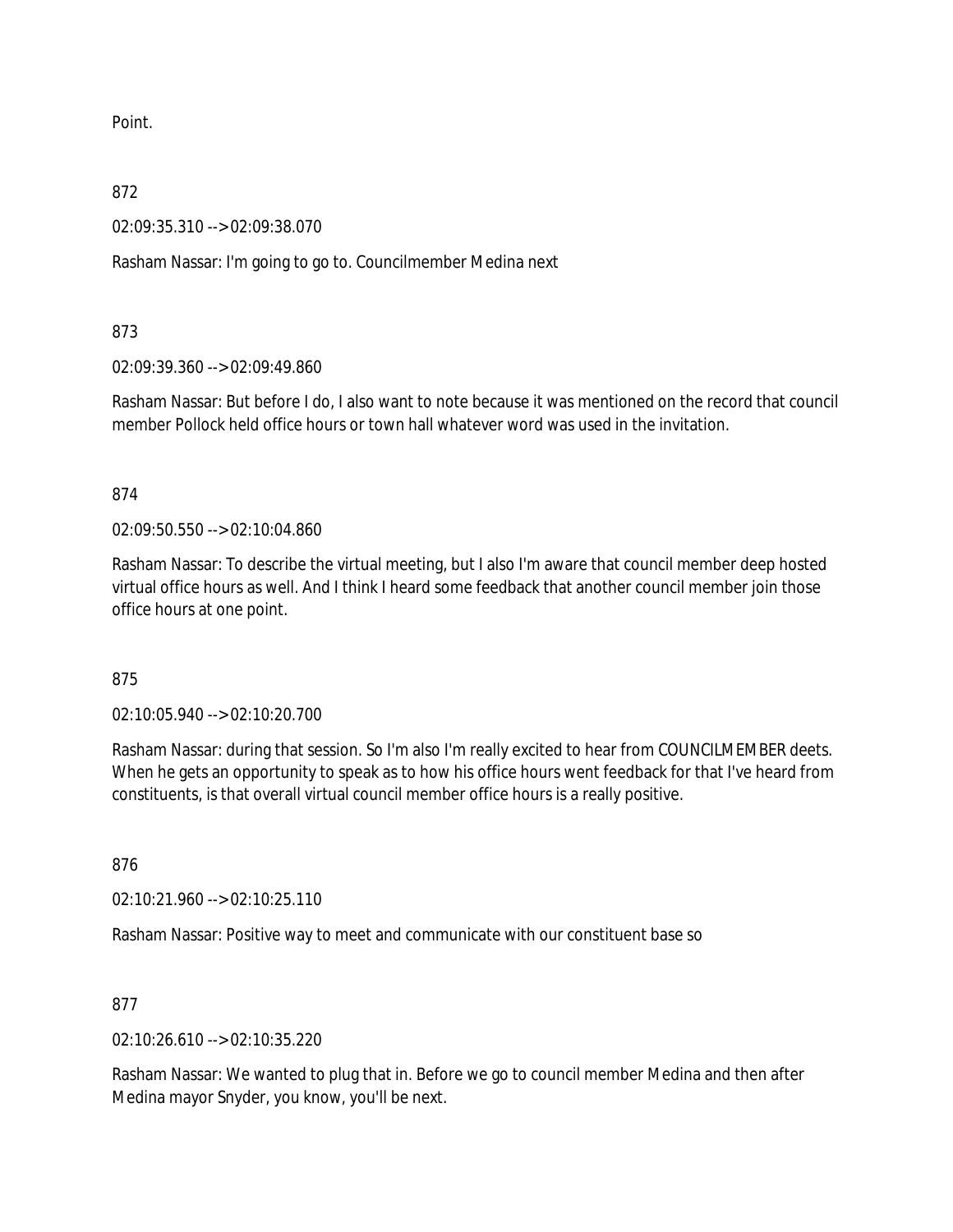878 02:10:36.930 --> 02:10:38.370 Kol Medina: Thanks. I'm

879

02:10:40.230 --> 02:10:52.410

Kol Medina: Thinking of all the different things. I kind of want to say about this. I guess I'll start with this is complicated. You know, we're kind of muddling our way through some some new ground here, for obvious reasons.

880

02:10:54.750 --> 02:11:00.540

Kol Medina: One of the strands of thought. I have about this is about myself. So when I started on Council.

881

02:11:01.530 --> 02:11:04.710

Kol Medina: There was no one doing office hours and I started doing office hours.

882

02:11:05.130 --> 02:11:12.600

Kol Medina: And the reason why I did it was to talk with people who had reached out to me via email or phone or text.

883

02:11:12.870 --> 02:11:20.940

Kol Medina: And wanted to talk with me. So I structure and some time when I I would always be available for people who wanted to talk to me to come and talk to me.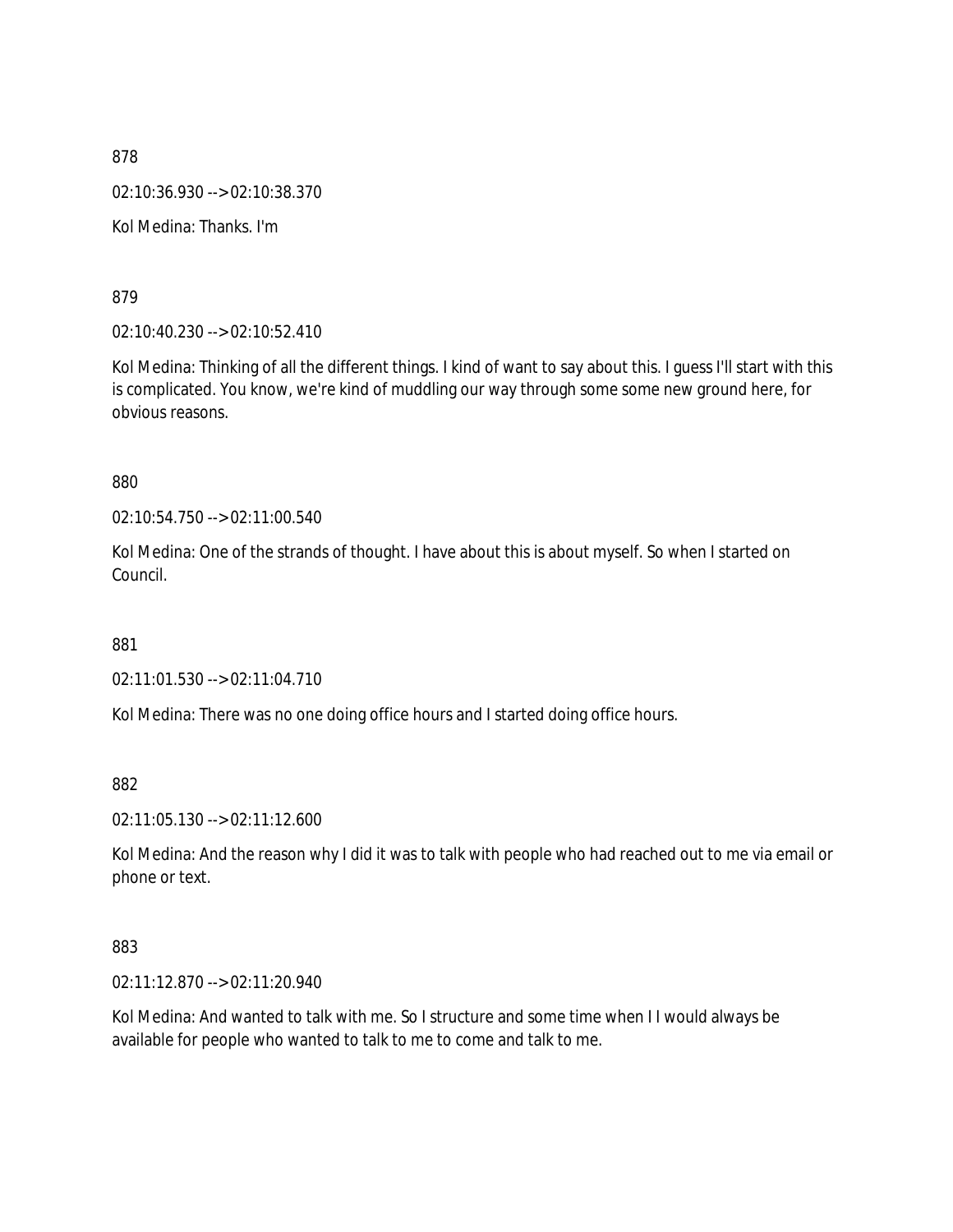02:11:21.630 --> 02:11:30.750

Kol Medina: And then, to a large degree, that was to make it easier for me so that I could structure, the time that I was talking with folks who had some reason to come to me and talk to me.

885

02:11:33.120 --> 02:11:43.830

Kol Medina: This is very different from that. That doesn't mean it's wrong or bad or anything, but it's very different. And I think the distinction is part of of

886

02:11:44.370 --> 02:11:51.270

Kol Medina: What causes some of the issues here. This is not just making yourself available to talk with people who reached out to you.

#### 887

02:11:51.720 --> 02:12:03.000

Kol Medina: This is putting out a public call that you're having a meeting and invited everyone to come and have a conversation with you about very specific topics that you want to talk to them about

888

02:12:03.780 --> 02:12:11.910

Kol Medina: And so those are those are just very different things. And that's why that's that's a town hall, it's, it's not office hours to just

889

02:12:13.020 --> 02:12:24.690

Kol Medina: You know, set say you're having a meeting and invite hundreds of people of the public to come and talk about specific items, though. That's just not office hours. So, I mean, if it's that's a town hall, and if that's what you're having scholar town hall.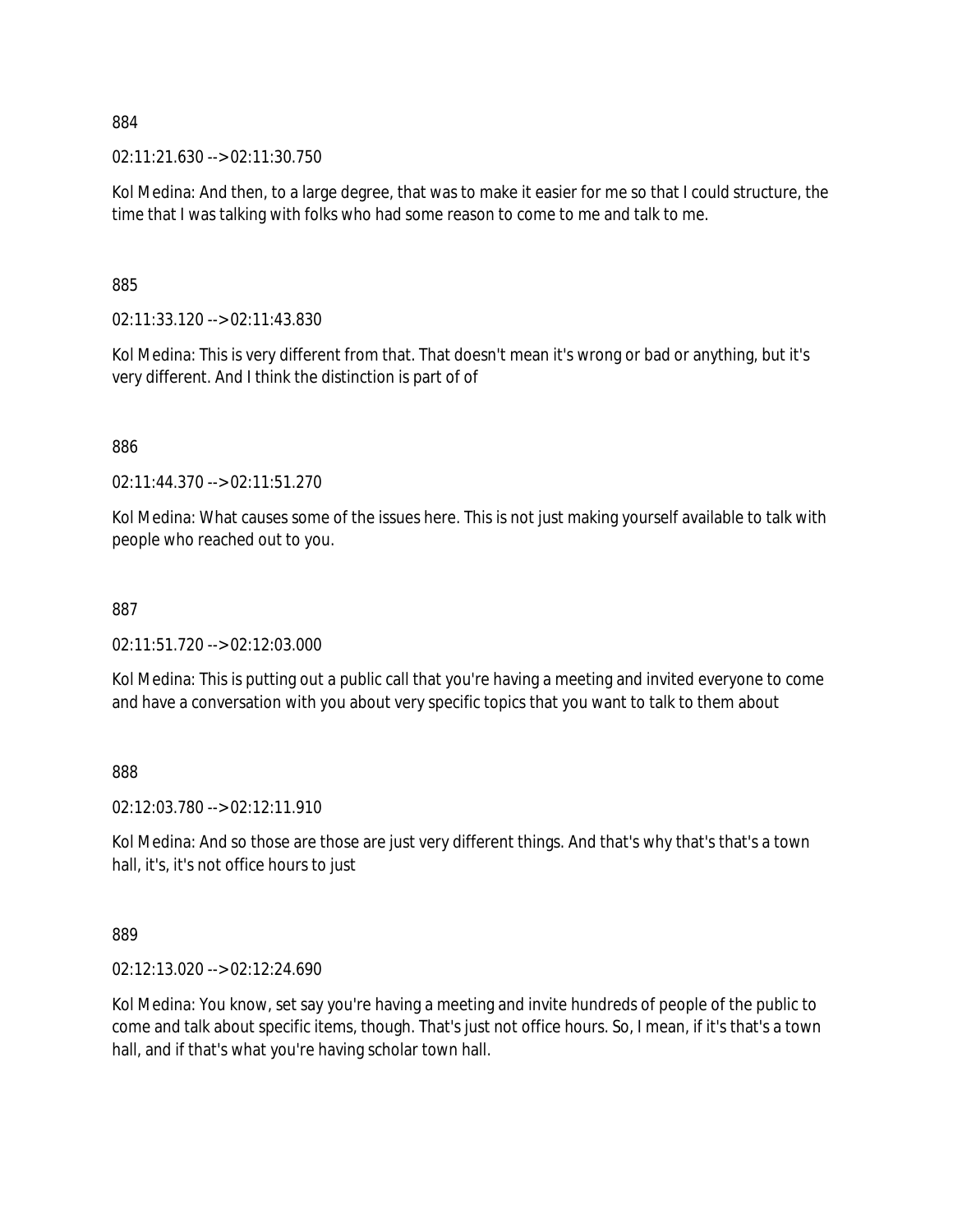02:12:26.640 --> 02:12:30.330

Kol Medina: So why, why is that an issue. Why does that matter.

891

02:12:31.890 --> 02:12:44.490

Kol Medina: I think that it's there are a number of reasons why I've been. I've been thinking about this and I think the main one is what counselor high topless started with. I think it gives people the impression that

892

02:12:45.690 --> 02:12:53.130

Kol Medina: Some people anyway the impression that this is this is a city council meeting. This is something the city council is doing and the city is doing.

893

02:12:53.850 --> 02:13:06.360

Kol Medina: In order to have these conversations with people because the City Council wants to go and talk to the public about these issues and the information gathered there is coming back to the city and will work its way into city discussions.

#### 894

02:13:07.530 --> 02:13:13.980

Kol Medina: I think a lot of people just get that impression and there were a couple emails I saw that showed that people got that impression

895

02:13:16.170 --> 02:13:27.120

Kol Medina: And that's that's confusing to people and and it's not fair to the rest of us that people would have the impression that that's what they're going to win the rest of us aren't there.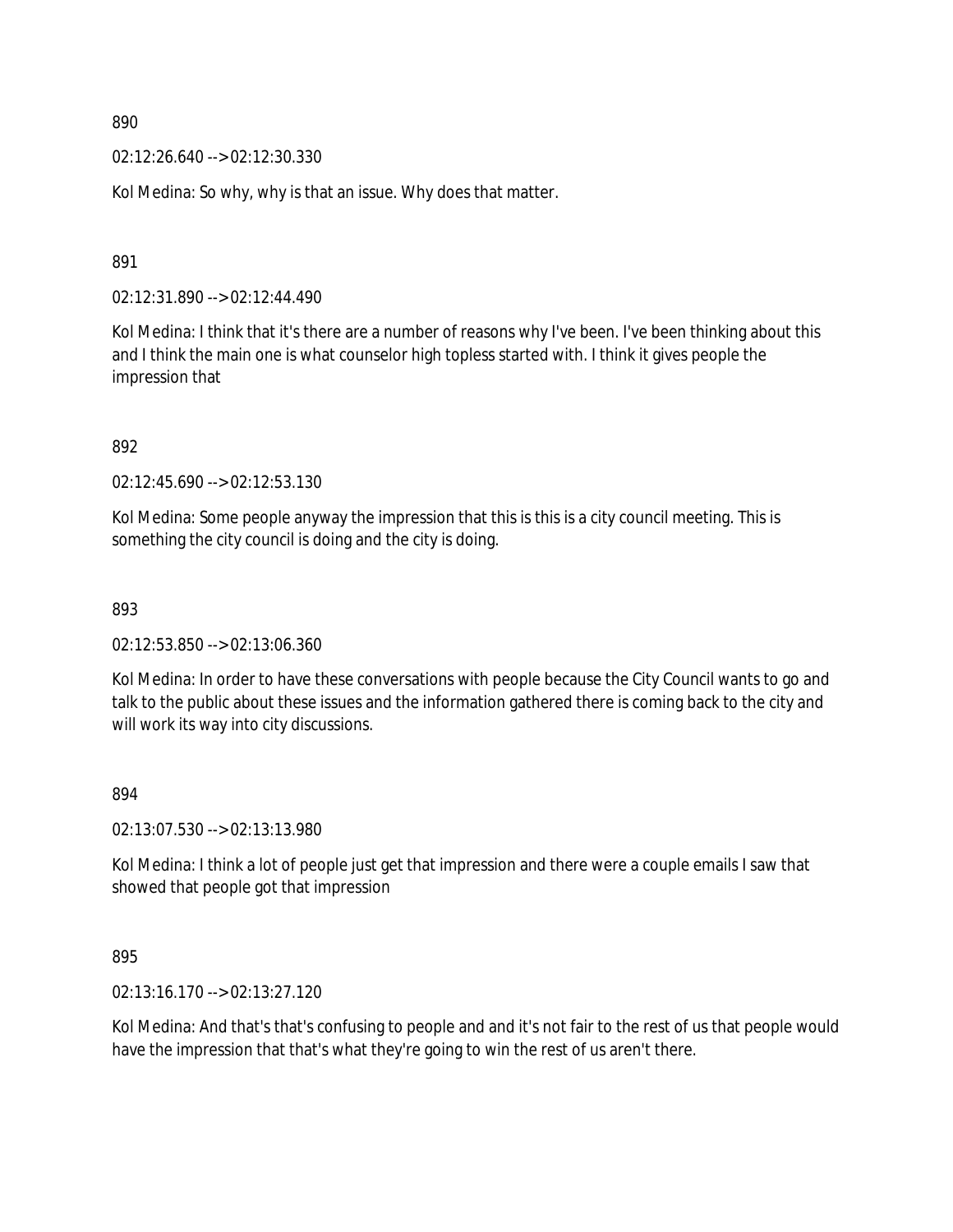02:13:28.500 --> 02:13:42.270

Kol Medina: And so I appreciate your comments counselor Pollock. No one's here saying that having a town hall meeting is is against our governance manual or violation of law and no one's asking you to give up your constitutional rights.

897

02:13:44.220 --> 02:13:54.990

Kol Medina: I think we're just saying, hey, we all have to work closely together here and you guys are doing some things that, for reasons that maybe we're not very good at expressing

898

02:13:55.590 --> 02:14:04.140

Kol Medina: We have concerns about and we'd like to talk about it. That's it. It's about our norms and relations amongst ourselves and working well as a team.

899

02:14:04.710 --> 02:14:14.610

Kol Medina: And if your response to that is I don't really care about that. I'm just going to do whatever I want, then that can be your response. You mean that's, that's fine. Right. I mean, you're, you can have that

900

02:14:14.610 --> 02:14:15.300

Kol Medina: Response

901

02:14:15.810 --> 02:14:19.830

Kol Medina: I mean, that's kind of what I just heard, and if that's your response. Okay.

902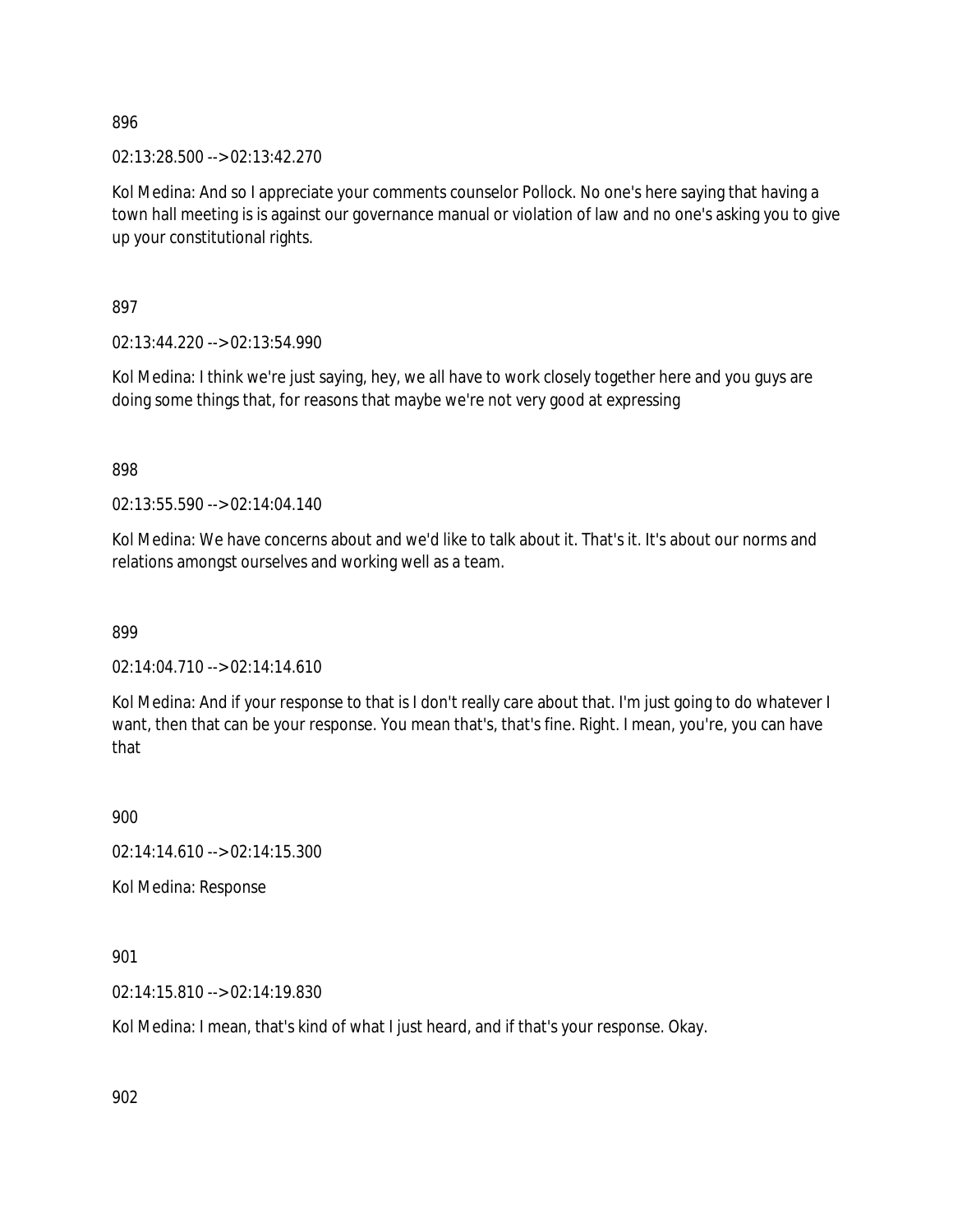02:14:20.880 --> 02:14:25.950

Kol Medina: So I don't, I don't have a specific point, I guess I'm making. I'm just kind of sharing the thoughts going through my head about this.

903

02:14:26.970 --> 02:14:33.090

Michael Pollock: Can I, can I respond to that since that was I mean at least quickly that be all right. I don't want to

904

02:14:33.900 --> 02:14:39.450

Rasham Nassar: But then we're going to just mayor Snyder and then to deets.

905

02:14:39.900 --> 02:14:41.700

Michael Pollock: Yeah, yeah. Just, just

906

02:14:41.910 --> 02:14:51.150

Michael Pollock: What you said in terms of not wanting to work as a team. Absolutely. I do want to work with the team and I in your point is well taken that

907

02:14:52.200 --> 02:14:59.220

Michael Pollock: You know there is sort of how do we work together as a team. So I think that's a valid point. But I just the sense

908

02:14:59.730 --> 02:15:08.490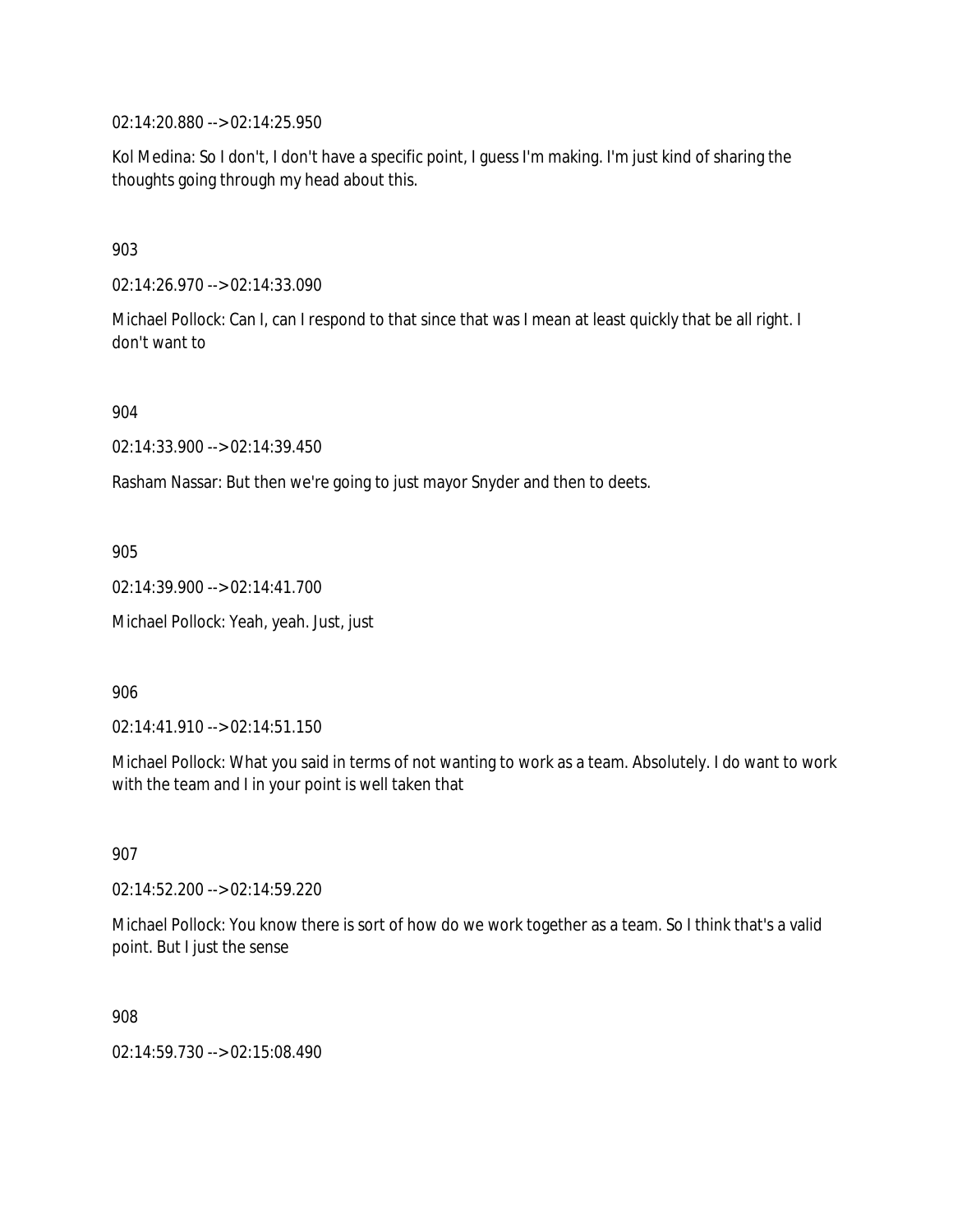Michael Pollock: That we're going to censor ourselves. It's a little disturbing. So the quick let's talk about it and figure out how we're going to do this then. But it's important to me to do it.

909

02:15:10.830 --> 02:15:11.580

Rasham Nassar: Mayor Snyder.

910

02:15:12.930 --> 02:15:17.880

Leslie Schneider: Yeah, so, um, I agree this is complicated. You know, before we

911

02:15:19.410 --> 02:15:35.340

Leslie Schneider: Before we kind of went into lockdown mode. I was about to schedule a watch party at Office ex pats for people who were interested in affordable housing and could come and watch some, you know, some

912

02:15:36.030 --> 02:15:43.920

Leslie Schneider: A documentary and then have a discussion about it and and then when we went into lockdown. I said, Okay, that's not going to happen.

913

02:15:46.500 --> 02:15:47.490

Leslie Schneider: So,

914

02:15:48.660 --> 02:15:59.610

Leslie Schneider: You know, and I'm just realizing that the concepts are related. Right, so it's not necessarily about virtual versus in person. And it's not really about coven versus not coven it's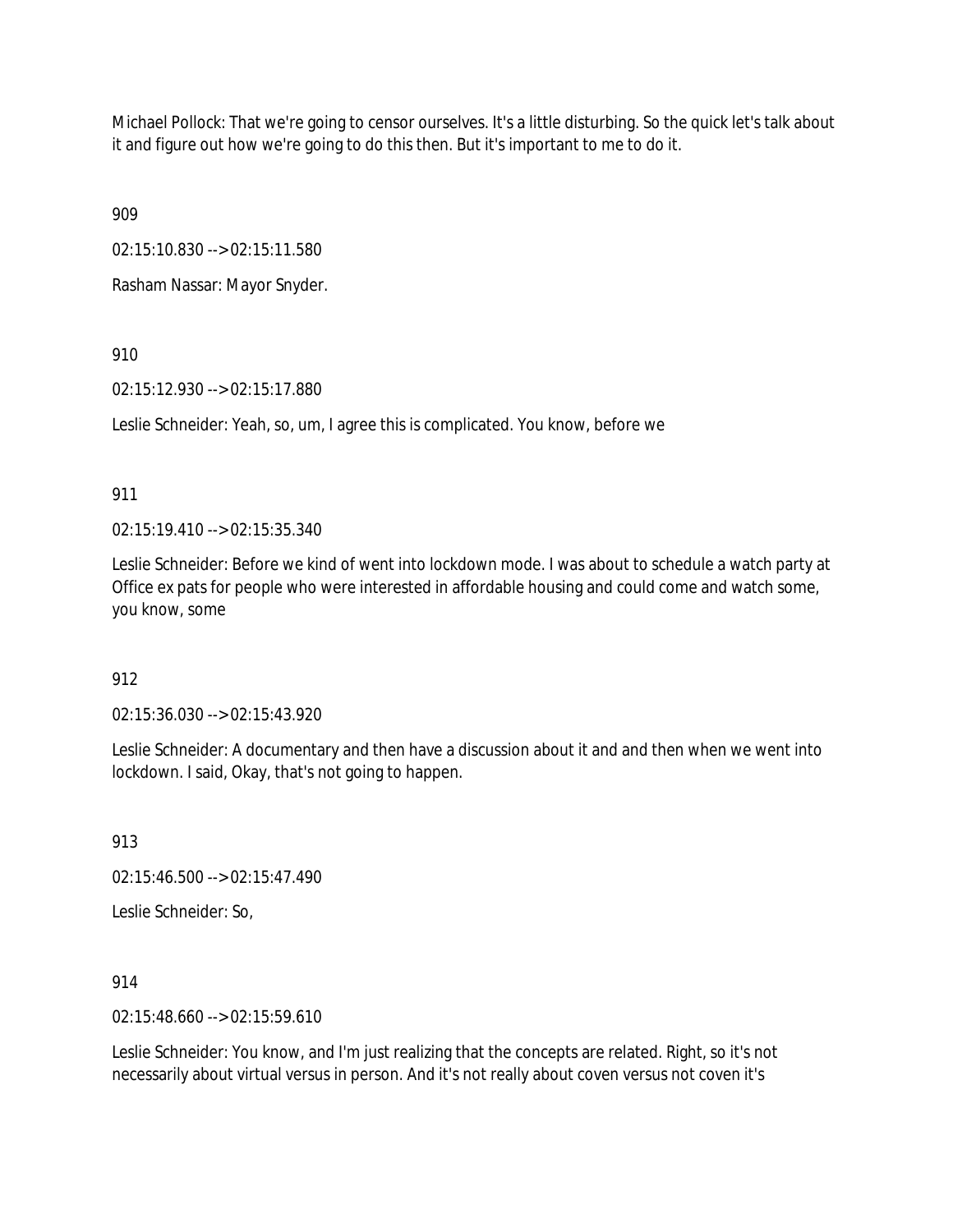02:16:00.750 --> 02:16:11.760

Leslie Schneider: It's something else. It's saying, you know, are we allowed to. I don't mean allowed because obviously we're we're allowed it's it's not a legal issue.

916

02:16:13.050 --> 02:16:18.720

Leslie Schneider: But does it. Are we agreed that it furthers

917

02:16:20.190 --> 02:16:21.960

Leslie Schneider: Council as a whole.

918

02:16:23.040 --> 02:16:24.990

Leslie Schneider: If we have these

919

02:16:26.070 --> 02:16:32.550

Leslie Schneider: Side meetings so you know I'm throwing out there, this idea that I would have these watch parties would that be

### 920

02:16:33.660 --> 02:16:42.510

Leslie Schneider: Offensive, or I don't. Would that be, would people feel left out. If I invited one or two council members to, you know,

921

02:16:43.710 --> 02:16:55.740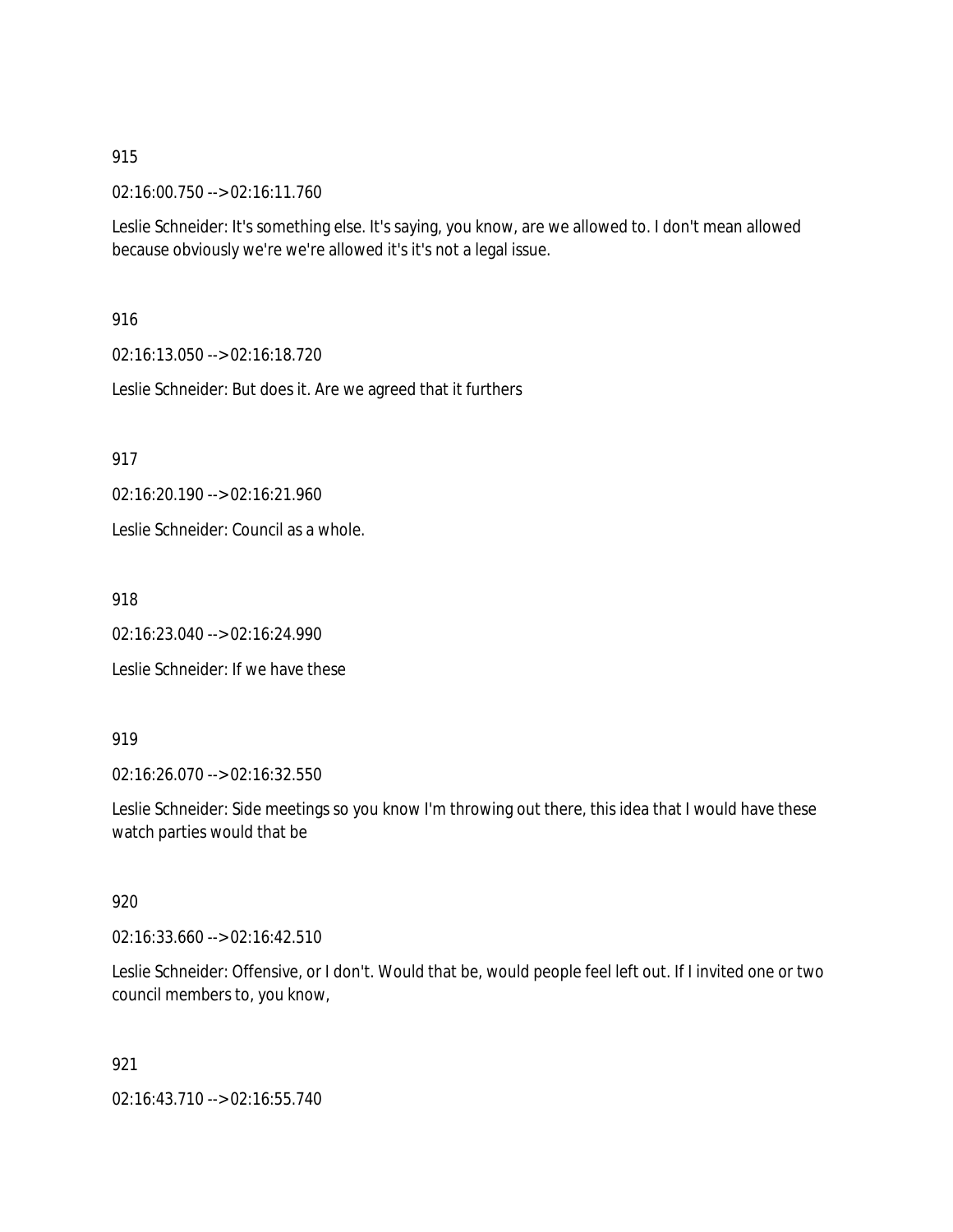Leslie Schneider: Participate in the watch party and then other council members were prohibited from even knowing what happened during that meeting, because that would be a violation of a PMA

922

02:16:57.330 --> 02:16:57.630

Leslie Schneider: And

923

02:16:58.110 --> 02:16:59.550 Leslie Schneider: I don't know if we decide that that

# 924

02:16:59.700 --> 02:17:11.010

Leslie Schneider: This is okay, maybe there are other ways that we can signal to the public what it is that we are doing that we are not representing full Council, we are not representing

925

02:17:13.410 --> 02:17:17.190

Leslie Schneider: Business in front of the Council, and then the question is,

926

02:17:18.330 --> 02:17:24.270

Leslie Schneider: For those of you who are not invited to my little watch party.

# 927

02:17:26.940 --> 02:17:37.740

Leslie Schneider: Are you going to be concerned that you have no idea what really happened during, during that time. So I throw it out there as a legitimate just you know topic for conversation.

928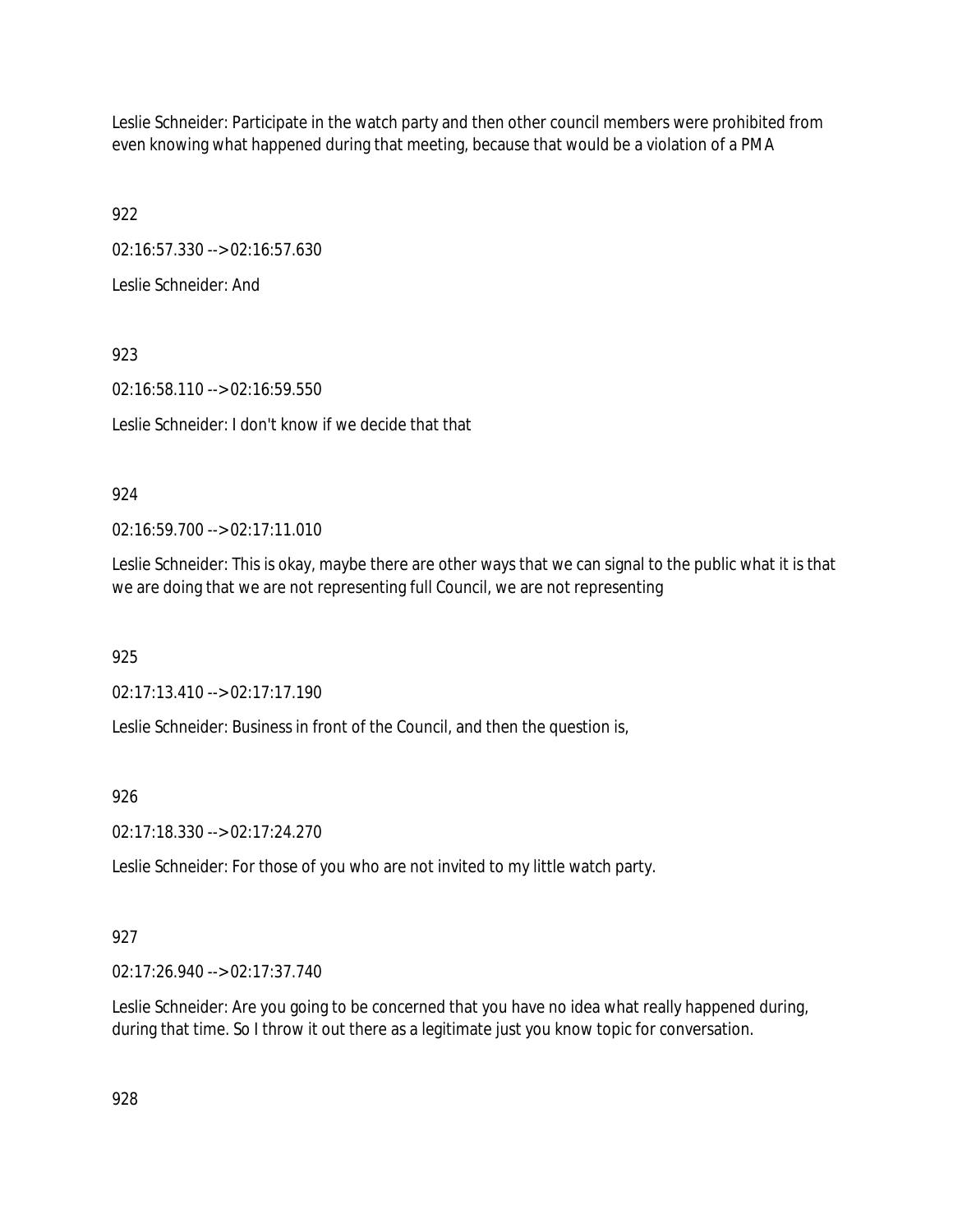02:17:42.540 --> 02:17:46.800

Rasham Nassar: I have to go to council member deep. He's been very patiently waiting. So Joe. Why don't you go ahead

929

02:17:49.560 --> 02:17:56.700

Joe Deets: Thank you. Well, as you know, I, I'm continuing to do my virtual office hours. I've had to so far.

930

02:17:57.930 --> 02:17:58.680

Joe Deets: And

931

02:17:59.790 --> 02:18:06.750

Joe Deets: I just see is an extension of what I've been doing for two years, two plus years and I intend to keep doing it.

932

02:18:08.250 --> 02:18:28.530

Joe Deets: There is a distinction with what I'm doing with what my colleagues are doing one I have no agenda. I never have in two years. I'm there as a representative to meet people and talk, whatever they want to talk about and that's if Michael, you went to my first office hours.

933

02:18:29.250 --> 02:18:31.860

Joe Deets: Leslie, join me. The second one, so you guys know,

934

02:18:31.920 --> 02:18:40.860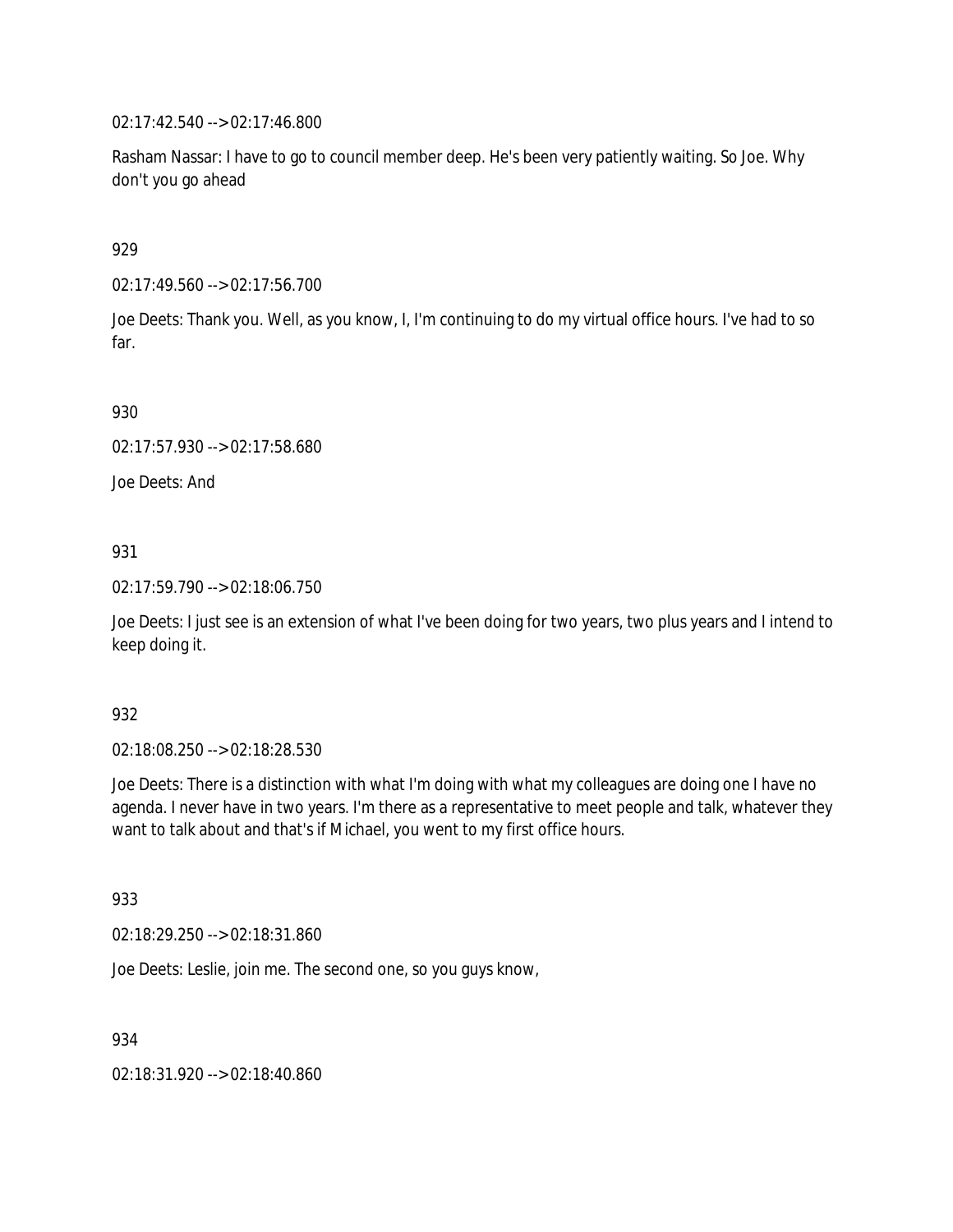Joe Deets: You see what it was is it's really no different than when I did it cup. So one no agenda because if I said, I'm here to talk about climate change.

935

02:18:41.580 --> 02:18:51.390

Joe Deets: That's a little different. Now having said that, I as all the rest of us sometimes you're asked to come and talk about a particular issue that is different. You're invited, but I'm

### 936

02:18:52.200 --> 02:19:01.530

Joe Deets: So there's, I think there's a distinction here is what I'm getting at. Folks have said this is complicated. I don't think it's complicated. There were no one's trying to censor anybody

### 937

02:19:02.520 --> 02:19:12.180

Joe Deets: But if we if we had a non agenda. We're just here as representatives of the community to hear what they want to see what do they want to talk to us about

938

02:19:13.230 --> 02:19:20.250

Joe Deets: Have full disclosure, what this meeting is, is it a city because if you have an agenda late and

### 939

02:19:20.850 --> 02:19:39.420

Joe Deets: Meeting that suggests folks that suggests it's sanctioned by the city and that's what creates the confusion. So take away the agenda or make it extremely clear and I haven't seen that clarity yet guys extremely clear that this is not a city sanction meeting, it's, it's

940

02:19:40.500 --> 02:19:53.730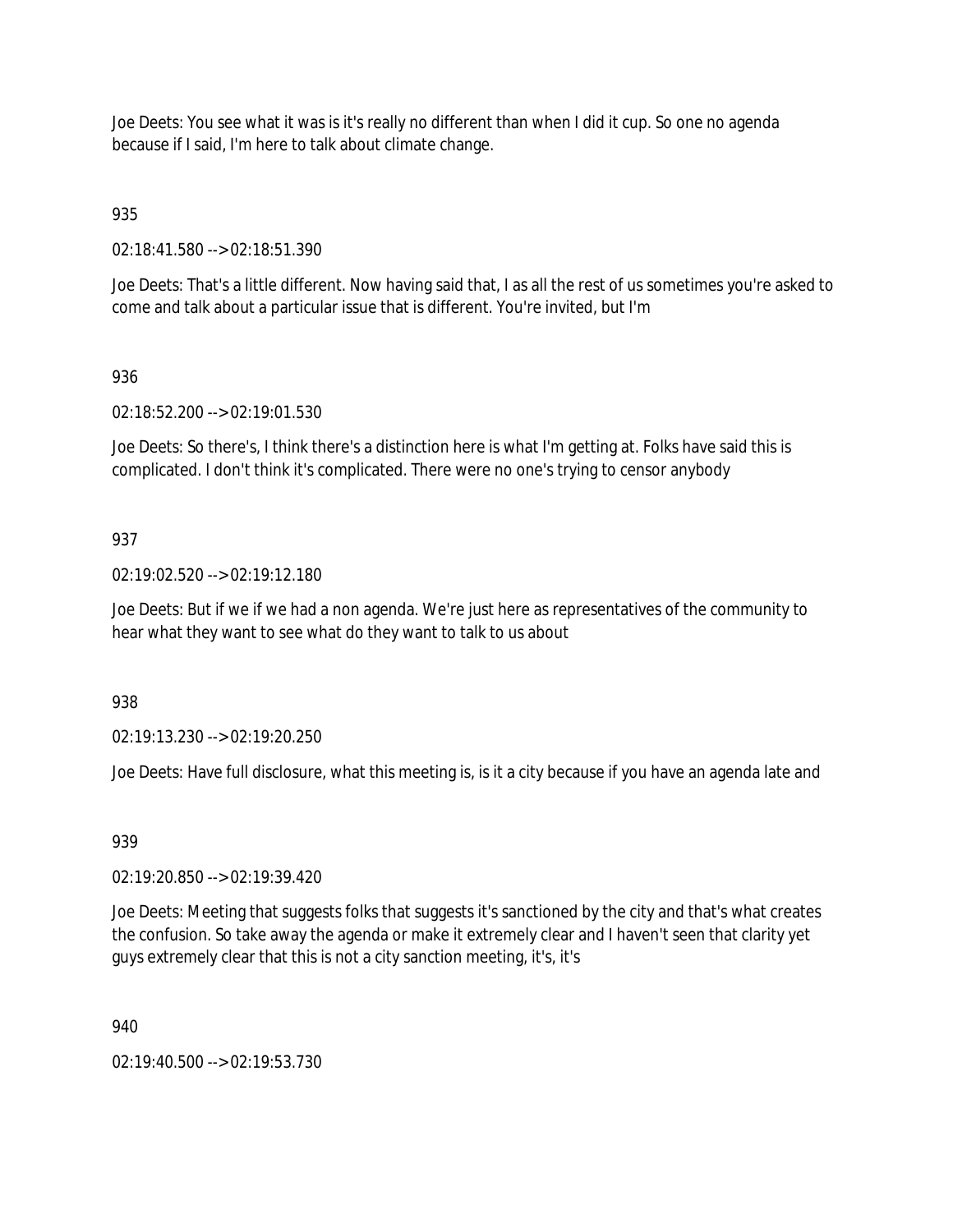Joe Deets: That disclosure is not happening. So I want to see more disclosure, I want to see more transparency and guys just do what I do, you know, there's no one's trying to censor me. Um, and then you're doing your job.

941

02:19:57.300 --> 02:20:06.780

Rasham Nassar: Okay, thank you. Councilmember deeds and I'm still seeing her hands up. So I'm going to go back to COUNCILMEMBER hey topless next

### 942

02:20:06.900 --> 02:20:16.050

Kirsten Hytopoulos: Thank you want to be clear, as the person who brought this up that I'm not trying to send to anybody or affect anybody's first amendment rights by any means. I'm not suggesting that people not have office hours.

### 943

02:20:17.220 --> 02:20:29.070

Kirsten Hytopoulos: I think what's important is that when we first brought this up with a slightly different agenda at that point more substantive on topics that we were had actually decided formally to pause as a council.

944

02:20:29.400 --> 02:20:39.750

Kirsten Hytopoulos: That was more significant more sensitive. I think that I believe the city attorney weighed in on the question of whether at least the spirit of the governor's order was kind of being infringed upon

945

02:20:40.140 --> 02:20:45.000

Kirsten Hytopoulos: If I put words in your mouth, Joe, I hope you'll correct me. But that was certainly my feeling about it.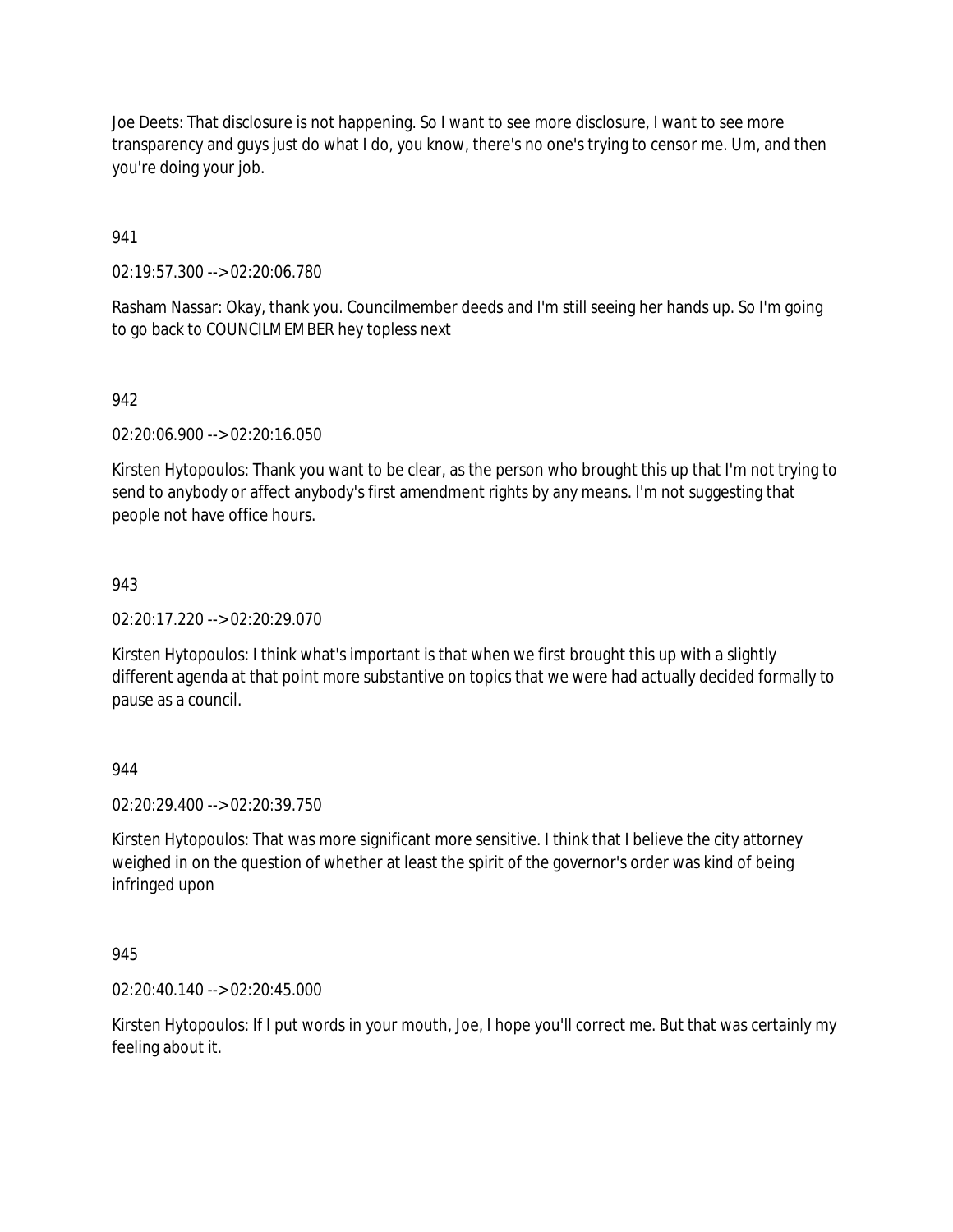02:20:45.360 --> 02:20:55.740

Kirsten Hytopoulos: That was one conversation we had a conversation. We took the time to have a conversation about why this might not be appropriate and and during that conversation. I think what was clearly articulated and we did not hear.

947

02:20:56.130 --> 02:21:05.820

Kirsten Hytopoulos: From any council members. I'm not on board with that was that if we could just call things office hours. Have at it and didn't have a structured agenda.

948

02:21:06.120 --> 02:21:16.380

Kirsten Hytopoulos: No problem. And that's and and if everyone's to be taken at their word. That's all anybody wants to do they want to get in a room on zoom with constituents, and I think that's fabulous.

949

02:21:18.000 --> 02:21:22.080

Kirsten Hytopoulos: Like I said, the last our last meeting, I would like to see about having board meetings.

950

02:21:22.440 --> 02:21:28.200

Kirsten Hytopoulos: That way, um, but what's changed in this conversation. The reason that this that I think it's worth bringing up

951

02:21:28.380 --> 02:21:36.240

Kirsten Hytopoulos: Meetings. The second thing has happened now and that's more of an issue of counsel trust amongst us whether you call it Council functioning management relationships.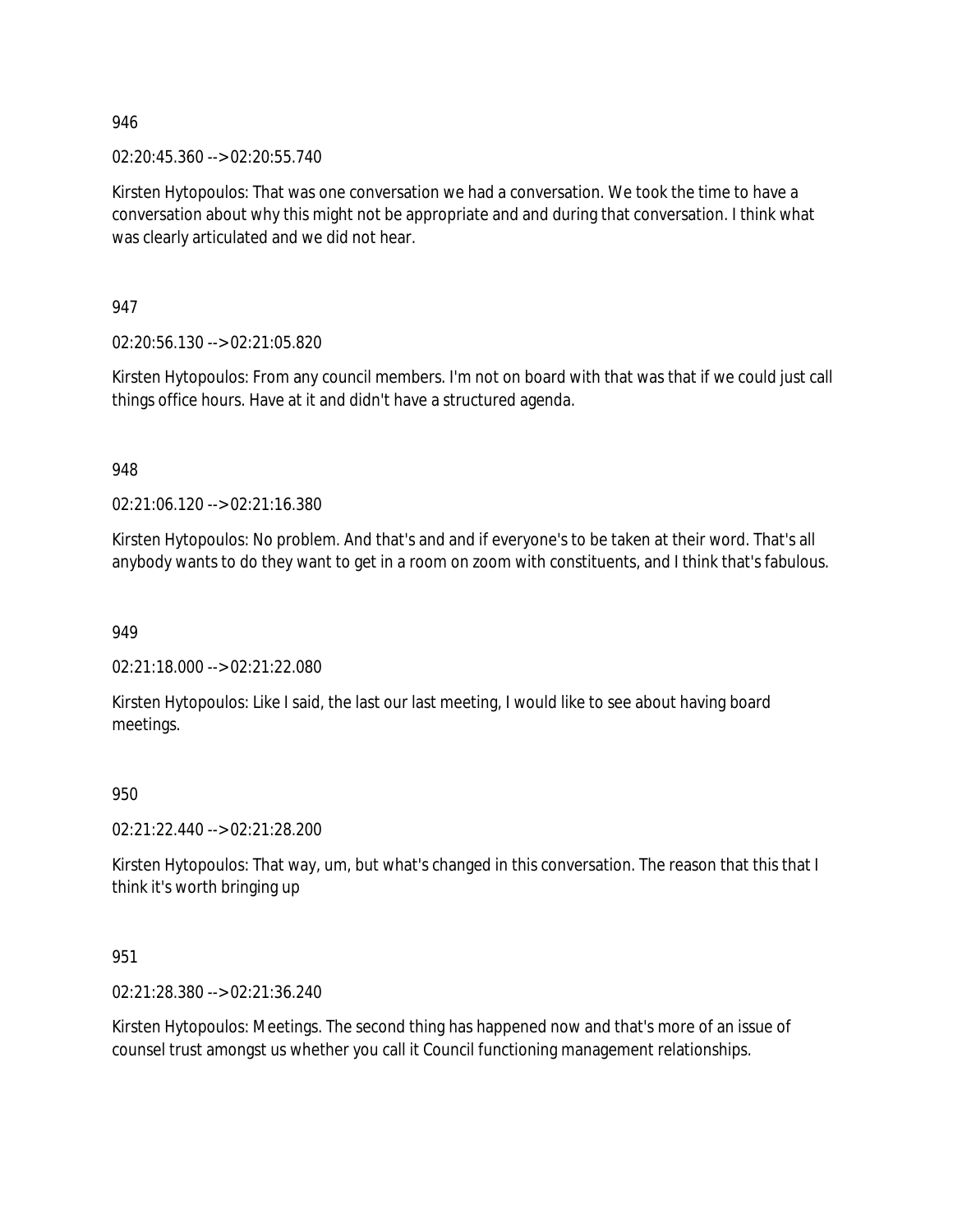02:21:36.570 --> 02:21:45.390

Kirsten Hytopoulos: Because we had that conversation and whether by directly saying it or buy it acquiescence, and silence, it seemed to me.

953

02:21:45.720 --> 02:21:52.050

Kirsten Hytopoulos: That we come to an agreement that hey, these are cool if their office hours and they're not, they don't have an agenda.

954

02:21:52.830 --> 02:21:59.130

Kirsten Hytopoulos: And then out when in a ML granted not directly from the council members, but from someone to promote the meeting.

955

02:21:59.520 --> 02:22:04.530

Kirsten Hytopoulos: With you know very clearly town hall meeting topic one topic to topic three

956

02:22:04.890 --> 02:22:14.550

Kirsten Hytopoulos: So to me as a council member after that conversation that didn't that didn't feel good, not about being left out of meetings I can have my own counsel, I can have my own office hours.

957

02:22:15.240 --> 02:22:23.490

Kirsten Hytopoulos: So about that. It's about feeling like we had a conversation, and it seemed like maybe we come to an understanding of how best to do this right now.

958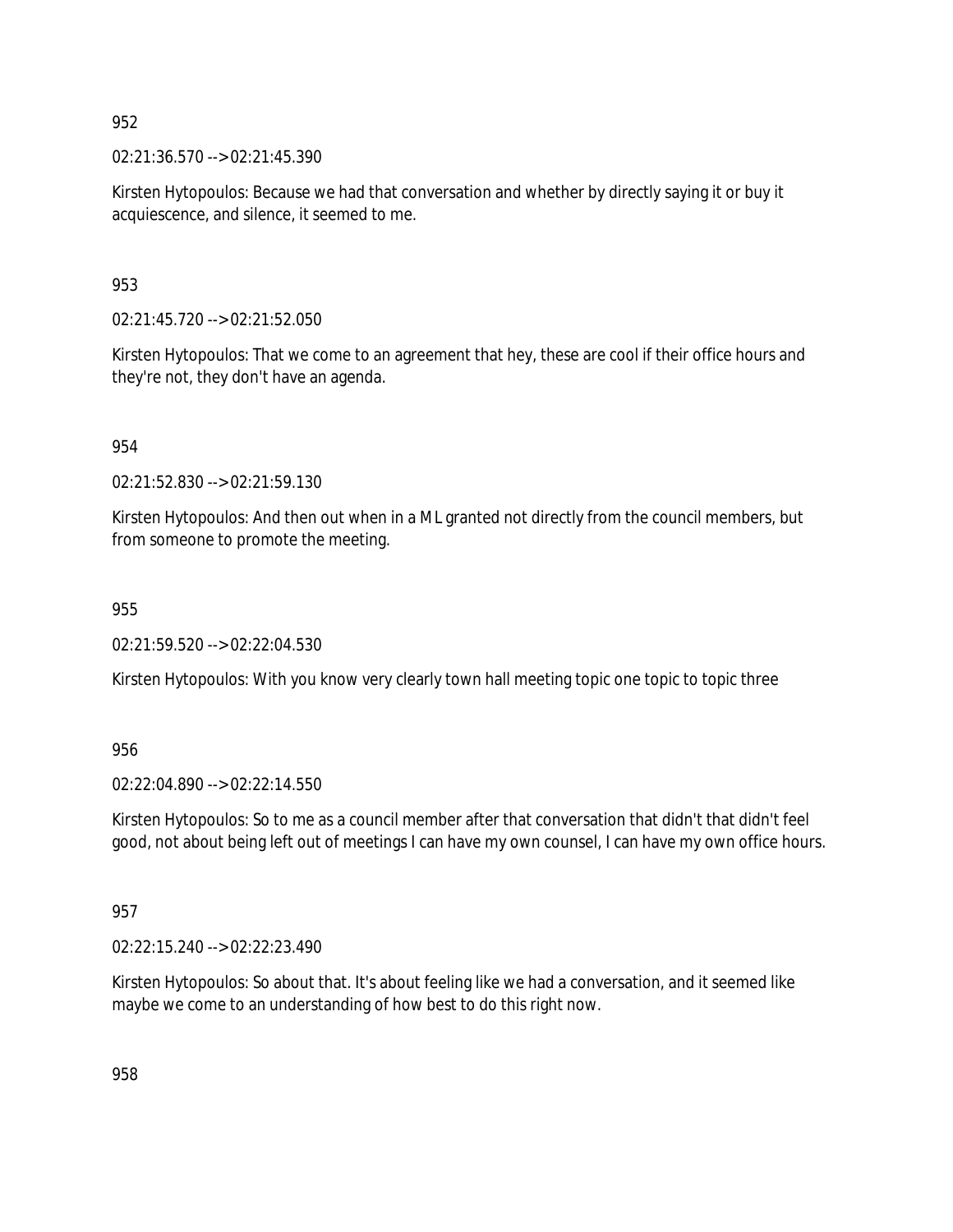02:22:23.820 --> 02:22:34.920

Kirsten Hytopoulos: And then an email went out that seemed to kind of spit right in the face of that. And I think that's really good for our relationships. And that's why I thought it was important for us to have an open conversation about it.

959

02:22:37.350 --> 02:22:44.550

Rasham Nassar: Okay. And thank you for sharing that counts number high top list and I'm really sorry that you that you felt that way.

960

02:22:46.020 --> 02:22:49.860

Rasham Nassar: I know that this is one of those emotional type feeling

961

02:22:50.970 --> 02:23:00.300

Rasham Nassar: Discussions. There's a certain level of upset. We can't feel it because we're not all in the same room, but I'm really sensitized to that. So thank you for sharing your honest.

962

02:23:00.720 --> 02:23:13.590

Rasham Nassar: Feelings. I know it's never hard to do that in a public format. So I appreciate the discussion being held tonight I'm COUNCILMEMBER Medina and then COUNCILMEMBER Pollock.

963

02:23:16.320 --> 02:23:18.300

Kol Medina: Was forgot to turn my head off. Thank you.

964

02:23:20.100 --> 02:23:21.990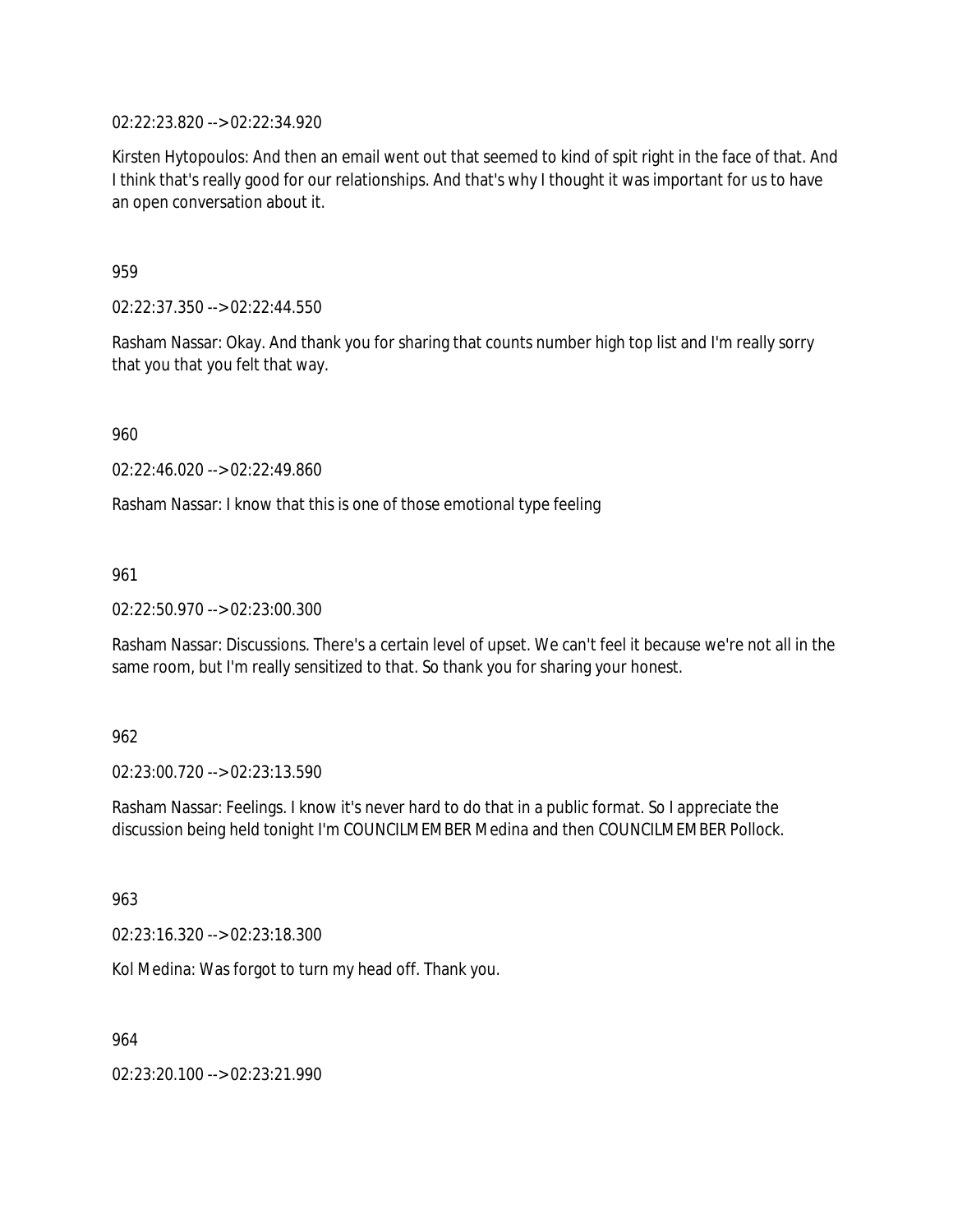Rasham Nassar: Okay. Councilmember Pollock.

965

02:23:23.280 --> 02:23:28.830

Michael Pollock: On. Thank you. And yeah, thanks, everybody, for being willing to share their, their feelings on this.

966

02:23:30.000 --> 02:23:33.960

Michael Pollock: I'm, I'm really struggling with this. I mean certainly

967

02:23:35.250 --> 02:23:43.230

Michael Pollock: You know, I listened, the actually the last two meetings, we've had discussions and I frankly have just been somewhat baffled that

968

02:23:44.070 --> 02:23:55.080

Michael Pollock: We've spent this much time on this subject, which does feel to me, kind of like a bit of censorship self imposed censorship and so

969

02:23:55.560 --> 02:24:01.290

Michael Pollock: It might feel to you. A question of trust, but it feels to me like sort of censorship and

970

02:24:02.280 --> 02:24:18.930

Michael Pollock: I didn't agree to anything in terms of that last night, I heard everybody I've listened. I actually just didn't say anything because I was I was somewhat stun that there would be an effort by other council members to do to again sensor.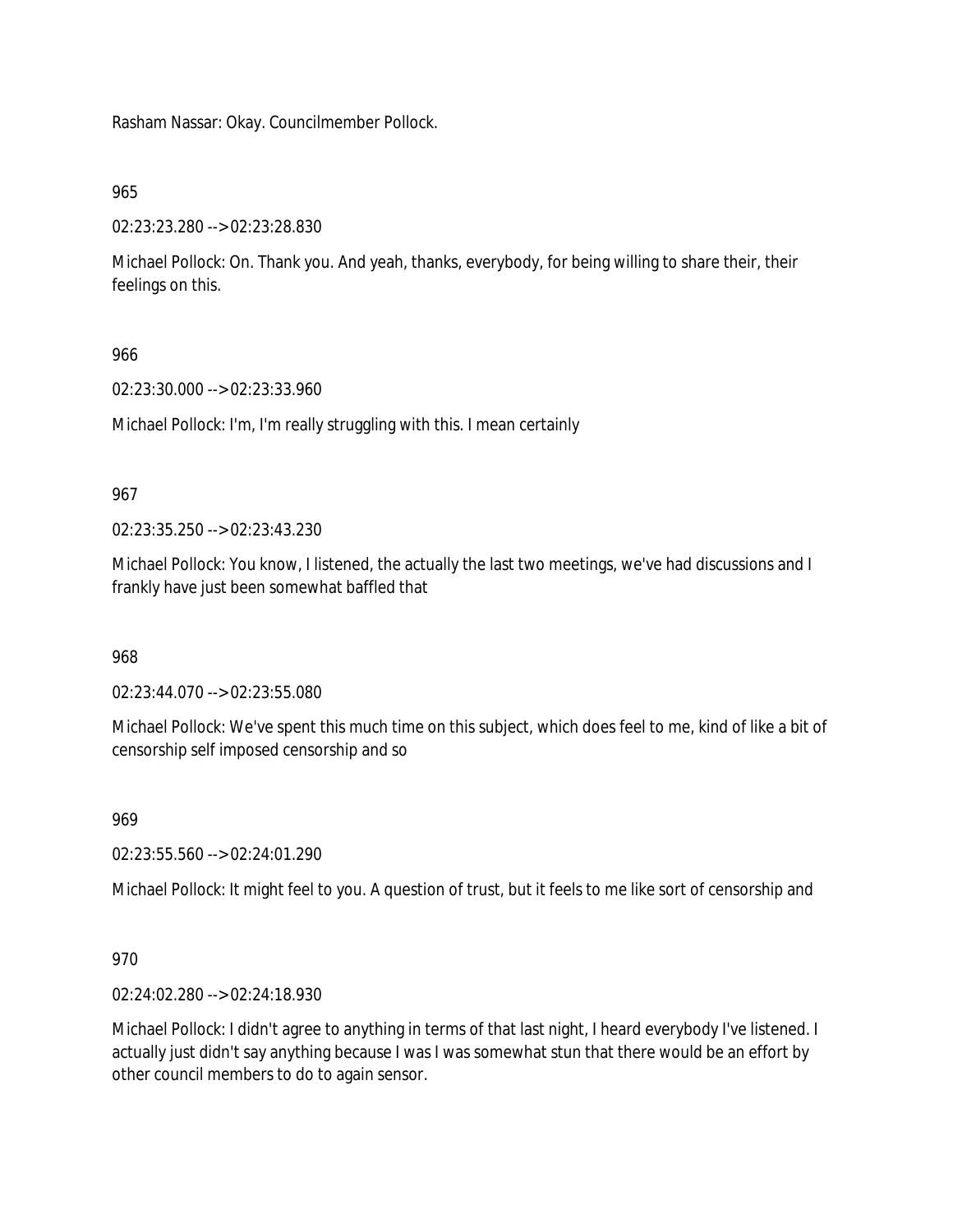02:24:20.490 --> 02:24:33.450

Michael Pollock: public meeting when it's clearly outlined in our governance manual that this is acceptable and it's acceptable to have discussions on particular topics, not just office hours so

972

02:24:33.720 --> 02:24:41.340

Michael Pollock: It's written, it's, it's in there. I'm following the rules and, you know, it felt to me like there was some sort of weird.

### 973

02:24:42.870 --> 02:24:49.530

Michael Pollock: Like I said, censorship vibe that we were going to change the rules midstream. And I just, I just don't agree with that. I mean, I'm

974

02:24:49.800 --> 02:24:59.670

Michael Pollock: I'm looking, I'm reading the rules. You can go look at Section three four or five 3.4 point five of the government's manual and it talks about neighborhood or board meetings.

975

02:25:00.720 --> 02:25:07.230

Michael Pollock: You can go read a definition of a town hall and talks about reaching out to constituents to talk to them about

976

02:25:07.830 --> 02:25:21.090

Michael Pollock: specific topics or to hear from them. So I you know I put out a agenda because I wanted to say, hey, these are the things on my mind. Right. These are the things that have come up that I think are important to talk about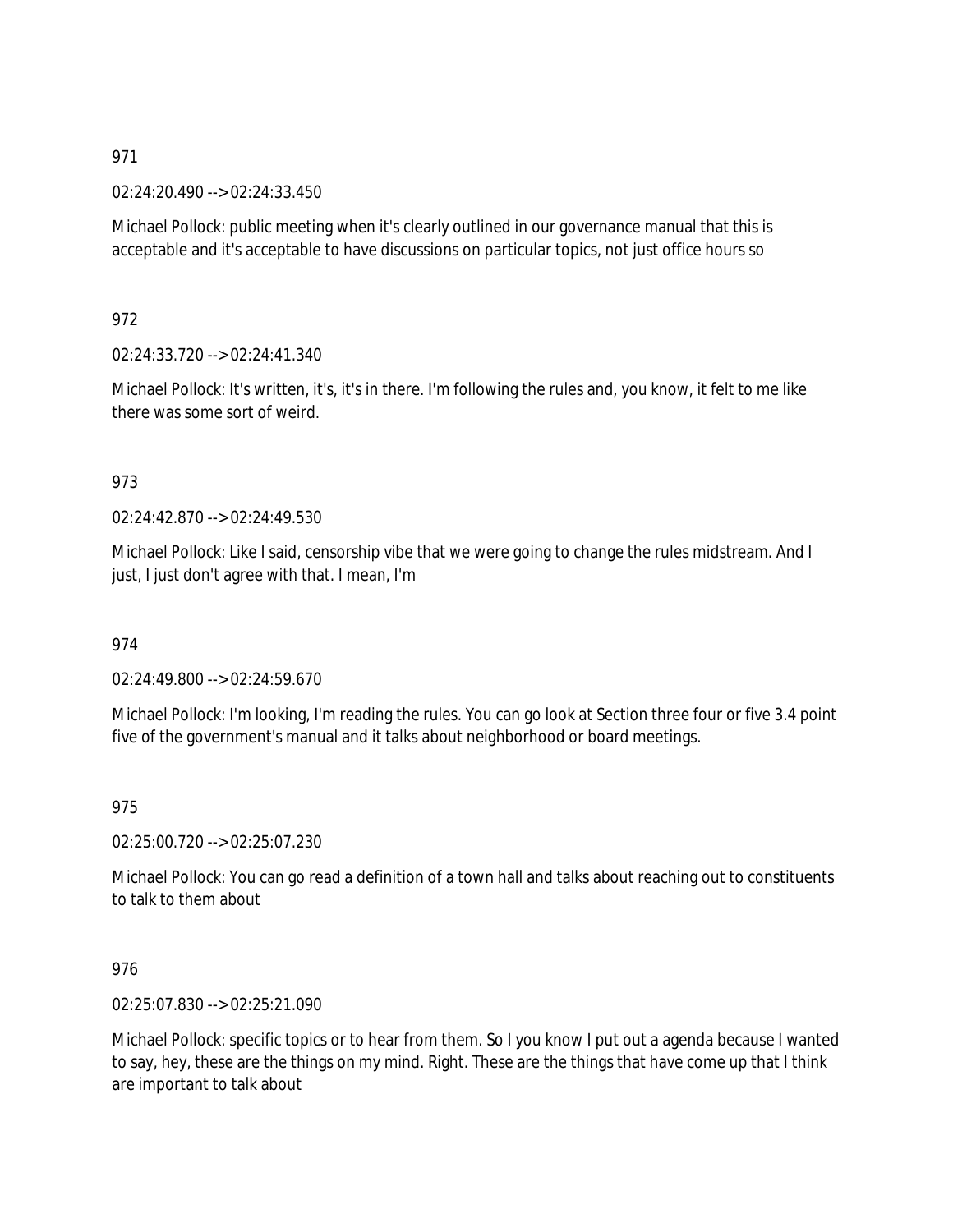02:25:21.480 --> 02:25:27.780

Michael Pollock: And so the meeting with structure I talked about that got some feedback. I thought, got some really great input, quite honestly.

978

02:25:28.500 --> 02:25:37.920

Michael Pollock: nobody seemed to have heartburn or really a lot of confusion over that. And then there was just sort of a, you know, I just kind of naturally flowed into a

### 979

02:25:38.520 --> 02:25:49.500

Michael Pollock: Overall discussion for people brought up whatever they wanted to bring up and you know there was a little bit of challenge. Some people wanted to talk on a bit and it was dominated by a few people. But that's pretty typical for a meeting.

980

02:25:50.370 --> 02:26:00.510

Michael Pollock: You know, I guess I would suggest that rather than try to try to sort of control what is or isn't said or what is or is not put out and

981

02:26:01.080 --> 02:26:09.510

Michael Pollock: I would invite any or all of you up to, you know, again, three of us can attend Joe's running some meetings, I'm running some and with with

982

02:26:09.990 --> 02:26:20.190

Michael Pollock: The sham. We don't have to be at the same meeting, I would just suggest we don't participate and and see what it is. So kind of keep an open mind on this and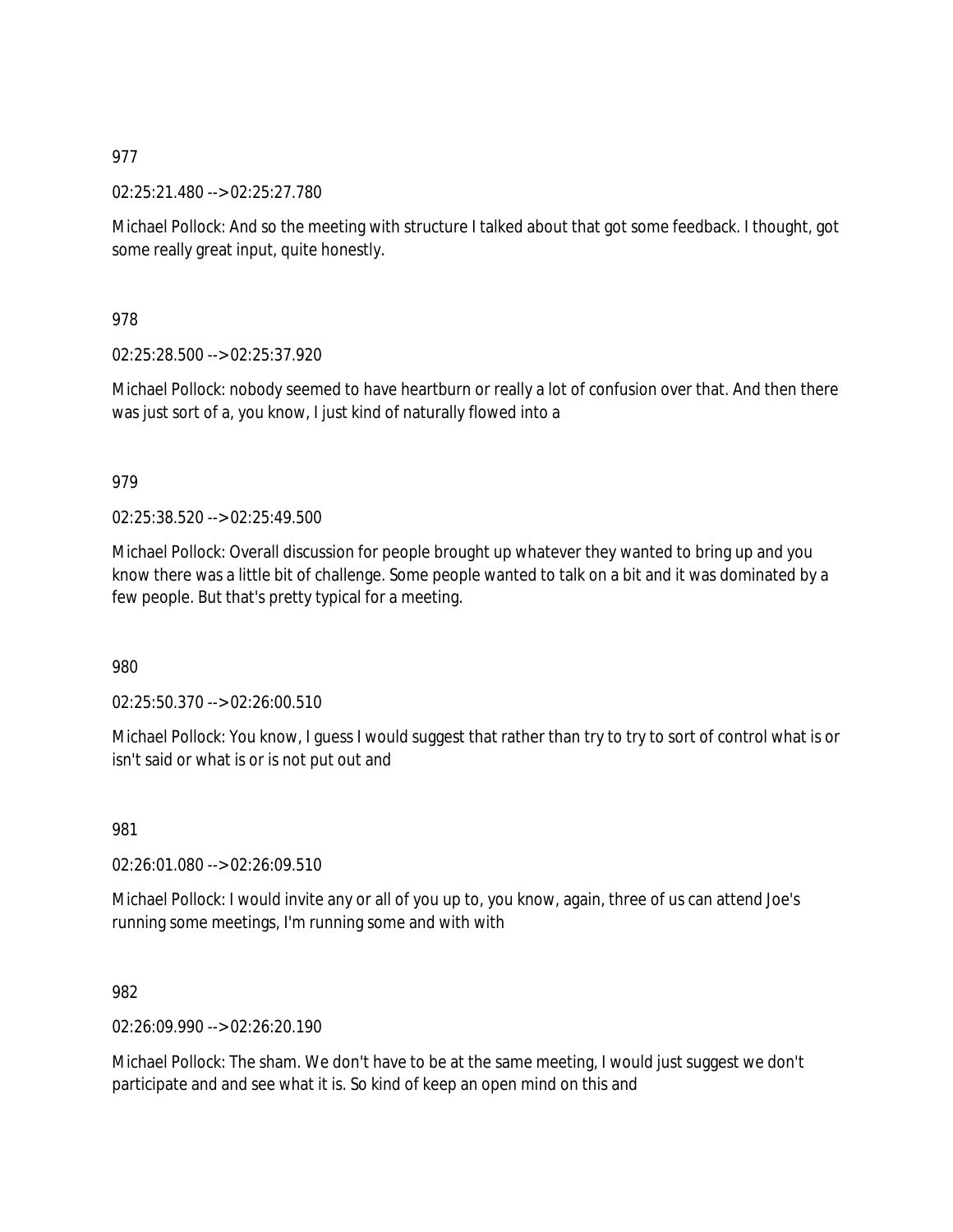02:26:21.150 --> 02:26:27.900

Michael Pollock: You know, as far as the official sanctioning I think we can make it very clear. This is not

984

02:26:28.320 --> 02:26:38.370

Michael Pollock: I mean, that'll just make it more exciting to people unsanctioned council member and sex and yeah I'm happy to say that this is not an officially sanctioned meeting by the city.

985

02:26:39.150 --> 02:26:54.420

Michael Pollock: So I'm willing to leave it at that make it clear that this is unsanctioned meeting and and go from there. And again, really warmly and honestly invite you all to to attend.

986

02:26:55.380 --> 02:27:04.020

Michael Pollock: One of the meetings and and I think it's a great opportunity to reach out and I frankly would just love it if some of you would, because

987

02:27:05.250 --> 02:27:14.550

Michael Pollock: I think it's a good opportunity for us as council members to interact a little bit in a more informal session setting and have some feedback from constituents.

988

02:27:15.210 --> 02:27:22.800

Michael Pollock: And then the last point is there is something that I didn't and far as the rules that I have not been following because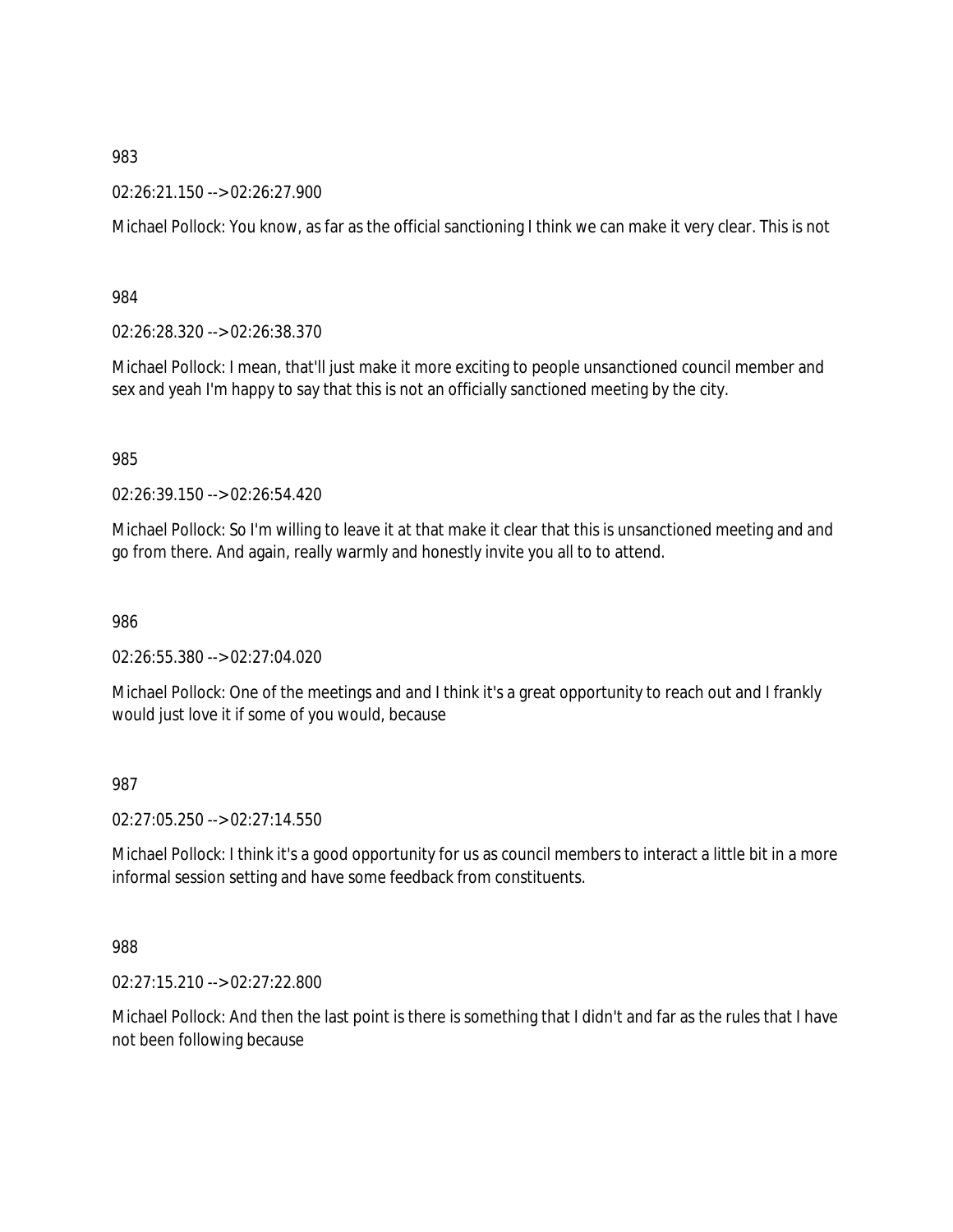02:27:23.520 --> 02:27:31.530

Michael Pollock: It's been a kind of a little murky on this but but if we do have these meetings. We actually have an obligation, according to our governance manual to

990

02:27:32.220 --> 02:27:43.050

Michael Pollock: Download or to convey to the other council members what occurred. So this gets back to mirror Snyder's point, which is that I mean the rule. So I've got them right here.

991

02:27:45.180 --> 02:27:47.130

Michael Pollock: Let me see if I can find. But essentially,

992

02:27:48.600 --> 02:28:00.390

Michael Pollock: Yeah, says council members who attend such meetings is this again. They're called neighborhood meetings shell report issues or conclusions to the Council as such meetings occur. So I do think that

993

02:28:01.050 --> 02:28:12.660

Michael Pollock: We have an obligation to report to you sort of the, the nature issues that come up. I'd be happy to do that at good of the order and kind of, you know, give everybody some feedback in terms of

994

02:28:13.650 --> 02:28:18.390

Michael Pollock: What the issue is work. What's on the minds of council members and or excuse me constituents. So,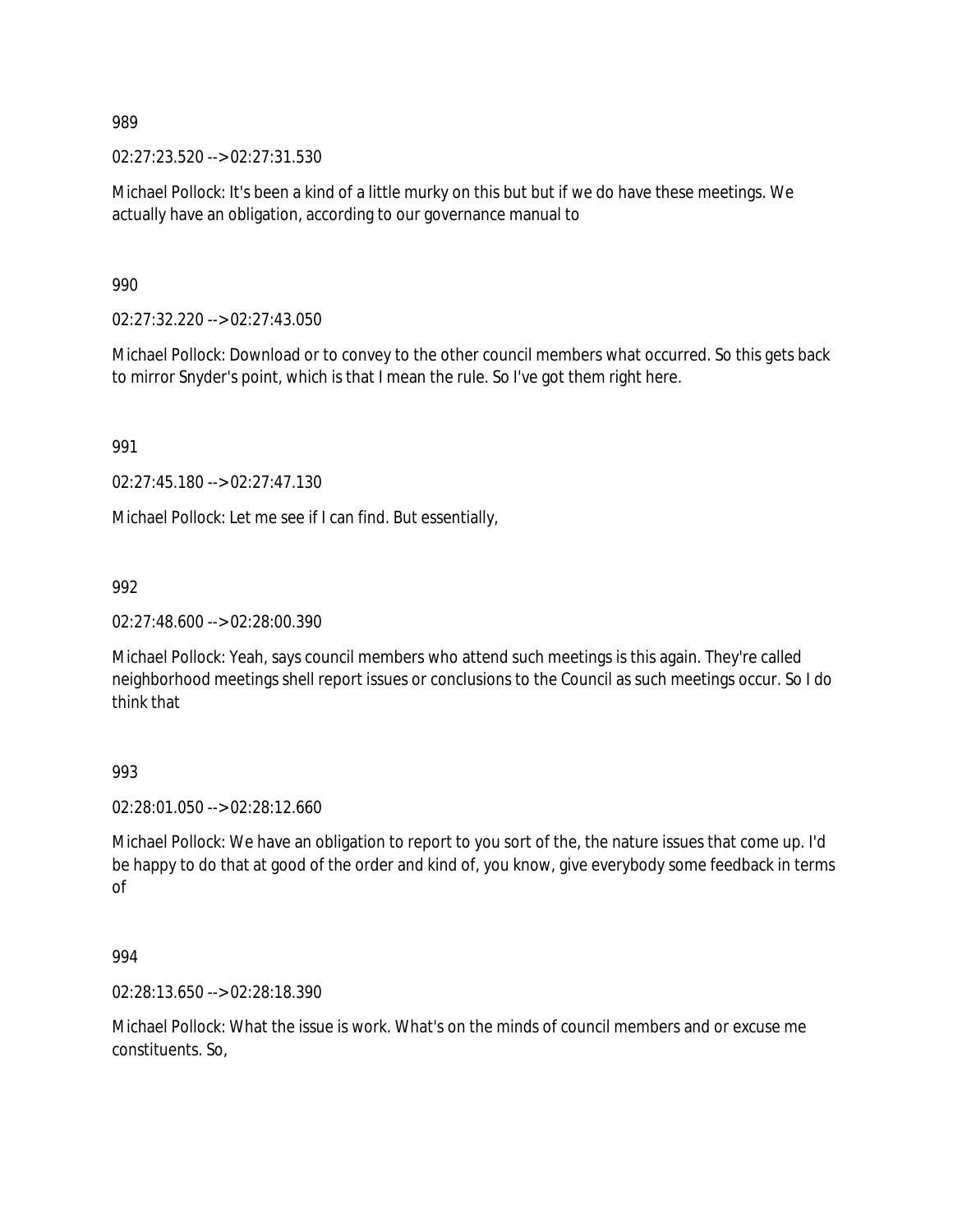02:28:19.470 --> 02:28:26.490

Michael Pollock: It seems like a really good healthy thing to me to be interacting and and sort of whether there's an agenda or

996

02:28:28.320 --> 02:28:36.210

Michael Pollock: Whether there's one or up to three council members. I just all feels good to me. And I, I don't have any problem with any of you.

997

02:28:36.600 --> 02:28:54.780

Michael Pollock: Up to three, obviously, because there'd be a quorum having a meeting doing it. I don't need to be invited. I'd love to be invited am okay not being invited, it's all, it's all great. If we're getting out and reaching out to constituents. So I just would, you know, like to hear back

998

02:28:55.890 --> 02:29:02.940

Michael Pollock: how it went. So Leslie, go ahead and and and have that party and let us know how it went. And I'll do the same.

999

02:29:05.190 --> 02:29:06.210

Rasham Nassar: Remember her topless.

1000

02:29:06.870 --> 02:29:17.250

Kirsten Hytopoulos: So, I mean, to be clear, again, I don't have any problem with you people having meetings and that's wonderful. And we keep returning to the idea that somebody trying to suppress these meetings.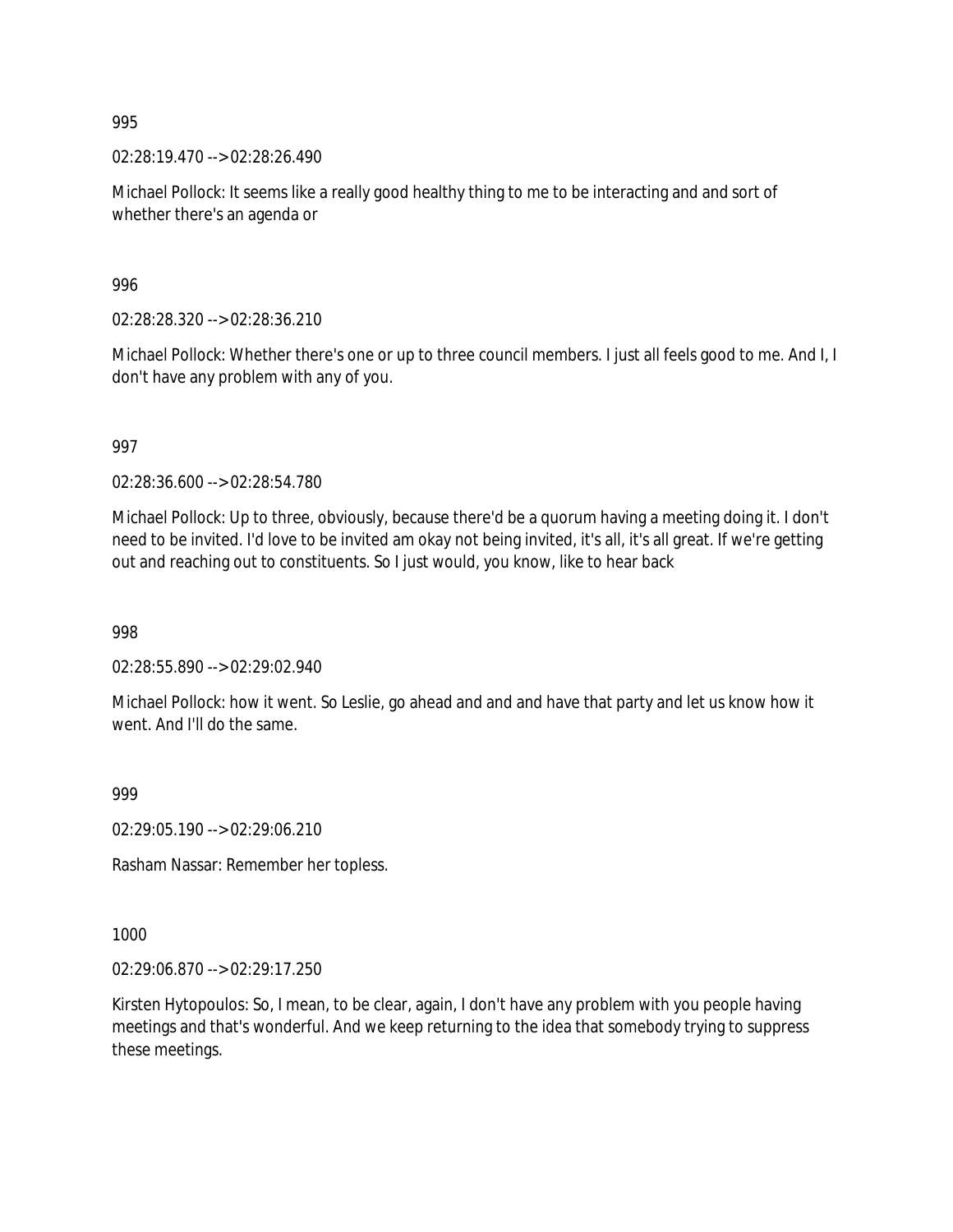02:29:17.640 --> 02:29:26.130

Kirsten Hytopoulos: This is about what the meetings are called now you know council members can't go out and decide unilaterally to have something called a Council meeting.

1002

02:29:26.520 --> 02:29:34.170

Kirsten Hytopoulos: I think we could all agree on that. So what we were talking about when we talked about this last meeting when we talked to the mini for whenever we talked about it.

1003

02:29:34.740 --> 02:29:41.880

Kirsten Hytopoulos: Was whether or not a couple of council members to get together two or three councillors to get together and create a town hall meeting.

1004

02:29:42.300 --> 02:29:46.380

Kirsten Hytopoulos: And put it out there called a town hall meeting have an agenda, etc.

1005

02:29:46.950 --> 02:29:53.940

Kirsten Hytopoulos: We didn't go as far as having to take a vote on the question of, is that OK for a couple of council members to do that.

1006

02:29:54.180 --> 02:30:00.120

Kirsten Hytopoulos: Because it seemed like we'd come to some sort of a casual consensus. That's what I would say. And maybe you can weigh in on that.

1007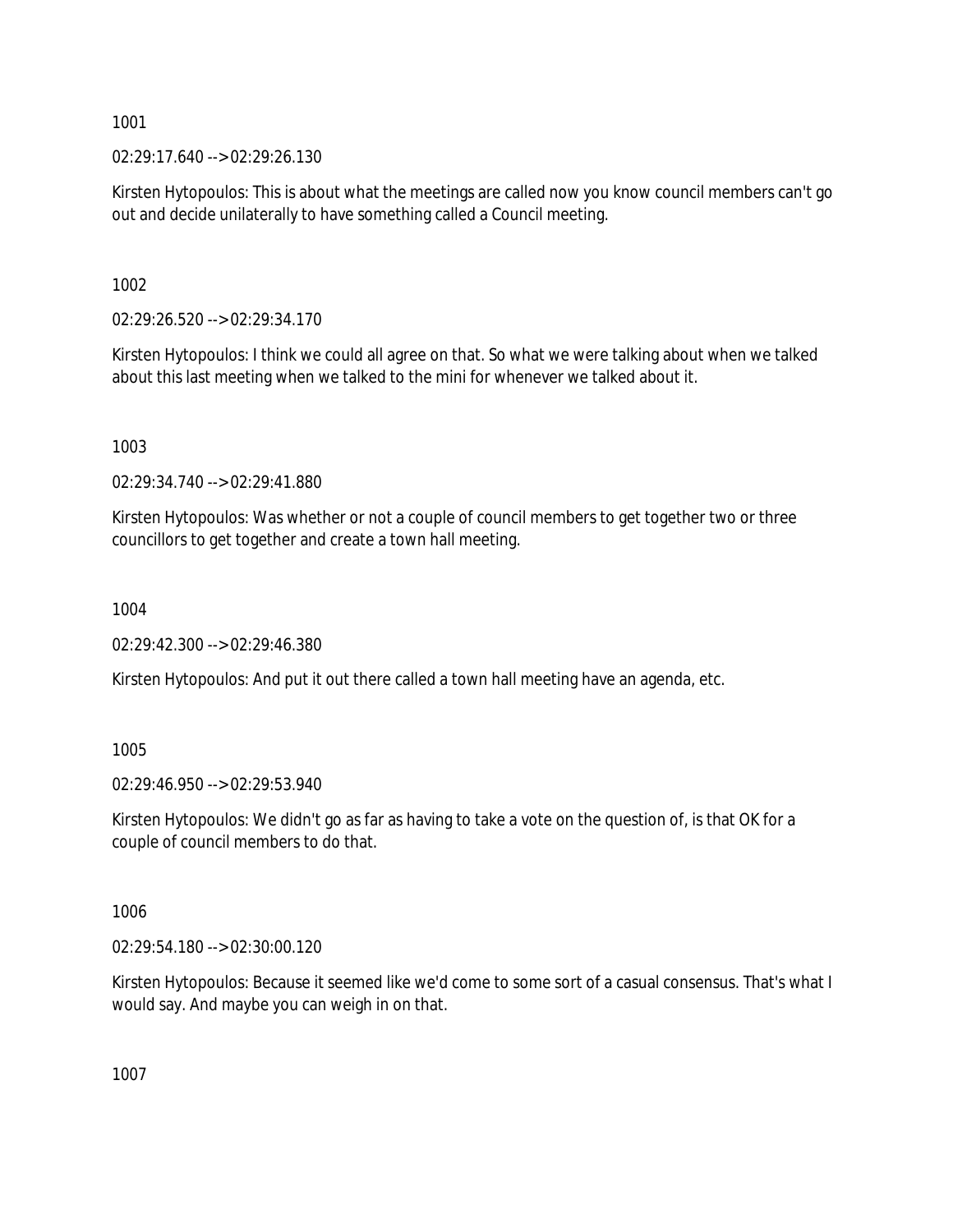02:30:00.540 --> 02:30:08.760

Kirsten Hytopoulos: That, hey, let's just have office hours is not have an agenda, it seems pretty clear to me after we left that meeting, we weren't going to have any more town hall meetings.

1008

02:30:09.210 --> 02:30:16.050

Kirsten Hytopoulos: Doesn't mean we're not going to have any two hour three hour whatever zoom meetings with up to three council members talking about anything. People want to talk about

1009

02:30:16.500 --> 02:30:26.430

Kirsten Hytopoulos: That would be censorship to just to say that can't happen. And it would be an appropriate to discourage it. And yes, we should all be very glad that people are doing this outreach is wonderful.

1010

02:30:26.730 --> 02:30:31.500

Kirsten Hytopoulos: And yes, I'd like it a download on it and I think you're right. I did look at the governance mandolin that's the case.

1011

02:30:32.040 --> 02:30:42.150

Kirsten Hytopoulos: But I think it's a question for the Council as to whether or not the word town hall meeting because we're not acting as private citizens were acting as council members, whether or not we want

1012

02:30:42.990 --> 02:30:51.240

Kirsten Hytopoulos: Council, the town hall meetings to be something that we as a Council set. We're going to have a town hall meeting. We're gonna have a series of town hall meetings.

1013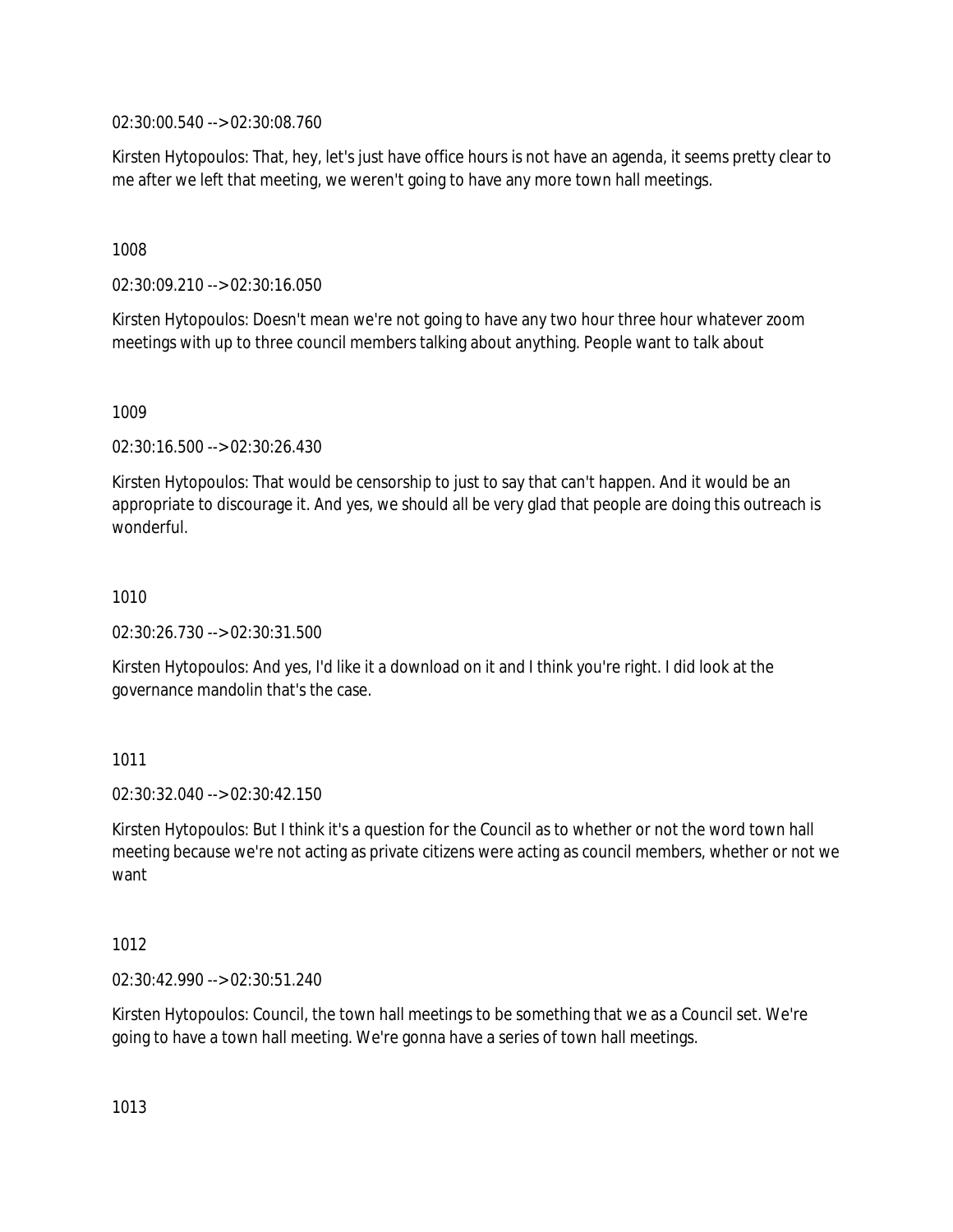02:30:51.810 --> 02:31:00.570

Kirsten Hytopoulos: But I just want to get that back to the issue at hand, which is what it's called. And how its message to the community and whether there's confusion with the community about what this is.

1014

02:31:01.890 --> 02:31:10.140

Kirsten Hytopoulos: Versus whether meetings are good or whether the content of the meetings has been great. I've heard great things about the content of the meetings. I don't have any problem with that.

1015

02:31:10.680 --> 02:31:16.920

Kirsten Hytopoulos: Just want to get back to that point, which is a council question that a council management how we do business question.

1016

02:31:17.910 --> 02:31:18.330

Rasham Nassar: Okay.

1017

02:31:18.690 --> 02:31:21.690

Rasham Nassar: Can I and I it's 730

1018

02:31:22.260 --> 02:31:35.070

Rasham Nassar: And we've been on this for 2025 minutes I'm unless someone would like to lead this to some conclusion I'm really inclined to just move us on I'm hearing the concerns that are being raised

1019

02:31:36.330 --> 02:31:45.810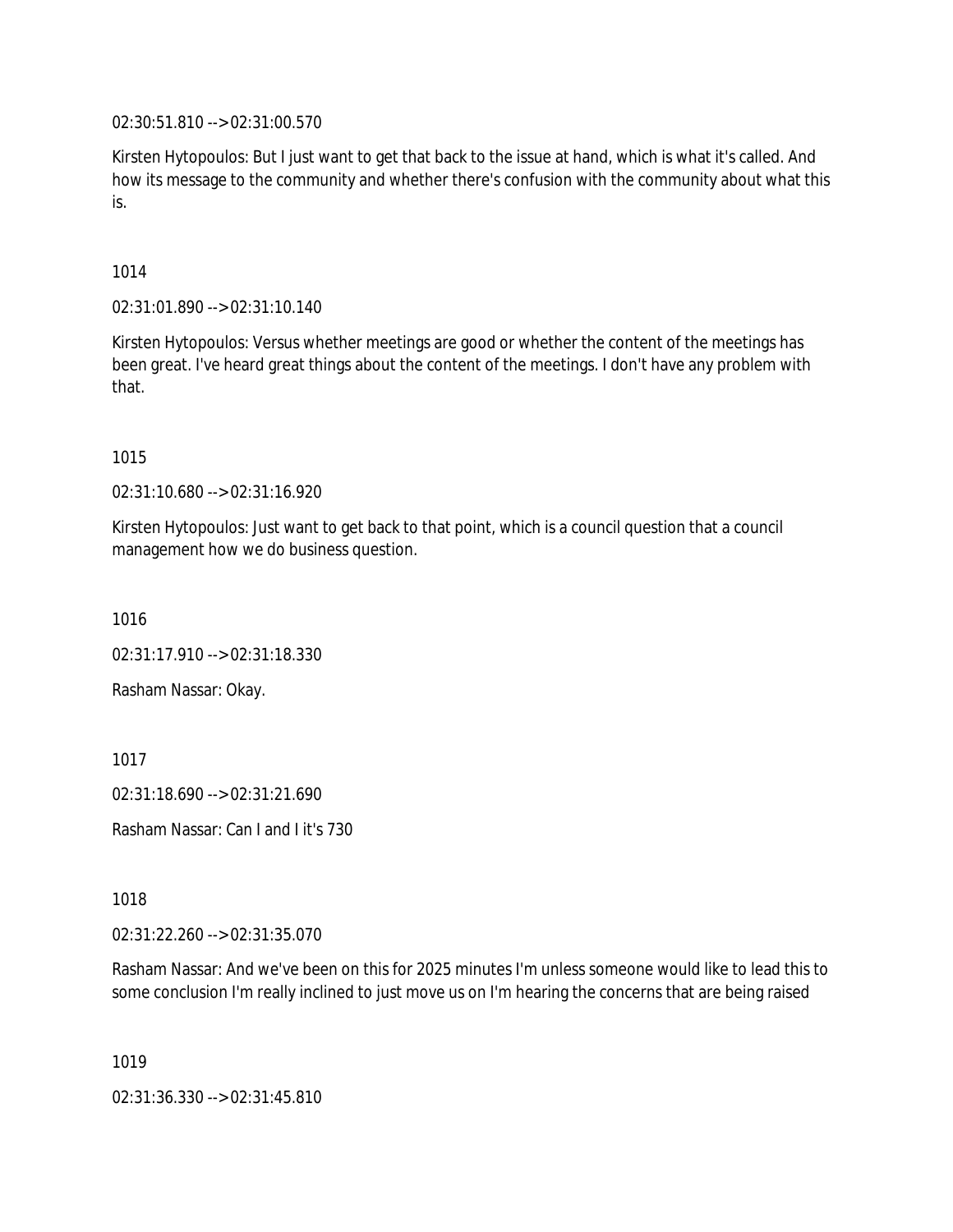Rasham Nassar: The issue with the word town hall. Maybe someone would like to propose a suggestion that council members not refer to their office hours where their virtual meetings as town hall meetings.

1020

02:31:46.380 --> 02:31:53.910

Rasham Nassar: And Council ever had topless. I did actually walk away from that council meeting with a very different understanding of where we landed than you.

1021

02:31:54.240 --> 02:32:01.560

Rasham Nassar: But I was inspired and prompted to look up the meaning of a town hall meeting to make sure that it was being appropriately used

1022

02:32:02.040 --> 02:32:07.920

Rasham Nassar: And the definition of a town hall meeting isn't informal public meeting between citizens and public figures.

1023

02:32:08.580 --> 02:32:25.530

Rasham Nassar: So implied in the definition of what a town hall meeting is it is that it is not the official business of the legislative body or the Council body as a whole, but that it's an informal meeting between the elected and his or her constituent base.

1024

02:32:26.580 --> 02:32:33.480

Rasham Nassar: Now I hear that there are some that would like to debate that further and maybe someone would just like to propose something if so that we don't

1025

02:32:34.290 --> 02:32:43.320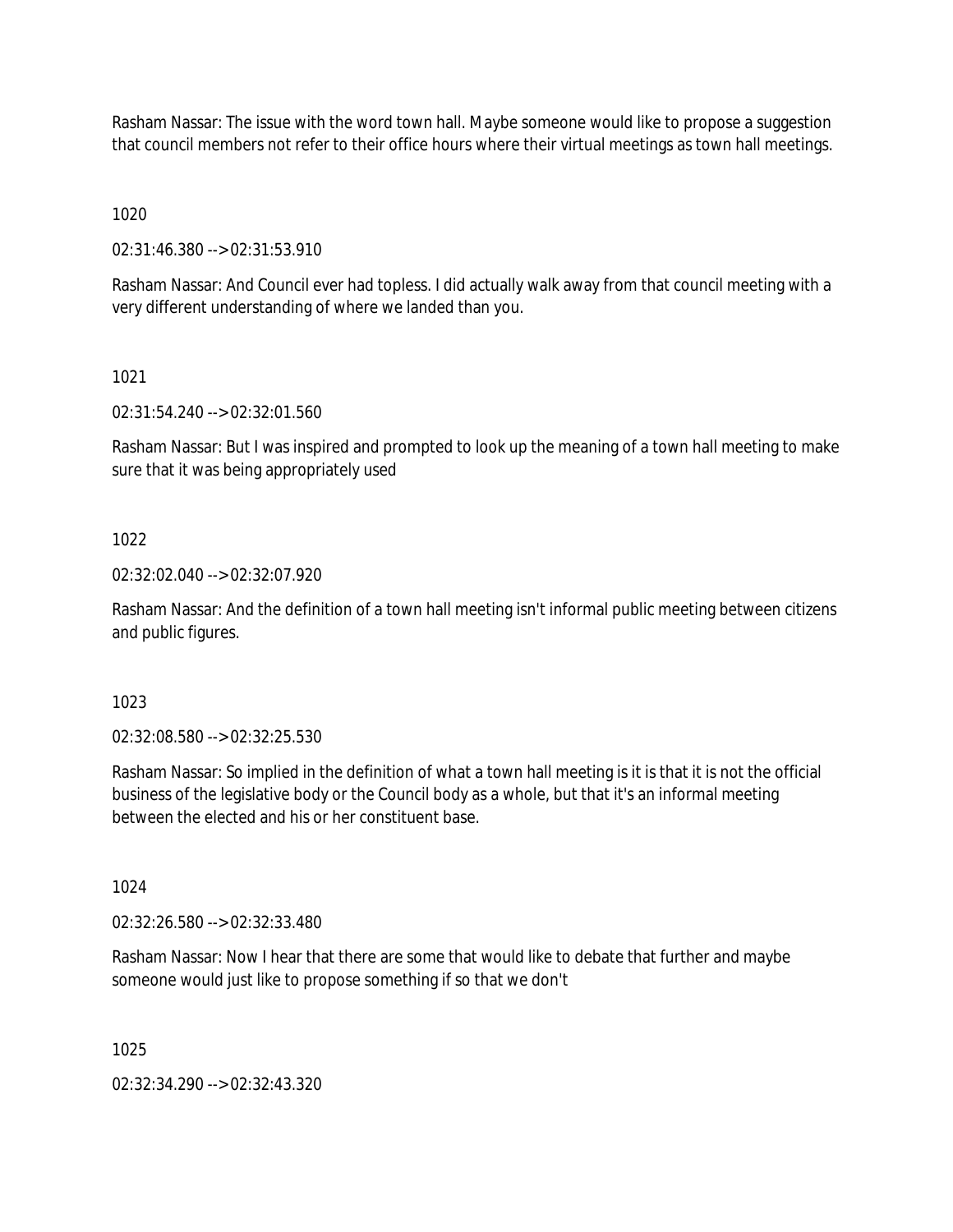Rasham Nassar: This doesn't appear on an agenda again, I'd like to reach some level of agreement or consensus coming out of this tonight. And if we could do it in the next 10 minutes. That would be really great.

1026

02:32:43.830 --> 02:32:52.980

Rasham Nassar: So a number of hands, have been raised again I'm gonna do my best to go down that list in the order that I saw them appear COUNCILMEMBER Medina, your next in line.

1027

02:32:55.200 --> 02:32:57.870

Kol Medina: I'll try to keep it short. I appreciate what you're saying.

#### 1028

02:32:58.050 --> 02:33:04.980

Kol Medina: Deputy Mayor. I don't think we're going to come to a conclusion tonight. I think some some kind of clear lines have been drawn in the sand.

1029

02:33:07.050 --> 02:33:07.950

Kol Medina: And that's okay.

1030

02:33:09.810 --> 02:33:11.460

Kol Medina: I guess I just want to add that

1031

02:33:13.470 --> 02:33:17.760

Kol Medina: I really wish we stopped talking about censorship, no one's trying to censor anybody here.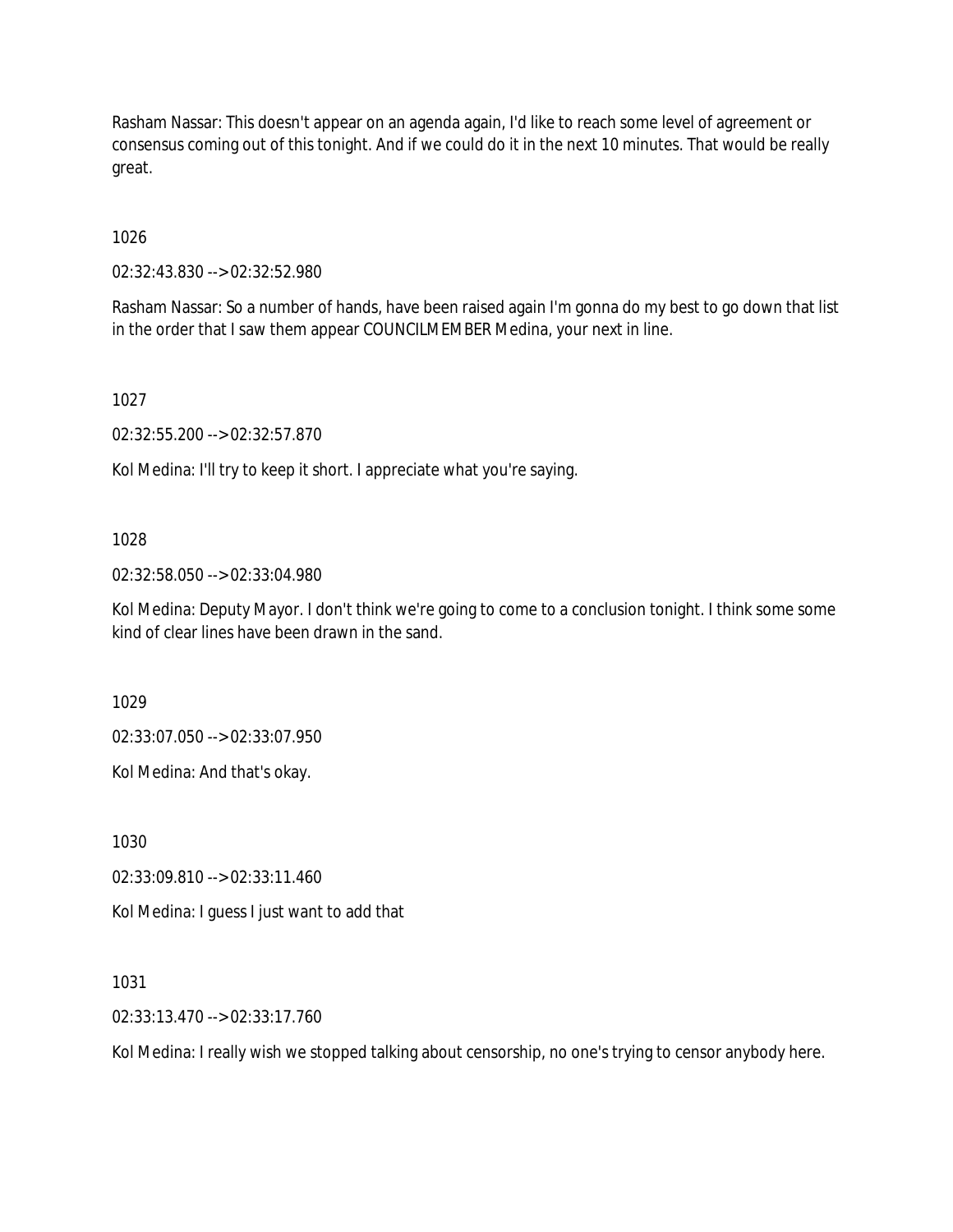02:33:20.190 --> 02:33:25.290

Kol Medina: I can understand why it might feel that way. But that's not what anyone here is certainly not what's in my mind.

1033

02:33:26.700 --> 02:33:34.140

Kol Medina: There are some kind of logistical reasons practical reasons that have been raised that cause concerns for some of us around this. And that's what we've been talking about.

1034

02:33:34.770 --> 02:33:44.070

Kol Medina: But there for me that I guess there's a deeper concern and I have a hard time expressing it. I've been trying to figure out what it is.

1035

02:33:45.090 --> 02:33:48.810

Kol Medina: And I, and I guess the closest I can come to express in it is this

1036

02:33:51.030 --> 02:33:55.260

Kol Medina: Doing this is by its nature divisive

1037

02:33:56.820 --> 02:34:05.670

Kol Medina: I've worked really hard for my time on Council to make sure the Council didn't become divided and divided up into different kind of small groups.

1038

02:34:06.750 --> 02:34:14.640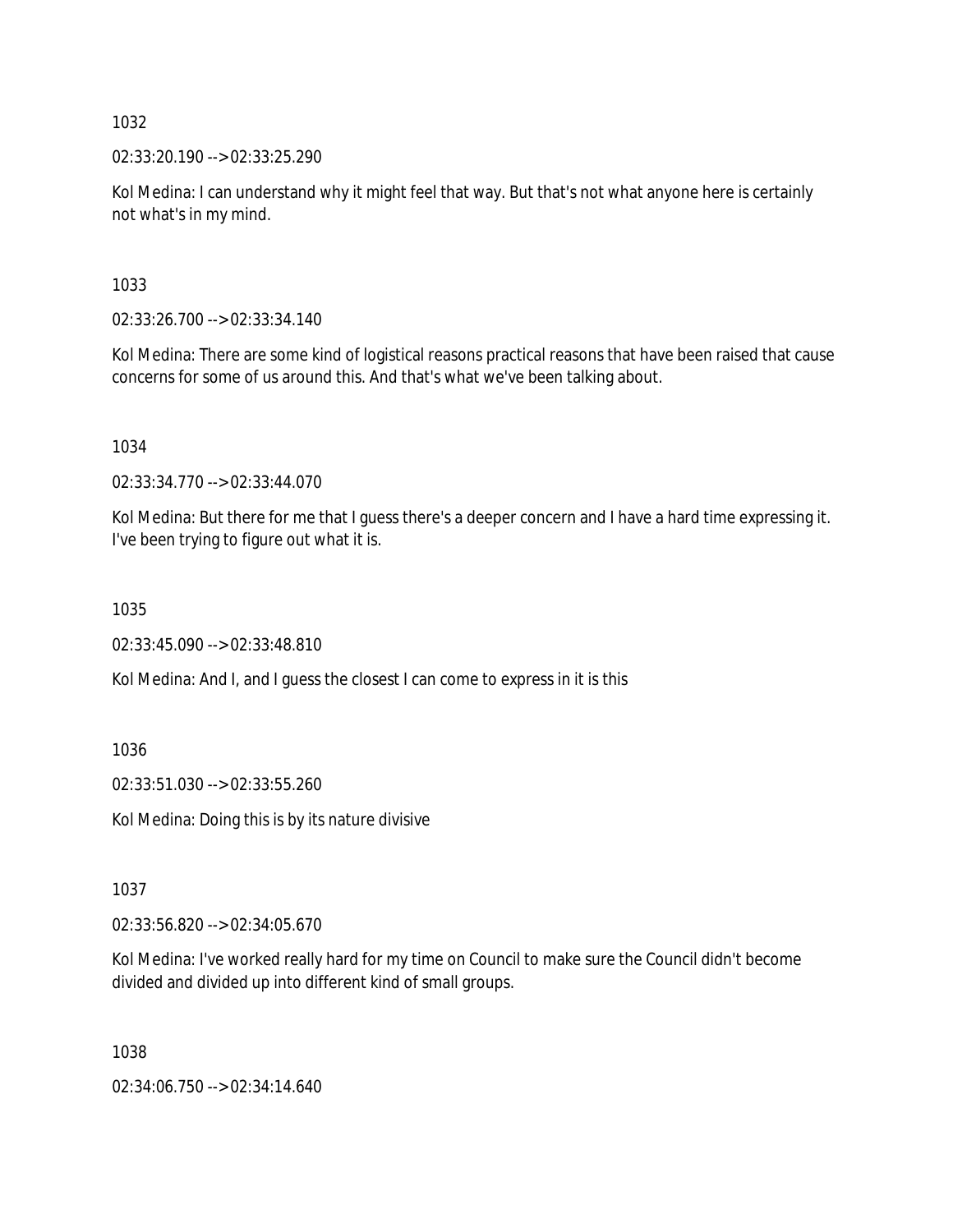Kol Medina: That we were a team we were all work together on everything as much as we reasonably can. It's never perfect of course

# 1039

02:34:15.870 --> 02:34:34.230

Kol Medina: And by its nature, a couple of council members, two or three going and doing this on their own. It's just divisive because I heard you just say hey, like, yeah, we should all come and join you. But the fact is we can't, we cannot come and join you.

### 1040

02:34:35.700 --> 02:34:52.230

Kol Medina: Period. And so by definition it's dividing the Council, and if that's that's important to me. Maybe that's not maybe what's more important to you is being able to do these meetings. And if that's true, great. I mean, you have that you have that right

## 1041

02:34:53.550 --> 02:35:00.840

Kol Medina: And so i'm not i'm not demanding anything. I'm just trying to muddle through this and share my feelings about it, you know, with you guys and

## 1042

02:35:02.010 --> 02:35:03.330

Kol Medina: That's probably all I have to say about it.

1043

02:35:05.400 --> 02:35:06.480

Rasham Nassar: COUNCILMEMBER Pollock.

1044

02:35:07.290 --> 02:35:14.970

Michael Pollock: And then deep. I appreciate all of that and I certainly none of this is intended to be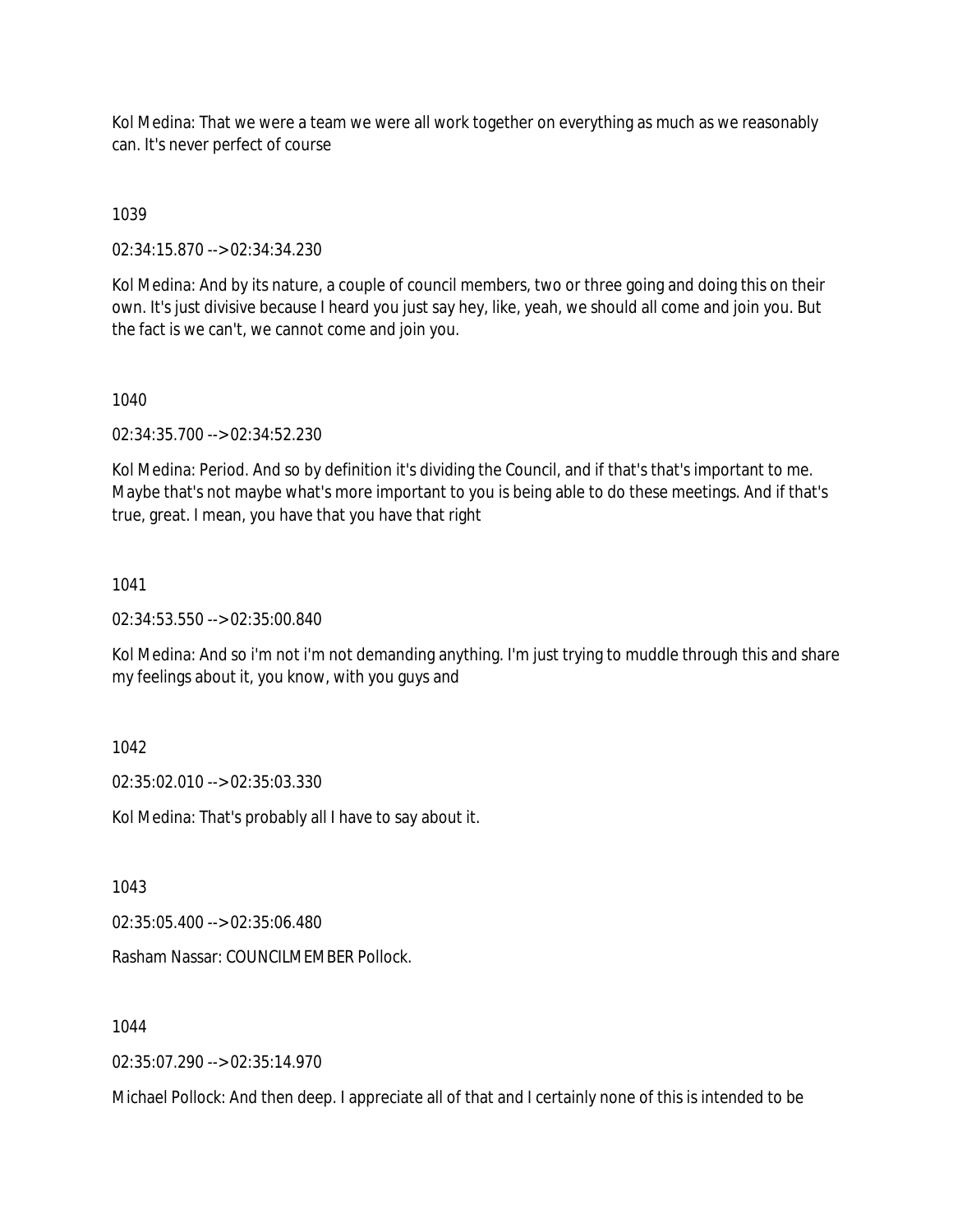02:35:16.740 --> 02:35:24.960

Michael Pollock: divisive and it's really an opportunity to reach out to the community. So I don't see

1046

02:35:26.580 --> 02:35:43.350

Michael Pollock: Other members. Again, I mean, I can only speak for myself. But if any three of you want to have up to three of you want to have a meeting of some sort. I don't have a problem with that. I feel like if the obligation to

1047

02:35:45.390 --> 02:36:04.110

Michael Pollock: Report back anything substantive and say here's what happened. The, you know, these meetings aren't like there's two or three of us getting together and making some sort of decision. It's really just an opportunity to interact and debate issues. So it's not it's not like we're for me.

1048

02:36:05.160 --> 02:36:21.690

Michael Pollock: I wish we could make it as is inserted, but it's really just kind of, they're more like brainstorming sessions kick around some ideas get some feedback. So nothing in it is, is it all intended to be in any way divisive or

1049

02:36:23.700 --> 02:36:34.050

Michael Pollock: You know, causing Rift and it kind of honestly, it makes me a little bit sad that it's that it's somehow viewed that way that that reaching out and and and having this this

1050

02:36:34.800 --> 02:36:46.260

Michael Pollock: Sort of fellowship with the with some of our constituents is somehow viewed as divisive and and i just i again. We'll just leave you with.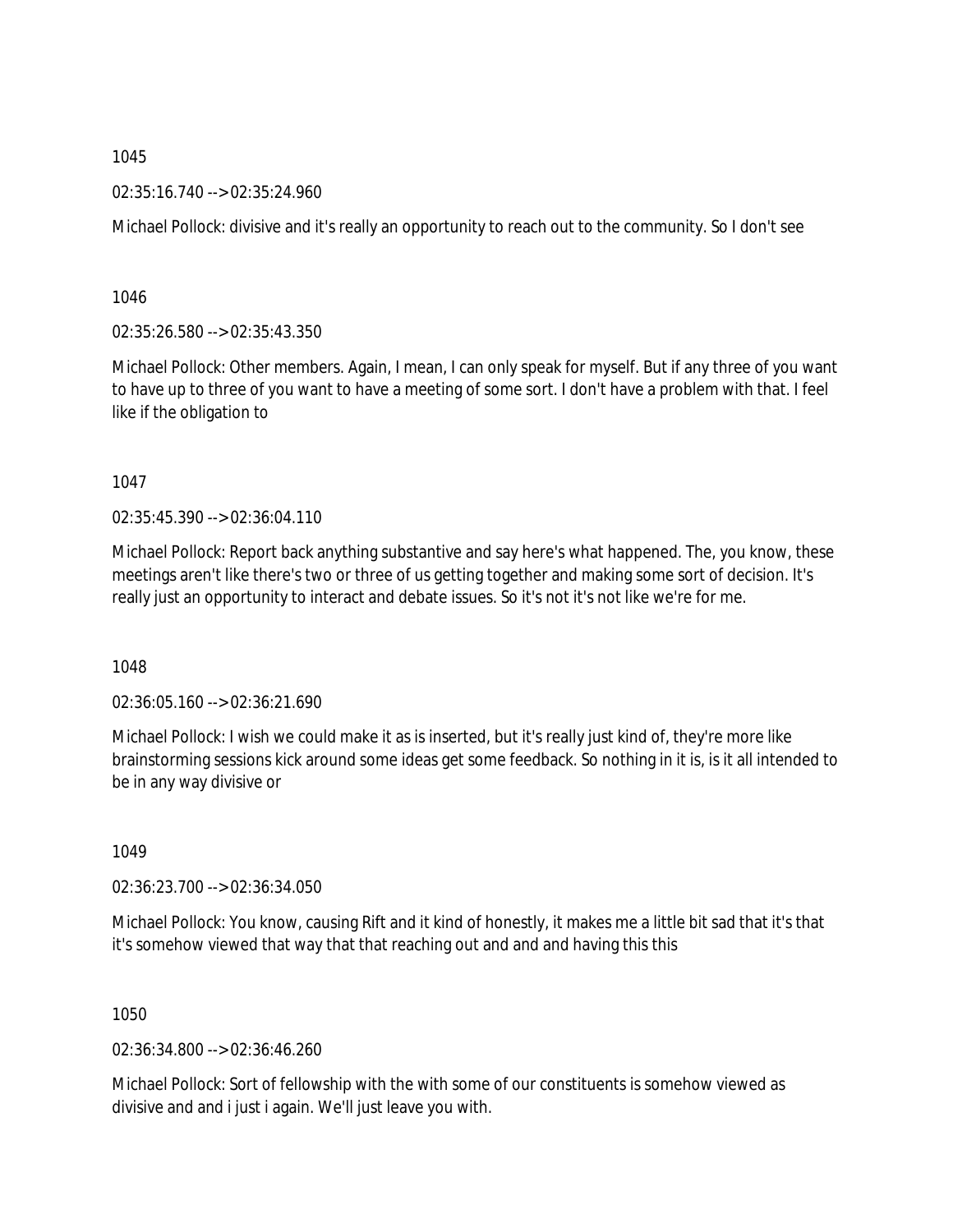02:36:47.490 --> 02:36:58.950

Michael Pollock: The thought that if you experience it and spend time talking to people online or in at a meeting. Live Meeting, we hope, eventually, we'll get there.

1052

02:36:59.340 --> 02:37:17.340

Michael Pollock: I think you'll see that it's a positive thing and it's it's a source of unity in the community as a whole. So that's just my take on it. I'm, I'm, I'm, again, kind of baffled that were that there's something in here. This perceived as divisive or

1053

02:37:18.480 --> 02:37:20.070

Michael Pollock: Worse, but

1054

02:37:21.630 --> 02:37:22.860

Rasham Nassar: COUNCILMEMBER deets.

1055

02:37:25.740 --> 02:37:26.700

Rasham Nassar: unmute. There you go.

1056

02:37:26.880 --> 02:37:32.190

Joe Deets: Um, apologize. My cat has been very territorial

1057

02:37:34.560 --> 02:37:38.790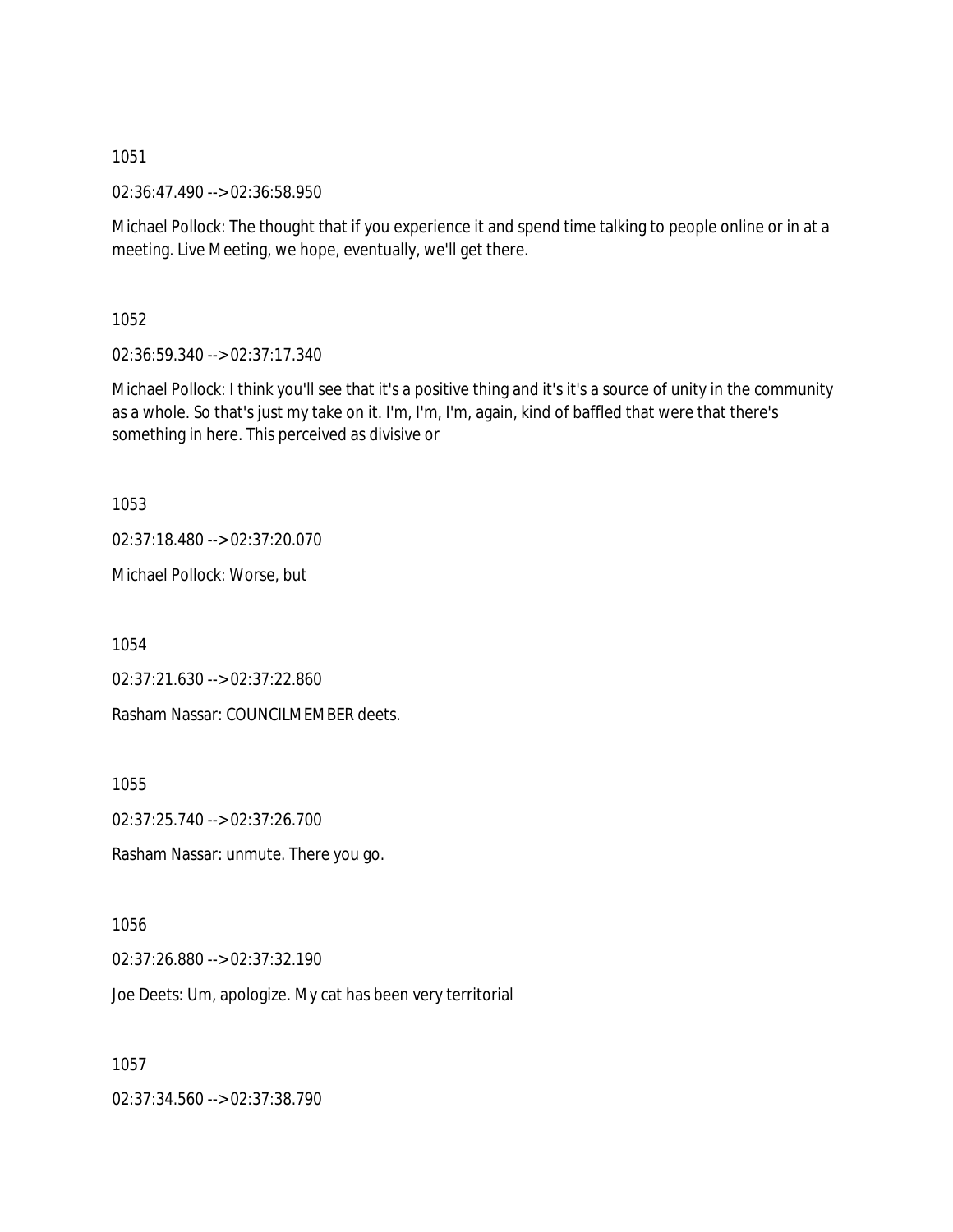Joe Deets: Anyway, we mostly get along well I honestly feel

1058

02:37:41.160 --> 02:37:45.150

Joe Deets: There's an easy way an easy fix here and it's it's up to

1059

02:37:46.320 --> 02:37:53.760

Joe Deets: Michael Rashad whether they wish to take it do what I do to have virtual open office hours, call it that.

1060

02:37:55.530 --> 02:38:08.280

Joe Deets: And do that. I mean, no one's I haven't heard any critique of Joe, don't do your virtual office hours and all the things Michael that you've brought up reaching out to people censorship.

1061

02:38:08.970 --> 02:38:18.600

Joe Deets: Got. So the question is, do you want to resolve this or not and a way of resolving it is to do what I'm doing. If you don't do that.

1062

02:38:20.460 --> 02:38:26.760

Joe Deets: Things will just continue and we, I think we know where that's going to go. So the choice to me is very clear.

1063

02:38:28.260 --> 02:38:28.920

Joe Deets: And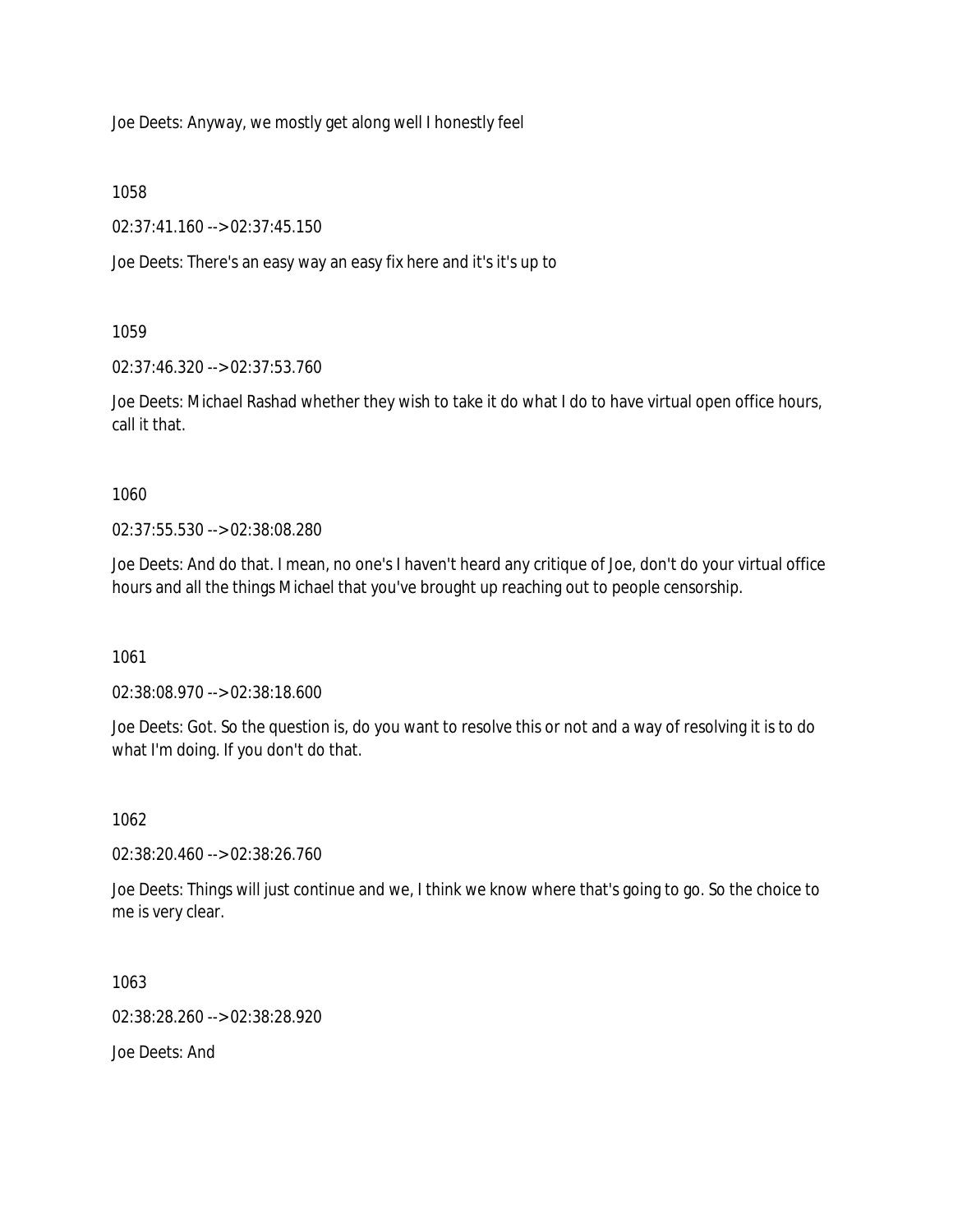02:38:30.450 --> 02:38:36.390

Joe Deets: I don't know it. To me, this is not complicated. You can do what I'm doing. And the problem goes away.

1065

02:38:41.040 --> 02:38:42.810

Rasham Nassar: Okay. Councilmember hi topless.

1066

02:38:45.360 --> 02:38:46.950

Rasham Nassar: Can you please unmute. We can't hear you.

1067

02:38:48.360 --> 02:39:01.380

Kirsten Hytopoulos: We can also have take a vote as a Council as to whether or not it is it is acceptable to have town hall meetings that we don't plan for from the Dyess as town hall meetings, I mean that

1068

02:39:01.710 --> 02:39:10.860

Kirsten Hytopoulos: The governance manual does not authorize is neither one I guess it's silent as to how they come about, it would never have occurred to me that it would be something that we would just

1069

02:39:11.310 --> 02:39:21.330

Kirsten Hytopoulos: That someone would just create on their own without coming forth to their council and when I was on Council before now that you wouldn't come forward and say, I'd like to plan a town hall meeting.

1070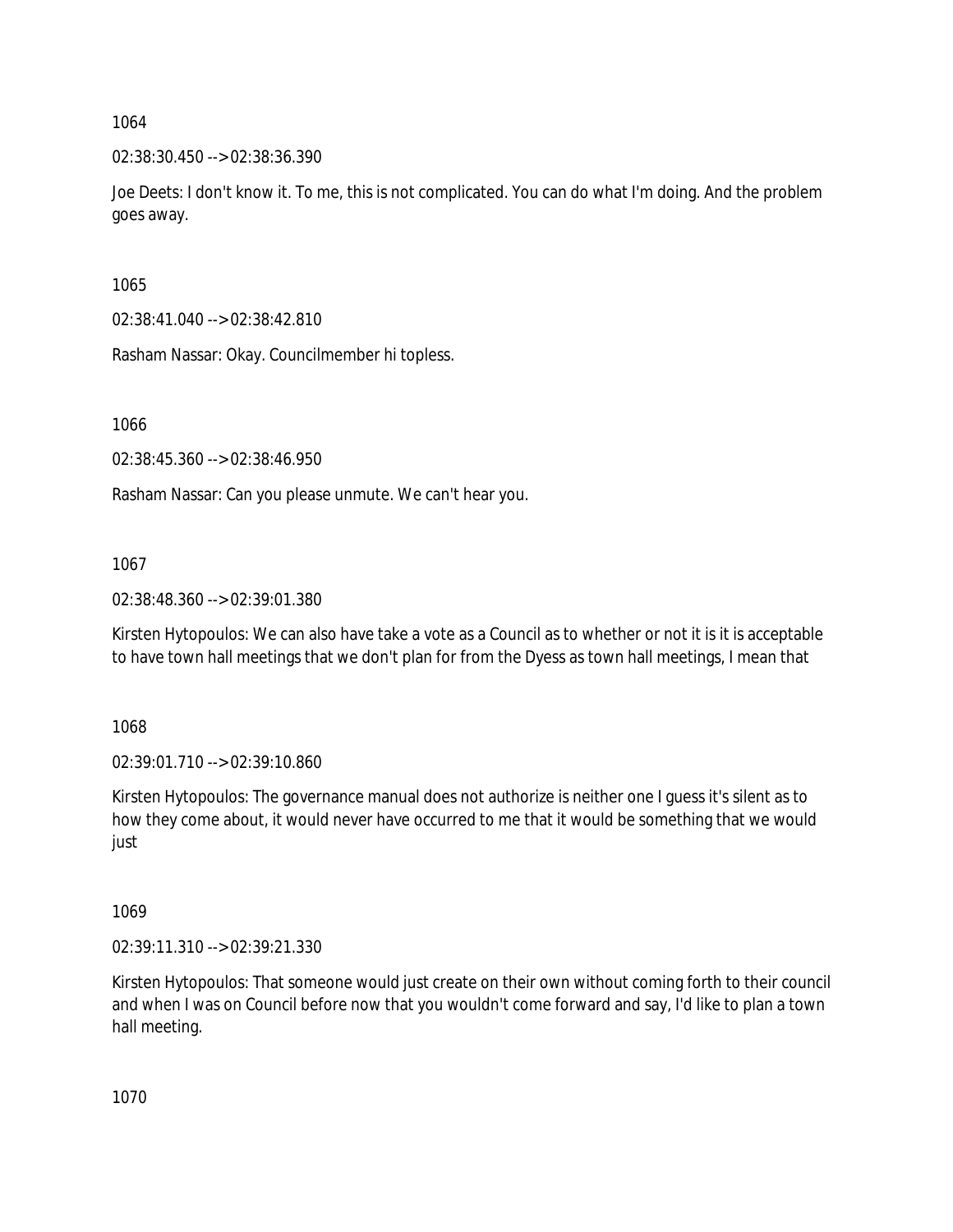02:39:21.870 --> 02:39:27.840

Kirsten Hytopoulos: And so we can certainly we certainly have the ability to decide whether or not town hall meetings or something that we

1071

02:39:29.130 --> 02:39:31.980

Kirsten Hytopoulos: Schedule as a council or reschedule individually.

1072

02:39:33.510 --> 02:39:34.260

Kirsten Hytopoulos: And that's the

1073

02:39:36.390 --> 02:39:39.960

Rasham Nassar: City attorney. Can we turn to you on this because

1074

02:39:41.340 --> 02:39:52.170

Rasham Nassar: I mean I think to some degree, we're arguing the word town hall and the implications of that of that verbiage of what that word means essentially what is

1075

02:39:52.620 --> 02:40:00.480

Rasham Nassar: being promoted is a meeting of a non quorum of council members and those council members, bringing topic ideas forward.

1076

02:40:01.140 --> 02:40:07.140

Rasham Nassar: Because personally for me. That helps me structure my office hours, it helps provide some sort of framework.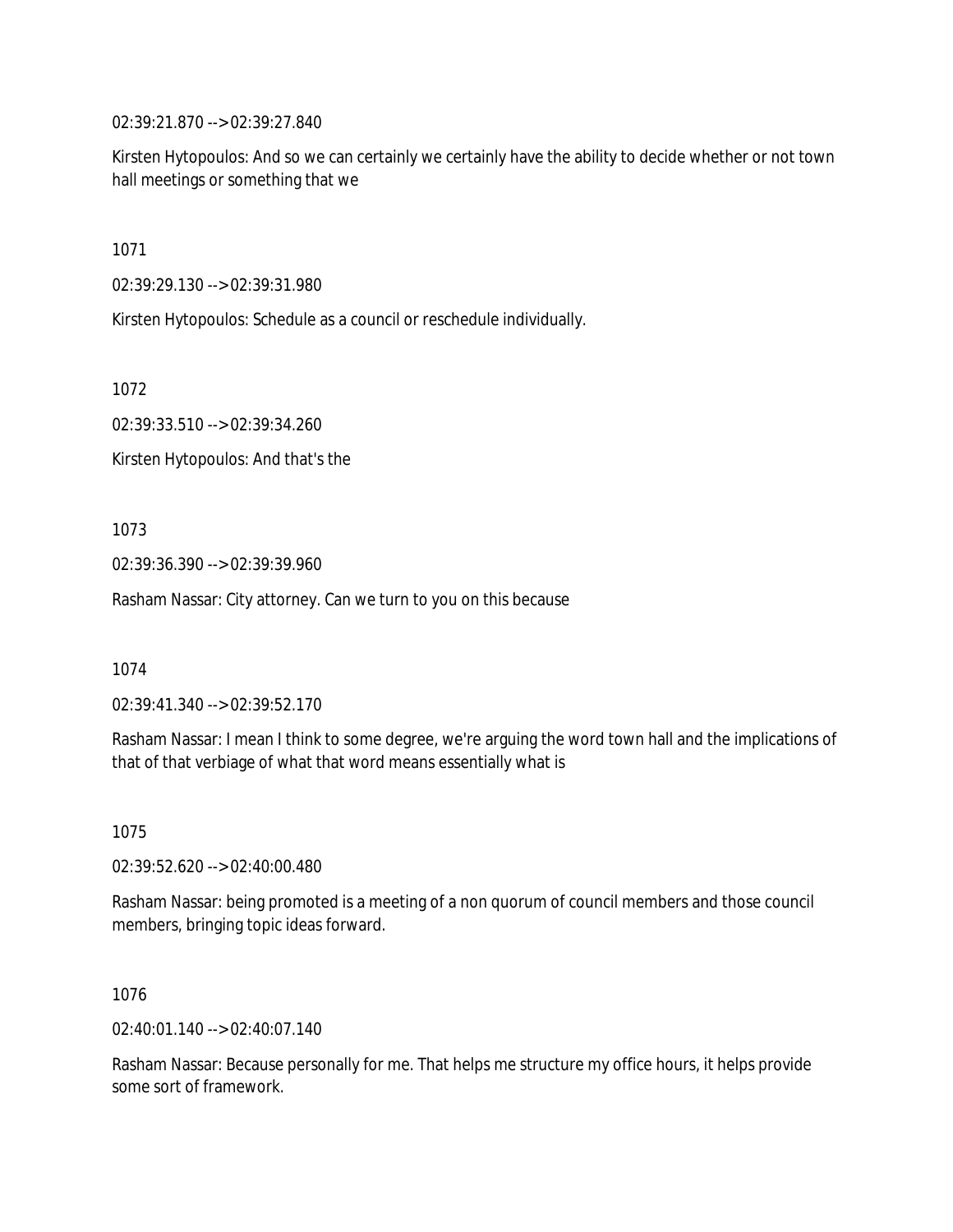02:40:07.740 --> 02:40:24.390

Rasham Nassar: And backbone to how I structure and hold virtual office hours in this new time in this new phase of life that we're all experiencing trying to trying to do the best that we can. And work with the cards that we've been dealt. And so where I am.

1078

02:40:26.040 --> 02:40:30.000

Rasham Nassar: Or I grow concerned and where I think COUNCILMEMBER Pollock might be

### 1079

02:40:31.050 --> 02:40:40.590

Rasham Nassar: Using the word sensors sent to censor or to censor colleagues for me I interpret that as the imposition of limitations.

1080

02:40:40.980 --> 02:40:47.760

Rasham Nassar: On individual elected officials right to creatively approach their duties and responsibilities.

1081

02:40:48.570 --> 02:40:55.830

Rasham Nassar: As an elected official to the public and remember their utmost our utmost responsibility and professional duty.

1082

02:40:56.370 --> 02:41:07.470

Rasham Nassar: Is to the public is to our constituents base, of course, interpersonal relationships amongst us matter. And I think, again, I agree with COUNCILMEMBER Pollock when he says he sort of sad or disappointed.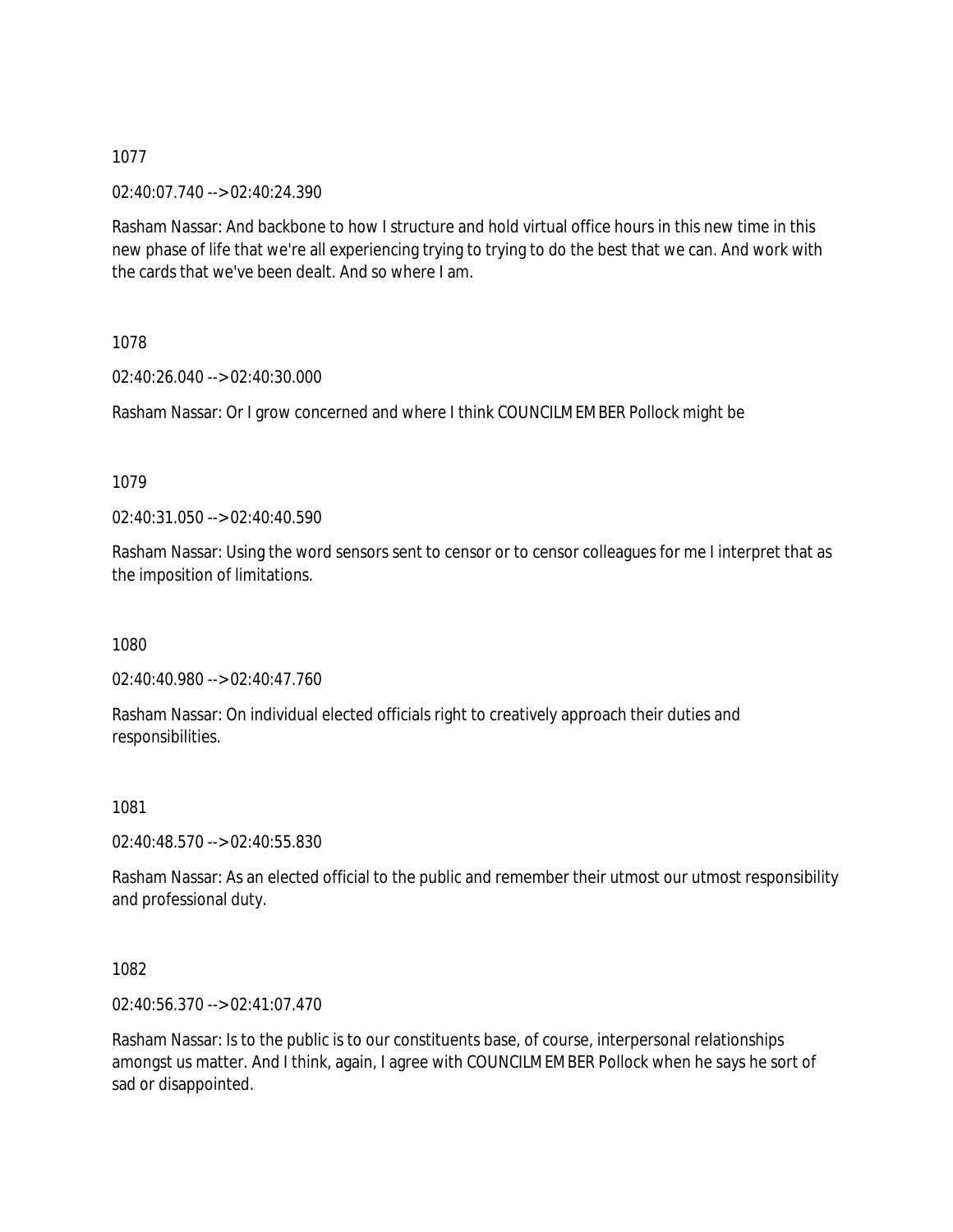### 02:41:08.730 --> 02:41:12.750

Rasham Nassar: In the dialogue that we're that we're having that it's being approached from the negative

1084

02:41:14.430 --> 02:41:23.790

Rasham Nassar: Because another way to view this is in total support and encouragement of each and every one of us taking the lead and exercising our leadership.

1085

 $02.41.24.240 - 02.41.32.790$ 

Rasham Nassar: In the manner in which we best see fit, and to support each other in doing that because the ultimate goal is to serve the public and the public needs us right now.

1086

02:41:33.330 --> 02:41:44.970

Rasham Nassar: In the midst of a legislative ban where Council is not conducting regular business in the midst of economic uncertainty tremendous economic uncertainty reaching across all financial

1087

02:41:46.050 --> 02:41:54.750

Rasham Nassar: Populations and pockets of our island and beyond. People need elected officials to remain open and to remain available and remain willing to meet

1088

02:41:55.290 --> 02:42:06.030

Rasham Nassar: And to that end, Mayor Schneider, I would absolutely support you putting together and hosting those types of virtual meetings, I would not take issue with how they were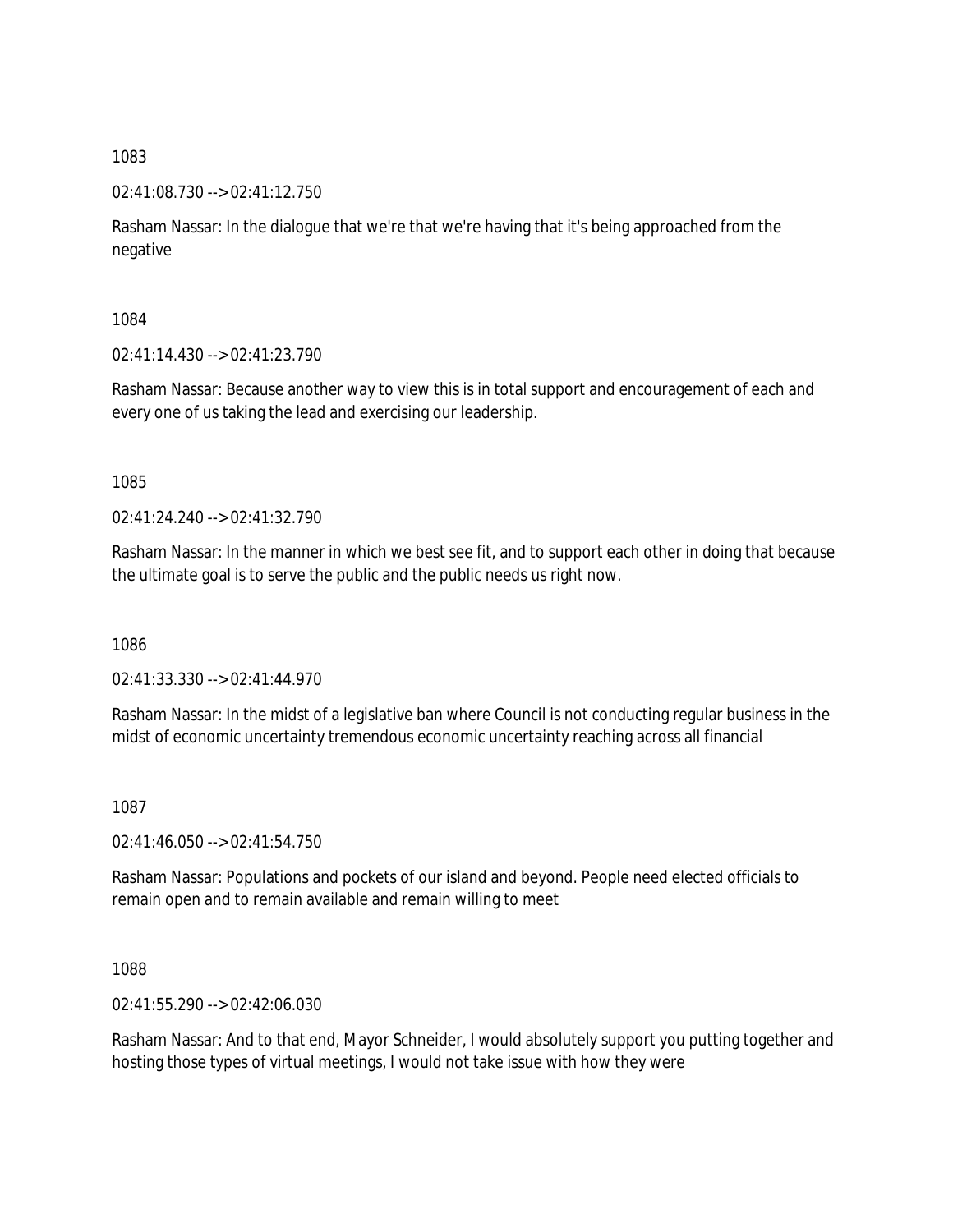02:42:07.530 --> 02:42:11.580

Rasham Nassar: Framed if you were to include an agenda or call it a town hall meeting.

1090

02:42:12.180 --> 02:42:22.680

Rasham Nassar: My inclination is to just be very supportive of that because I see it in the best interest and especially for you, Mayor Snyder as the mayor to remain accessible to the population in this time of need.

1091

02:42:23.160 --> 02:42:34.140

Rasham Nassar: I'm okay with that I will stop and city attorney can you provide any comments. You've heard the discussion of the Council tonight. I'm hoping that you can kind of help kind of help move us along

1092

02:42:35.130 --> 02:42:36.870

Joe Levan: But just a couple quick things. One, I think.

1093

02:42:37.500 --> 02:42:39.450

Joe Levan: The there's maybe some

1094

02:42:40.860 --> 02:42:44.280

Joe Levan: Confusion or just kind of it gets a little bit

1095

02:42:45.870 --> 02:42:53.520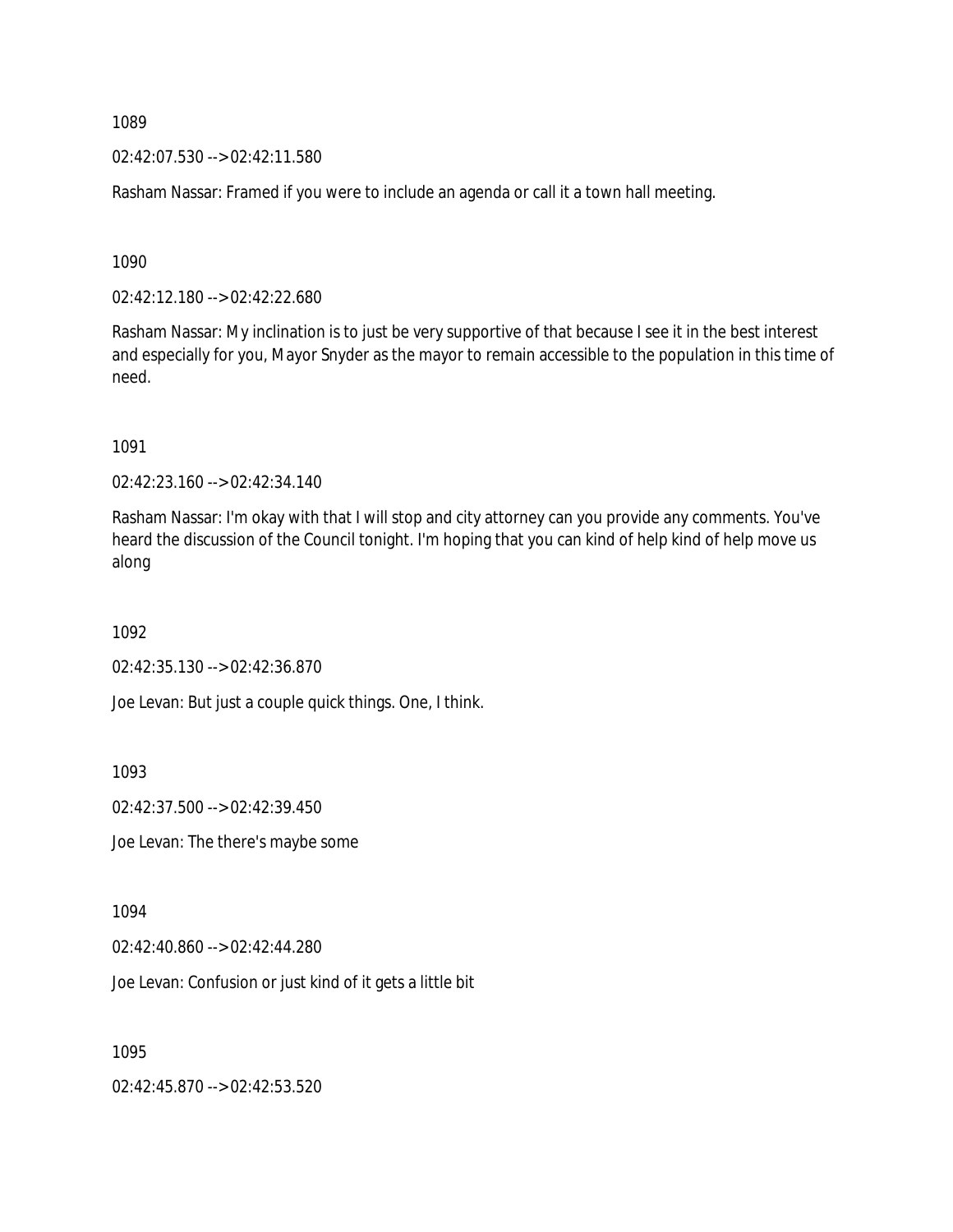Joe Levan: Cloudy, to the extent about the neighborhood means or word meetings just because there's a history least as far as I know databanks over years.

1096

02:42:54.000 --> 02:42:58.650

Joe Levan: Where there were these word meetings that happened and they were advertising word meetings and

#### 1097

02:42:59.100 --> 02:43:06.090

Joe Levan: The cork advertise them as such. And they were, they had a certain function and because of the certain situation as it is now, that's not happening.

### 1098

02:43:06.450 --> 02:43:14.130

Joe Levan: These aren't considered you know word meeting. So that's just in terms of the reference of the governance manual, the neighborhood means or word means that they are a certain thing.

1099

02:43:14.550 --> 02:43:25.440

Joe Levan: That the Council in the past is done. And this Council may pick up again. So there may be some confusion about that in the to the public and then just the whole thing about town hall. I mean, I think.

1100

02:43:26.460 --> 02:43:32.130

Joe Levan: It the there's there's different definitions for that. I mean, I, for example, I think about it like in terms of the

1101

02:43:33.000 --> 02:43:41.520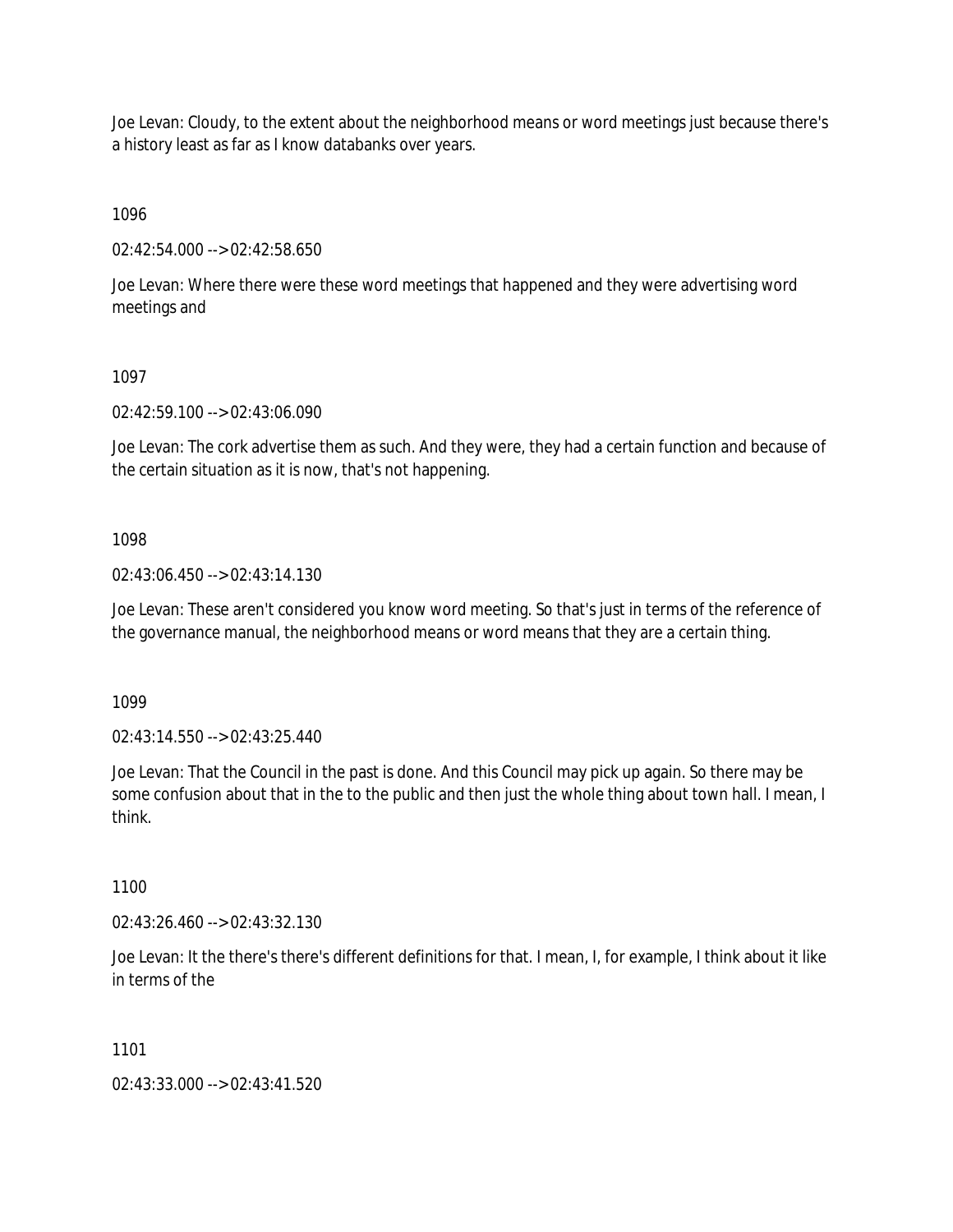Joe Levan: State state legislators or congressional legislators, they often have town hall meetings where they have you know they they sponsor that I think the difference here. Maybe they're

## 1102

02:43:43.260 --> 02:43:54.840

Joe Levan: Not just the Council of seven six people. And if it, if the term town hall is us. I think the concern. I'm hearing is that it causes confusion in the community about that being kind of a Council sponsored

### 1103

02:43:55.440 --> 02:44:05.220

Joe Levan: Meeting. So, I mean, I just think that one way to handle this would just not call it a town hall just call it a remote meeting or join office hours or something else that instead of calling it a town hall.

### 1104

02:44:06.030 --> 02:44:11.640

Joe Levan: That, that seems like I think that's what counts. Remember her topless of saying don't put words in your mouth. I think that's what you're saying and then

### 1105

02:44:12.120 --> 02:44:17.190

Joe Levan: Then, there wouldn't be any confusion and whatever the people in the public want to call it, you can't control that.

1106

02:44:17.670 --> 02:44:23.250

Joe Levan: And you know, you can't control each other. What you're going to call something I think you're just trying to reach an agreement about what makes sense for

1107

02:44:23.520 --> 02:44:30.120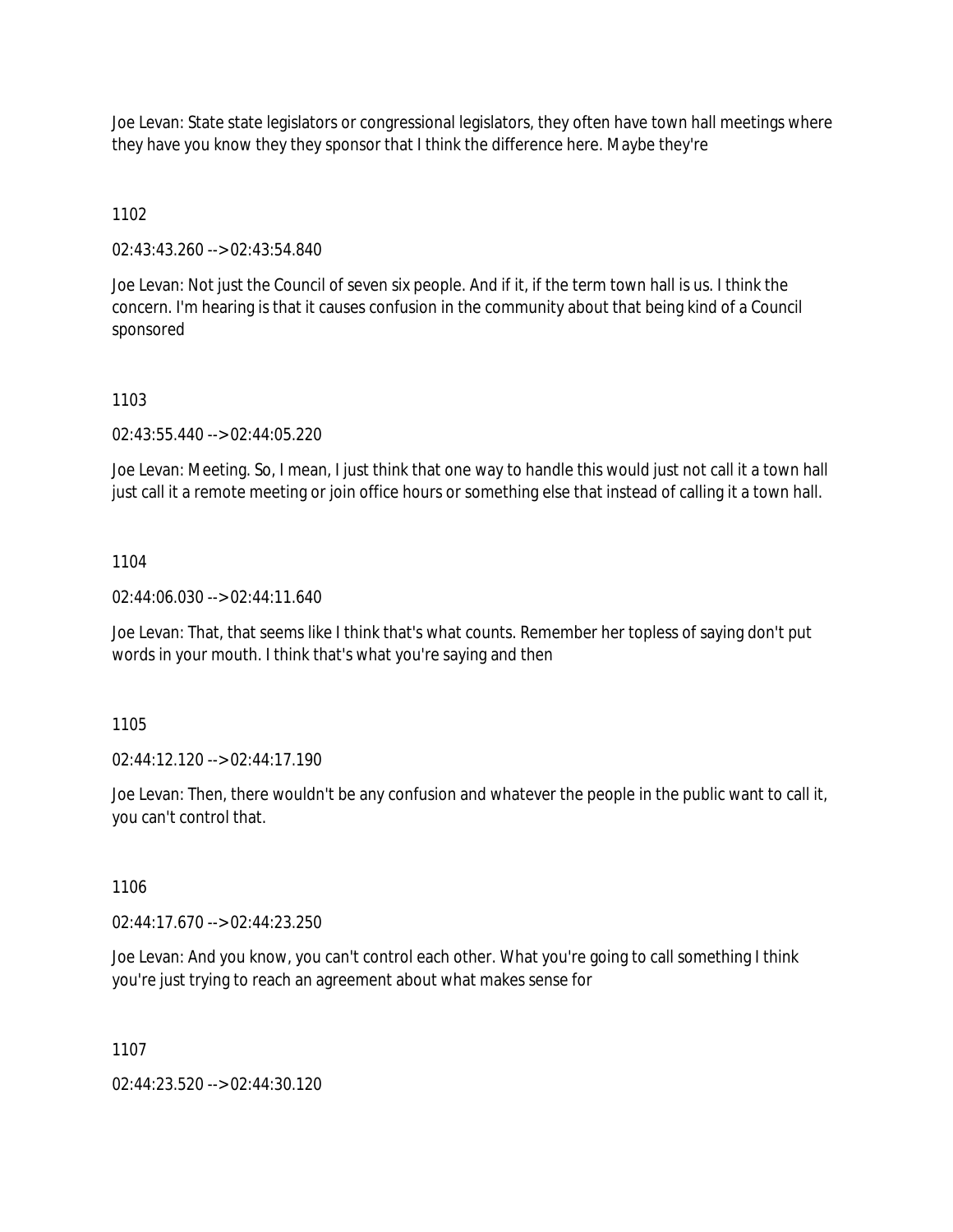Joe Levan: How you present this to the public and how you work together, so I I think that'd be one easy solutions. Just don't call it a town hall, call it a

1108

02:44:30.330 --> 02:44:36.840

Joe Levan: joint meeting or a joint, you know, our office hours, whatever you want to call it, but just don't call it a town hall, because it wouldn't create that confusion.

1109

02:44:37.710 --> 02:44:44.100

Joe Levan: And just one thing I want to clarify with the customer how topless you you earlier reference to something that I had said.

### 1110

02:44:44.580 --> 02:44:53.250

Joe Levan: The only implication, the governor's order related to business would be if a councils doing business. So you know that two other points that have been made.

1111

02:44:53.700 --> 02:45:03.510

Joe Levan: I mean, it is the reality that based on the OPM a you can do these remote meetings. Now, which is a new thing, you know. Didn't happen before the governor's order and the clarification relate to that.

1112

02:45:04.260 --> 02:45:09.840

Joe Levan: But, but as soon as you get a majority of or more of you involved in that, that, you know, constitutes a meeting so

1113

02:45:10.140 --> 02:45:16.140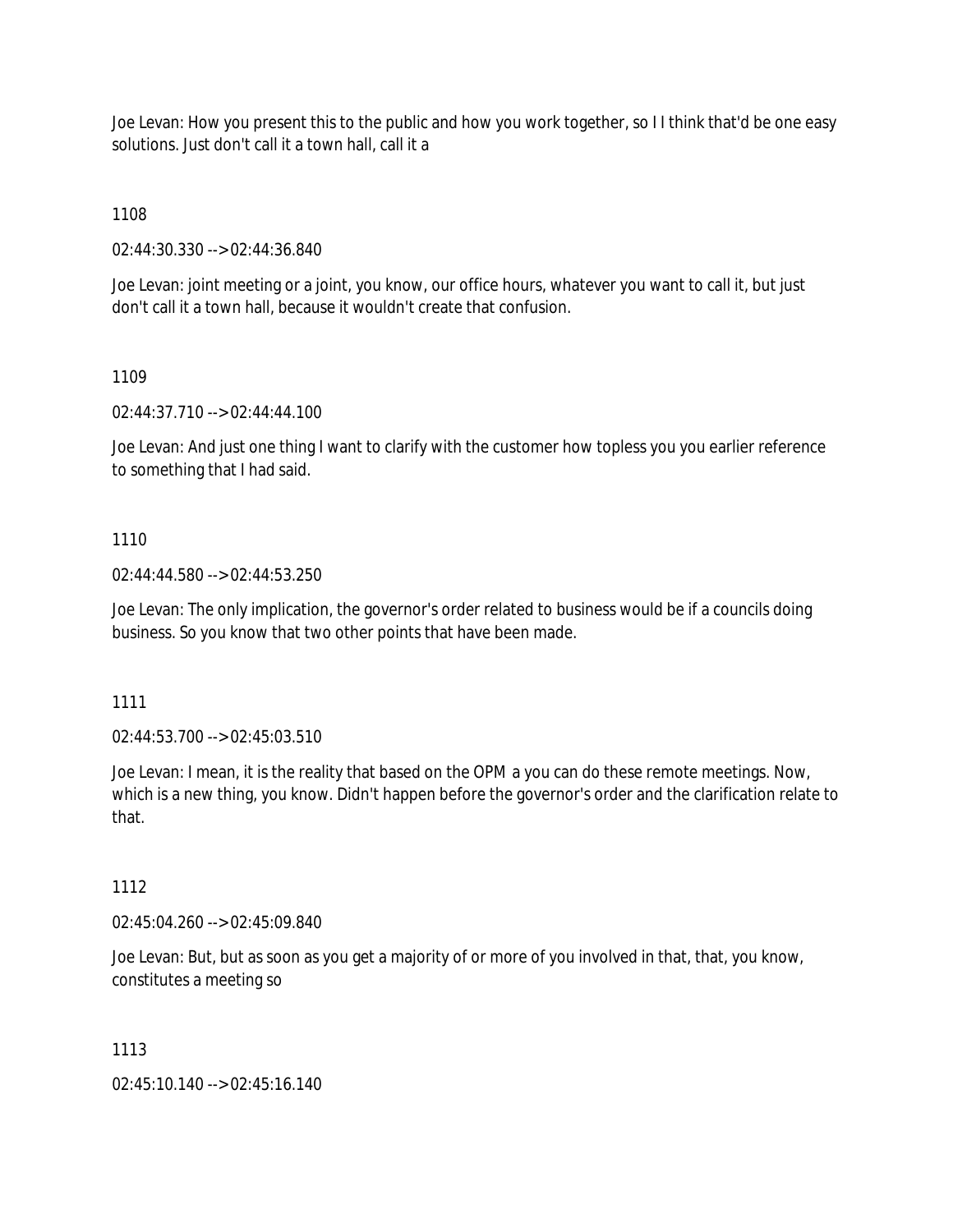Joe Levan: There are limitations that relate to that. So that's what I was talking about in terms of if it was something to be done as a meeting.

1114

02:45:16.530 --> 02:45:24.150

Joe Levan: Then it wasn't essential or routine unnecessary than that. That's what the government or talks about, I don't know if that helps. But that's, that's my thinking.

#### 1115

02:45:24.870 --> 02:45:34.260

Rasham Nassar: Thank you, city attorney. I'm okay. We are now at 40 minutes for this agenda item. I guess we all miss our council meetings. Don't wait.

1116

02:45:35.700 --> 02:45:36.150

Rasham Nassar: Um,

1117

02:45:36.210 --> 02:45:39.960

Rasham Nassar: I have a quick proposal. Sure. Thanks. Thank you, Mayor center, please.

1118

02:45:40.410 --> 02:45:46.140

Leslie Schneider: So, all right. Hear me out. What if we didn't worry about language right now, call it whatever you want.

1119

02:45:46.650 --> 02:45:55.230

Leslie Schneider: But what if we did agree that we didn't advertise multiple council members hosting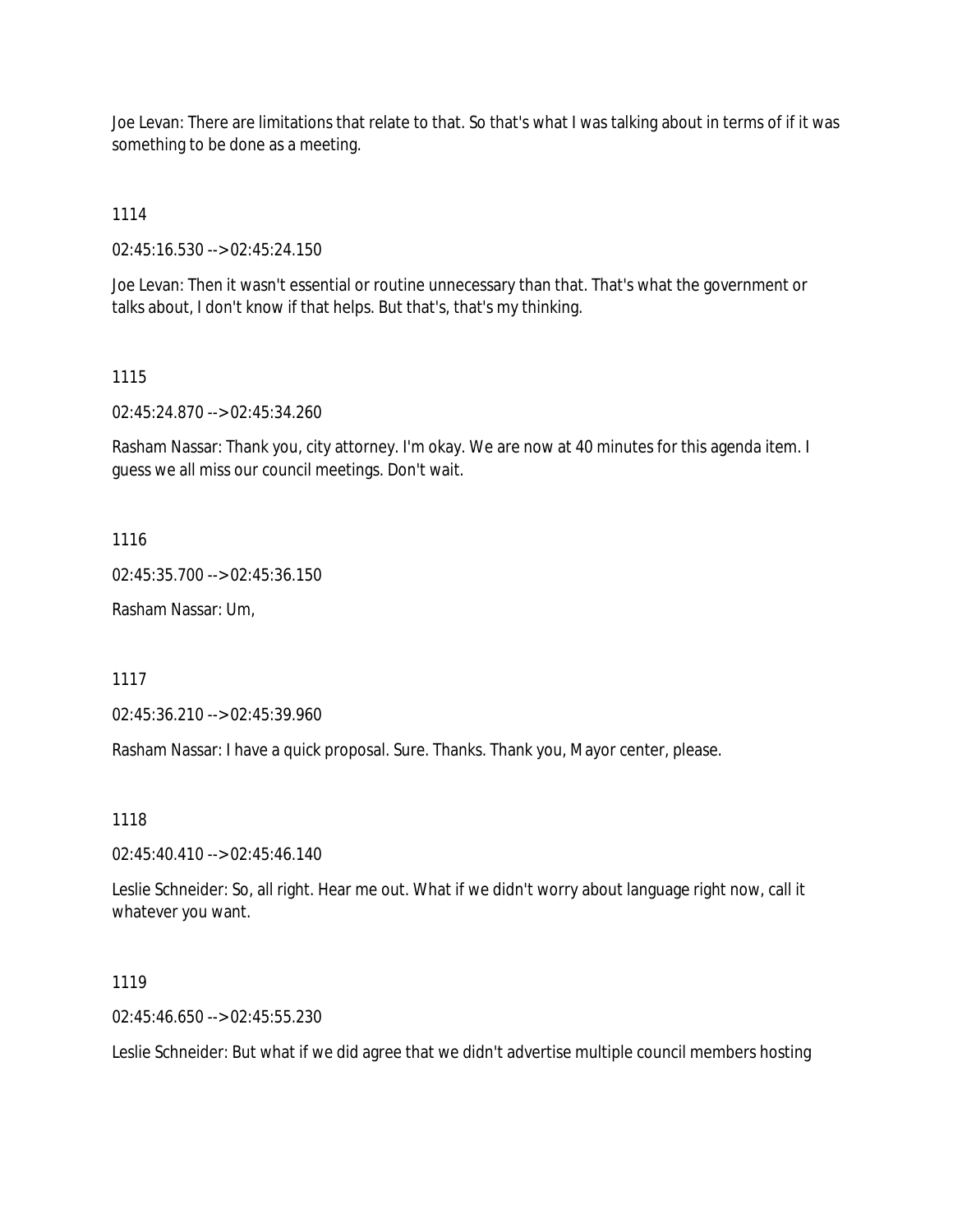02:45:55.680 --> 02:46:04.800

Leslie Schneider: Whatever it is, whether it's a town hall or office hours or whatever, that doesn't mean that they can't join up to three, it, it doesn't mean you can't invite

1121

02:46:05.340 --> 02:46:12.750

Leslie Schneider: You know, one or two other council members to come. But I think if it's advertised as multiple council members, it starts to take on

1122

02:46:14.400 --> 02:46:26.490

Leslie Schneider: More gravitas, you know, more like, ooh, I better get to that meeting, if I miss it. You know, I'll miss out on almost half the Council talking about stuff. So if there's uncertainty and

## 1123

02:46:27.810 --> 02:46:36.090

Leslie Schneider: Fuzzy this about whether other council members will actually be there or not. And if you don't know who they are, then it pretty much feels like it's just

### 1124

02:46:36.990 --> 02:46:46.680

Leslie Schneider: The gravitas of that one. Councilmember whatever that happens to be. And I just wonder if then we could call it a town hall. If you wanted to call it a town hall, you know,

1125

02:46:49.020 --> 02:47:03.600

Leslie Schneider: Just sort of narrowing down what we agree on as a restriction is that an acceptable sort of a compromise for right now. And then we could revisit this in, in, you know, six months or something.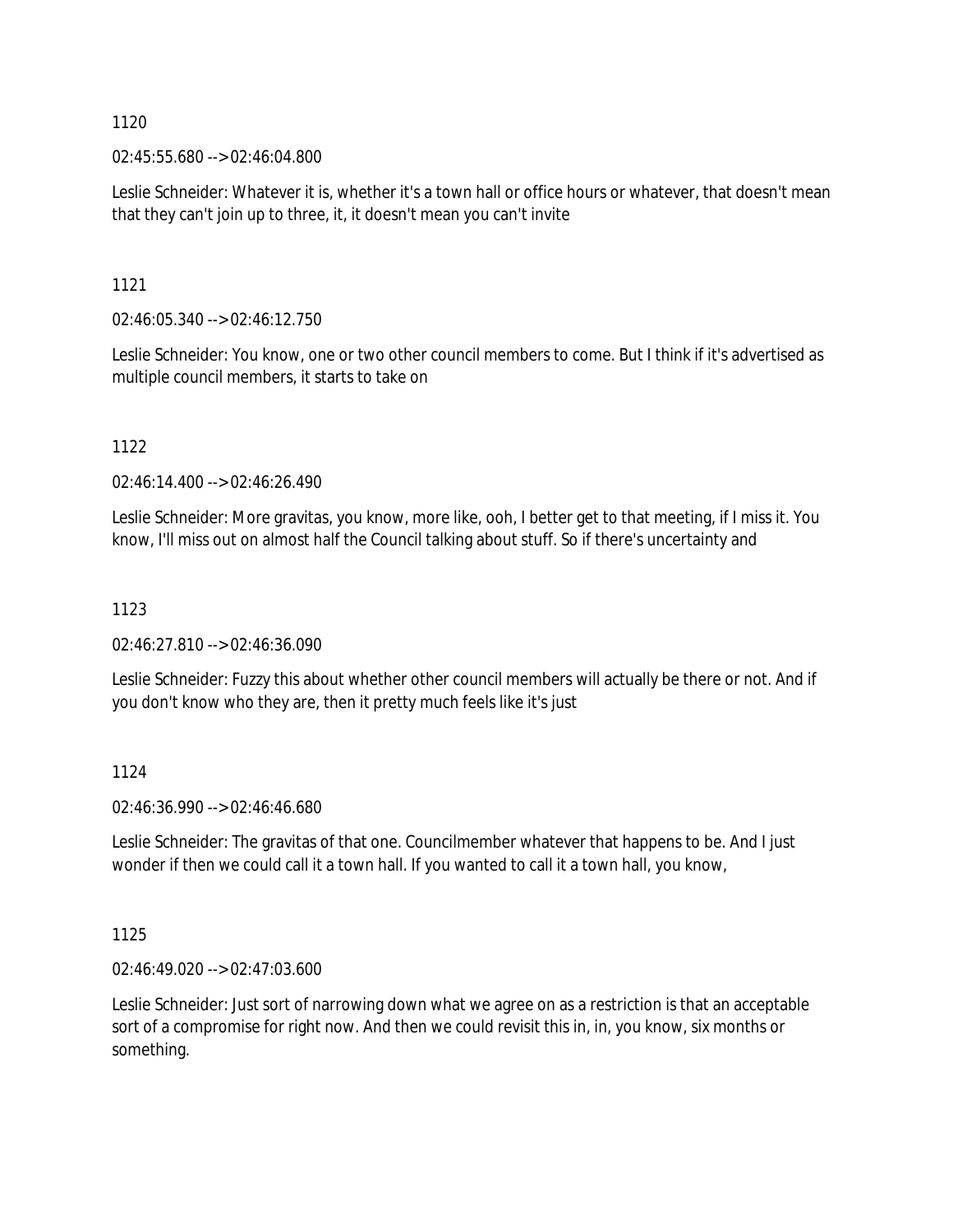02:47:05.490 --> 02:47:12.930

Rasham Nassar: Appreciate the suggestion mayor cider, but I'm seeing some some know nodding your heads in the know directions can go ahead

1127

02:47:13.200 --> 02:47:32.430

Michael Pollock: Can I mean I'm trying to make a way forward on this. And so, um, yeah. Crazy. Um, how about I mean, last time I thought we task the Marin Deputy Mayor to come up with the word meeting. So I mean, why don't we just have board meetings and and

1128

02:47:33.480 --> 02:47:39.690

Michael Pollock: And kind of give people an opportunity to say I got the dogs in there right in the background. Keeping it real.

1129

02:47:40.980 --> 02:47:50.610

Michael Pollock: Why don't we plan on that and and then we can have these meetings and we can have to board meetings, our neighborhood meetings will call them have

### 1130

02:47:51.570 --> 02:48:05.070

Michael Pollock: Three council members each, and we could do that. We could do that next next Saturday. I mean, I think that'd be wonderful. So that's the way forward a way that embraces the idea that we are having meetings and we are attracting people in

1131

02:48:05.700 --> 02:48:11.550

Michael Pollock: Because there are going to be a number of council members so i don't know i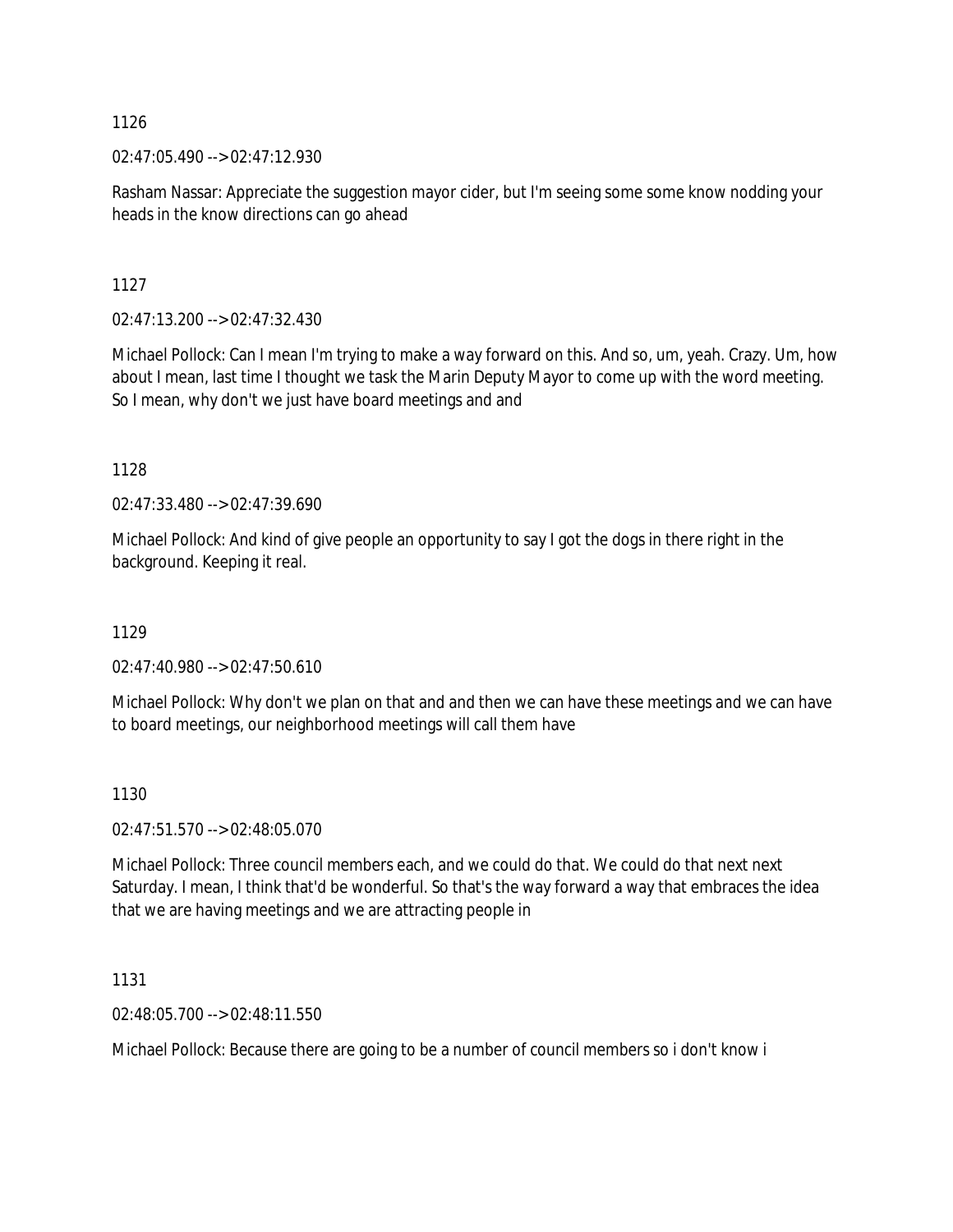02:48:12.720 --> 02:48:31.770

Michael Pollock: Mean I know you guys have said don't use censorship. But, I mean, it does feel to me like censorship and I'm saying. I'm saying it's not. But you're saying don't use these words don't call it this. Don't tell people what's on your mind, or what you want to talk about. So to me, you know,

1133

02:48:32.880 --> 02:48:36.000

Michael Pollock: I don't, I don't see that we're going to resolve this tonight.

1134

02:48:36.150 --> 02:48:47.010

Michael Pollock: I think you guys are given some food for thought and, you know, why don't we circle back and pick it up. Next meeting if people feel strongly about it. That's about that's about all I can.

1135

02:48:47.700 --> 02:48:52.890

Michael Pollock: I feel like I'm following our manual. It seems like you know if somebody wants to

1136

02:48:53.370 --> 02:49:02.520

Michael Pollock: gym together resolution modifying our manual. We could do that. But I just, I'm using language is common usage for terminology for terms.

1137

02:49:03.030 --> 02:49:17.310

Michael Pollock: There's not anything special about them. They're not defined anywhere in our, in our resolutions or ordinances. So, you know, and, and, specifically, I didn't call it of word meeting because that does have a specific column usage so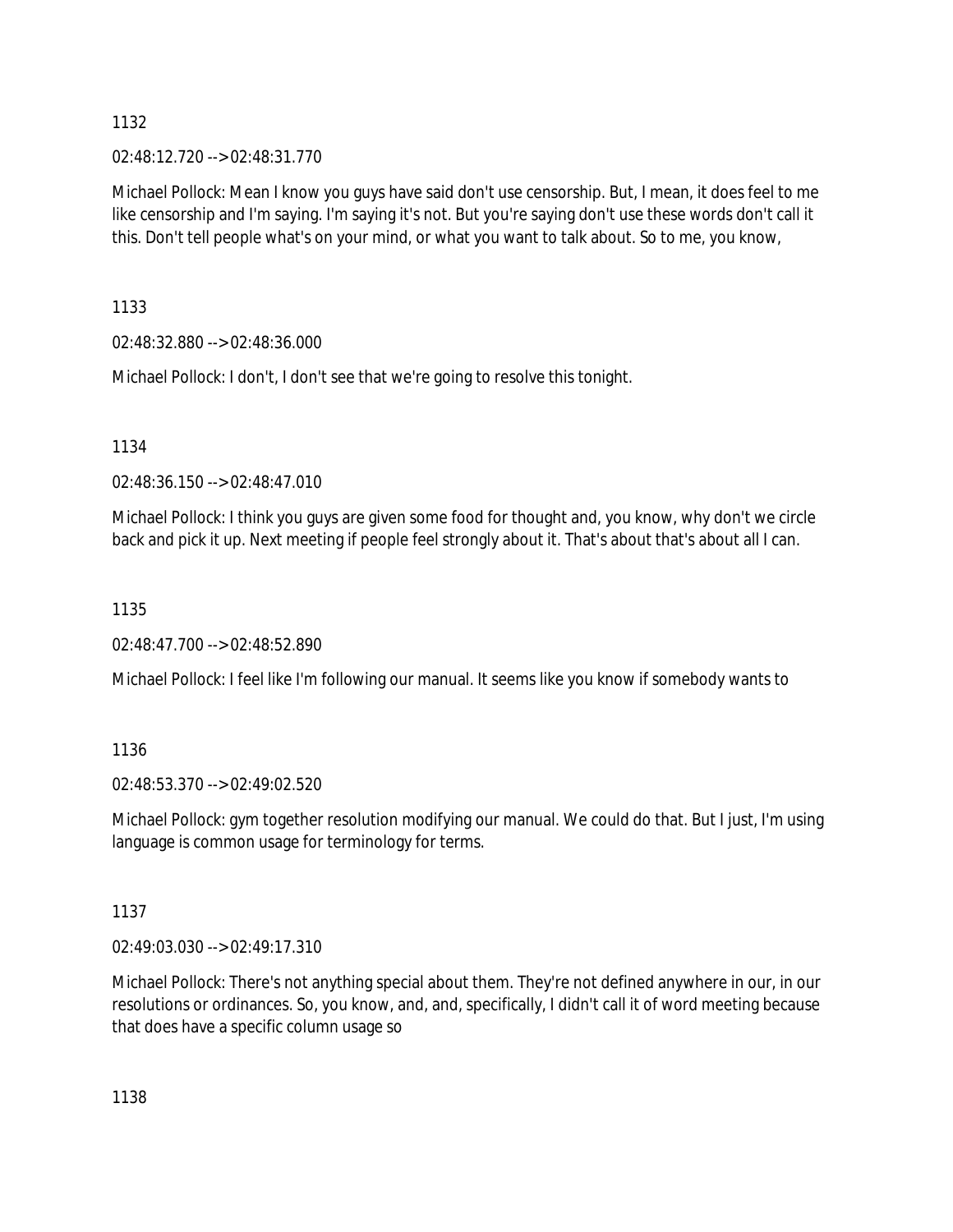02:49:19.350 --> 02:49:25.500

Michael Pollock: You know, I guess I can, if it's really important for people not to call it a town hall meeting, I call it a neighborhood meeting.

1139

02:49:25.860 --> 02:49:39.810

Michael Pollock: Or call it a forum or something. I'll come up with something, but I, you know, it just feels like we're having a to me it seems like a relatively trivial argument over the use of terms Joe shoot myself in the head.

1140

02:49:40.080 --> 02:49:41.550

Michael Pollock: With his fingers, though.

1141

02:49:42.600 --> 02:49:42.720

Rasham Nassar: I

1142

02:49:44.430 --> 02:49:50.520

Michael Pollock: Just I'm again kind of baffled that we've spent this much time on this issue. So I guess I'm done.

1143 02:49:52.290 --> 02:49:52.560 Rasham Nassar: Okay.

1144

02:49:52.980 --> 02:49:55.950

Rasham Nassar: Thank you for that. Councilmember Pollock. And if council member Pollock.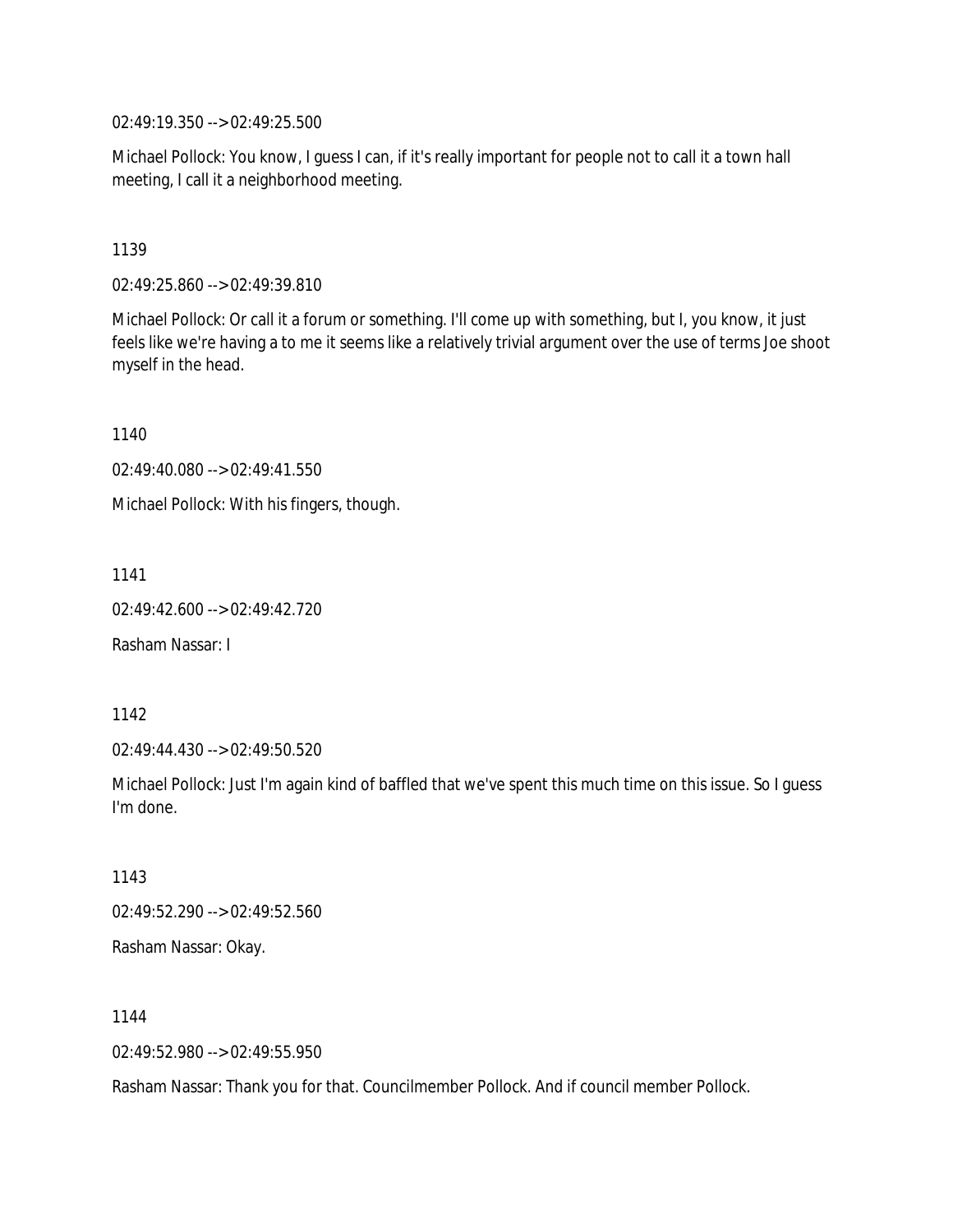02:49:56.850 --> 02:50:03.360

Rasham Nassar: Is agreeing not to advertise it as a as a town hall, but to come up with some other term perhaps forum.

1146

02:50:05.760 --> 02:50:11.700

Rasham Nassar: Would that be agreeable to those council members that took issue with the terminology and then we can perhaps

1147

02:50:13.110 --> 02:50:13.740

Rasham Nassar: Move on.

1148

02:50:14.550 --> 02:50:15.060 Kirsten Hytopoulos: Yes.

1149 02:50:15.090 --> 02:50:16.080 Kirsten Hytopoulos: It's that simple.

1150 02:50:17.130 --> 02:50:17.640 Kirsten Hytopoulos: Thanks.

1151 02:50:17.940 --> 02:50:18.750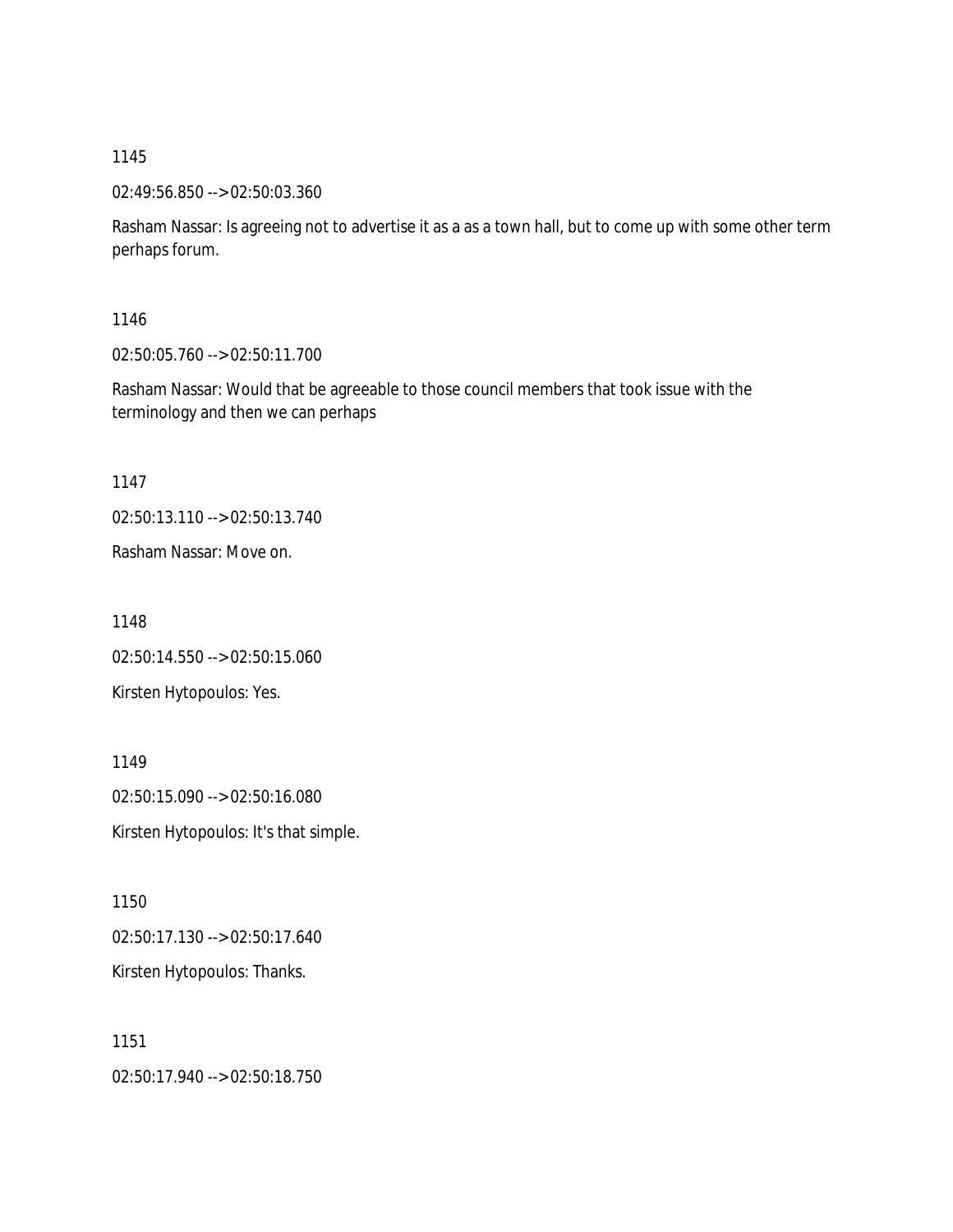Rasham Nassar: All right, great.

1152

02:50:20.220 --> 02:50:21.990

Rasham Nassar: Okay, so we're gonna move on.

1153

02:50:28.380 --> 02:50:30.300 Rasham Nassar: Turn my screen on again, it's been

1154

02:50:31.620 --> 02:50:32.640

Rasham Nassar: Dark here.

1155

02:50:34.470 --> 02:50:37.710

Rasham Nassar: Okay, we are at future

1156

02:50:39.000 --> 02:50:43.800

Rasham Nassar: Council agendas city manager. I don't see anything attached to the agenda, Bill. So do you have

1157

02:50:44.250 --> 02:50:47.940

Morgan Smith: Yeah, I have. I have a couple things I wanted to use this time to talk with you about

1158

02:50:49.650 --> 02:50:56.250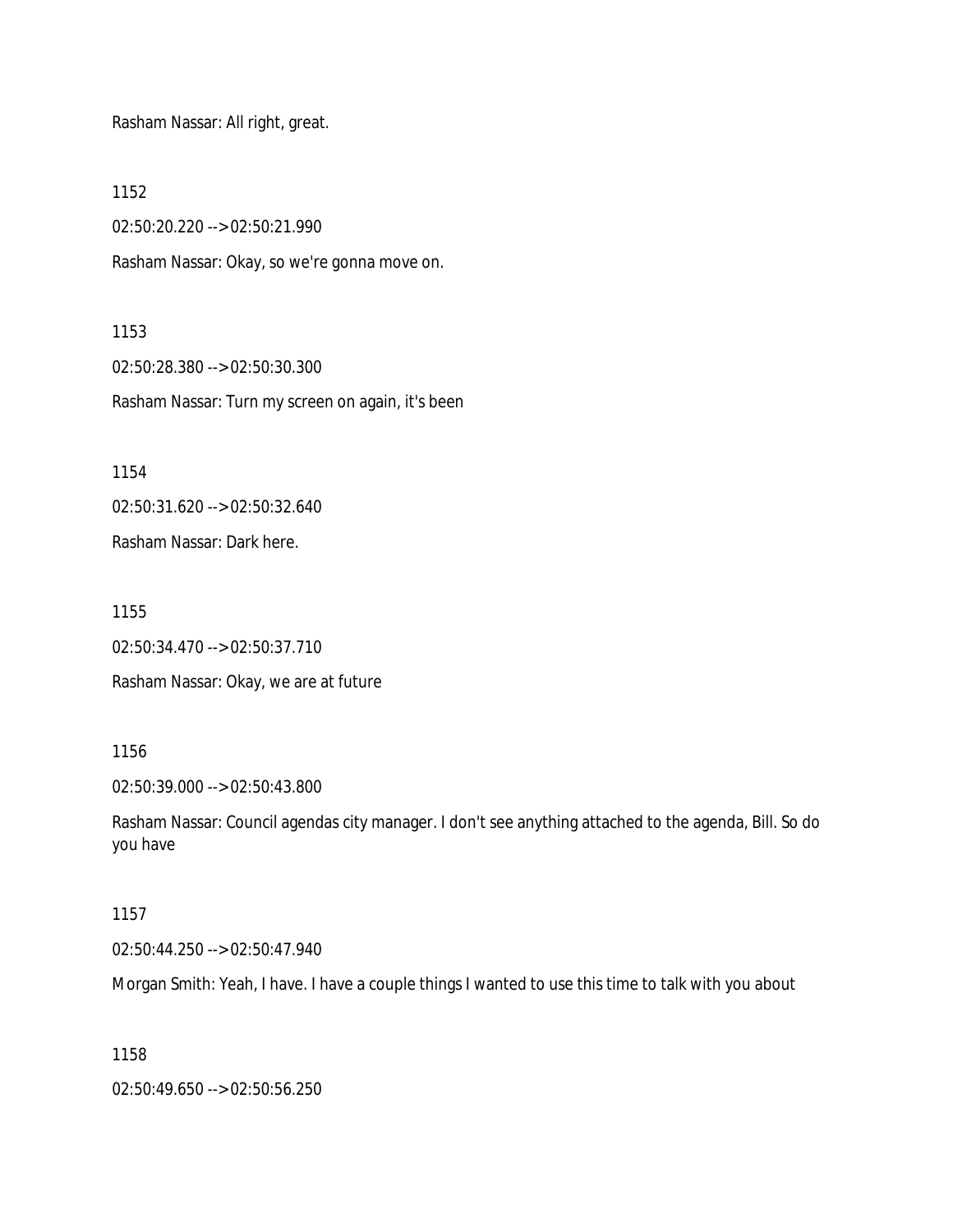Morgan Smith: One is just to make sure we're on the same page with your expectations for what happens together next week.

1159

02:50:57.360 --> 02:51:06.240

Morgan Smith: So we've talked about a couple of items in the context of my update there'll be a request for you to consider decision related to the emergency rental assistance program.

1160

02:51:06.570 --> 02:51:17.280

Morgan Smith: There'll be a request for you to consider a decision related to providing flexibility for not local nonprofits who want to repurpose some of their funds towards operating expenses.

1161

02:51:17.730 --> 02:51:30.780

Morgan Smith: And so I'm going to see both of those up. If you're comfortable with it as you having the ability to make those decisions. Next week because they're fairly time sensitive and we've touched on them once or twice before so

1162

02:51:31.500 --> 02:51:40.500

Morgan Smith: You don't. You don't have to make that as as a final decision next week, but will draft emotion as if you could. Does that seem feasible.

1163

02:51:41.730 --> 02:51:50.550

Morgan Smith: And then we have two public hearings scheduled for next week. So next week's meeting will be the first time that we will introduce into this format.

1164

02:51:51.090 --> 02:51:57.900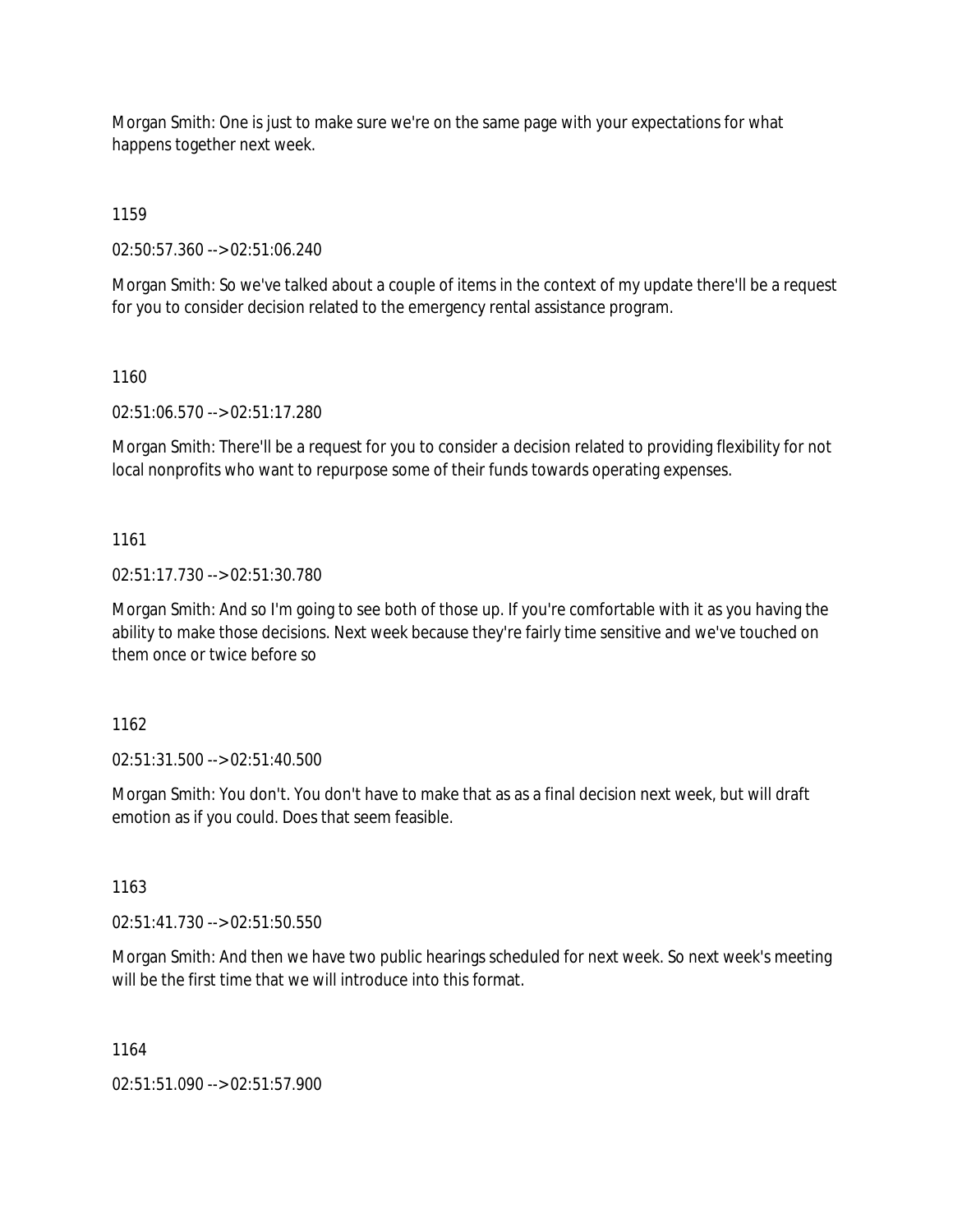Morgan Smith: The opportunity for people to make real time oral comments, the way they could in a traditional meeting.

1165

02:51:58.380 --> 02:52:08.220

Morgan Smith: So the way that will work will be similar to tonight. People will join as attendees and we've worked with the mayor, the Deputy Mayor to set sort of a

1166

02:52:08.970 --> 02:52:17.010

Morgan Smith: Cheat Sheet that people will work off of for how mechanically, it will happen and how the clerk will support that in the background where people will be called on.

1167

02:52:17.310 --> 02:52:27.870

Morgan Smith: And then there'll be a muted. And then they will be muted and there'll be and that will be that, so there won't be the opportunity for back and forth and theoretically we've worked on this and practiced it enough times

1168

02:52:28.260 --> 02:52:34.710

Morgan Smith: That the management of that will not be too cumbersome. I don't necessarily think will be overwhelmed with people who feel the need to make

1169

02:52:35.580 --> 02:52:41.670

Morgan Smith: Live public comment. Of course, people can always write into as they usually do, but we're ready to support that.

1170

02:52:42.600 --> 02:52:58.500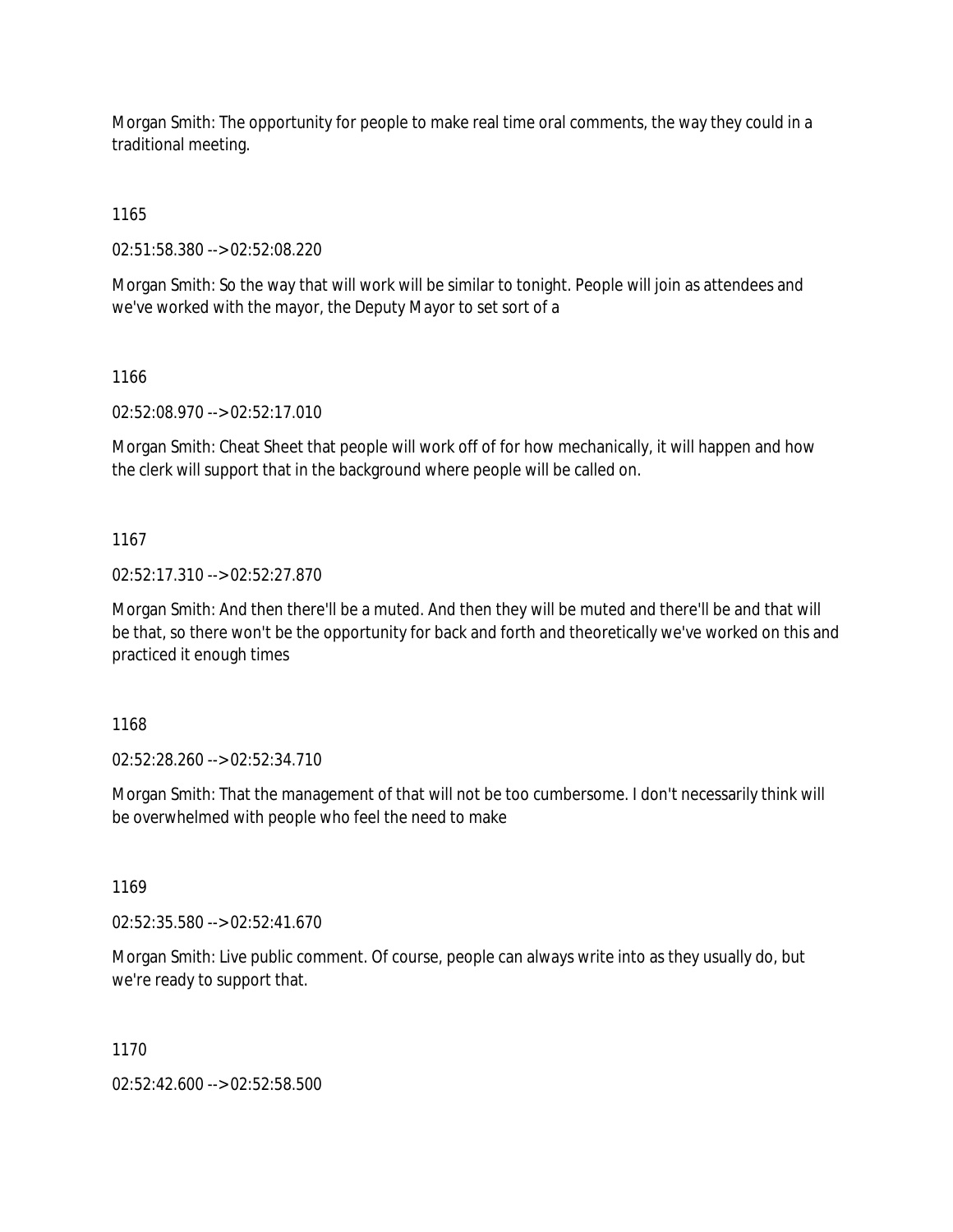Morgan Smith: And then another question was since we're going to have that dimension in the meeting for the each of the two public hearings. Would you also like to offer a time at the beginning of the meeting for just general comments on any topic, I will just say that my

1171

02:52:59.970 --> 02:53:07.020

Morgan Smith: Suggestion I don't feel strongly about it one way or the other. But we don't have an agenda. Next week that has a lot of controversy in it.

1172

02:53:07.590 --> 02:53:18.870

Morgan Smith: And so I think that needs to be part of our regular business meetings when we go back into may with like more typical structure around our meetings and ideally more typical topics and content.

# 1173

02:53:19.530 --> 02:53:28.320

Morgan Smith: We can have it as part of next week's meeting I don't I don't personally feel like it's a complexity that we need to add at this point, but I want. That's your decision.

## 1174

02:53:33.150 --> 02:53:40.980

Rasham Nassar: Okay, so did Council kind of catch on to the question in there, related to public comment. I think that's the first big one and

1175

02:53:41.580 --> 02:53:51.810

Rasham Nassar: That Morgan's looking for feedback on whether or not we allow general public comment at the start of the meeting, the way that the meeting is structured right now is that they're to public hearings and of course the city.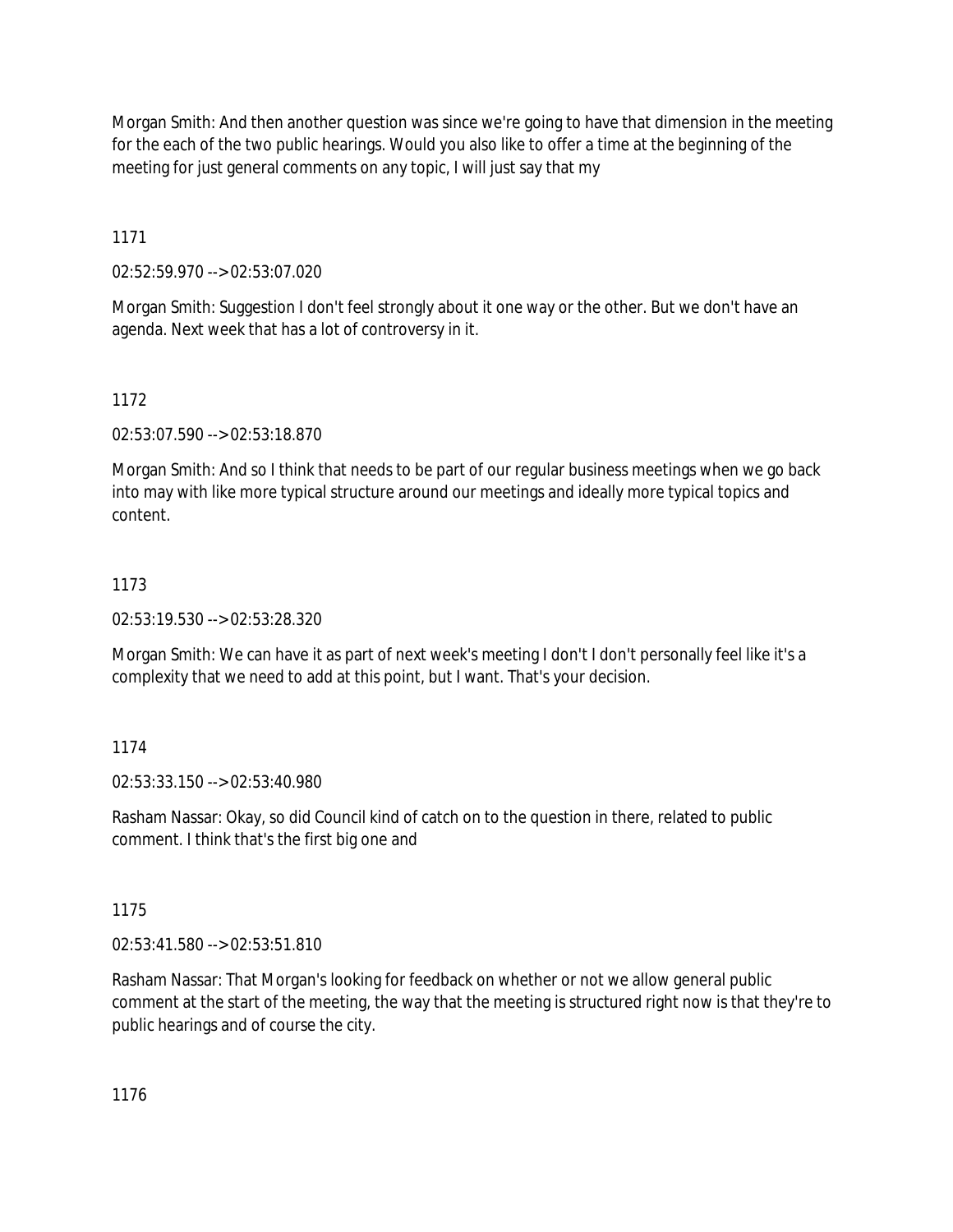02:53:53.130 --> 02:53:53.790

Rasham Nassar: Through

1177

02:53:55.350 --> 02:54:14.520

Rasham Nassar: The zoom platform is prepared to take public comment for both of those public hearings, but the question for us is, do we want to also open the meeting to general public comment at the heart, which is typical of our business meeting structure or not. So council members. Oh.

1178

02:54:15.630 --> 02:54:16.710

Rasham Nassar: COUNCILMEMBER deeds.

1179

02:54:19.020 --> 02:54:19.980

Joe Deets: Thank you. I'm

1180

02:54:20.040 --> 02:54:22.410

Joe Deets: Just very quickly, I would be in favor of

1181

02:54:22.950 --> 02:54:27.960

Joe Deets: Doing that doing as much as possible, as we did in the past so

1182

02:54:29.370 --> 02:54:34.350

Joe Deets: I'd like to give it a try and see what my colleagues thing. But that's, that's my view.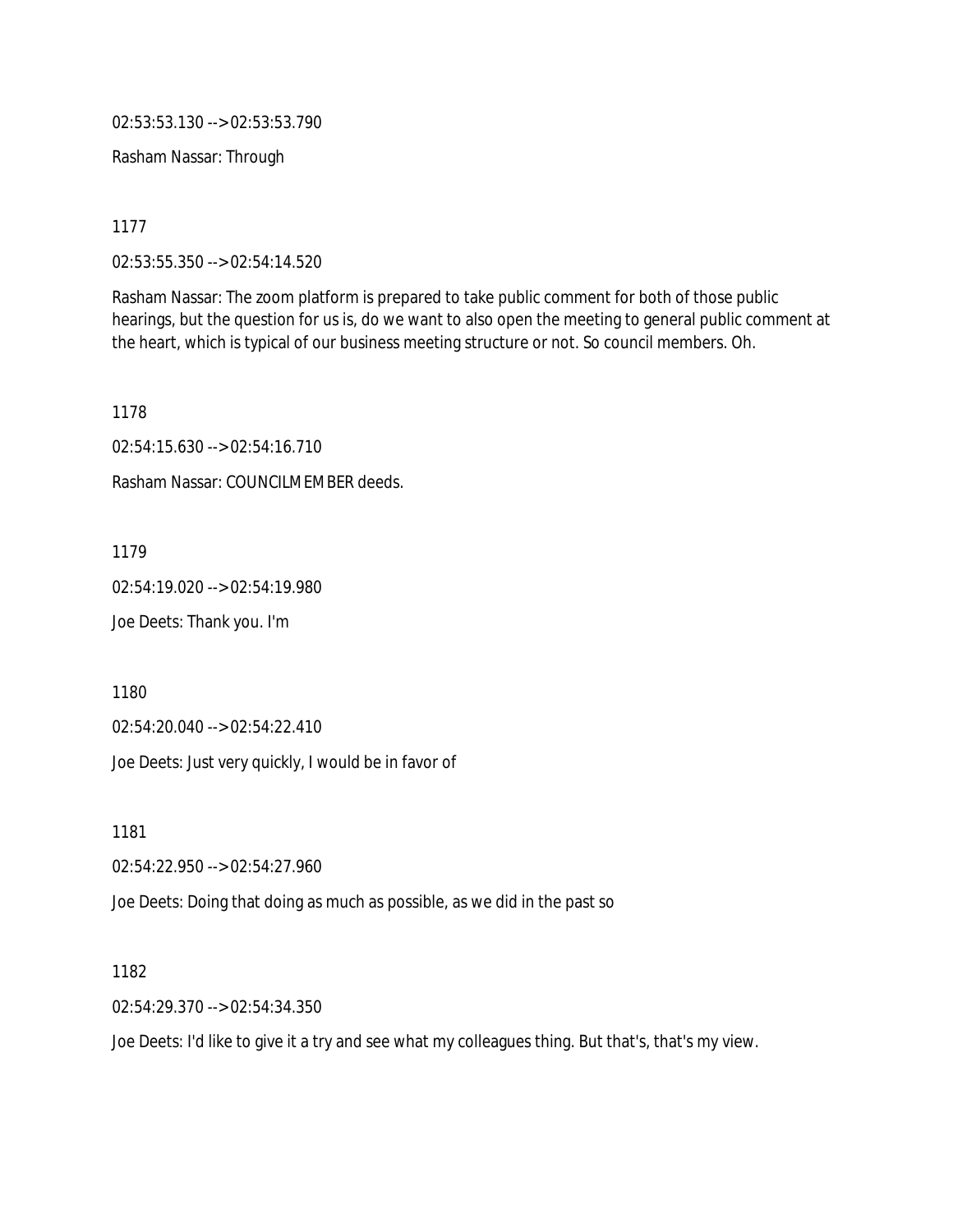02:54:35.940 --> 02:54:37.080

Rasham Nassar: COUNCILMEMBER Pollock.

1184

02:54:37.680 --> 02:54:40.560

Michael Pollock: You know, I'll just put emotion on the table. Having that this

1185

02:54:41.610 --> 02:54:46.560

Michael Pollock: Is over so move what council member deeds is proposed for a second.

1186 02:54:48.570 --> 02:54:48.930 Rasham Nassar: Second,

1187

02:54:50.370 --> 02:54:51.360

Rasham Nassar: Second. Second.

1188

02:54:53.070 --> 02:54:56.040

Rasham Nassar: And okay, so does everyone understand the motion.

1189

02:54:57.660 --> 02:55:00.210

Rasham Nassar: No. Councilmember Medina, shaking his head. So, I believe.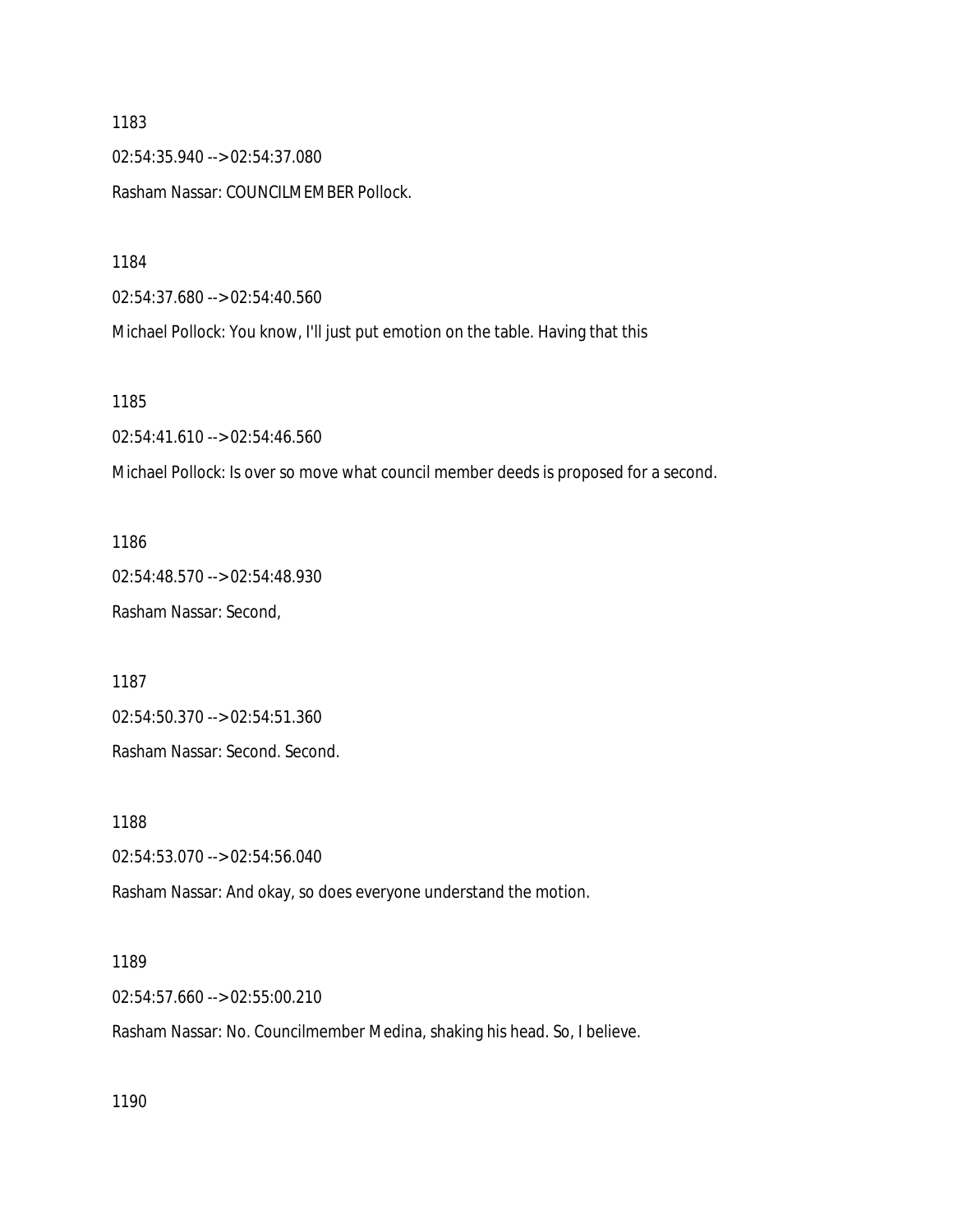02:55:00.930 --> 02:55:01.230

Really

1191

02:55:02.250 --> 02:55:04.710

Morgan Smith: I just need to know if that's how you want to do like

1192

02:55:05.100 --> 02:55:08.700

Rasham Nassar: I know I think it just helps us a city manager to expedite

1193 02:55:09.090 --> 02:55:09.840 Rasham Nassar: This part

1194 02:55:10.710 --> 02:55:11.520 Rasham Nassar: Of the agenda.

1195 02:55:12.780 --> 02:55:13.980 Michael Pollock: Little Emotional. Emotional

1196

02:55:15.870 --> 02:55:23.940

Michael Pollock: The emotion, the emotion on the table is to allow for a general public comment at the next meeting on subjects unrelated to a public hearing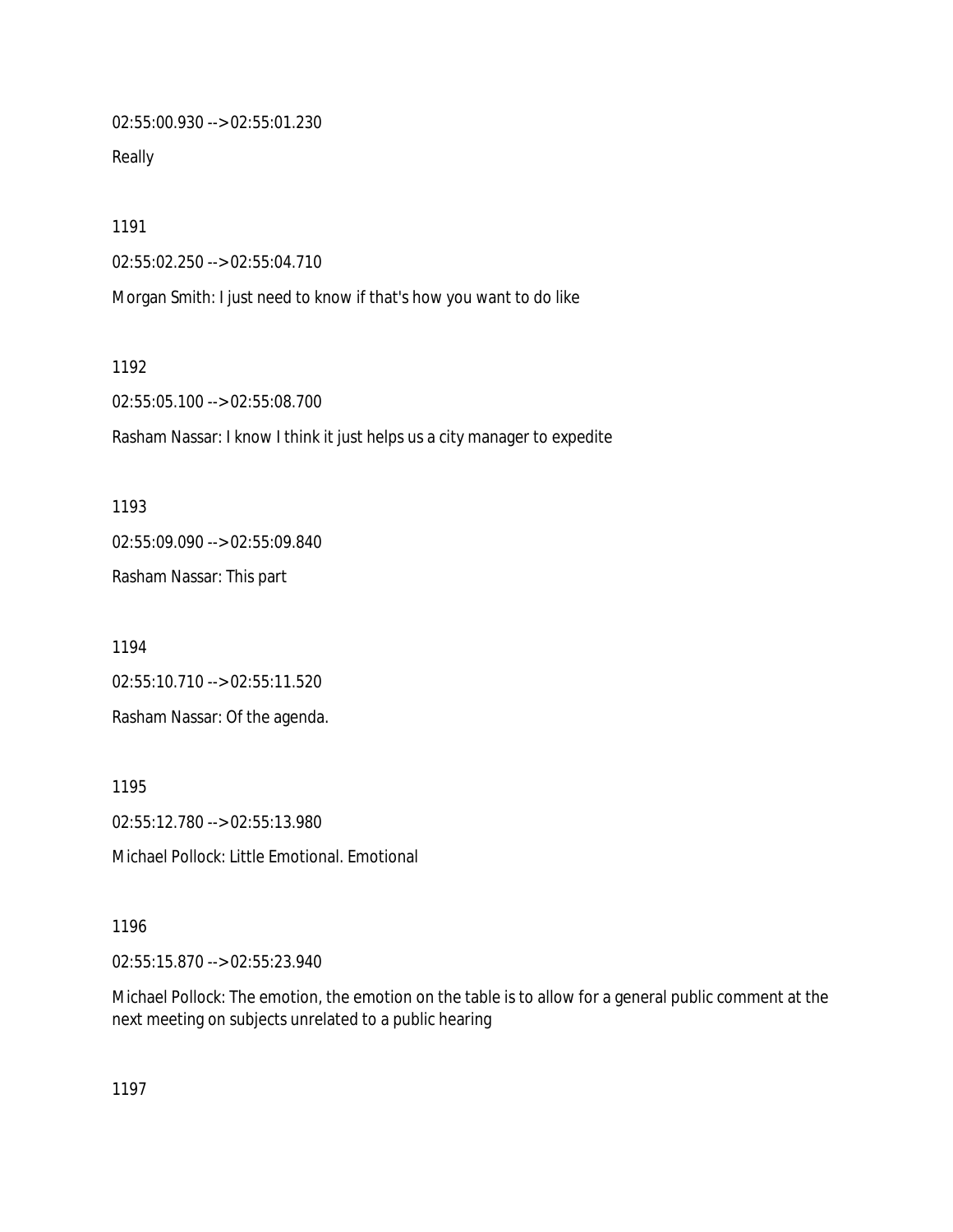02:55:25.350 --> 02:55:32.310

Kol Medina: And when I say, know what I mean is, I don't understand how that would be accepted. How would people be giving public comment.

1198

02:55:32.700 --> 02:55:34.590

Morgan Smith: So let me answer that we would

1199

02:55:35.970 --> 02:55:45.810

Morgan Smith: Have an item on the agenda, the way we would have typically it's still going to be a special meeting because I'm still suggesting that we start at five o'clock, so it just that just makes it a special meeting.

### 1200

02:55:46.740 --> 02:55:55.830

Morgan Smith: So it's not a business meeting, but it's on the calendar. When a business meeting would have been held, and so for business meetings. We have a time on the agenda labeled public comment.

### 1201

02:55:56.220 --> 02:55:59.250

Morgan Smith: And that's time to hear from anybody who wants to talk about something.

1202

02:55:59.850 --> 02:56:08.220

Morgan Smith: That is doesn't have to be on the agenda and they have three minutes. And so we would mechanically. And the same way. We're going to be managing the public comment during the

1203

02:56:09.000 --> 02:56:24.150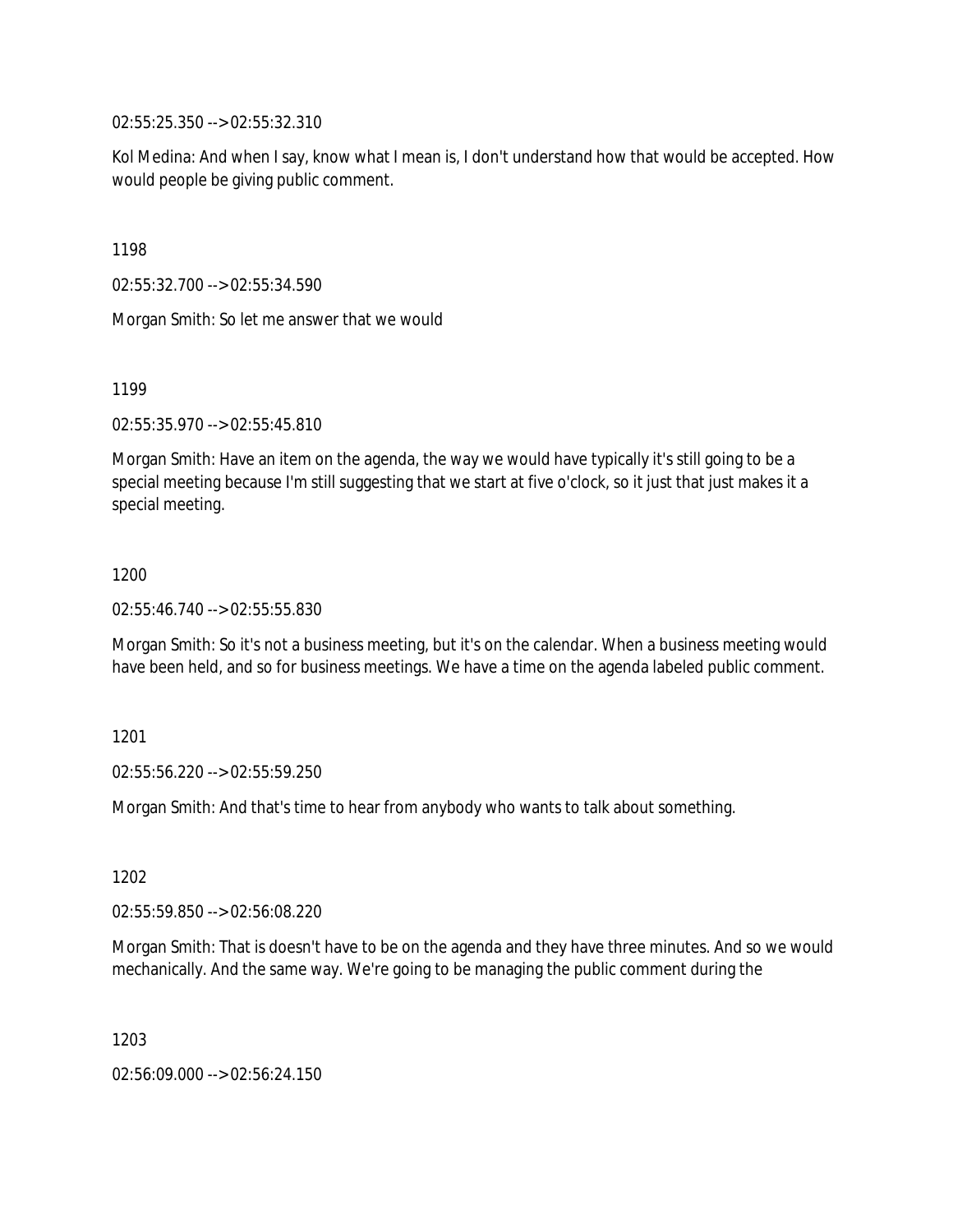Morgan Smith: Public Hearing. We would then use that same approach mechanically to allow people to be and which is the clerk would assist with the mayor or the deputy mayor who was chairing a meeting would call and people in the order they raise their hand, they would

1204

02:56:25.530 --> 02:56:38.250

Morgan Smith: Have three minutes to speak. The clerk would assist with timekeeping on that. And then at the end of their three minutes. They would essentially unless they wrap it up, be muted and their hand would be lowered so

1205

02:56:39.180 --> 02:56:42.060

Morgan Smith: So you can provide that opportunity for general public comment.

1206

02:56:44.370 --> 02:56:53.670

Kol Medina: Do you mind if I just follow up. So are we setting up the meeting, the same way that we come on as panelists and other people can watch it and basically a webinar format.

1207

02:56:54.360 --> 02:57:03.060

Kol Medina: And then if someone wants to make a public comment. They can be put on the panel, they can make the comment and they can be taken off the panel, are you talking to you guys at it.

1208

02:57:03.360 --> 02:57:11.730

Morgan Smith: Yeah, so that's what I said. That's what I, when I say the clerical be assisting with mechanics, there will be two layers of how that happens. So

1209

02:57:11.850 --> 02:57:12.510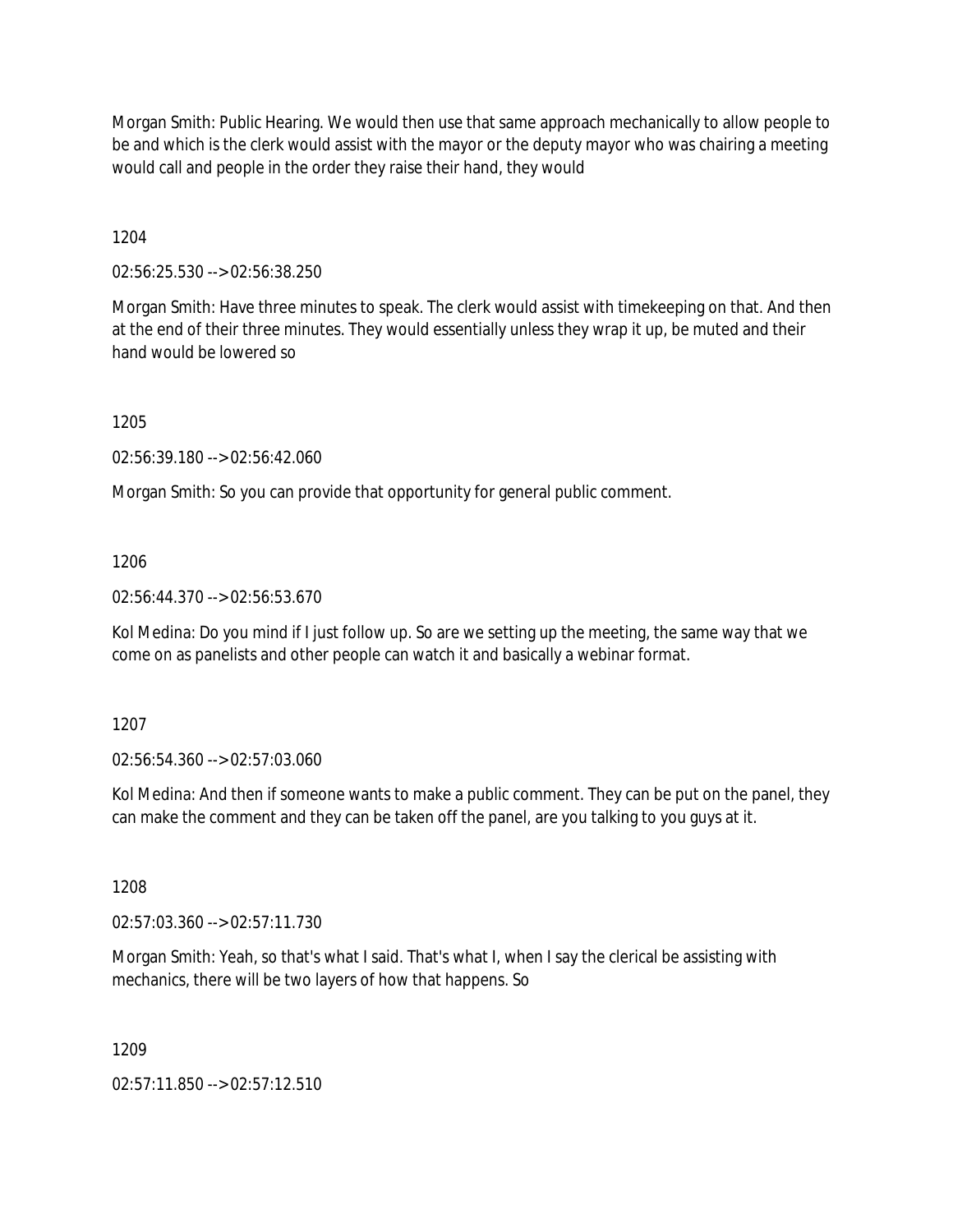Morgan Smith: Let's go ahead and

1210

02:57:13.020 --> 02:57:14.400

Morgan Smith: Whether you want that to happen.

## 1211

02:57:18.390 --> 02:57:24.030

Rasham Nassar: Okay, so everybody ready to take a vote or Council mayor Snyder, would you like to add some comments in before we do that,

## 1212

02:57:25.500 --> 02:57:29.370

Leslie Schneider: I i'm in favor of allowing public comment.

1213

02:57:29.850 --> 02:57:46.140

Leslie Schneider: I would like it to be of a particular section so that we don't just sprinkle in public comment throughout the meeting. I don't think it's really about appropriate in this case, but it would just be nice to have a clear section for open public comment. So yeah, I'm in favor of it.

## 1214

02:57:47.820 --> 02:57:55.800

Rasham Nassar: Okay and city manager Smith that that does happen through granted just write it creates the public comment section at the start of the agenda bill for the business meeting.

1215

02:57:56.760 --> 02:57:57.450

Rasham Nassar: It'll be their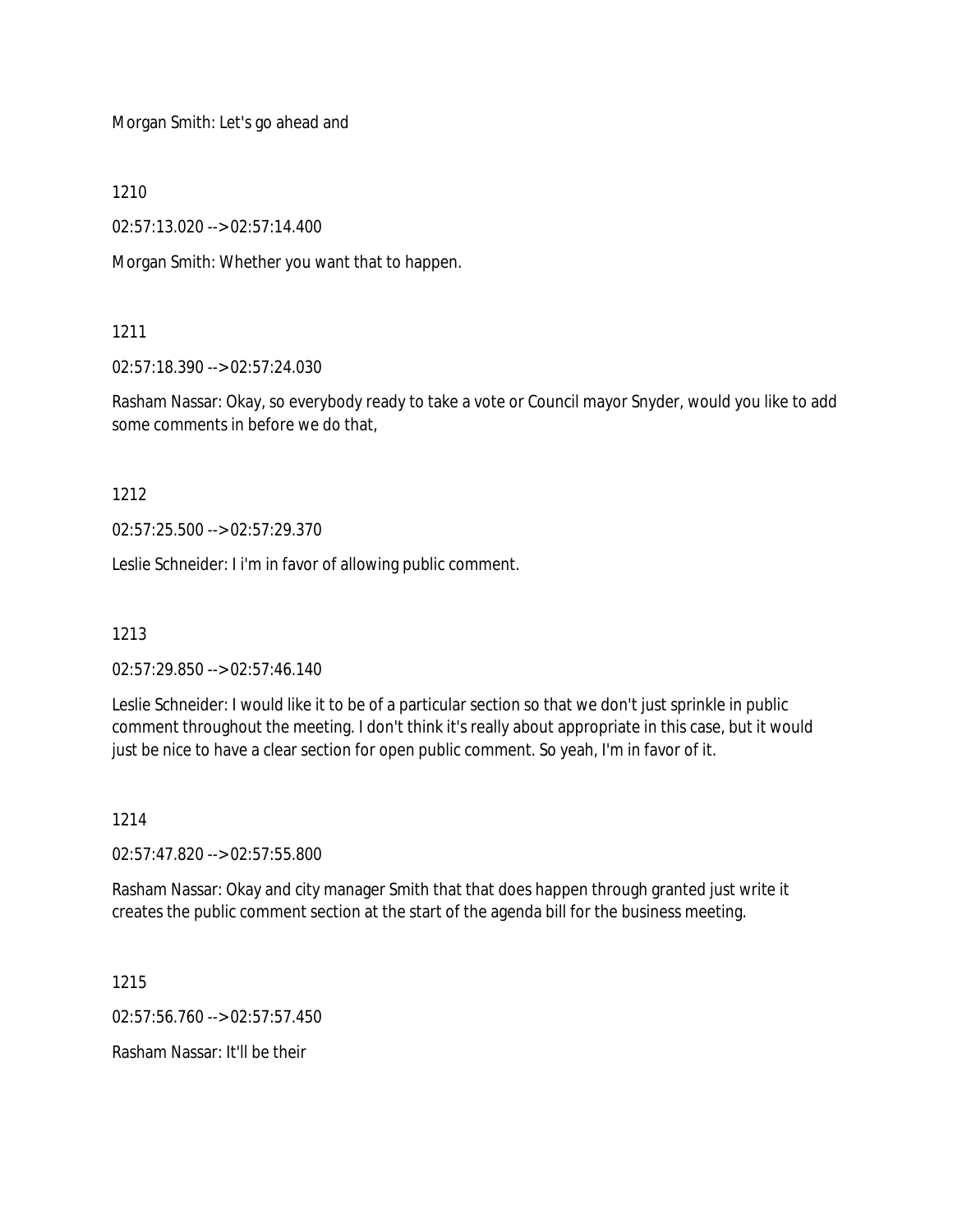02:57:57.570 --> 02:58:00.510

Morgan Smith: Usual where it happens. But we'll get in there.

1217

02:58:00.840 --> 02:58:05.040

Morgan Smith: So I just want if you guys want to vote on this. Go ahead and finish your voting, and then I have

1218

02:58:05.040 --> 02:58:06.090

Morgan Smith: Some other things I want to

1219

02:58:06.600 --> 02:58:07.200

Morgan Smith: mention to you.

1220

02:58:07.620 --> 02:58:12.690

Rasham Nassar: Perfect. Okay, so there's emotion on the floor. All those in favor please say aye. Aye.

1221 02:58:12.750 --> 02:58:13.020 Aye.

1222 02:58:15.450 --> 02:58:16.140 Rasham Nassar: Opposed.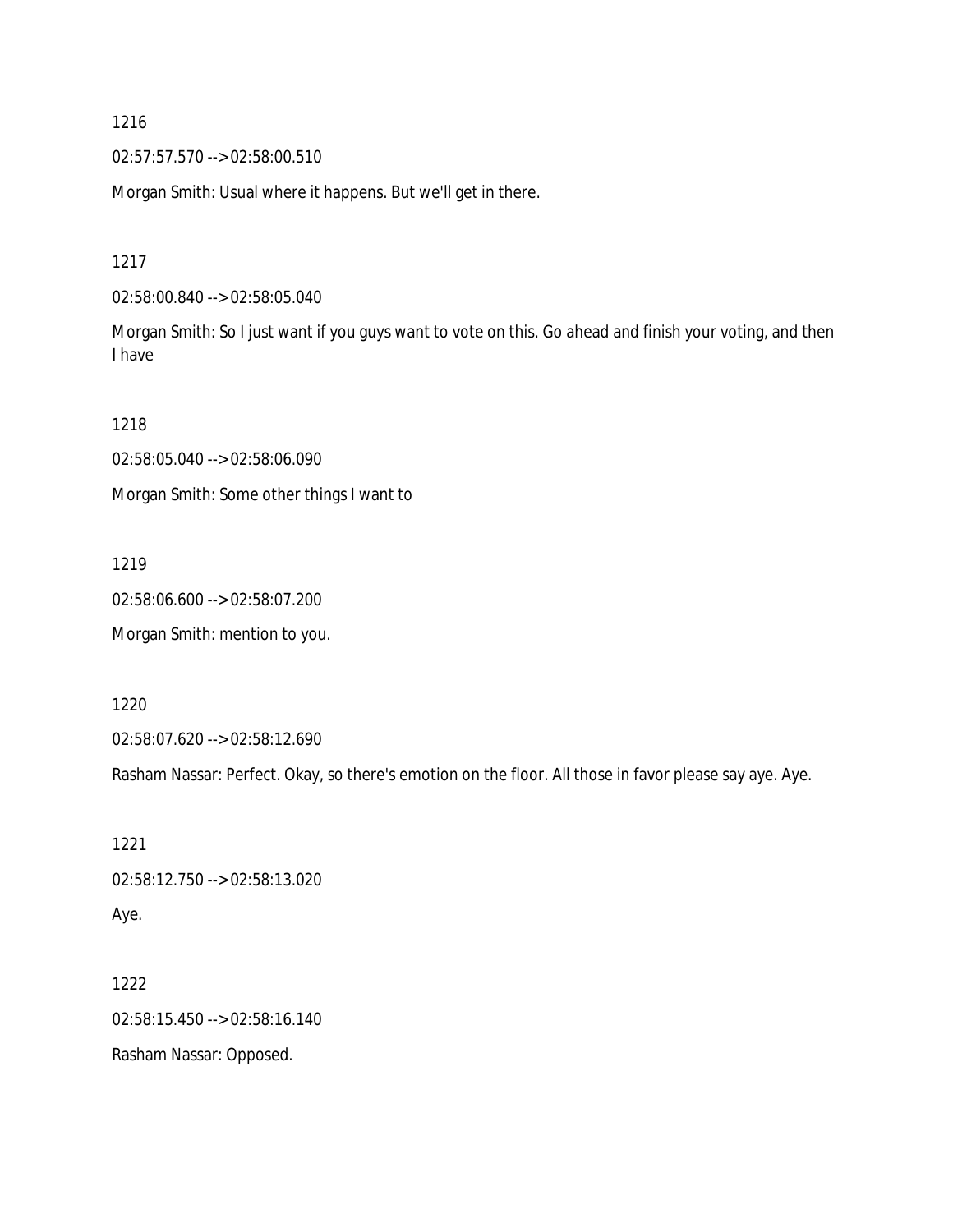02:58:17.910 --> 02:58:22.800

Rasham Nassar: Okay. Christine That motion passed unanimously and then we'll turn it back to you as city manager Smith.

1224

02:58:23.490 --> 02:58:34.890

Morgan Smith: Okay. So while we're on that topic. There was a little bit of some process that happened today that I don't encourage because what we're going for is to recreate to the degree possible the way public comment works.

1225

02:58:35.310 --> 02:58:46.650

Morgan Smith: In your regular meetings. So we had one of our participants engage in dialogue via chat with one of the attendees, we, we really just want to encourage you, this

1226

02:58:47.730 --> 02:58:56.880

Morgan Smith: This new platform is great has a lot of technological benefits. One of the things it does, though, is it sort of naturally enters you in like a conversational back and forth mode.

### 1227

02:58:57.390 --> 02:59:07.290

Morgan Smith: And that's not the way our public comment typically works. So I believe we have the ability, and maybe we just didn't do it tonight. Or maybe it had to do with sort of educating our participants.

1228

02:59:07.650 --> 02:59:13.920

Morgan Smith: But I just want to call out that we won't be offering that chat function to attendees and I also encourage you to remember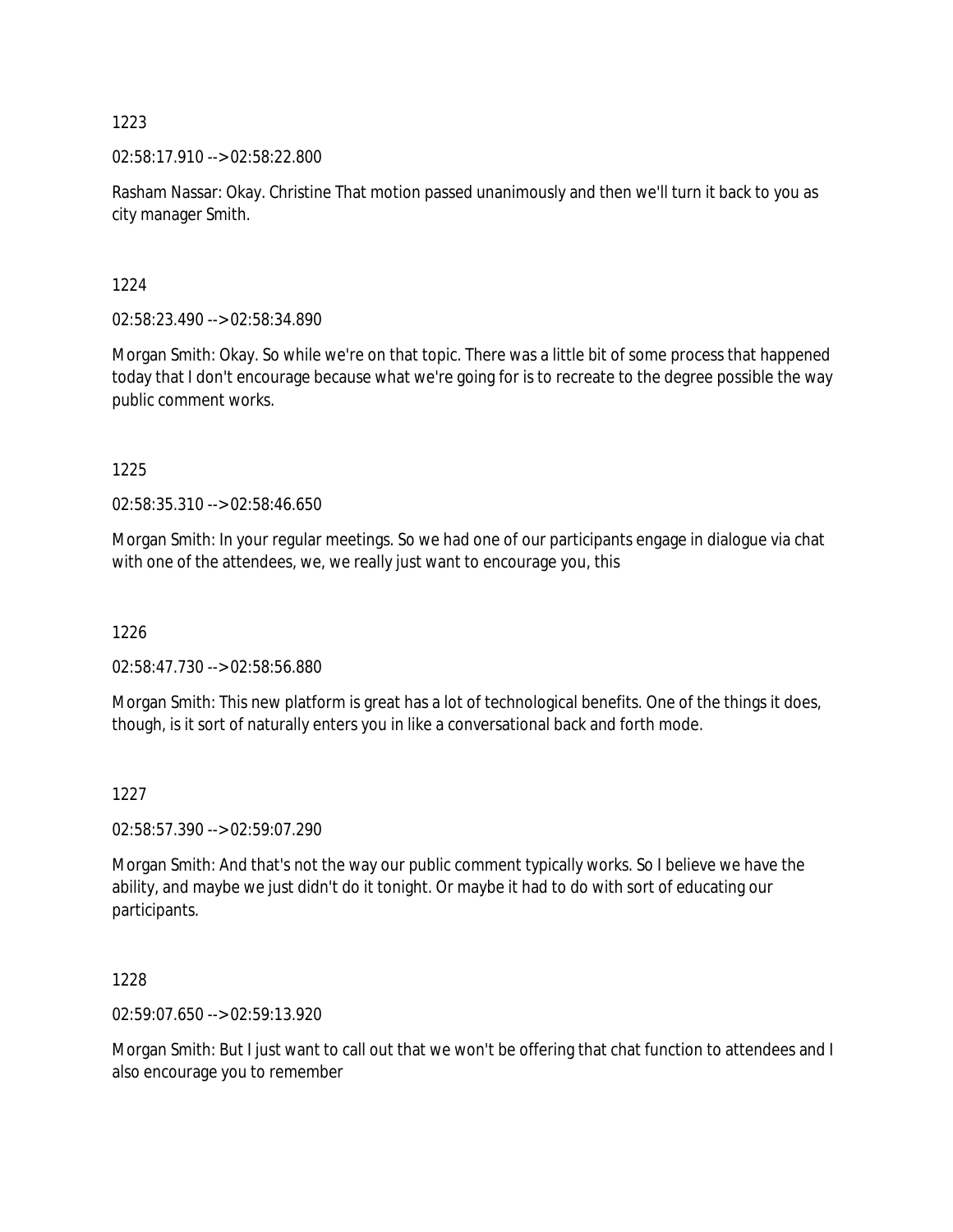02:59:14.220 --> 02:59:22.860

Morgan Smith: That the way we structure our meetings. Somebody makes public comment. But it's not typically a Q AMP. A there's not back and forth, necessarily. It's not a time to then answer those questions.

1230

02:59:23.280 --> 02:59:32.520

Morgan Smith: You guys sometimes make your own decisions on, that's fine. I just wanted to kind of mention that, what will be going for is recreating the way public comment works in our regular meetings.

1231

02:59:32.940 --> 02:59:39.870

Morgan Smith: In this zoom platform. So just kind of be mindful of that, and how that dynamic might feel a little bit different. As we get used to doing it so

1232

02:59:41.040 --> 02:59:46.560

Morgan Smith: Okay, so that's that. Thank you, that was helpful. A couple other things. If I could have your thoughts on

1233

02:59:48.240 --> 02:59:56.250

Morgan Smith: One is that you may have seen and I'm just going to share my slide will share my screen real quickly, if you don't mind.

1234

02:59:59.310 --> 03:00:04.830

Morgan Smith: If that's working it. There we go. So I want to go back to this slide from earlier.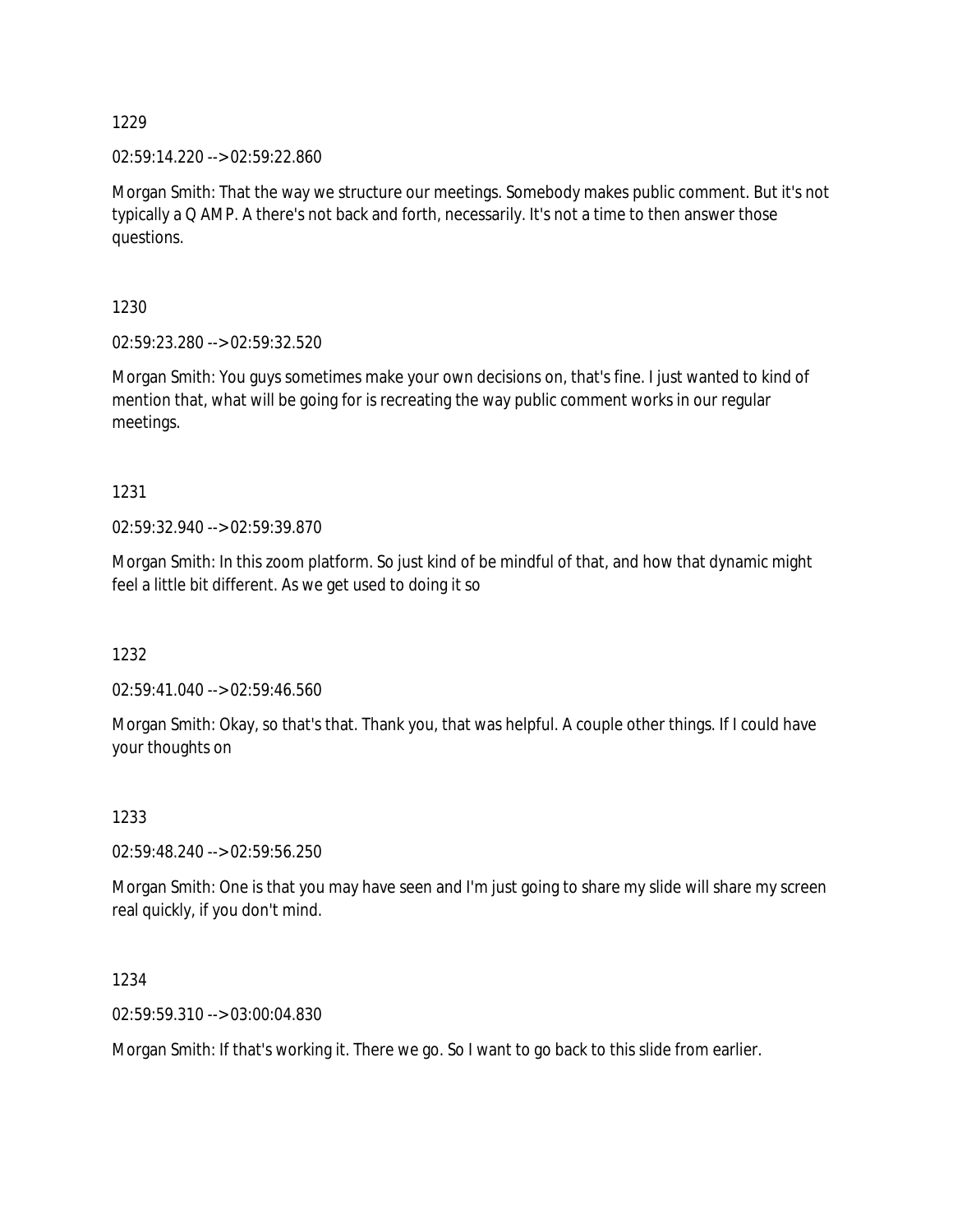03:00:05.850 --> 03:00:09.270

Morgan Smith: And what I'd like to do is plan to spend time with you next week.

1236

03:00:09.570 --> 03:00:21.180

Morgan Smith: To talk about how these topics would get placed. They're not in any particular order get placed across our main meetings. We talked a little bit about the South ward council member selection earlier today.

1237

03:00:21.870 --> 03:00:24.390

Morgan Smith: But these are the topics that I think matter most to us.

1238

03:00:24.720 --> 03:00:36.930

Morgan Smith: And then Council could use other, you know, throw an additional thoughts and use time next week to see what other things you think you have capacity for and may and how you want to approach that, but I'm going to be starting with the things on that list.

1239

03:00:37.260 --> 03:00:41.040

Morgan Smith: And making some suggestions about which may meetings. Those might slot into

1240

03:00:42.450 --> 03:00:53.130

Morgan Smith: So if that meets your expectations for how we're going to spend our time talking about agendas. Next week, we'll have that almost as a discussion topic is that feel useful.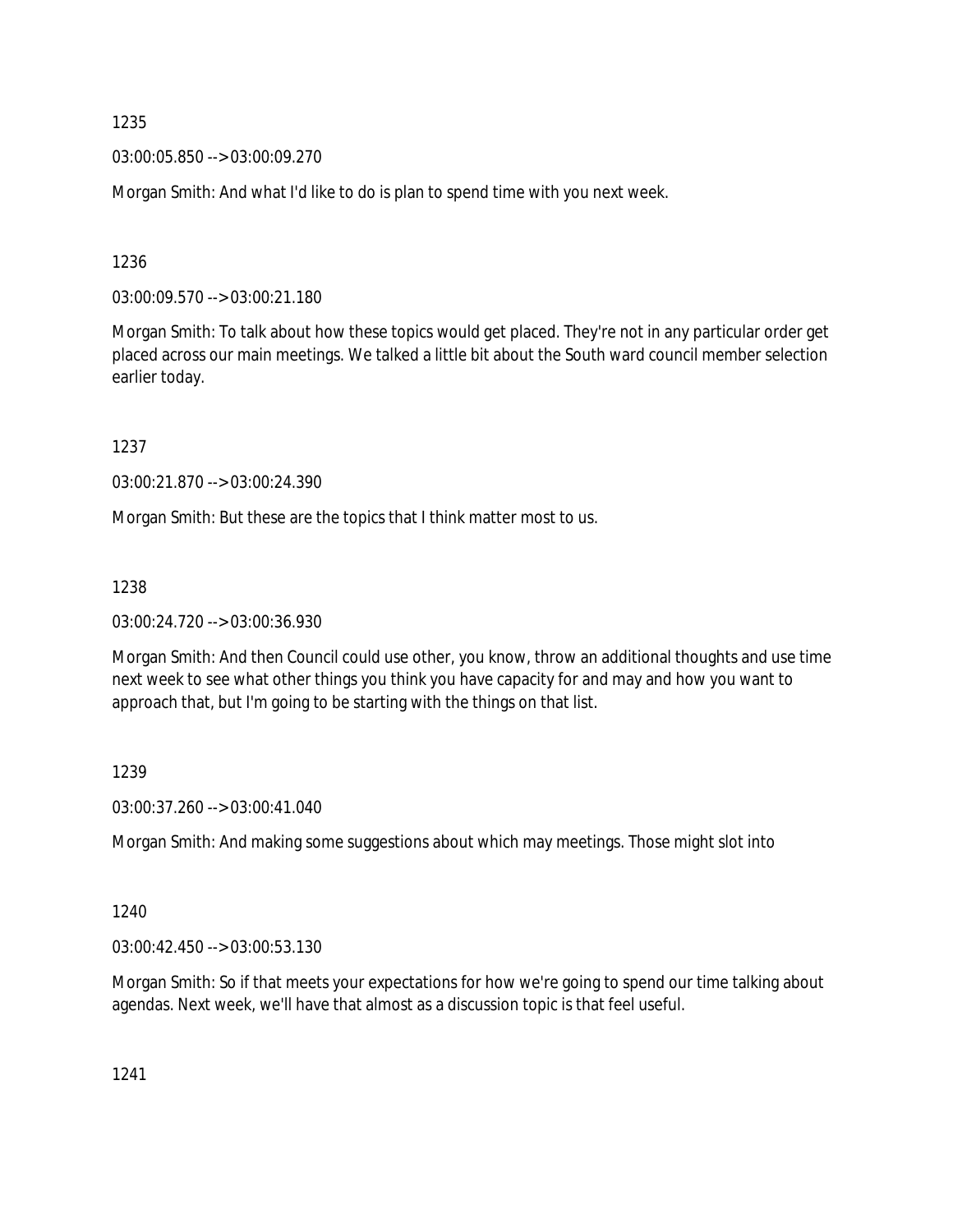03:00:55.080 --> 03:01:07.230

Morgan Smith: And then along those lines. I want to suggest that we create an agenda a different distinct agenda item for something in particular because it affects whether we need to build time in May on something.

1242

03:01:07.650 --> 03:01:13.890

Morgan Smith: That I'm not sure Council really needs or wants to do additional work for. And so I'm just going to throw this idea out now.

1243

03:01:14.730 --> 03:01:23.190

Morgan Smith: But I don't need feedback from you tonight, but I'm going to suggest that we plan to have a discussion next week. And that's the moratorium for self storage facilities.

1244

03:01:23.730 --> 03:01:36.300

Morgan Smith: Is set to expire at the end of May. If Council is interested in extending that then we need to work into one of our main meetings, time to talk to you about that make a plan for it and get all of that.

1245

03:01:36.960 --> 03:01:42.360

Morgan Smith: Housekeeping accomplished in time to extend the moratorium before the end of May.

1246

03:01:42.900 --> 03:01:56.910

Morgan Smith: If Council is not interested in extending the moratorium, we don't need to go through those hoops. So my suggestion is that we plan to have a discussion item next week where you indicate clearly by vote if necessary.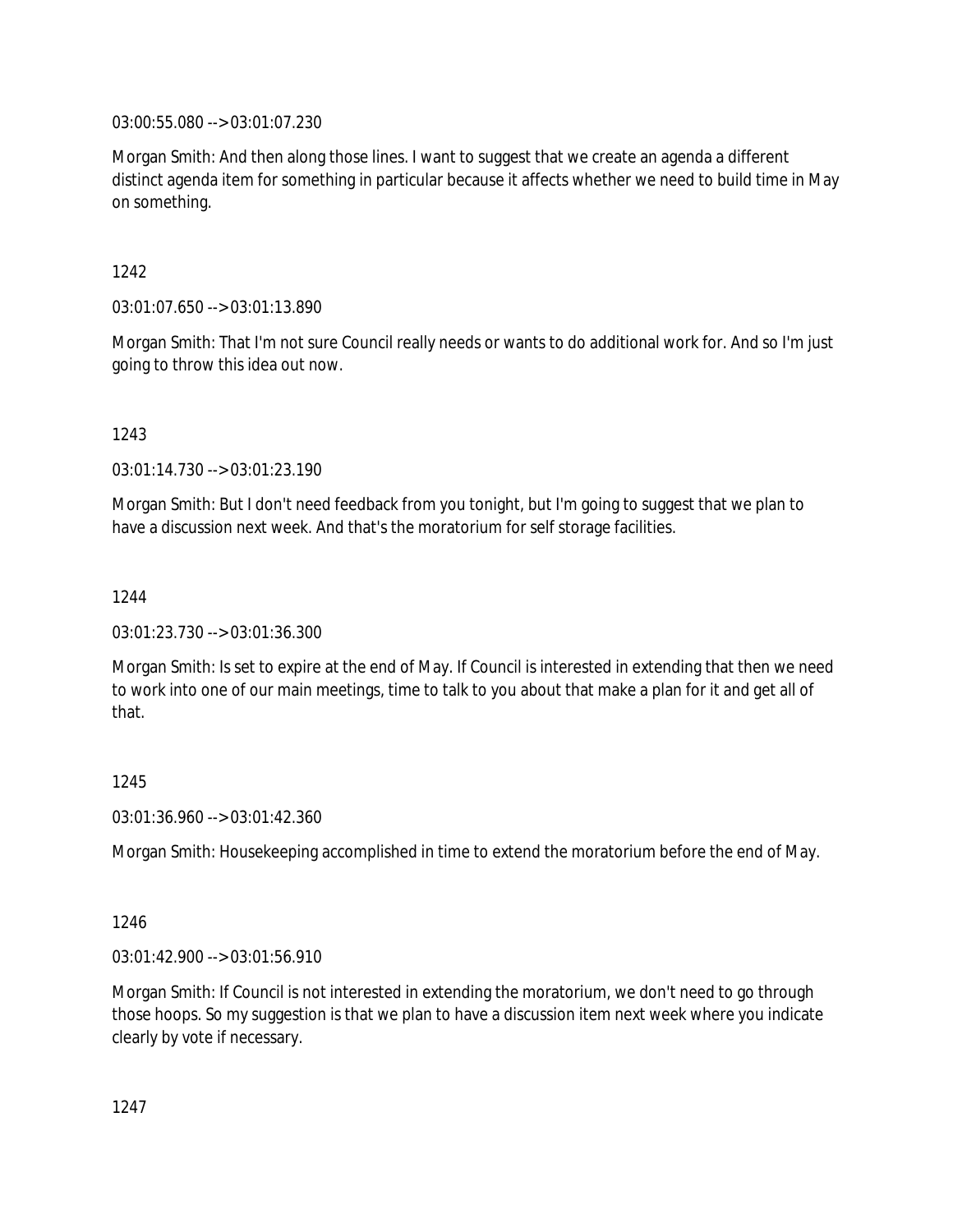03:01:57.510 --> 03:02:11.640

Morgan Smith: whether you'd like to proceed with work in May on extending the moratorium, or whether you are supportive of just letting it expire. So, is that okay with you if we place, time for that on the agenda. Next week just it helps me with the housekeeping from a

1248

03:02:14.190 --> 03:02:16.890

Rasham Nassar: Yeah, not not ahead. So let's go ahead and plan for that.

1249

03:02:17.160 --> 03:02:17.490

Morgan Smith: Morgan.

1250

03:02:17.910 --> 03:02:18.180

All right.

1251

03:02:19.290 --> 03:02:28.680

Joe Levan: We're good on that front. Just, just to clarify for the Council, because just looking at the calendar and just the way that the way that the notice works for hearings, because it would

1252

03:02:29.790 --> 03:02:40.170

Joe Levan: entail a hearing, potentially, and also the way that counts the ordinances are effective, they're effective five days after publication. So the way the calendar works that that's

1253

03:02:41.610 --> 03:02:42.630

Joe Levan: The current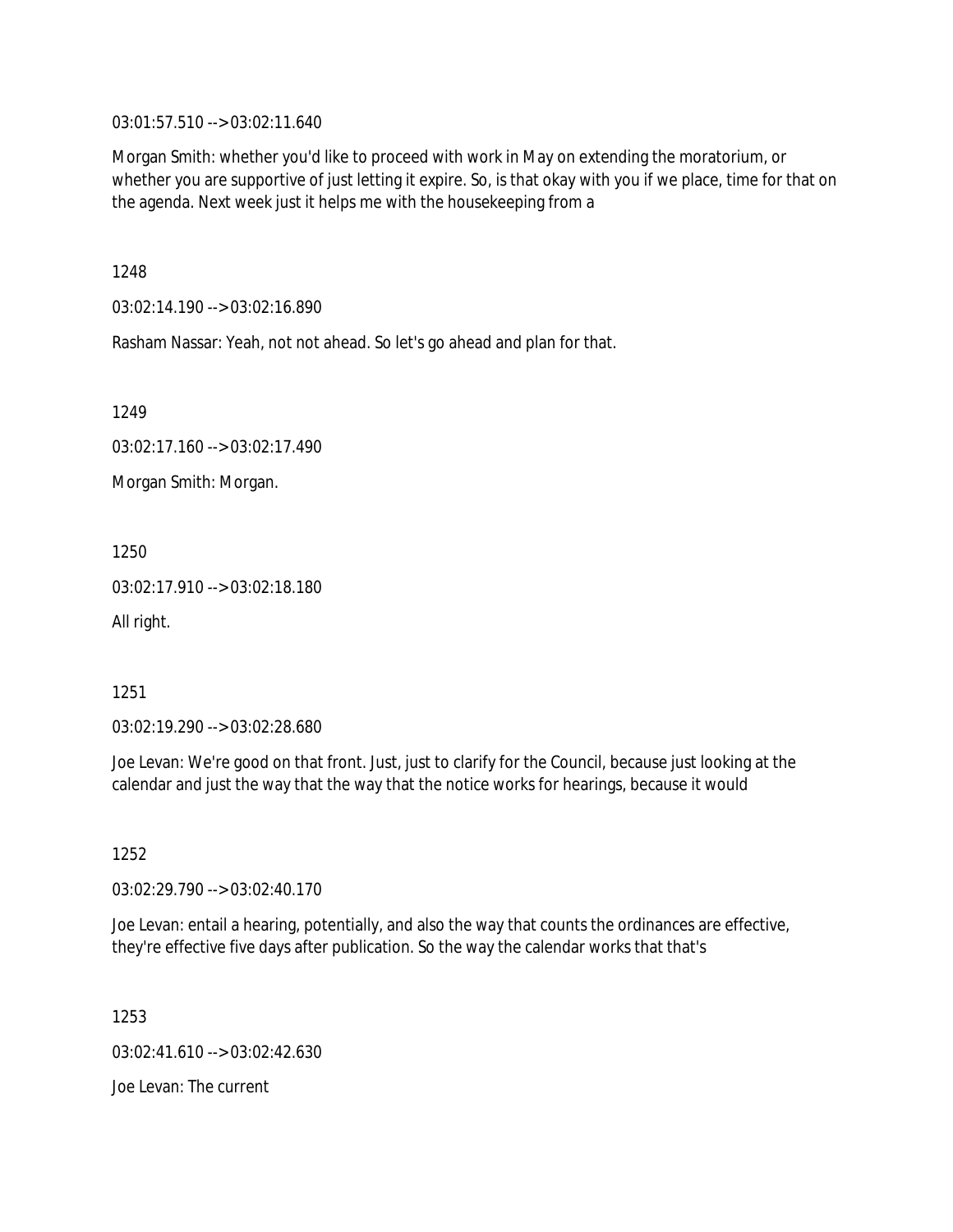03:02:44.280 --> 03:02:50.460

Joe Levan: Or the moratorium that runs without would expire on May 26 which is a Tuesday.

1255

03:02:51.750 --> 03:02:54.480

Joe Levan: So the way that the calendar would work is

1256

03:02:55.590 --> 03:03:03.870

Joe Levan: The if you if the Council were to set the public because the public hearing you have to set that when you 10 days notice for that.

1257

03:03:04.350 --> 03:03:14.730

Joe Levan: So basically the calendar would work that the set the public hearing on that if a council chose to do that would be done next week and on the 28th for a public hearing on the 12th.

1258

03:03:16.170 --> 03:03:21.420

Joe Levan: And the reason is if the is this kind of depends what the Council wants to do, but just so you know everyone's clear on this.

1259

03:03:22.200 --> 03:03:30.030

Joe Levan: To adopt an ordinance would just would be on a regular basis, which would be effective, five days after publication. That's, that's four votes.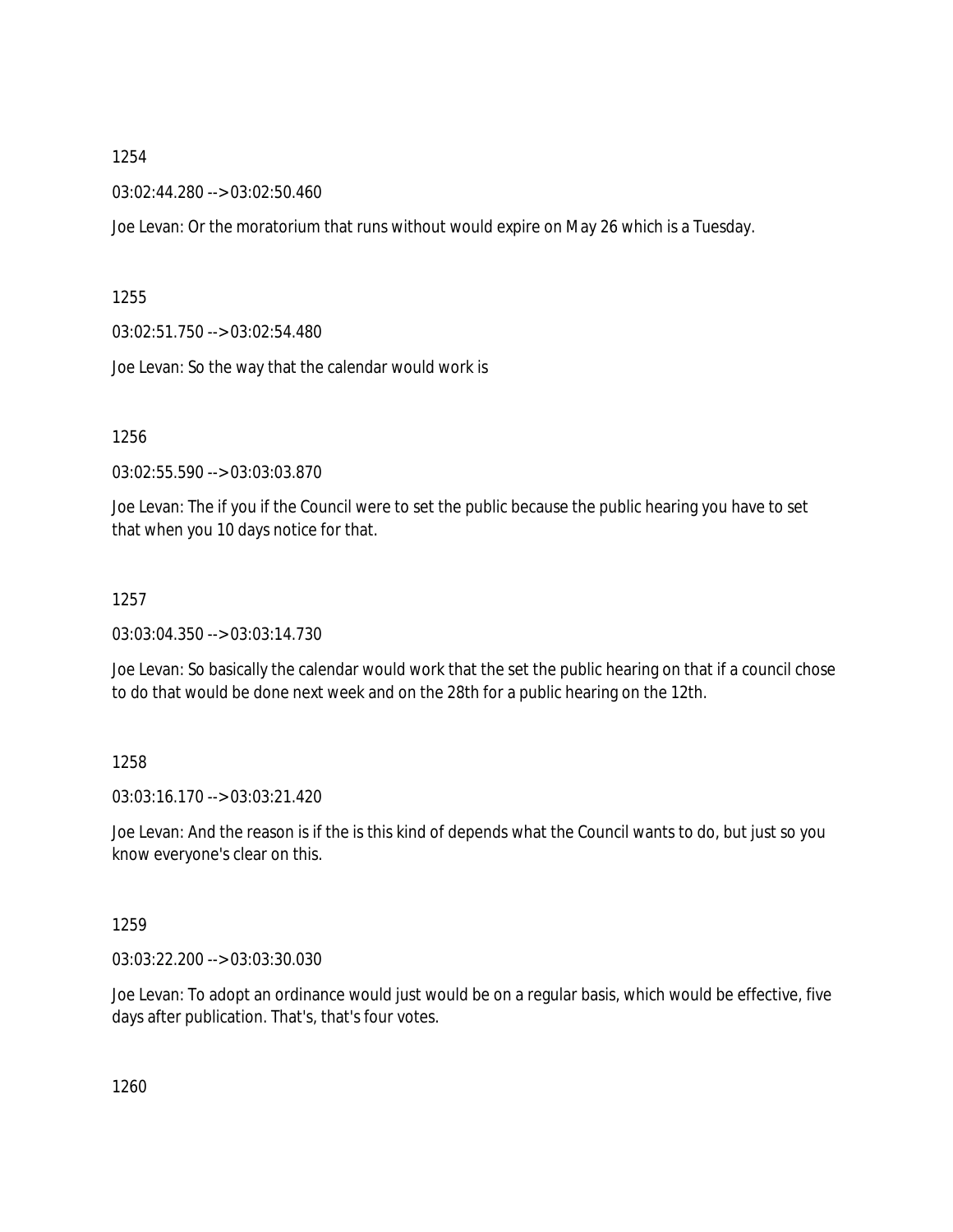03:03:30.540 --> 03:03:43.080

Joe Levan: But to adopt it on emergency basis that's don't take five votes. So if you waited. So for example, if it was adopted on the 19th of May, there wouldn't be time after publication for that to be in effect.

1261

03:03:43.320 --> 03:03:49.650

Morgan Smith: Okay. So Joe, you and I will work on what we put in the packet for next week. What I wanted to clarify with the Council tonight though.

1262

03:03:49.950 --> 03:03:59.910

Morgan Smith: Was to help them understand that this is a decision, it's helpful for us to get some direction from you next week. So we understand how much effort, we need to plan for in May.

1263

03:04:00.660 --> 03:04:06.270

Joe Levan: But the way we may have to do that though is actually have it as an agenda item to set the public hearing and then they can discuss right

1264

03:04:06.660 --> 03:04:10.620

Joe Levan: Whether or not even to take it up, at least, we'd have it on the agenda, then, to take it up that way.

1265

03:04:11.130 --> 03:04:20.550

Morgan Smith: Yes, but I i think we can work on it so it doesn't inadvertently signal to the community that we plan to move forward with an extension, we can have it as an as an alternative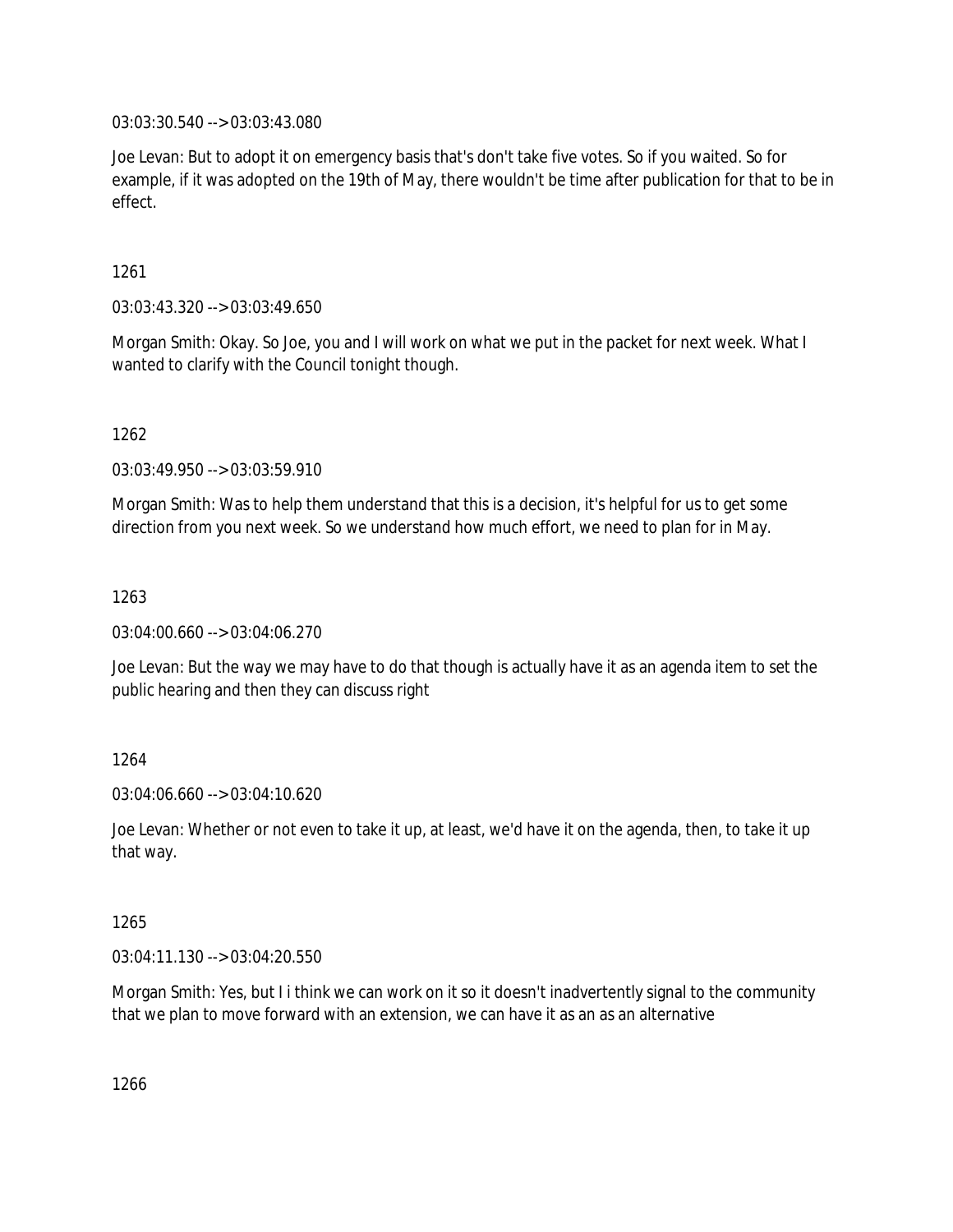03:04:21.630 --> 03:04:23.940

Morgan Smith: Will work on. Okay, okay.

1267

03:04:25.770 --> 03:04:33.630

Morgan Smith: Thank you. Then the last thing I just wanted to mention isn't necessarily an agenda item, but I wanted to check in, we have

1268

03:04:34.440 --> 03:04:41.610

Morgan Smith: All of our annual vacancies for the various advisory groups which has dozens of seats that are up for consideration.

1269

03:04:41.940 --> 03:04:46.530

Morgan Smith: And we've had really slow response so far and Fridays. The deadline.

1270

03:04:46.770 --> 03:04:58.560

Morgan Smith: So on the staff side, we'd like to recommend extending the deadline for two more weeks and doing a really great now that people are sort of in a calmer mode. Maybe we can get some attention on that and the vacancy has been

1271

03:04:59.760 --> 03:05:03.870

Morgan Smith: You know, we have our applications in for that. So I wonder if Council supportive of us.

1272

03:05:04.260 --> 03:05:09.090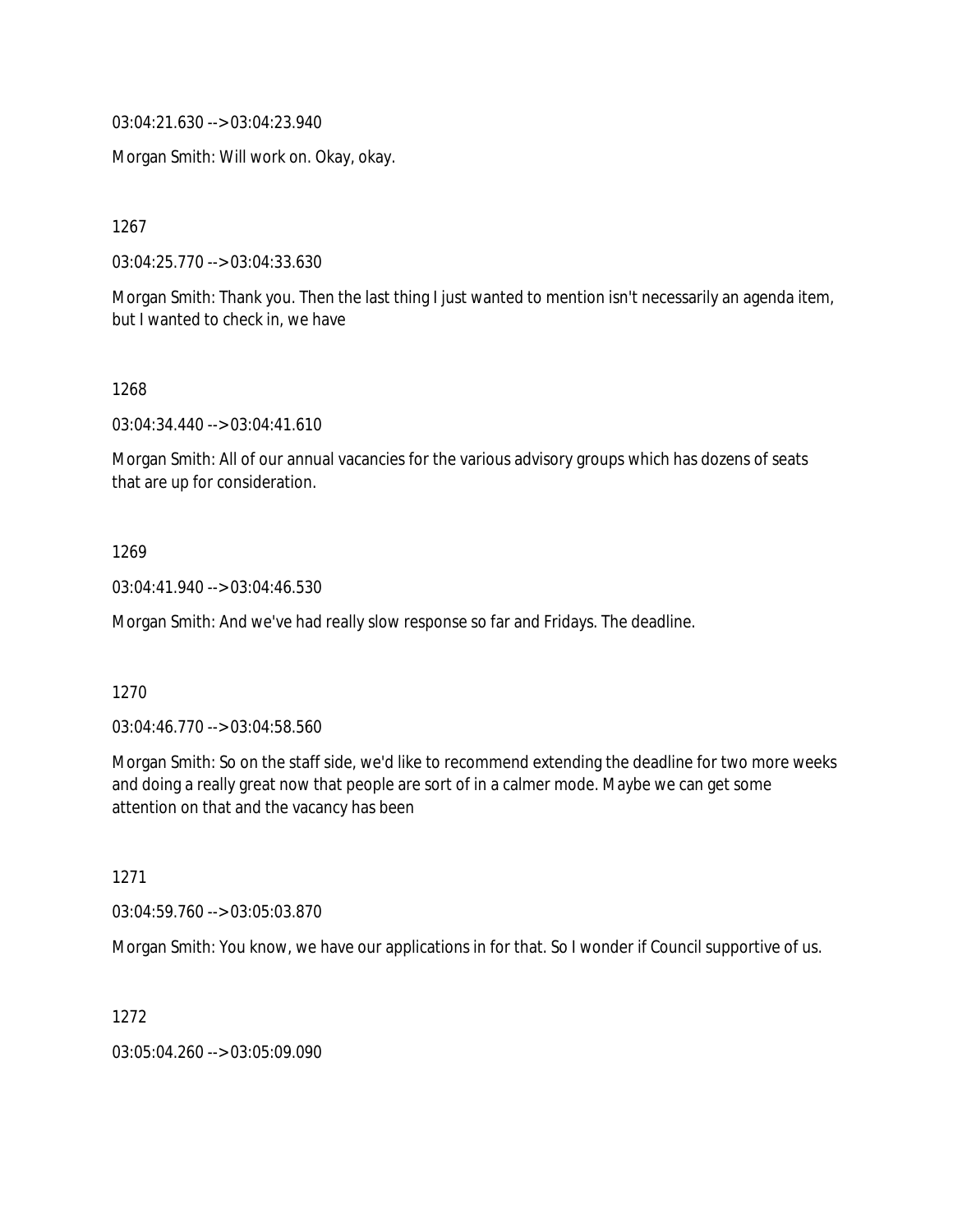Morgan Smith: extending the deadline for all of the you just across the board for all of those advisory committee posts.

1273

03:05:09.360 --> 03:05:18.810

Morgan Smith: By two weeks, and we'll do our best on this side to get the word out and shake the tree and make people aware of those opportunities. So I wondered if you could give me some feedback on that idea.

1274

03:05:21.750 --> 03:05:23.400

Rasham Nassar: I think that sounds good to everyone.

1275

03:05:26.520 --> 03:05:27.990

Rasham Nassar: Alright, so that, does that include the

1276

03:05:29.070 --> 03:05:33.120

Rasham Nassar: Sorry, Morgan real quick. Does that include the committees that have already interviewed for just the ones that

1277

03:05:34.380 --> 03:05:39.360

Rasham Nassar: Have not because I know that like ethics board weren't there interviews that were held for the ethics board and

1278

 $03:05:41.340 \rightarrow 03:05:42.480$ 

Rasham Nassar: Prior to the coven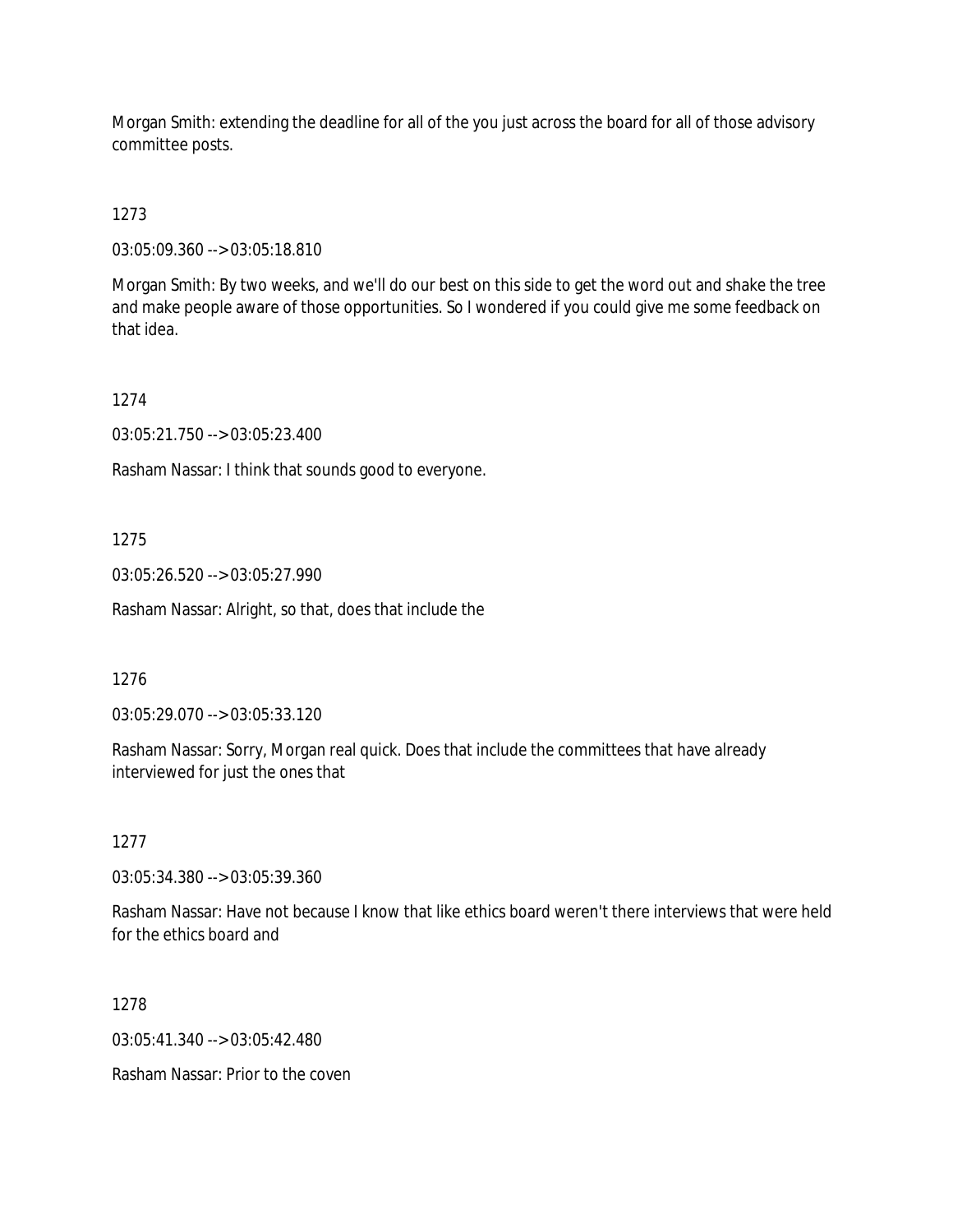03:05:43.170 --> 03:05:55.320

Morgan Smith: I yes I think the mayor and other council members will have to remind me where that one is this is the ones that were recruiting for actively. So I think Ford was on a different

1280

03:05:56.700 --> 03:06:01.950

Morgan Smith: Timeline because there wasn't an original intent to populate that board back in February.

1281

03:06:04.140 --> 03:06:07.560

Rasham Nassar: Oh, okay. So that might have been the only one that was kind of out of the

1282

03:06:08.760 --> 03:06:19.110

Rasham Nassar: Out of the other interview processes. Okay. Sounds good. And I'm seeing that there's general agreement on the council. Does anyone have any objections to what city managers proposing for that. Nope.

1283

03:06:20.280 --> 03:06:21.420

Rasham Nassar: Okay, anything else. Morgan.

1284

03:06:21.900 --> 03:06:22.740

Rasham Nassar: That tells the number

1285

03:06:25.110 --> 03:06:25.380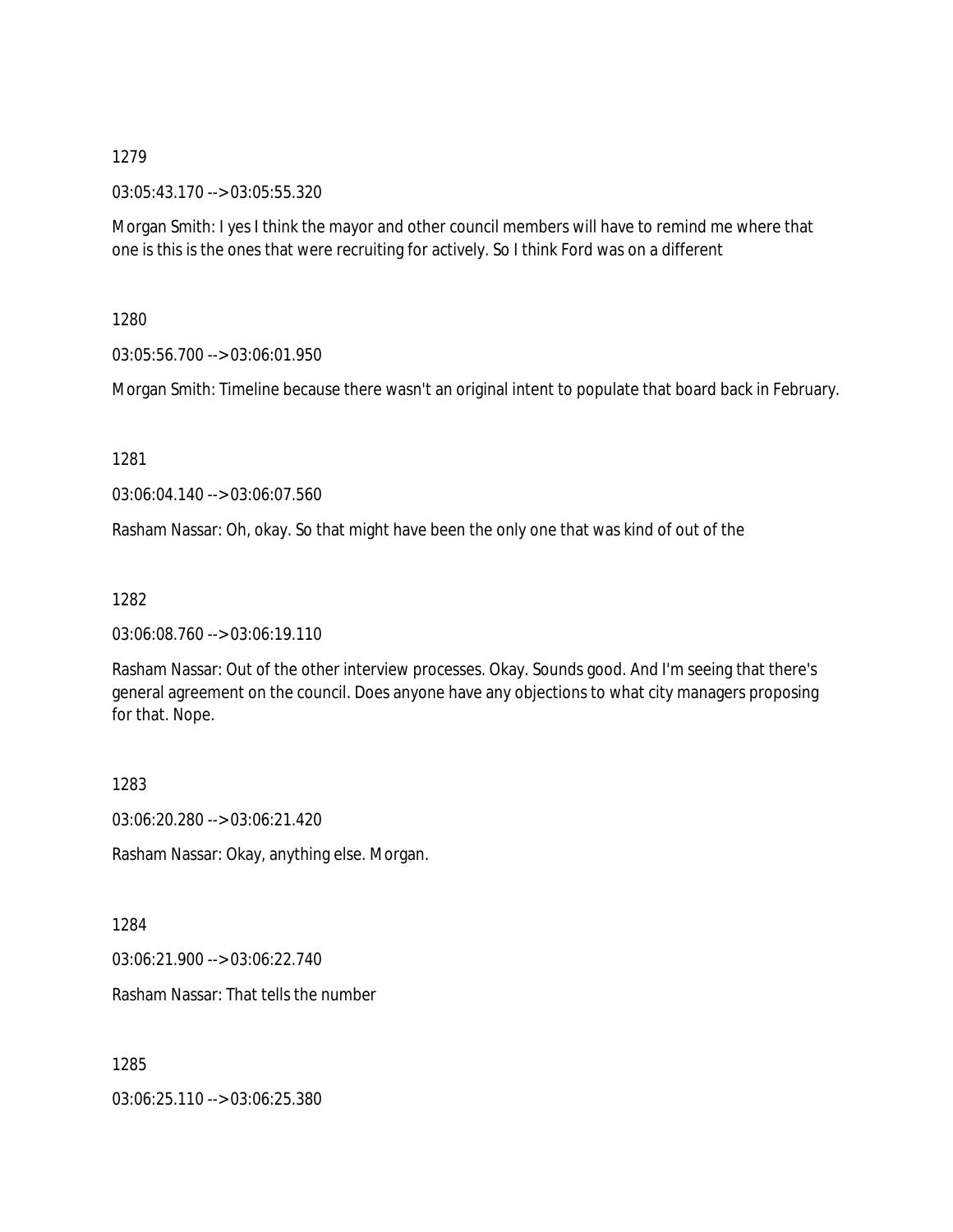Rasham Nassar: And then

1286

03:06:25.860 --> 03:06:28.500

Michael Pollock: After that, I appreciate you want to wrap things up.

#### 1287

03:06:28.650 --> 03:06:33.270

Michael Pollock: I just wondered, for those people that did apply and did meet the deadline.

1288

03:06:34.470 --> 03:06:37.650

Michael Pollock: Are they going to move forward or are you suggesting that we

1289

03:06:37.860 --> 03:06:42.090

Morgan Smith: Force. Yes, we will always hold those and we're talking about two people.

1290 03:06:44.340 --> 03:06:44.850 Michael Pollock: Okay, well,

1291 03:06:45.300 --> 03:06:46.980 Michael Pollock: Thank you for that clarification.

1292 03:06:48.240 --> 03:06:53.760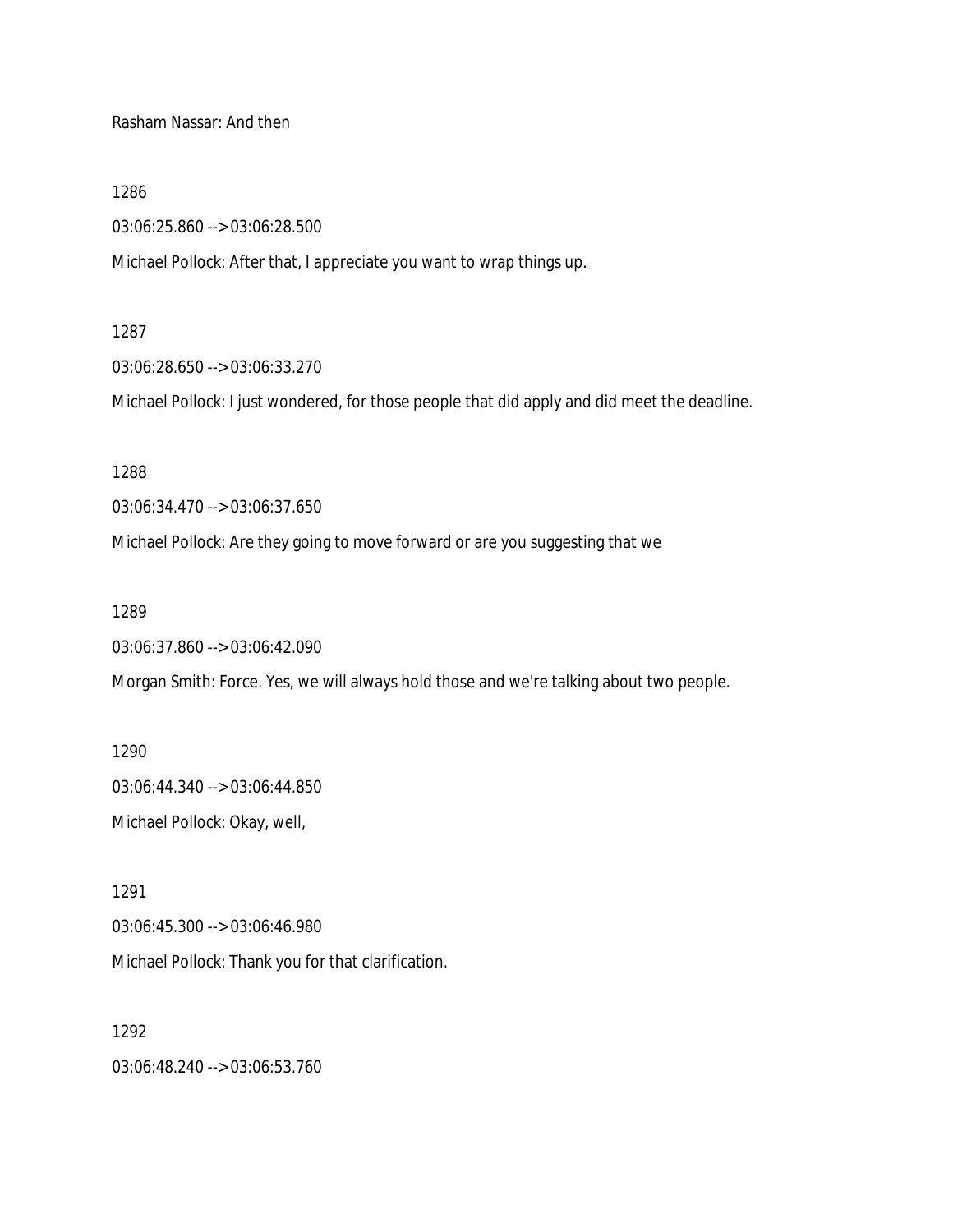Morgan Smith: I don't want people misunderstand quite a few people have applied for salary Commission because we've had that one posted for a while to get

1293

03:06:54.630 --> 03:06:59.730

Morgan Smith: The right you know to get to the number of applicants that we have chairs to fill

1294

03:07:00.120 --> 03:07:13.440

Morgan Smith: So I don't want to you, but that one aside. We have lots of other opportunities. So, okay, thank you. I'll work with the mayor and Deputy Mayor on Thursday morning to kind of finesse this all into an actual agenda, but that was helpful to get your feedback on a couple points.

1295

03:07:16.350 --> 03:07:17.700

Rasham Nassar: Thank you for that city manager.

1296

03:07:19.650 --> 03:07:21.930

Rasham Nassar: Okay, we are now moving on.

1297

03:07:25.230 --> 03:07:28.590

Rasham Nassar: To go to the order. Does anyone have anything for her to the order

1298

03:07:31.170 --> 03:07:32.400

Rasham Nassar: COUNCILMEMBER dates.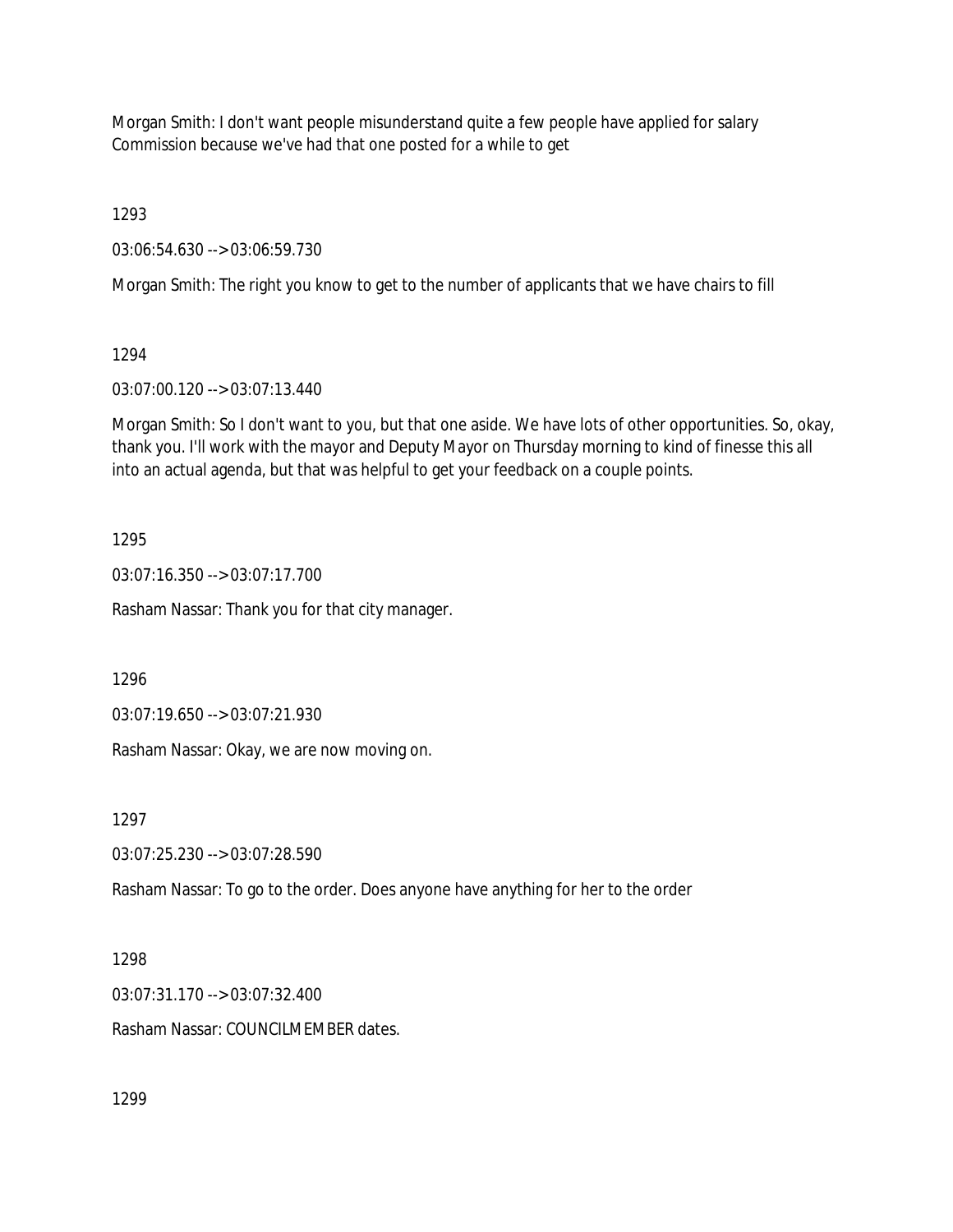03:07:37.980 --> 03:07:38.640

Rasham Nassar: Thank you.

1300

03:07:38.970 --> 03:07:39.840

Rasham Nassar: Jerry unmute

1301

03:07:40.290 --> 03:07:46.170

Joe Deets: I didn't want to hear any browser anything um well i i hate to mention this from our

1302

03:07:47.250 --> 03:08:05.730

Joe Deets: Station. Yeah, but I just wanted to say I'm going to continue to have my virtual office hours, calling it virtual open office hours doing that again this Saturday, and I haven't posted in my counsel web page. And lastly you joined last time Michael you joined the time before so

1303

03:08:06.810 --> 03:08:13.530

Joe Deets: I'm just being transparent. This is what I'm doing. And yeah, just let you know and

1304

03:08:14.550 --> 03:08:15.390

Joe Deets: I'll just leave his dad.

1305

03:08:19.020 --> 03:08:20.310

Rasham Nassar: COUNCILMEMBER Pollock.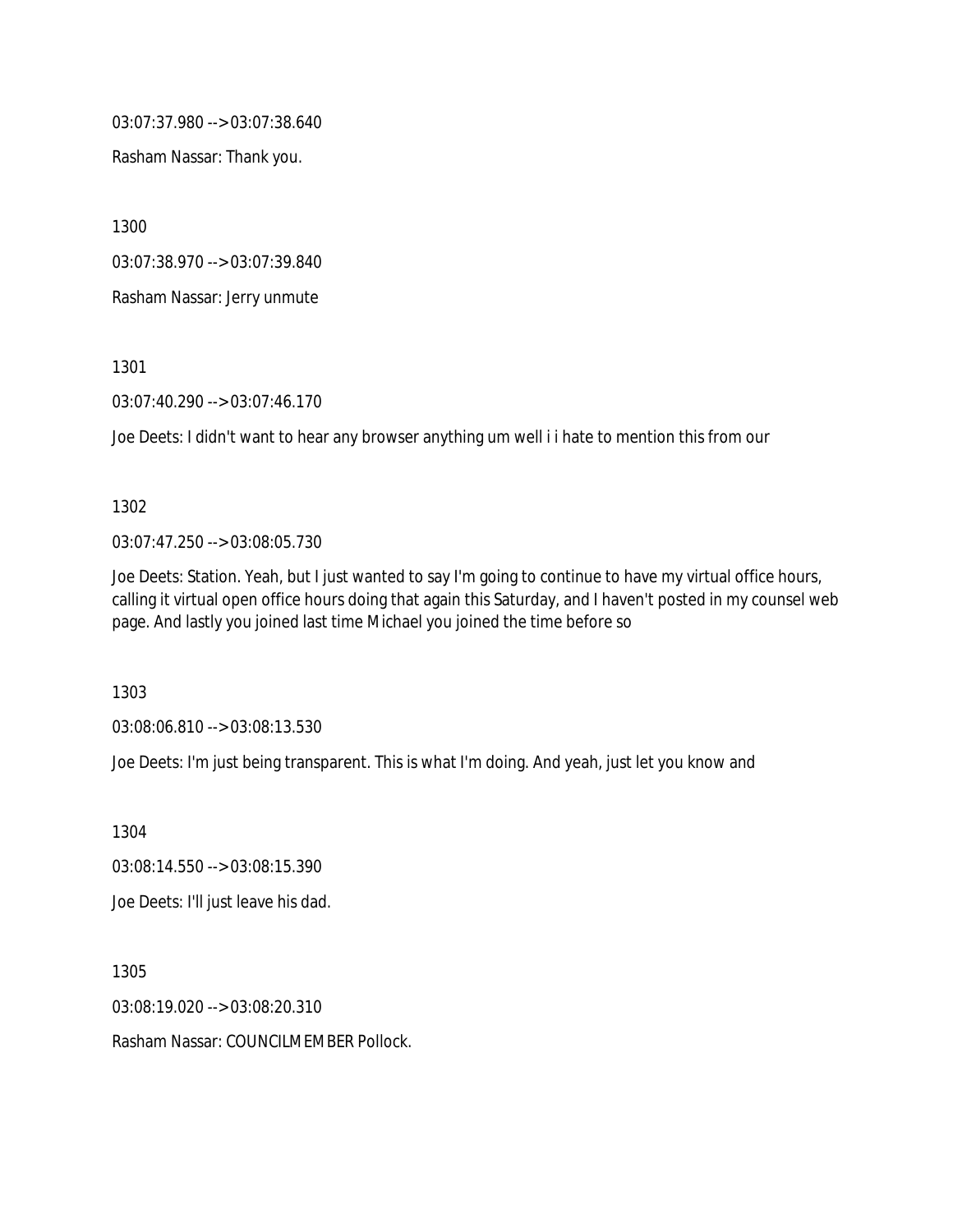03:08:21.660 --> 03:08:22.650 Michael Pollock: Oh, thank you.

1307

03:08:23.070 --> 03:08:24.660

Rasham Nassar: Your hand was up and then it went away.

1308

03:08:24.750 --> 03:08:26.580 Michael Pollock: Oh yeah no I I took it down.

1309

03:08:26.820 --> 03:08:27.450 Rasham Nassar: Sorry, go ahead.

1310

03:08:27.810 --> 03:08:35.970

Michael Pollock: That's okay. I just wanted all of us to recognize this new councils about 100 day and this is about 100 day

1311

03:08:37.050 --> 03:08:46.050

Michael Pollock: Anniversary, give or take. And I really just want to do extend gratitude in particular to to our mayor who I think

1312

03:08:46.680 --> 03:09:03.150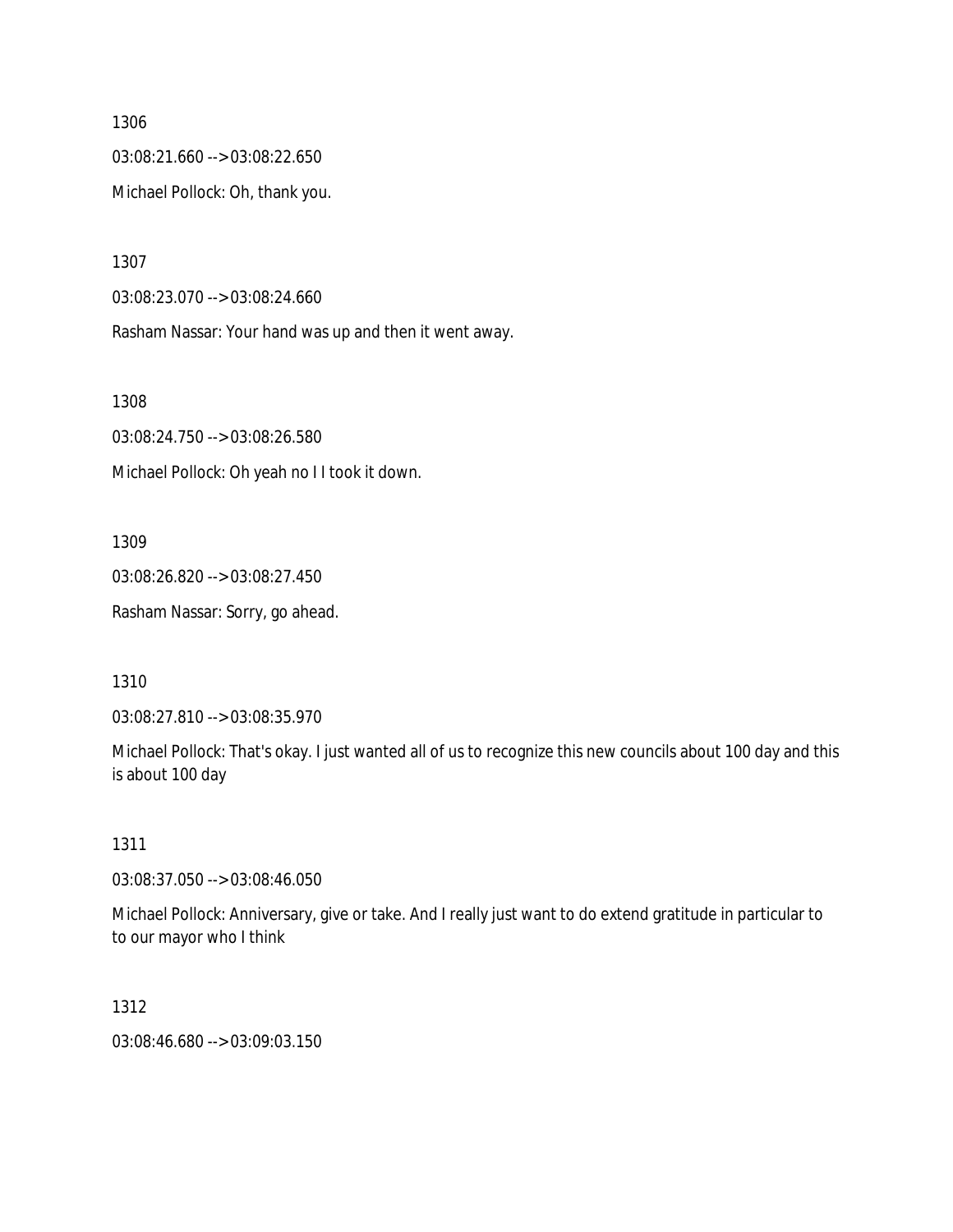Michael Pollock: took this job on and I remember having initial conversations with her about whether she wanted to do it. And I think when she said yes. I don't think this is what she imagined. And so, you know, you actually run through what's been a fairly rocky period.

1313

03:09:03.630 --> 03:09:04.470

Michael Pollock: You know, we have

1314

03:09:04.740 --> 03:09:19.860

Michael Pollock: The ethics board resign. We have a council member resigned, we had the whole covert virus explode. And then of course you know you've had to deal with me. So, I mean, I think you've got some

## 1315

03:09:20.880 --> 03:09:22.710

Michael Pollock: You really had to work cut out for you.

## 1316

03:09:24.030 --> 03:09:30.180

Michael Pollock: But really, I just, I think he handled it well and I'm just really impressed and your, you know, your, your words.

### 1317

03:09:30.450 --> 03:09:38.970

Michael Pollock: At the right time have been certainly important to me. And so I just wanted to extend my my gratitude and and really to all of you on the Council for

### 1318

03:09:39.900 --> 03:09:54.750